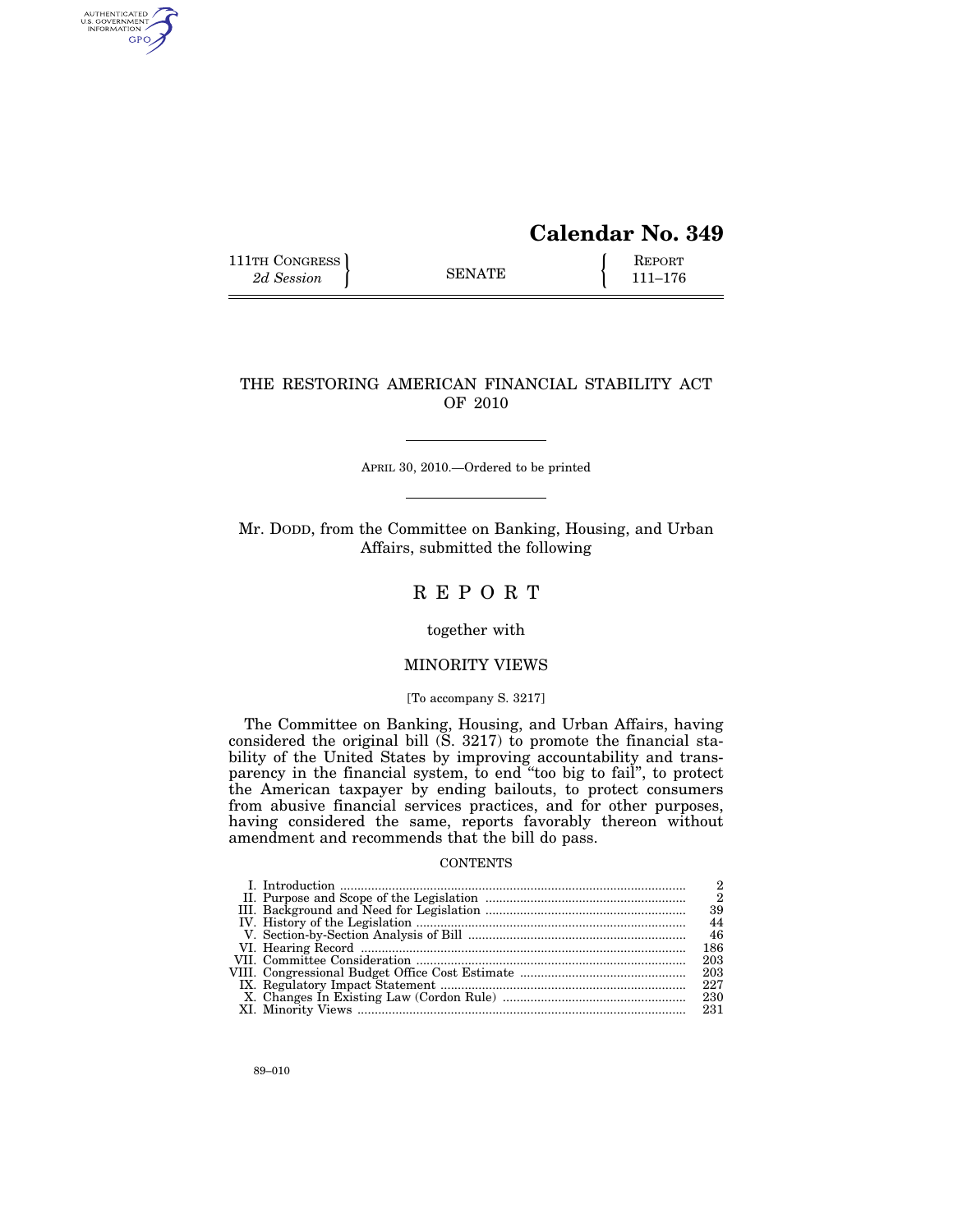### I. INTRODUCTION

On March 22, 2010, the Senate Committee on Banking, Housing, and Urban Affairs marked up and ordered to be reported the ''Restoring American Financial Stability Act of 2010 (RAFSA).'' RAFSA is a direct and comprehensive response to the financial crisis that nearly crippled the U.S. economy beginning in 2008. The primary purpose of RAFSA is to promote the financial stability of the United States. It seeks to achieve that goal through multiple measures designed to improve accountability, resiliency, and transparency in the financial system by: establishing an early warning system to detect and address emerging threats to financial stability and the economy, enhancing consumer and investor protections, strengthening the supervision of large complex financial organizations and providing a mechanism to liquidate such companies should they fail without any losses to the taxpayer, and regulating the massive over-the-counter derivatives market.

#### II. PURPOSE AND SCOPE OF THE LEGISLATION

#### FINANCIAL STABILITY

Title I establishes a new framework to prevent a recurrence or mitigate the impact of financial crises that could cripple financial markets and damage the economy. A new Financial Stability Oversight Council (Council) chaired by the Treasury Secretary and comprised of key regulators would monitor emerging risks to U.S. financial stability, recommend heightened prudential standards for large, interconnected financial companies, and require nonbank financial companies to be supervised by the Federal Reserve if their failure would pose a risk to U.S. financial stability.

The Federal Reserve would establish and implement the heightened prudential standards and would have additional authority to require (with Council approval) a large financial company to restrict or divest activities that present grave threats to  $U.S.$  financial stability. With respect to bank holding companies, the heightened prudential standards would increase in stringency gradually as appropriate in relation to the company's size, leverage, and other measures of risk for those that have assets of \$50 billion or more. This graduated approach to the application of the heightened prudential standards is intended to avoid identification of any bank holding company as systemically significant. These heightened prudential standards would also apply to the nonbank financial companies supervised by the Federal Reserve.

A new Office of Financial Research within the Treasury Department would support the Council's work through financial data collection, research, and analysis.

When Treasury Secretary Timothy Geithner presented the Administration's financial reform proposal at a Committee hearing on June 18, 2009, he highlighted several shortcomings of the current supervisory framework that left the government ill-equipped to handle the recent financial crisis: overall capital and liquidity standards were too low; regulatory requirements failed to account for the harm that could be inflicted on the financial system and economy by the failure of large, interconnected and highly leveraged financial institutions; and investment banks and other types of nonbank financial firms operated with inadequate government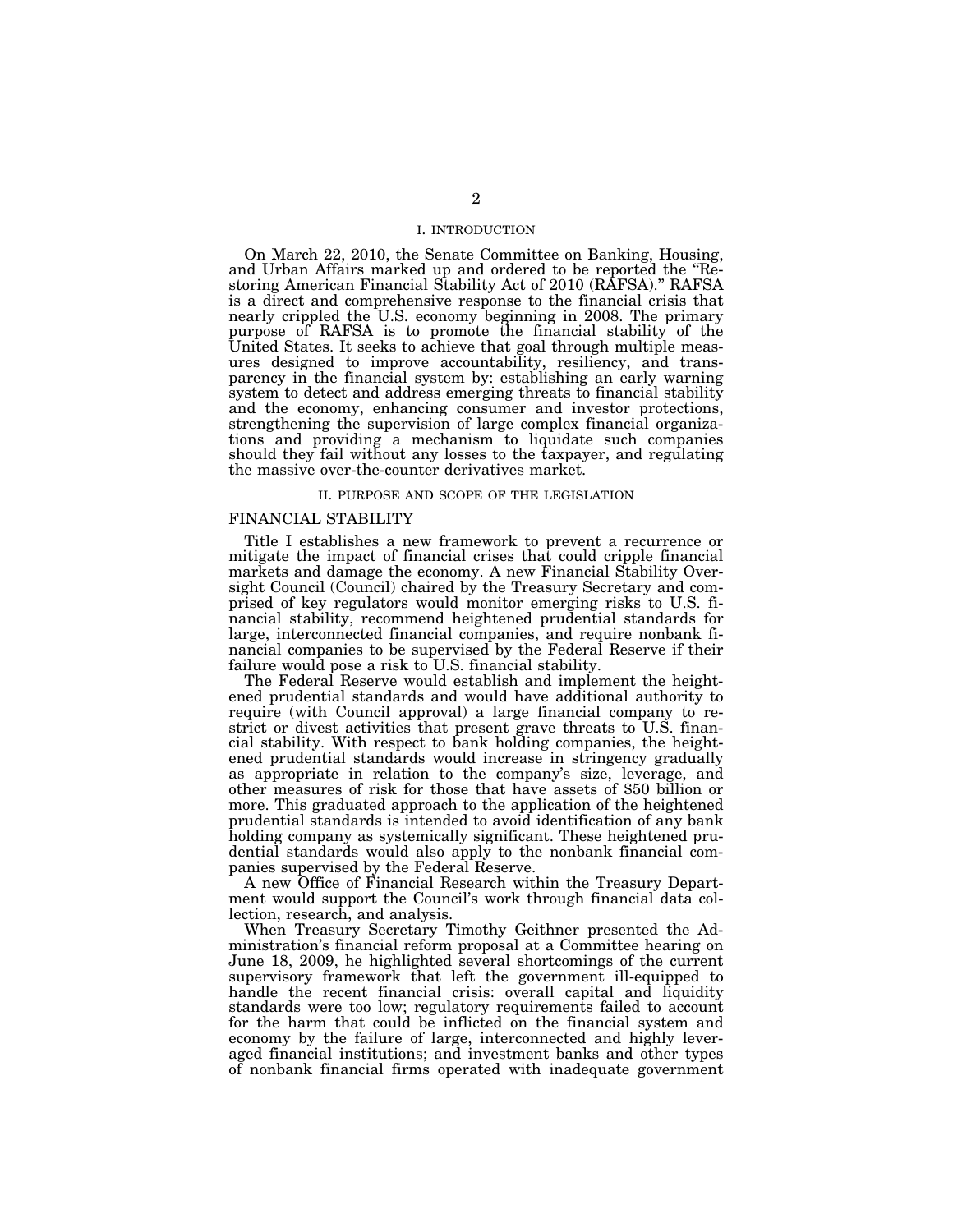oversight.1 FDIC Chairman Sheila Bair testified on July 23, 2009 that the "existence of one regulatory scheme for insured institutions and a much less effective regulatory scheme for non-bank entities created the conditions for arbitrage that permitted the development of risk and harmful products and services outside regulated entities. . . . The performance of the regulatory system in the current crisis underscores the weakness of monitoring systemic risk through the lens of individual financial institutions and argues for the needs to assess emerging risks using a system-wide perspective."<sup>2</sup>

These and other witnesses at Committee hearings relating to the financial crisis and financial reform have made the case for the type of framework established in this title to promote U.S. financial stability. Treasury Secretary Geithner called for the creation of a council of regulators chaired by the Secretary to identify emerging risks in financial institutions and markets, determine where gaps in supervision exist, and facilitate coordination of policy and resolution of disputes. He argued for new authority for the Federal Reserve to set stricter prudential standards for large, interconnected financial firms that could threaten financial stability, including financial firms that do not own banks.3 Federal Reserve Chairman Ben Bernanke called for a new prudential approach focusing on the stability of the financial system as a whole, with formal mechanisms to identify and deal with emerging systemic risks, and for more stringent capital and liquidity standards for large and complex financial firms.4 FDIC Chairman Sheila Bair recommended establishing an interagency council that would bring a macro-prudential perspective to regulation and set or harmonize prudential standards for financial firms to mitigate systemic risk.5 At the July hearing, SEC Chairman Mary Schapiro also testified in favor of establishing such a council with similar membership and authorities.6 Federal Reserve Board Governor Daniel Tarullo testified at the same hearing that there was substantial merit in establishing a council of regulators to conduct macroprudential oversight and coordinate oversight of the financial system as a whole.7 Former Comptroller of the Currency Eugene Ludwig argued at a September hearing that no single regulatory agency would be well suited to handle this function alone.<sup>8</sup>

At a February 12, 2010 hearing, several witnesses spoke in favor of the creation of an independent National Institute of Finance (Institute). While the Office of Financial Research (Office) would be established in the Treasury Department under this title, the Office is very similar in key respects to the proposed Institute. Like the

<sup>1</sup>Testimony of Timothy Geithner, Secretary of the Treasury, to the Banking Committee, June 18, 2009.<br><sup>2</sup>Testimony of Sheila Bair, Chairman of the Federal Deposit Insurance Corporation to the

Banking Committee, July 23, 2009.<br><sup>3</sup>Testimony of Timothy Geithner, Secretary of the Treasury, to the Banking Committee, June

<sup>&</sup>lt;sup>3</sup> Testimony of Timothy Geithner, Secretary of the Treasury, to the Banking Committee, June 18, 2009.<br><sup>4</sup> Testimony of Ben Bernanke, Federal Reserve Board Chairman, to the Banking Committee,

July 22, 2009. 5Testimonies of Sheila Bair, Chairman of the Federal Deposit Insurance Corporation, to the Banking Committee, May 6 and July 23, 2009.

Banking Committee, May 6 and July 23, 2009.<br><sup>6</sup>Testimony of Mary Schapiro, Chairman of the Securities and Exchange Commission, to the

Banking Committee, July 23, 2009.<br><sup>7</sup>Testimony of Daniel Tarullo, Federal Reserve Board Governor, to the Banking Committee, July 23, 2009.<br><sup>8</sup>Testimony of Eugene Ludwig, former Comptroller of the Currency, to the Banking Com-

mittee, September 29, 2009.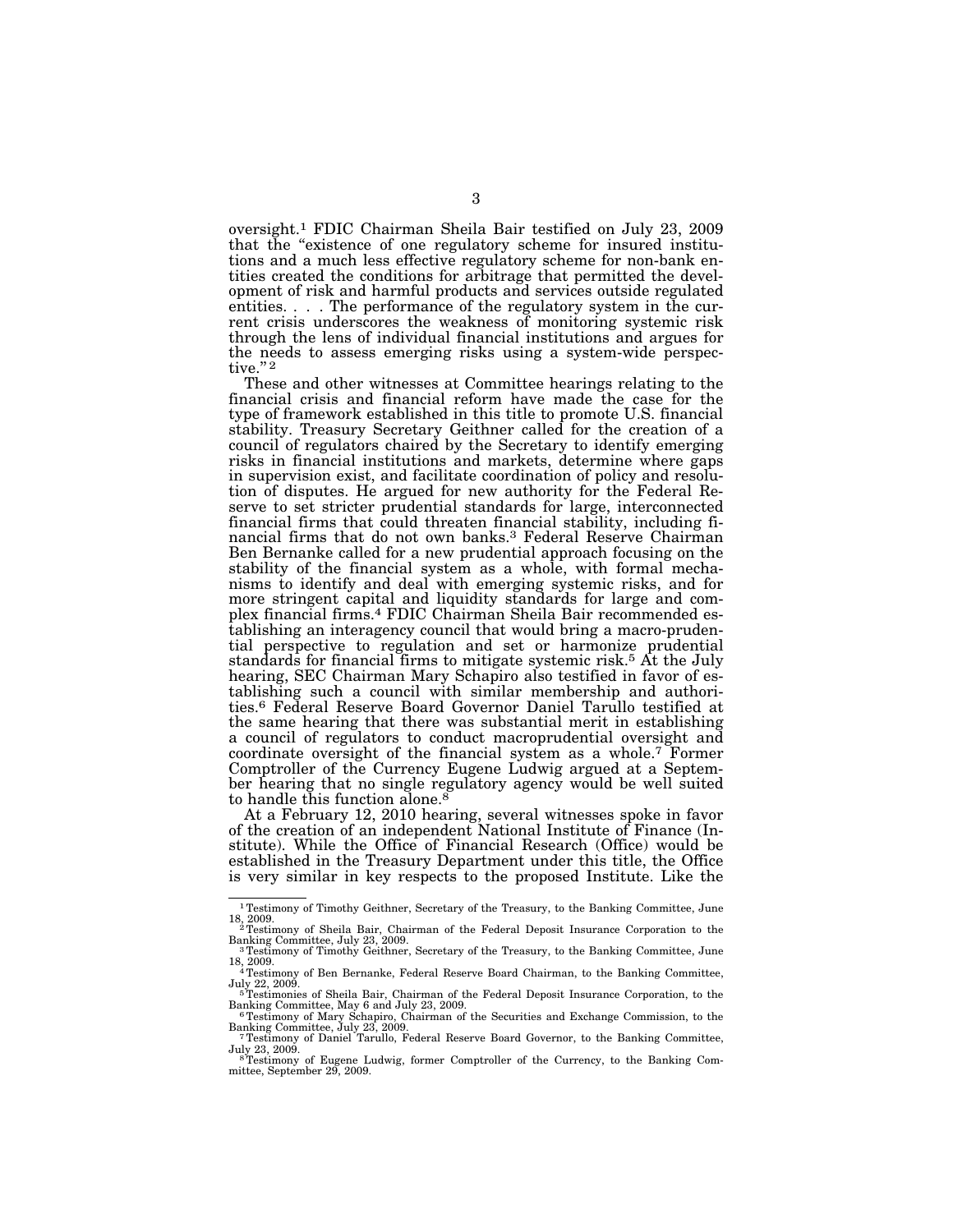Institute, the Office would support the council of regulators charged with monitoring emerging risks to financial stability. The Office would not supervise financial institutions but would have regulatory authority with respect to data collection. The Office's structure is modeled on the proposed Institute, with two main components to fulfill its primary functions—the Data Center and Research and Analysis Center. The structure and funding of the Office are intended to ensure that the Office, like the Institute, would have the resources and ability to provide objective, unbiased assessments of the risks facing the financial system.

### ENDING ''TOO BIG TO FAIL'' BAILOUTS THROUGH THE OR-DERLY LIQUIDATION AUTHORITY

Title II establishes an orderly liquidation authority to give the U.S. government a viable alternative to the undesirable choice it faced during the financial crisis between bankruptcy of a large, complex financial company that would disrupt markets and damage the economy, and bailout of such financial company that would expose taxpayers to losses and undermine market discipline. The new orderly liquidation authority would allow the FDIC, which has extensive experience as receiver for failed banking institutions, including large institutions, to safely unwind a failing nonbank financial company or bank holding company, an option that was not available during the financial crisis. Once a failing financial company is placed under this authority, liquidation is the only option; the failing financial company may not be kept open or rehabilitated. The financial company's business operations and assets will be sold off or liquidated, the culpable management of the company will be discharged, shareholders will have their investments wiped out, and unsecured creditors and counterparties will bear losses.

There is a strong presumption that the bankruptcy process will continue to be used to close and unwind failing financial companies, including large, complex ones. The orderly liquidation authority could be used if and only if the failure of the financial company would threaten U.S. financial stability. Therefore the threshold for triggering the orderly liquidation authority is very high: (1) a recommendation by a two thirds vote of the Board of the Governors of the Federal Reserve System; (2) a recommendation by a two thirds vote of the FDIC; (3) a determination and approval by the Secretary of the Treasury after consultation with the President; and (4) a review and determination by a judicial panel.

In order to protect taxpayers, large financial companies will contribute \$50 billion over a period of 5 to 10 years to a fund held at the Treasury. This fund may only be used by the FDIC in the orderly liquidation of a failing financial company with the approval of the Treasury Secretary, and may not be used for any other purpose. The FDIC must first rely on these industry contributions if liquidity support is necessary to safely unwind the failing financial company and prevent a ''fire sale'' of assets that could further threaten financial stability. The fund would help avoid damaging ''pro-cyclical'' effects by allowing large financial companies to contribute gradually when they can most afford to pay, not when a crisis has already erupted. If additional liquidity is necessary, the FDIC may obtain financing from the Treasury but only if such financing can be repaid by the proceeds of the assets of the failed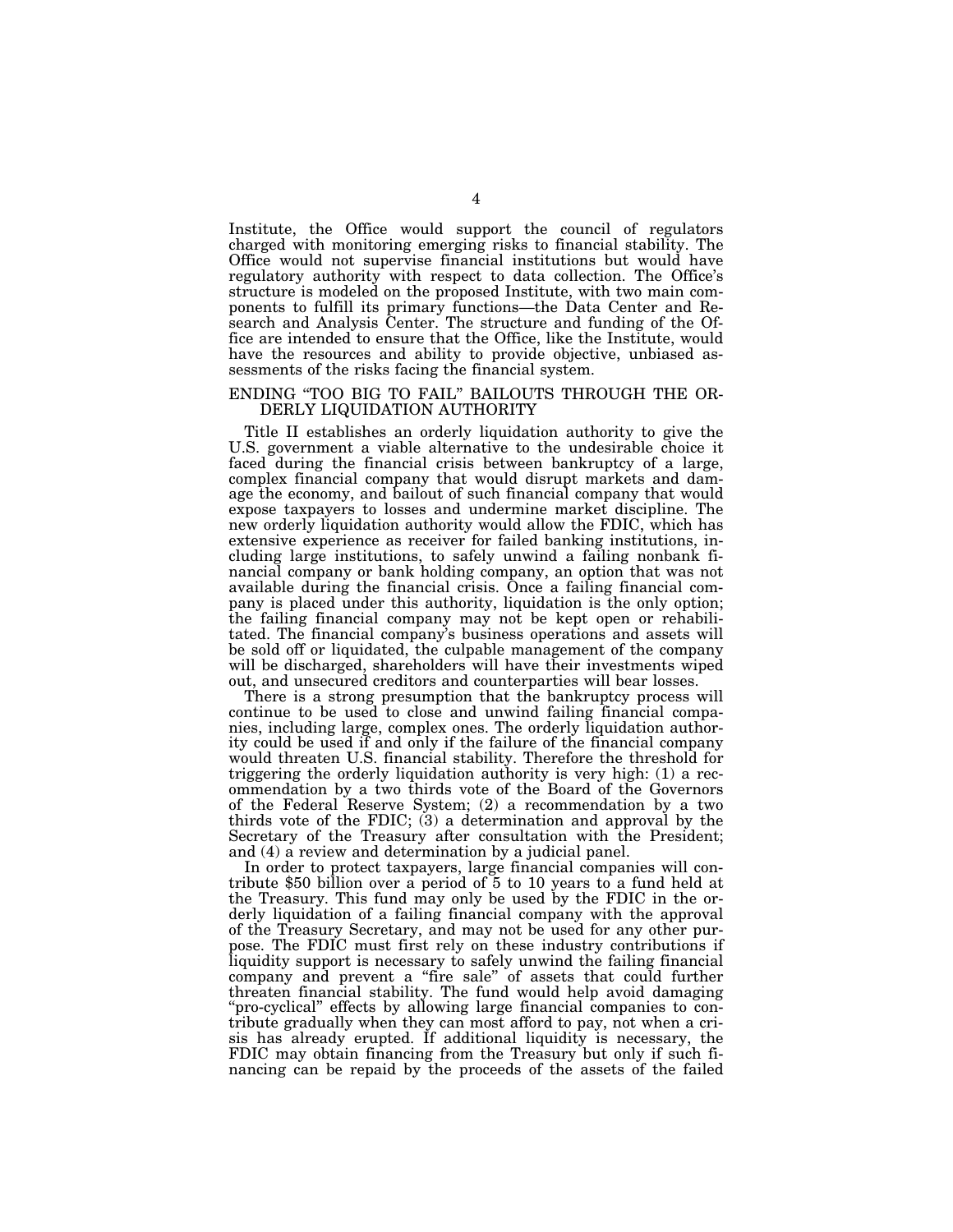financial company. Additional assessments on large financial companies may be imposed if necessary to ensure 100 percent repayment of any funds obtained from the Treasury, and any financial company that received payments greater than what it otherwise would have received in bankruptcy will be assessed at a substantially higher rate. Taxpayers will bear no losses from the use of the orderly liquidation authority.

The Committee hearing record provides significant support for establishing an orderly liquidation authority for large, complex bank holding companies and nonbank financial companies. On February 4, 2009, former Federal Reserve Chairman Paul Volcker gave the recommendations of the "Group of 30" (an international body of senior representatives from the public and private sectors and academia dealing with economic and financial issues), which included a call for U.S. legislation to establish a regime to manage the resolution of failed non-depository financial institutions comparable to the process for depository institutions. The recommendations called for applying this regime ''only to those few organizations whose failure might reasonably be considered to pose a threat to the financial system."<sup>9</sup> On June 18, 2009, Treasury Secretary Timothy Geithner presented the Administration's financial reform proposal, which called for a new authority modeled on the FDIC's existing authority for banks and thrifts to address the failure of a bank holding company or nonbank financial company when the stability of the financial system is at risk.

In testimony submitted on July 23 of 2009, FDIC Chairman Sheila Bair noted that large financial firms have been ''given access to the credit markets at favorable terms without consideration of the firms' risk profile. . . . Investors and creditors believe their exposure is minimal since they also believe the government will not allow these firms to fail.'' In her July statement and in testimony on March 19 and May 6, Chairman Bair discussed the limitations of current bankruptcy procedures as applied to large and complex bank holding companies and nonbank financial companies, and advocated for a new statutory authority for the credible orderly unwinding of such companies modeled on the FDIC's existing authorities. Chairman Bair argued that the resolution authority must be able to allocate losses among creditors in accordance with an established claims priority ''where stockholders and creditors, not the government, are in a first loss position.'' The testimony also discussed the merits of building up a fund over time in advance of a failure to provide working capital or to cover unanticipated losses in an orderly liquidation.<sup>10</sup> This type of "pre-funding" would enable the government to impose charges on large or complex financial companies consistent with the risks they pose to the financial system, provide economic incentives for a financial company against excessive and dangerous growth, and avoid large charges during times of economic stress that would have undesirable "pro-cyclical" effects.

In his July 23, 2009 testimony, Federal Reserve Board Governor Daniel Tarullo also argued for a new resolution authority as a

<sup>9</sup>Testimony of Paul Volcker, former Federal Reserve Board Chairman, to the Banking Com-

mittee, February 4, 2009.<br><sup>10</sup>Testimonies of Sheila Bair, Chairman of the Federal Deposit Insurance Corporation, to the<br>Banking Committee, March 19, May 6, and July 23, 2009.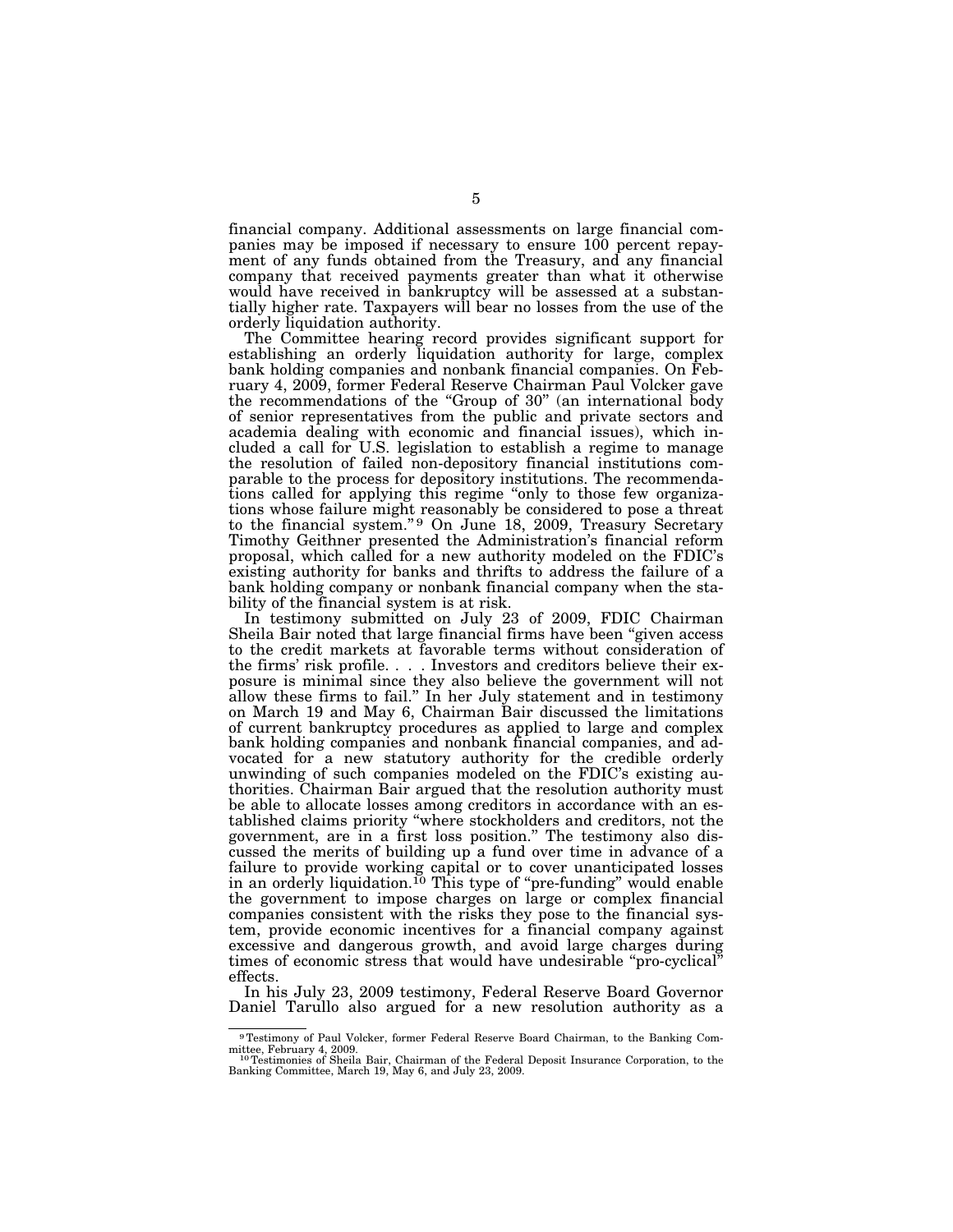''third option between the choices of bankruptcy and bailout.'' The testimony argued that allowing losses to be imposed on creditors and shareholders ''is critical to addressing the too-big-to-fail problem and the resulting moral hazard effects."<sup>11</sup> Former Comptroller of the Currency Eugene Ludwig also urged the Congress at a September 29, 2009 hearing to create a new resolution function for large, complex financial companies with financing provided by large financial companies.12

#### LIQUIDITY PROGRAMS

Title XI eliminates the ability of either the Federal Reserve or the Federal Deposit Insurance Corporation to rescue an individual financial firm that is failing, while preserving the ability of both regulators to provide needed liquidity and confidence in financial markets during times of severe distress. That is to say, this Title ends the potential for either regulator to come to the rescue of a future AIG, while reconfiguring the weapons in their financial crisis arsenals to increase accountability without diminishing their effectiveness.

The Federal Reserve's emergency lending authority, under section 13(3) of the Federal Reserve Act, in the past allowed the Federal Reserve to make loans to individual entities like AIG. While such lending played an important role in ending the recent financial crisis, it also created potential moral hazard. If the Federal Reserve were to retain authority to make emergency loans to individual firms, then large, interconnected firms might increase their risk-taking behavior, since the Federal Reserve would be there to bail them out in a future financial crisis.

By eliminating the ability to lend to individual institutions, and by requiring all emergency lending to be done through widely-available liquidity facilities that will be approved by the Treasury, monitored through periodic reports to Congress and by Comptroller General audits, and backed by collateral sufficient to protect taxpayers from loss, emergency lending by the Federal Reserve will not be a source of moral hazard.

During the recent crisis the Federal Deposit Insurance Corporation (FDIC) used the ''systemic risk exception'' to its normal bank receivership rules to establish the Temporary Liquidity Guarantee Program (TLGP) on an *ad hoc* basis.

By paying a TLGP insurance fee, federally insured depositories and U.S. bank, financial and thrift holding companies were able to issue unsecured short-term debt with a federal government guarantee.13 Many firms used this program, and its existence helped them to roll over needed short-term financing after a period in which the outstanding volume of financial commercial paper con-

<sup>&</sup>lt;sup>11</sup>Testimony of Daniel Tarullo, Federal Reserve Board Governor, to the Banking Committee,

July 23, 2009.<br>
<sup>12</sup>Testimony of Eugene Ludwig, former Comptroller of the Currency, to the Banking Com-<br>
mittee, September 29, 2009.

mittee, September 29, 2009.<br><sup>13</sup> The fees charged increase with the maturity of the debt, rising from 12.5 basis points for<br>three-month debt to 100 basis points for debt with maturities of one year or more, with addi-<br>tion tory institutions; (2) U.S. bank holding companies; (3) U.S. financial holding companies; and (4)<br>U.S. savings and loan holding companies that either engage only in activities that are permis-<br>sible for financial holding c (BHCA) or have an insured depository institution subsidiary that is the subject of an application (text) of the BHCA regarding activities closely related to banking. See *http:*//<br>under section 4(c)(8) of the BHCA regardi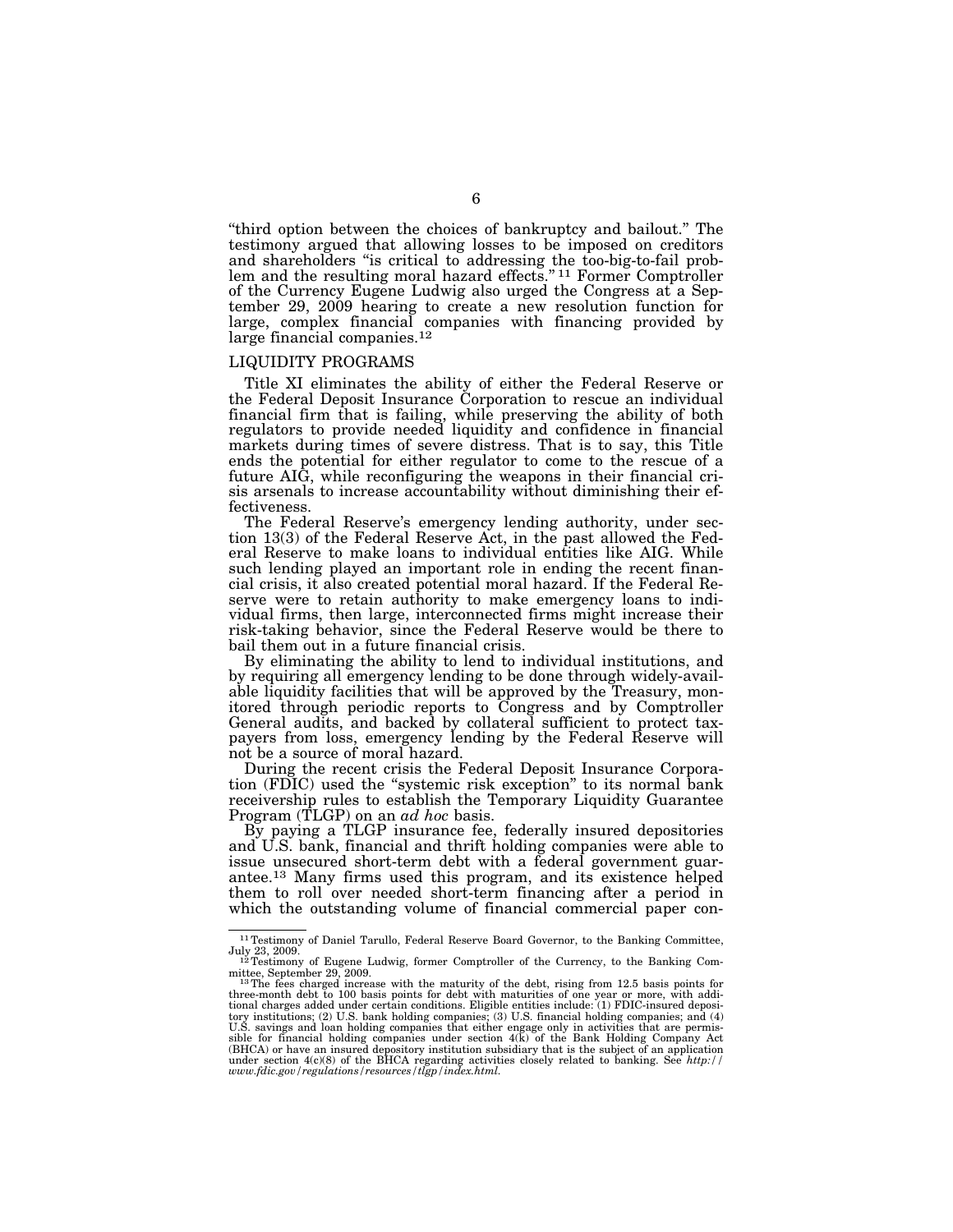tracted sharply and discount rates spiked upward.14 At its peak usage level in May 2009 the TLGP insured approximately \$345 billion in outstanding debt. As of December 2009 the debt guarantee program had assessed \$10.3 billion in guarantee fees.15

Under the TLGP, the FDIC also established a program to guarantee non-interest bearing transaction accounts that exceed the deposit insurance limit. Participating insured depositories pay an annualized risk-based assessment ranging from 15 to 25 basis points on transaction account amounts that exceed the current FDIC insurance amount of \$250,000.

This Title allows the FDIC to guarantee short-term debt during financial crises, but limits the guarantees to *solvent* banks and bank holding companies, restricts the conditions under which such support may be offered, increases accountability of the guarantee program, and eliminates the possibility that taxpayers will pay for any losses from the program.

Under this Title no guarantee can be offered unless the Board of Governors of the Federal Reserve and the FDIC jointly agree that a liquidity event—essentially a breakdown in the ability of borrowers to access credit markets in a normal fashion—exists. The FDIC may then set up a facility to guarantee debt, following policies and procedures determined by regulation. The regulation is to be written in consultation with the Treasury. The terms and conditions of the guarantees must be approved by the Secretary of the Treasury.

The Secretary will determine a maximum amount of guarantees, and the President will request Congress to allow that amount. If the President does not submit the request, the guarantees will not be made. Congress has 5 days under an expedited procedure to disapprove the request. Fees for the guarantees are set to cover all expected costs. If there are losses, they are recouped from those firms that received guarantees. Firms that default on guarantees will be put into receivership, resolution or bankruptcy. Any FDIC aid to an individual firm under the "systemic risk exception" will henceforth only be possible if the firm has been placed in receivership, and therefore the FDIC will no longer be able to provide ''open bank assistance'' using this exception.

Hence FDIC debt guarantees will be available to help ease liquidity problems during financial crises, but will not be a source of moral hazard since the FDIC may guarantee only the debt of solvent institutions. Moreover, taxpayers are protected from any loss by the recoupment requirements.

Title XI also makes important changes to Federal Reserve governance. It establishes the position of Vice Chairman for Supervision on the Federal Reserve Board of Governors. The Vice Chairman will have the responsibility to develop policy recommendations on supervision and regulation for the Board, and will report twice each year to Congress. The Federal Reserve is also given formal responsibility to identify, measure, monitor, and mitigate risks to U.S. financial stability. In addition, the Federal Reserve is formally

<sup>14</sup>For data on outstanding volumes of financial commercial paper and discount rates for AA

financial commercial paper *see http://www.federalreserve.gov/releases/cp/.* 15For data on outstanding volumes guaranteed *see http://www.fdic.gov/regulations/ resources/tlgp/reports.html.*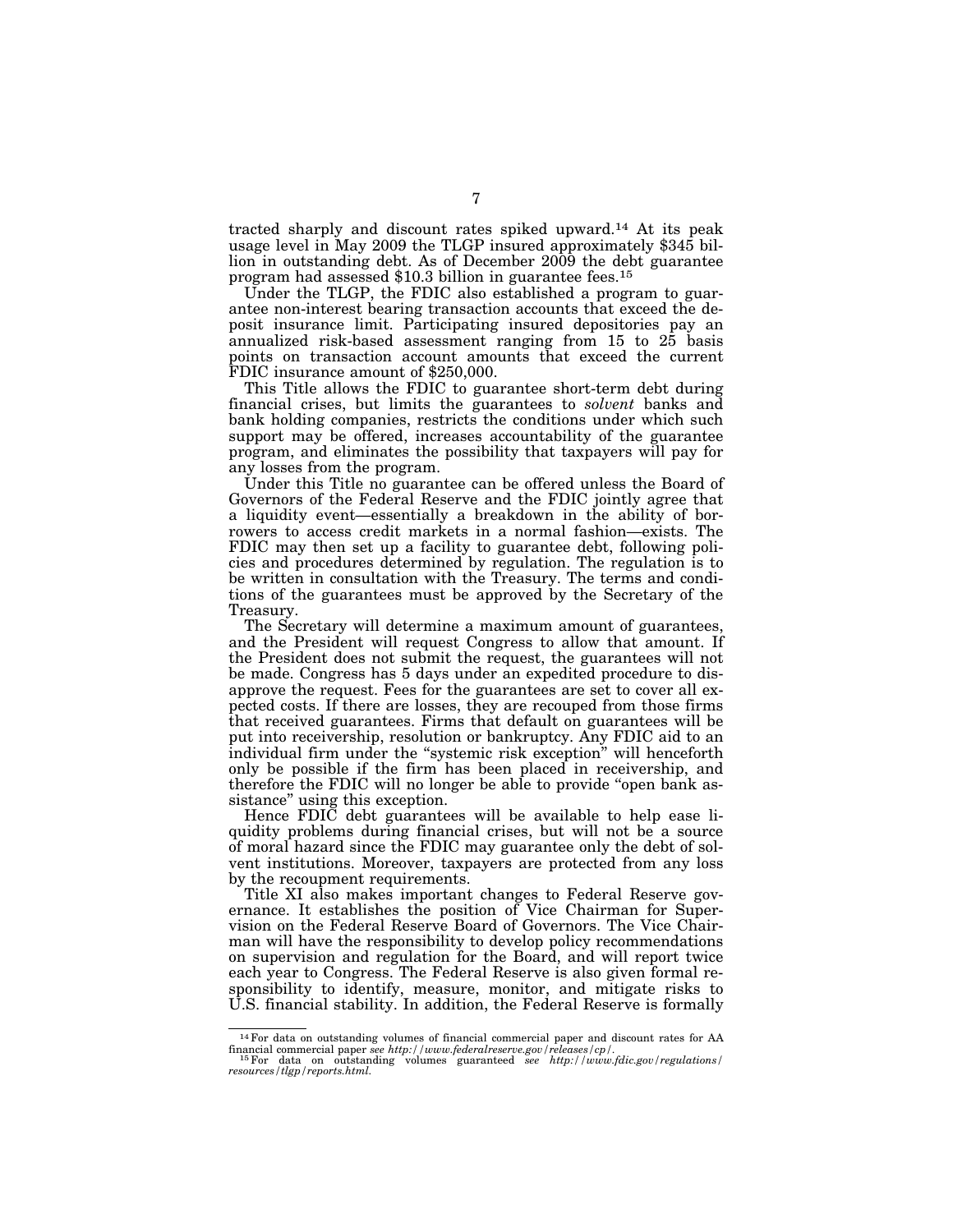prohibited from delegating its functions for establishing regulatory or supervisory policy to Federal Reserve banks.

To eliminate potential conflicts of interest at Federal Reserve banks, the Federal Reserve Act is amended to state that no company, or subsidiary or affiliate of a company, that is supervised by the Board of Governors can vote for Federal Reserve Bank directors; and the officers, directors and employees of such companies and their affiliates cannot serve as directors. In addition, to increase the accountability of the Federal Reserve Bank of New York president, who plays a key role in formulating and executing monetary policy, this reserve bank officer will be appointed by the President, by and with the advice and consent of the Senate, rather than by the bank's board of directors.

# ''THE VOLCKER RULE''

Section 619 of Title VII prohibits or restricts certain types of financial activity—in banks, bank holding companies, other companies that control an insured depository institution, their subsidiaries, or nonbank financial companies supervised by the Board of Governors—that are high-risk or which create significant conflicts of interest between these institutions and their customers.

Banks, bank holding companies, other companies that control an insured depository institution, their subsidiaries, or nonbank financial companies supervised by the Board of Governors will be prohibited from proprietary trading, sponsoring and investing in hedge funds and private equity funds, and from having certain financial relationships with those hedge funds or private equity funds for which they serve as investment manager or investment adviser. A nonbank financial institution supervised by the Board of Governors that engages in proprietary trading, or sponsoring or investing in hedge funds and private equity funds will be subject to Board rules imposing capital requirements related to, or quantitative limits on, these activities.16

The incentive for firms to engage in these activities is clear: when things go well, high-risk behavior can produce high returns. In good times these profits allow firms to grow rapidly, and encourage additional risk-taking. However, when things do not go well, these same activities can produce outsize losses.

When losses from high-risk activities are significant, they can threaten the safety and soundness of individual firms and contribute to overall financial instability. Moreover, when the losses accrue to insured depositories or their holding companies, they can cause taxpayer losses. In addition, when banks engage in these activities for their own accounts, there is an increased likelihood that they will find that their interests conflict with those of their customers.

The prohibitions in section 619 therefore will reduce potential taxpayer losses at institutions protected by the federal safety net, and reduce threats to financial stability, by lowering their exposure to risk. Conflicts of interest will be reduced, for example, by eliminating the possibility that firms will favor inside funds when placing funds for clients. The prohibitions also will prevent firms pro-

<sup>16</sup>These firms will be supervised by the Board of Governors because their failure could threat-en overall financial stability.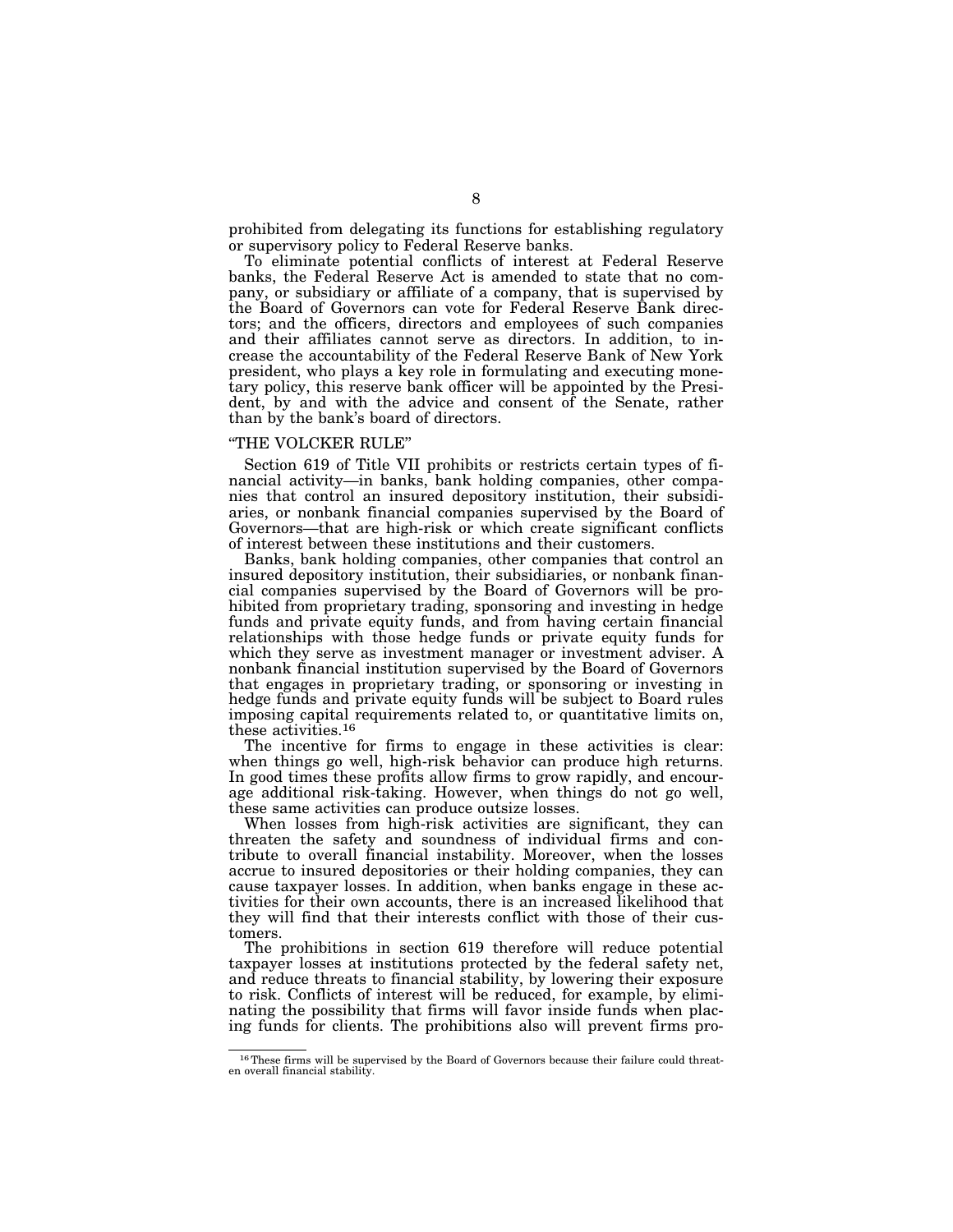tected by the federal safety net, which have a lower cost of funds, from directing those funds to high-risk uses. Moreover, they will restrict high-risk activity in those nonbank financial firms that pose threats to financial stability.

The prohibitions also will reduce the scale, complexity, and interconnectedness of those banks that are now actively engaged in proprietary trading, or have hedge fund or private equity exposure. They will reduce the possibility that banks will be too big or too complex to resolve in an orderly manner should they fail.

In testimony submitted to the Committee, Neal Wolin, Deputy Secretary of the Treasury, stated that "Proprietary trading, by definition, is not done for the benefit of customers or clients. Rather, it is conducted solely for the benefit of the bank itself. It is therefore difficult to justify an arrangement in which the federal safety net redounds to the benefit of such activities.'' Wolin noted that the role of proprietary trading and ownership of hedge funds, and their associated high risk, contributed to the crisis when banks were forced to bail out those operations. Wolin testified, ''Major firms saw their hedge funds and proprietary trading operations suffer large losses in the financial crisis. Some of these firms 'bailed out' their troubled hedge funds, depleting the firm's capital at precisely the moment it was needed most.'' 17

Paul Volcker, former Federal Reserve Board Chairman, discussed the benefits to the market from the prohibition and the impact on systemic risk: "Curbing the proprietary interests of commercial banks is in the interest of fair and open competition as well as protecting the provision of essential financial services.'' Volcker added that the proposal was ''particularly designed to help deal with the problem of "too big to fail' and the related moral hazard that looms so large as an aftermath of the emergency rescues of financial institutions[.]'' 18

## THE BUREAU OF CONSUMER FINANCIAL PROTECTION

The Committee has documented in numerous hearings over the years the failure of the federal banking and other regulators to address significant consumer protection issues detrimental to both consumers and the safety and soundness of the banking system.19 These failures, which are described in more detail below, led to what has become known as the Great Recession in which millions of Americans have lost jobs; millions of American families have lost trillions of dollars in net worth; millions of Americans have lost their homes; and millions of Americans have lost their retirement, college, and other savings.

 $17$ Testimony by Neal Wolin, Deputy Secretary of the Treasury, to the Senate Banking Com-<br>mittee.  $2/2/10$ .

<sup>&</sup>lt;sup>18</sup>Testimony by Paul Volcker, former Federal Reserve Board Chairman and Chairman of the President's Economic Recovery Advisory Board, to the Senate Banking Committee, 2/2/10.

<sup>&</sup>lt;sup>19</sup> "The need could not be clearer. Today's consumer protection regime just experienced massive failure. It could not stem a plague of abusive and unaffordable mortgages and exploitative credit *cards despite clear warning signs. It cost millions of responsible consumers their homes, their savings, and their dignity. And it contributed to the near-collapse of our financial system. We did not have just a financial crisis; we had a consumer crisis.*'' Testimony of Michael Barr, Assistant Secretary of the Treasury for Financial Institutions, to the Senate Committee on Banking, Housing, and Urban Affairs, July 14, 2009.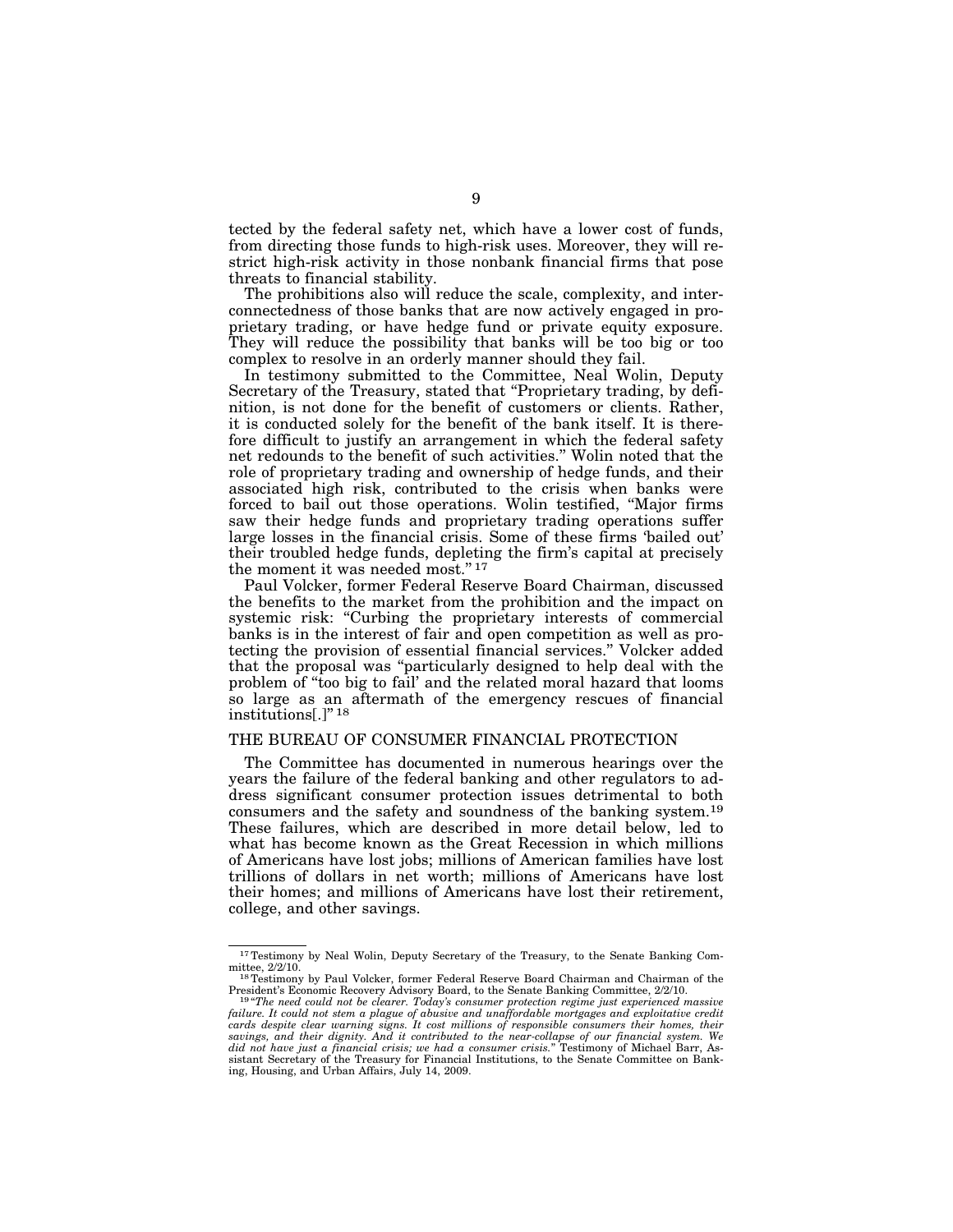#### *Structural Problems with Current Consumer Regulation*

The current system of consumer protection suffers from a number of serious structural flaws that undermine its effectiveness, including a lack of focus resulting from conflicting regulatory missions, fragmentation, and regulatory arbitrage.

To begin with, placing consumer protection regulation and enforcement within safety and soundness regulators does not lead to better coordination of the two functions, as some would argue. As has been made amply apparent, when these two functions are put in the same agency, consumer protection fails to get the attention or focus it needs. Protecting consumers is not the banking agencies' priority, nor should it be. The primary mission of these regulators ''in law and practice,'' as Assistant Secretary of the Treasury Michael Barr testified, is to ensure the safe and sound operations of the banks. Because of this, former Director of the Office of Thrift Supervision (OTS) Ellen Seidman testified, ''[consumer] compliance has always had a hard time competing with safety and soundness for the attention of regulators.  $\therefore$  ."<sup>20</sup> In fact, as Assistant Secretary Barr pointed out, bank regulators conduct consumer protection supervision with an eye toward bank safety and soundness by, for example, trying to protect the banks from reputation and litigation risks rather than examining how products and services affect consumers. ''Managing risks to the bank does not and cannot protect consumers effectively. This approach judges a bank's conduct toward consumers by its effect on the bank, not . . . on consumers."<sup>21</sup>

This may lead, as some witnesses before the Committee testified, to an emphasis by the regulators on the short term profitability of the banks at the expense of consumer protection.22

The current system is also too fragmented to be effective. There are seven different federal regulators involved in consumer rule writing or enforcement. Gene Dodaro, Acting Comptroller General, testified that ''the fragmented U.S. regulatory structure contributed to failures by the existing regulators to adequately protect consumers and ensure financial stability."<sup>23</sup> This undermines accountability.

This fragmentation led to regulatory arbitrage between federal regulators and the states, while the lack of any effective supervision on nondepositories led to a ''race to the bottom'' in which the institutions with the least effective consumer regulation and enforcement attracted more business, putting pressure on regulated institutions to lower standards to compete effectively, ''and on their regulators to let them.'' 24

<sup>&</sup>lt;sup>20</sup>Testimony of Ellen Seidman, former Director of the Office of Thrift Supervision, to the Banking Committee, March 2, 2009.

 $\frac{21 \text{ Testimony of Michael Barr, July 14, 2009}}{22 \text{Testimony of Michael Barr, July 14, 2009}}$ . of Connecticut to the Banking Committee, hearing on March 3, 2009 and testimony of Travis Plunkett, Legislative Director of the Consumer Federation of America to the Banking Com-

mittee, July 14, 2009.<br><sup>23</sup>Testimony of Gene Dodaro, Acting Comptroller General of the United States, February 4, 2009.

<sup>&</sup>lt;sup>24</sup> Testimony of Michael Barr, July 14, 2009.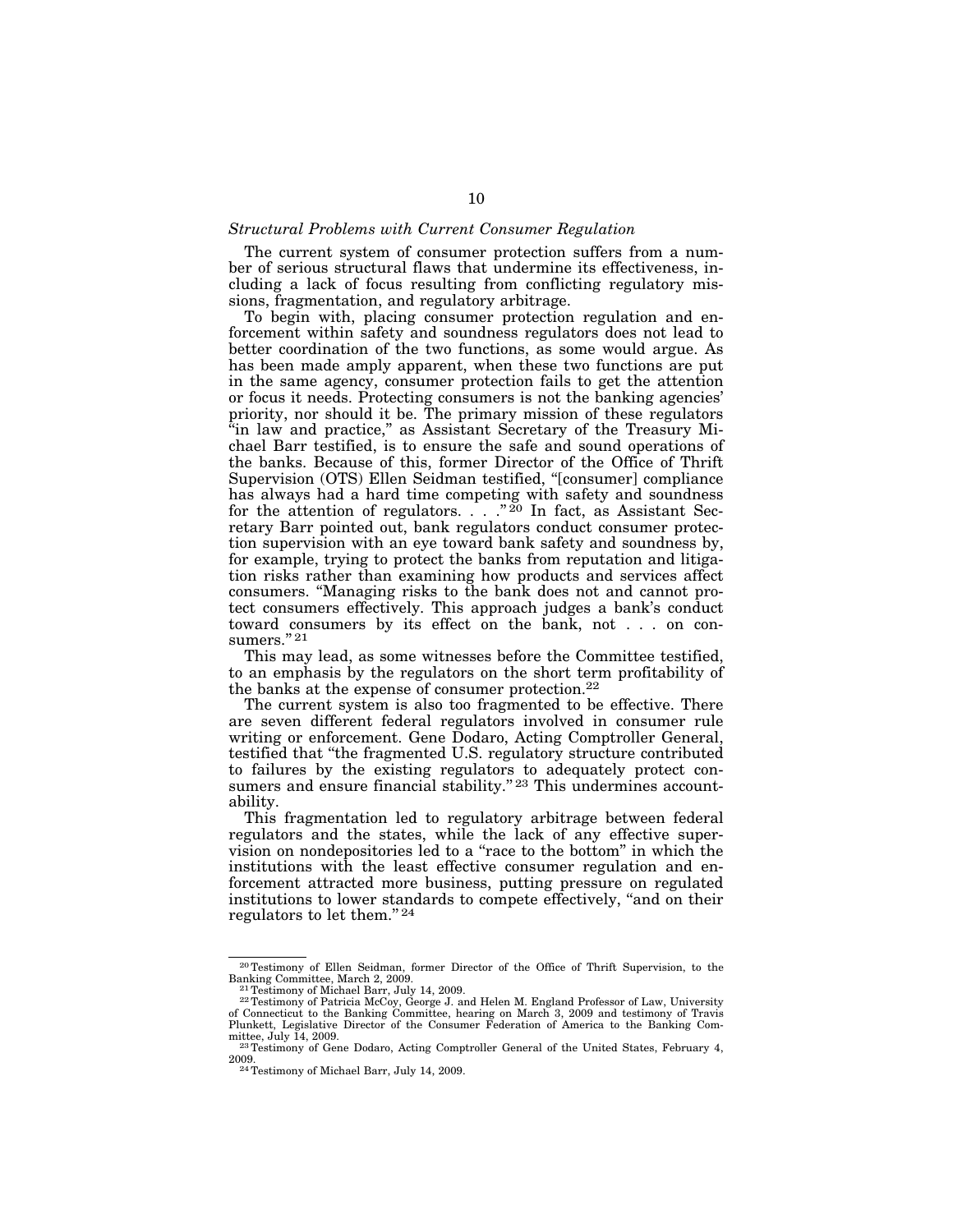## *A More Effective Approach*

This legislation creates the Bureau of Consumer Financial Protection (CFPB), a new, streamlined independent consumer entity housed within the Federal Reserve System. The CFPB will be focused on ensuring that consumers get clear and effective disclosures in plain English and in a timely fashion so that they will be empowered to shop for and choose the best consumer financial products and services for them.

The new CFPB will establish a basic, minimum federal level playing field for all banks and, for the first time, nondepository financial companies that sell consumer financial products and services to American families. It will do so without creating an undue burden on banks, credits unions, or nondepository providers of these products and services.

The CFPB will help protect consumers from unfair, deceptive, and abusive acts that so often trap them in unaffordable financial products. The CFPB will stop regulatory arbitrage. It will write rules and enforce those rules consistently, without regard to whether a mortgage, credit card, auto loan, or any other consumer financial product or service is sold by a bank, a credit union, a mortgage broker, an auto dealer, or any other nondepository financial company. This way, a consumer can shop and compare products based on quality, price, and convenience without having to worry about getting trapped by the fine print into an abusive deal.

The legislation ends the fragmentation of the current system by combining the authority of the seven federal agencies involved in consumer financial protection in the CFPB, thereby ensuring accountability.

The CFPB will have enough flexibility to address future problems as they arise. Creating an agency that only had the authority to address the problems of the past, such as mortgages, would be too short-sighted. Experience has shown that consumer protections must adapt to new practices and new industries.

### *Mortgage Crisis*

The fundamental story of the current turmoil is relatively easy to tell. It began early in this decade with a weakening of underwriting standards for subprime mortgages in the U.S. Subprime, alt-A and other mortgage products [which] were sold to people who could not afford them and in some cases in violation of legal standards.25 *—Eugene Ludwig* 

This financial crisis was precipitated by the proliferation of poorly underwritten mortgages with abusive terms, followed by a broad fall in housing prices as those mortgages went into default and led to increasing foreclosures. These subprime and nontraditional mortgages were characterized by relatively low initial interest rates that allowed borrowers to obtain loans for which they might not otherwise qualify.26 However, after 2 or 3 years, the rates

 $^{25}\rm{Test}$  mony of Eugene Ludwig to the Banking Committee, October 16, 2008.  $^{26}\rm{It}$  is important to note that the vast majority of subprime mortgages were used to refinance existing mortgages rather than to purchase a home. According to data collected by the Center<br>for Responsible Lending ("Subprime Lending: A Net Drain on Homeownership," CRL Issue<br>Paper #14, March 27, 2007), 62% of subprime Continued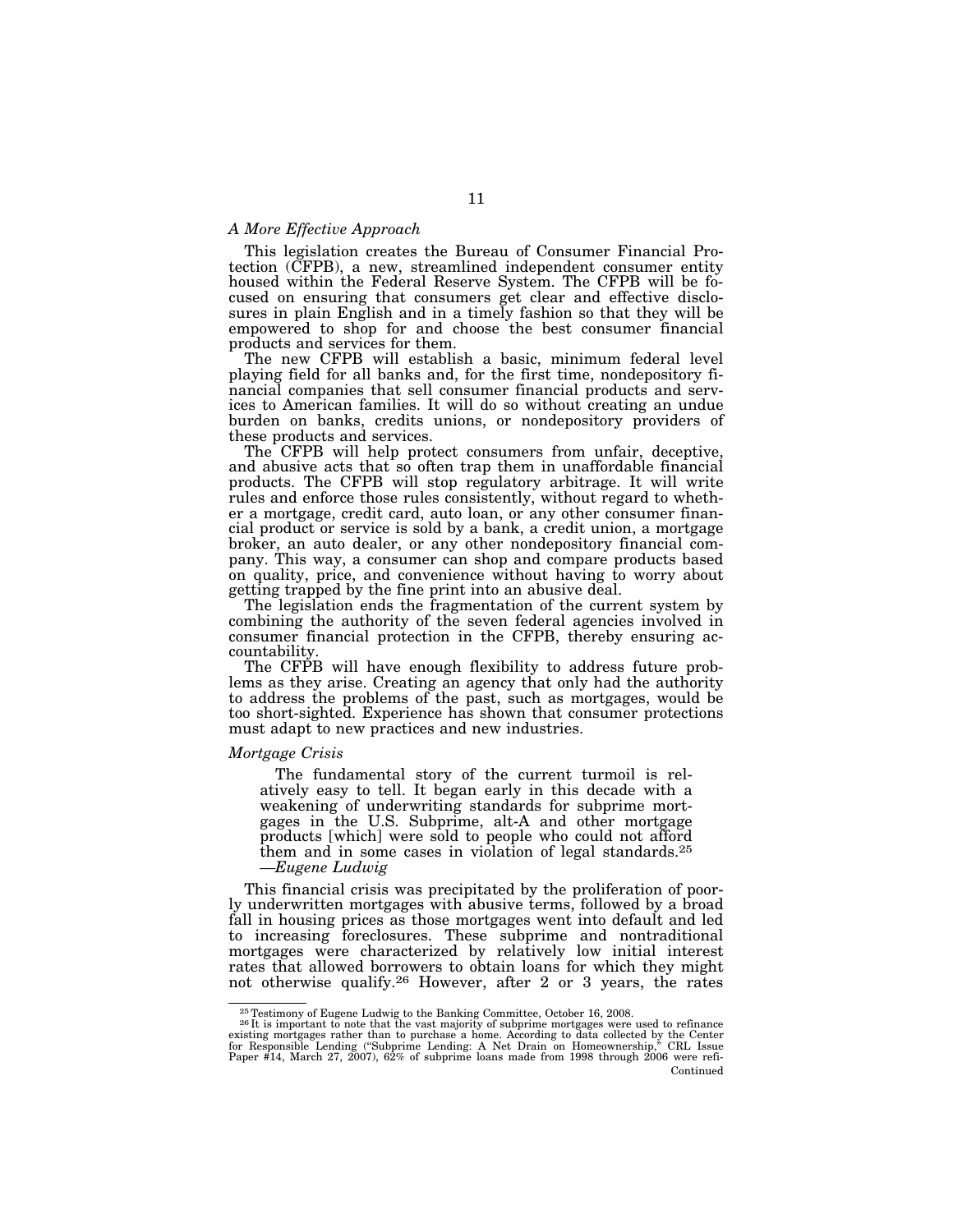would jump up significantly—by as much as 30 to 40 percent or more, according to the testimony of Michael Calhoun, President of the Center for Responsible Lending (CRL).27 The great majority of the payment-option adjustable rate mortgages (option ARMs) resulted in significant negative amortization, so that many borrowers owed more on their mortgages after several years than when the mortgages were initially sold.

According to testimony heard in the Committee in late 2006,28 and again in early  $2007<sup>29</sup>$  many of these loans were made with little or no regard for a borrower's understanding of the terms of, or their ability to repay, the loans. At a September 20, 2006 Subcommittee hearing, Subcommittee Chairman Bunning said ''it is not clear that borrowers understand [the] risks'' associated with these mortgages, a conclusion borne out both by a study by the Federal Reserve Board and the Consumer Federation of America (CFA). As Allen Fishbein, then Director of Housing Policy at the CFA, testified:

Consumers today face a dizzying array of mortgage products that are marketed and promoted under a range of products names. While the number of products has exploded, there appears to be little understanding by many borrowers about key features in today's mortgages and how to compare or even understand the differences between these products.

A 2004 Consumer Federation of America survey found that most consumers cannot calculate the payment change for an adjustable rate mortgage. . . . all respondents underestimated the annual increase in the cost of monthly mortgage payments if the interest rate [increased] from 6 percent to 8 percent. . . . Younger, poorer, and less formally educated respondents underestimated by as much as 50 percent.30

Fishbein also cited a Federal Reserve study of ARM borrowers that found that 35 percent of them did not know the maximum amount their interest rate could increase at one time; 44 percent did not know the maximum rate they could be charged; and 17 per-

nances; only 9% were for first time home purchase loans (11% in 2006 was the highest figure). In other words, even before the foreclosure crisis hit, subprime loans did not make a substantial contribution to new homeownership. Rather, they put existing homeowners at greatly increased risk of losing their homes. Indeed, according to CRL, as of early 2007, there was a net loss in<br>homeownership of over 900,000 households, a figure that has certainly increased greatly since<br>the CRL paper was written. FDIC

in New York on January 8, 2008, when he said: "[i]t has been said that a lot of these homes were bought on a speculative basis and<br>"[i]t has been said that don't deserve help. That is true of some. But it is important to u derstand that the majority of subprime mortgages were refinancings of existing homes.<br>In other words, these were homes in which the homeowner was living, with mortgages<br>that the homeowner was paying and could afford. In ma encouraged or induced to refinance into one of these subprime mortgages with exploding interest rates that the homeowner couldn't afford. 27Testimony of Michael Calhoun, President of the Center for Responsible Lending, to the Sub-

committee on Housing, Transportation, and Community Development of the Banking Com-

<sup>28</sup> The Housing and Transportation and Economic Policy Subcommittees of the Banking Committee held two hearings on the issues arising from the increase in nontraditional mortgage lending: September 13, 2006 and September 20, 2006.<br>
<sup>29</sup> See Banking Committee Hearings on February 7 and March 22, 2007.<br>
<sup>29</sup> S

America, to the joint Subcommittees, September 20, 2006. Mr. Fishbein is currently Assistant Director for Policy Analysis, Consumer Education and Research at the Federal Reserve Board.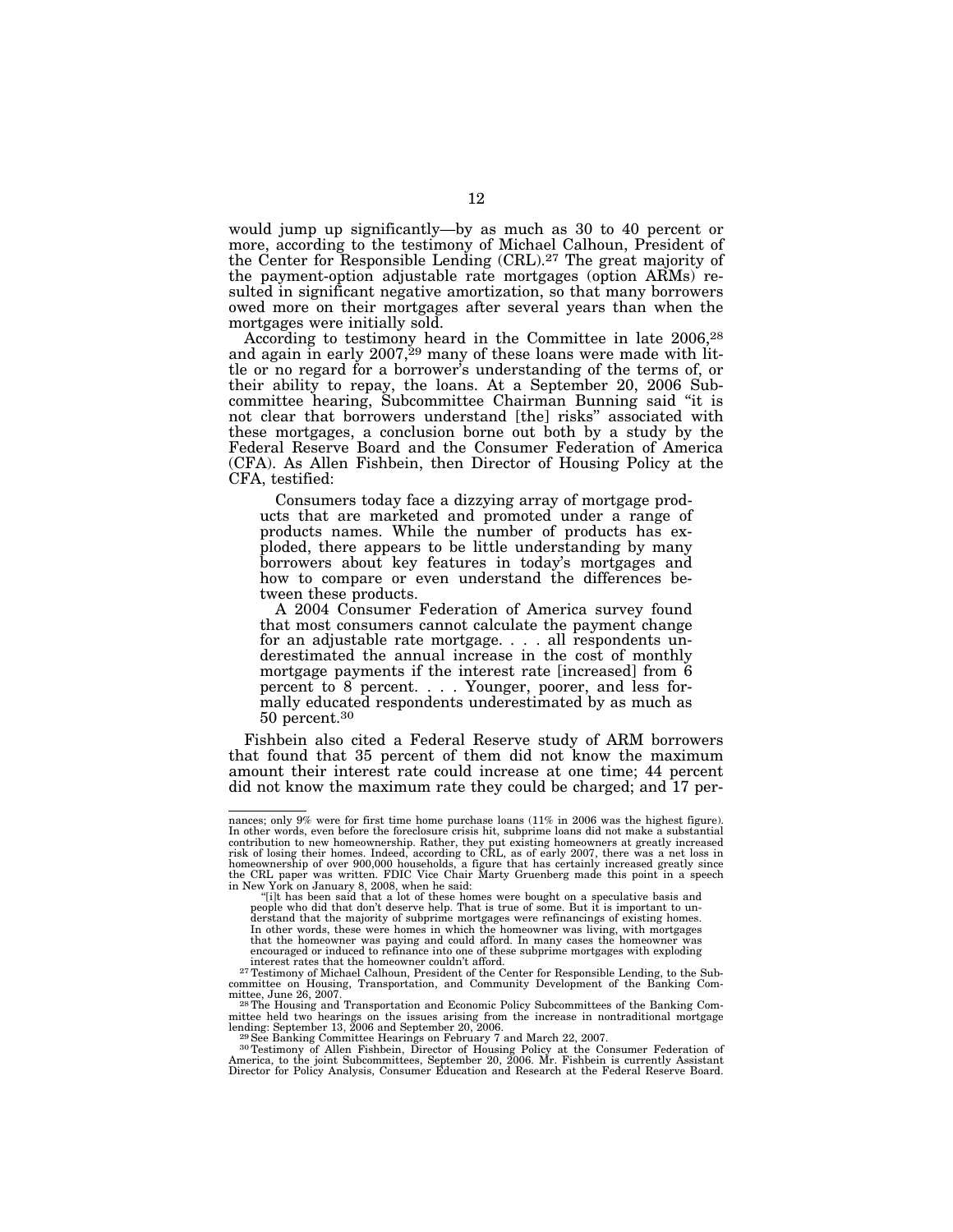cent did not know the frequency with which the rate could change.31

Finally, Fishbein cited a focus group of exotic mortgage borrowers organized by Public Opinion Strategies. It found that these consumers were ''surprised by the magnitude of the payment shock'' once rate sheets with the various mortgage option terms were shown to them. Lower-income borrowers, in particular, called the payment increases ''shocking.'' Fishbein explained that these lower-income borrowers ''were less informed about the payment increases and debt risks of non-traditional mortgages, with some noting they "wish they had known more.'" 32

In that same hearing, Senator Sarbanes said that:

Too often . . . loans have been made without the careful consideration as to the long-term sustainability of the mortgage. Loans are being made without the lender documenting that the borrower will be able to afford the loan after the expected payment shock hits without depending on rising incomes or increased appreciation.

Several months later, as the problem worsened, Chairman Dodd noted in a March 22, 2007 hearing that:

. . . a sort of frenzy gripped the market over the past several years as many [mortgage] brokers and lenders started selling these complicated mortgages to low-income borrowers, many with less than perfect credit, who *they knew or should have known* . . . would not be able to afford to repay these loans when the higher payments kicked in. (emphasis added).

Underscoring this point, the General Counsel of Countrywide Financial Corporation, one of the biggest subprime lenders in 2007, acknowledged in response to a question from Chairman Dodd that "about 60 percent of the people who do qualify for the hybrid ARMs would not be able to qualify at the fully indexed rate"<sup>33</sup> (that is, at the rate a borrower would have to pay after the loan reset, even assuming interest rates did not rise). Another witness, Jennie Haliburton, an elderly resident of Philadelphia, Pennsylvania who lived on a fixed income of social security benefits, had been sold such a mortgage and was facing a jump in her mortgage payment to 70 percent of her income. The Department of Housing and Urban Development considers payments by consumers of more than 50% of income for shelter to put those consumers at ''high risk'' of losing their homes.

This testimony clearly demonstrates that the lenders were aware that borrowers would need to refinance their loans or sell their homes when the mortgages reset, thereby generating additional fees for the brokers and lenders. This was, in the words of Martin

<sup>&</sup>lt;sup>31</sup> Testimony to the joint Subcommittee hearing, September 20, 2006 citing January, 2006 Federal Reserve Study, written by Brian Buck and Karen Pence, "Do Homeowners Know Their

<sup>&</sup>lt;sup>32</sup>Testimony of Allen Fishbein, September 20, 2006.<br><sup>33</sup>See Banking Committee hearings on March 22, 2008.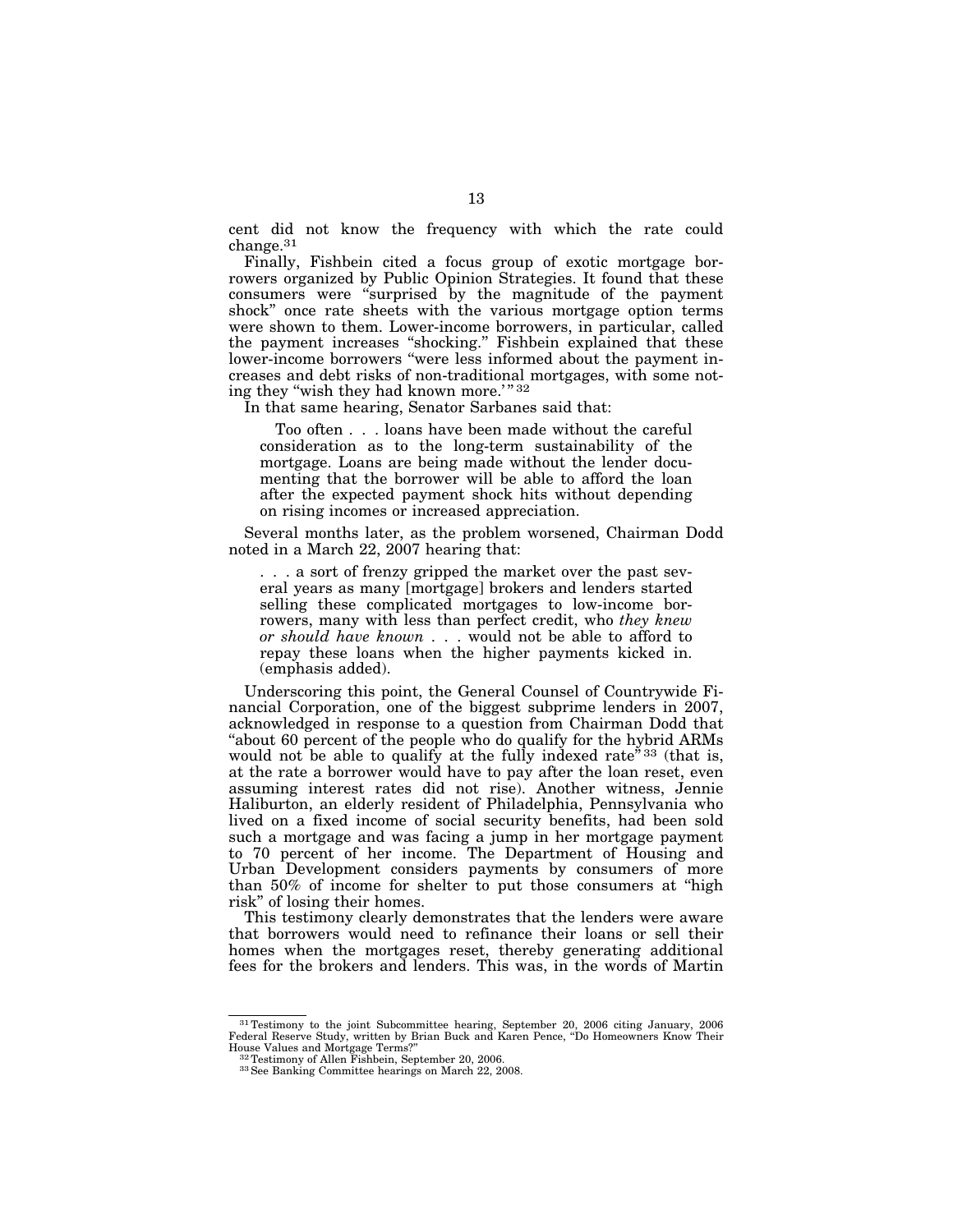Eakes, Chief Operating Officer of the Self-Help Credit Union, ''a devil's choice." 34

The Committee heard some discussion as to what institutions were most responsible for originating these loans. There is little doubt that nondepository financial companies were among the largest sellers of subprime and exotic mortgages. However, insured depositories and their subsidiaries were heavily involved in these markets. According to data compiled by Federal Reserve Board Economists, 36 percent of all higher-priced loans in 2005 and 31 percent in 2006 were made by insured depositories and their subsidiaries. Those numbers jump to 48 percent and 44 percent when bank affiliates are included.<sup>35</sup> This illustrates that being under the supervision of a federal prudential regulator did not guarantee that mortgage underwriting practices were any stronger, or consumer protections any more robust. As noted, the regulators allowed this deterioration in underwriting standards to take place in part to prevent the institutions they regulate from getting priced out of the market.

Unfortunately, many of these mortgages were packaged by big Wall Street banks into mortgage-backed securities (MBS) and sold in pieces all over the world. Because of the unaffordable and abusive terms of the loans, these mortgages became delinquent at the highest rates since mortgage performance data started being collected over 30 years ago, leading, in turn, to increasing foreclosures, decreasing housing demand, and a widespread decline in housing prices. Once housing prices fell, families who might otherwise have been able to refinance their mortgages were unable to do so because they found themselves ''underwater,'' owing more on their mortgages than the home is worth at that time.

As a result, the MBS into which these now non-performing mortgages were bundled lost significant value, helping lead to the systemic collapse from which we are currently suffering.

#### *Effect on Minorities*

The mortgage lending system is deeply flawed. . . . The crisis is having a disproportionate impact on African American families, Latino families, low income families. And that disproportionate impact is not explained away by factors that would ordinarily justify such a problem.36 —*Wade Henderson* 

Regrettably, the Committee heard a lot of testimony outlining how mortgage originators targeted minorities for subprime mortgages even when these borrowers might have qualified for lower cost prime mortgages. In fact, according to a study conducted by the *Wall Street Journal*, as many as 61 percent of those receiving subprime loans ''went to people with credit scores high enough to often qualify for conventional loans with far better terms."<sup>37</sup> Under the Home Mortgage Disclosure Act (HMDA), the Federal Reserve

 $^{34}$ Testimony of Martin Eakes, Chief Operating Officer of the Self-Help Credit Union, to the Committee, February 7, 2007.<br> $^{35}$ Neil Bhutta and Glenn Canner, "Did CRA Cause the Mortgage Market Meltdown," Federal

Reserve Bank of Minneapolis, March 9, 2009.<br><sup>36</sup>Testimony of Wade Henderson, President and CEO of the Leadership Conference on Civil

Rights, to the Subcommittee on Housing, Transportation, and Community Development hearing,<br>June 26, 2007.<br><sup>37"</sup>Subprime Debacle Traps Even Very Credit-Worthy, *Wall Street Journal*, December 3, 2007.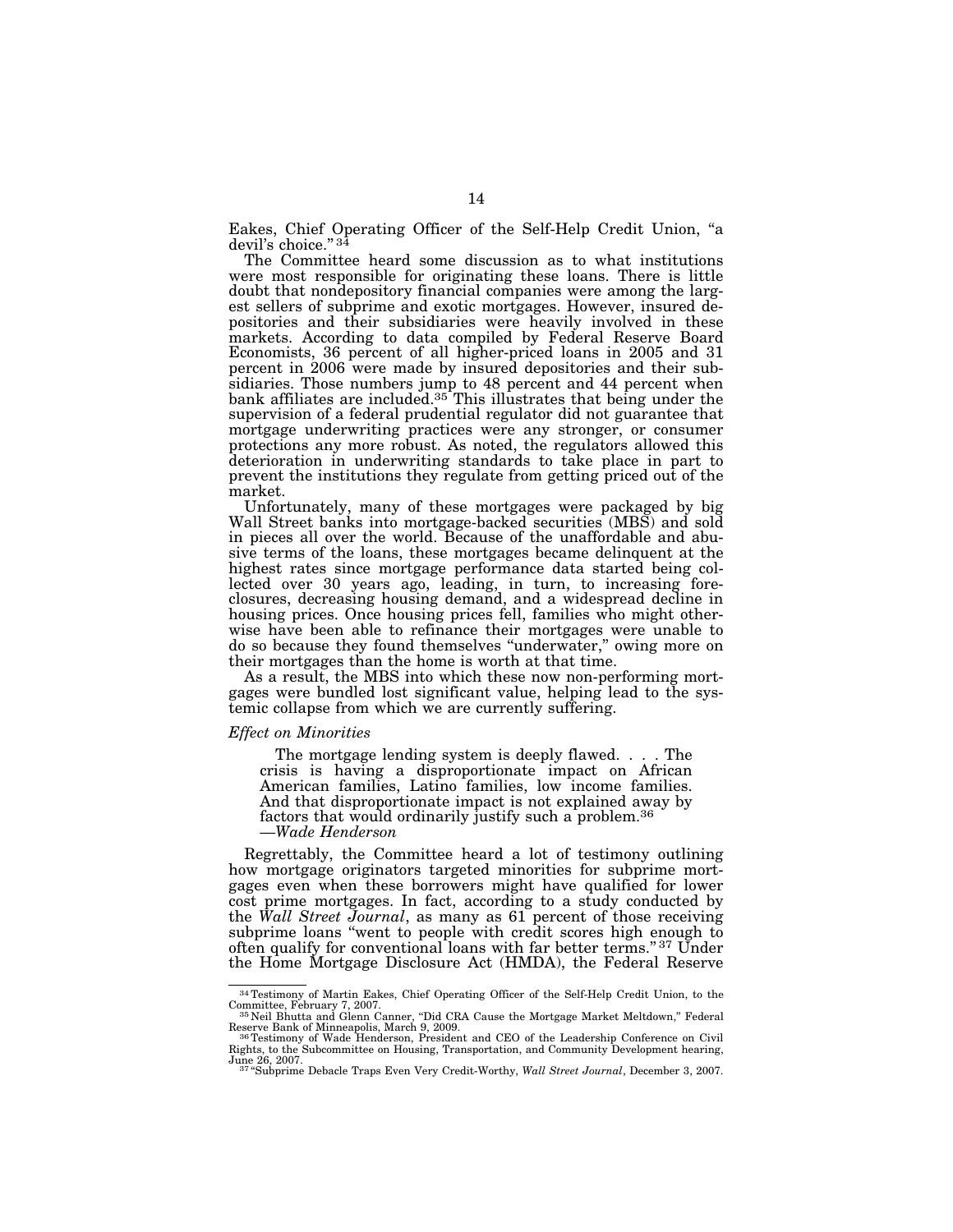collects data on ''high cost'' mortgage lending, defined as mortgage loans which are 3 points above the Treasury rate. According to HMDA data released in 2007 by the Federal Reserve, 54 percent of African-Americans and 47 percent of Hispanics received high cost mortgages in 2006. Only 18 percent of non-Hispanic whites received high cost mortgages. The Federal Reserve study found that borrower related factors, such as income, accounted for only one sixth of this disparity. CRL did a study of the 2004 HMDA data which controls for other significant risk factors used to determine loan pricing, such as income and credit scores. The CRL study found that African-Americans were more likely to receive higherrate home-purchase and refinance loans than similarly-situated white borrowers, and that Latino borrowers were more likely to receive higher-rate home purchase loans than similarly-situated non-Latino white borrowers.<sup>38</sup>

#### *Failure of the Safety and Soundness Regulators*

It has become clear that a major cause of the most calamitous worldwide recession since the Great Depression was the simple failure of federal regulators to stop abusive lending, particularly unsustainable home mortgage lending.39

## —*Travis Plunkett*

Underlying this whole chain of events leading to the financial crisis was the spectacular failure of the prudential regulators to protect average American homeowners from risky, unaffordable, ''exploding'' adjustable rate mortgages, interest only mortgages, and negative amortization mortgages. These regulators ''routinely sacrificed consumer protection for short-term profitability of banks,'' 40 undercapitalized mortgage firms and mortgage brokers, and Wall Street investment firms, despite the fact that so many people were raising the alarm about the problems these loans would cause.

In 1994, Congress enacted the "Home Ownership and Equity Protection Act" (HOEPA) which states that:

the Board, by regulation or order, shall prohibit acts or practices in connection with—

(a) Mortgage loans that the Board finds to be unfair, deceptive, or designed to evade the provisions of this section; and

(b) Refinancing of mortgage loans that the Board finds to be associated with abusive lending practices or that are otherwise not in the interests of borrower.

As early as late 2003 and early 2004, Federal Reserve staff began to "'observe deterioration of credit standards'" in the origination of non-traditional mortgages.41 Yet, the Federal Reserve Board failed to meet its responsibilities under HOEPA, despite persistent calls for action.

<sup>38</sup> CRL, ''Unfair Lending: The Effect of Race and Ethnicity on the Price of Subprime Mortgages," May 31, 2006.<br><sup>39</sup>Testimony of Travis Plunkett, Legislative Director of the Consumer Federation of America

to the Banking Committee, July 14, 2009.<br><sup>40</sup> Testimony of Patricia McCoy to the Banking Committee, March 3, 2009.<br><sup>41</sup> Banking Committee document, "Mortgage Market Turmoil: A Chronology of Regulatory Ne-<br>glect" prepared b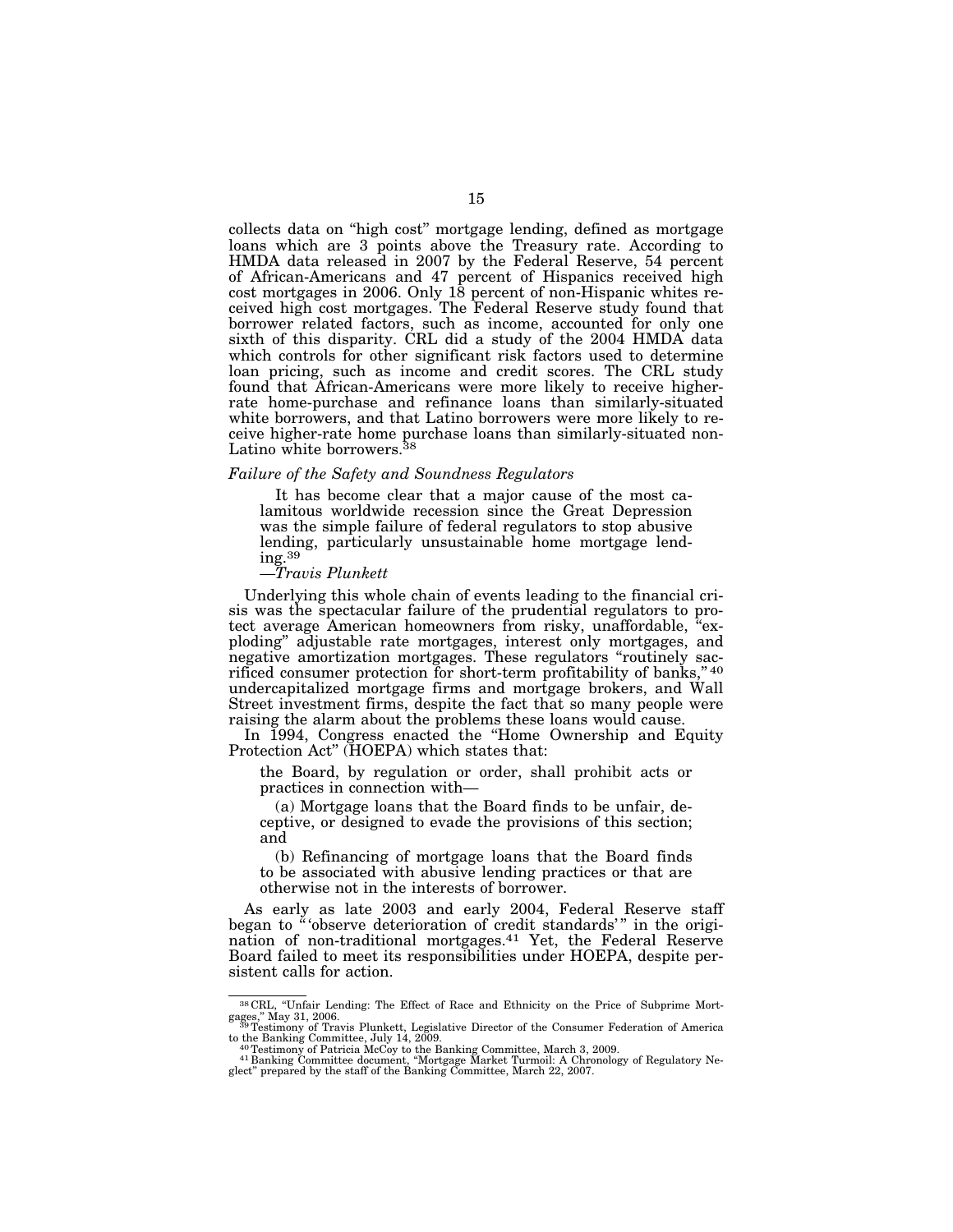As Professor McCoy noted in her testimony to the Committee, ''federal banking regulators added fuel to the crisis by allowing reckless loans to flourish.'' Professor McCoy points out that the regulators had ''ample authority'' to prohibit banks from extending credit without proof of a borrower's ability to pay. Yet, she notes, ''they refused to exercise their substantial powers of rule-making, formal enforcement, and sanctions to crack down on the proliferation of poorly underwritten loans until it was too late."<sup>42</sup>

Finally, in July of 2008, long after the marketplace had shut down the availability of subprime and exotic mortgage credit, and much of prime mortgage credit not directly supported by federal intervention, the Federal Reserve Board issued rules that would likely prevent a repeat of the same kinds of problems that led to the current crisis.

Where federal regulators refused to act, the states stepped into the breach. In 1999, North Carolina became the first State to enact a comprehensive anti-predatory law. Other States followed suit as the devastating results of predatory mortgage lending became apparent through increased foreclosures and disinvestment.

Unfortunately, rather than supporting these anti-predatory lending laws, federal regulators preempted them. In 1996, the OTS preempted all State lending laws. The OCC promulgated a rule in 2004 that, likewise, exempted all national banks from State lending laws, including the anti-predatory lending laws. At a hearing on the OCC's preemption rule, Comptroller Hawke acknowledged, in response to questioning from Senator Sarbanes, that one reason Hawke issued the preemption rule was to attract additional charters, which helps to bolster the budget of the OCC.43

Two recent studies by the Center for Community Capital at the University of North Carolina document the damage created by this preemption regulation. The two studies found that:

(1) States with strong anti-predatory lending laws exhibited significantly lower foreclosure risk than other States. A typical State law reduced neighborhood default rates by as much as 18 percent;

(2) Loans made by lenders covered by tougher State laws had fewer risky features and better underwriting practices to ensure that borrowers could repay;

(3) Mortgage defaults increased more significantly among exempt OCC lenders in States with strong antipredatory lending laws than among lenders that were still subject to tougher State laws. For example, default rates of fixed-rate refinance mortgages made by national banks not subject to State laws were 41 percent more likely to default and purchase-money mortgages made by these banks were 7 percent more likely to default than loans those banks made prior to preemption; and

(4) Risky lending by national banks more than doubled in some loan categories (fixed-rate refinances) after preemption than before, 11 percent to 29 percent.<sup>44</sup>

<sup>&</sup>lt;sup>42</sup> Testimony to the Banking Committee, March 3, 2009.<br><sup>43</sup> Banking Committee hearing, April 7, 2004.<br><sup>44</sup> The APL Effect: The Impacts of State Anti-Predatory Lending Laws on Foreclosures," by<br>Lei Ding, et al; University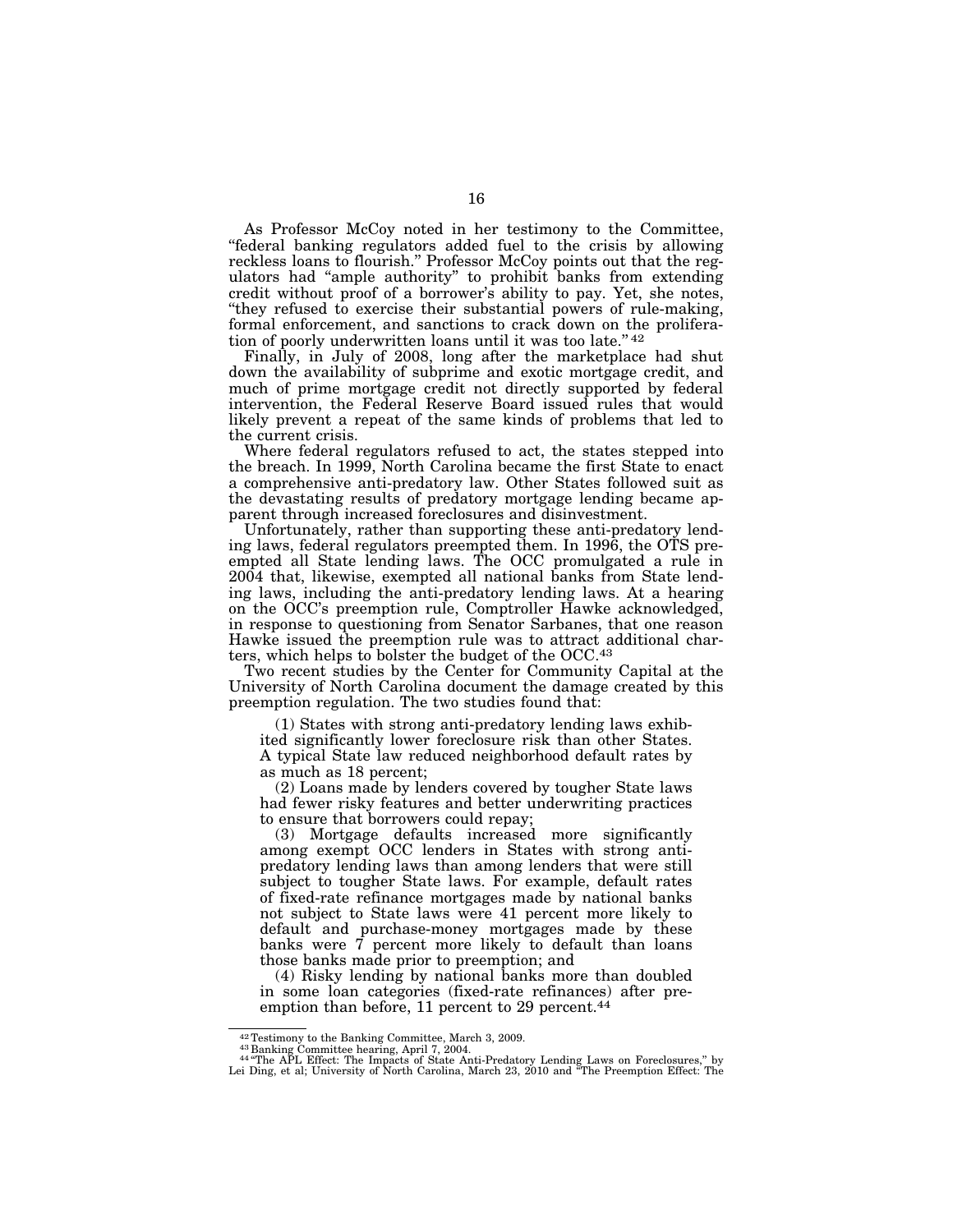In remarkably prescient testimony, Martin Eakes warned in 2004 that the OCC's action on preemption ''plants the seeds for long-term trouble in the national banking system.'' He went on to say:

Abusive practices may well be profitable in the short term, but are ticking time bombs waiting to explode the safety and soundness of national banks in the years ahead. The OCC has not only done a tremendous disservice to hundreds of thousands of borrowers, but has also sown the seeds for future stress on the banking system.45

In sum, the Federal Reserve and other federal regulators failed to use their authority to deal with mortgage and other consumer abuses in a timely way, and the OCC and the OTS actively created an environment where abusive mortgage lending could flourish without State controls.

#### *Other Consumer Financial Products and Services*

Though the problems in the mortgage market have received most of the public's attention, consumers have long faced problems with many other consumer financial products and services without adequate federal rules and enforcement. Abusive lending, high and hidden fees, unfair and deceptive practices, confusing disclosures, and other anti-consumer practices have been a widespread feature in commonly available consumer financial products such as credit cards. These problems have been documented in numerous hearings before the Banking Committee and other Congressional Committees over the years.

**Credit Cards.** For example, credit card companies have long been known to provide extremely confusing disclosures, making it nearly impossible for consumers to understand the terms for which they are signing up. Card companies have engaged in extremely aggressive marketing, such that from 1999 to 2007 creditor marketing and credit extension increased at about two times the rate as credit card debt taken on by consumers.46

Moreover, typical credit card companies and banks engaged in a number of abusive pricing practices, including double-cycle billing, universal default, retroactive changes in interest rates, over the limit fees even where the consumer was not notified that a charge put him or her over the allotted credit limit, and arbitrary rate increases.

Despite the growing problems, federal banking regulators did very little. As Adam Levitin, Associate Professor of Law at Georgetown University Law Center explained to the Committee at a February, 2009 hearing,

The current regulatory regime for credit cards is inadequate and incapable of keeping pace with credit card industry innovation. The agencies with jurisdiction over

Impact of Federal Preemption of State Anti-Predatory Lending Laws on the Foreclosure Crisis,''

<sup>&</sup>lt;sup>45</sup>Testimony of Martin Eakes to the Banking Committee, April 7, 2004. <sup>46</sup>Testimony of Travis Plunkett to the Banking Committee, February 12, 2009.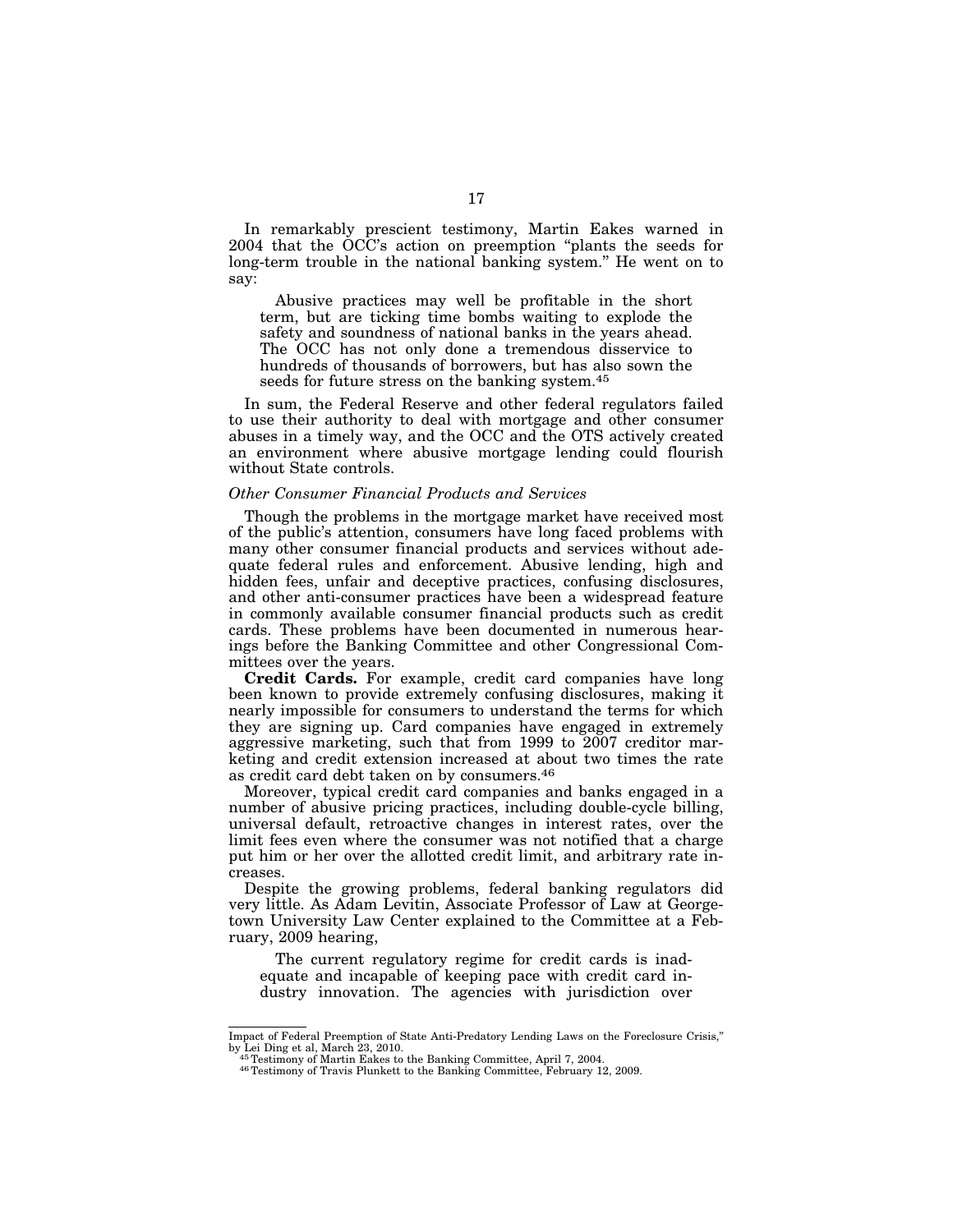credit cards lack regulatory motivation and have conflicting missions. . . .  $47$ 

To illustrate this point, research shows that from 1997 to 2007 the OCC took just  $\overline{9}$  formal enforcement actions regarding violations of the Truth in Lending Act with regards to credit cards or other consumer lending.48 In fact, the Comptroller of the Currency wrote a letter objecting to certain parts of the Federal Reserve Board's proposed regulation on credit cards on safety and soundness grounds.49

Even after President Obama signed the Credit Card Accountability, Responsibility, and Disclosures Act (CARD Act) into law, credit card companies sought ways to structure products to get around the new rules, highlighting the difficulty of combating new problems with additional laws, while underscoring the importance of creating a dedicated consumer entity that can respond quickly and effectively to these new threats to consumers.

**Overdrafts.** Similar problems have been revealed by the Committee's examination of overdraft fees.50 Overdraft coverage for a fee is a form of short term credit that financial institutions extend to consumers to cover overdrafts on check, ACH, debit and AMT transactions. Historically, financial institutions covered overdrafts for a fee on an ad hoc basis. With the growth in specially designed software programs and in consumer use of debit cards, overdraft coverage for a fee has become more prevalent.

A consumer normally qualifies for overdraft coverage if his or her account has been open for a specified period (usually six months), and there are regular deposits into the account. If those criteria are met, most financial institutions automatically enroll consumers in overdraft coverage without the consumer's knowledge or choice. ''Consumers do not apply for . . . this credit, do not receive information on the cost to borrow [these funds], are not warned when a transaction is about to initiate an overdraft, and are not given the choice of whether to borrow the funds at an exorbitant price or simply cancel the transaction."<sup>51</sup>

Once overdraft coverage for a fee has been added to an account, some financial institutions do not allow consumers the option of eliminating the coverage, although other more consumer friendly alternatives like overdraft lines of credit or linking checking and savings accounts are available.

Many consumers who are enrolled in these programs without their knowledge find themselves subject to high fees of up to \$35 per transaction even if the overdraft is only a few cents. In some cases, consumers have been charged multiple fees in one day without being notified until days later. Most institutions also charge an additional fee for each day the account remains overdrawn. Some financial institutions will even re-arrange the order in which they process purchases, charging for a later, larger purchase first so

<sup>&</sup>lt;sup>47</sup>Testimony of Levitin, Associate Professor of Law at Georgetown University Law Center to the Banking Committee, February 12, 2009.<br><sup>48</sup>Testimony of Michael Calhoun to the U.S. House of Representatives Committee on Finan

cial Services, September 30, 2009.<br>
<sup>49</sup>Letter from Comptroller of the Currency John Dugan to the Board of Governors of the Fed-<br>
real Reserve System, August 18, 2008.

eral Reserve System, August 18, 2008.<br><sup>50</sup> Banking Committee hearing, November 17, 2009.<br><sup>51</sup> Testimony of Jean Ann Fox, Director of Financial Services at Consumer Federation of<br>America to the Banking Committee, November 1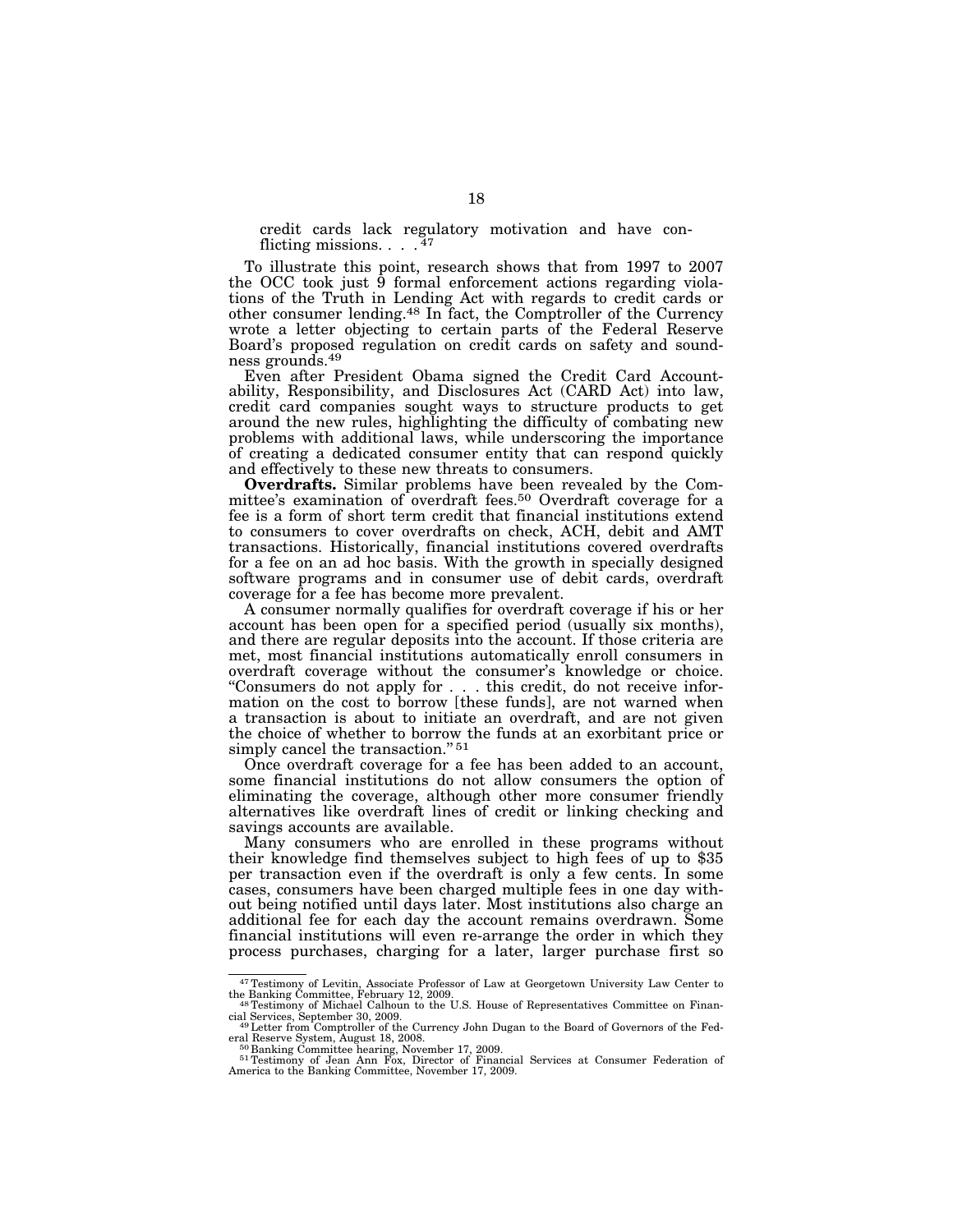that they can charge repeated overdraft coverage fees for earlier, smaller purchases.

The result has been that American consumers paid \$24 billion in overdraft fees in 2008 52 and \$38.5 billion in overdraft fees in 2009.53 CRL also found that nearly \$1 billion of those fees would come from young adults and that \$4.5 billion would come from senior citizens.

In addition, the Federal Deposit Insurance Corporation (FDIC) found that a small percentage (12%) of consumers overdraw their account five times per year or more. For these consumers, overdraft coverage is a form of high cost short term credit similar to a payday loan. For example, a consumer repaying a \$20 point of sale debit overdraft in two weeks is effectively paying an APR of 3,520%.54

For many years, the Federal Reserve and other regulators have been aware of the abusive nature of overdraft coverage programs. In fact, an Interagency Guidance in 2005 called overdraft coverage programs ''abusive and misleading.'' Nonetheless, the Federal Reserve has only issued modest rule after modest rule to address these programs. Despite years of concerns raised, it was not until November of last year that the Federal Reserve adopted another modest rule on overdraft coverage that would prohibit financial institutions from charging any consumer a fee for overdrafts on ATM and debit card transactions, unless the consumer opts in to the overdraft service for those types of transactions. Much more needs to be done in this area to protect consumers and rein in abusive practices.

**Debt Collection.** The Committee has similar concerns regarding the record of abusive, deceptive and unfair practices by debt collectors. The Fair Debt Collection Practices Act (FDCPA) was passed by Congress to regulate debt collection activities and behavior, but despite the existence of the act, debt collection abuses proliferate. In the last five years, consumers have filed nearly half a million complaints with the Federal Trade Commission about debt collection practices. These complaints include numerous reports of behavior in violation of the act, including: debt collectors threatening violence, using profane or harassing language, bombarding consumers with continuous calls, telling neighbors or family about what is owed, calling late at night, and falsely threatening arrest, seizure of property or deportation. The FTC receives more complaints from consumers about debt collectors than any other industry. Despite these complaints, in the last five years, the FTC has only filed nine debt collection cases.

In addition to concerns about debt collection tactics, the Committee is concerned that consumers have little ability to dispute the validity of a debt that is being collected in error. The FDCPA provides that, if a consumer disputes a debt, the collector is required to obtain verification of the debt and provide it to the consumer before renewing its collection efforts. The FDCPA does not, however, specify what constitutes ''verification of the debt,'' with the result

<sup>52</sup>Testimony of Michael Calhoun, November 17, 2009. 53 Julianne Pepitone, ''Bank overdraft fees to total \$38.5 billion,'' *CNNMoney.com, http:// money.cnn.com/2009/08/10/news/companies/bank*l*overdraft*l*fees*l*Moebs/index.htm*. August 10, 2009. 54*FDIC Study of Bank Overdraft Programs,* November, 2008.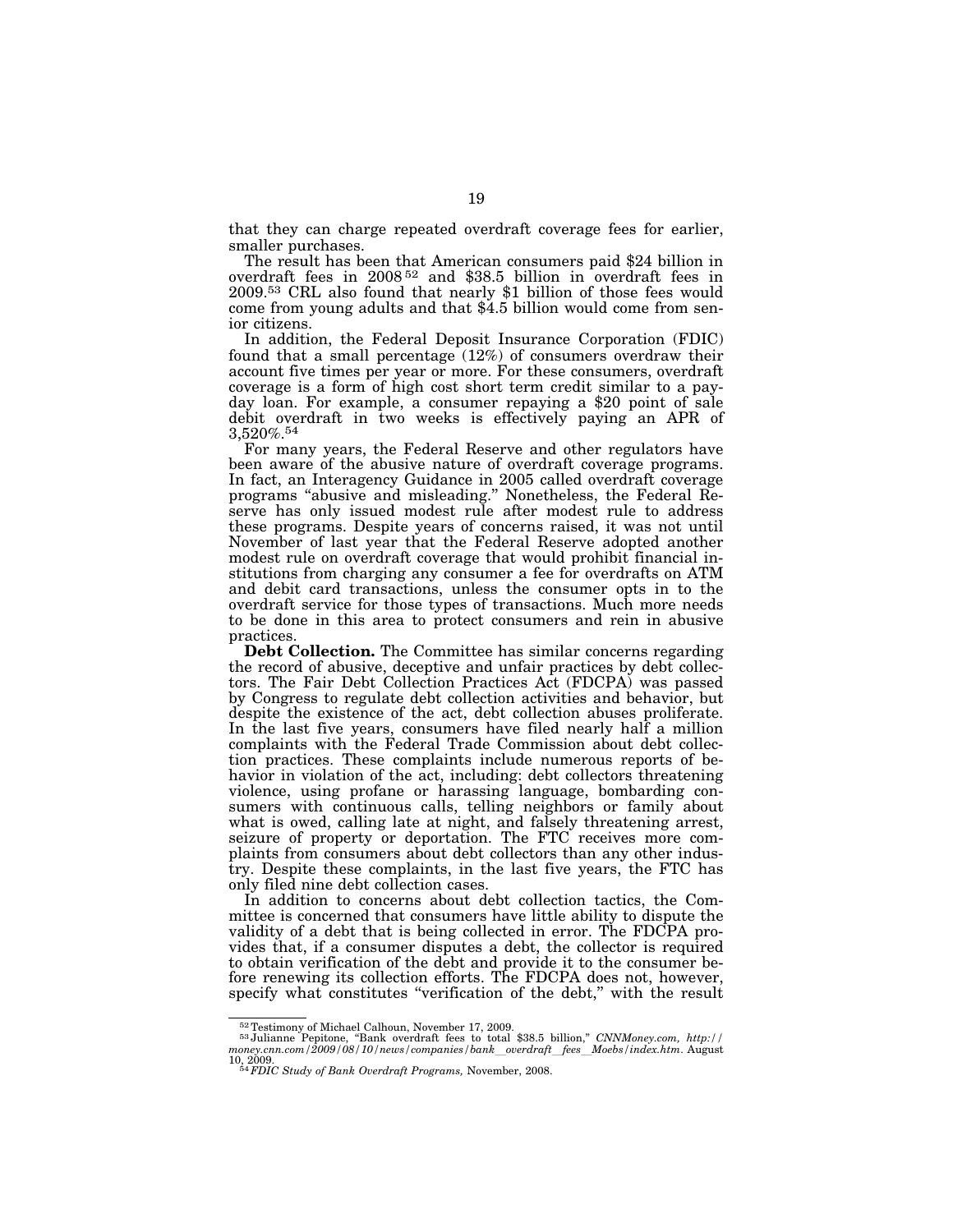that many collectors currently do little more than confirm that their information accurately reflects what they received from the creditor. The limited information debt collectors obtain in verifying debts is unlikely to dissuade them from continuing their attempts to collect from the wrong consumer or the wrong amount, so that an aggrieved consumer has virtually no protection against erroneous efforts to collect.

Debt collectors who are unsuccessful in collecting on a debt may use attorneys to file frequent lawsuits that they are not prepared to litigate, and which may not be factually valid, with the expectation that a large number of consumers will default or will not be prepared to defend themselves. Abuses in these suits have been documented in numerous press reports 55 and by the FTC as well as by consumer advocates. The FTC found that ''the vast majority of debt collection suits filed in recent years has posed considerable challenges to the smooth and efficient operations of the courts."<sup>56</sup> This deluge of debt collection suits means the following abusive debt collection practices can occur: filing collection suits against the wrong people; filing suits past the statute of limitations; collection attorneys not having any proof of the debt sued upon and falsely swearing they do; suing for more than is legally owed; and laundering a time-barred debt with a new judgment. Most of these cases result in default judgment, often with little or no evidence to support the debt, because the debtor is intimidated and does not show up. Once a creditor obtains a judgment, the effects can be sustained and devastating, regardless of whether the consumer actually owed on the underlying debt. Despite the FDCPA, the FTC in February of 2009 issued a report stating that debt collection litigation practices appear to raise substantial consumer protection concerns.

**Payday Lending.** Payday loans are small, short-term cash advances made at extremely high interest rates. Typically, a borrower writes a personal check for \$100–\$500, plus a fee, payable to the lender. The loan is secured by the borrower's personal check or some form of electronic access to the borrower's bank account, and the full amount of the loan plus interest must be repaid on the borrower's next payday to keep the personal check required to secure the loan from bouncing.

The average loan amount for a payday loan is \$325, and finance charges are generally calculated as a fee per hundred dollars borrowed. This fee is usually \$15 to \$30 per \$100 borrowed. The average interest rate for a payday loan is between 391% and 782% APR for a two-week loan. Payday loans cost consumers over \$4.2 billion in fees each year.

Cash-strapped consumers who must borrow money this way are usually in significant debt or living on the financial edge. A loan can become even more expensive for the borrower who does not have the funds to repay the loan at the end of two weeks and obtains a rollover or loan extension. Many borrowers must devote 25 to 50 percent of their take-home income to repay the payday loan, leaving them with inadequate resources to meet their other obligations. This often leads to a succession of new payday loans for that

<sup>55</sup> ''Debtors' Hell'' 4-Part Series, *Boston Globe*, July 30–August 2, 2006. 56 ''Collecting Consumer Debts: The Challenges Of Change,'' Federal Trade Commission, Feb-ruary 2009, p. 55.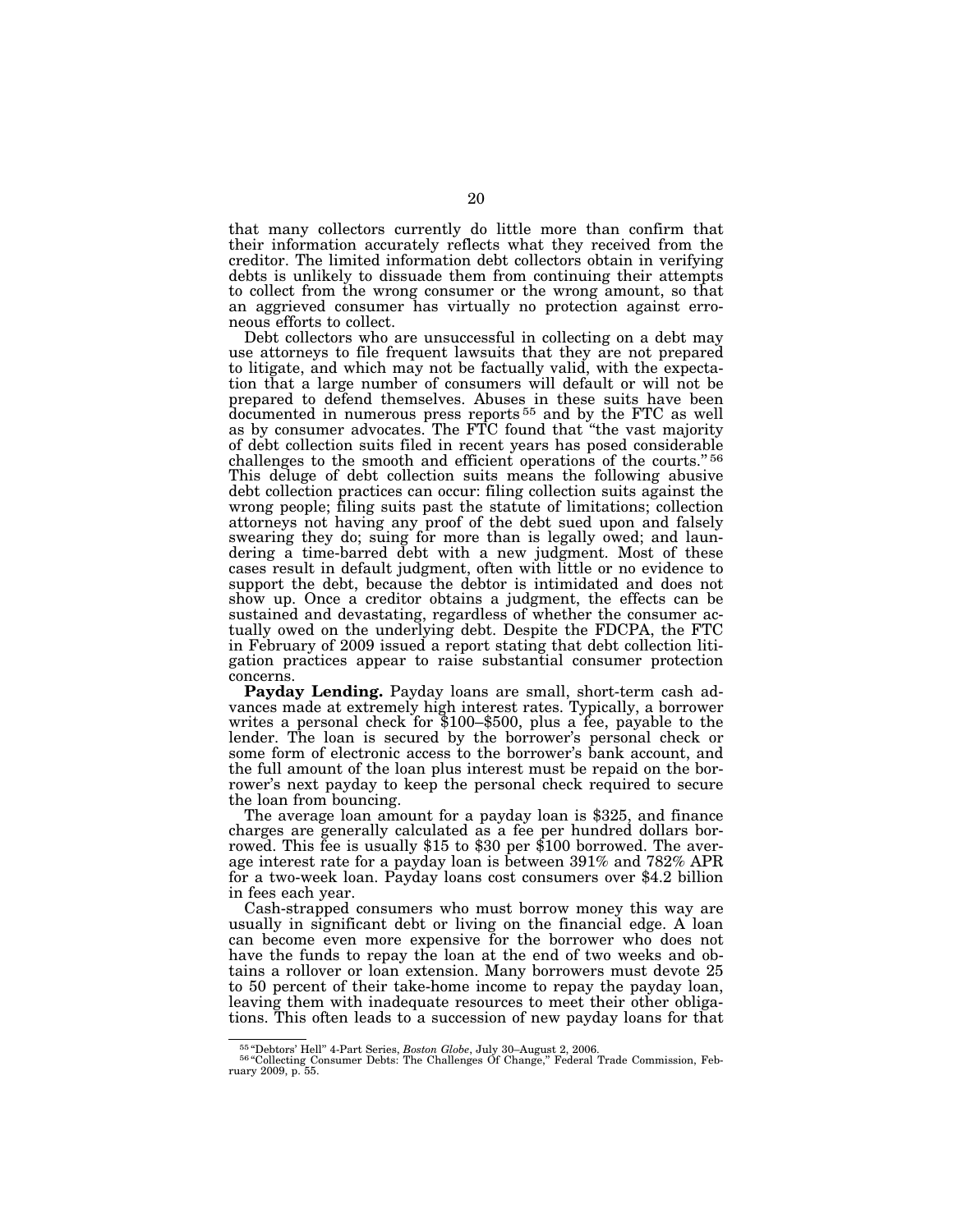family.57 An additional fee is attached each time the loan is extended through a rollover transaction. The high rates make it difficult for many borrowers to repay the loan, thus putting many consumers on a perpetual debt treadmill where they extend the loan several times over. For example, if a payday loan of \$100 for 14 days with a fee of \$15 were rolled over three times, it would cost the borrower \$60 to borrow \$100 for 56 days. Loan fees can quickly mount and could eventually become greater than the amount actually borrowed. The typical payday borrower renews his or her loan multiple times before being able to pay the loan in full, and ends up paying \$793 for a \$325 loan.58

If the borrower defaults on the loan, serious financial consequences can occur. Loans secured by personal checks or electronic access to the borrower's bank account can endanger the banking status of borrowers. The lender can deposit the customer's personal check, which would result in additional fees from the bank for insufficient funds if it did not clear the borrower's checking account and could result in the consumer being identified as a writer of bad checks. Requiring consumers to turn over a post-dated check can subject consumers to coercion or harassment by illegal threats or coercive collection practices. For example, consumers have reported being threatened with jail for passing a bad check, even when the law specifically says they cannot be prosecuted if the check bounces.

**Auto Dealer Lending.** Auto loans constitute the largest category of consumer credit outside of mortgages. Today, there is more outstanding auto debt (\$850 billion) than there is credit card debt in this country. Auto dealers finance 79% of the purchases of cars in the United States. Auto dealers actively market and price borrowers' loans. They also routinely mark up loan rates that are higher than the borrower would need to pay to qualify for the credit, and, like mortgage brokers or bankers, the auto dealers collect a significant portion of the excess finance charges that result from that markup, similar to a yield spread premium.59 In addition, auto dealers often charge origination fees and may use the financing transaction as a way to sell other unrelated products (warranties and credit insurance, for example) to unsuspecting buyers. Unlike a mortgage broker, however, auto dealers are the legal creditors.

As with mortgages, borrowers are simply unaware of the incentives pushing the auto dealers to charge buyers higher interest rates. Auto dealers have a history of abusive and discriminatory lending. In a letter to Chairman Dodd and Ranking Member Shelby, the Leadership Conference on Civil Rights (LCCR) explains that:

detailed research by academics earlier this decade on millions of auto loans revealed that auto dealers were far more likely to mark up the loan rates of minorities. Class actions revealed discrimination at GM, Toyota, Ford deal-

<sup>57</sup>Leslie Parish and Uriah King, *Phantom Demand,* Center for Responsible Lending, July 9,

<sup>&</sup>lt;sup>58</sup> King, Uriah, Parrish, Leslie, and Tanki, Ozlem. "Financial Quicksand." Center for Respon-

*sible Lending*. November 30, 2006. 59 Raj Date and Brian Reed, *Auto Race to the Bottom; Free Markets and Consumer Protection in Auto Finance*, November 16, 2009.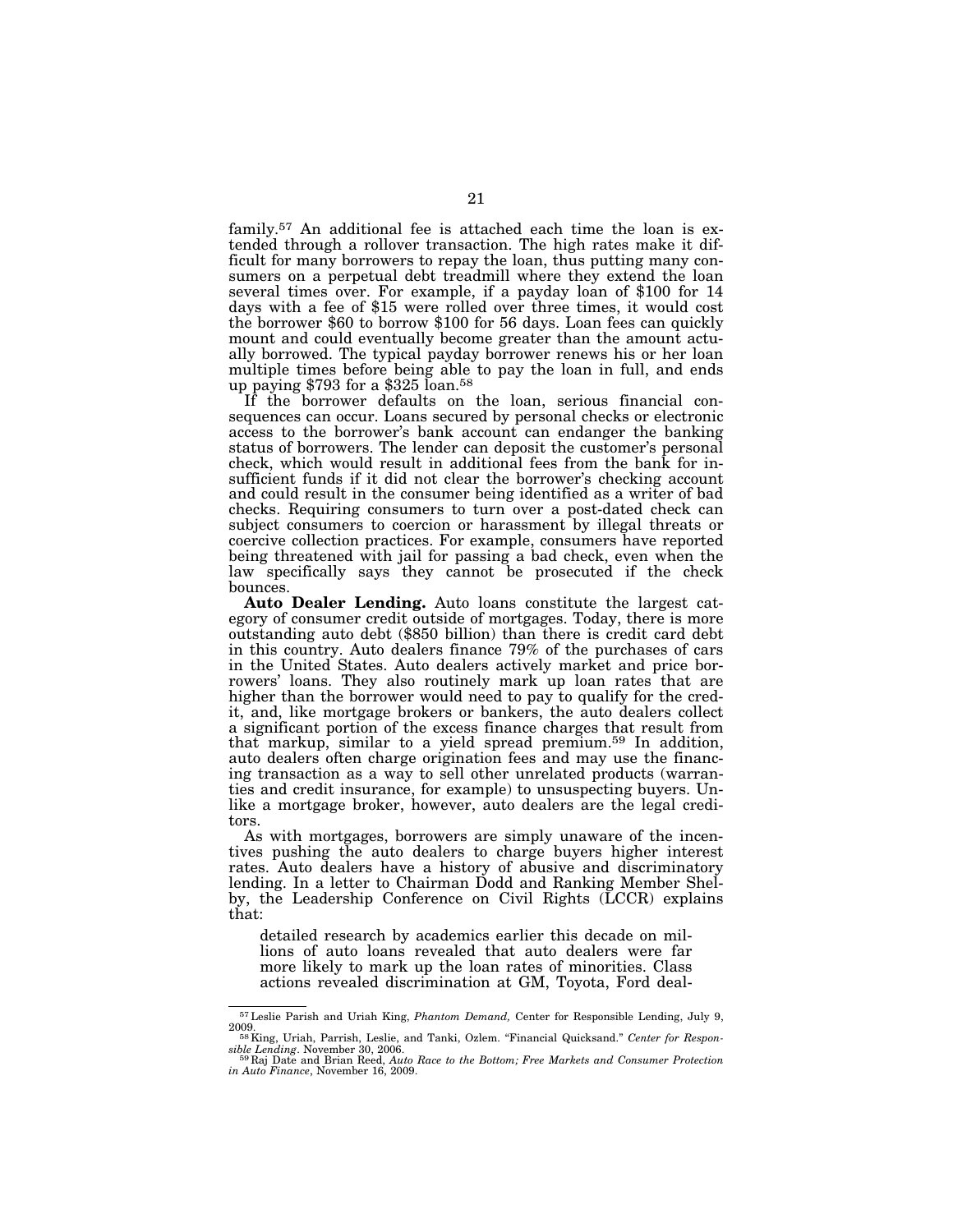erships, among others. As a result, courts ordered most major car finance companies to cap rates . . . though the orders expire soon.60

In meetings with Banking Committee staff, the National Automobile Dealers Association (NADA) argued that the current rate cap imposed by the courts mitigate the need for CFPB rulemaking to protect consumers. To the contrary, this history of discriminatin indicates the need for careful oversight into the future, particularly as the court orders expire over the next several years.

As with mortgage bankers and brokers, auto dealers use an "originate to sell" model which results in the car dealers receiving upfront compensation for originating the loans, without regard to the ongoing performance of the loan. And, unlike mortgages, very few people ever refinance car loans, even if they find out that they have been charged above-market rates. As a result, auto dealers have a significant incentive to steer borrowers to the highest rate loans they can, without borrowers ever being aware of the backdoor transaction.

In addition to minorities and lower-income borrowers, military personnel are among those whom are frequently exploited by auto dealers. For that reason, Clifford Stanley, the Under Secretary of Defense for Personnel and Readiness, ''welcome[s] and encourage[s] CFP[B] protections'' for service members and their families ''with regard to unscrupulous automobile sales and financing practices. . . .'' Under Secretary Stanley writes that the oversight of auto financing by the CFPB for service members will help reduce concerns they have about their well-being. He goes on to say:

The Department of Defense fully believes that personal financial readiness of our troops and families equates to mission readiness.61

Similarly, The Military Coalition, a consortium of nationally prominent military and veterans organizations representing more than 5.5 million current and former service members and their families supports CFPB regulation of auto dealers with regard to auto lending. In a letter to the Chairman and Ranking Member, the Coalition notes that auto financing is ''the most significant financial obligation for the majority of service members.<sup>"</sup> It goes on to say that ''including auto dealers financing . . . in the financial reform bill will provide greater protections for our service members and their families'' by protecting them from reported abuses such as bait and switch financing, falsification of loan documents, failure to pay off liens, and packing loans with other products.62

Access to automobile financing on fair terms is very important to American families, particularly to low-income families. Studies indicate that access to a reliable automobile is an important factor

<sup>60</sup>Letter to Chairman Dodd and Ranking Member Shelby from the Leadership Conference on Civil Rights, December 3, 2009. The letter explains that ''minority car buyers pay significantly higher dealer markups [for auto loans] than non-minority car buyers *with the same credit* scores.'' (Emphasis in original). <sup>61</sup>Letter from Under Secretary of Defense to Clifford Stanley to Assistant Secretary of the

Treasury, Michael Barr. February 26, 2010.<br><sup>62</sup>Letter to Chairman Dodd and Ranking Member Shelby from The Military Coalition, April<br>15, 2010. The Coalition includes 31 members, including the Veterans of Foreign Wars, the M tary Order of the Purple Heart, the National Guard Association of the U.S., the Non Commis-sioned Officers Association of the U.S.A., the Iraq and Afghanistan Veterans of America, and others.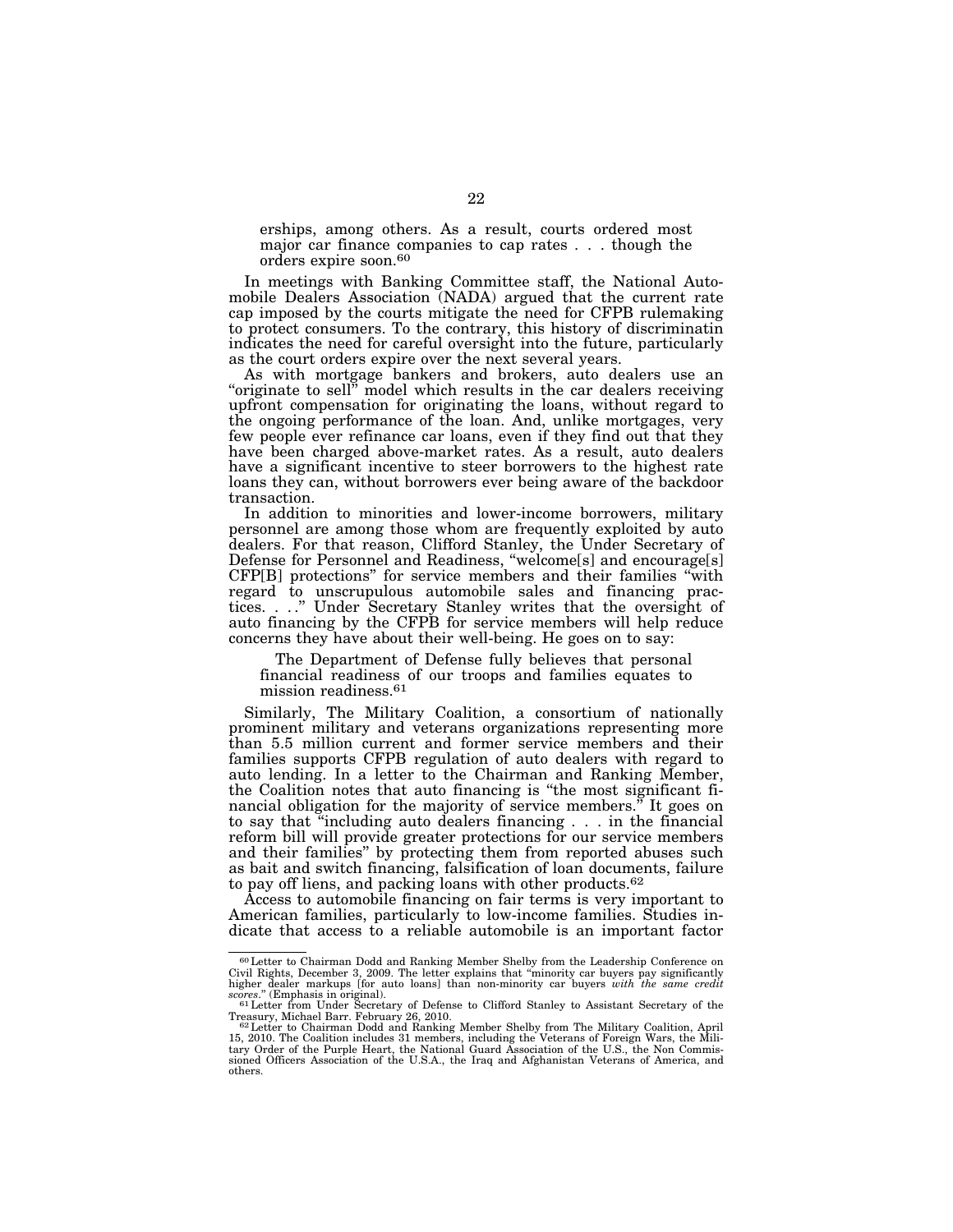for finding and keeping jobs, especially as more and more jobs are being created outside of city centers. Writing in *New England Community Developments,* Signe-Mary McKernan and Caroline Ratcliffe of the Urban Institute note that:

providing low-income families with less burdensome autofinancing alternatives and helping them avoid the subprime loan market can lead to better credit scores and increase the likelihood that low-income families become integrated into the formal financial sector.63

However, despite the abuses in this sector, and the urgent need for better consumer protections, the federal government has not done enough to address these issues. ''Given the widespread nature of the problem [with auto lending] revealed in the academic studies and private litigation, the current structure has failed to effectively police auto finance."<sup>64</sup> That is one of the reasons, according to the LCCR, the CFPB is needed.

# STRENGTHENING AND CONSOLIDATING PRUDENTIAL SU-PERVISION

Title III seeks to increase the accountability of the banking regulators by establishing clearer lines of responsibility and to reduce the regulatory arbitrage in the financial regulatory system whereby financial companies ''shop'' for the most lenient regulators and regulatory framework. ''One clear lesson learned from the recent crisis was that competition among different government agencies responsible for regulating similar financial firms led to reduced regulation in important parts of the financial system. The presence of multiple federal supervisors of firms that could easily change their charter led to weaker regulation and became a serious structural problem within our supervisory system." 65

# *Need to Consolidate Fragmented Banking Supervision*

Title III rationalizes the fragmented structure of banking supervision in the U.S. by abolishing one of the multiple banking regulators, consolidating supervision of state banks in a single federal regulator, and consolidating supervision of smaller bank holding companies (those with assets of less than \$50 billion) so that the regulator for the bank or thrift will also regulate the holding company. For the largest bank and thrift holding companies, the Board will be the consolidated holding company supervisor. The Board will thus focus its supervisory responsibilities on the larger, more interconnected bank and thrift holding companies (which will include, but not be limited to, those companies whose failures potentially pose risk to U.S. financial stability) where its experience in capital and global markets can best be applied. By consolidating its supervision over these holding companies, the Board can pursue risks wherever they may emerge within the company (including its subsidiaries) and will ultimately be responsible for the sound operation of the entire organization.

<sup>63</sup>Signe-Mary McKernan and Caroline Ratcliffe, ''Asset Building for Today's Stability and To-morrow's Security,'' *New England Community Developments*, Federal Reserve Bank of Boston,

<sup>2009,</sup> Issue 2. 64 Letter to Chairman Dodd and Senator Shelby by the LCCR, December 3, 2009.<br>
<sup>65</sup> 'Financial Regulatory Reform: A New Foundation'', Administration's White Paper, June 2009.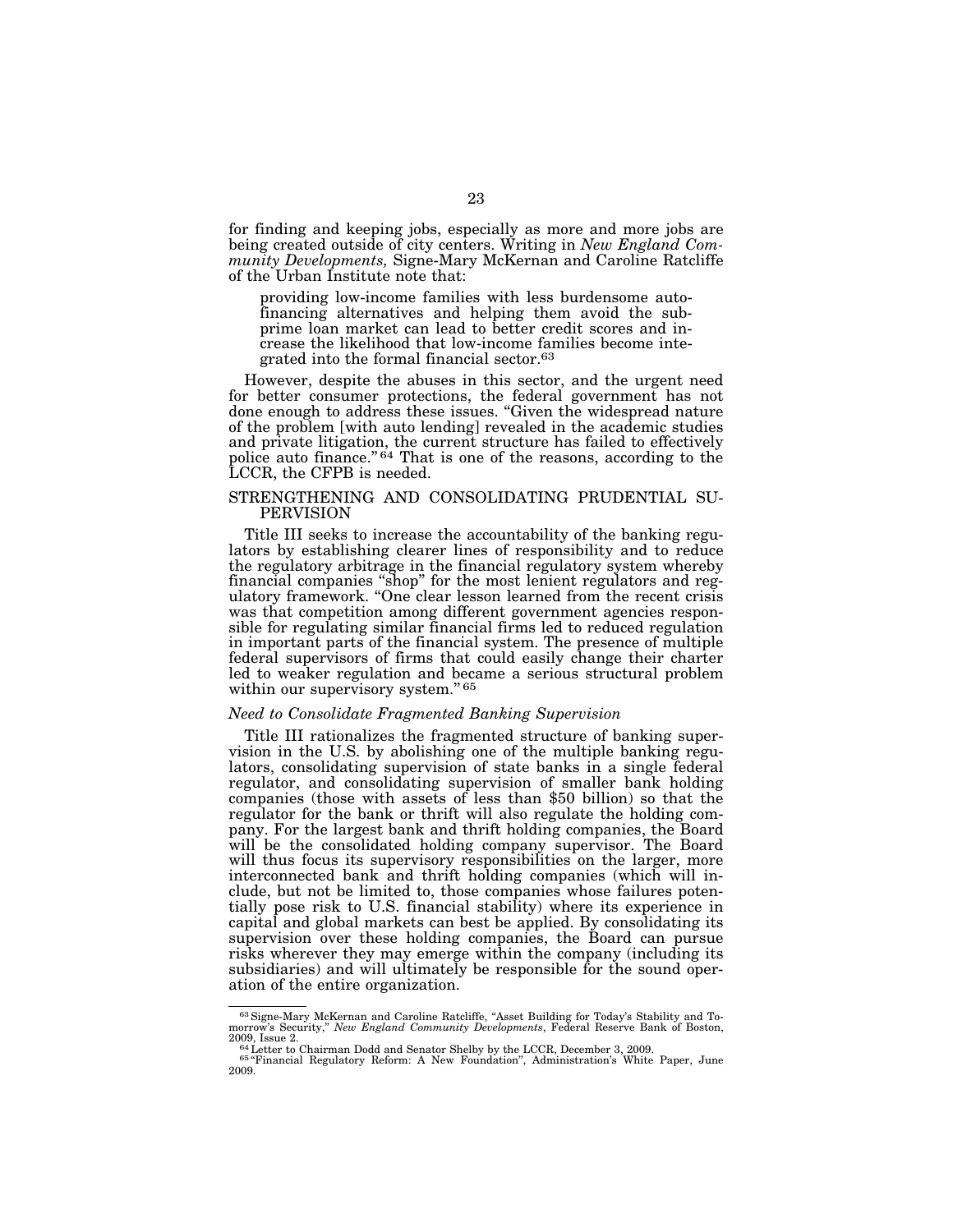The Committee heard repeated testimony that the U.S. financial regulatory system is more a product of history and responses to various crises, than deliberate design. According to the GAO, it has not kept pace with major developments in the financial marketplace. In testimony before the Committee on September 29, 2009, the GAO testified in favor of decreasing fragmentation in the system (beyond the Administration's proposal to abolish the OTS), reducing the potential for differing regulatory treatment, and improving regulatory independence.66

At the same hearing, former Comptroller of the Currency, Eugene Ludwig, testified that, ''We must dramatically streamline the current alphabet soup of regulators'', citing the needless burden on financial institutions of the duplicative and inefficient system, the fertile ground that multiple regulatory agencies create for regulatory arbitrage, and the serious gaps between regulatory responsibilities.<sup>67</sup>

The Committee heard testimony from Richard Carnell, Fordham Law School professor and former Treasury Assistant Secretary for Financial Institutions, that our current bank regulatory structure is needlessly complex and costly for banks. He maintained that its overlapping jurisdictions and responsibilities undercut regulators' accountability. And, it encourages regulators to compete with each other for ''regulatory clientele'' thereby creating an incentive for laxity in supervision.<sup>68</sup>

These sentiments were echoed by Martin Baily, senior fellow with the Brookings Institution, and former Chairman of the Council of Economic Advisers, who testified about the need for increased accountability among regulators. In speaking about competition among regulators Baily said, ''The serious danger in regulatory competition is that it allows a race to the bottom as financial institutions seek out the most lenient regulator that will let them do the risky things they want to try, betting with other people's money."<sup>69</sup>

The Committee also heard testimony that the number of banking regulators could be reduced by creating a single federal regulator for state chartered banks, in contrast to the current scheme in which the Federal Reserve and the FDIC each supervise certain state banks. According to Comptroller of the Currency, John Dugan, ''Today there is virtually no difference in the regulation applicable to state banks at the federal level based on membership in the [Federal Reserve] System and thus no real reason to have two different federal regulators. It would be simpler to have one. Opportunities for regulatory arbitrage—resulting, for example, from differences in the way federal activities restrictions are administered by one or the other regulator—would be reduced. Policy would be streamlined.'' Dugan went on to state the importance of ensuring the FDIC maintain a window into day-to-day banking supervision, which would be less of a problem for the Board if it maintained holding company supervision.70

<sup>&</sup>lt;sup>66</sup>Testimony of Richard J. Hillman, Managing Director Financial Markets and Community Investment, GAO, to the Banking Committee, 9/29/09.<br><sup>67</sup>Testimony of Eugene Ludwig to the Banking Committee, 9/29/09.<br><sup>67</sup>Testimony of

<sup>&</sup>lt;sup>63</sup> Testimony of Richard Carnell to the Banking Committee, September 29, 2009.<br><sup>69</sup> Testimony of Nichard Carnell to the Banking Committee, September 29, 2009.<br><sup>69</sup> Testimony of John Dugan to the Banking Committee, August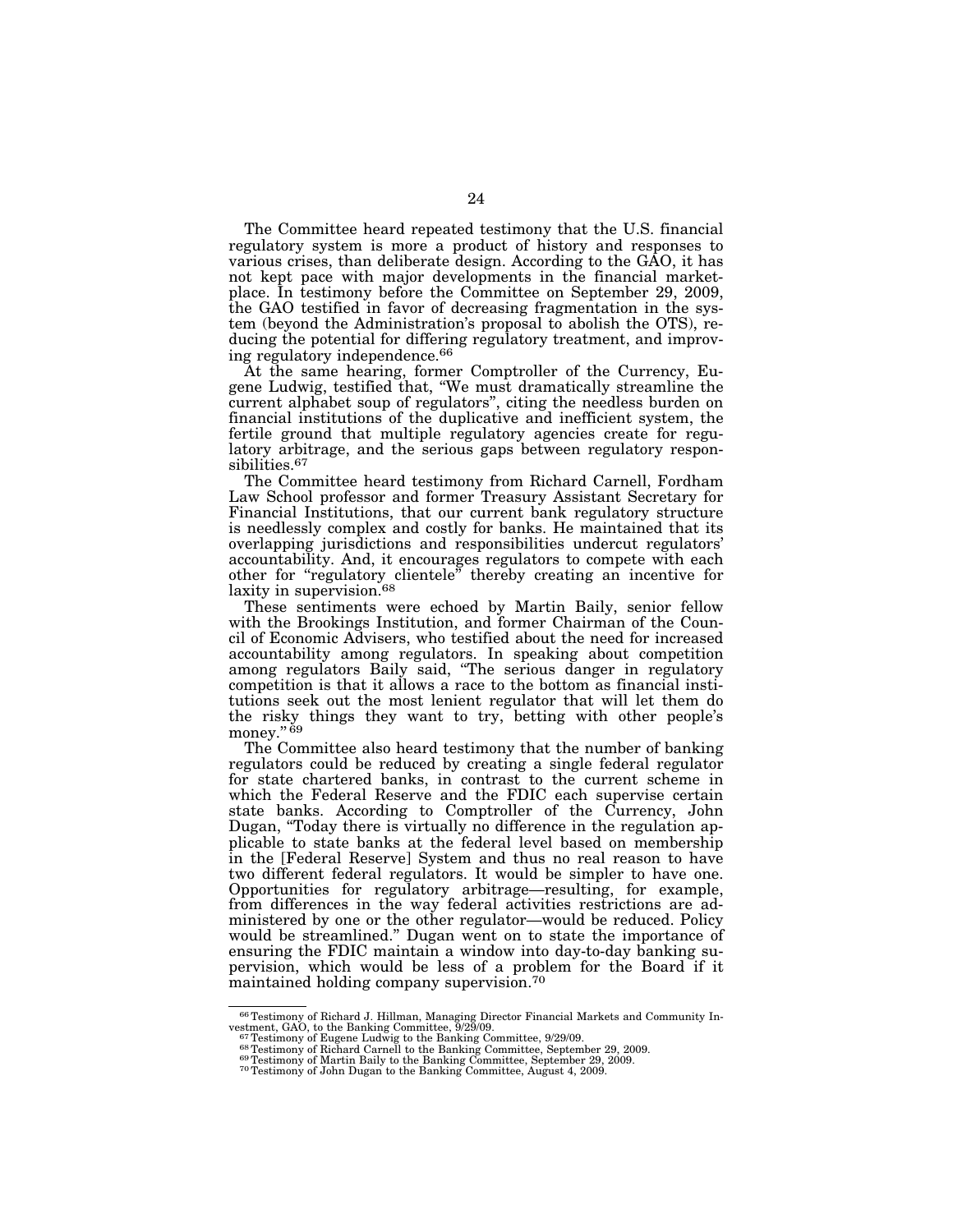Dugan identified further opportunity for regulatory consolidation. He testified there was little need for separate holding company regulation where the bank is small or where it is the holding company's only, or dominant, asset. "Elimination of a separate holding company regulator thus would eliminate duplication, promote simplicity and accountability, and reduce unnecessary compliance burden for institutions as well. The case is harder and more challenging for the very largest bank holding companies engaged in complex capital market activities, especially where the company is engaged in many, or predominantly, nonbanking activities, such as securities and insurance.'' In those cases, Dugan recommended maintaining the role of the Board as the holding company supervisor.71

In his September 2009 testimony, Baily echoed Dugan's remarks that there was no good case for the Board to continue to supervise smaller bank holding companies. That regulation should be moved to the prudential regulator. Indeed public data from the banking regulators from year end 2009 demonstrate that in almost all instances of banking organizations with less than \$50 billion in assets, the vast majority of assets are in the depository institution. According to Federal Reserve Board Governor Daniel Tarullo, "When a bank holding company is essentially a shell, with negligible activities or ownership stakes outside the bank itself, holding company regulation can be less intensive and more modest in  $\frac{1}{\text{scope}}$ ." 72

Title III adopts a number of these recommendations for consolidating bank supervision to enhance the accountability of individual regulators, reduce the opportunities for depository institutions to shop for the most lenient regulator, reduce regulatory gaps in supervision, and limit inefficiencies, duplication and needless regulatory burdens on the industry. Title III does so by abolishing the OTS in accordance with the Administration's financial reform proposal.

#### *Abolishing the OTS*

The OTS is responsible for regulating state and federal thrifts, as well as their holding companies.<sup>73</sup> The thrift charter suffered disproportionate losses during the financial crisis. According to FDIC data, 95 percent of failed institution assets in 2008 were attributable to thrifts regulated by the OTS. These losses were predominantly attributed to the failures of Washington Mutual and Indy Mac Bank.74 From the start of 2008 through the present, 73

 $^{71}Id.$  Factimony of Daniel Tarullo to the Banking Committee, August 4, 2009.<br> $^{72}T$ estimony of Daniel Tarullo to the Banking Committee, August 4, 2009.<br> $^{73}The$  OTS currently regulates 694 federal thrifts and 63 state the agency failed to take formal enforcement action until it was too late, and that the OTS never<br>instituted corrective measures under "prompt corrective action" (PCA) to minimize losses to the<br>Deposit Insurance Fund becau Continued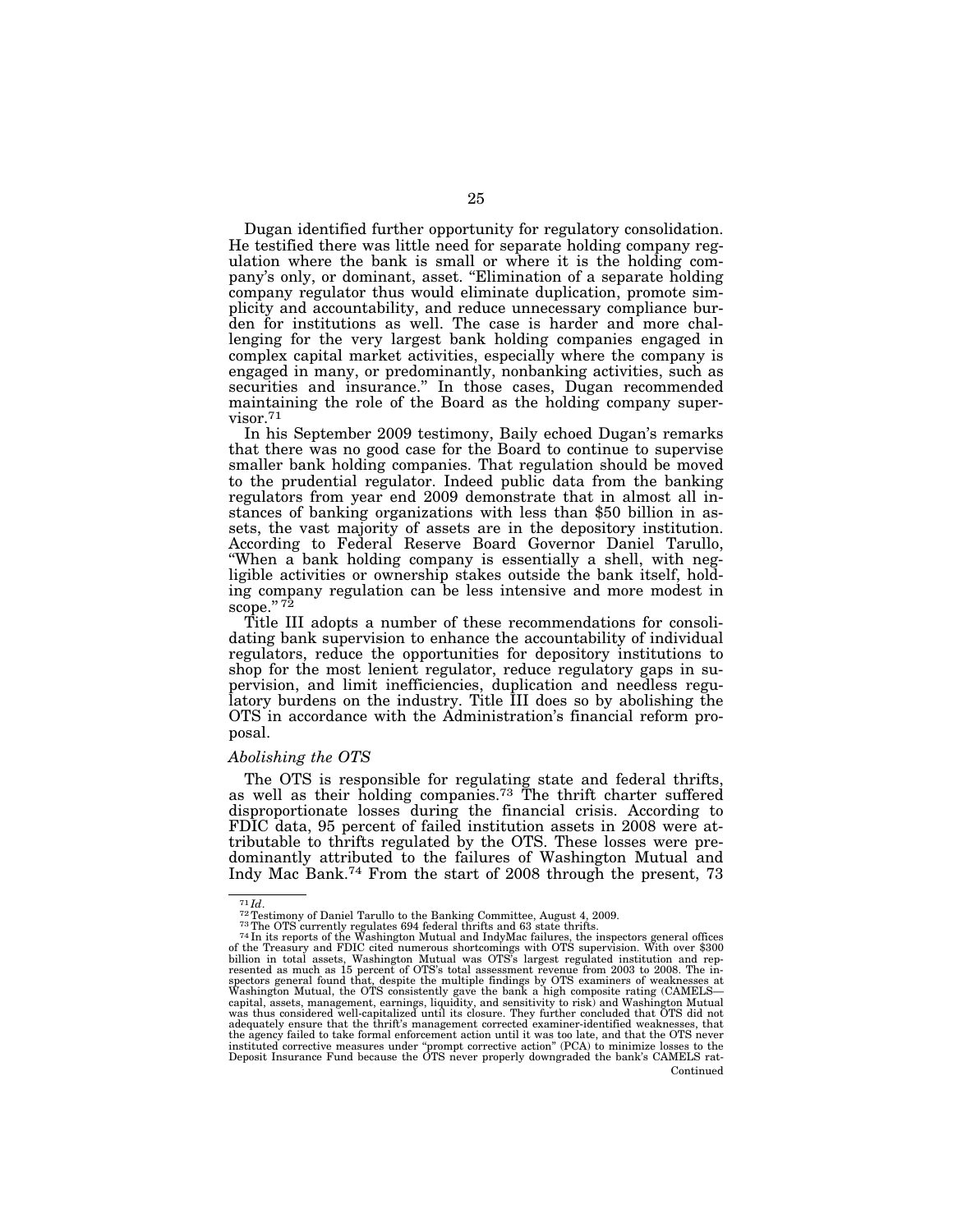percent of failed institution assets were attributable to thrifts regulated by the OTS, even though the agency supervised only 12 percent of all bank and thrift assets at the beginning of this period.

In its White Paper on reforming the financial regulatory system, the Administration argues that advances in the financial services industry have decreased the need for federal thrifts as a specialized class of depository institutions focused on mortgage lending.75 Additionally, the White Paper points out that the thrift charter "created opportunities for private sector arbitrage'' of the regulatory system and that its focus on residential mortgage lending made it particularly susceptible to the housing downturn.76 The fragility of the charter is borne out by the statistics, including the fact that total assets of OTS-supervised thrifts declined by 36 percent between 2006 and 2009, compared to an increase of 11 percent in all FDIC-insured banks and thrifts for the same time period.

Thus the bill does not permit the chartering of any new federal thrifts and disbands the OTS. Title III apportions the responsibility to regulate thrifts and thrift holding companies among the FDIC, the OCC and the Federal Reserve, and ensures that all OTS employees are transferred to the FDIC and the OCC.

# *Consolidating Federal Supervision of State Banks and Smaller Bank Holding Companies*

It also consolidates federal supervision for state banks in the FDIC. As of yearend 2009, the FDIC regulated 4,941 state banks ranging in size from less than one billion dollars in assets to more than \$100 billion in assets, compared to the 844 banks the Federal Reserve supervised. In addition to the state banks the FDIC supervises, the agency has on-site dedicated examiners at the largest banks. The FDIC also conducts targeted supervisory activities at specific Federal Reserve regulated banks over \$10 billion. These institutions present complex risk profiles and activities and operations that include international operations, securitization activities, and trading books with material derivatives exposures. Thus, the FDIC has ample experience in supervising banks of all sizes, including large, complex organizations.

And Title III gives the prudential regulators—the FDIC and the OCC—the responsibility for supervising the holding companies of smaller, less complex organizations where nearly all of the assets in the holding companies are concentrated in the depository institutions these agencies already regulate. The Board, however, will retain its supervisory responsibility for the larger bank holding companies and for the larger thrift holding companies, thus ensuring that the Board continues to have a window into day-to-day supervision.

ing that would have triggered PCA. Evaluation of Federal Regulatory Oversight of Washington<br>Mutual Bank, Report No. EVAL–10–002, April 2010.<br>In the case of IndyMac, the Treasury Inspector General found that the OTS did not

or sufficiently address the core weaknesses that ultimately caused the thrift to fail until it was<br>too late. As in the case of Washington Mutual, the Inspector General found that the OTS gave<br>IndyMac inflated CAMELS rating ensure that corrective actions were taken. The Inspector General also found that the OTS wait-ed too long to bring an enforcement action against the bank. Material Loss Review of IndyMac

Bank, FSB (OIG–09–032).<br><sup>76</sup> Financial Regulatory Reform: A New Foundation", June 2009.<br><sup>76</sup> In OTS was also the consolidated supervisor of AIG because AIG was a thrift holding<br>company. To date, AIG's failure has cost the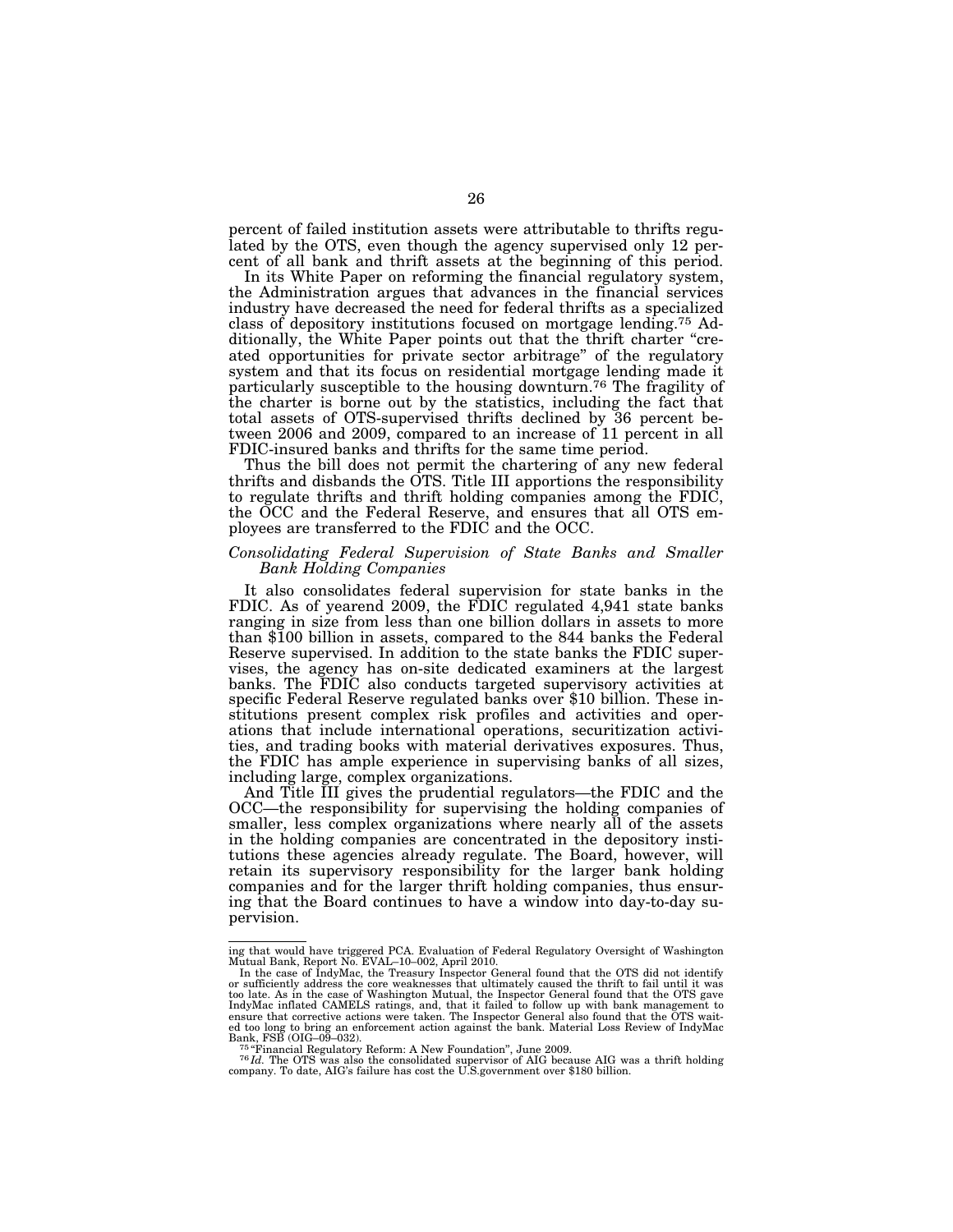#### *Focusing the Federal Reserve System on its Core Functions*

The crisis exposed the shortcomings of the Federal Reserve System—mainly that it has too many responsibilities to execute well.<sup>77 78</sup> Currently, the Federal Reserve is responsible for conducting monetary policy, policing the payment system, serving as the lender of last resort, supervising state member banks, regulating all bank holding companies, and writing most of the consumer financial protection rules.

Chairman Dodd and other members of the Committee repeatedly expressed concerns during hearings about the many responsibilities of the Federal Reserve and about the need to preserve the Federal Reserve's primary focus on its core function of monetary policy. The Chairman also expressed concerns that so many diverse functions could ultimately threaten the independence of the Federal Reserve's monetary policy. Chairman Dodd said, ''Some have expressed a concern—which I share, by the way—about overextending the Fed when they have not properly managed their existing authority, particularly in the area of protecting consumers."<sup>79</sup> The Chairman also said, "I worry that over the years loading up the Federal Reserve with too many piecemeal responsibilities has left important duties without proper attention and exposed the Fed to dangerous politicization that threatens the very independence of this institution.'' 80 Ranking Member Shelby stated, ''The Federal Reserve already handled monetary policy, bank regulation, holding company regulation, payment systems oversight, international banking regulation, consumer protection, and the lender-of-last-resort function. These responsibilities conflict at times, and some receive more attention than others. I do not believe that we can reasonably expect the Fed or any other agency [to] effectively play so many roles." 81

In response to a question from Ranking Member Shelby, Former Federal Reserve Chairman Paul Volcker agreed that the Federal Reserve's conduct of monetary policy could be undermined if the Fed assumed additional responsibilities.<sup>82</sup> Chairman Volcker further testified, ''You will have a different Federal Reserve if the Federal Reserve is going to do the main regulation or all the regulation from a prudential standpoint. And you'll have to consider whether that's a wise thing to do, given their primary—what's considered now their primary responsibilities for monetary policy. They obviously have important regulatory functions now, and maybe those functions have not been pursued with sufficient avidity all the

<sup>77</sup>The Committee heard testimony about the failures of the Federal Reserve in executing its consumer protection functions, as well as in identifying the risks in bank holding companies.<br>Martin Eakes, CEO of Self-Help and CEO of the Center for Responsible Lending, testified to<br>the Committee in November 2008, "The has never implemented a single discretionary rule under HOEPA outside of the high cost con-<br>text. To put it bluntly, the Board has simply not done its job."<br><sup>78</sup> Speaking to its failures in identifying risk, Orice Williams

and Community Investment at the Government Accountability Office, testified to the Committee<br>in March 2009, "Although for some period, the Federal Reserve analyzed financial stability<br>issues for systemically important inst grated basis or identify many of the issues that just a few months later led to the near failure of some of these institutions and to severe instability in the overall financial system."<br><sup>79</sup> Statement of Chairman Chris D

<sup>&</sup>lt;sup>26</sup> Statement of Chairman Chris Dodd, hearing of the Banking Committee, 2/4/09.<br><sup>80</sup> Statement of Chairman Chris Dodd, hearing of the Banking Committee, 2/4/09.<br><sup>81</sup> Ranking Member Richard Shelby, Banking Committee hearin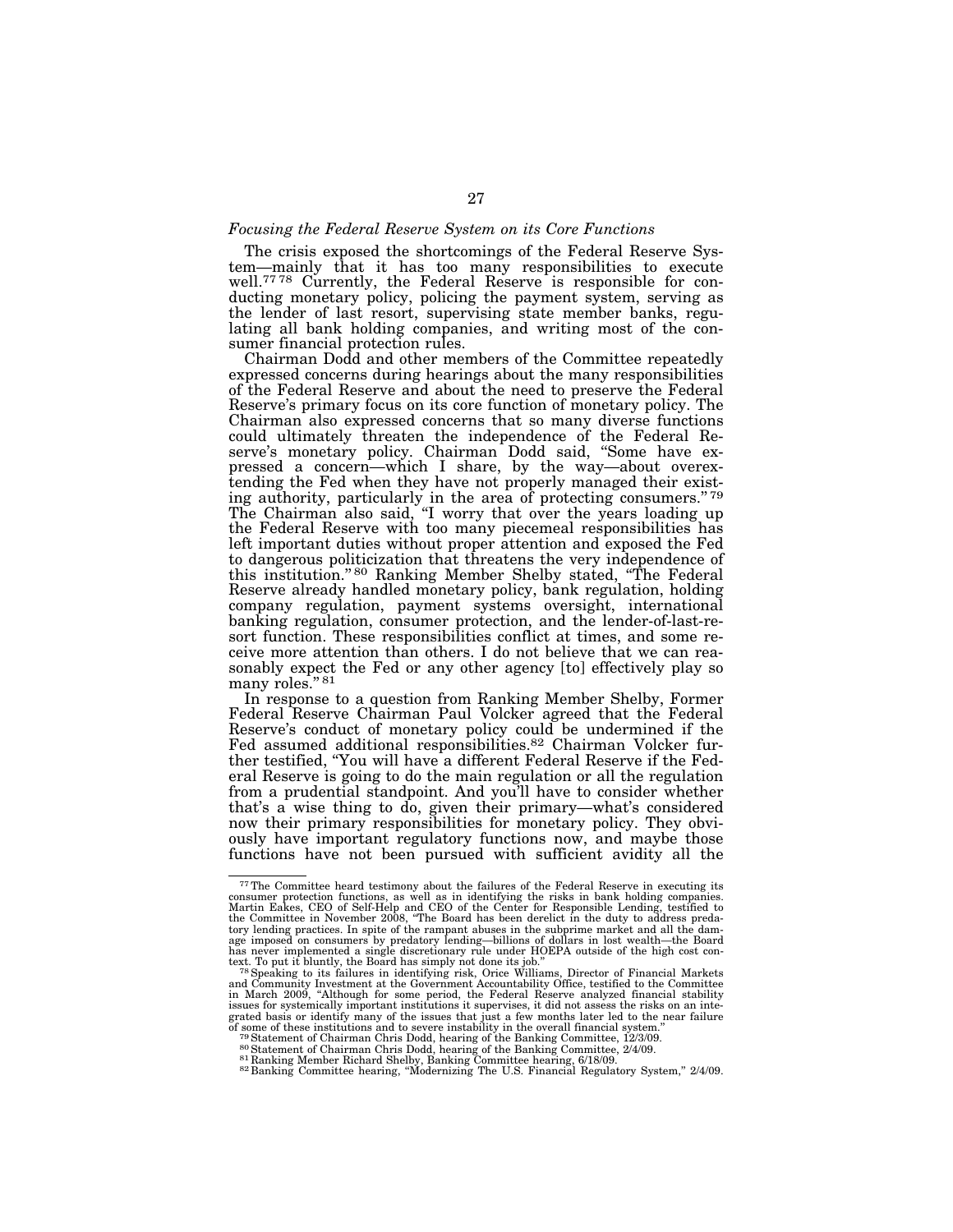time. But if you're going to give them the whole responsibility, for which there are arguments, I do think you have to consider whether that's consistent with the degree of independence that they have to focus on monetary policy." 83

To narrow the focus of the Federal Reserve to its core functions, the bill strips it of its consumer protection functions,84 and its role in supervising a relatively small number of state banks, as well as smaller bank holding companies. However, the Committee was persuaded that because of the Federal Reserve's expertise and its other unique functions, it should play an expanded role in maintaining financial stability.<sup>85</sup> Thus, Title III assigns the Federal Reserve the responsibility for the supervision of bank and thrift holding companies with assets over \$50 billion. (Other aspects of the bill that address financial stability enhance the Federal Reserve's oversight of systemically important payment systems, direct the Federal Reserve to apply heightened prudential standards to large bank holding companies, and give the Federal Reserve supervisory responsibilities over designated nonbank financial companies.) To ensure the Federal Reserve can focus on these and its other essential responsibilities, the bill assigns the regulation of state member banks and smaller bank holding companies to other federal regulators. The bill therefore strikes an important balance in providing the Federal Reserve with enhanced authority to maintain financial stability, while at the same time, reducing its responsibilities for areas that are not central to its mission.

Finally, it should be noted that Title III leaves intact the Federal Reserve's ability to obtain information needed for the conduct of monetary policy. Section 11 of the Federal Reserve Act gives the Board of Governors authority to require any depository institution to provide ''such reports of its liabilities and assets as the Board may determine to be necessary or desirable to enable the Board to discharge its responsibility to monitor and control monetary and credit aggregates.'' This information may be obtained from any bank, savings and loan association, or credit union, and does not depend on the chartering agency or regulator of the depository. In addition, section 21 of the Federal Reserve Act provides that the Board may conduct special examinations of any Federal Reserve member bank. Members include all national banks and state banks that elect to become members of their district Federal Reserve bank. These provisions of the Federal Reserve Act remain unchanged. Therefore the Federal Reserve will retain extensive powers to gather the data it needs to conduct monetary policy, including data from banks that it does not supervise.

<sup>83</sup>Testimony of Former Federal Reserve Board Chairman Paul Volcker to the Banking Com-

mittee, February 9, 2009.<br><sup>84</sup> In proposing to take away the Federal Reserve's authority to write and enforce consumer<br>protection rules Secretary Geithner called this authority a "preoccupation and distraction" for

the Federal Reserve in testimony to the Banking Committee, June 18, 2009.<br>Martin Baily, Senior Fellow of Economic Studies at the Brookings Institution, stated in testi-<br>mony during a hearing in September 2009 that the Fede sumer protection took time from properly doing the rest of its job: "I think the thing that the<br>Federal Reserve has done well is monetary policy . . . they certainly haven't done a great job<br>on prudential regulation and I

serve sitting around worrying about details of credit card regulation? That is what he is doing right now, and I think that is a mistake and not a good use of his time." The Fed has several missions, and monetary policy is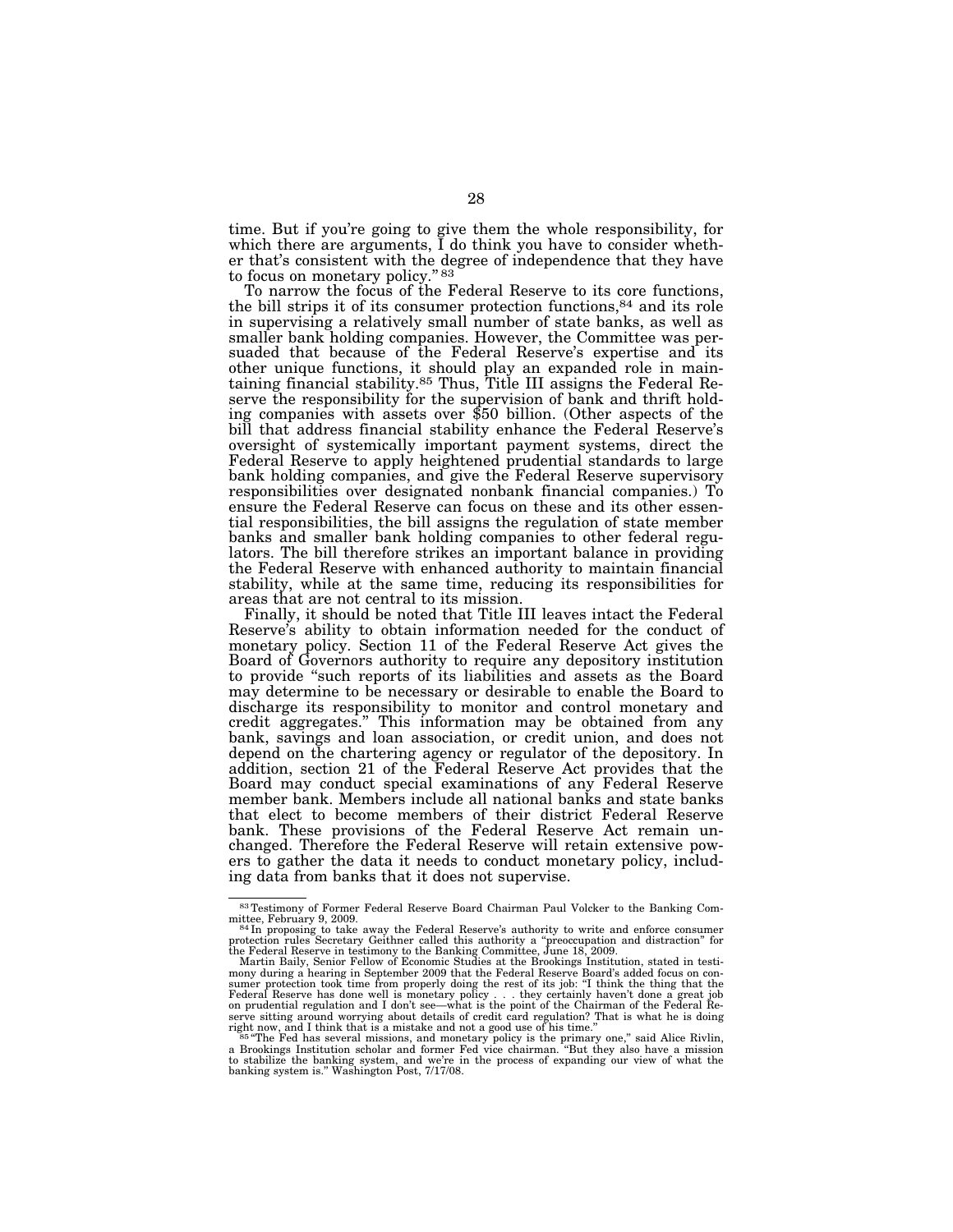# REGULATION OF OVER-THE-COUNTER DERIVATIVES AND SYSTEMICALLY SIGNIFICANT PAYMENT, CLEARING, AND SETTLEMENT FUNCTIONS

Making derivatives safer is a very important part of solving too-big-to-fail.86*—Chairman Ben Bernanke* 

Many factors led to the unraveling of this country's financial sector and the government intervention to correct it, but a major contributor to the financial crisis was the unregulated over-the-counter (''OTC'') derivatives market. Derivatives can trade either over-thecounter where contracts are often customized and privately negotiated between counterparties, or through regulated central clearinghouses and exchanges that establish rules for trading contracts among many different counterparties.

*Massive growth in bilateral, unregulated derivatives trading:* At the time of the crisis in December, 2008, the global over-thecounter derivatives market stood at \$592 trillion.<sup>87</sup> The top five derivatives dealers in the United States accounted for 96 percent of outstanding over-the-counter contracts made by the leading bank holding companies, according to the OCC. As such, this market was dominated by the too-big-to-fail financial companies that trade derivatives with financial and non-financial users. The dangers posed by the OTC derivatives market have been known for many years. In 1994, the GAO produced a report, titled, "Financial Derivatives: Actions Needed to Protect the Financial System.'' At the time of their report, the GAO determined the size of the derivatives market to be \$12.1 trillion. Included in GAO's findings in 1994 were concerns about risks to taxpayers arising from the interconnectedness between dealers and end users: ''the rapid growth and increasing complexity of derivatives activities increase risks to the financial system, participants, and U.S. taxpayers;'' and ''relationships between the 15 major U.S. dealers that handle most derivatives activities, end users, and the exchange-traded markets makes the failure of any one of them potentially damaging to the entire financial market."<sup>88</sup> By the time of the  $2008$  crisis, the derivatives market had grown to be almost fifty times as large from when GAO raised a red flag. Much of this growth has been attributed to the Commodities Futures Modernization Act of 2000 which explicitly exempted OTC derivatives, to a large extent, from regulation by the Commodity Futures Trading Commission (''CFTC'') and limited the SEC's authority to regulate certain types of OTC derivatives. By 2008, 59 percent of derivatives were traded over-the-counter, or away from regulated exchanges, compared to 41 percent in 1998.

According to the Obama Administration, ''the downside of this lax regulatory regime . . . became disastrously clear during the recent financial crisis . . . many institutions and investors had substantial positions in credit default swaps—particularly tied to asset backed securities . . . excessive risk taking by AIG and certain monoline insurance companies that provided protection against declines in the value of such asset backed securities, as well as poor counterparty credit risk management by many banks, saddled our

<sup>86</sup>Testimony of Ben Bernanke, Federal Reserve Board Chairman, to the Senate Banking Com-

mittee, 12/3/09.<br><sup>87</sup> Bank for International Settlements, press release, 5/19/09.<br>88 U.S. Government Accountability Office, "Financial Derivatives: Actions Needed to Protect<br>the Financial System," GGD–94–133 May 18, 1994.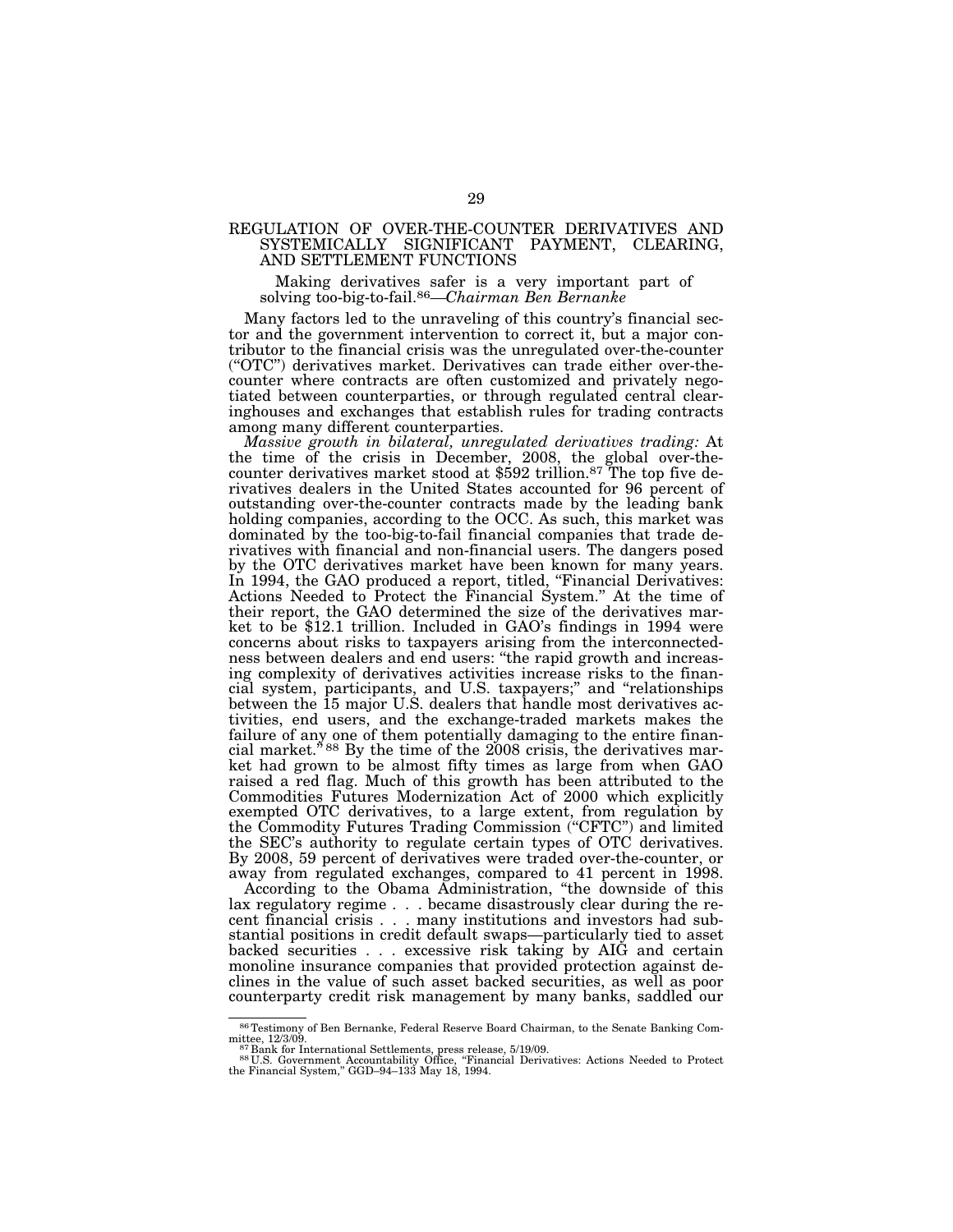financial system with an enormous—and largely unrecognized level of risk." "[T]he sheer volume of these contracts overwhelmed some firms that had promised to provide payment on the CDS and left institutions with losses that they believed they had been protected against. Lacking authority to regulate the OTC derivatives market, regulators were unable to identify or mitigate the enormous systemic threat that had developed."<sup>89</sup>

OTC contracts can be more flexible than standardized contracts, but they suffer from greater counterparty and operational risks and less transparency. Information on prices and quantities is opaque. This can lead to inefficient pricing and risk assessment for derivatives users and leave regulators ill-informed about risks building up throughout the financial system. Lack of transparency in the massive OTC market intensified systemic fears during the crisis about interrelated derivatives exposures from counterparty risk. These counterparty risk concerns played an important role in freezing up credit markets around the failures of Bear Stearns, AIG, and Lehman Brothers.

*Hidden leverage due to under-collateralization:* Although overthe-counter derivatives can be used to manage risk and increase liquidity, they also increase leverage in the financial system; traders can take large speculative positions on a relatively small capital base because there are no regulatory requirements for margin or capital. The ability of derivatives to hide leverage was evident in problems faced by financial companies such as Bear Stearns and Lehman as well as non-financial derivatives participants such as the government of Greece—Chairman Gensler recently stated that higher capital requirements for derivatives would have prevented Greece from using currency swaps to hide debt.<sup>90</sup> When users negotiate margin bilaterally, they ''will act in their own interest to manage their risk. These actions may not take into account the spillover risk throughout the system."<sup>91</sup> For example, the markets generally considered AIG Financial Products (''AIGFP'') an extremely low risk counterparty because its parent company was rated AAA. This high rating allowed AIGFP to hold lower capital/margin against its derivatives portfolio. Had market participants or regulators demanded more capital, the company would have had less incentive to enter into such large positions as the projected return on investment would have been lower. Even if AIGFP had such large positions, the company would have had more funds to apply to the losses. Had information been more readily available to regulators and counterparties about the scope of AIGFP's credit default swap positions, regulators and market participants might have detected the systemic implications of AIGFP's book.

The dangers of under-collateralization were recently identified by the International Monetary Fund (''IMF'') and the Wall Street Journal:

The main risk posed by this gigantic pool is the hidden leverage. Put simply, a bank may have a large derivatives position but avoid posting cash upfront with its trading partner as others do.

<sup>89</sup>Obama Administration white paper, *Financial Regulatory Reform: A New Foundation,* June 2009. 90 Associated Press, *U.S. Warns EU Derivatives Ban Won't Work,* 3/16/10. 91 Acharya, et al., *The Ultimate Financial Innovation,* 2008.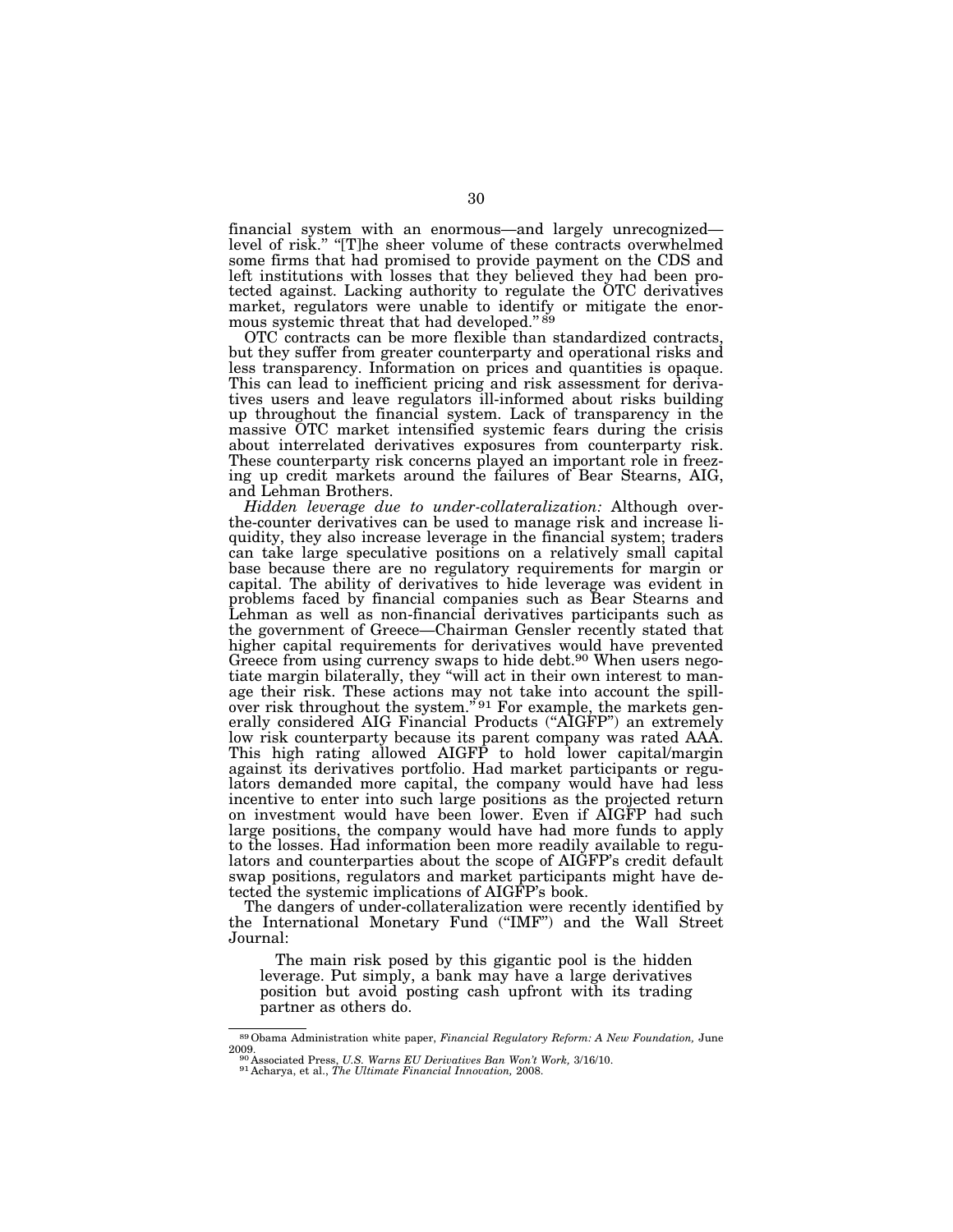This ''under-collateralization'' makes the system prone to runs because, when instability arrives, all banks rush to collect what they are owed on derivatives—and try to delay paying out what they themselves owe. Witness the Lehman Brothers collapse. And the numbers aren't small.

On Tuesday, the International Monetary Fund released a paper estimating that five large U.S. derivatives dealers were potentially under-collateralized by between \$500 billion and \$275 billion as of September 2009. The IMF gets to that range using firms' net derivatives liabilities, a figure showing how much banks owe on derivatives trades adjusted for netting and collateral posting.

Putting nearly all derivatives through clearinghouses, with tough margin rules, could do away with most of the under-collateralization. The IMF says getting there could be very costly for the banks. But consider it a bill they should have paid years ago.92

Counterparty credit exposure in the derivatives market was largely seen as a source of systemic risk during the failures of both Bear Stearns and Lehman Brothers, and would have brought down AIG but for a massive collateral payment made with taxpayer money. It created the dangerous interconnections that spread and amplified risk across the entire financial system. More collateral in the system, through margin requirements, will help protect taxpayers and the economy from bailing out companies' risky derivatives positions in the future. In testimony before the Senate Banking Committee, Federal Reserve Chairman Bernanke described margin requirements for derivatives users as ''an appropriate cost of protecting against counterparty risk."<sup>93</sup>

*Need to reduce systemic risk build-up and risk transmission in the derivatives market:* Chairman Gensler of the Commodity Futures Trading Commission described the flaws of bilaterally-negotiated margin as follows: ''Even though individual transactions with a financial counterparty may seem insignificant, in aggregate, they can affect the health of the entire system."<sup>94</sup> "One of the lessons that emerged from this recent crisis was that institutions were not just 'too big to fail,' but rather too interconnected as well. By mandating the use of central clearinghouses, institutions would become much less interconnected, mitigating risk and increasing transparency. Throughout this entire financial crisis, trades that were carried out through regulated exchanges and clearinghouses continued to be cleared and settled." 95

In July of 2008, during a hearing on derivatives regulation before the Senate Banking Committee, Patrick Parkinson, deputy director of the Division of Research and Statistics for the Board of Governors of the Federal Reserve System, testified to the danger present in the OTC derivatives market: ''weaknesses in the infrastructure for the credit derivatives markets and other OTC derivatives markets have created operational risks that could undermine

 $^{92}$  Wall Street Journal, 4/13/10. <br>  $^{93}$  Chairman Bernanke, Senate Banking Committee testimony, 12/3/09.<br>  $^{94}$  Chairman Gensler, Senate Agriculture Committee testimony, 11/18/09.<br>  $^{95}$  Chairman Gensler, Senate Ba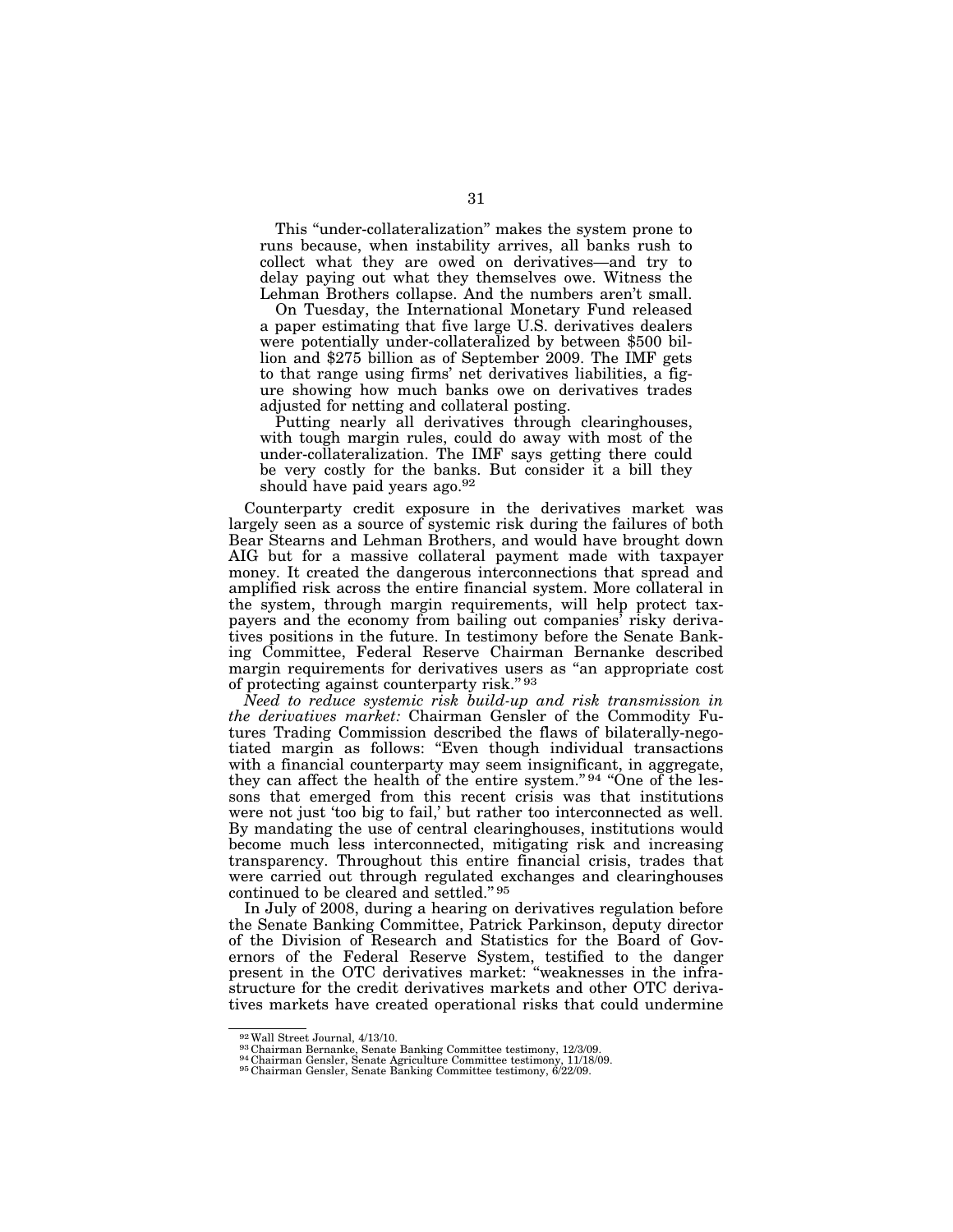the effectiveness of counterparty risk-management practices." 96 In June of 2009, A. Patricia White, the associate director of the Division of Research and Statistics for the Board of Governors of the Federal Reserve System, testified about unregulated derivatives' ability to spread harm through the system and the need to combat such risk. Ms. White said, "OTC derivatives appear to have amplified or transmitted shocks. An important objective of regulatory initiatives related to OTC derivatives is to ensure that improvements to the infrastructure supporting these products reduce the likelihood of such transmissions and make the financial system as a whole more resilient to future shocks. Centralized clearing of standardized OTC products is a key component of efforts to mitigate such systemic risk."<sup>97</sup> While the systemic risk presented by the unregulated OTC derivatives market has long been known, it was realized in 2008 with devastating consequences. Now it must be addressed to restore stability and confidence in the financial system.

### *Creating a Safer Derivatives Market to Protect Taxpayers Against Future Bailouts*

As a key element of reducing systemic risk and protecting taxpayers in the future, protections must include comprehensive regulation and rules for how the OTC derivatives market operates. Increasing the use of central clearinghouses, exchanges, appropriate margining, capital requirements, and reporting will provide safeguards for American taxpayers and the financial system as a whole.

Under Title VII, for the first time, over-the-counter derivatives will be regulated by the SEC and the CFTC, more transactions will be required to clear through central clearing houses and trade on exchanges, un-cleared swaps will be subject to margin requirements, swap dealers and major swap participants will be subject to capital requirements, and all trades will be reported so that regulators can monitor risks in this vast, complex market. Under Title VIII, the Federal Reserve will be granted the authority to regulate and examine systemically important payment, clearing, and settlement functions. The overall result would be reduced costs and risks to taxpayers, end users, and the system as a whole. The language in these titles is based on proposals drafted by the Obama Administration and includes all of the key regulatory features for derivatives market reform that have been endorsed by the G20: more central clearing, exchange trading, capital, margin, and transparency.

G20 Steering Group Letter, 3/31/10: ''Standardized overthe-counter derivatives contracts should be traded on exchanges or electronic platforms, where appropriate, cleared through central clearing counterparties by 2012 at the latest, and reported to trade repositories." 98

G20 Leaders' Statement, The Pittsburgh Summit, 9/25/09: ''Improving over-the-counter derivatives markets: All standardized OTC derivative contracts should be traded on ex-

<sup>96</sup>Testimony before the Subcommittee on Securities, Insurance, and Investment of the Senate Committee on Banking, Housing, and Urban Affairs, 7/9/08.<br><sup>97</sup>Testimony before the Subcommittee on Securities, Insurance, and Investment of the Senate

Committee on Banking, Housing, and Urban Affairs, 6/22/09.<br><sup>98</sup>G20 Steering Group Letter, 3/31/10.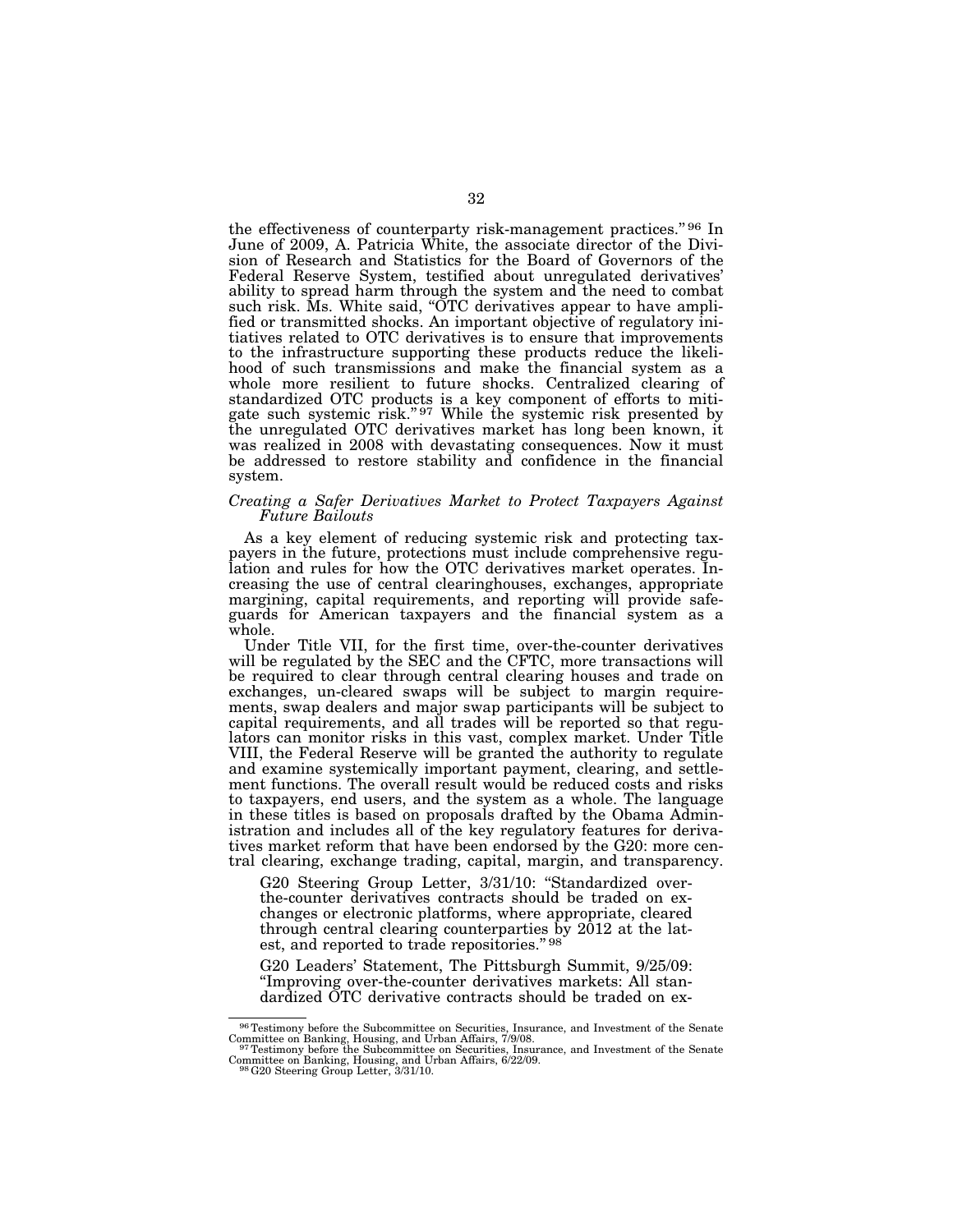changes or electronic trading platforms, where appropriate, and cleared through central counterparties by end-2012 at the latest. OTC derivative contracts should be reported to trade repositories. Non-centrally cleared contracts should be subject to higher capital requirements. We ask the FSB and its relevant members to assess regularly implementation and whether it is sufficient to improve transparency in the derivatives markets, mitigate systemic risk, and protect against market abuse."<sup>99</sup>

The combination of these new regulatory tools will provide market participants and investors with more confidence during times of crisis, taxpayers with protection against the need to pay for mistakes made by companies, derivatives users with more price transparency and liquidity, and regulators with more information about the risks in the system.

*Central clearing, margin, and capital requirements as a systemic risk management tool:* ''The main tool for regulating contagion and systemic risk is liquidity reserves (margin).<sup> $\frac{3}{100}$ </sup> In the OTC market, margin requirements are set bilaterally and do not take account of the counterparty risk that each trade imposes on the rest of the system, thereby allowing systemically important exposures to build up without sufficient capital to mitigate associated risks. The problem of under-collateralization is especially apparent in bank transactions with non-financial firms and regulators should address this problem through the new margin requirements for uncleared derivatives established in the legislation. According to the Comptroller of the Currency, ''Banks held collateral against 64 percent of total net current credit exposure (''NCCE'') at the end of the third quarter. Bank credit exposures to banks/securities firms and hedge funds are very well secured. Banks hold collateral against 90 percent of their exposure to banks and securities firms, and 219 percent of their exposure to hedge funds. The high coverage of hedge fund exposures occurs because banks take 'initial margin' on transactions with hedge funds, in addition to fully securing any current credit exposure. Coverage of corporate, monoline and sovereign exposures is much less."<sup>101</sup>

With appropriate collateral and margin requirements, a central clearing organization can substantially reduce counterparty risk and provide an organized mechanism for clearing transactions. For uncleared swaps, regulators should establish margin requirements. In addition, regulators should also impose capital requirements on swap dealers and major swap participants. While large losses are to be expected in derivatives trading, if those positions are fully margined there will be no loss to counterparties and the overall financial system and none of the uncertainty about potential exposures that contributed to the panic in 2008.

*Exchange trading as a price transparency mechanism:* ''While central clearing would mitigate counterparty risk, central clearing alone is not enough. Exchange trading is also essential in order to

<sup>99</sup>G20 Leaders' Statement, The Pittsburgh Summit, 9/25/09, *http:// www.pittsburghsummit.gov/mediacenter/129639.htm.* <sup>100</sup> Rama Conti, Columbia University, Credit Derivatives: Systemic Risk and Policy Options,

<sup>2009. 101</sup> Comptroller of the Currency, *Quarterly Report on Bank Trading and Derivatives Activities,*  12/18/09.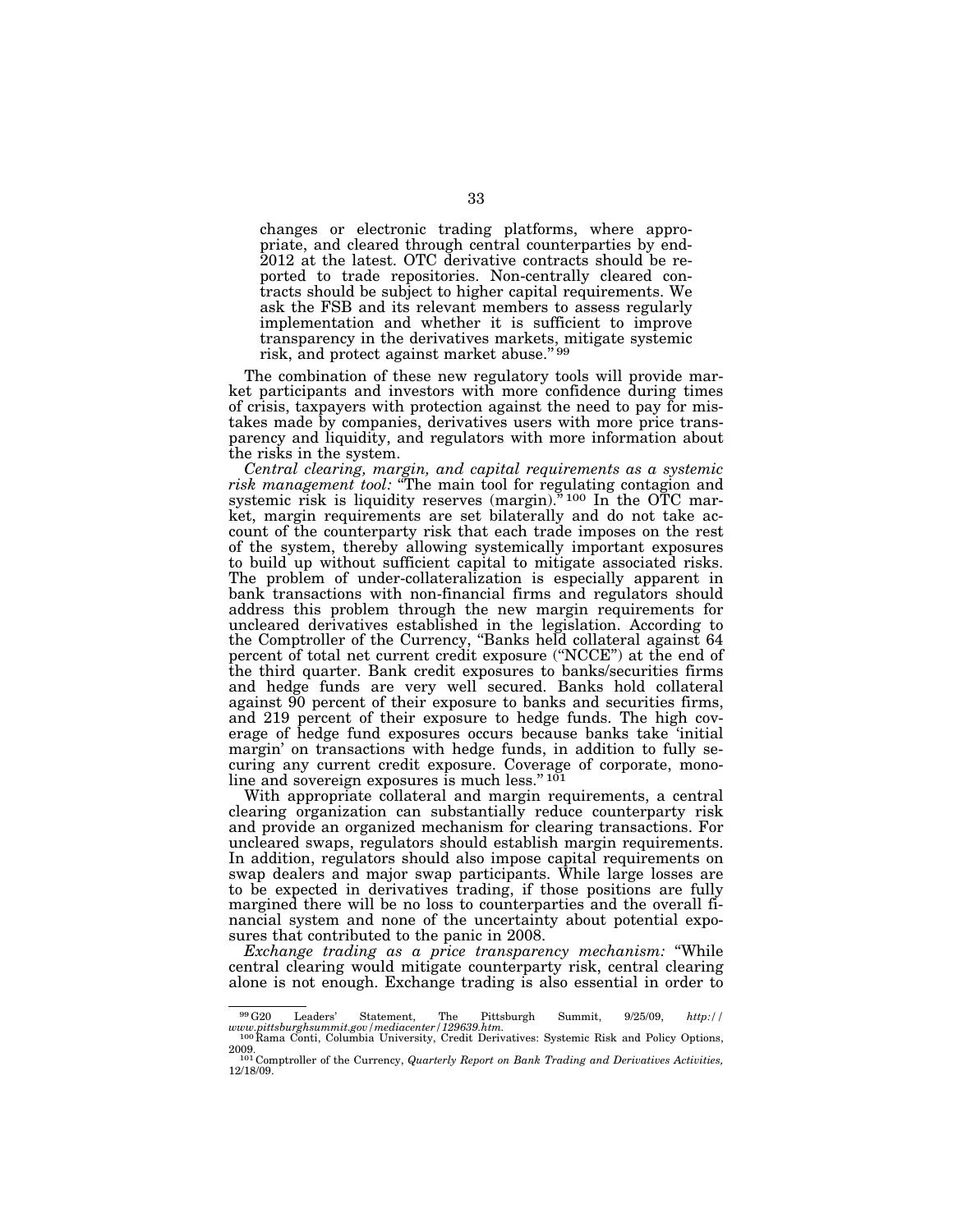provide price discovery, transparency, and meaningful regulatory oversight of trading and intermediaries,'' said Former CFTC Chairman Brooksley Born.102 Exchange trading can provide pre- and post-trade transparency for end users, market participants, and regulators. When swaps are executed on the basis of robust price information, rather than privately quoted, the cost of those transactions can be reduced over time. ''The relative opaqueness of the OTC market implies that bid/ask spreads are in many cases not being set as competitively as they would be on exchanges. This entails a loss in market efficiency,'' wrote Stanford University Professor Darrel Duffie.<sup>103</sup> Trading more derivatives on regulated exchanges should be encouraged because it will result in more price transparency, efficiency in execution, and liquidity. In order to allow the OTC market to adapt to more exchange-trading, the legislation provides for ''alternative swap execution facilities'' (''ASEF'') to fulfill the exchange-trading mandate. The absence of an exchange trading mandate provides ''supra-normal returns paid to the dealers in the closed OTC derivatives market [and] are effectively a tax on other market participants, especially investors who trade on open, public exchanges,'' according to International Risk Analytics co-founder Christopher Whalen.<sup>104</sup> Resistance to price transparency in the financial markets has been overcome in the past, as noted by Duffie: ''About 6 years ago, a post-trade reporting system known as TRACE was forced by U.S. regulation into the OTC markets for corporate and municipal bonds, which operate in a manner that is otherwise similar to the OTC derivatives markets. Dealers resisted the introduction of TRACE, claiming that more price transparency would reduce the incentives of dealers to make markets and in the end reduce market liquidity. So far, empirical evidence appearing in the academic literature has not given much support to these claims."<sup>105</sup>

*Allow for some customized, bilateral contracts:* Some parts of the OTC market may not be suitable for clearing and exchange trading due to individual business needs of certain users. Those users should retain the ability to engage in customized, uncleared contracts while bringing in as much of the OTC market under the centrally cleared and exchange-traded framework as possible. Also, OTC (contracts not cleared centrally) should still be subject to reporting, capital, and margin requirements so that regulators have the tools to monitor and discourage potentially risky activities, except in very narrow circumstances. These exceptions should be crafted very narrowly with an understanding that every company, regardless of the type of business they are engaged in, has a strong commercial incentive to evade regulatory requirements. ''Every firm has reasons why its contracts are 'exceptional' and should trade privately; in reality, most derivatives contracts are standardized—or standardizable—and could trade on exchanges,'' said Joe Dear, Chief Investment Officer of the California Public Employees' Retirement System.106

 $^{102}$  Former CFTC Chairman Brooksley Born, Joint Economic Committee testimony, 12/1/09.<br> $^{103}$ Stanford University Professor Darrel Duffie, *The Road Ahead for the Fed*, 2009.<br> $^{104}$  International Risk Analytics co-fou

testimony, 6/22/09.<br><sup>106</sup> Stanford University Professor Darrel Duffie, *Pew Research*, 2009.<br><sup>106</sup> Chief Investment Officer of the California Public Employees' Retirement System Joe Dear,<br>National Press Club speech, 11/3/0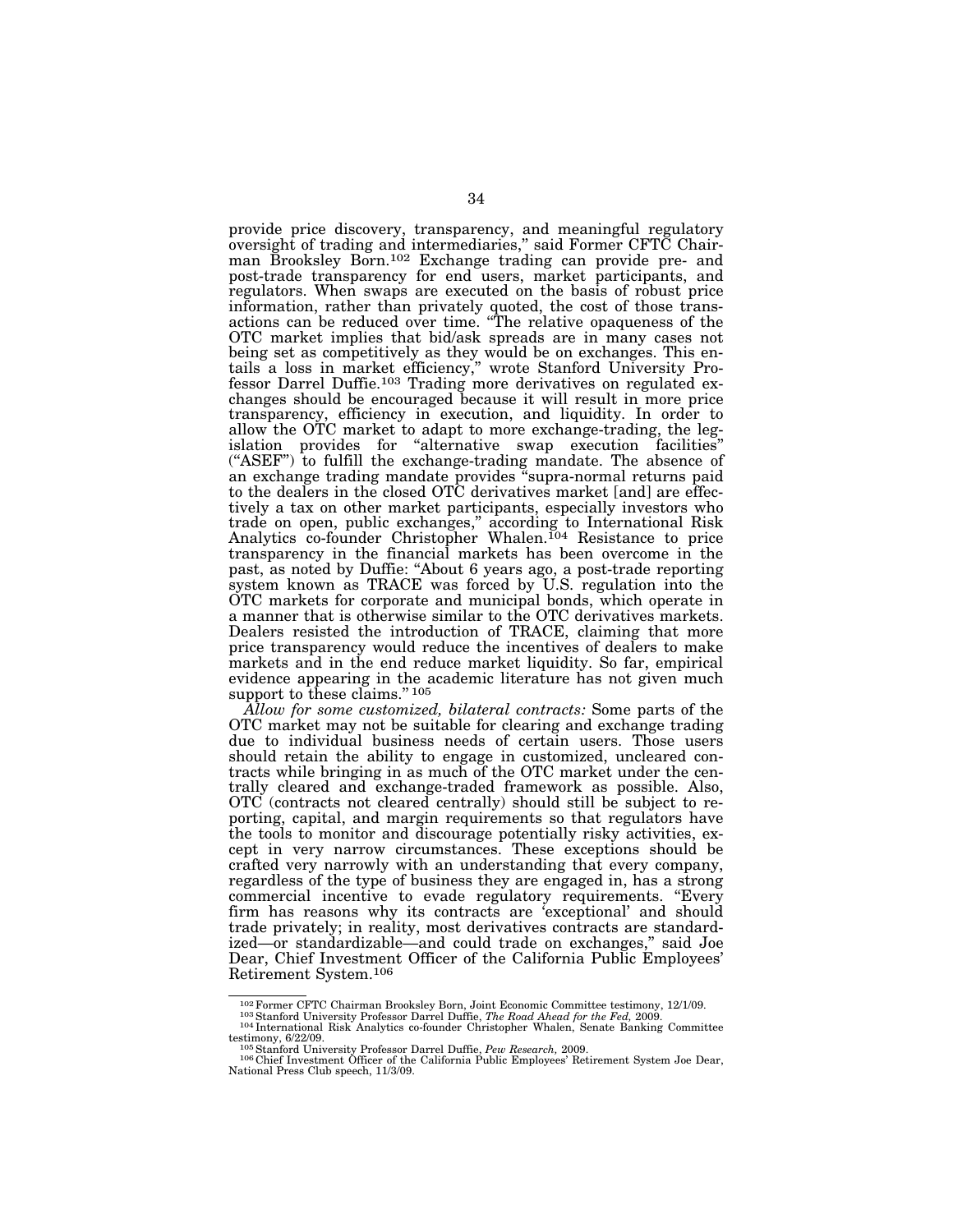Therefore, the legislation permits regulators to exempt contracts from the clearing and exchange trading requirement based on these narrow criteria: one counterparty is not a swap/security-based swap dealer or major swap/security-based swap participant and does not meet the eligibility requirements of a clearinghouse. If no clearinghouse, board of trade, exchange, or alternative swap execution facility accepts the contract for clearing or trading, then the contract must be exempt from the clearing and exchange trading requirements. The regulators may also exempt swaps from the margin requirement for uncleared swaps under the following narrow criteria: one counterparty is not a swap/security-based swap dealer or major swap/security-based swap participant, using the swap as part of an effective hedge under generally accepted accounting principles, and predominantly engaged in activities that are not financial in nature. Regulators must notify the Financial Stability Oversight Council before issuing any permissive exemptions.

In providing exemptions, regulators should minimize making distinctions between the types of firms involved in the market or the types of products the firms are engaged in and instead evaluate the nature of the firm's derivatives activity: ''[T]wo complementary regulatory regimes must be implemented: one focused on the dealers that make the markets in derivatives and one focused on the markets themselves—including regulated exchanges, electronic trading systems and clearing houses . . . These two regimes should apply no matter which type of firm, method of trading or type of derivative or swap is involved," testified Chairman Gensler.<sup>107</sup> To achieve the objectives of regulatory reform in the OTC market,''it is critical that similar products and activities be subject to similar regulations and oversight.''108 In determining whether to bring non-swap dealers into the regulatory framework, regulators should focus on counterparty credit exposure. It was counterparty credit risk that played a critical role in exacerbating the 2008 crisis. Regulators would measure credit exposure by evaluating the value of collateral held against such exposure. According to the Office of the Comptroller of the Currency, ''the first step to measuring credit exposure in derivative contracts involves identifying those contracts where a bank would lose value if the counterparty to a contract defaulted today . . . A more risk sensitive measure of credit exposure would also consider the value of collateral held against counterparty exposures." 109

# INVESTOR PROTECTION

Title IX addresses a number of securities issues, including provisions that respond to significant aspects of the financial crisis caused by poor securitization practices (Subtitle D); erroneous credit ratings (Subtitle C); ineffective SEC regulation of Madoff Securities, Lehman Brothers and other firms (Subtitle F); and executive compensation practices that promoted excessive risk-taking (Subtitle E). In connection with the crisis, concerns have also been raised that investors need more protection; shareholders need a

<sup>&</sup>lt;sup>107</sup> Chairman Gensler, Senate Banking Committee testimony, 6/22/09.<br><sup>108</sup> Obama Administration white paper, *Financial Regulatory Reform: A New Foundation*,

June 2009. 109 Comptroller of the Currency, *Quarterly Report on Bank Trading and Derivatives Activities,* 

*<sup>12/18/09.</sup>*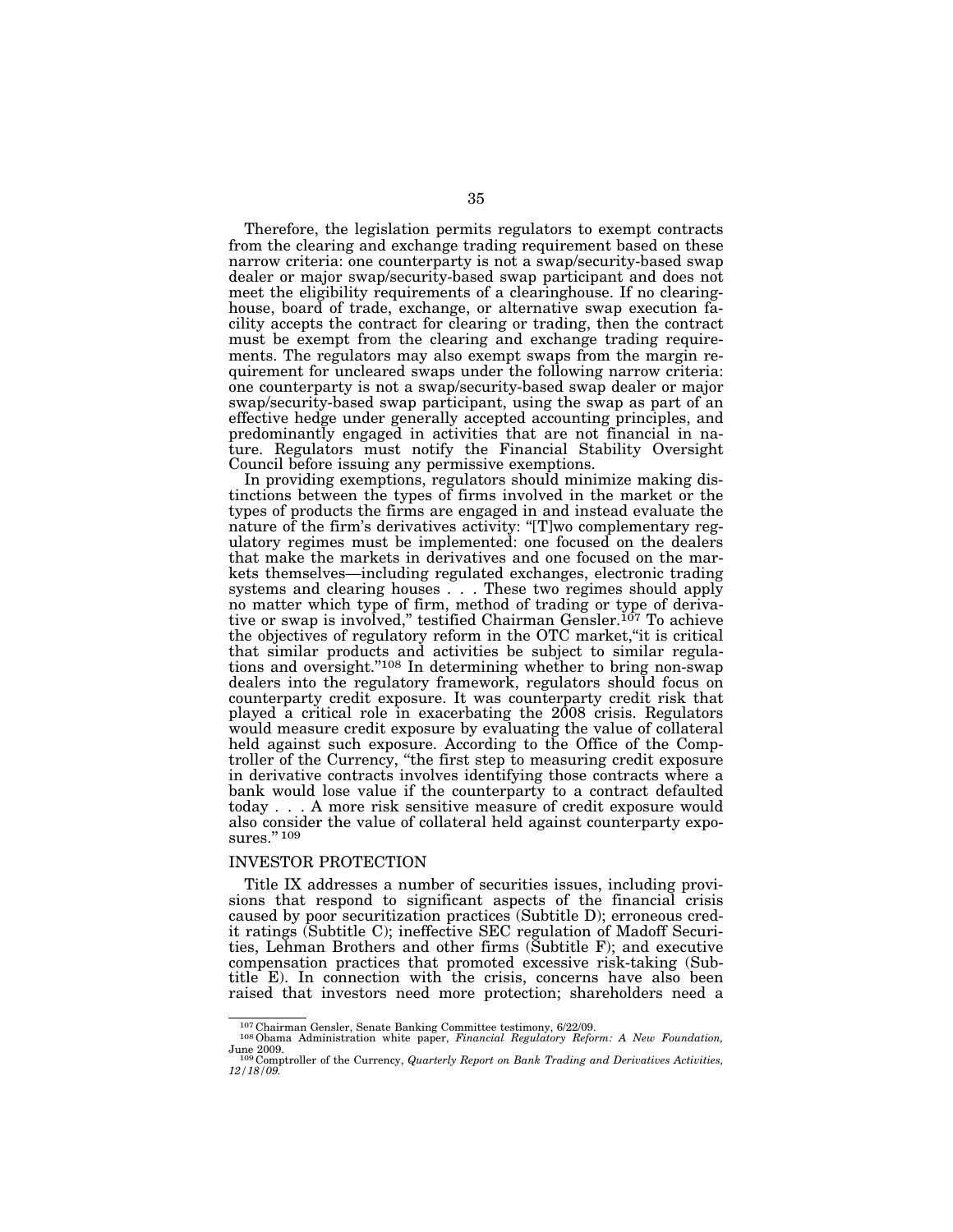greater voice in corporate governance; the SEC needs more authority; the SEC should be self-funded; and the municipal securities markets need improved regulation, which are addressed here as well.

Significant aspects of the financial crisis involved securities. Serious and far reaching problems were caused by poor and risky securitization practices; erroneous credit ratings; ineffective SEC regulation of investment banks such as Lehman Brothers and broker dealers such as Madoff; and excessive compensation incentives that promoted excessive risk taking. During the crisis, it became apparent that investors needed better protection, shareholders needed more voice in corporate governance, the municipal securities markets needed improved regulation, and the SEC needs assistance. Title IX addresses these and other investor protection and related securities issues.

Credit ratings that vastly understated the risks of complex mortgage-backed securities encouraged the build-up of excessive leverage and credit risk throughout the financial system in the years before the crisis. With the onset of the crisis, the ratings of many mortgage-backed bonds were sharply downgraded, fuelling widespread uncertainty about asset values and amplifying problems in residential mortgage markets into a global financial panic. The rating agencies' errors can be attributed to overreliance on mathematical risk models based on inadequate data and to conflicts of interest in the process of rating complex structured securities, where the rating agencies actually advised the issuers on how to obtain AAA ratings, without which the securities could not have been sold.

This legislation will improve the regulation and performance of credit rating agencies by enhancing SEC oversight authority and requiring more robust internal supervision of the ratings process. In addition, rating agencies will be required to disclose more data about assumptions and methodologies underlying ratings, in order to permit investors to better understand credit ratings and their limitations. Due diligence investigations into the facts underlying ratings will be encouraged. Rating agencies will be held accountable for failures to produce ratings with integrity, both by allowing the SEC to suspend rating agencies that consistently fail to produce accurate ratings and by lowering the pleading standard for private lawsuits alleging that a rating agency knowingly or recklessly failed to conduct a reasonable investigation of the factual elements of the rated security, or failed to obtain reasonable verification of such factual elements from independent sources that it considered to be competent. Finally, the legislation requires financial regulators to review and remove unnecessary references to credit ratings in their regulations.

Excesses and abuses in the securitization process played a major role in the crisis. Under the "originate to distribute" model, loans were made expressly to be sold into securitization pools, which meant that the lenders did not expect to bear the credit risk of borrower default. This led to significant deterioration in credit and loan underwriting standards, particularly in residential mortgages. Moreover, investors in asset-backed securities could not assess the risks of the underlying assets, particularly when those assets were resecuritized into complex instruments like collateralized debt obligations. With the onset of the crisis, there was widespread uncer-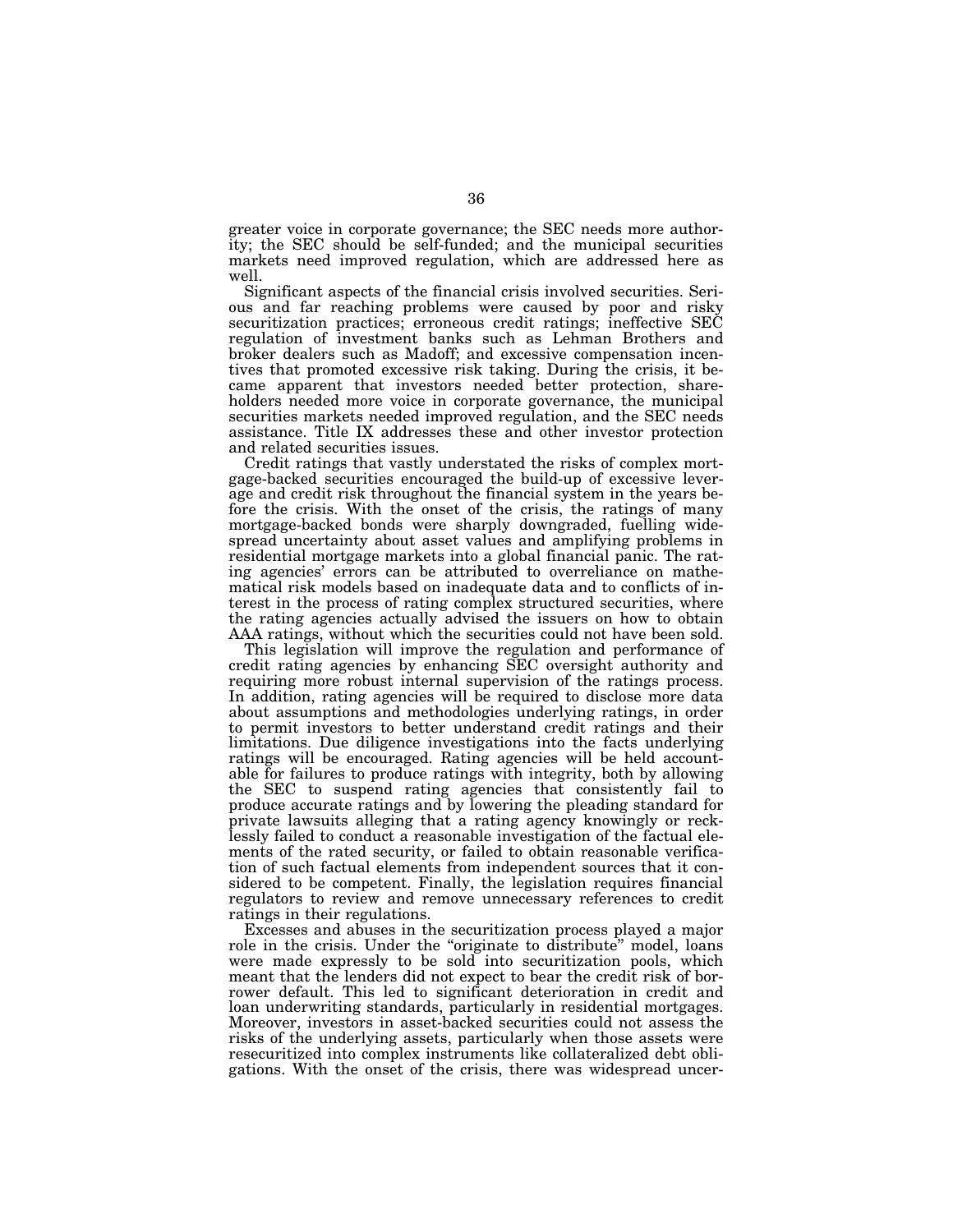tainty regarding the true financial condition of holders of assetbacked securities, freezing interbank lending and constricting the general flow of credit. Complexity and opacity in securitization markets prolonged and deepened the crisis, and have made recovery efforts much more difficult.

This title requires securitizers to retain an economic interest in a material portion of the credit risk for any asset that securitizers transfer, sell, or convey to a third party. This ''skin in the game'' requirement will create incentives that encourage sound lending practices, restore investor confidence, and permit securitization markets to resume their important role as sources of credit for households and businesses.

Congress is empowering shareholders in a public company to have a greater voice on executive compensation and to have more fairness in compensation affairs. Under the new legislation, each publicly traded company would give its shareholders the right to cast advisory votes on whether they approve of its executive compensation. The board committee that sets compensation policy would consist only of directors who are independent. The company would tell shareholders about the relationship between the executive compensation it paid and its financial performance. The company would be required to have a policy to recover money that it erroneously paid to executives based on financials that later had to be restated due to an accounting error.

Management nominees for directors of public companies could generally serve on the board only if they won a majority of the votes in an uncontested election. Also, the S.E.C. would have the authority to allow shareholders to have more power in governing the public companies in which they own stock. If the S.E.C. gives shareholders proxy access, a shareholder who has owned an amount of stock for a period of time, as specified by the S.E.C., could choose a candidate to nominate for election to the board of directors on the company's proxy.

Investors would have new sources of assistance. The new Office of Investor Advocate housed within the SEC would help retail investors with problems they have with the SEC or self-regulatory organizations. Securities broker-dealers, such as Bernard L. Madoff Investment Securities, would have to use auditors that are subject to the inspections and discipline by a rigorous regulator, the Public Company Accounting Oversight Board, which would better protect investor accounts. Larger investors would have to post margin collateral based on the net positions in their securities and futures portfolio. An Investment Advisory Committee is created in the law to give advice to the SEC from its members, which would include representatives of mutual fund, stock and bond investors, senior citizens, State securities regulators, and others. The law increases the amount of money available to the Securities Investor Protection Corporation to pay off valid claims of customers of defunct brokerdealers.

The SEC would get more power, assistance and money at its disposal to be an effective securities markets regulator. The SEC would have new authority to impose limitation on mandatory arbitration; to bar someone who violated the securities laws while working for one type of registered securities firm, such as a brokerdealer, from working for other types of securities firms, such as in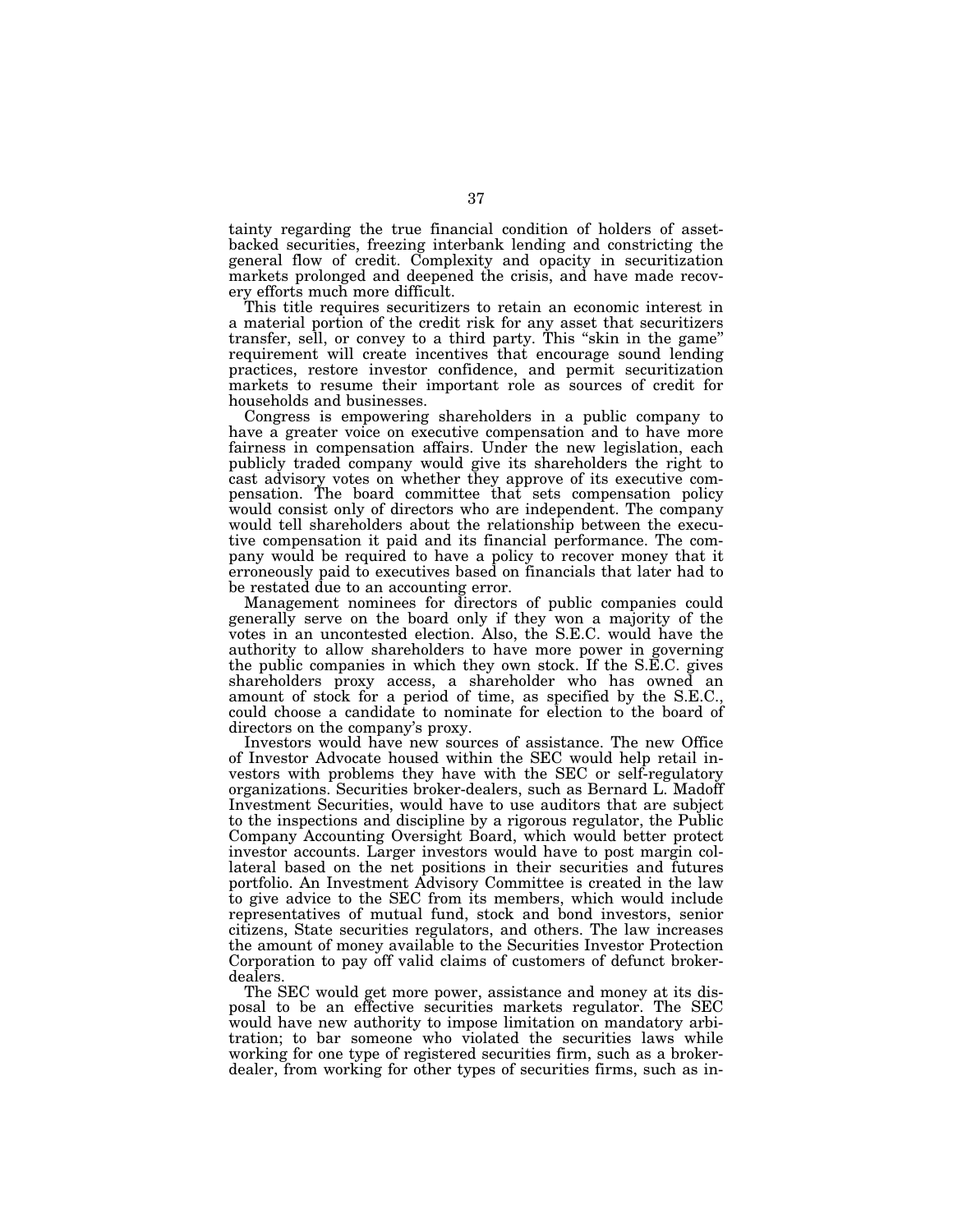vestment advisers; to require that securities firms give new disclosures to investors before they buy investment products. The SEC would have more help in identifying securities law violations through a new, robust whistleblower program designed to motivate people who know of securities law violations to tell the SEC. It also expands existing whistleblower law. In light of recent failures of the SEC, the GAO will also provide assistance through studies and recommendations to improve the agency's internal supervisory controls, management and financial controls. The SEC has asked to be unfettered by the Congressional appropriation process and the new law would allow the agency to be self-funded.

A major lesson from the crisis is the importance of transparency in financial markets. The \$3 trillion municipal securities market is subject to less supervision than corporate securities markets, and market participants generally have less information upon which to base investment decisions. During the crisis, a number of municipalities suffered losses from complex derivatives products that were marketed by unregulated financial intermediaries. This title requires a range of municipal financial advisors to register with the SEC and comply with regulations issued by the Municipal Securities Rulemaking Board (MSRB). The composition of the MSRB will be changed so that representatives of the public—including investors and municipalities—make up a majority of the board. In addition, the title establishes an Office of Municipal Securities within the SEC and contains a number of studies on ways to improve disclosure, accounting standards, and transparency in the municipal bond market.

#### REGULATION OF PRIVATE FUNDS

Title IV requires advisers to large hedge funds to register with the Securities and Exchange Commission, in order to close a significant gap in financial regulation. Because hedge funds are currently unregulated, no precise data regarding the size and scope of hedge fund activities are available, but the common estimate is that the funds had at least \$2 trillion in capital before the crisis. Their impact on the financial system can be magnified by extensive use of leverage—their trades can move markets. While hedge funds are generally not thought to have caused the current financial crisis, information regarding their size, strategies, and positions could be crucial to regulatory attempts to deal with a future crisis. The case of Long-Term Capital Management, a hedge fund that was rescued through Federal Reserve intervention in 1998 because of concerns that it was ''too-interconnected-to-fail,'' shows that the activities of even a single hedge fund may have systemic consequences.

Hedge fund registration was part of the Treasury's Department's regulatory reform proposal, and has been endorsed by many witnesses before the Committee, including Mr. James Chanos, Chairman of the Coalition of Private Investment Companies, who testified that ''private funds (or their advisers) should be required to register with the SEC. . . . Registration will bring with it the ability of the SEC to conduct examinations and bring administrative proceedings against registered advisers, funds, and their personnel. The SEC also will have the ability to bring civil enforcement ac-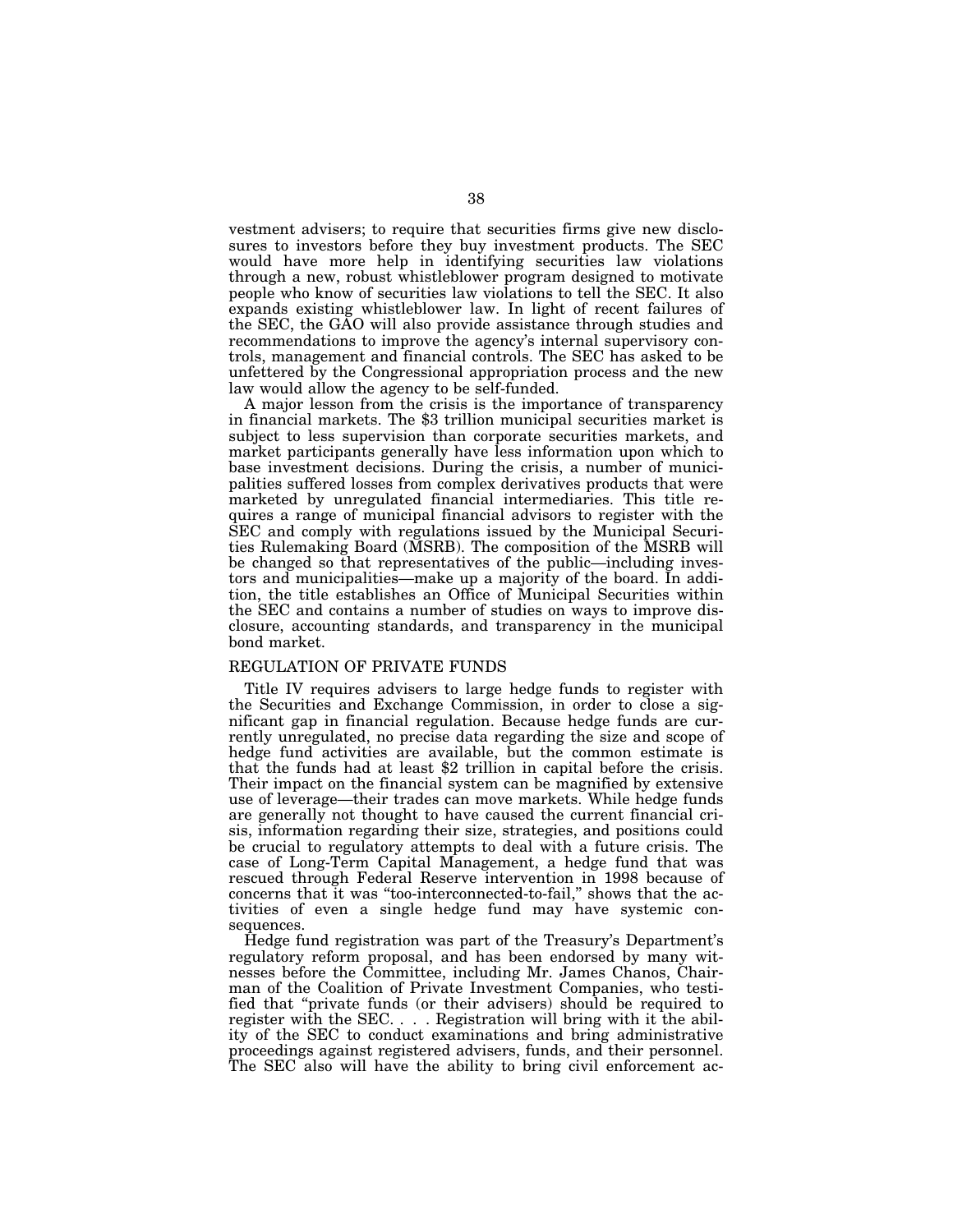tions and to levy fines and penalties for violations.'' 110 Other supporters of the title include a range of industry groups, institutional investors, the Group of Thirty, the G–20, and the Investors' Working Group.

In addition to SEC registration, this title requires private funds—hedge funds with more than \$100 million in assets under management—to disclose information regarding their investment positions and strategies. The required disclosures include information on fund size, use of leverage, counterparty credit risk exposure, trading and investment positions, valuation policies, types of assets held, and any other information that the SEC, in consultation with the Financial Stability Oversight Council, determines is necessary and appropriate to protect investors or assess systemic risk. The Council will have access to this information to monitor potential systemic risk, while the SEC will use it to protect investors and market integrity.

## III. BACKGROUND AND NEED FOR LEGISLATION

The statistics alone reveal the terrible toll the financial crisis exacted on the U.S. economy. From the start of the crisis through March 2010, more than 8 million jobs were lost.111 Unemployment in the United States reached 10.1% in October 2009, the highest rate of unemployment since 1983, and as of March 2010 was holding at 9.7%; prior to the economic collapse, in October 2008, the unemployment rate was just 6.6%.<sup>112</sup> American household wealth fell by more than \$13 trillion from the peak value of American wealth in 2007 to the height of the crisis at the end of 2008. Even after several months of recovery, household wealth is still down \$11 trillion, or almost 17%, from its 2007 peak.113 Home prices have dropped  $30.2\%$  from their 2006 peak,<sup>114</sup> and retirement assets dropped by more than 20%. Real Gross Domestic Product in the United States in the fourth quarter of 2008, and the first and second quarters of 2009 decreased by an annual rate of about 5.4%, 6.4%, and 0.7%, respectively, from the previous periods, and Real GDP through 2009 had not reached the levels seen prior to the economic collapse.115 More than 7 million homes in America have entered foreclosure since the beginning of 2007.116

Behind the statistics are hardworking men and women whose lives have been shattered, small businesses that have been shuttered, retirement funds that have evaporated, and families who have lost their homes. While some of the most prominent American financial institutions have been destroyed or badly weakened, it is the millions of American families, who did nothing wrong, who have suffered the most. Indeed, the financial crisis has torn at the very fiber of our middle class.

<sup>110</sup>Testimony of James Chanos, Chairman, Coalition of Private Investment Companies, to the Senate Banking Committee, 7/15/09. 111 Bureau of Labor Statistics, database of seasonally adjusted total nonfarm payroll,

*www.bls.gov.* <sup>112</sup> Bureau of Labor Statistics, database of seasonally adjusted unemployment rate, 16 years and older, *www.bls.gov.* 

and older, *www.bls.gov.*<br><sup>113</sup>The Federal Reserve, Flow of Funds report, 3/11/10, *www.federalreserve.gov.*<br><sup>114</sup> S&P/Case-Shiller Home Prices Indices, 20-City Composite, press release, 3/30/10,

*www.standardandpoors.com.* <sup>115</sup> Bureau of Economic Analysis, Gross Domestic Product: Fourth Quarter 2009 press release,

<sup>3/26/10,</sup> *www.bea.gov.* <sup>116</sup> Reuters News, January 29, 2008; January 15, 2009; January 14, 2010; March 11, 2010.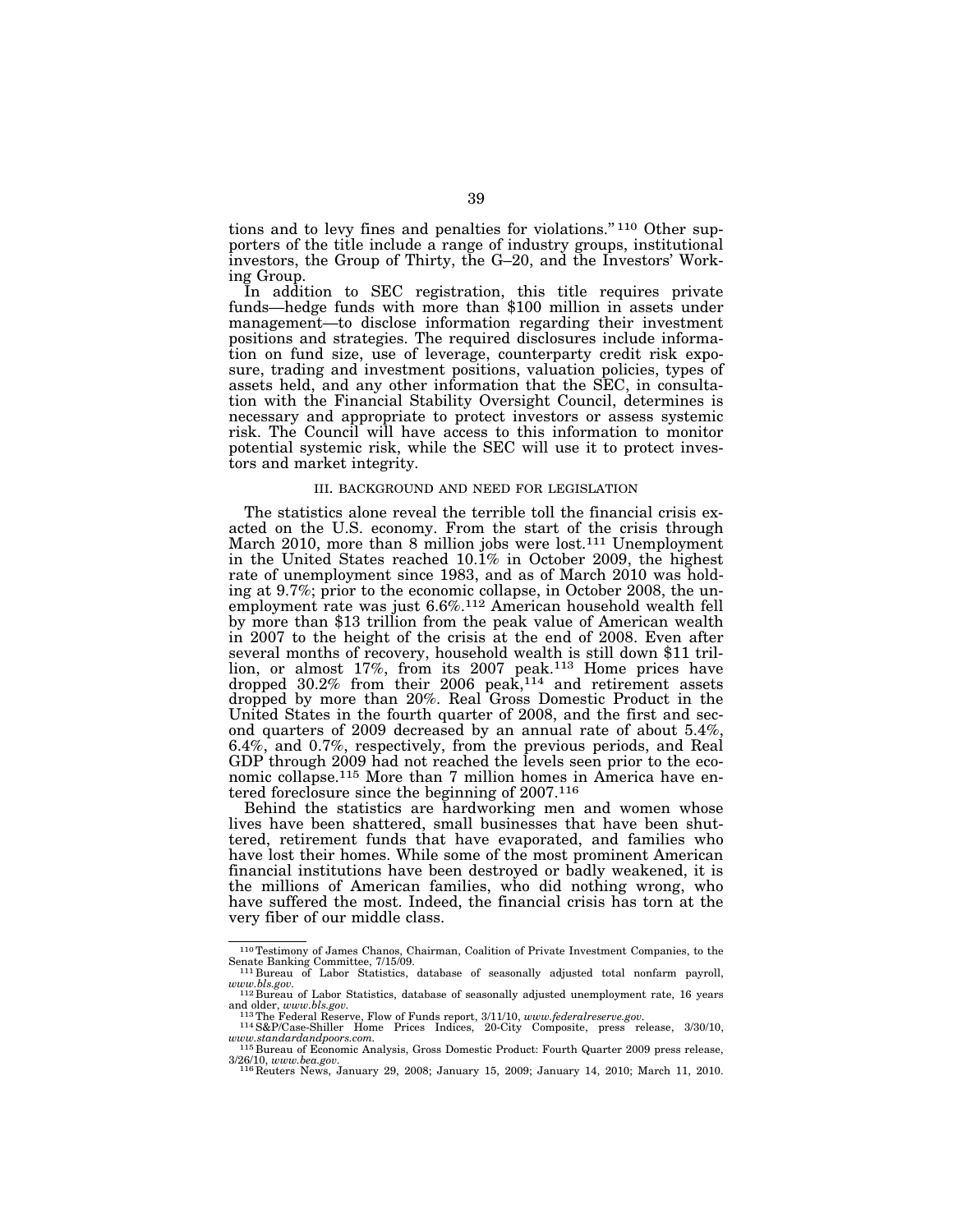This devastation was made possible by a long-standing failure of our regulatory structure to keep pace with the changing financial system and prevent the sort of dangerous risk-taking that led us to this point, propelled by greed, excess, and irresponsibility. The United States' financial regulatory structure, constructed in a piecemeal fashion over many decades, remains hopelessly inadequate to handle the complexities of modern finance. In January 2009, the GAO added the U.S. financial regulatory system to its list of high-risk areas of government operations because of its fragmented and outdated structure.117

Rather than taking measures to strengthen the financial services sector, some of our regulators actively embraced deregulation, pushed for lower capital standards, ignored calls for greater consumer protections and allowed the companies they supervised to use complex financial instruments to manage risk that neither they nor the companies really understood. Moreover, many actors in the financial system—the ''shadow'' banking system—have escaped any form of meaningful regulation. As former Comptroller of the Currency Eugene Ludwig testified, ''The paradigm of the last decade has been the conviction that un- or under-regulated financial services sectors would produce more wealth, net-net. If the system got sick, the thinking went, it could be made well through massive injections of liquidity. This paradigm has not merely shifted—it has imploded."<sup>118</sup>

The financial crisis can trace its origins to a downturn in the housing market that in turn exposed a raft of unsound lending practices. These practices ultimately led to the failure of a number of companies heavily involved in making or investing in subprime loans. On April 2, 2007, New Century Financial Corporation, a leading subprime mortgage lender, filed for Chapter 11 bankruptcy. Quickly, the first signs of trouble in the housing market came to Wall Street. In June of 2007, Bear Stearns suspended redemptions from one of its funds and in July of 2007, Bear Stearns liquidated two of its hedge funds that were heavily invested in mortgagebacked securities. On August 6, a large retail mortgage lender, American Home Mortgage Investment Corporation, filed for Chapter 11 bankruptcy. In December of 2007, the Federal Reserve, after announcing several cuts to interest rates of both the federal funds rate and the primary credit rate over the previous months, announced the creation of a Term Auction Facility to address pressures in the short-term funding markets. In March of 2008, the Federal Reserve announced an additional short-term lending facility, the Term Securities Lending Facility to promote liquidity in the financial markets.119

On March 14, 2008, the first major shock wave spread across Wall Street when the Federal Reserve announced the bailout of Bear Stearns through an arrangement with JPMorgan Chase. Bear Stearns, whose assets were concentrated in mortgage-backed securities, faced a major liquidity crisis as it failed to find buyers for its now-toxic assets. Just days later, on March 16, JPMorgan Chase

<sup>117</sup>GAO, High Risk Series: An Update, GAO–09–271 (Washington, D.C.: Jan. 2009). 118Testimony before the Senate Committee on Banking, Housing, and Urban Affairs, 10/16/

<sup>08. 119</sup>Federal Reserve Bank of St. Louis, ''The Financial Crisis—A Timeline of Events and Policy Actions.''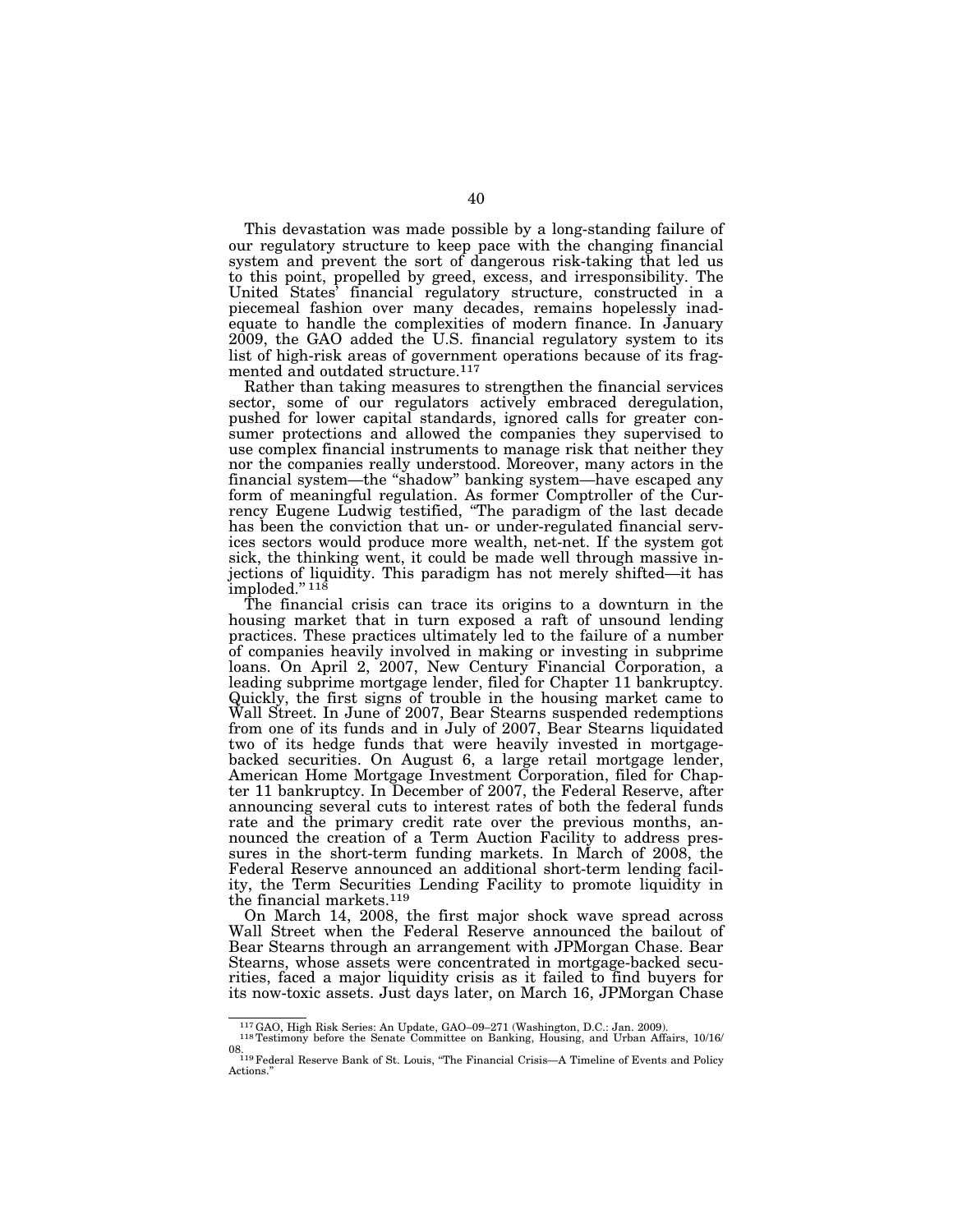agreed to buy all of Bear Stearns with assistance from the Federal Reserve.120

In the months that followed the crisis grew more severe. On July 11, 2008, the OTS closed IndyMac BankFSB, a large thrift saddled with nonperforming mortgages. IndyMac had relied on an ''originate-to-distribute'' model of mortgage lending,121 under which it originated loans or brought them from others, and then packaged them together in securities and sold them on the secondary market to banks, thrifts, or Wall Street investment banks.122 By securitizing and selling its loans, IndyMac could shift the risk of borrower defaults onto others. This business model led to significant deterioration in its credit and loan underwriting standards. Accordingly, when housing prices declined and the secondary market collapsed IndyMac was left with a large number of nonperforming mortgages in its portfolio which was the primary cause of its failure.123

Later in July 2008, regulators and lawmakers made several moves to stabilize government-sponsored entities Fannie Mae and Freddie Mac; the Federal Reserve authorized emergency lending by the Federal Reserve Bank of New York (FRBNY) and; the Securities and Exchange Commission temporarily prohibited naked shortselling in securities; President Bush signed into law the Housing and Economic Recovery Act of 2008 which allowed the Treasury Department to purchase GSE obligations and created a new regulatory regime for the entities—the Federal Housing Finance Agency (FHFA). Ultimately, on September 7, FHFA placed both Fannie Mae and Freddie Mac into government conservatorship.124

September 15, 2008 saw two more icons of Wall Street collapse and ushered in a period of extraordinary government intervention to prevent a complete financial meltdown, the depths of which, according to Federal Reserve Board Chairman Ben Bernanke, ''could have rivaled or surpassed the Great Depression."<sup>125</sup> Bank of America announced its plan to purchase Merrill Lynch, and Lehman Brothers filed for bankruptcy, unable to find a buyer. The following day, the Federal Reserve authorized the FRBNY to provide the

 $120$  Ibid.<br> $121$  In an "originate-to-distribute" model, for the most part, the originator of mortgages sells the mortgages to a person who packages the loans into securities and sells the securities to in-vestors. By selling the mortgages, the originator thus gets more funds to make more loans. However, the ability to sell the mortgages without retaining any risk, also frees up the originator<br>to make risky loans, even those without regard to the borrower's ability to repay. In the years<br>leading up to the crisis, the was actually qualified for the loan, and the buyer of the securitized debt had little detailed information about the underlying quality of the loans.<br><sup>122</sup>Material Loss Review of IndyMac Bank, FSB (OIG–09–032); Office of Inspector General,

U.S. Department of Treasury.<br><sup>123</sup> "The primary causes of IndyMac's failure were largely associated with its business strategy<br>of originating and securitizing Alt-A loans on a large scale. This strategy resulted in rapid<br> of Alt-A and other nontraditional loan products, insufficient underwriting, credit concentrations in residential real estate in the California and Florida markets, and heavy reliance on costly funds borrowed from the Federal Home Loan Bank (FHLB) and from brokered deposits, led to<br>its demise when the mortgage market declined in 2007. IndyMac often made loans without<br>verification of the borrower's income or asset praisals obtained by IndyMac on underlying collateral were often questionable as well. As an<br>Alt-A lender, IndyMac's business model was to offer loan products to fit the borrower's needs,<br>using an extensive array of risky loans, 80/20 loans, and other nontraditional products. Ultimately, loans were made to many bor-<br>rowers who simply could not afford to make their payments." Id.<br>124 Federal Reserve Bank of St. Louis, "The Financial Crisis—A

Actions."<br><sup>125</sup> Speech to the 43rd Annual Alexander Hamilton Awards Dinner, Center for the Study of<br><sup>125</sup> Presidency and Congress, Washington, D.C., 4/8/10.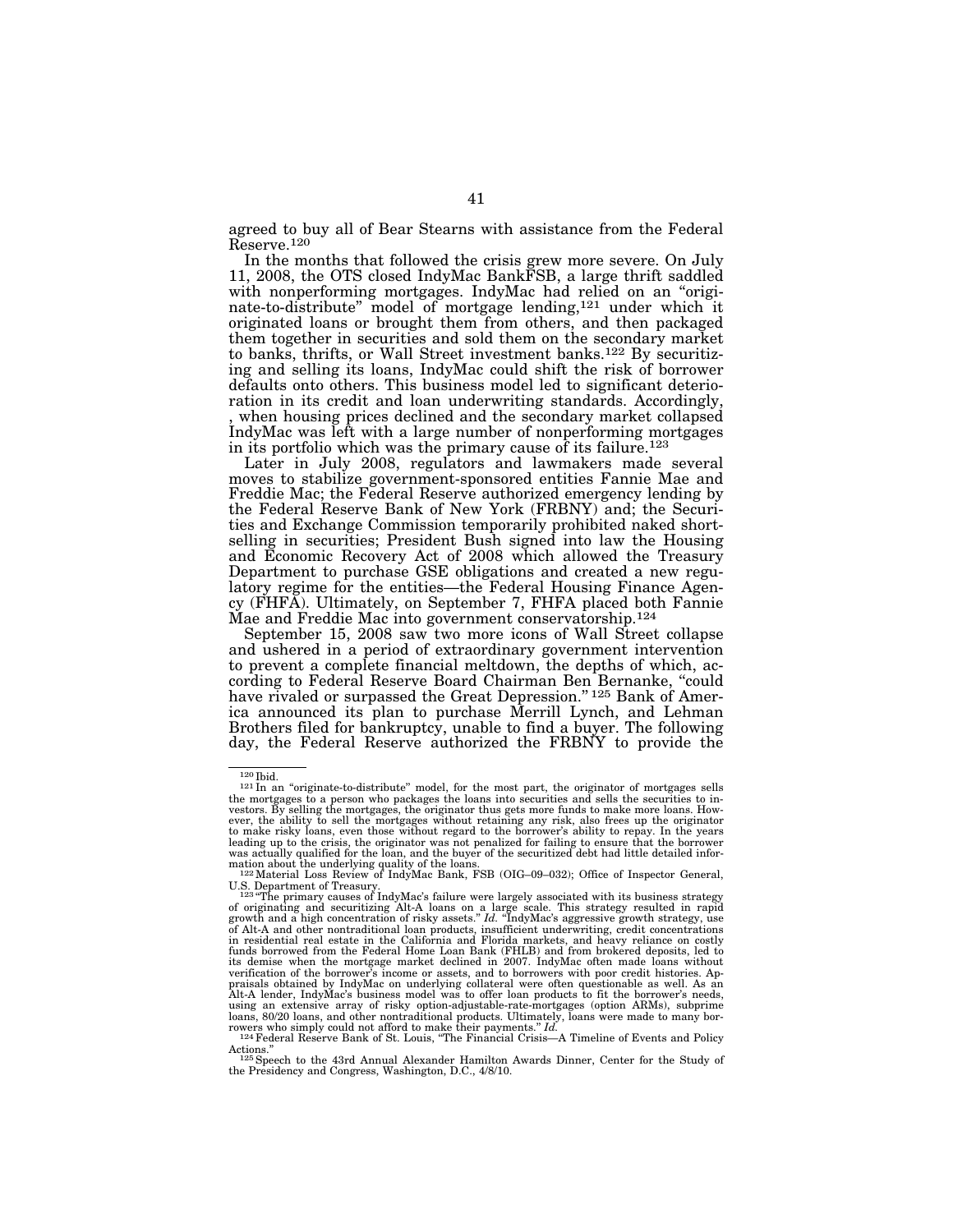American International Group with up to \$85 billion of emergency lending (the FRBNY was authorized to lend an additional \$37.8 billion to AIG on October 6 and later the Treasury Department would purchase \$40 billion of AIG preferred shares through the TARP program). On September 17, the SEC announced a ban on shortselling of all stocks of financial sector companies. On September 21, the Federal Reserve accepted applications from investment banking companies Goldman Sachs and Morgan Stanley to become bank holding companies, allowing them access to the federal safety net. From September 12 to October 10, the Dow Jones Industrial Average dropped 26%. Major bank failures continued, with the OTS closing Washington Mutual on September 25, and facilitating its acquisition by JPMorgan Chase. Wachovia bank also faced collapse, forcing it to find a buyer; ultimately Wells Fargo purchased the bank on October 12.126

While Wall Street was reeling, lawmakers worked to craft an emergency measure to stabilize the markets and halt the momentum of the crisis. On September 20, Treasury Secretary Henry Paulson delivered to Capitol Hill his proposal for the Emergency Economic Stabilization Act. Nine days later, the House of Representatives voted down a modified version of the Treasury Department proposal. On that day, the Dow Jones Industrial Average fell by more than 750 points.<sup>127</sup> The Senate later acted to pass a further modified measure including comprehensive oversight, help for homeowners, and corporate governance requirements not included in the Treasury Department proposal. The bill was signed into law by President Bush on October 3, 2008, establishing the \$700 billion Troubled Asset Relief Program (TARP).

As a result of the crisis, in addition to the losses of homes, family savings, and jobs, the government became a reluctant, but major shareholder of private banks, automobile companies, and other giants of the economy. The TARP program was enacted to provide the government with a critical tool needed to wrest the economy from a free-fall. But with the passage of TARP, the Congress granted the Treasury Department extraordinary powers and a staggering sum of taxpayer money to address a crisis that was brought on by the failures of the very banks that benefited from the program and by the government regulators that failed at their jobs. While this extent of government intervention was necessary to avert a complete collapse of the U.S. economy, our nation should never again be put in the position of having to bail out big companies.

The consequences of the crisis could not be more evident, from the failures on Wall Street to the devastation on Main Street and across the globe. Its myriad causes however, are buried in a patchwork of problems touching on almost every aspect of the financial services sector. Throughout the course of its work over the past 40 months, the Committee probed and evaluated the causes of the economic downfall in order to develop a legislative response that prevents a recurrence of the same problems and that creates a new regulatory framework that can respond to the challenges of a 21st century marketplace.

<sup>&</sup>lt;sup>126</sup> Federal Reserve Bank of St. Louis, "The Financial Crisis--A Timeline of Events and Policy Actions.'' 127Dow Jones Indexes, Index Data, *www.djaverages.com.*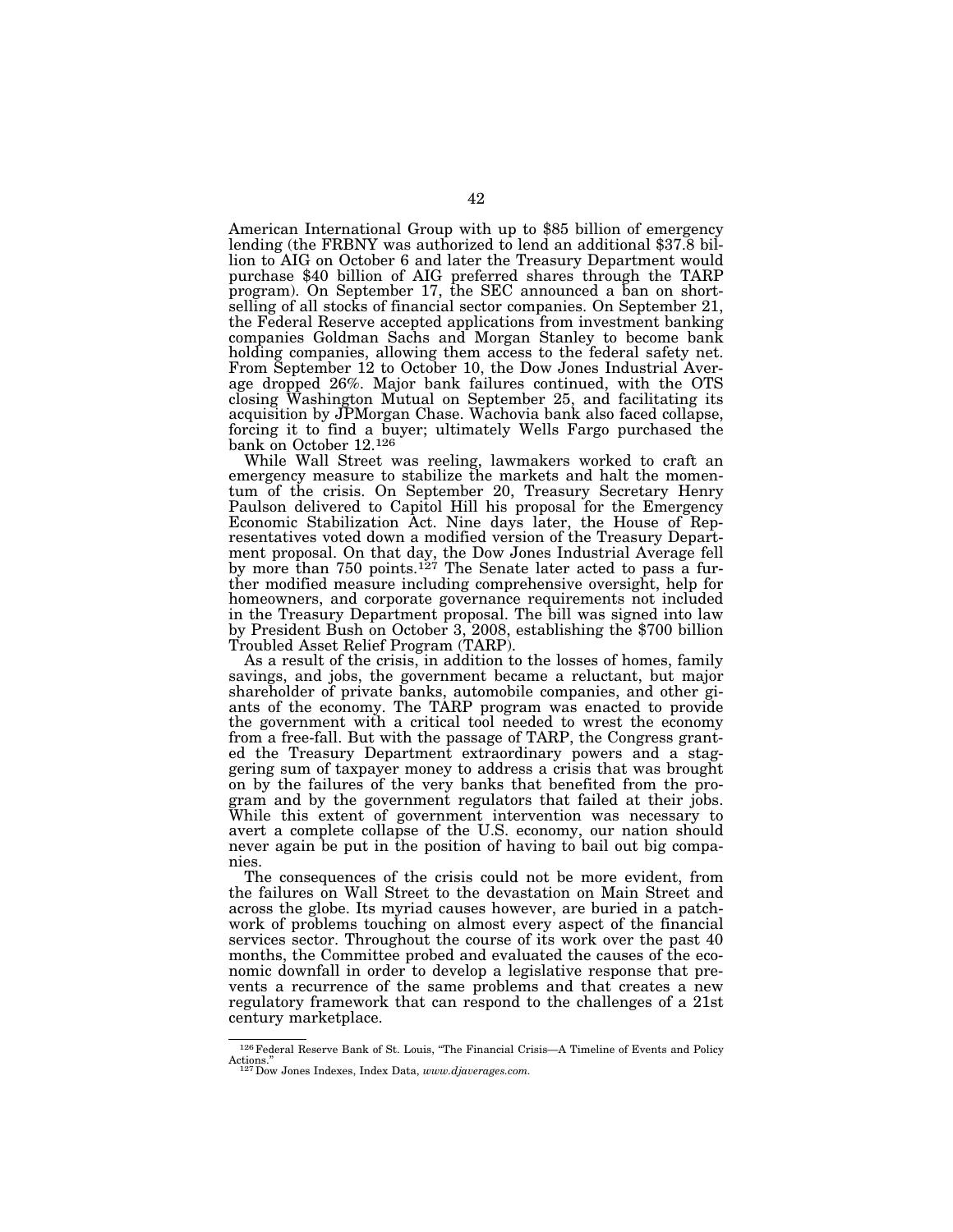## *Causes of the Financial Crisis*

The crisis was first triggered by the downturn in the national housing market, leading to an overall housing slump. This slump brought into focus the prevalence of unsound lending practices, including predatory lending tactics, most often in the subprime market. Many of these practices, and the products that ultimately spread the risks associated with these practices, existed in what came to be known as the shadow banking system, a structure that eluded regulation and oversight despite its prevalence in the financial marketplace.

Though the market for subprime mortgages was less than 1% of global financial assets, the faults in the system allowed the turmoil in the housing market to spill over into other sectors. Faults in the system included a securitization process that fueled excessive risk taking by permitting mortgage originators to quickly sell the unsuitable loans they made, and thereby transfer the risks to someone else; credit rating agencies that gave inflated ratings to securities backed by risky mortgage loans; and the use of unregulated derivatives products based on these faulty loans that only served to spread and magnify the risk. The system operated on a wholesale misunderstanding of, or complete disregard for the risks inherent in the underlying assets and the complex instruments they were backing. Explaining the rise in complex financial products and their danger to the financial system, Eugene Ludwig testified to the Committee, ''Technology, plus globalization, plus finance has created something quite new, often called 'financial technology.' Its emergence is a bit like the discovery of fire—productive and transforming when used with care, but enormously destructive when mishandled."<sup>128</sup>

Gaps in the regulatory structure allowed these risks and products to flourish outside the view of those responsible for overseeing the financial system. Many major market participants, such as AIG, were not subject to meaningful oversight by federal regulators. Additionally, no financial regulator was responsible for assessing the impact the failure of a single firm might have on the state of the financial system. Indeed, as the crisis grew more severe, the interconnected relationships among financial companies increased the pressure on those already struggling to survive, which only served to accelerate the downfall of some firms. For example, as AIG's position worsened, it was required to post more collateral to its counterparties and to increase its capital holdings as required by regulators.

Fueling the loss of confidence in the system was the failure of regulators and market participants to fully understand the extent of the obligations of these teetering firms, thus making an orderly shutdown of these companies nearly impossible. When Lehman Brothers declared bankruptcy, the markets panicked and the crisis escalated. With no other means to resolve large, complex and interconnected financial firms, the government was left with few options other than to provide massive assistance to prop up failing companies in an effort to prevent the crisis from spiraling into a great depression.

<sup>128</sup>Testimony before the Senate Committee on Banking, Housing, and Urban Affairs, 10/16/ 08.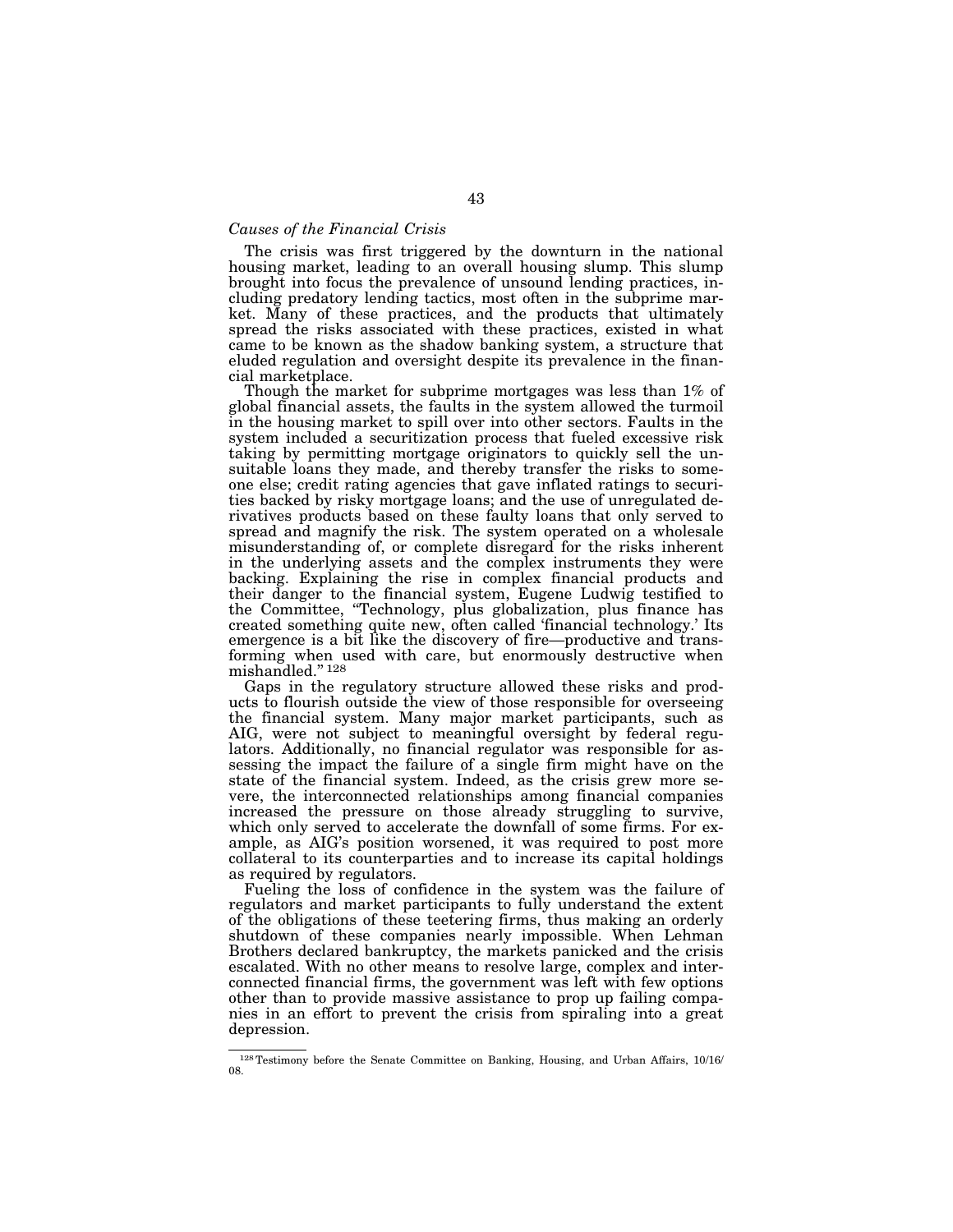Despite initial efforts of the government, credit markets froze and the U.S problem spread across the globe. The crisis on Wall Street soon spilled over onto Main Street, touching the lives of most Americans and devastating many.

#### IV. HISTORY OF THE LEGISLATION

From the beginning of the 110th Congress, the work of the Senate Committee on Banking, Housing and Urban Affairs focused on the problems in the housing market that started with the spread of predatory lending and culminated in the turmoil in the credit markets that led to the economic crisis of 2008 and 2009. This work led to the drafting and committee passage of the Restoring American Financial Stability Act in March 2010.

The Committee's first official examination of the housing crisis began with a hearing in February 2007, titled ''Preserving the American Dream: Predatory Lending Practices and Home Foreclosures'' which featured testimony from representatives of the mortgage industry, consumer advocates, and victims of predatory lending. The next month, the Committee followed up with a hearing to explore problems in the mortgage market—''Mortgage Market Turmoil: Causes and Consequences.'' The hearing featured testimony from federal and state banking regulators as well as representatives from industry and consumers.

As the crisis evolved and leading up to Committee passage of RAFSA, the Committee held nearly 80 hearings to both examine the causes of the housing and economic crisis and assess how best to stabilize the nation's financial services industry and capital markets, while lessening the impact of the crisis on Main Street Americans. In the immediate aftermath of the collapse of Bear Stearns, the Committee held 8 hearings on the ''Turmoil in the U.S. Credit Markets'' and the foreclosure crisis. Upon the collapse of Lehman Brothers, the Committee held another series of hearings on the economic turmoil, including on the Bush Administration's proposed legislation that eventually became the ''Emergency Economic Stabilization Act of 2008.'' The Committee has held a series of oversight hearings on the implementation of that Act since its passage as well as on other extraordinary measures the financial regulatory agencies have taken, including the Federal Reserve, to stabilize the economy.

Beginning in February 2009, the Committee began its first of more than 50 hearings to assess the types of reforms needed to protect the economy from another devastating financial crisis. The Committee held comprehensive hearings on how to end the abuses and loopholes that led the country into the current crisis. Hearings explored all specific elements of the financial reform legislation, as well as specific regulatory failures that contributed to the crisis.

With an eye toward drafting comprehensive legislation, the Committee held hearings on prudential bank supervision, systemic risk, ending taxpayer bailouts of companies perceived to be ''too big to fail," consumer protection, derivatives regulation, investor protection, private investment pools, insurance regulation and government-sponsored entities. Throughout its examinations, the Committee took testimony from regulators, policy experts, industry representatives, and consumer advocates.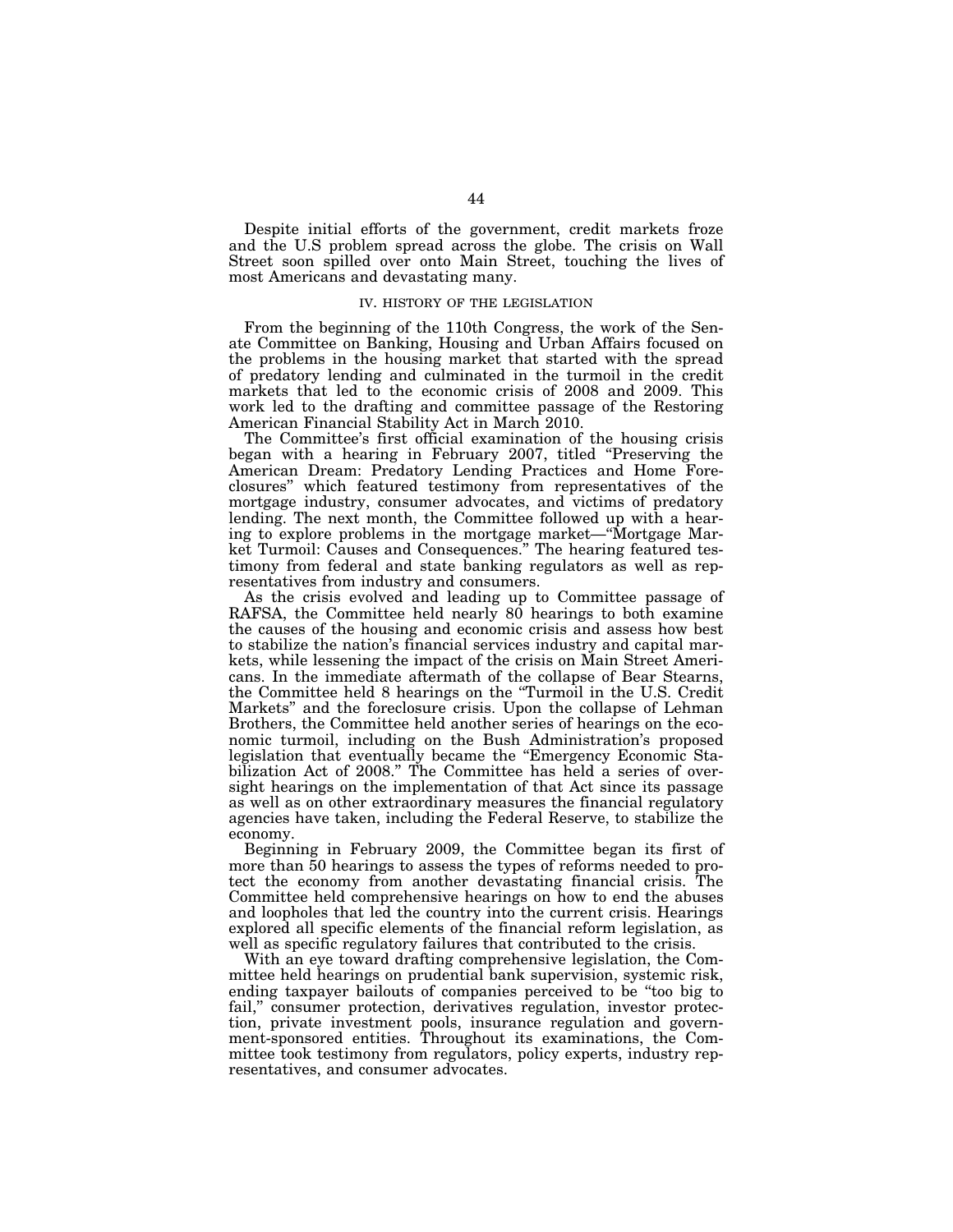In looking at the consequences of the crisis, the Committee examined how the crisis affected sectors all across the financial services industry and the Main Street economy. Areas covered, aside from the overall state of the banking, housing and securities industries, included the impact on community banks and credit unions, manufacturing, international aspects of regulation, consumers, and the effect on homeownership.

To learn from the mistakes of the past, the Committee thoroughly examined factors that led to the crisis. These hearings began with investigations into the problems associated with subprime and predatory lending, and continued with hearings including the failure of AIG, investment fraud including the Bernard Madoff and Allen Stanford cases, the actions of credit ratings agencies, failures of regulators, problems of risk management oversight, and the role of securitization in the financial crisis.

In the spring of 2009, the Obama Administration released a set of its proposals for financial regulatory reform. On June 18, 2009, the Committee held a hearing, ''The Administration's Proposal to Modernize the Financial Regulatory System,'' to examine the President's ideas for reforms, including testimony from Treasury Secretary Timothy Geithner. This hearing was followed by two hearings on additional proposals from the Administration in the start of 2010, titled ''Prohibiting Certain High-Risk Investment Activities by Banks and Bank Holding Companies'' and ''Implications of the 'Volcker Rules' for Financial Stability.'' These hearings included testimony from Deputy Secretary Neal S. Wolin and Presidential Economic Recovery Advisory Board Chairman and former Federal Reserve Board Chairman Paul Volcker.

On November 10, 2009, Banking Committee Chairman Christopher Dodd introduced to his colleagues a discussion draft of financial reform legislation, based on the Committee's extensive hearing record, numerous briefings and meetings, as well as the Administration's proposal. Introducing the draft, Chairman Dodd said:

It is the job of this Congress to restore responsibility and accountability in our financial system to give Americans confidence that there is a system in place that works for and protects them. . . . The financial crisis exposed a financial regulatory structure that was the product of historic accident, created piece by piece over decades with little thought given to how it would function as a whole, and unable to prevent threats to our economic security. . . . I will not stand for attempts to protect a broken status quo, particularly when those attempts are made by some of the same special interests who caused this mess in the first place.

The Committee convened on November 19, 2009, to begin consideration of the Restoring American Financial Stability Act of 2009. The Committee met only to receive opening statements from members. Based on the opening statements, the Chairman decided to postpone further consideration of the legislation, pending the outcome of various bipartisan working groups the Chairman assembled to consider significant aspects of the legislation.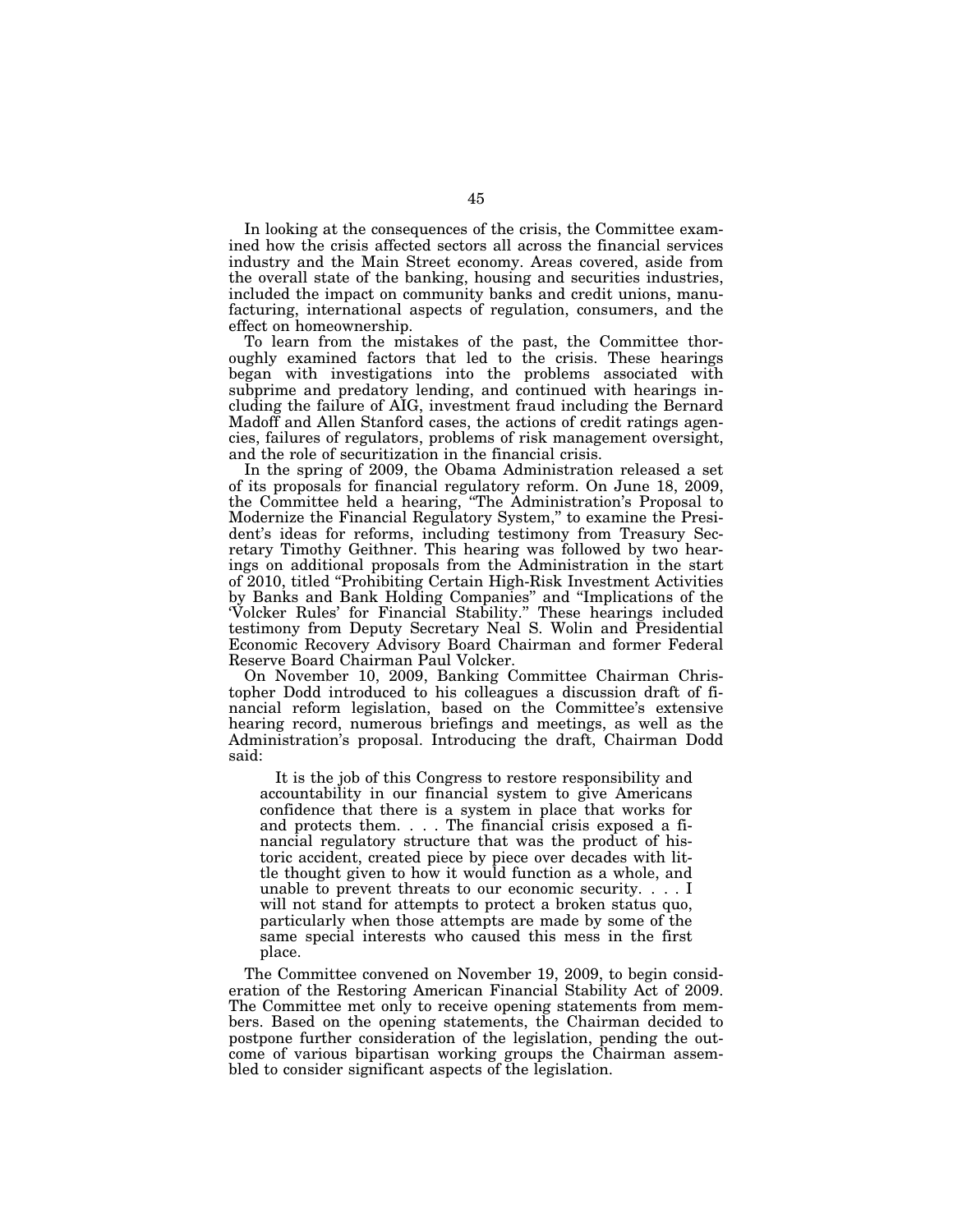On March 16, 2010, following more than 80 hearings with testimony from hundreds of experts and months of negotiations with both Republicans and Democrats on the Banking Committee, Chairman Dodd unveiled the financial reform proposal that he would introduce to the Committee. One week later, on March 22, the Committee met and passed the bill by a vote of 13 to 10, as amended with a single manager's amendment. No additional amendments were offered.

#### V. SECTION-BY-SECTION ANALYSIS

#### **Title I—Financial Stability**

# *Section 101. Short title*

The title may be cited as the "Financial Stability Act of 2010."

#### *Section 102. Definitions*

This section defines various terms used in the title, including ''bank holding company,'' ''member agency,'' ''nonbank financial company," "Office of Financial Research," and "significant nonbank financial company.'' ''Nonbank financial companies'' are defined as companies substantially engaged in activities that are financial in nature (as defined in section 4(k) of the Bank Holding Company Act of 1956), excluding bank holding companies and their subsidiaries. ''Nonbank financial companies supervised by the Board of Governors'' refer to those nonbank financial companies that the Financial Stability Oversight Council ("Council") has determined shall be supervised by the Board of Governors of the Federal Reserve System (''Board of Governors'') under section 113 and subject to prudential standards authorized under this title.

This section requires the Board of Governors to establish by rulemaking the criteria for determining whether a company is substantially engaged in financial activities to qualify as a nonbank financial company. It is intended that commercial companies, such as manufacturers, retailers, and others, would not be considered to be nonbank financial companies generally, and this provision is intended to provide certainty by mandating the establishment of the criteria through the public notice and comment process required for rulemaking.

This section provides that the Board of Governors will define the term ''significant bank holding company'' and ''significant nonbank financial company'' through rulemaking. It is not intended that securities or futures exchanges regulated by the SEC and the CFTC that act as administrators of marketplaces be considered a ''significant nonbank financial company,'' which term is used in this title with respect to counterparty exposure, to the extent the exchanges do not act as a counterparty (and thus do not create credit exposures).

This section also clarifies that with respect to foreign nonbank financial companies, references to "company" and "subsidiary" include only the United States activities and subsidiaries of such foreign companies.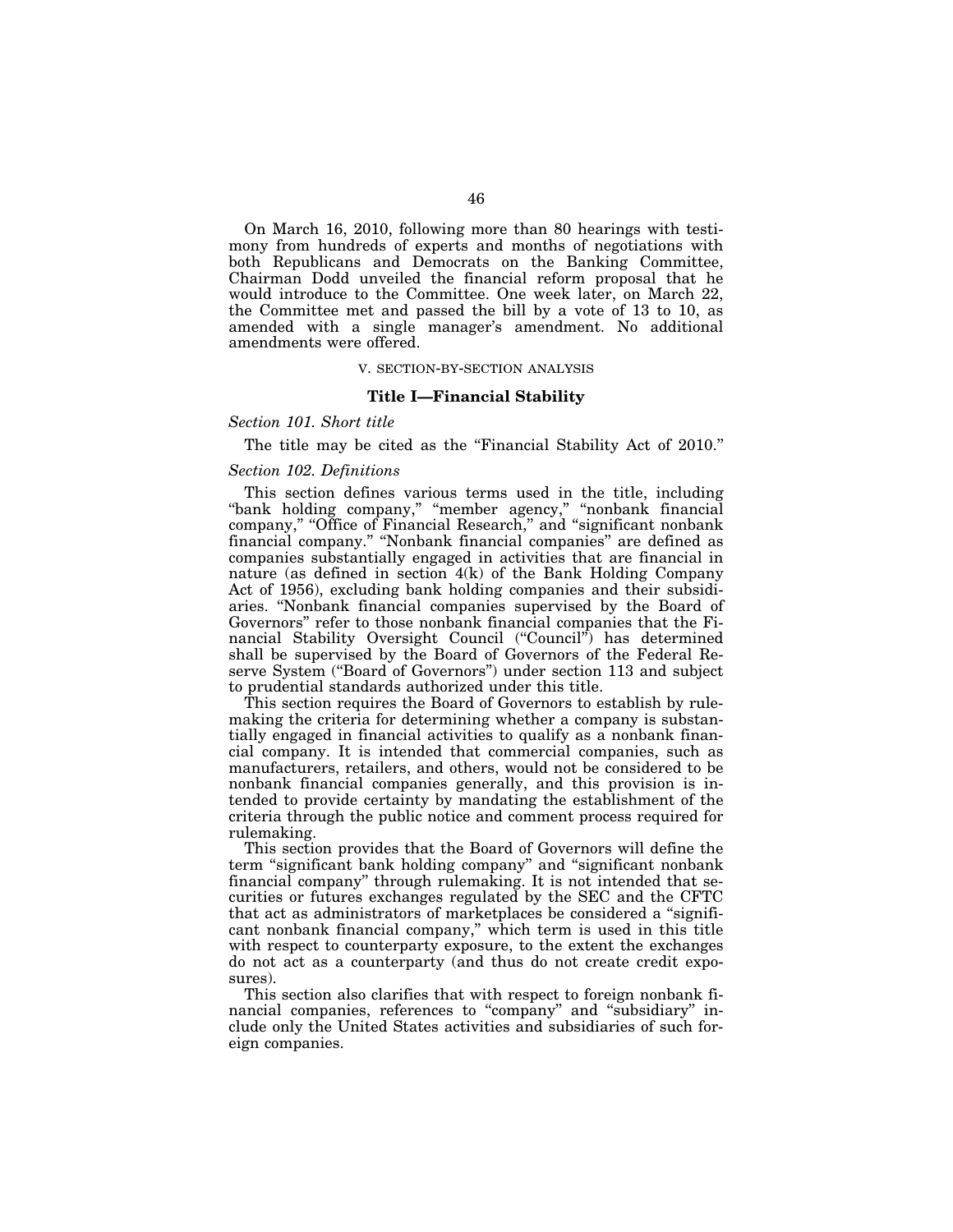# Subtitle A—Financial Stability Oversight Council

# *Section 111. Financial Stability Oversight Council established*

This section establishes the Council, consisting of the following voting members: (1) the Secretary of the Treasury, who will serve as the Chairperson (''Chairperson'') of the Council, (2) the Chairman of the Board of Governors (''Board of Governors'') of the Federal Reserve System, (3) the Comptroller of the Currency, (4) the Director of the Bureau of Consumer Financial Protection, (5) Director of the Federal Housing Finance Agency, (6) the Chairman of the Securities and Exchange Commission, (7) the Chairperson of the Federal Deposit Insurance Corporation (''FDIC''), (8) the Chairperson of the Commodity Futures Trading Commission, and (9) an independent member (appointed by the President, with the advice and consent of the Senate) having insurance expertise.

The Director of the Office of Financial Research (which is established under subtitle B) will serve in an advisory capacity as a nonvoting member. The Council will meet at the call of the Chairperson or majority of the members then serving, but not less frequently than quarterly. Any employee of the Federal government may be detailed to the Council, and any department or agency of the United States may provide the Council such support services the Council may determine advisable.

## *Section 112. Council authority*

This section enumerates the purposes of the Council, which include: (1) identifying risks to the financial stability of the United States that could arise from the material financial distress or failure of large, interconnected bank holding companies or nonbank financial companies; (2) promoting market discipline, by eliminating expectations on the part of shareholders, creditors, and counterparties of such companies that the government will shield them from losses in the event of failure; and (3) responding to emerging threats to the stability of the United States financial markets.

The duties of the Council include: (1) collecting information from member agencies and other regulatory agencies, and, if necessary to assess risks to the United States financial system, directing the Office of Financial Research to collect information from bank holding companies and nonbank financial companies; (2) providing direction to, and requesting data and analyses from, the Office of Financial Research to support the work of the Council; (3) monitoring the financial services marketplace to identify threats to U.S. financial stability; (4) facilitating information sharing among the member agencies; (5) recommending to member agencies general supervisory priorities and principles reflecting the outcome of discussions among the member agencies; (6) identifying gaps in regulation that could pose risks to U.S. financial stability; (7) requiring supervision by the Board of Governors for nonbank financial companies that may pose risks to the financial stability of the U.S. in the event of their material financial distress or failure; (8) making recommendations to the Board of Governors concerning the establishment of heightened prudential standards for risk-based capital, leverage, liquidity, contingent capital, resolution plans and credit exposure reports, concentration limits, enhanced public disclosures, and overall risk management for nonbank financial companies and large, inter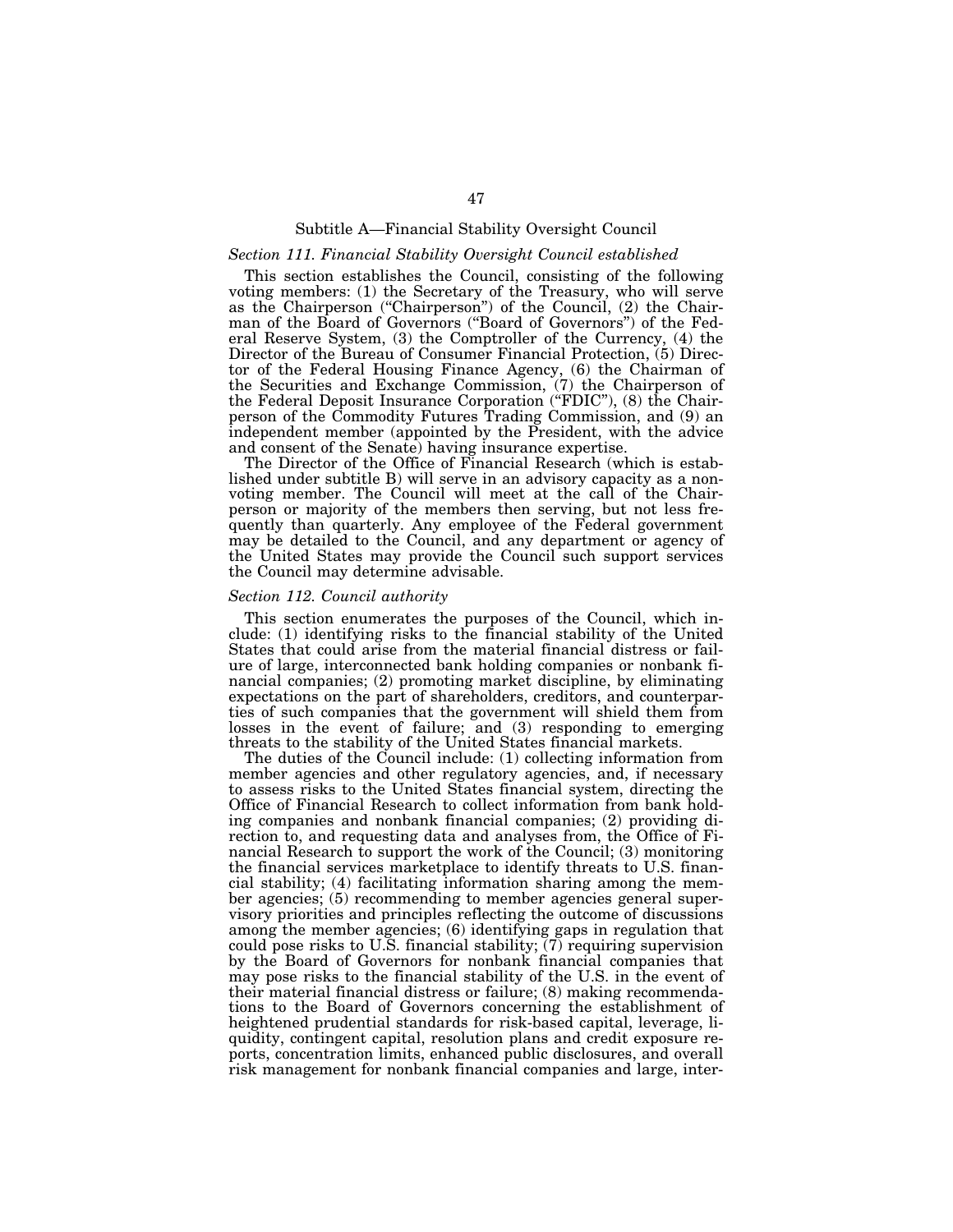connected bank holding companies supervised by the Board of Governors; (9) identifying systemically important financial market utilities and payments, clearing, and settlement system activities and subjecting them to prudential standards established by the Board of Governors; (10) making recommendations to primary financial regulatory agencies to apply new or heightened standards and safeguards for financial activities or practices that could create or increase risks of significant liquidity, credit, or other problems spreading among bank holding companies, nonbank financial companies, and United States financial markets; (11) providing a forum for discussion and analysis of emerging market developments and financial regulatory issues, and for resolution of jurisdictional disputes among member agencies; and (12) reporting to and testifying before Congress.

The section also authorizes the Council to request and receive data from the Office of Financial Research and member agencies to carry out the provisions of this title. The Council, acting through the Office of Financial Research, may also require the submission of reports from financial companies to help assess whether a financial company, activity, or market poses a threat to U.S. financial stability. Before requiring such reports, the Council, acting through the Office of Financial Research, shall coordinate with the appropriate member agency (including the Office of National Insurance established in the Treasury Department under Title V of this Act) or primary financial regulatory agency and shall rely, whenever possible, on information already available from these agencies. In the case of a foreign nonbank financial company or a foreign-based bank holding company, it is intended that the Council, acting through the Office of Financial Research, consult to the extent appropriate with the applicable foreign regulator for the company.

## *Section 113. Authority to require supervision and regulation of certain nonbank financial companies*

This section authorizes the Council, by a vote of not fewer than 2⁄3 of members then serving, including an affirmative vote by the Chairperson, to determine that a nonbank financial company will be supervised by the Board of Governors and subject to heightened prudential standards, if the Council determines that material financial distress at such company would pose a threat to the financial stability of the United States. Each determination will be based on a consideration of enumerated factors by the Council, including, among others: the degree of leverage (a typical mutual fund could be an example of a nonbank financial company with a low degree of leverage); amount and nature of financial assets; amount and types of liabilities (which could be different types of liabilities based on, for example, their maturity, volatility, or stability), including degree of reliance on short-term funding; extent and type of off-balance-sheet exposures; extent to which assets are managed rather than owned and to which ownership of assets under management is diffuse; the operation of, or ownership interest in, any clearing, settlement, or payment business of the company; and any other risk-related factors that the Council deems appropriate. Size alone should not be dispositive in the Council's determination; in its consideration of the enumerated factors, the Council should also take into account other indicia of the overall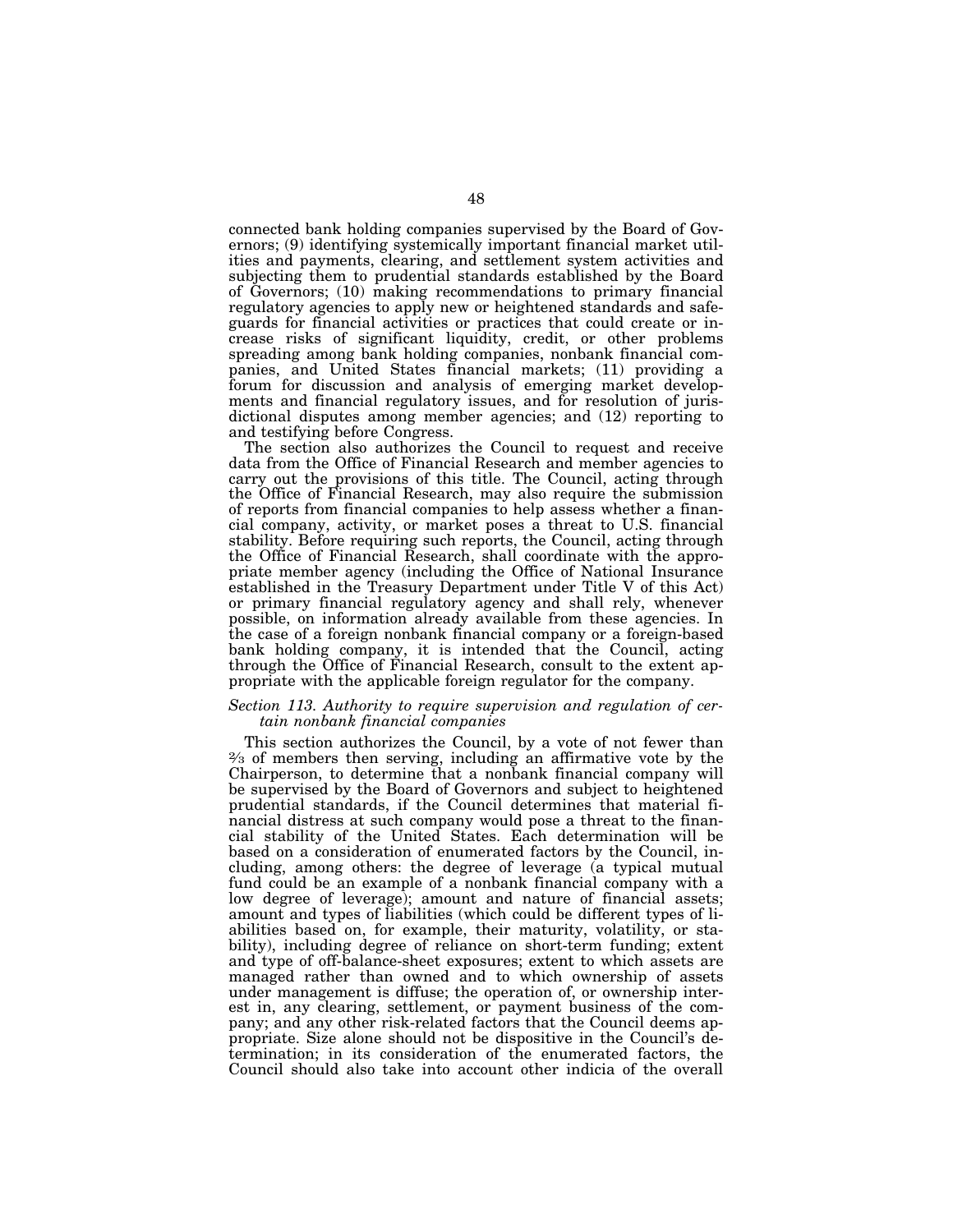risk posed to U.S. financial stability, including the extent of the nonbank financial company's interconnections with other significant financial companies and the complexity of the nonbank financial company. It is not intended that a Council determination be based on the exchange functions of securities or futures exchanges regulated by the  $SE\bar{C}$  and the CFTC, to the extent that as part of these functions the exchanges act as administrators of marketplaces and not as counterparties. Further, it is not intended that the activities of securities and futures exchanges overseen by the SEC and the CFTC that consist of, or occur prior to, trade execution be considered a ''clearing, settlement or payment business,'' provided that such activities do not include functioning as a counterparty.

The Council will provide written notice to each nonbank financial company of its proposed determination and the company would have the opportunity for a hearing before the Council to contest the proposed determination. The Council will consult with the primary federal regulatory agency of each nonbank financial company or subsidiary of the company before making any final determination. The section provides for judicial review of the final determination of the Council. In case of a foreign nonbank financial company, it is intended that the Council consult to the extent appropriate with the applicable foreign regulator for the company.

# *Section 114. Registration of nonbank financial companies supervised by the Board of Governors*

This section directs a nonbank financial company to register with the Board of Governors if a final determination is made by the Council under section 113 that such company is to be supervised by the Board of Governors.

# *Section 115. Enhanced supervision and prudential standards for nonbank financial companies supervised by the Board of Governors and certain bank holding companies*

This section authorizes the Council to make recommendations to the Board of Governors concerning the establishment and refinement of prudential standards and reporting and disclosure requirements for nonbank financial companies supervised by the Board of Governors pursuant to a determination under section 113 and large, interconnected bank holding companies. Such standards and requirements must be more stringent than those applicable to other nonbank financial companies and bank holding companies that do not present similar risks to the financial stability of the United States, and they must increase in stringency as appropriate in relation to certain characteristics of the company, including its size and complexity. The Council may only recommend standards for bank holding companies with total consolidated assets of \$50 billion or more, and the Council may recommend an asset threshold greater than \$50 billion for the applicability of any particular standard. The prudential standards may include risk-based capital requirements, leverage limits, liquidity requirements, a contingent capital requirement, resolution plan and credit exposure report requirements, concentration limits, enhanced public disclosures, and overall risk management requirements.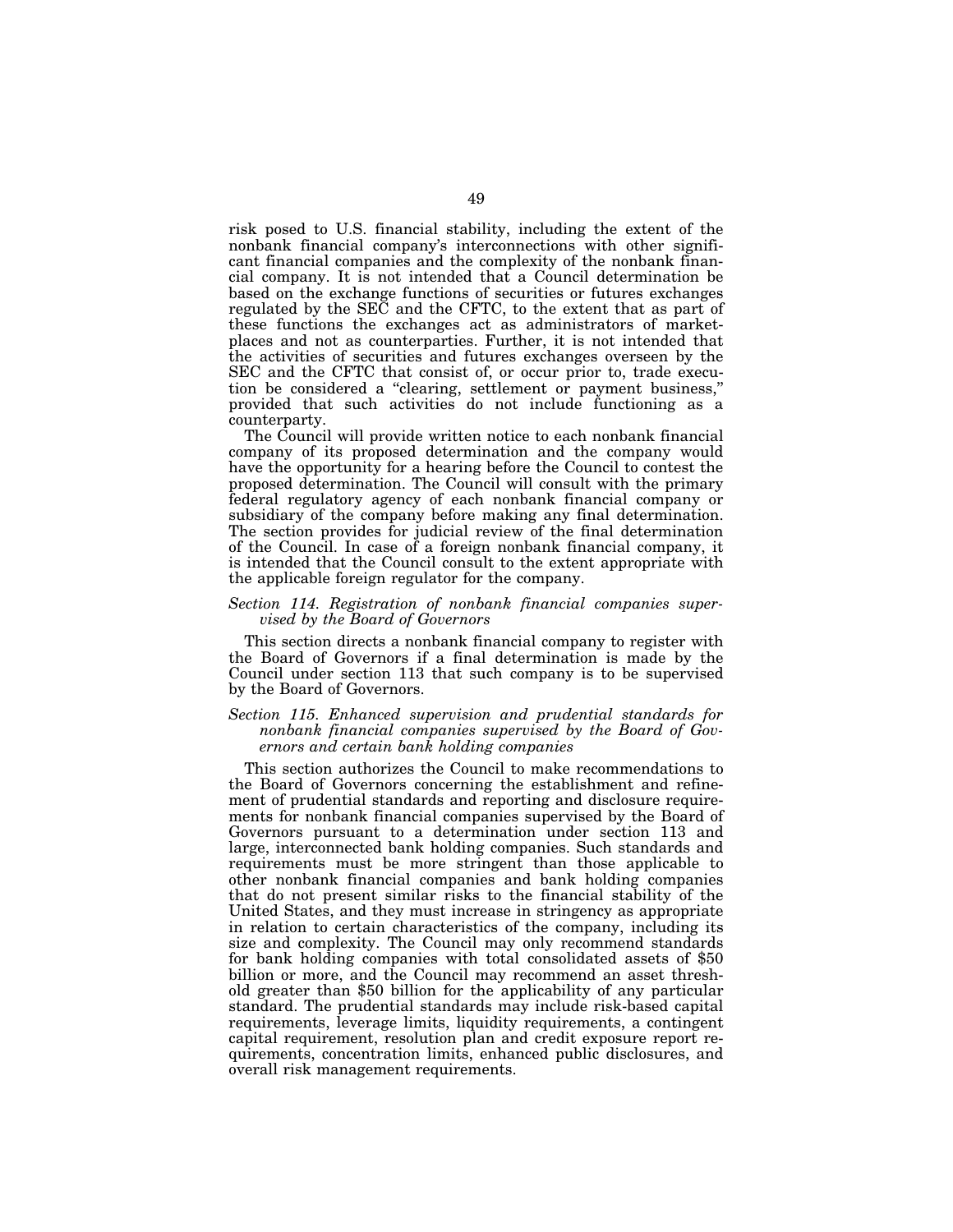The section enumerates the factors that the Council shall consider in making its recommendation, which include those factors considered in determining whether a nonbank financial company should be subject to supervision and prudential standards by the Board of Governors under section 113, among them the amounts and types of assets and liabilities, degree of leverage, and extent of off-balance sheet exposures. In making its recommendation, it is intended that the Council take into account the nature of the business of different types of nonbank financial companies as well as any existing regulatory regime applicable to different types of nonbank financial companies; the Committee recognizes that not all standards and requirements may be applicable universally. With respect to the contingent capital requirement, the Council shall conduct a study of the feasibility, benefits, costs, and structure of such a requirement and report to Congress not later than two years after the date of enactment of this Act.

## *Section 116. Reports*

Under this section, the Council, acting through the Office of Financial Research, may require reports from nonbank financial companies supervised by the Board of Governors pursuant to a section 113 determination and bank holding companies with total consolidated assets of \$50 billion or more and their subsidiaries, but must use existing reports to the fullest extent possible.

## *Section 117. Treatment of certain companies that cease to be bank holding companies*

This section is intended to ensure that a bank holding company that could pose a risk to U.S. financial stability if it experienced material financial distress would remain supervised by the Board of Governors and subject to the prudential standards authorized under this title even if it sells or closes its bank. The section applies to any entity or a successor entity that (1) was a bank holding company having total consolidated assets equal to or greater than \$50 billion as of January 1, 2010, and (2) received financial assistance under or participated in the Capital Purchase Program established under the Troubled Asset Relief Program. If such entity ceases to be a bank holding company at any time after January 1, 2010, then the entity will be treated as a nonbank financial company supervised by the Board of Governors as if the Council had made a determination under section 113. The entity may request a hearing and appeal to the Council its treatment as a nonbank financial company supervised by the Board of Governors.

#### *Section 118. Council funding*

Any expenses of the Council will be treated as expenses of, and paid by, the Office of Financial Research. (The Council will have only one member for which it incurs salary and benefit expenses, the independent member having insurance expertise. All other members of the Council, and any employees detailed to the Council, will be paid by their respective agencies or departments.)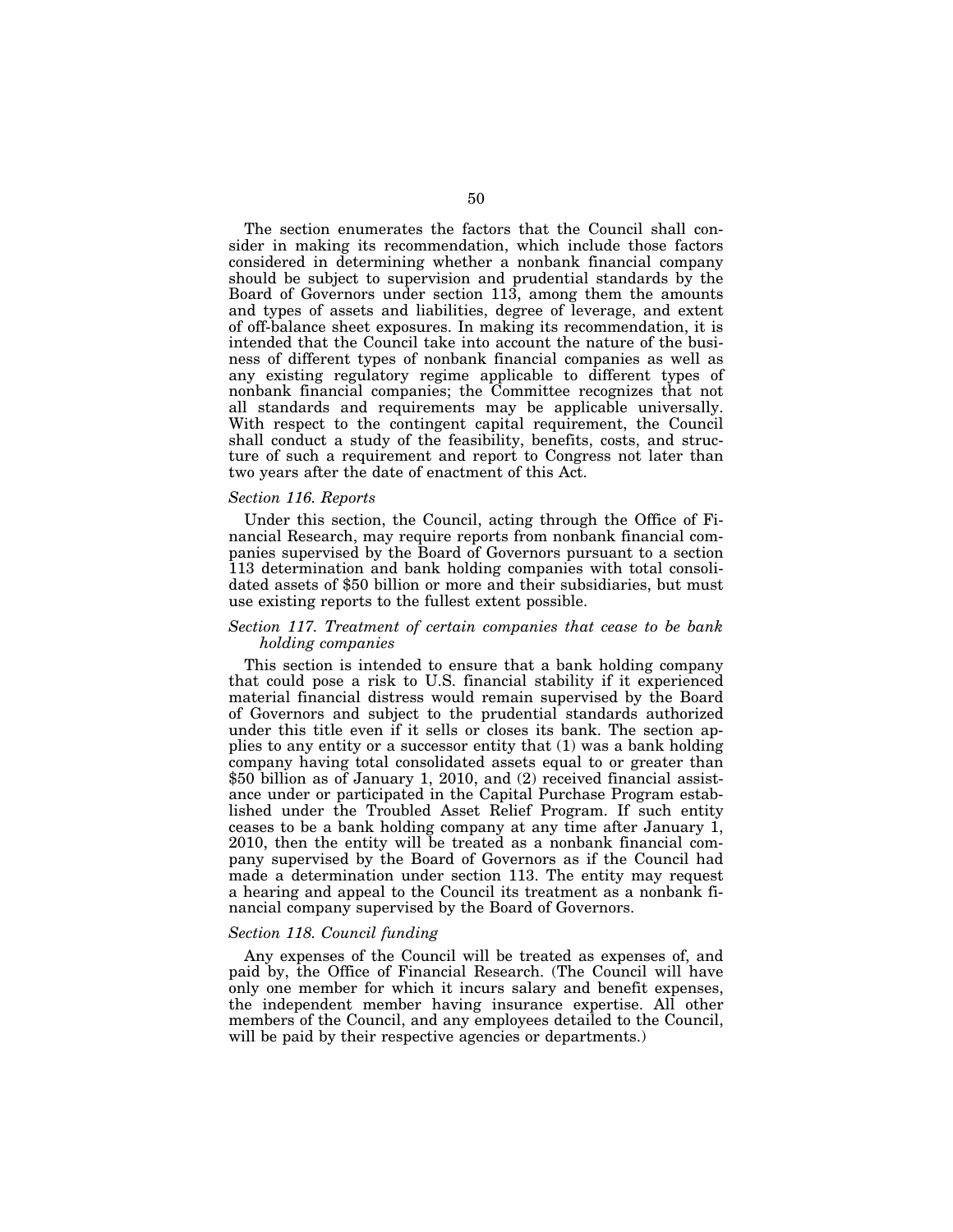# *Section 119. Resolution of supervisory jurisdictional disputes among member agencies*

This section authorizes a dispute resolution function for the Council. The Council shall resolve disputes among member agencies about the respective jurisdiction over a particular financial company, activity, or product if the agencies cannot resolve the dispute without the Council's intervention. The section prescribes the procedures for dispute resolution and makes the Council's written decision binding on the member agencies that are parties to the dispute.

## *Section 120. Additional standards applicable to activities or practices for financial stability purposes*

This section authorizes the Council to issue recommendations to the primary financial regulatory agencies to apply new or heightened prudential standards and safeguards, including those enumerated in section 115, for a financial activity or practice conducted by bank holding companies or nonbank financial companies under the agencies' jurisdiction. The Council would make such recommendation if it determines that the conduct of the activity or practice could create or increase the risk of significant liquidity, credit, or other problems spreading among bank holding companies and nonbank financial companies or U.S. financial markets. The section requires the Council to consult with the primary financial regulatory agencies, provide notice and opportunity for comment on any proposed recommendations, and consider the effect of any recommendation on costs to long-term economic growth. The Council may recommend specific actions to apply to the conduct of a financial activity or practice, including limits on scope or additional capital and risk management requirements.

The Council may inform the primary financial regulatory agency of any Council determination that a bank holding company or nonbank financial company, activity, or practice no longer requires any heightened standards implemented under this title. The primary financial regulatory agency may determine whether to keep such standards in effect, and shall promulgate regulations to establish a procedure by which entities under its jurisdiction may appeal the determination of the primary financial regulatory agency.

# *Section 121. Mitigation of risks to financial stability*

This section is intended to provide additional authority for regulators to address grave threats to U.S. financial stability if the prudential standards established under this title would not otherwise do so. The section authorizes the Board of Governors, if it determines that a nonbank financial company supervised by the Board of Governors pursuant to a determination under section 113 or a bank holding company with total consolidated assets of \$50 billion or more poses a grave threat to the financial stability of the United States, to require such company to comply with conditions on the conduct of certain activities, terminate certain activities, or, if the Board of Governors determines that such action is inadequate to mitigate a threat to the financial stability of the United States, sell or transfer assets to unaffiliated entities, with an affirmative vote of 2/3 of the Council members then serving and after notice and opportunity for hearing. The Board of Governors and the Council will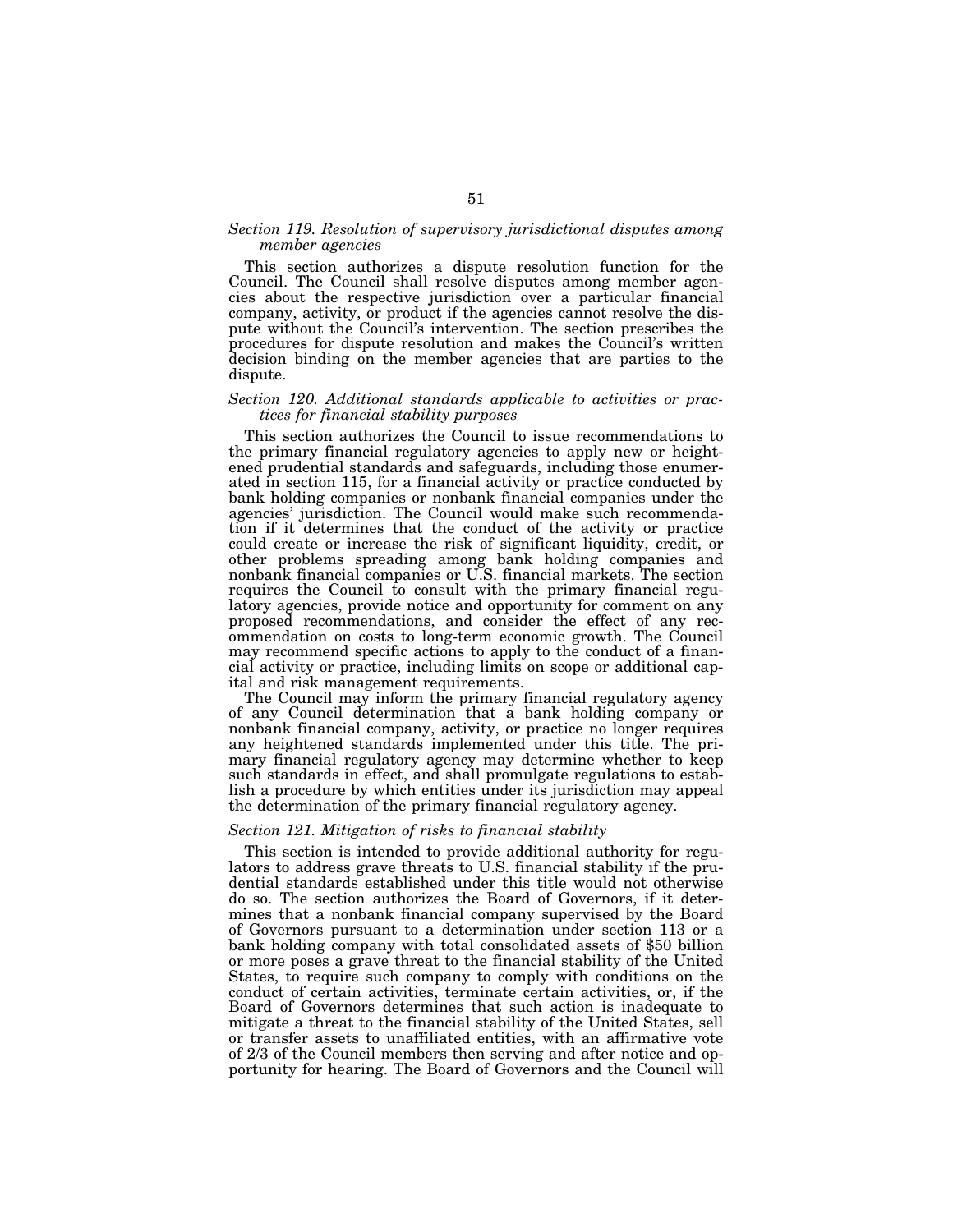take into consideration the factors set forth in section 113(a) and (b) in any determination or decision under this section.

#### Subtitle B—Office of Financial Research

# *Section 151. Definitions*

## *Section 152. Office of Financial Research established*

This section establishes within the Treasury Department the Office of Financial Research, (''Office'') headed by a Director appointed by the President and confirmed by the Senate. The Director shall serve for a term of 6 years. This section provides the Director with certain authorities to manage the Office and also authorizes a fellowship program to be established.

#### *Section 153. Purpose and duties of the Office*

The purpose of the Office is to support the Council in fulfilling the purposes and duties of the Council and to support member agencies of the Council by (1) collecting data on behalf of the Council and providing such data to the Council and member agencies; (2) standardizing the types and formats of data reported and collected; (3) performing applied research and essential long-term research; (4) developing tools for risk measurement and monitoring; (5) performing other related services; (6) making the results of the activities of the Office available to financial regulatory agencies, and (7) assisting member agencies in determining the types and formats of data where member agencies are authorized by this Act to collect data. This section provides the Office with certain administrative authorities and rulemaking authority regarding data collection and standardization, requires the Director to testify annually before Congress, and authorizes the Director to provide additional reports to Congress. Testimony provided by the Director is not subject to review or approval by any other Federal agency or officer.

# *Section 154. Organizational structure; responsibilities of primary programmatic units*

This section establishes within the Office, to carry out the programmatic responsibilities of the Office, the Data Center and the Research and Analysis Center. The Data Center shall, on behalf of the Council, collect, validate, and maintain all data necessary to carry out the duties of the Data Center. The data assembled shall be obtained from member agencies of the Council, commercial data providers, publicly available data sources, and financial entities. The Data Center shall prepare and publish a financial company reference database, financial instrument reference database, and formats and standards for Office data, but shall not publish any confidential data. The Research and Analysis Center shall, on behalf of the Council, develop and maintain independent analytical capabilities and computing resources to (1) develop and maintain metrics and reporting systems for risks to the financial stability of the United States, (2) monitor, investigate, and report on changes in system-wide risk levels and patterns to the Council and Congress, (3) conduct, coordinate, and sponsor research to support and improve regulation of financial entities and markets, (4) evaluate and report on stress tests or other stability-related evaluations of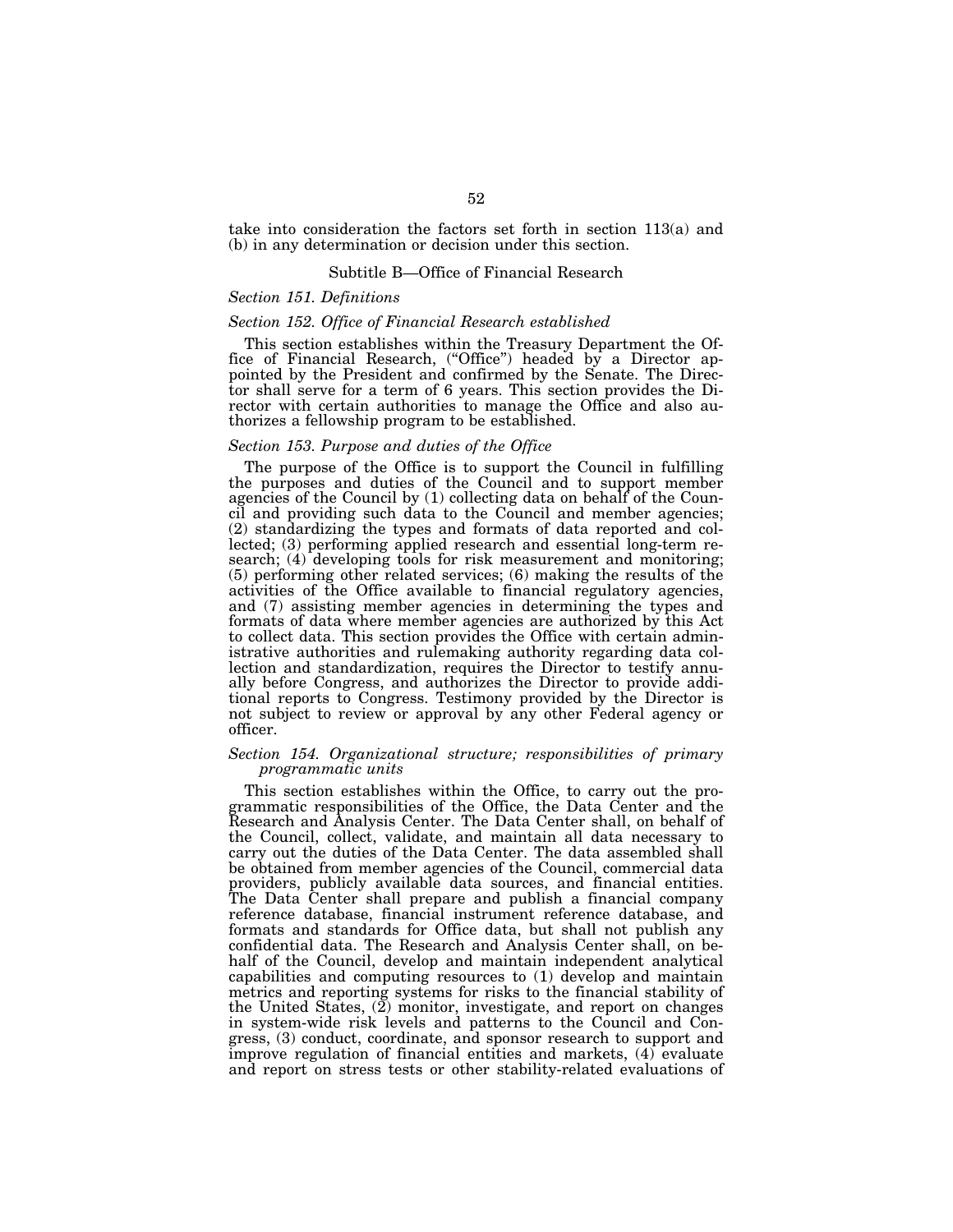financial entities overseen by the member agencies, (5) maintain expertise in such areas as may be necessary to support specific requests for advice and assistance from financial regulators, (6) investigate disruptions and failures in the financial markets, report findings, and make recommendations to the Council based on those findings, (7) conduct studies and provide advice on the impact of policies related to systemic risk, and (8) promote best practices for financial risk management. Not later than 2 years after the date of enactment of this Act, and not later than 120 days after the end of each fiscal year thereafter, the Office shall submit a report to Congress that assesses the state of the United States financial system, including an analysis of any threats to the financial stability of the United States, the status of the efforts of the Office in meeting the mission of the Office, and key findings from the research and analysis of the financial system by the Office.

#### *Section 155. Funding*

This section provides authority to fund the Office through assessments on nonbank financial companies supervised by the Board of Governors pursuant to a determination under section 113 and bank holding companies with total consolidated assets of \$50 billion or more. The Board of Governors shall provide interim funding during the 2-year period following the date of enactment of this Act, and subsequent to the 2-year period the Secretary of Treasury shall establish by regulation, with the approval of the Council, an assessment schedule applicable to such companies that takes into account differences among such companies based on considerations for establishing the prudential standards for such companies under section 115.

# *Section 156. Transition oversight*

The purpose of this section is to ensure that the Office has an orderly and organized startup, attracts and retains a qualified workforce, and establishes comprehensive employee training and benefits programs. The Office shall submit an annual report to the Senate Banking Committee and the House Financial Services Committee that includes a training and workforce development plan, workplace flexibilities plan, and recruitment and retention plan. The reporting requirement shall terminate 5 years after the date of enactment of the Act. Nothing in this section shall be construed to affect a collective bargaining agreement or the rights of employees under chapter 71 of title 5, United States Code.

## Subtitle C—Additional Board of Governors Authority for Certain Nonbank Financial Companies and Bank Holding Companies

# *Section 161. Reports by and examination of nonbank financial companies by the Board of Governors*

The Board of Governors may require reports from nonbank financial companies supervised by the Board of Governors pursuant to a determination under section 113 and any subsidiaries of such companies, and may examine them to determine the nature of the operations and financial condition of the company and its subsidiaries; the financial, operational, and other risks within the company that may pose a threat to the safety and soundness of the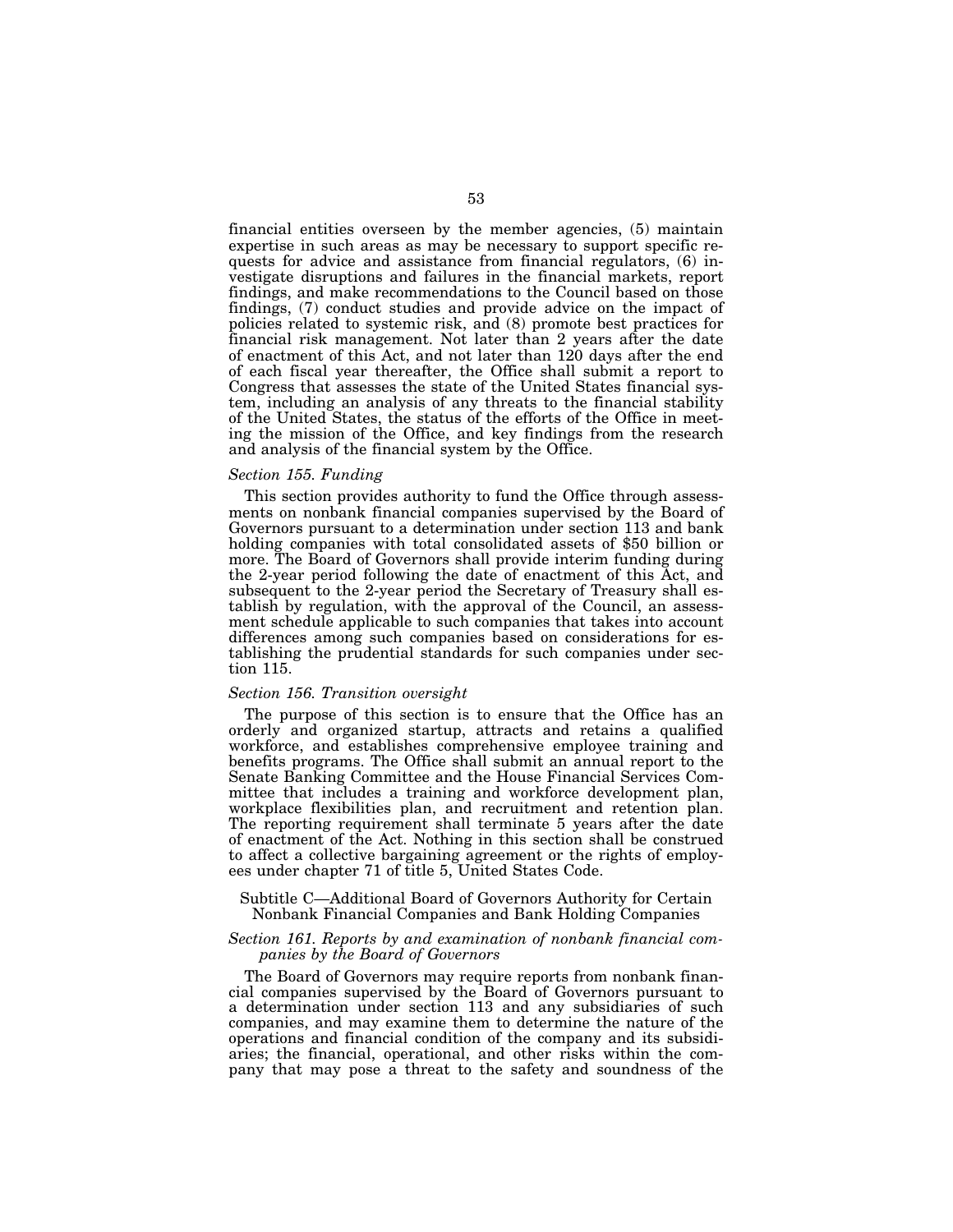company or the stability of the U.S. financial system; the systems for monitoring and controlling such risks; and compliance with the requirements of this subtitle.

To the fullest extent possible, the Board of Governors shall rely on reports and information that such companies and their subsidiaries have provided to other Federal and State regulatory agencies, and on reports of examination of functionally regulated subsidiaries made by their primary regulators (or in case of foreign nonbank financial companies, reports provided to home country supervisor to the extent appropriate).

# *Section 162. Enforcement*

Nonbank financial companies supervised by the Board of Governors will be subject to the enforcement provisions under section 8 of the Federal Deposit Insurance Act.

If the Board of Governors determines that a depository institution or functionally regulated subsidiary does not comply with the regulations of the Board of Governors or otherwise poses a threat to the financial stability of the U.S., the Board of Governors may recommend in writing to the primary financial regulatory agency for the subsidiary that the agency initiate a supervisory action or an enforcement proceeding. If the agency does not initiate an action within 60 days, the Board of Governors may take the recommended supervisory or enforcement action.

#### *Section 163. Acquisitions*

A nonbank financial company supervised by the Board of Governors pursuant to a determination under section 113 shall be treated as a bank holding company for purposes of section 3 of the Bank Holding Company Act which governs bank acquisitions. A nonbank financial company supervised by the Board of Governors or a bank holding company with total consolidated assets of \$50 billion or more shall not acquire direct or indirect ownership or control of any voting shares of a company engaged in nonbanking activities having total consolidated assets of \$10 billion or more without providing advanced written notice to the Board of Governors.

In addition to other criteria under the Bank Holding Company Act for reviewing acquisitions, the Board of Governors shall consider the extent to which a proposed acquisition would result in greater or more concentrated risks to global or U.S. financial stability of the global or U.S. economy.

# *Section 164. Prohibition against management interlocks between certain financial holding companies*

A nonbank financial company supervised by the Board of Governors pursuant to a determination under section 113 shall be treated as a bank holding company for purposes of the Depository Institutions Management Interlocks Act. It is not intended that a registered investment company sponsored by a nonbank financial company be deemed unaffiliated with its sponsor for the purpose of this section.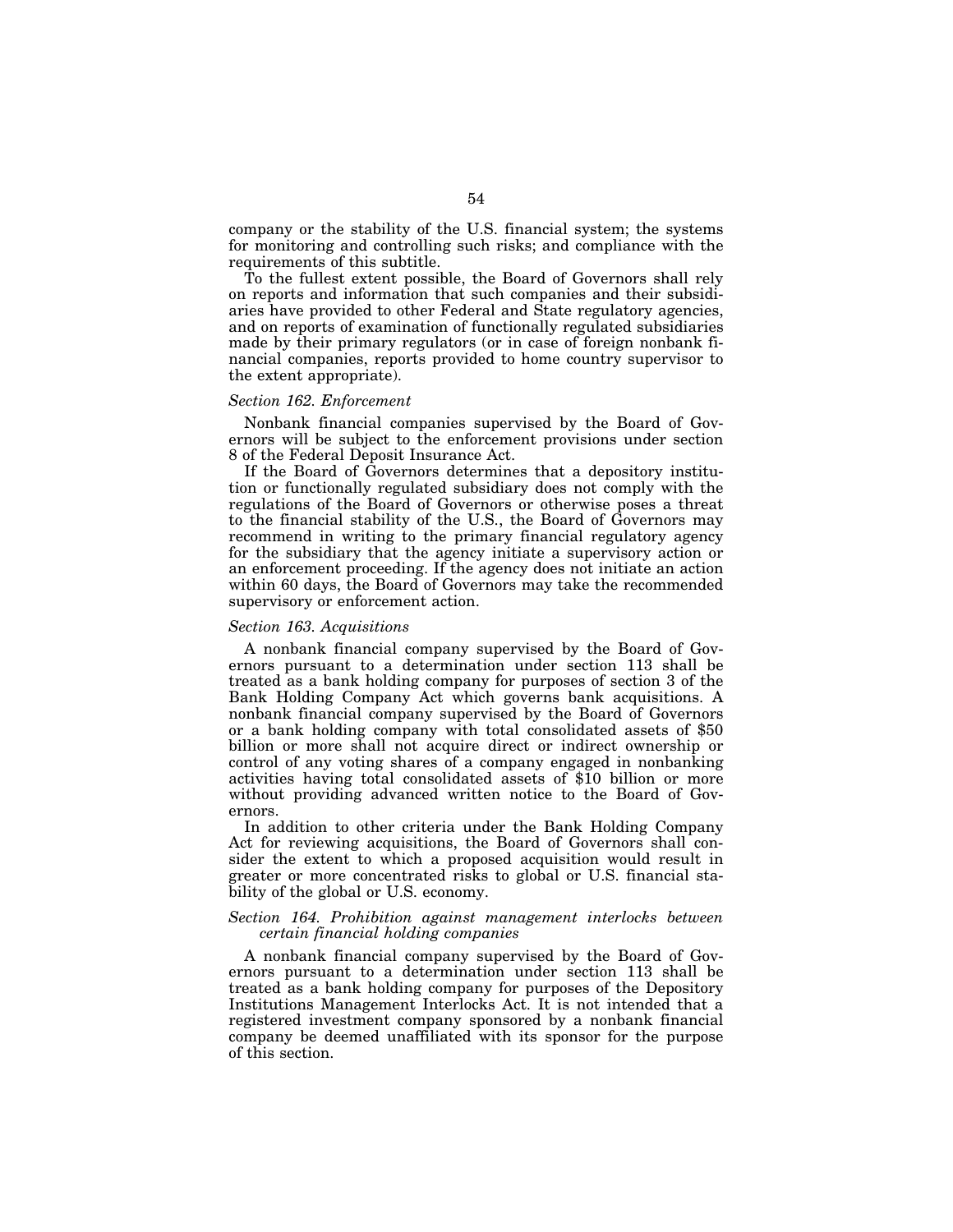# *Section 165. Enhanced supervision and prudential standards for nonbank financial companies supervised by the Board of Governors and certain bank holding companies*

This section directs the Board of Governors to establish prudential standards and reporting and disclosure requirements for nonbank financial companies supervised by the Board of Governors pursuant to a determination under section 113 and large, interconnected bank holding companies with total consolidated assets of \$50 billion or more. The standards and requirements shall be more stringent than those applicable to other nonbank financial companies and bank holding companies that do not present similar risks to the financial stability of the United States, and increase in stringency as appropriate in relation to certain characteristics of the company, including its size and complexity. The Board of Governors may adopt an asset threshold greater than \$50 billion for the applicability of any particular standard. The prudential standards will include risk-based capital requirements, leverage limits, liquidity requirements, a contingent capital requirement, resolution plan and credit exposure report requirements, concentration limits, enhanced public disclosures, and overall risk management requirements. The section enumerates the factors that the Board of Governors shall consider in setting the standards, which include those factors considered in determining whether a nonbank financial company should be subject to supervision and prudential standards by the Board of Governors under section 113, among them the amounts and types of assets and liabilities, degree of leverage, and extent of off-balance sheet exposures. It requires that each nonbank financial company supervised by the Board of Governors as well as bank holding company with total consolidated assets of \$10 billion or more that is a publicly traded company to establish a risk committee to be responsible for oversight of enterprise-wide risk management practices of the company.

With respect to the resolution plan requirement authorized in this section, if the Board of Governors and the FDIC jointly determine that the resolution plan of a company is not credible and would not facilitate an orderly resolution under the bankruptcy code, such company would have to resubmit resolution plans to correct deficiencies. Failure to resubmit a plan correcting deficiencies within a certain timeframe would result in the imposition of more stringent capital, leverage, or liquidity requirements, or restrictions on the growth, activities, or operations of the company. If, two years after the imposition of these requirements or restrictions, the company still has not resubmitted a plan that corrects the deficiencies, the Board of Governors and the FDIC, in consultation with the Council, may direct the company to divest certain assets or operations in order to facilitate an orderly resolution under the bankruptcy code in the event of failure.

#### *Section 166. Early remediation requirements*

The Board of Governors, in consultation with the Council and the FDIC, shall by regulation establish requirements to provide for early remediation of financial distress of a nonbank financial company supervised by the Board of Governors pursuant to a determination under section 113 or a large, interconnected bank holding company with total consolidated assets of \$50 billion or more. This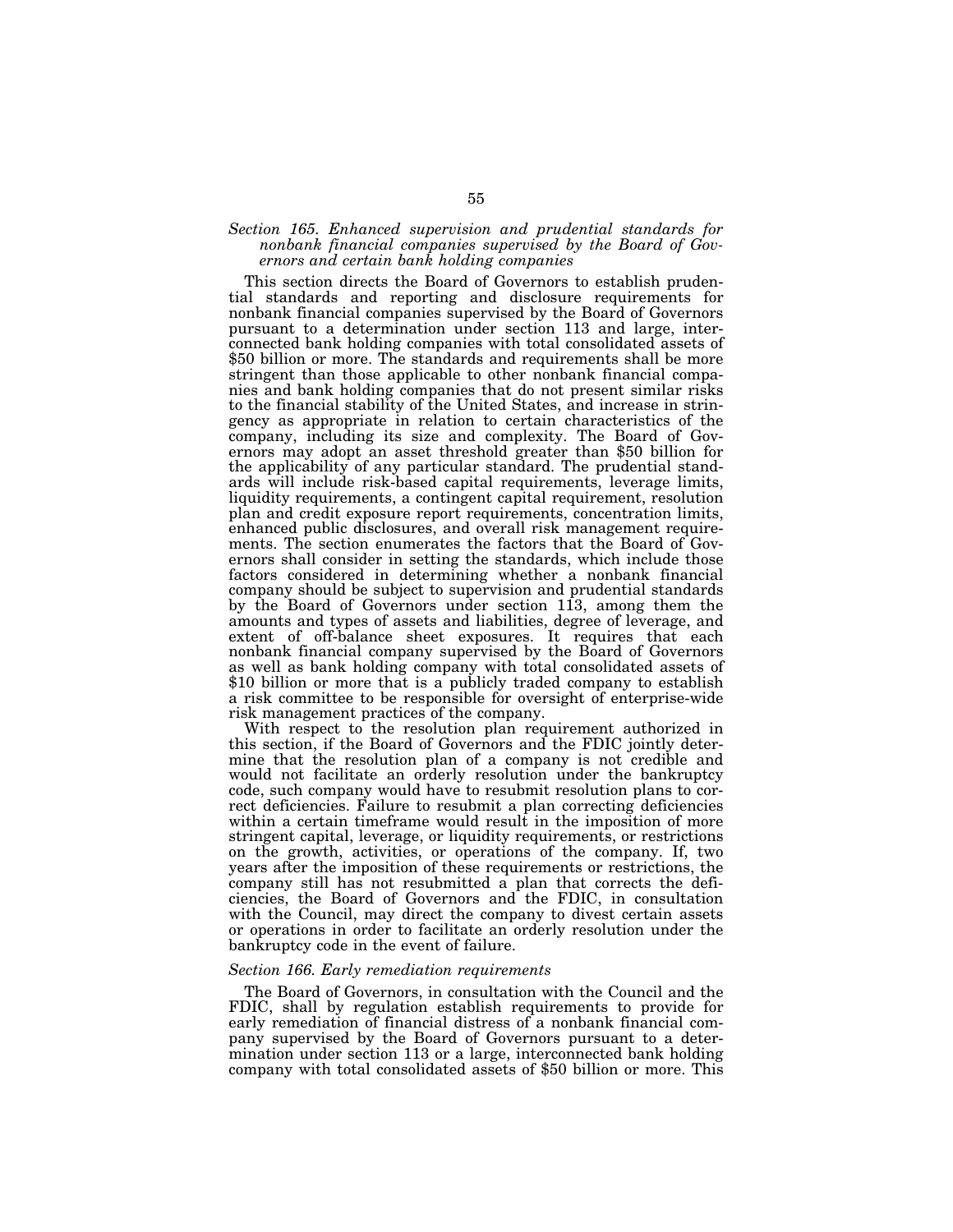provision does not authorize the provision of any financial assistance from the Federal government. Instead, the purpose of this provision is to establish a series of specific remedial actions to be taken by such company if it is experiencing financial distress, in order to minimize the probability that the company will become insolvent and the potential harm of such insolvency to the financial stability of the United States. It is intended that the requirements established under this section take into account the structure and operations of, and any existing regulatory regime applicable to, different types of nonbank financial companies, including whether certain structures impose legal or structural limits on the ability of the nonbank financial company to hold capital.

## *Section 167. Affiliation*

Nothing in this subtitle shall be construed to require a nonbank financial company supervised by the Board of Governors pursuant to a determination under section 113 or a company that controls such nonbank financial company to conform it's activities to the requirements of section 4 of the Bank Holding Company Act. If such company engages in activities that are not financial in nature, the Board of Governors may require such company to establish and conduct its financial activities in an intermediate holding company.

#### *Section 168. Regulations*

Except as otherwise specified in this subtitle, the Board of Governors shall issue final regulations to implement this subtitle no later than 18 months after the transfer date.

# *Section 169. Avoiding duplication*

The Board of Governors shall take any action it deems appropriate to avoid imposing requirements that are duplicative of applicable requirements under other provisions of law.

### *Section 170. Safe harbor*

The Board of Governors shall promulgate regulations on behalf of, and in consultation with, the Council setting forth the criteria for exempting certain types or classes of nonbank financial companies from supervision by the Board of Governors pursuant to a determination under section 113. It is intended that such regulations take into account potential duplication between the requirements under this title and Title VIII of this Act for financial market utilities. The Board of Governors, in consultation with the Council, shall review such regulations no less frequently than every 5 years, and based upon the review, the Board of Governors may update such regulations, and such updates will not take effect until 2 years after publication in final form. The Chairpersons of the Board of Governors and the Council shall submit a joint report to the Senate Banking Committee and the House Financial Services Committee not later than 30 days after issuing the regulations or updates, and such report shall include at a minimum the rationale for exemption and empirical evidence to support the criteria for exemption.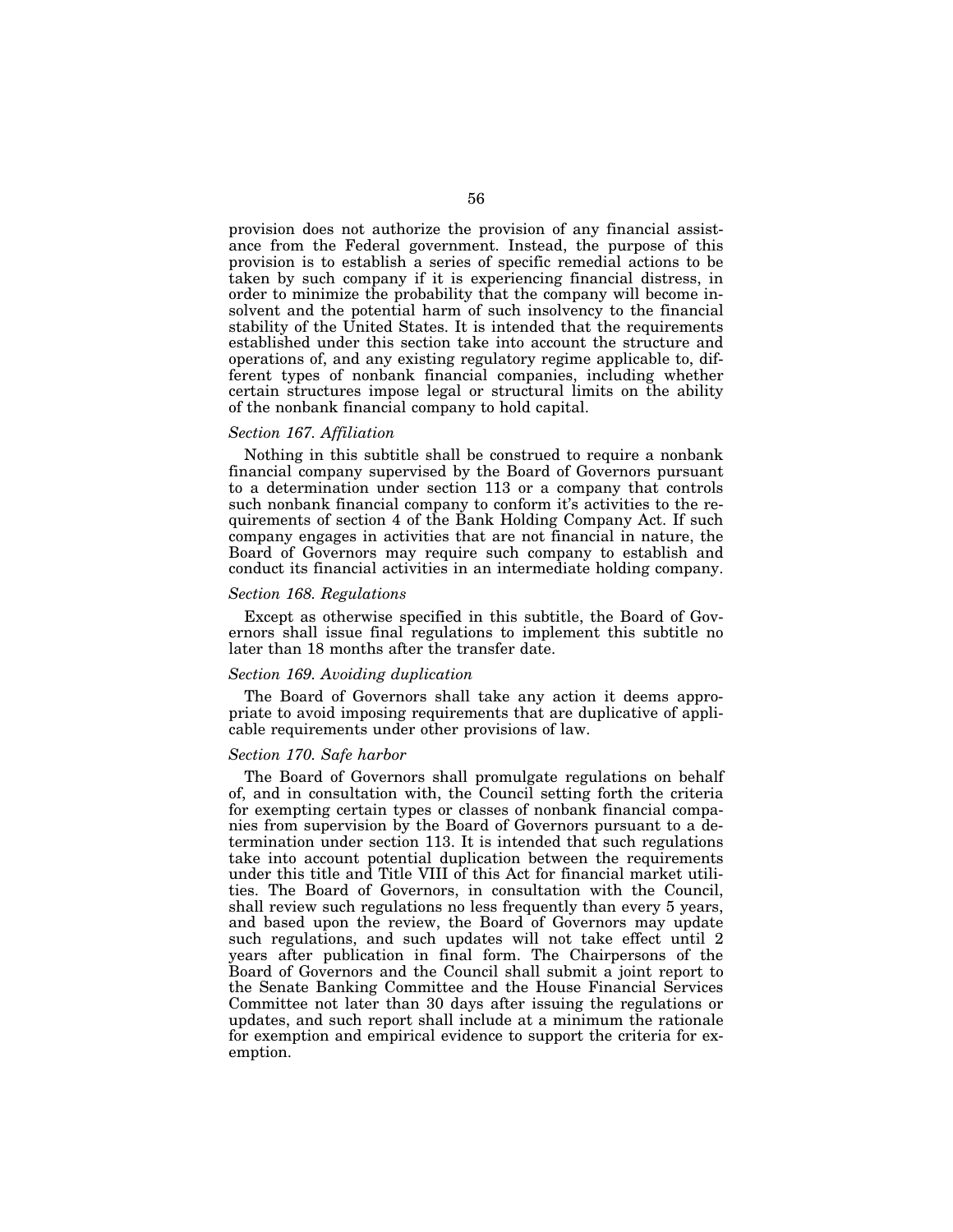# **Title II—Orderly Liquidation Authority**

## *Section 201. Definitions*

This section defines various terms used in this title. Financial companies are defined as (1) bank holding companies, (2) nonbank financial companies supervised by the Board of Governors of the Federal Reserve System (Board of Governors) pursuant to a determination under section 113 of this Act, (3) other companies predominantly engaged in activities that the Board of Governors has determined are financial in nature, or incidental to activities that are financial in nature, for purposes of section 4(k) of the Bank Holding Company Act of 1956, and (4) subsidiaries of any of the companies included in  $(1)$ ,  $(2)$ , and  $(3)$  other than an insured depository institution or insurance company (but it is not intended that an investment company required to be registered under the Investment Company Act of 1940 would be deemed to be a subsidiary of a company included in (1) (2), and (3) by reason of the provision by such company of services to the investment company, unless such company (including through all of its affiliates) owns 25 percent or more of the shares of the investment company). An ''insurance company'' is any entity that is engaged in the business of insurance, subject to regulation by a State insurance regulator, and covered by a State law that is designed to specifically deal with the rehabilitation, liquidation, or insolvency of an insurance company. A mutual insurance holding company organized and operating under State insurance laws may be considered an insurance company for the purpose of this title. A "covered financial company" is a financial company for which a determination has been made to use the orderly liquidation authority under section 203.A ''covered broker or dealer'' is a covered financial company that is a broker dealer registered with the Securities and Exchange Commission (''SEC'') under section 15(b) of the Securities Exchange Act of 1934 and is a member of Securities Investor Protection Corporation (''SIPC'').

## *Section 202. Orderly Liquidation Authority Panel*

This section establishes an Orderly Liquidation Authority Panel (''Panel'') composed of 3 judges from the United States Bankruptcy Court for the District of Delaware. Subsequent to a determination by the Secretary of the Treasury (''Secretary'') under section 203, the Secretary, upon notice to the Federal Deposit Insurance Corporation (" $\vec{FDIC}$ ") and the covered financial company, shall petition the Panel for an order authorizing the Secretary to appoint the FDIC as receiver. The Panel, after notice to the covered financial company and a hearing in which the covered financial company may oppose the petition, shall determine within 24 hours of receipt of the petition whether the determination of the Secretary is supported by substantial evidence. If the Panel determines that the determination of the Secretary (1) is supported by substantial evidence, the Panel shall issue an order immediately authorizing the Secretary to appoint the Corporation as receiver of the covered financial company, and (2) is not supported by substantial evidence, the Panel shall immediately provide the Secretary with a written statement of its reasons and afford the Secretary with an opportunity to amend and refile the petition with the Panel. The decision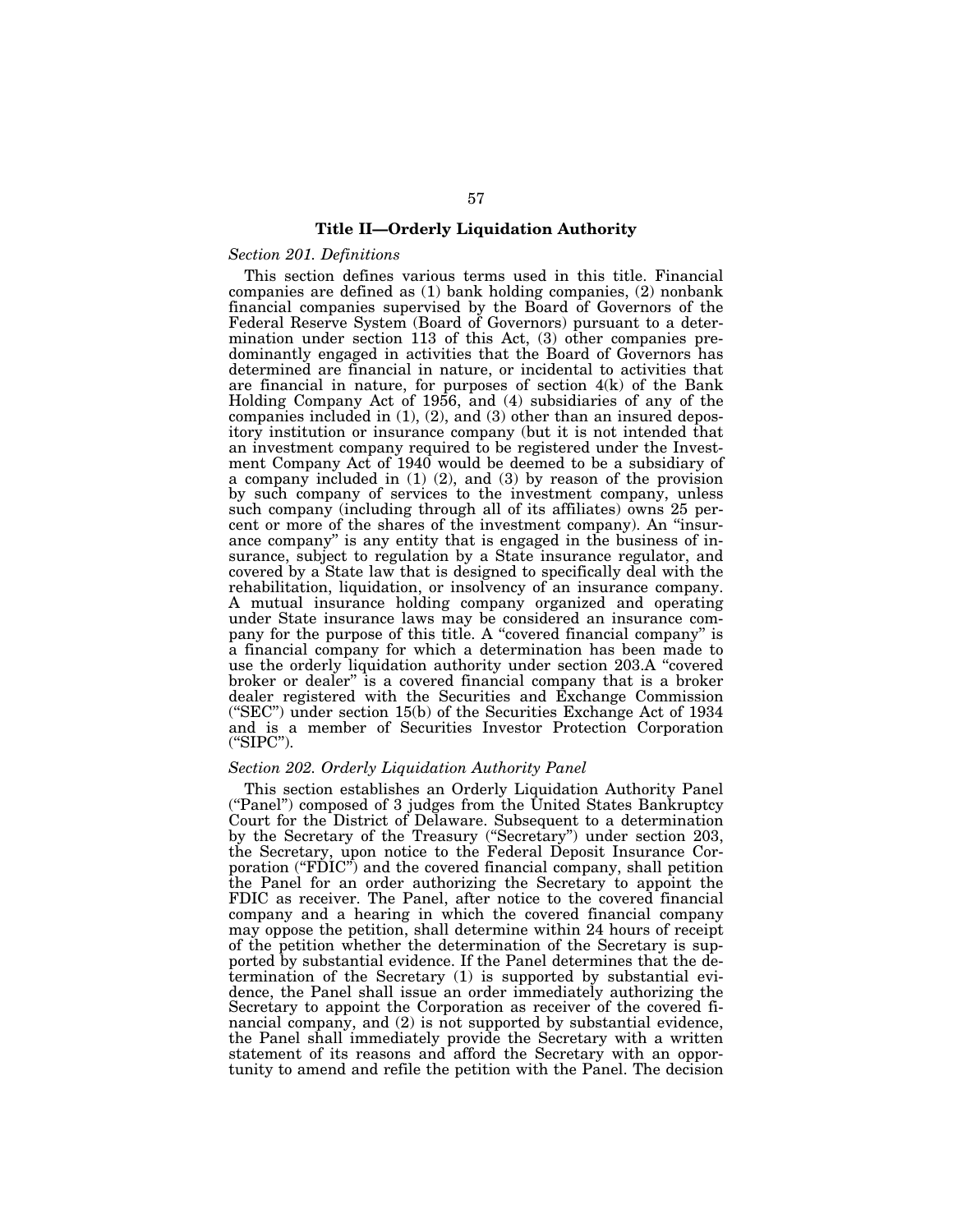of the Panel may be appealed to the United States Court of Appeals not later than 30 days after the date on which the decision of the Panel is rendered, and the decision of the Court of Appeals may be appealed to the Supreme Court not later than 30 days after the date of the final decision of the Court of Appeals.

This section also requires the following studies: a study each by the Administrative Office of the United States Courts and the Comptroller General of the United States regarding the bankruptcy and orderly liquidation process for financial companies under the Bankruptcy Code, and a study by the Comptroller General of the United States regarding international coordination relating to the orderly liquidation of financial companies under the Bankruptcy Code.

#### *Section 203. Systemic risk determination*

This section establishes the process for triggering the use of the orderly liquidation authority. The process includes several steps intended to make the use of this authority very rare. There is a strong presumption that the Bankruptcy Code will continue to apply to most failing financial companies (other than insured depository institutions and insurance companies which have their own separate resolution processes), including large financial companies.

To trigger the orderly liquidation authority, the Board of Governors and the Board of Directors of the FDIC must each, by a twothirds vote of its members then serving, provide a written recommendation to the Secretary that includes: (1) an evaluation of whether a financial company is in default or in danger of default; (2) a description of the effects that the failure of the financial company would have on financial stability in the United States; and (3) a recommendation regarding the nature and extent of actions that should be taken under this title. (The Secretary may request the Board of Governors and the FDIC to consider making the recommendation, or the Board of Governors and the FDIC may make the recommendation on their own initiative.)

In the case of a covered broker or dealer, or in which the largest U.S. subsidiary of a covered financial company is a covered broker or dealer, the SEC and the Board of Governors must each, by a two-thirds vote of its members then serving, provide a written recommendation to the Secretary as described above. (The Secretary of the Treasury may request the Board of Governors and the SEC to consider making the recommendation, or the Board of Governors and the SEC may make the recommendation on their own initiative.)

Upon receiving such recommendations, the Secretary (in consultation with the President) may make a written determination that: (1) the financial company is in default or in danger of default; (2) the failure of the financial company and its resolution under otherwise applicable law would have serious adverse effects on U.S. financial stability; (3) no viable private sector alternative is available to prevent default; (4) any effect on the claims or interests of creditors, counterparties, and shareholders as a result of actions taken under this title has been taken into account; (5) any action under section 204 would avoid or mitigate such adverse effects; and (6) a Federal regulatory agency has ordered the financial company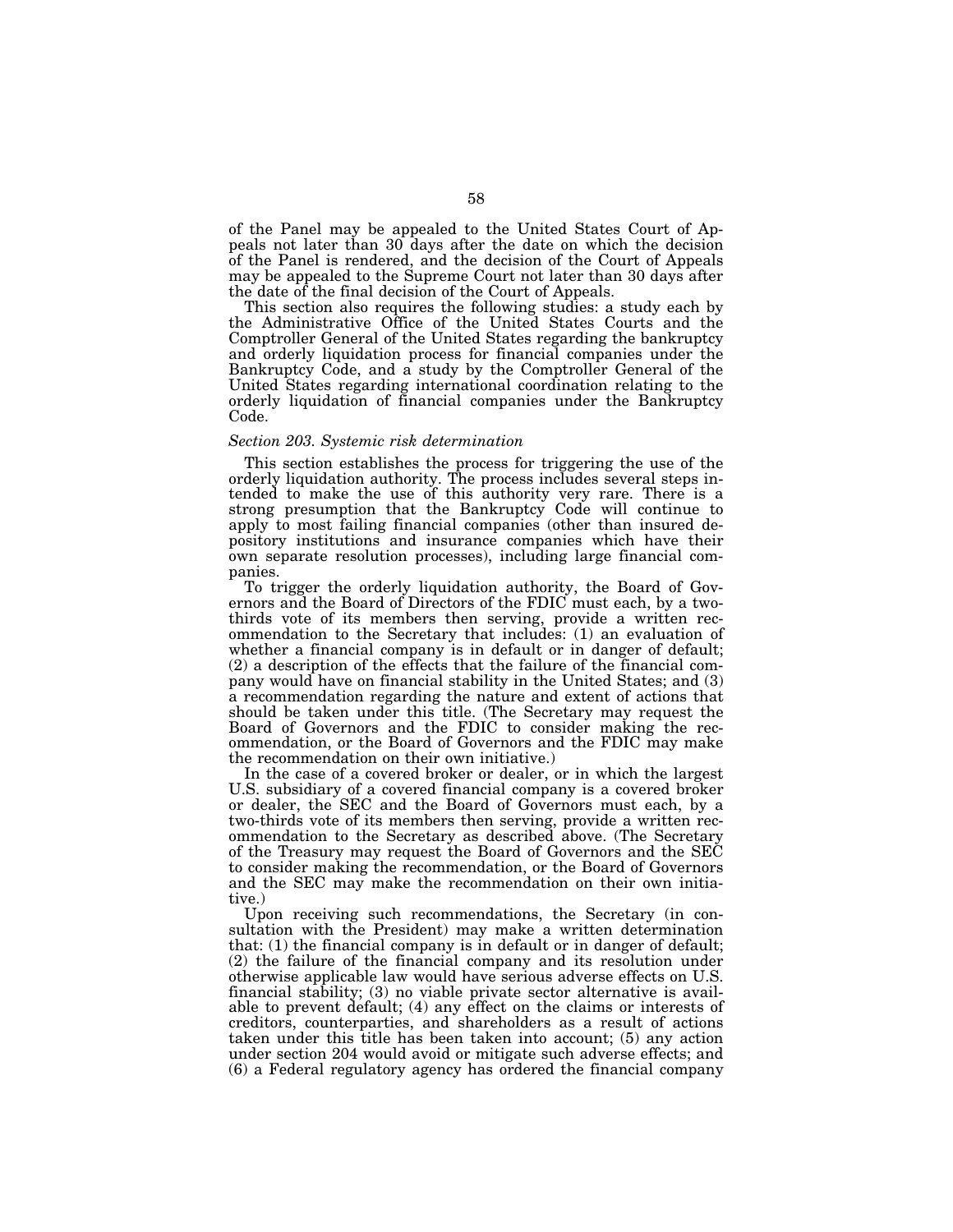to convert all of its convertible debt instruments that are subject to the regulatory order. The Secretary would take into consideration the effectiveness of the action in mitigating adverse effects on the financial system, any cost to the Treasury, and the potential to increase excessive risk taking on the part of creditors, counterparties, and shareholders in the covered financial company.

The Secretary shall provide written notice of the determination to Congress within 24 hours. The FDIC shall submit a report to Congress within 60 days of its appointment as receiver on the covered financial company and update the information contained in the report at least quarterly. The Government Accountability Office will review and report on the Secretary's determination.

The FDIC shall establish policies and procedures acceptable to the Secretary governing the use of funds available to the FDIC to carry out this title.

If an insurance company that is a covered financial company or subsidiary or affiliate of a covered financial company, its liquidation or rehabilitation shall be conducted as provided under state law. The FDIC shall have backup authority to file appropriate judicial action in state court to place such a company into liquidation under state law if the state regulator fails to act within 60 days.

## *Section 204. Orderly liquidation*

This section provides a strong presumption that, in the exercise of orderly liquidation authority: (1) creditors and shareholders will bear losses, (2) management responsible for the company's financial condition are not retained, and (3) the FDIC and other agencies (where applicable) take steps to ensure that management and other parties responsible for the failed company's financial condition bear losses through actions for damages, restitution, and compensation clawbacks. The section provides that the FDIC act as receiver of the covered financial company upon appointment of the Corporation under section 202. The FDIC, as receiver, must consult with primary financial regulatory agencies of: (1) the covered financial company and its covered subsidiaries to ensure an orderly liquidation; and (2) any subsidiaries that are not covered subsidiaries to coordinate the appropriate treatment of any such solvent subsidiaries and the separate resolution of any such insolvent subsidiaries under other governmental authority, as appropriate. The FDIC shall consult with the SEC and the SIPC in the case of a covered financial company that is a broker dealer and member of SIPC. The FDIC may consult with or acquire the services of outside experts to assist in the orderly liquidation process.

The FDIC may make funds available to the receivership for the orderly liquidation of the covered financial company subject to the mandatory terms and conditions set forth in section 206 and the orderly liquidation plan described in section 210(n)(14).

## *Section 205. Orderly liquidation of covered brokers and dealers*

This section authorizes the application of orderly liquidation authority, if necessary, to a SIPC-member broker or dealer while generally preserving SIPC's powers and duties under the Securities Investor Protection Act of 1970 ("SIPA") with respect to the liquidation of such entity. The section provides that the FDIC shall appoint SIPC, without any need for court approval, to act as trustee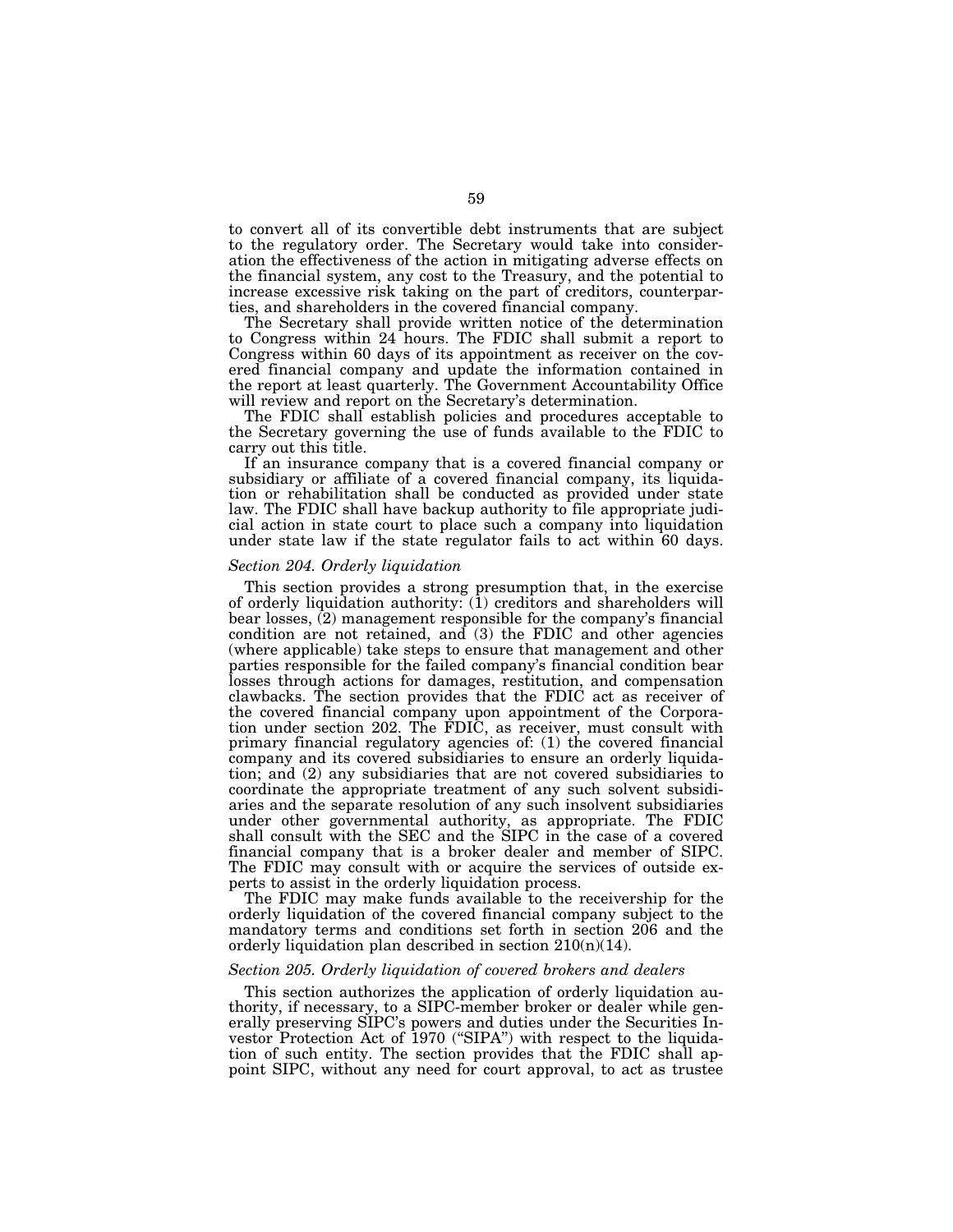for liquidation under the SIPA of a covered broker or dealer. The subsection prescribes the powers, duties, and limitation of powers of SIPC as trustee. Except as otherwise provide in this title, no court may take any action, including an action pursuant to the SIPA or the Bankruptcy Code, to restrain or affect the powers or functions of the FDIC as receiver of the covered broker or dealer.

# *Section 206. Mandatory terms and conditions for all orderly liquidation actions*

The FDIC shall take action under this title only if it determines that such actions are necessary for financial stability and not for the purpose of preserving the covered financial company. The FDIC must also ensure that shareholders would not receive any payment until after all other claims are fully paid, that unsecured creditors bear losses in accordance with the claims priority provisions in section 210, and that management responsible for the company's failure is removed (if it has not already been removed at the time of the FDIC's appointment as receiver).

# *Section 207. Directors not liable for acquiescing in appointment of receiver*

This section exempts the board of directors of a covered financial company from liability to the company's shareholders or creditors for acquiescing or consenting in good faith to appointment of a receiver under section 202.

# *Section 208. Dismissal and exclusion of other actions*

This section provides that the appointment of the FDIC as receiver under section 202 for a covered financial company or the appointment of SIPC as trustee for a covered broker or dealer under section 205 shall result in the dismissal of any existing bankruptcy or insolvency case or proceeding and prevent the commencement of any such case or proceeding while the orderly liquidation is pending.

## *Section 209. Rulemaking; non-conflicting law*

This section requires the FDIC, in consultation with the Council, to prescribe such rules or regulations as considered necessary or appropriate to implement this title. To the extent possible, the FDIC shall seek to harmonize applicable rules and regulations promulgated under this section with the insolvency laws that would otherwise apply to a covered financial company.

# *Section 210. Powers and duties of the corporation*

#### *Subsection (a). Powers and authorities*

This subsection defines the powers and authorities of the FDIC as receiver of a covered financial company, including its powers and duties: (1) to succeed to the rights, title, powers, and privileges of the covered financial company and its stockholders, members, officers, and directors; (2) to operate the company with all the powers of shareholders, members, directors, and officers; (3) to liquidate the company through sale of assets or transfer of assets to a bridge financial company established under subsection (h); (4) to merge the company with another company or transferring assets or liabil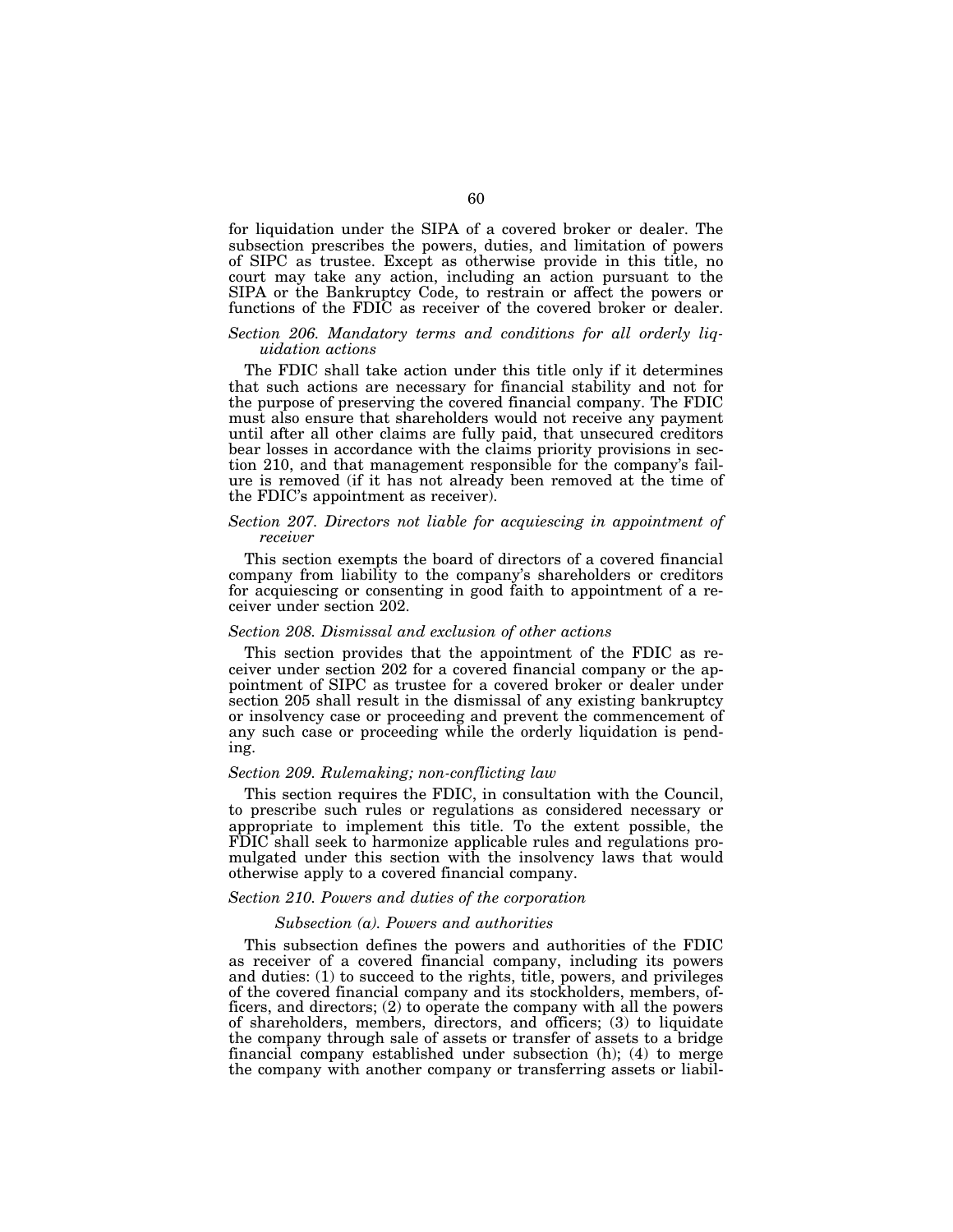ities; (5) to pay valid obligations that come due, to the extent that funds are available; (6) to exercise subpoena powers; (7) to utilize private sector services to manage and dispose of assets; (8) to terminate rights and claims of stockholders and creditors (except for the right to payment of claims consistent with the priority of claims provision under this section); and (9) to determine and pay claims. The subsection also prescribes the FDIC's authorities to avoid fraudulent or preferential transfers of interests of the covered financial company.

# *Subsection (b). Priority of expenses and unsecured claims*

This section defines the priority of expenses and unsecured claims against the covered financial company or the FDIC as receiver for such company. All claimants of a covered financial company that are similarly situated in the expenses and claims priority shall be treated in a similar manner except in cases where the FDIC determines that doing otherwise would maximize the value of the company's assets or maximize the present value of the proceeds (or minimize the amount of any loss) from disposing of the assets of the company. Creditors who receive more than they would otherwise receive if all similarly situated creditors were treated in a similar manner would be subject to a substantially higher assessment rate under subsection  $(0)(1)(E)(ii)$ . All claimants that are similarly situated in the expenses and claims priority shall not receive less than the maximum liability amount defined in subsection (d). The section also defines the priority of expenses and unsecured claims in those cases where the FDIC is appointed receiver for a covered broker or dealer.

## *Subsection (c). Provisions relating to contracts entered into before appointment of receiver*

This subsection authorizes the FDIC to repudiate and enforce contracts and handle the financial company's qualified financial contracts (including derivatives). A counterparty to a qualified financial contract would be stayed from terminating, liquidating, or netting the contract (solely by reason of the appointment of a receiver) until 5:00 PM on the fifth business day after the date that the FDIC was appointed receiver. (The length of the stay differs from that authorized under the Federal Deposit Insurance Act with respect to an insured depository institution. Under the Federal Deposit Insurance Act, the stay would last until 5:00 PM one business day following the date that the FDIC was appointed receiver.)

## *Subsection (d). Valuation of claims in default*

This subsection establishes the FDIC's maximum liability for claims against the covered financial company (or FDIC as receiver) as the amount that the claimant would have received if the FDIC had not been appointed receiver with respect to the covered financial company and the company was liquidated under chapter 7 of the U.S. Bankruptcy Code or any State insolvency law. The subsection also authorizes the FDIC, as receiver and with the Secretary's approval, to make additional payments to claimants only if the FDIC determines this to be necessary to minimize losses to the FDIC as receiver from the orderly liquidation of the covered financial company. Creditors who receive such additional payments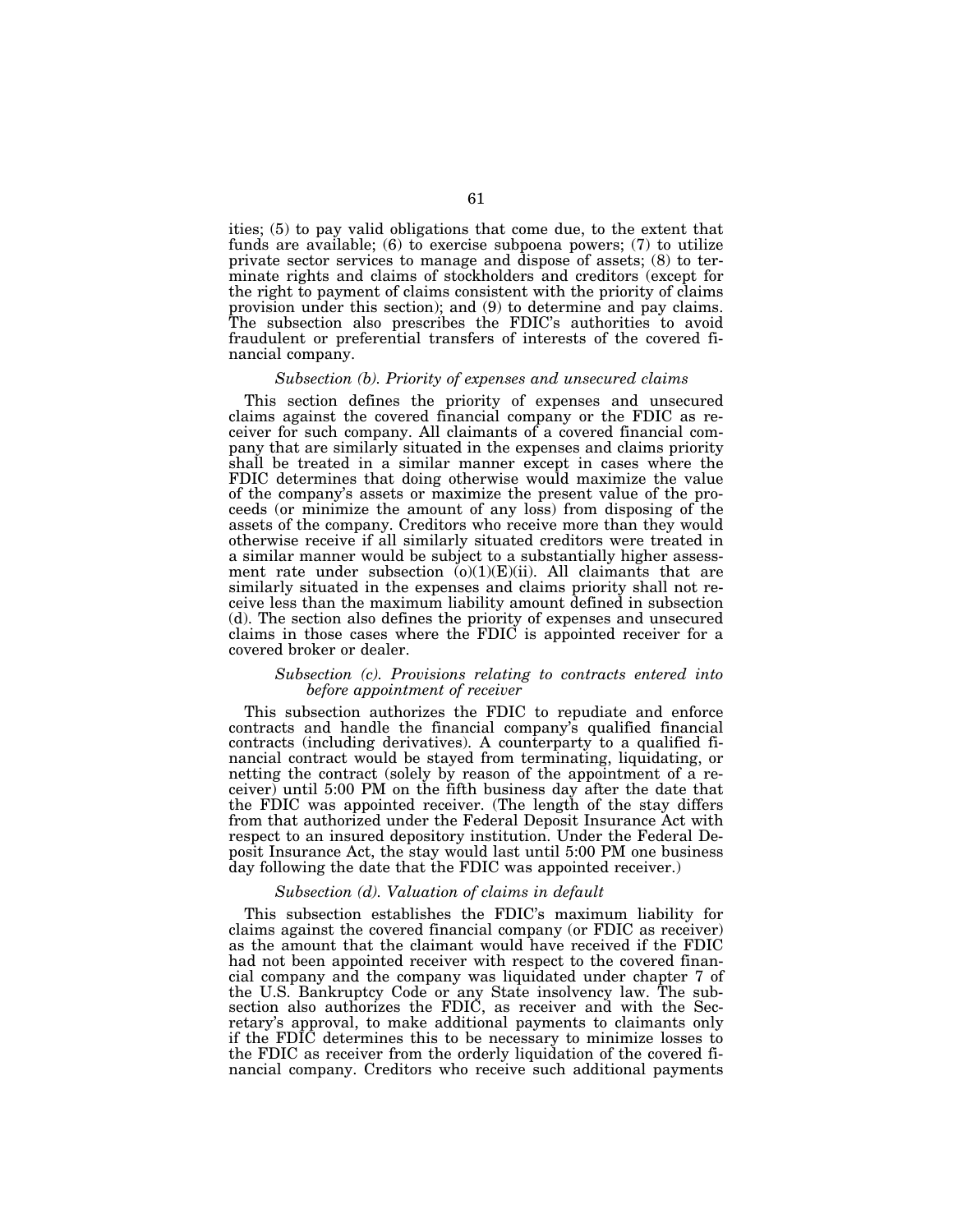would be subject to a substantially higher assessment rate under subsection  $(o)(1)(E)(ii)$ .

#### *Subsection (e). Limitation on court action*

This subsection precludes a court from taking action to restrain or affect the powers or functions of the FDIC when it is exercising its powers as receiver, except as otherwise provided in the title.

# *Subsection (f). Liability of directors and officers*

This subsection provides that FDIC may take actions to hold directors and officers of a covered financial company personally liable for monetary damages with respect to gross negligence.

# *Subsection (g). Damages*

This subsection provides that recoverable damages in claims brought against directors, officers, or employees of a covered financial company for improper investment or use of company assets include principal losses and appropriate interest.

#### *Subsection (h). Bridge financial companies*

This subsection authorizes the FDIC, as receiver, to establish one or more bridge financial companies. Such bridge financial companies may assume liabilities and purchase assets of the covered financial company, and perform other temporary functions that the FDIC may prescribe.

#### *Subsection (i). Sharing records*

This subsection requires other Federal regulators to make available to the FDIC all records relating to the covered financial company.

# *Subsection (j). Expedited procedures for certain claims*

This subsection expedites federal courts' consideration of cases brought by the FDIC against a covered financial company's directors, officers, employees, or agents.

#### *Subsection (k). Foreign investigations*

This subsection authorizes the FDIC, as receiver, to request assistance from, and provide assistance to, any foreign financial authority.

# *Subsection (l). Prohibition on entering secrecy agreements and protective orders*

This subsection prohibits the FDIC from entering into any agreement that prohibits it from disclosing the terms of any settlement of any action brought by the FDIC as receiver of a covered financial company.

#### *Subsection (m). Liquidation of certain covered financial companies or bridge financial companies*

This subsection provides that the FDIC, as receiver, in liquidating any covered financial company or bridge financial company that is either (1) a stockbroker that is not a member of SIPC, or (2) a commodity broker, will apply the applicable liquidation provisions of the bankruptcy code pertaining to ''stockbrokers'' and ''com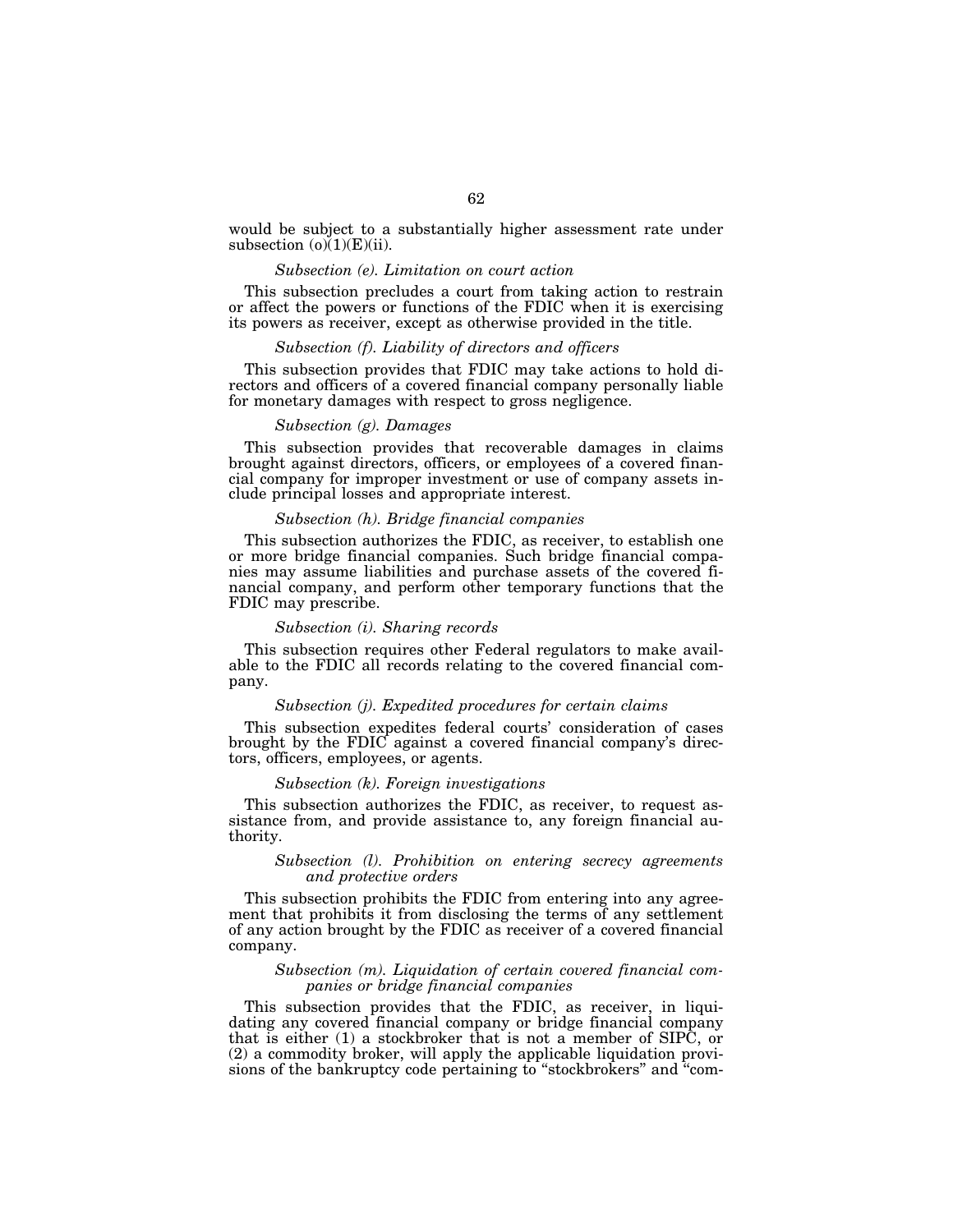modity brokers'' (as such terms are defined in subchapters III and IV, respectively, of chapter 7 of chapter 7 of the U.S. Bankruptcy Code).

# *Subsection (n). Orderly Liquidation Fund*

This subsection creates the Orderly Liquidation Fund ("Fund") in the Treasury Department that will be available to the FDIC to carry out the authorities in this title. The sole purpose of the Fund is to allow the FDIC to carry out the orderly liquidation of a covered financial company as authorized by this title; the Fund may not be used for any other purpose. The FDIC shall manage the Fund consistent with the policies and procedures acceptable to the Secretary of Treasury that are established under section 203(d), and invest amounts held in the Fund that are not required to meet the FDIC's current needs in obligations of the United States.

The target size of the Fund shall be \$50 billion, adjusted on a periodic basis for inflation. The FDIC shall impose assessments as provided in subsection (o) to capitalize the Fund and reach the target size during an ''initial capitalization period'' of not less than 5 years or greater than 10 years from the date of enactment. (The FDIC, with the approval of the Secretary of the Treasury, may extend the initial capitalization period if the Fund incurs a loss from the failure of a covered financial company before the initial capitalization period expires.) Except as provided in subsection (o), FDIC shall suspend assessments when the initial capitalization period expires. The intention of this subsection and subsection (o) is to require large financial firms, rather than taxpayers, to serve as the first source of liquidity in winding down the failed financial company.

The FDIC may issue obligations to the Secretary of the Treasury. FDIC may not issue or incur any obligation that would result in total obligations outstanding that exceed the sum of (1) the amount of cash and cash equivalents held in the Fund, and (2) the amount that is equal to 90 percent of the fair value of assets from each covered financial company that are available to repay the FDIC (the "maximum obligation limitation"). It is intended that the determination of the amount available to the FDIC under (2) above be limited to what the assets of the covered financial company, calculated on a consolidated basis, can support. The FDIC and the Secretary shall jointly prescribe rules, in consultation with the Council, governing the calculation of the maximum obligation limitation.

The FDIC may issue obligations only after the cash and cash equivalents of the Fund have been drawn down to facilitate the orderly liquidation of a covered financial company.

Amounts in the Fund shall be available to the FDIC with regard to a covered financial company for which the FDIC has been appointed receiver after the FDIC has developed an orderly liquidation plan acceptable to the Secretary of the Treasury. The FDIC may amend an approved plan at any time, with the concurrence of the Secretary.

## *Subsection (o). Risk-based assessments*

This subsection requires the FDIC to charge risk-based assessments to eligible financial companies during the initial capitaliza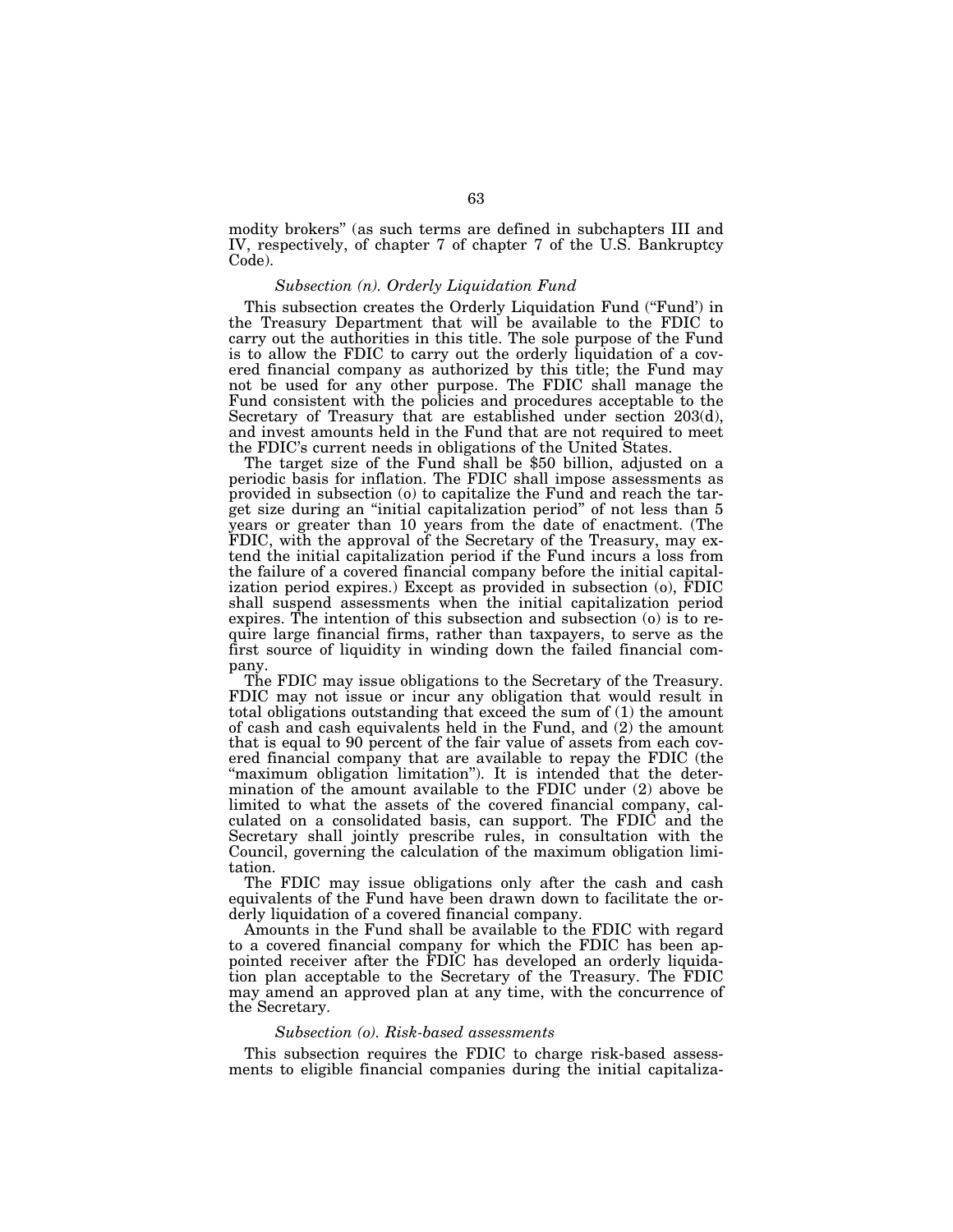tion period until the FDIC determines that the Fund has reached the target size. Eligible financial companies include bank holding companies with total consolidated assets equal to or greater than \$50 billion and nonbank financial companies supervised by the Board of Governors pursuant to a determination under section 113 of Title I.

The FDIC must charge additional risk-based assessments if: (1) the Fund falls below the target size after the initial capitalization period in order to restore the Fund to the target size over a period determined by the FDIC; (2) the FDIC is appointed receiver for a covered financial company and the Fund incurs a loss during the initial capitalization period; or (3) such assessments are necessary to pay in full obligations issued to the Secretary of the Treasury within 60 months of their issuance (unless the FDIC requests, and the Secretary approves, an extension in order to avoid as serious adverse effect on the U.S. financial system). If required, any such additional risk-based assessments shall be imposed on (1) eligible financial companies and financial companies with total assets equal to or greater than \$50 billion that are not eligible financial companies, and (2) any financial company, at a substantially higher rate than would otherwise be assessed, that benefitted from the orderly liquidation under this title by receiving payments or credit pursuant to subsections  $(b)(4)$ ,  $(d)(4)$ , and  $(h)(5)$ . The subsection outlines the risk factors that the FDIC shall consider in imposing risk-based assessments to capitalize the Fund as well as any additional assessments that may be required.

The FDIC shall prescribe regulations to carry out this subsection in consultation with the Secretary and the Council, and such regulations shall take into account the differences in risks posed by different financial companies, the differences in the liability structure of financial companies, and the different bases for other assessments that such financial companies may be required to pay, to ensure that assessed financial companies are treated equitably and that assessments under this subsection reflect such differences. It is intended that the risk-based assessments may vary among different types or classes of financial companies in accordance with the risks posed to the financial stability of the United States. For instance, certain types of financial companies such as insurance companies and other financial companies that may present lower risk to U.S. financial stability (as indicated, for example, by higher capital, lower leverage, or similar measures of risk as appropriate depending on the nature of the business of the financial companies) relative to other types of financial companies should be assessed at a lower rate. Furthermore, the FDIC should consider the impact of potential assessment on the ability of certain tax-exempt entities to carry out their legally required charitable and educational missions, such as the ability of not-for-profit fraternal benefit societies to carry out their state and federally required missions to serve their members and communities.

# *Subsection (p). Unenforceability of certain agreements*

This subsection prohibits enforceability of any term contained in any existing or future standstill, confidentiality, or other agreement that affects or restricts the ability of a person to acquire, that prohibits a person from offering to acquire, or that prohibits a per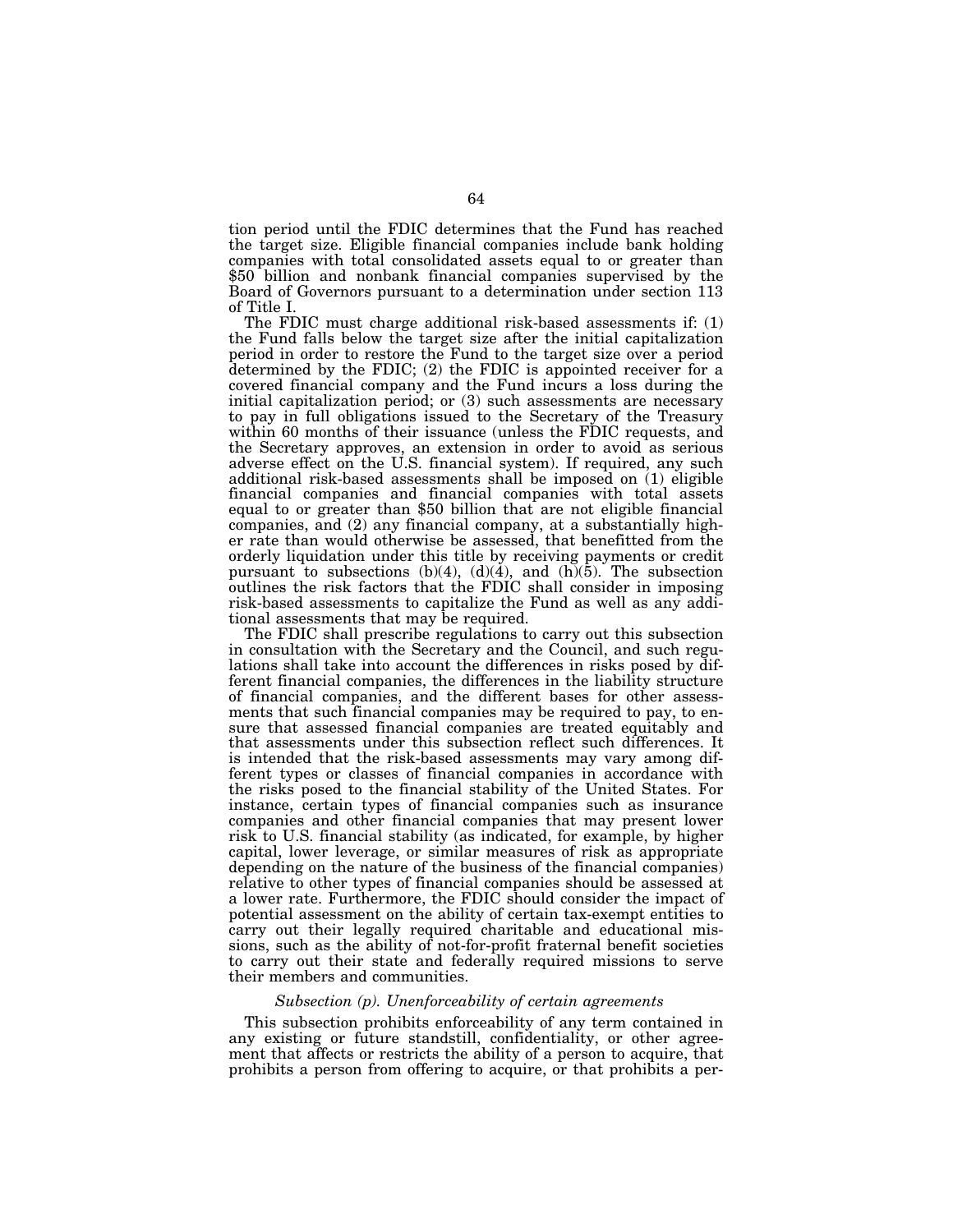son from using previously disclosed information in connection with an offer to acquire, all or part of a covered financial company.

# *Subsection (q). Other exemptions*

This subsection provides certain exemptions to the FDIC from taxes and levies when acting as a receiver for a covered financial company.

# *Subsection (r). Certain sales of assets prohibited*

This subsection requires the FDIC to prescribe regulations prohibiting the sale of assets of a covered financial company to certain persons found to have been engaged in fraudulent activity or participated in transactions causing substantial losses to a covered financial company or who are convicted debtors.

# *Section 211. Miscellaneous provisions*

This section makes a conforming change relating to concealment of assets from the FDIC acting as receiver for a covered financial company, and makes a conforming change to the netting provisions contained in the Federal Deposit Insurance Corporation Improvement Act of 1991 by expanding the exceptions to include section  $210(c)$  of this Act and section 1367 of HERA (12 U.S.C. 4617(d)).

## **Title III—Transfer of Powers to the Comptroller of the Currency, the Corporation, and the Board of Governors**

# *Section 301. Short title and purposes*

The short title is ''Enhancing Financial Institution Safety and Soundness Act of 2010.'' Among the purposes of the title are to provide for the safe and sound operation of the banking system; to preserve and protect the dual banking system of federal and state chartered depository institutions; and to streamline and rationalize the supervision of depository institutions and their holding companies.

#### *Section 302. Definitions*

Defines the term ''transferred employee'' to refer to those employees who are transferred from the Office of Thrift Supervision (''OTS'') to the Office of the Comptroller of the Currency (''OCC'') or the Federal Deposit Insurance Corporation (''FDIC'').

# Subtitle A—Transfer of Powers and Duties

### *Section 311. Transfer date*

The "transfer date" is the date that is 1 year after the date of enactment or another date not later than 18 months if so designated by the Secretary of the Treasury. The transfer date is the date upon which various functions are transferred from the OTS to the Federal Reserve Board (''Board''), the OCC, and the FDIC. Additionally, certain functions of the Board are transferred to the OCC and FDIC. The transfer of personnel, property and funding are also keyed to the transfer date.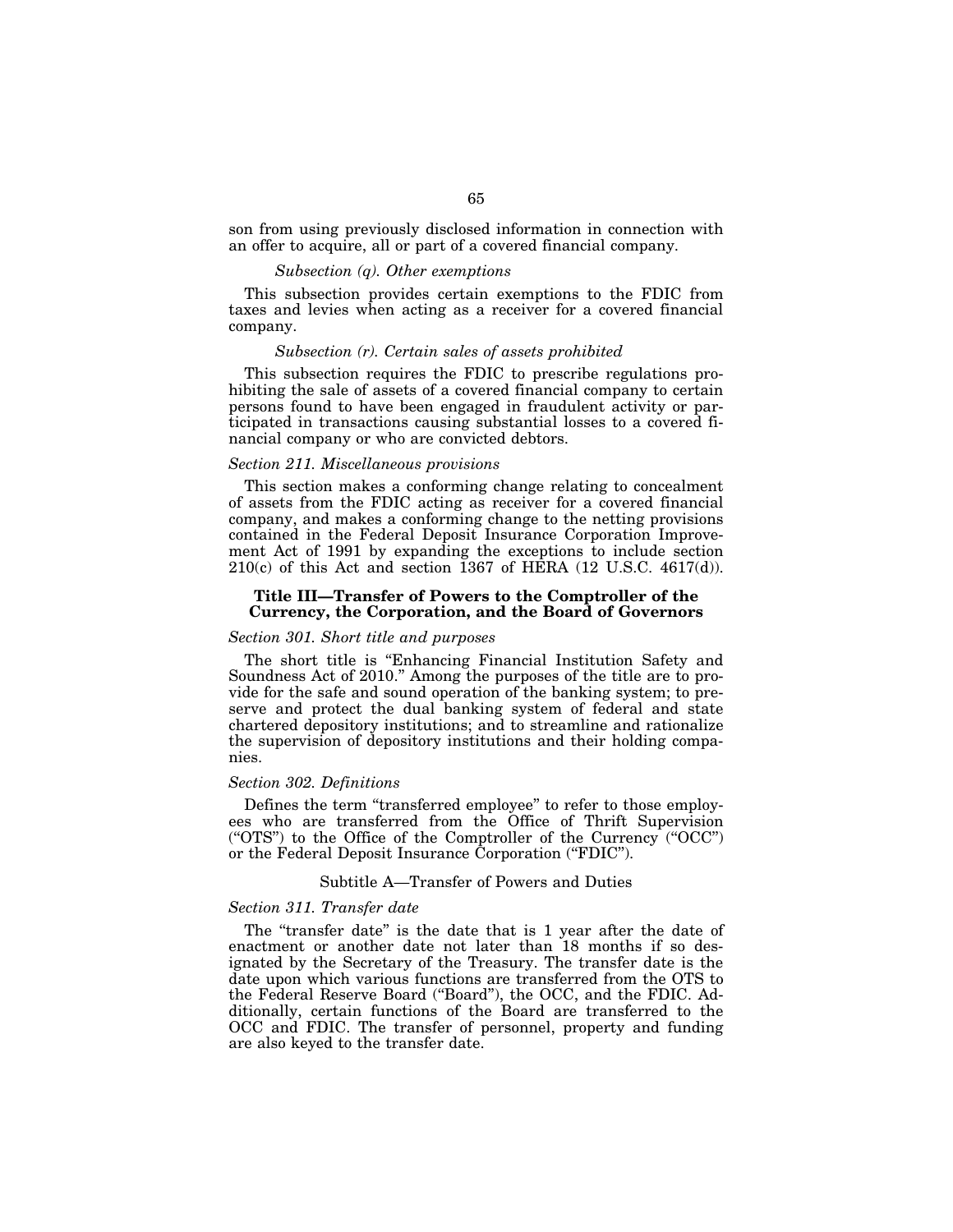## *Section 312. Powers and duties transferred*

This section transfers all functions of the OTS to the Board, the OCC, and the FDIC. It also transfers from the Board to the OCC and the FDIC, supervisory authority over the holding companies of smaller banks. And, it transfers from the Board to the FDIC, the supervision of insured state member banks.

As a result of these various transfers, the Board will regulate the larger, more complex bank and thrift holding companies—i.e., those with total consolidated assets of \$50 billion or more. The OCC will retain its authority over all national banks regardless of their size and will also supervise federal thrifts. The OCC will become a holding company regulator for the smaller bank and thrift holding companies (under \$50 billion) where the majority of depository institution assets are in national banks or federal thrifts. The FDIC will regulate all insured state banks regardless of their size—including those that are members of the Federal Reserve System—and all state savings associations. The FDIC will also supervise the smaller holding companies (under \$50 billion) where the majority of depository institution assets are in insured state banks or state thrifts.

The Board will retain its authority to issue rules under the Bank Holding Company Act and will also have the authority to issue rules under the Home Owners Loan Act with respect to savings and loan holding companies. When issuing rules under these acts that apply to bank and thrift holding companies with less than \$50 billion in assets, the Board must consult with the OCC and the FDIC. The OCC and FDIC will jointly write the rules that apply to thrifts.

This section amends the definition of ''appropriate federal banking agency'' in section 3(q) of the Federal Deposit Insurance Act which indicates the allocation of regulatory responsibility among the federal banking agencies by type of company—such as a national bank, a state member bank, a federal savings association. The definition is amended to reflect the new responsibilities of the Board, FDIC, and OCC. In addition to the description above, the Board will maintain its supervision of uninsured state member banks and various foreign bank-related entities.

This section also requires the OCC, Board and FDIC to issue a joint regulation specifying how the \$50 billion will be calculated and at what frequency to determine the appropriate holding company regulator. In terms of the frequency of the assessment, it can be no less than 2 years, unless with respect to a particular institution there is a transaction outside the ordinary course of business, such as a merger or acquisition. In issuing the regulations, the agencies are directed to avoid disruptive transfers of regulatory authority.

# *Section 313. Abolishment*

This section abolishes the OTS.

# *Section 314. Amendments to the revised statutes*

This section clarifies the mission and authorities of the OCC.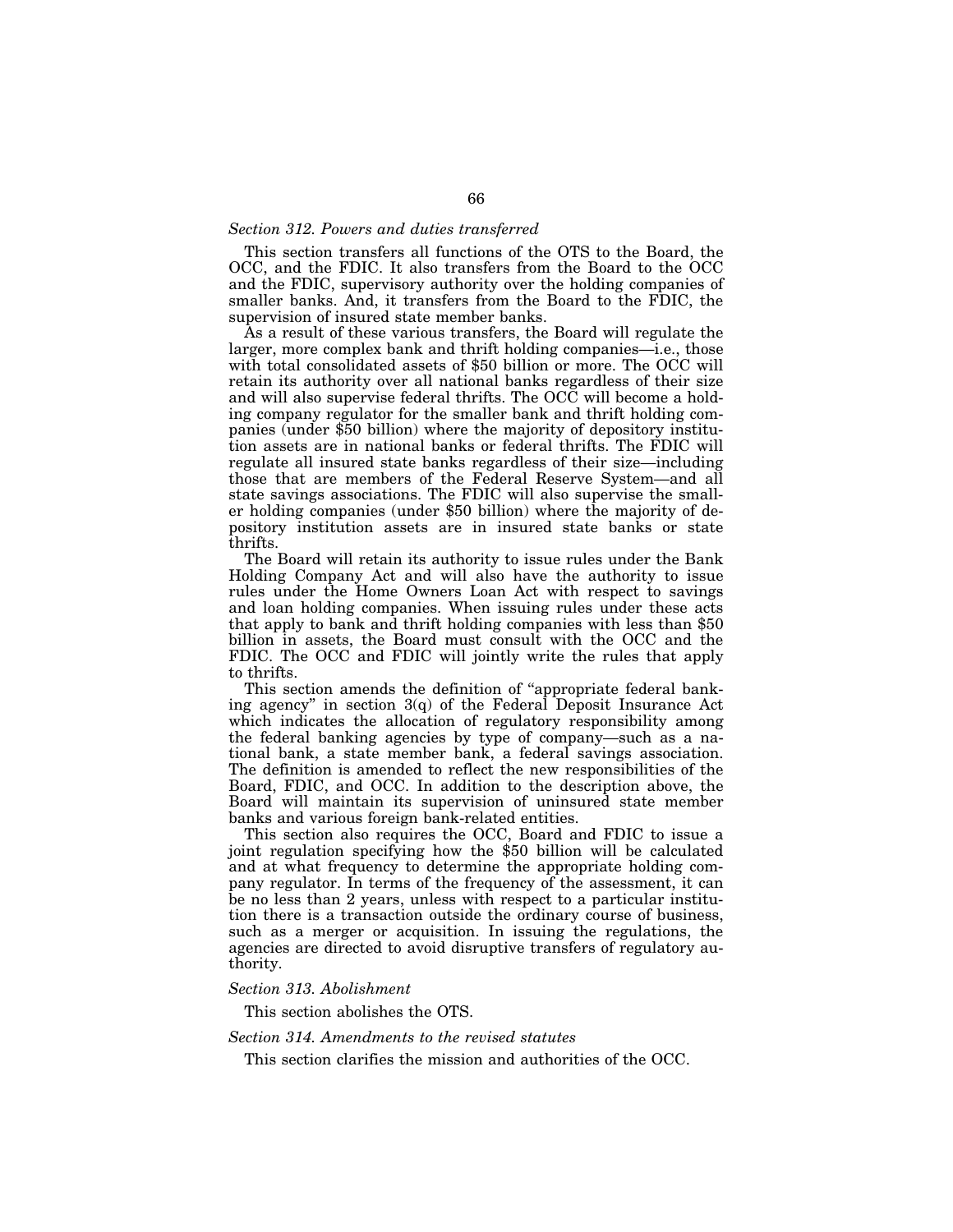# *Section 315. Federal information policy*

This section clarifies that the OCC is an independent agency for purposes of Federal information policy.

# *Section 316. Savings provisions*

This section preserves the existing rights, duties and obligations of the OTS, the Board, and the Federal Reserve banks that existed on the day before the transfer date. This section also preserves existing law suits by or against the OTS, the Board, and the Federal Reserve banks, but states that as of the transfer date, law suits against the OTS in connection with functions transferred to the OCC, the FDIC, or Board, are transferred to these agencies as appropriate. In addition, as of the transfer date, law suits against the Board or a Federal Reserve bank in connection with functions transferred to the OCC or the FDIC are transferred to these agencies as appropriate.

This section also continues all of the existing orders, regulations, determinations, agreements, procedures, interpretations and advisory materials of the OTS and those of the Board that relate to the Board's functions that have been transferred.

# *Section 317. References in Federal law to Federal banking agencies*

This section provides that references in Federal law to the OTS with respect to functions that are transferred shall be deemed references to the OCC, FDIC, or Board, as appropriate. In addition, references in Federal law to the Board and the Federal Reserve banks with respect to their functions that are transferred shall be deemed references to the OCC or the FDIC, as appropriate.

#### *Section 318. Funding*

This section allows the Comptroller to collect an assessment, fee, or other charge from any entity the OCC supervises as necessary to carry out its responsibilities including with respect to holding companies, federal thrifts, and nonbank affiliates (that are not functionally regulated) that engage in bank permissible activities. The OCC's supervision of these nonbank affiliates is provided under a new section 6 of the Bank Holding Company Act of 1956 which is added in Title VI of this Act. In establishing the amount of an assessment, fee, or other charge collected from an entity, the OCC may take into account the funds transferred to the OCC (under a new arrangement with the FDIC), the nature and scope of the activities of the entity, the amount and types of assets held by the entity, the financial and managerial condition of the entity, and any other factor that the OCC deems appropriate.

This section also authorizes the FDIC to charge for its supervision of nonbank affiliates under new section 6 of the Bank Holding Company Act.

This section requires the OCC to submit to the FDIC a proposal to promote parity in the examination fees state and federal depository institutions having total consolidated assets of less than  $$50,000,000,000$  pay for their supervision.

Currently, the FDIC and the Board do not charge state banks for their federal supervision. (These agencies share examination responsibilities with the states, and thus lower the costs to the states of supervising these entities. While the states charge for super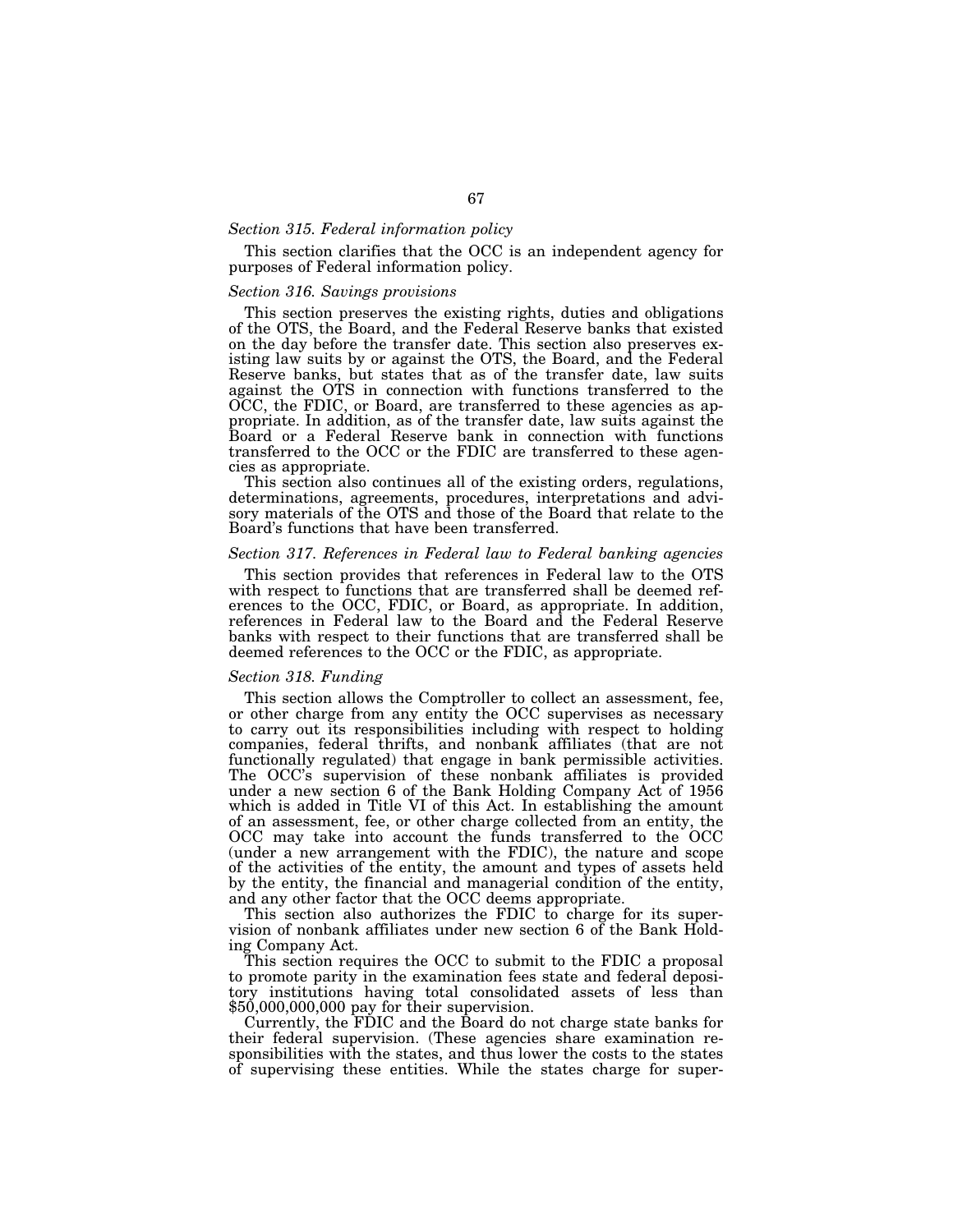vision, the FDIC and Board do not.) The FDIC pays for supervision of state banks from the Deposit Insurance Fund (DIF). Both state and federal depository institutions pay insurance premiums into the DIF. Thus, national banks and federal thrifts help defray the costs associated with the FDIC's supervision of state nonmember banks. This subsidy will only grow when the FDIC assumes the supervision of all state banks and state thrifts, as well as most of their holding companies, if the FDIC continues to rely on the DIF to fund supervision.

The funding disparity can also exacerbate regulatory arbitrage according to testimony the Committee received. The OCC must assess its banks for examination fees whereas the FDIC and the Board have other means to fund their supervision of state banks. [footnote to Ludwig's testimony, September 29, 2009] Thus promoting parity in examination fees should reduce the arbitrage in the system and the subsidy for federal supervision of state banks by national banks and federal thrifts.

Under this section, the OCC's proposal will recommend a transfer from the FDIC to the OCC of a percentage of the amount that the OCC estimates is necessary or appropriate to carry out its supervisory responsibilities of federal depository institutions having total consolidated assets of less than \$50,000,000,000. The FDIC is directed to assist the OCC in collecting data relative to the supervision of State depository institutions to develop the proposal.

Not later than 60 days after receipt of the proposal, the FDIC Board must vote on the proposal and promptly implement a plan to periodically transfer to the OCC a percentage of the amount that the OCC estimates is necessary or appropriate to carry out the its supervisory responsibilities for national banks and federal thrifts having total consolidated assets of less than \$50,000,000,000, as approved by the FDIC Board. Not later than 30 days after the FDIC Board's vote, the FDIC must submit to the Senate Banking Committee and House Financial Services Committee a report describing the OCC's proposal and the decision resulting from the FDIC Board's vote. If, by 2 years after the date of enactment of this Act, the FDIC Board has failed to approve a plan, the Financial Stability Oversight Council shall approve a plan using the dispute resolution procedures under section 119.

The section also requires the Board to collect assessments, fees, and charges from (1) bank holding companies and savings and loan holding companies that have total consolidated assets equal to or greater than \$50 billion, and (2) all nonbank financial companies supervised by the Board under section 113 of this Act, that are equal to the total expenses incurred by the Board to carry out its responsibilities with respect to such companies. Charging holding companies for the Board's supervision will result in savings by the taxpayer.

# *Section 319. Contracting and leasing authority*

This section clarifies the contracting and leasing authorities of the Office of the Comptroller of the Currency.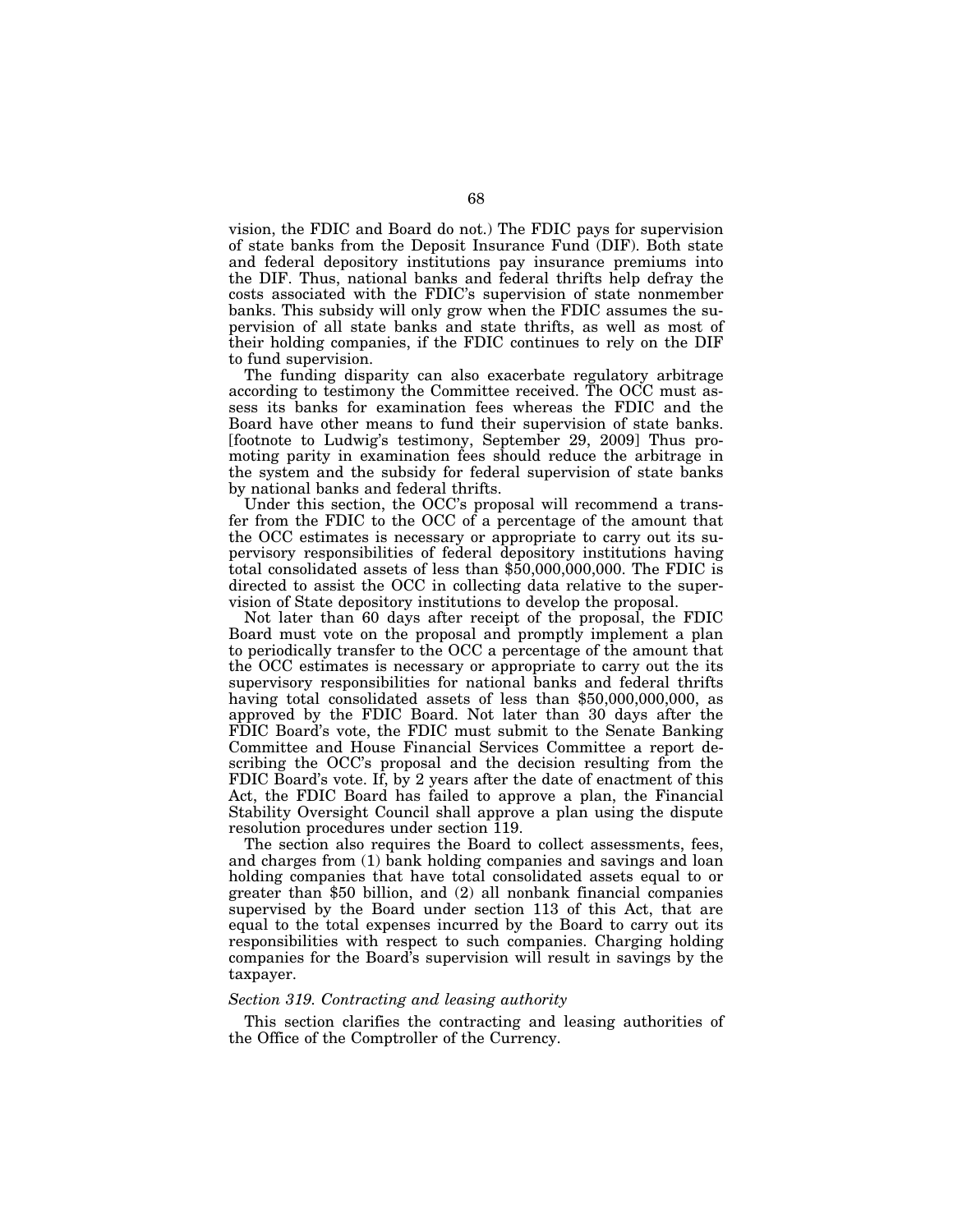#### Subtitle B—Transitional Provisions

# *Section 321. Interim use of funds, personnel, and property*

This section provides for the orderly transfer of functions (1) from the OTS to the OCC, FDIC and the Board; and (2) from the Board to the OCC and FDIC, with specific reference to funds, personnel and property.

# *Section 322. Transfer of employees*

This section states that all employees of the OTS are transferred to OCC or the FDIC. The OTS, OCC and FDIC must jointly identify the employees necessary to carry out the duties transferred from the OTS to the OCC and the FDIC. The Board, OCC and FDIC must jointly identify the employees necessary to carry out the duties transferred from the Board (including the Federal Reserve banks) to the OCC or the FDIC.

Under this section, relevant employees are transferred within 90 days of the transfer date. The section also describes the extent to which employees' status, tenure, pay, retirement and health care benefits are protected, and describes employee protections from involuntary separation and reassignments outside locality pay area. It also provides that not later than 2 years from the transfer date, the OCC and FDIC must each place the transferred employees into the established pay and classification systems of the OCC and FDIC. In addition, this section provides that the OCC and FDIC may not take any action that would unfairly disadvantage a transferred employee relative to other OCC and FDIC employees on the basis of their prior employment by the OTS.

## *Section 323. Property transferred*

This section provides that property of the OTS is transferred to the OCC and FDIC. The OCC, FDIC and Board, will jointly determine which property of the Board should be transferred and to which of the agencies.

## *Section 324. Funds transferred*

This section provides that except to the extent necessary to dispose of the affairs of the OTS, all funds available to the OTS are transferred to the OCC, FDIC, or Board, in a manner commensurate with the functions that are transferred to these agencies.

#### *Section 325. Disposition of affairs*

This section describes the authority of the Director of the OTS and the Chairman of the Board during the 90 day period beginning on the transfer date, to manage employees and property that have not yet been transferred, and to take actions necessary to wind up matters relating to any function transferred to another agency.

#### *Section 326. Continuation of services*

This section states that any agency, department or instrumentality of the U.S. that was providing support services to the OTS or the Board, in connection with functions transferred to another agency, shall continue to provide such services until the transfer of functions is complete, and consult with the OCC, FDIC, or Board,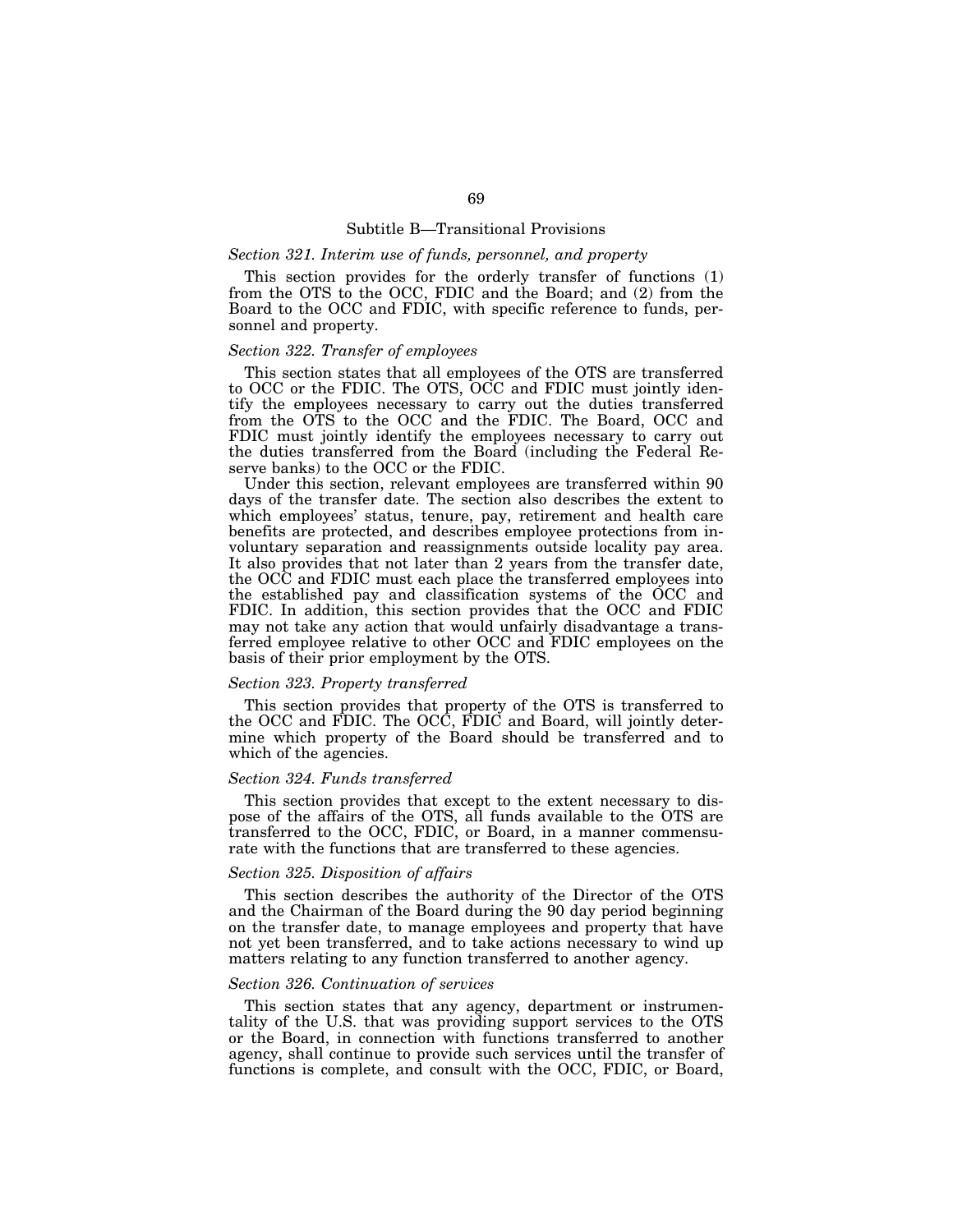as appropriate, to coordinate and facilitate a prompt and orderly transition.

# Subtitle C—Federal Deposit Insurance Corporation

# *Section 331. Deposit insurance reform*

This section amends the Federal Deposit Insurance Act to repeal the provision that states no institution may be denied the lowestrisk category solely because of its size. This section also directs the FDIC, unless it makes a written determination discussed below, to amend its regulations to define the term "assessment base" of an insured depository institution for purposes of deposit insurance assessments as the average total assets of the insured depository institution during the assessment period, minus the sum of (1) the average tangible equity of the insured depository institution during the assessment period and (2) the average long-term unsecured debt of the insured depository institution during the assessment period.

If, not later than 1 year after the date of enactment of this Act, the FDIC submits to the Senate Banking Committee and House Financial Services Committee, in writing, a finding that such an amendment to its regulations regarding the definition of the term "assessment base" would reduce the effectiveness of the FDIC's risk-based assessment system or increase the risk of loss to the Deposit Insurance Fund, the FDIC may retain the definition of the term "assessment base", as in effect on the day before the date of enactment of this Act, or establish, by rule, a definition of the term "assessment base" that the FDIC deems appropriate.

There is concern that the new assessment base will create an additional burden on insured depository institutions that support asset growth through increased reliance on Federal Home Loan Bank advances. Based on its current risk-based assessment rate regulations, the FDIC imposes an upward adjustment on an institution's deposit insurance assessment rate if the institution has secured liabilities, including Federal Home Loan Bank advances, in excess of a certain threshold. This section would now direct the FDIC to include assets funded by secured liabilities (including Federal Home Loan Bank advances) in an institution's assessment base. Therefore, the Committee recommends that the FDIC also review and adjust its risk-based assessment rate regulations, if warranted, to ensure that the assessment appropriately reflects the risk posed by an insured depository institution as a result of the changes to the assessment base.

# *Section 332. Management of the Federal Deposit Insurance Corporation*

This section replaces the position of the OTS on the FDIC Board of Directors with the Director of the Consumer Financial Protection Bureau.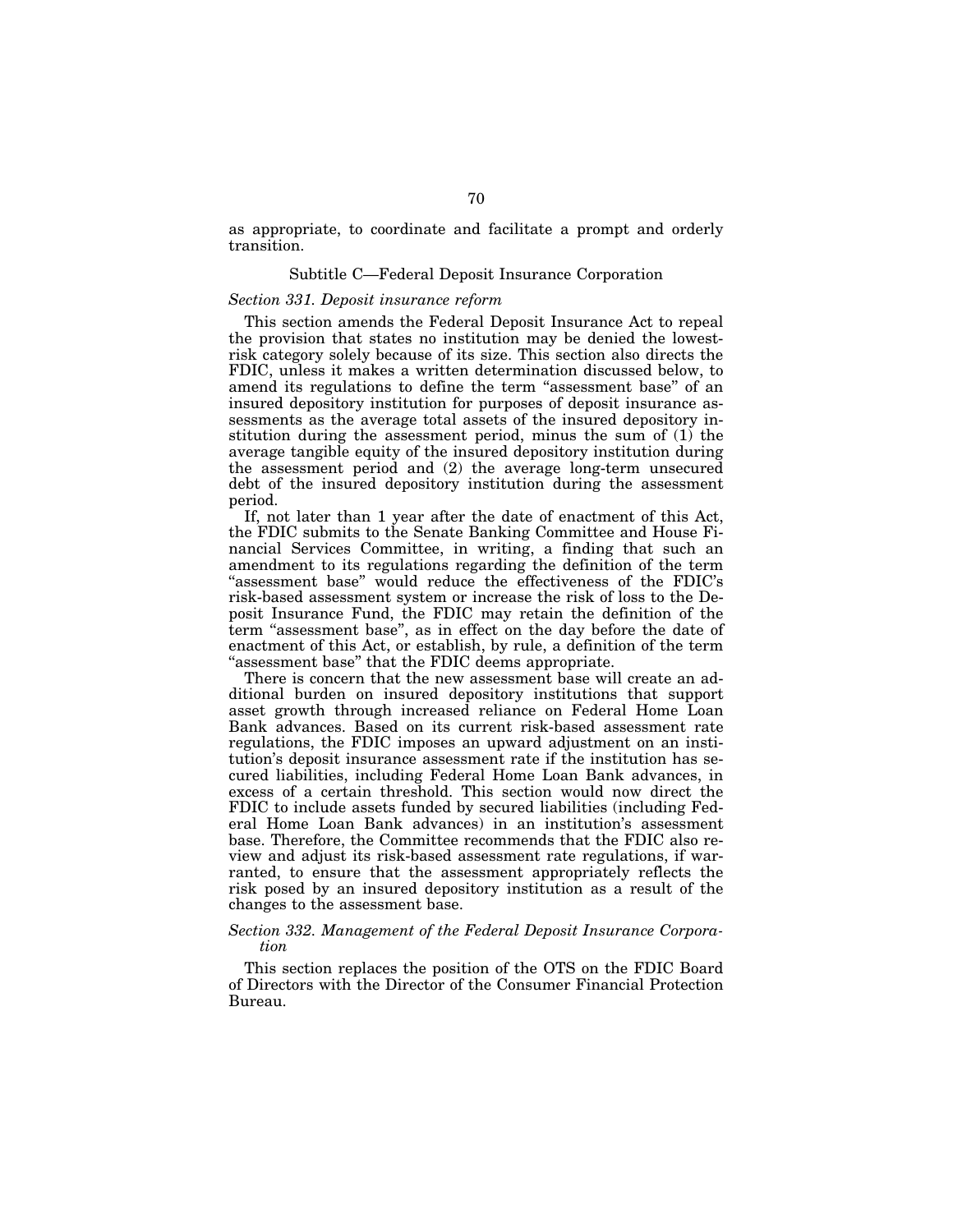#### Subtitle D—Termination of Federal Thrift Charter

# *Section 341. Termination of federal savings associations*

This section provides that upon the date of enactment of this Act, neither the Director of the OTS nor the OCC may issue a charter for a federal savings association.129

While this provision would not allow the establishment of any new federal thrifts, it does not affect the state thrift charter. Nor does it impose any new limits on existing federal thrifts or their owners. It would not require the divestiture of any thrift and it protects the status of existing unitary thrift holding companies.

#### *Section 342. Branching*

This section states that a savings association that becomes a bank may continue to operate its branches.

# **Title IV—Private Fund Investment Advisers Registration Act of 2010**

# *Section 401. Short title*

Section 401 provides the title of the Act as the "Private Fund Investment Advisers Registration Act of 2010''.

# *Section 402. Definitions*

Section 402 defines the terms "private fund" and "foreign private adviser." "Private funds" are issuers that would be regulated investment companies, but for sections  $3(c)(1)$  or  $3(c)(7)$  of the Investment Company Act of 1940 (which provide exemptions for issuers with fewer than 100 shareholders or where all shareholders are qualified purchasers).

''Foreign private advisers'' are those that have no place of business in the United States; do not hold themselves out generally to the public in the United States as investment advisers; and have fewer than 15 U.S. clients with less than \$25 million in assets under management.

# *Section 403. Elimination of private adviser exemption; limited exemption for foreign private advisers; limited intrastate exemption*

Section 403 would require advisers to large hedge funds to register with the SEC, making them subject to record keeping, examination, and disclosure requirements. The rationale for the provision is that the unregulated status of large hedge funds constitutes

<sup>&</sup>lt;sup>129</sup> "Congress created the federal thrift charter in the Home Owners' Loan Act of 1933 in response to the extensive failures of state-chartered thrifts and the collapse of the broader finan-<br>cial system during the Great Depression. The rationale for federal thrifts as a specialized class<br>of depository institution the case for such specialized institutions has weakened considerably in recent years. Moreover, the past few decades, the powers of thrifts and banks have substantially converted.<br>As securitization markets for residential

creased their appetite for mortgage lending, and the Federal Home Loan Bank System has ex-<br>panded its membership base. Accordingly, the need for a special class of mortgage-focused de-<br>pository institutions has fallen. Mor during the financial crisis. In part because thrifts are required by law to focus more of their<br>lending on residential mortgages, thrifts were more vulnerable to the housing downturn that<br>the United States has been experie has created opportunities for private sector arbitrage of our financial regulatory system.'' ''Fi-nancial Regulatory Reform: A New Foundation,'' Administration's White Paper, introduced June 17, 2009.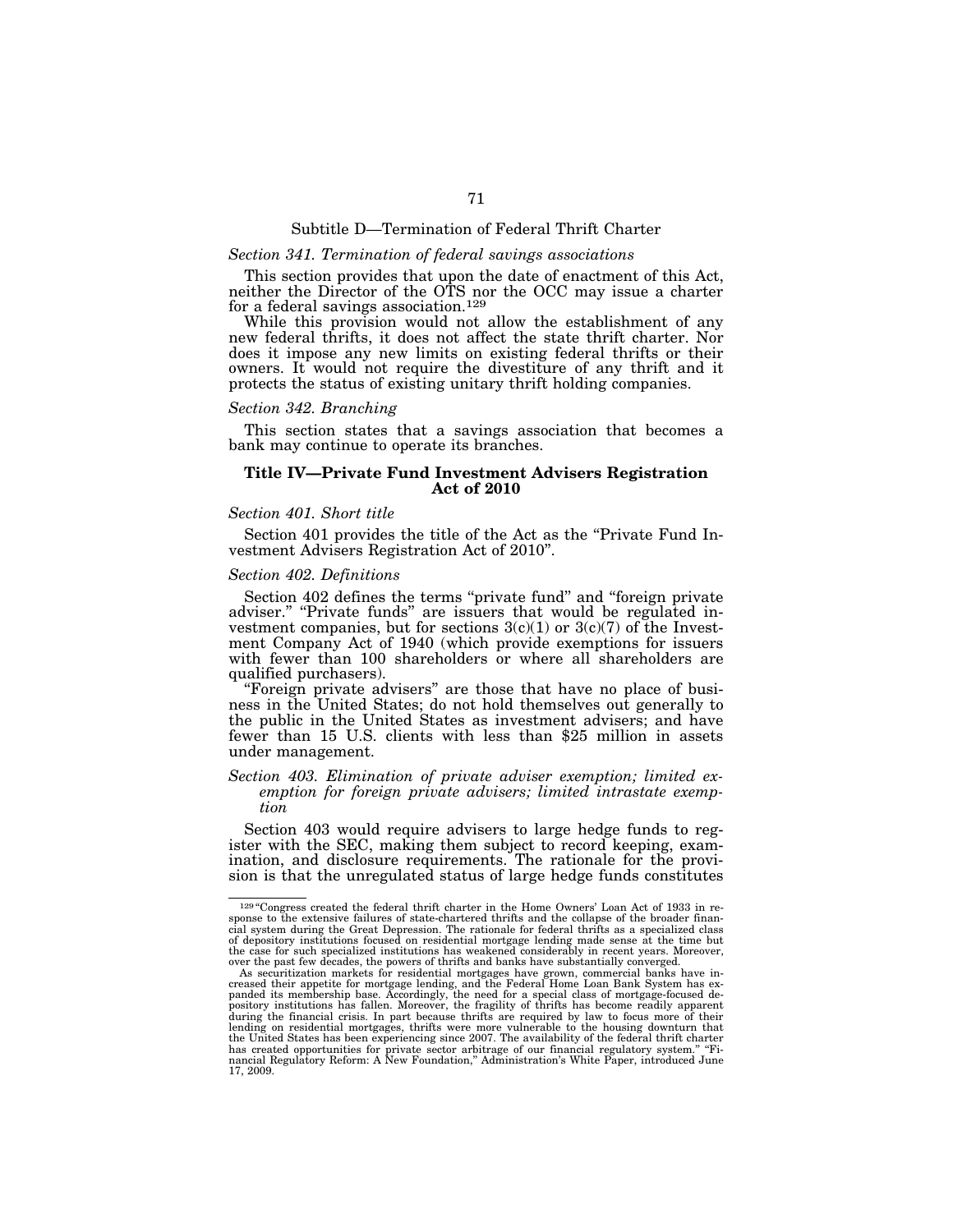a serious regulatory gap. No precise data regarding the size and scope of hedge fund activities are available, but the common estimate is that the funds had about \$2 trillion under management before the crisis, and that amount may be magnified by leverage. They are significant participants in many financial markets; their trades and strategies can affect prices. While hedge funds are generally not thought to have caused the current financial crisis, information regarding their size, strategies, and positions could be crucial to regulatory attempts to deal with a future crisis. The case of Long-Term Capital Management, a hedge fund that was rescued through Federal Reserve intervention in 1998 because of concerns that it was ''too-interconnected-to-fail,'' indicates that the activities of even a single hedge fund may have systemic consequences.

Section 403 was included in the Treasury's Department's regulatory reform proposal for hedge funds.130 Former SEC Chairman Arthur Levitt wrote in testimony for the Senate Banking Committee that he would "recommend placing hedge funds under SEC regulation in the context of their role as money managers and investment advisers."<sup>131</sup> Advocates such as the AFL–CIO<sup>132</sup>, CalPERS,133 and the Investment Adviser Association 134 also support placing hedge funds under SEC regulation via the Investment Advisers Act of 1940. Expert panels such as the Group of Thirty,<sup>135</sup> the G–20,136 the Investor's Working Group,137 and the Congressional Oversight Panel<sup>138</sup> also support this provision, as do industry groups such as the Alternative Investment Management Association,139 the Private Equity Council,140 and the Coalition of Private Investment Companies (CPIC). Mr. James Chanos, Chairman of the CPIC, testified before the Committee that ''private funds (or their advisers) should be required to register with the SEC. . . . Registration will bring with it the ability of the SEC to conduct examinations and bring administrative proceedings against registered advisers, funds, and their personnel. The SEC also will have the ability to bring civil enforcement actions and to levy fines and pen-

<sup>&</sup>lt;sup>130</sup> FACT SHEET: Administration's Regulatory Reform Agenda Moves Forward; Legislation for the Registration of Hedge Funds Delivered to Capitol Hill, U.S. Department of the Treasury, Press Release, July 15, 2009, www.fina

session, p.9 (2009) (Testimony of Mr. Arthur Levitt).<br><sup>132</sup> Enhancing Investor Protection and the Regulation of Securities Markets—Part I: Testimony<br>before the U.S. Senate Committee on Banking, Housing, and Urban Affairs,

session (2009) (Testimony of Mr. Damon Silvers). 133*Regulating Hedge Funds and Other Private Investment Pools: Testimony before the Sub-*

committee on Securities, Insurance, and Investment of the U.S. Senate Committee on Banking,<br>Housing, and Urban Affairs, 111th Congress, 1st session (2009) (Testimony of Mr. Joseph Dear).<br><sup>134</sup> Enhancing Investor Protection before the U.S. Senate Committee on Banking, Housing, and Urban Affairs, 111th Congress, 1st<br>session (2009) (Testimony of Mr. David Tittsworth).<br><sup>135</sup> Financial Reform: A Framework for Financial Stability, Group of Thirty,

<sup>137</sup> *U.S. Financial Regulation and Strengthening Transparency*, G20 Working Group 1,<br>March 25, 2009.<br>
March 25, 2009.<br>
137 U.S. Financial Regulatory Reform: An Investor's Perspective, Investor's Working Group,<br>
137 U.S. Pi

<sup>&</sup>lt;sup>138</sup> Special Report on Regulatory Reform, Congressional Oversight Panel, January 2009.<br><sup>139</sup> Alternative Investment Management Association (January 23, 2009) "AIMA Supports US<br>Regulatory Reform Proposals", Press Release,

Regulatory Reform Proposals", Press Release, www.aima.org.<br><sup>140</sup> Capital *Markets Regulatory Reform: Strengthening Investor Protection, Enhancing Over-*<br>sight of Private Pools of Capital, and Creating a National Insurance

*U.S. House Committee on Financial Services,* 111th Congress, 1st session (2009) (Testimony of Mr. Douglas Lowenstein).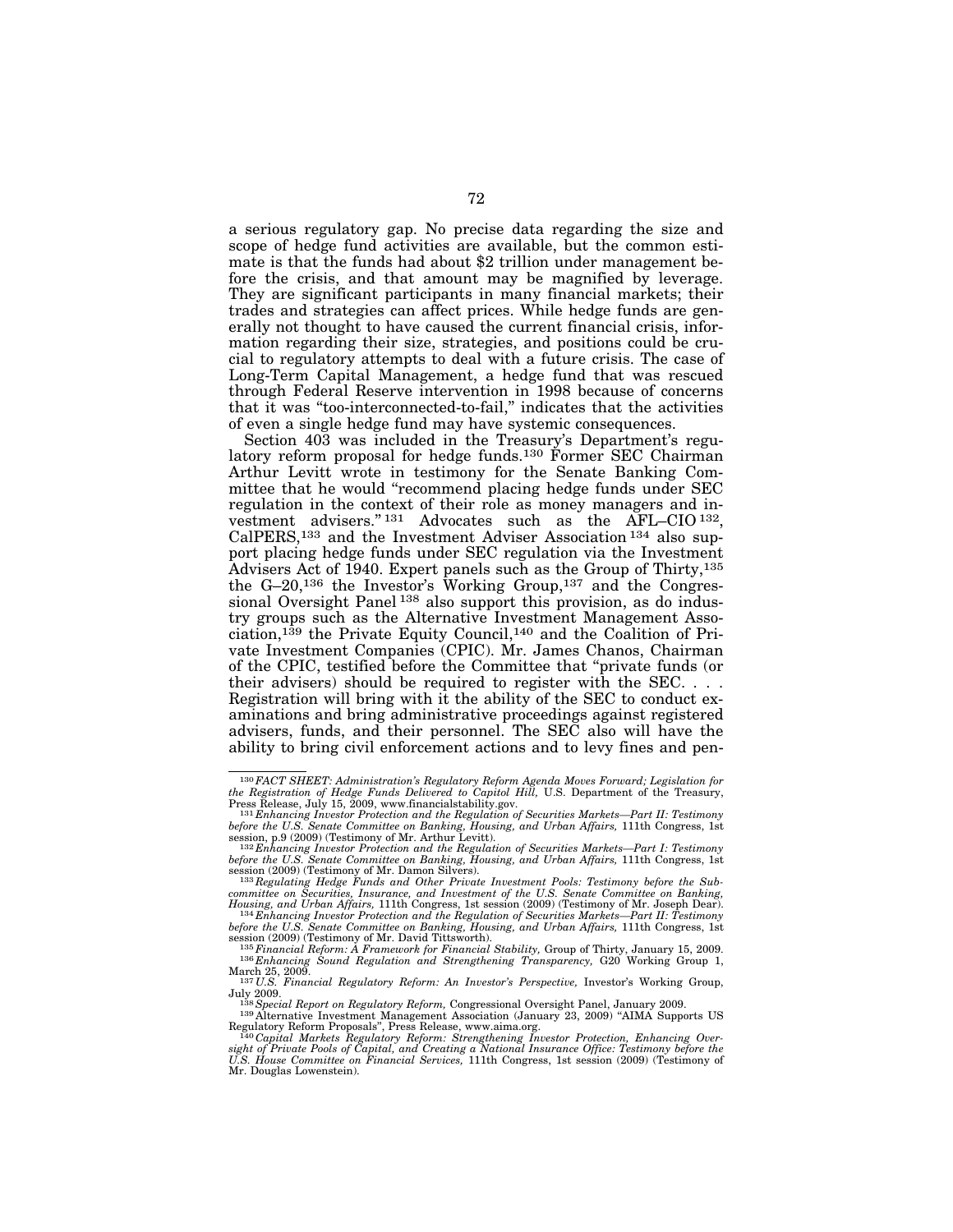alties for violations.'' 141 Former SEC Chief Accountant Lynn Turner also supported this provision in testimony.142

A significant number of hedge funds are already registered with the SEC, on a voluntary basis. Hedge Fund Research reports that nearly 55 percent of the hedge fund firms located in the United States are currently registered with the SEC, and that SEC-registered hedge fund firms manage nearly 71 percent of all US-based hedge fund capital.

Section 403 eliminates the exemption in section 203(b)(3) of the Investment Advisers Act of 1940 for advisers with fewer than 15 clients. Under current law, a hedge fund is counted as a single client, allowing hedge fund advisers to escape the obligation to register with the SEC. The Section adds an exemption for foreign private advisers, as defined in this Act. The Section adds a limited intrastate exemption, and an exemption for Small Business Investment Companies licensed by (or in the process of obtaining a license from) the Small Business Administration.

### *Section 404. Collection of systemic risk data; reports; examinations; disclosures*

Section 404 authorizes the SEC to require advisers to private funds to file specific reports, which the SEC shall share with the Financial Stability Oversight Council. The filings shall describe the amount of assets under management, use of leverage, counterparty credit risk exposure, trading and investment positions, valuation policies, types of assets held, and other information that the SEC, in consultation with the Council, determines is necessary and appropriate to protect investors or assess systemic risk. Reporting requirements may be tailored to the type or size of the private fund. Frequency of reporting is at the SEC's discretion.

Paul Schott Stevens, President of the Investment Company Institute, testified before the Committee that ''the Capital Markets Regulator should require nonpublic reporting of information, such as investment positions and strategies that could bear on systemic risk and adversely impact other market participants.'' 143 Richard Ketchum, Chairman of FINRA, said ''The absence of transparency about hedge funds and their investment positions is a concern."<sup>144</sup> Hedge fund industry groups also support this provision, including

<sup>141</sup>*Regulating Hedge Funds and Other Private Investment Pools: Testimony before the Subcommittee on Securities, Insurance, and Investment of the U.S. Senate Committee on Banking, Housing, and Urban Affairs,* 111th Congress, 1st session, p.17 (2009) (Testimony of Mr. James Chanos). 142 *Enhancing Investor Protection and the Regulation of Securities Markets—Part I: Testimony* 

*before the U.S. Senate Committee on Banking, Housing, and Urban Affairs, 111th Congress, 1st* session (2009) (Testimony of Mr. Lynn Turner). 143 *Enhancing Investor Protection and the Regulation of Securities Markets—Part I: Testimony* 

*before the U.S. Senate Committee on Banking, Housing, and Urban Affairs*, 111th Congress, 1st

session, p.12 (2009) (Testimony of Mr. Paul Schott Stevens). 144 *Enhancing Investor Protection and the Regulation of Securities Markets—Part II: Testimony before the U.S. Senate Committee on Banking, Housing, and Urban Affairs*, 111th Congress, 1st session, p.5 (2009) (Testimony of Mr. Richard Ketchum).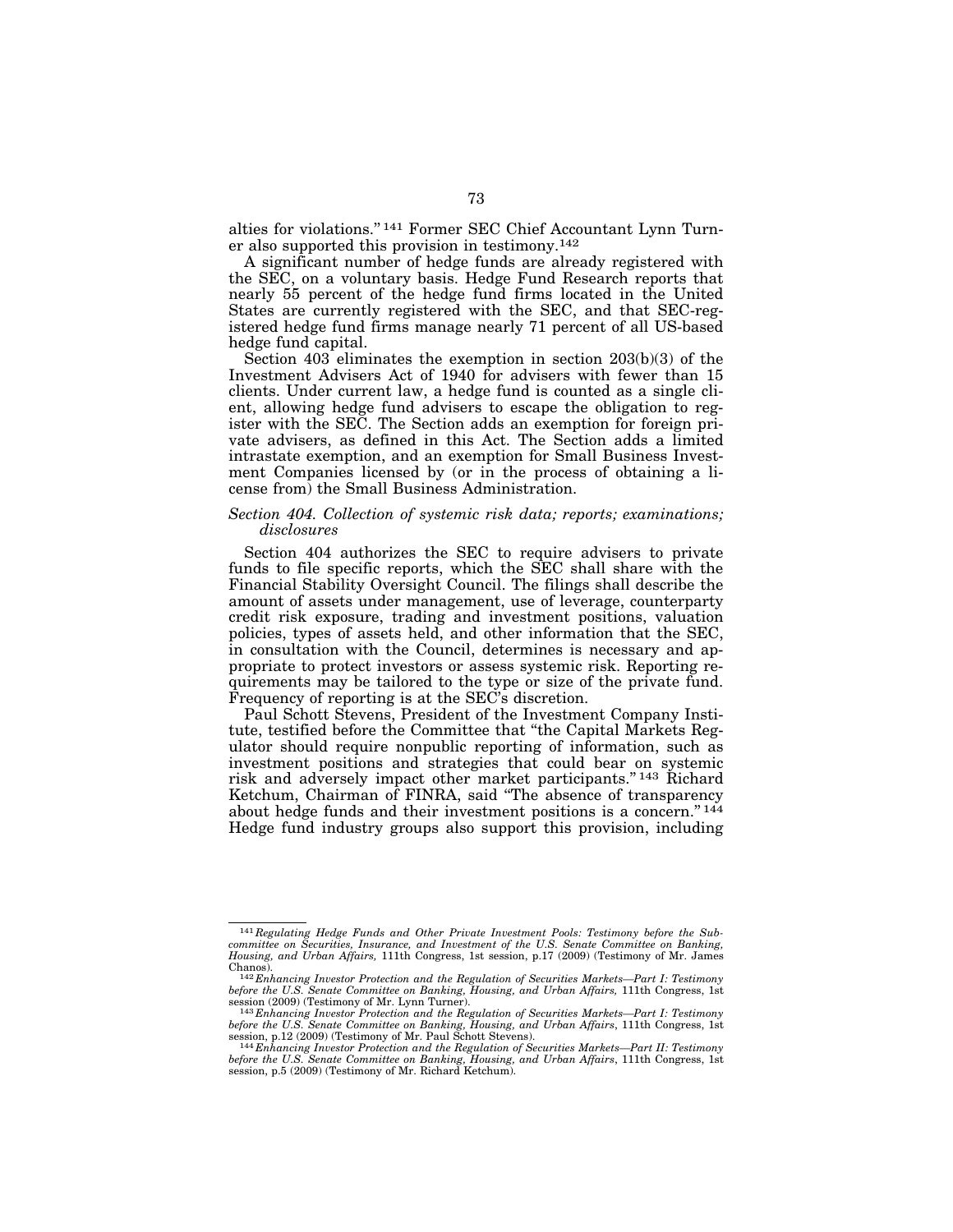the Managed Funds Association,145 the Coalition of Private Investment Companies,<sup>146</sup> and the Private Equity Council.<sup>147</sup>

Section 404 requires the SEC to make available to the Financial Stability Oversight Council any private fund records it receives that the Council considers necessary to assess the systemic risk posed by a private fund. These records must be kept confidential: the Council must observe the same standards of confidentiality that apply to the SEC. Private fund records, including those containing proprietary information, are not subject to disclosure pursuant to the Freedom of Information Act.

This section also directs the SEC to report annually to Congress on how it has used information collected from private funds to monitor markets for the protection of investors and market integrity.

#### *Section 405. Disclosure provision eliminated*

Section 405 authorizes the SEC to require investment advisers to disclose the identity, investments, or affairs of any client, if necessary to assess potential systemic risk.

#### *Section 406. Clarification of rulemaking authority*

Section 406 clarifies the SEC's authority to define technical, trade, and other terms used in the title, except that the SEC may not define "client" to mean investors in a fund, rather than the fund itself, for purposes of Section 206 (1) and (2) of the Advisers Act, which governs fraud. The clarification avoids potential conflicts between the fiduciary duty an adviser owes to a private fund and to the individual investors in the fund (if those investors are defined as clients of the adviser). Actions in the best interest of the fund may not always be in the best interests of each individual investor. The section also directs the SEC and CFTC to jointly promulgate rules regarding the form and content of reporting by firms that are registered with both agencies.

#### *Section 407. Exemptions of venture capital fund advisers*

The Committee believes that venture capital funds, a subset of private investment funds specializing in long-term equity investment in small or start-up businesses, do not present the same risks as the large private funds whose advisers are required to register with the SEC under this title. Their activities are not interconnected with the global financial system, and they generally rely on equity funding, so that losses that may occur do not ripple throughout world markets but are borne by fund investors alone. Terry McGuire, Chairman of the National Venture Capital Association, wrote in congressional testimony that ''venture capital did not contribute to the implosion that occurred in the financial system in

<sup>145</sup> *Enhancing Investor Protection and the Regulation of Securities Markets—Part II: Testimony before the U.S. Senate Committee on Banking, Housing, and Urban Affairs*, 111th Congress, 1st

session, (2009) (Testimony of Mr. Richard Baker).<br><sup>146</sup> Regulating Hedge Funds and Other Private Investment Pools: Testimony before the Sub-<br>committee on Securities, Insurance, and Investment of the U.S. Senate Committee o *Housing, and Urban Affairs*, 111th Congress, 1st session (2009) (Testimony of Mr. James

<sup>&</sup>lt;sup>147</sup> Capital Markets Regulatory Reform: Strengthening Investor Protection, Enhancing Over*sight of Private Pools of Capital, and Creating a National Insurance Office: Testimony before the U.S. House Committee on Financial Services*, 111th Congress, 1st session (2009) (Testimony of Mr. Douglas Lowenstein).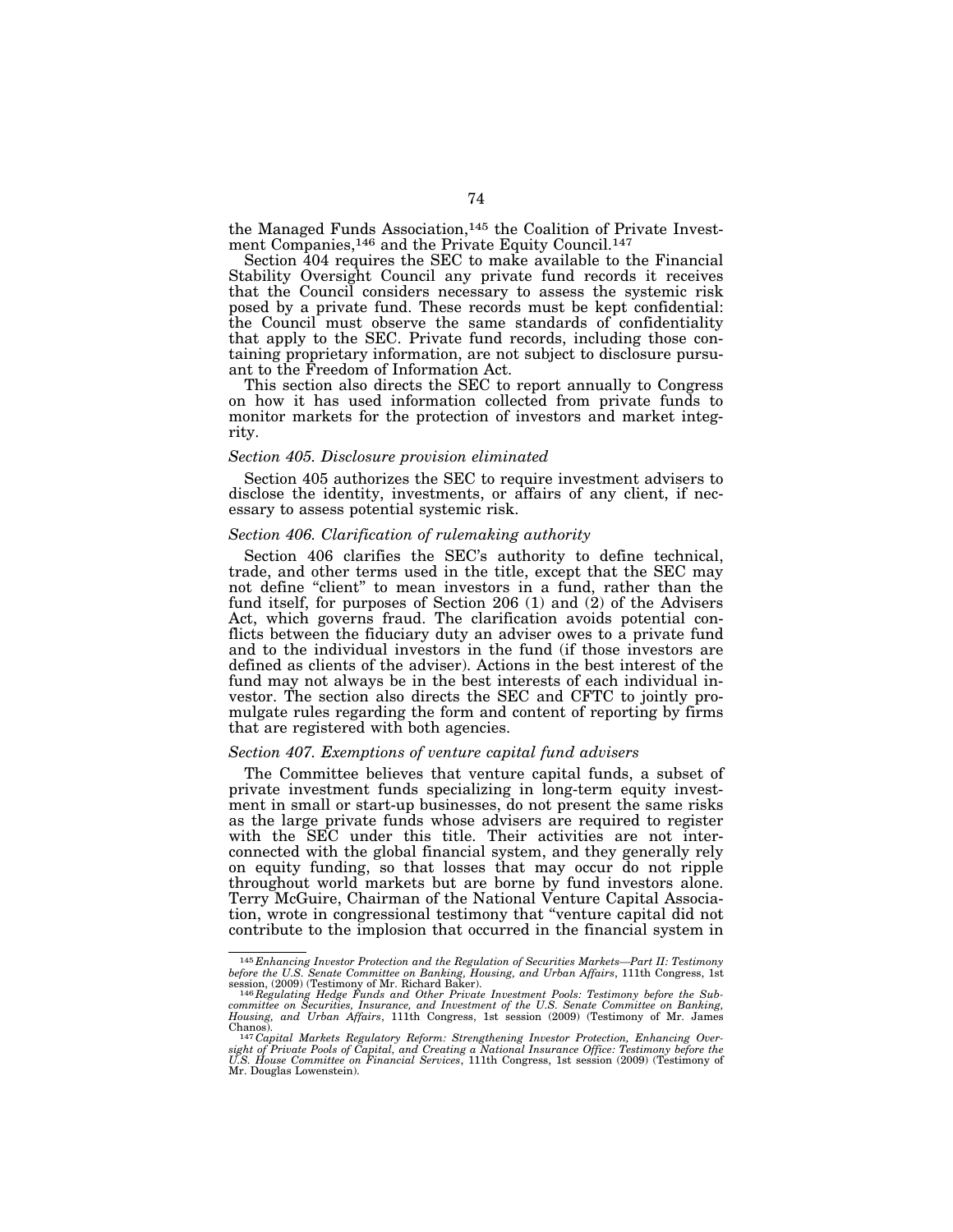the last year, nor does it pose a future systemic risk to our world financial markets or retail investors."<sup>148</sup> Section 407 directs the SEC to define "venture capital fund" and provides that no investment adviser shall become subject to registration requirements for providing investment advice to a venture capital fund.

## *Section 408. Exemption of and record keeping by private equity fund advisers*

The Committee believes that private equity funds characterized by long-term equity investments in operating businesses do not present the same risks as the large private funds whose advisers are required to register with the SEC under this title. Private equity investments are characterized by long-term commitments of equity capital—investors generally do not have redemption rights that could force the funds into disorderly liquidations of their positions. Private equity funds use limited or no leverage at the fund level, which means that their activities do not pose risks to the wider markets through credit or counterparty relationships. Accordingly, Section 408 directs the SEC to define ''private equity fund" and provides an exemption from registration for advisers to private equity funds.

Informed observers believe that in some cases the line between hedge funds and private equity may not be clear, and that the activities of the two types of funds may overlap. We expect the SEC to define the term ''private equity fund'' in a way to exclude firms that call themselves ''private equity'' but engage in activities that either raise significant potential systemic risk concerns or are more characteristic of traditional hedge funds. The section requires advisers to private equity funds to maintain such records, and provide to the SEC such annual or other reports, as the SEC determines necessary and appropriate in the public interest and for the protection of investors.

## *Section 409. Family offices*

Family offices provide investment advice in the course of managing the investments and financial affairs of one or more generations of a single family. Since the enactment of the Investment Advisers Act of 1940, the SEC has issued orders to family offices declaring that those family offices are not investment advisers within the intent of the Act (and thus not subject to the registration and other requirements of the Act). The Committee believes that family offices are not investment advisers intended to be subject to registration under the Advisers Act. The Advisers Act is not designed to regulate the interactions of family members, and registration would unnecessarily intrude on the privacy of the family involved. Accordingly, Section 409 directs the SEC to define ''family office'' and excludes family offices from the definition of investment adviser Section 202(a)(11) of the Advisers Act.

Section 409 directs the SEC to adopt rules of general applicability defining ''family offices'' for purposes of the exemption. The rules shall provide for an exemption that is consistent with the

<sup>148</sup> *Capital Markets Regulatory Reform: Strengthening Investor Protection, Enhancing Over*sight of Private Pools of Capital, and Creating a National Insurance Office: Testimony before the<br>U.S. House Committee on Financial Services, 111th Congress, 1st session, p.15 (2009) (Testi-<br>mony of Mr. Terry McGuire).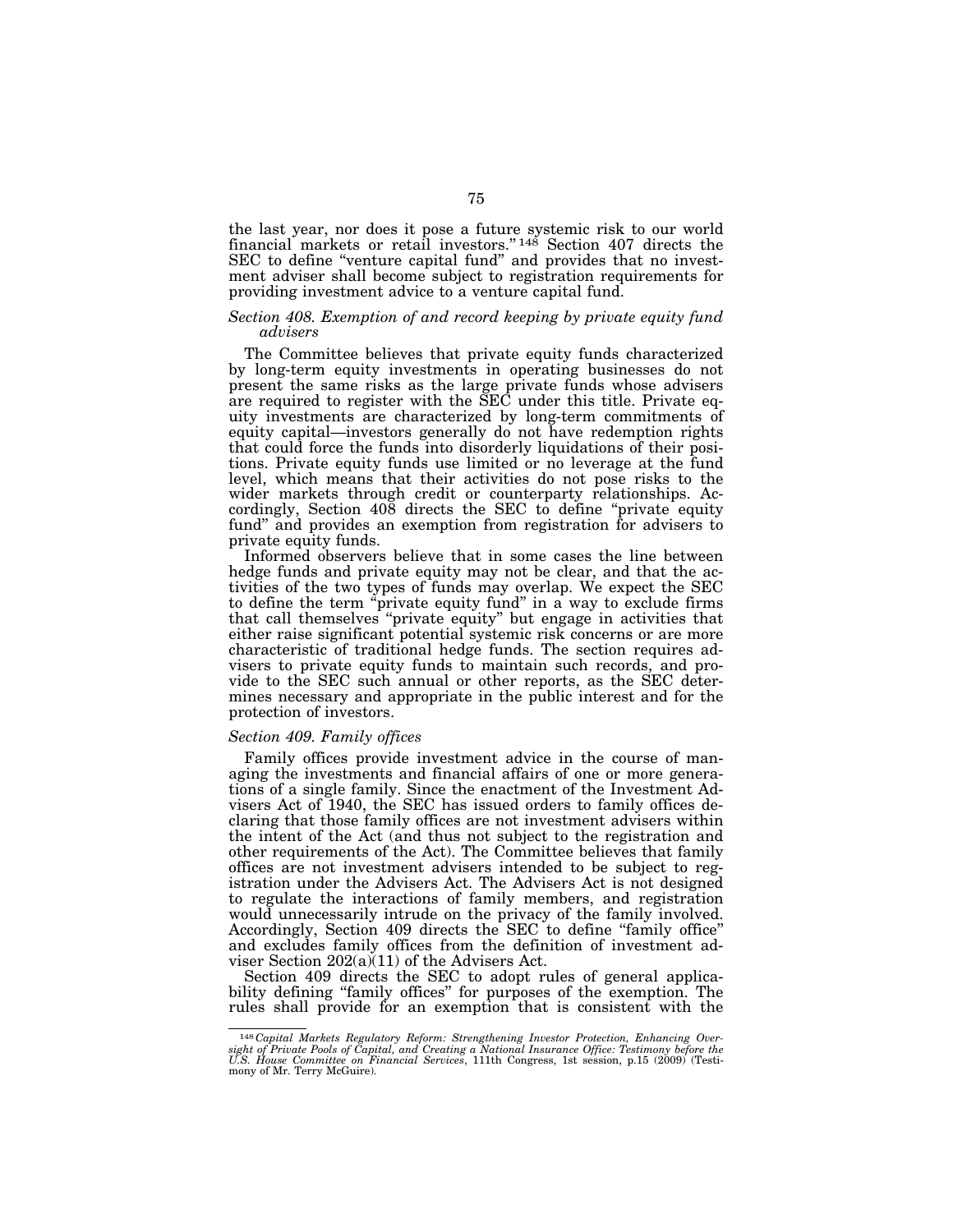SEC's previous exemptive policy and that takes into account the range of organizational and employment structures employed by family offices. The Committee recognizes that many family offices have become professional in nature and may have officers, directors, and employees who are not family members, and who may be employed by the family office itself or by an affiliated entity. Such persons (and other persons who may provide services to the family office) may co-invest with family members, enabling them to share in the profits of investments they oversee, and better aligning the interests of such persons with those of the family members served by the family office. The Committee expects that such arrangements would not automatically exclude a family office from the definition.

#### *Section 410. State and federal responsibilities; asset threshold for federal registration of investment advisers*

Section 410 increases the asset threshold above which investment advisers must register with the SEC from \$25,000,000 to \$100,000,000. States will have responsibility for regulating advisers with less than \$100,000,000 in assets under management. The Committee expects that the SEC, by concentrating its examination and enforcement resources on the largest investment advisers, will improve its record in uncovering major cases of investment fraud, and that the States will provide more effective surveillance of smaller funds. In a letter to Chairman Dodd and Ranking Member Shelby, the North American Securities Administrators Association stated that ''State securities regulators are ready to accept the increased responsibility for the oversight of investment advisers with up to \$100 million in assets under management. The state system of investment adviser regulation has worked well with the \$25 million threshold since it was mandated in 1996 and states have developed an effective regulatory structure and enhanced technology to oversee investment advisers. . . . An increase in the threshold would allow the SEC to focus on larger investment advisers while the smaller advisers would continue to be subject to strong state regulation and oversight.'' 149

In a letter to Senate Banking Committee staff in October 2009, Professor Mercer Bullard stated, "I support the \$100 million threshold. This merely restores the distribution of advisers between the SEC and states that existed at the time they were split by [the National Securities Markets Improvement Act].''

#### *Section 411. Custody of client assets*

Section 411 requires registered investment advisers to comply with SEC rules for the safeguarding of client assets and to use independent public accountants to verify assets. The SEC has recently adopted new rules imposing heightened standards for custody of client assets. Mr. James Chanos, Chairman of the Coalition of Private Investment Companies, wrote in testimony for the Committee that ''Any new private fund legislation should include provisions to reduce the risks of Ponzi schemes and theft by requiring money managers to keep client assets at a qualified custodian, and

<sup>149</sup> North American Securities Administrators Association, letter to Chairman Dodd and Ranking Member Shelby, November 17, 2009.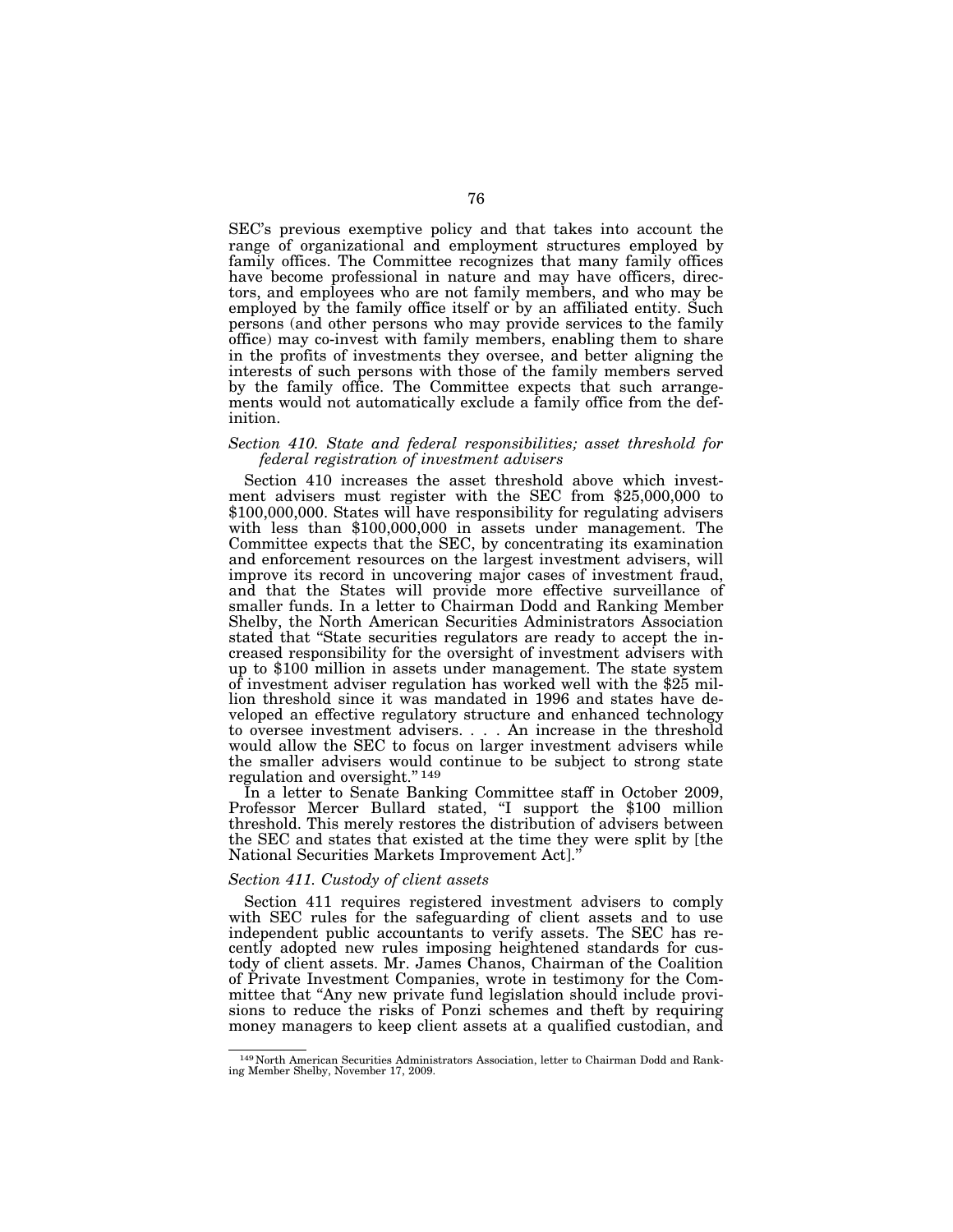by requiring investment funds to be audited by independent public accounting firms that are overseen by the PCAOB.'' 150

Professor John Coffee wrote in testimony for the Senate Banking Committee that ''the custodian requirement largely removes the ability of an investment adviser to pay the proceeds invested by new investors to old investors. The custodian will take the instructions to buy or sell securities, but not to remit the proceeds of sales to the adviser or to others (except in return for share redemptions by investors). At a stroke, this requirement eliminates the ability of the manager to recycle' funds from new to old investors."<sup>151</sup> SEC Inspector General H. David Kotz also supports this provision.152

#### *Section 412. Adjusting the accredited investor standard for inflation*

Accredited investor status, defined in SEC regulations under the Securities Act of 1933, is required to invest in hedge funds and other private securities offerings. Accredited investors are presumed to be sophisticated, and not in need of the investor protections afforded by the registration and disclosure requirements that apply to public offerings. For individuals, the accredited investor thresholds are dollar amounts for annual income (\$200,000 or \$300,000 for an individual and spouse) and net worth (\$1 million, which may include the value of a person's primary residence). These amounts have not been adjusted since 1982; some observers believe that because of inflation and real estate price appreciation many individuals who now meet the accredited investor standard may lack the degree of financial expertise that was implied by the thresholds when they were established nearly three decades ago. The North American Securities Administrators Association wrote in a 2007 comment letter to the SEC that ''NASAA has long advocated for adjusting the definition of accredited investor' in light of inflation and has expressed concern at the length of time the thresholds contained in the definition have not been adjusted . . . [I]nflation has seriously eroded the efficacy of the existing thresholds in the definition of accredited investor' since their adoption in 1982. NASAA further supports an inflation adjustment every five years."<sup>153</sup>

Section 412 requires the SEC to increase the dollar thresholds for accredited investor status, to take into account price inflation since the current figures were established. The Section also directs the SEC to adjust those figures at least every five years to reflect the percentage increase in the cost of living. This provision is intended to increase investor protection by limiting participation in private securities offerings to investors who are capable of evaluating the risks of such offerings.

<sup>150</sup>*Regulating Hedge Funds and Other Private Investment Pools: Testimony before the Subcommittee on Securities, Insurance, and Investment of the U.S. Senate Committee on Banking, Housing, and Urban Affairs*, 111th Congress, 1st session, p. 18 (2009) (Testimony of Mr. James

Chanos).<br>  $^{151}$ *Madoff Investment Securities Fraud: Regulatory and Oversight Concerns and the Need for Reform: Testimony before the U.S. Senate Committee on Banking, Housing, and Urban Affairs, 111th Congress, 1st sessi* 

proposed rule *Revisions of Limited Offering Exemptions in Regulation D, Release No. 33 8828; IC–27922; File No. S7–18–07*, October 26, 2007.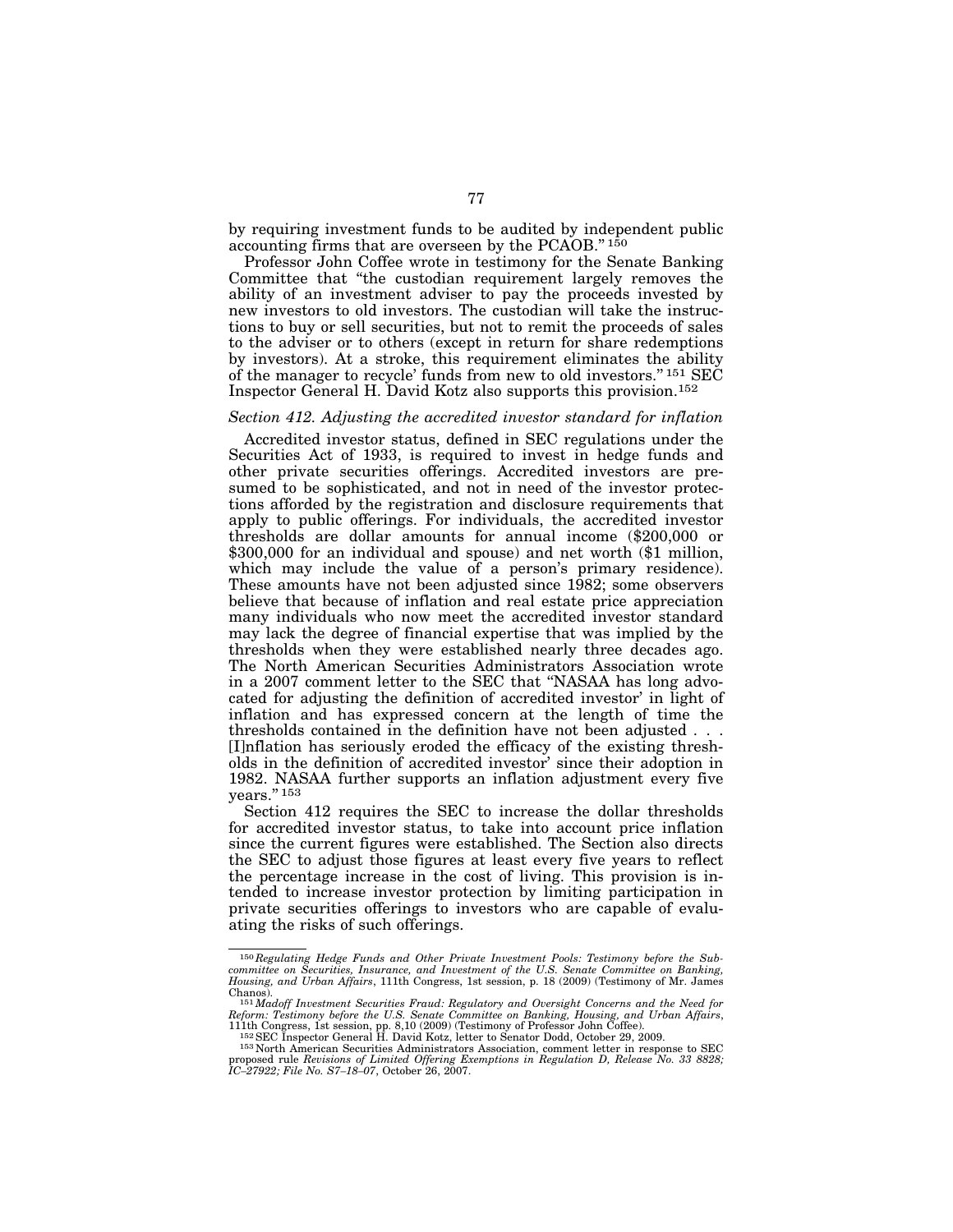#### *Section 413. GAO study and report on accredited investors*

Section 413 directs the GAO to submit a report on the appropriate criteria for accredited investor status and eligibility to invest in private funds. The goal of the exemptions for accredited investors is to identify a category of investors who have sufficient knowledge and expertise to fend for themselves in making investment decisions. Currently, this category is identified by salary or wealth. However, we recognize that these are imperfect standards. For example, a person's wealth may include a valuable primary residence but little liquid cash, or a wealthy person may be a widow or widower with a large inheritance, but little investment expertise. Accordingly, we ask the GAO to determine whether other measures would be more appropriate.

# *Section 414. GAO study on self-regulatory organization for private funds*

Section 414 directs the GAO to study the feasibility of creating a self-regulatory organization to oversee private funds—which can include hedge funds, private equity funds, and venture capital funds.

# *Section 415. Commission study and report on short selling*

Section 415 directs the Office of Risk, Strategy, and Financial Innovation of the SEC to conduct a study on the current state of short selling, the impact of recent SEC rules, the recent incidence of failures to deliver, the practice of delivering shares sold short on the fourth day following the trade, and consideration of real time reporting of short positions.

#### *Section 416. Transition period*

Section 416 provides that the title becomes effective one year after the date of enactment of this Act, but advisers to private funds may voluntarily register with the SEC during that 1-year period.

# **Title V—Insurance**

#### Subtitle A—Office of National Insurance

#### *Section 501. Short title*

#### *Section 502. Establishment of Office of National Insurance*

This section establishes the Office of National Insurance (''Office'') within the Department of the Treasury. The Office, to be headed by a career Senior Executive Service Director appointed by the Secretary of the Treasury (''Secretary''), will have the authority to: (1) monitor all aspects of the insurance industry; (2) recommend to the Financial Stability Oversight Council (''Council'') that the Council designate an insurer, including its affiliates, as an entity subject to regulation by the Board of Governors as a nonbank financial company as defined in Title I of the Restoring American Financial Stability Act; (3) assist the Secretary in administering the Terrorism Risk Insurance Program; (4) coordinate Federal efforts and establish Federal policy on prudential aspects of international insurance matters; (5) determine whether State insurance meas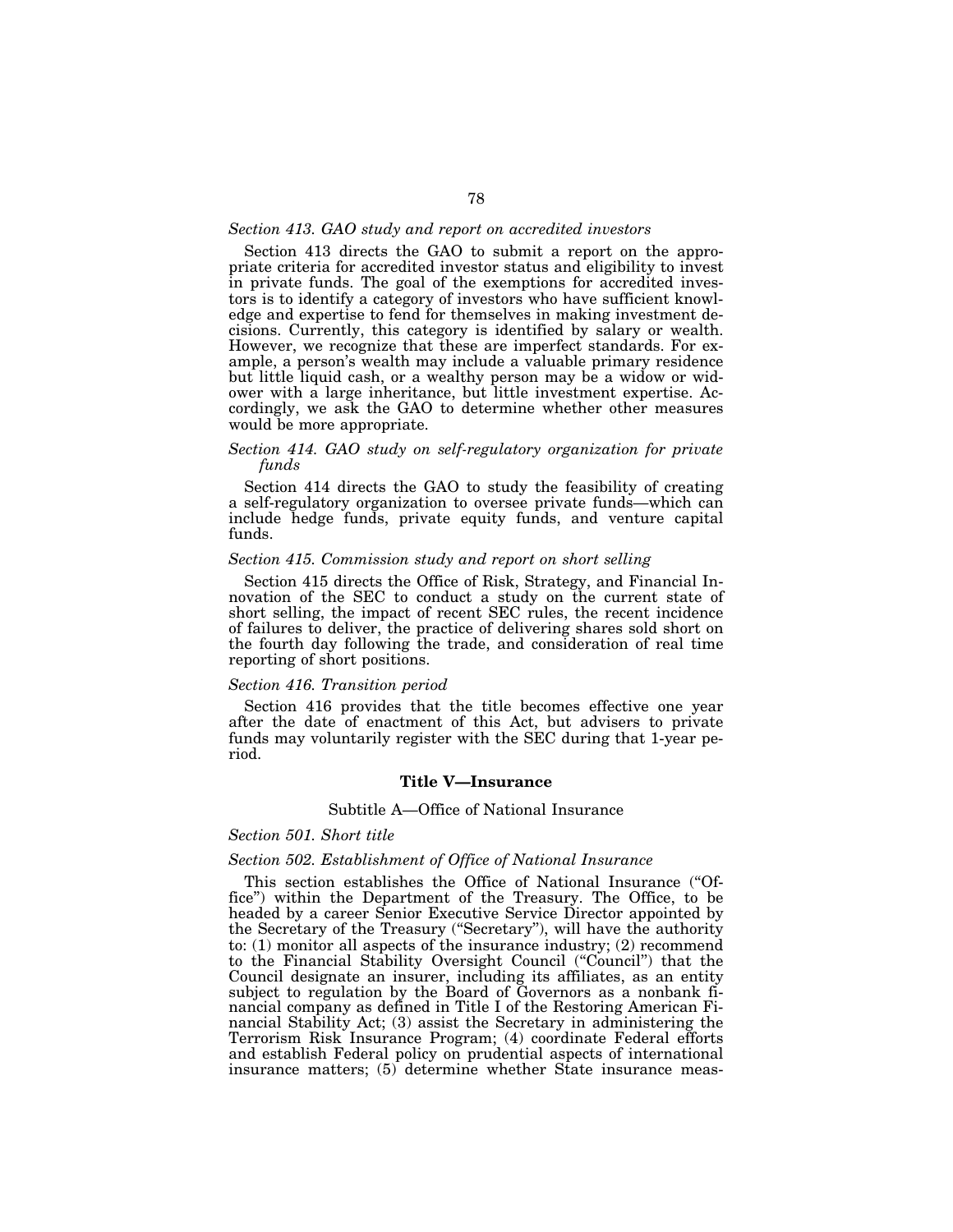ures are preempted by International Insurance Agreements on Prudential Measures; and (6) consult with the States regarding insurance matters of national importance and prudential insurance matters of international importance. The authority of the Office extends to all lines of insurance except health insurance and crop insurance.

In carrying out its functions, the Office may collect data and information on the insurance industry and insurers, as well as issue reports. It may require an insurer or an affiliate to submit data or information reasonably required to carry out functions of the Office, although the Office may establish an exception to data submission requirements for insurers meeting a minimum size threshold. Before collecting any data or information directly from an insurer, the Office must first coordinate with each relevant State insurance regulator (or other relevant Federal or State regulatory agency, in the case of an affiliate) to determine whether the information is available from such State insurance regulator or other regulatory agency. The Office will have power to require by subpoena that an insurer produce the data or information requested, but only upon a written finding by the Director that the data or information is required to carry out its functions and that it has coordinated with relevant regulator or agency as required. The subpoena authority is intended to be an option of last resort that would very rarely be used, since it is expected that the relevant regulator or agency and the insurers would cooperate with reasonable requests for data or information by the Office. Any non-publicly available data and information submitted to the Office will be subject to confidentiality provisions: privileges are not waived; any requirements regarding privacy or confidentiality will continue to apply; and information contained in examination reports will be considered subject to the applicable exemption under the Freedom of Information Act for this type of information.

The Director will determine whether a State insurance measure is preempted because it: (a) results in less favorable treatment of a non-United States insurer domiciled in a foreign jurisdiction that is subject to an International Insurance Agreement on Prudential Measures than a United States insurer domiciled, licensed, or otherwise admitted in that State and (b) is inconsistent with an International Insurance Agreement on Prudential Measures. However, the savings clause provides that nothing in this section preempts any State insurance measure that governs any insurer's rates, premiums, underwriting or sales practices, State coverage requirements for insurance, application of State antitrust laws to the business of insurance, or any State insurance measure governing the capital or solvency of an insurer (except to the extent such measure results in less favorable treatment of a non-United States insurer than a United States insurer). The savings clause is intended to shield these important State consumer protection measures from preemption.

An ''International Insurance Agreement on Prudential Measures'' is defined as a written bilateral or multilateral agreement entered into between the United States and a foreign government, authority, or regulatory entity regarding prudential measures applicable to the business of insurance or reinsurance. Before making a determination of inconsistency, the Director will notify and consult with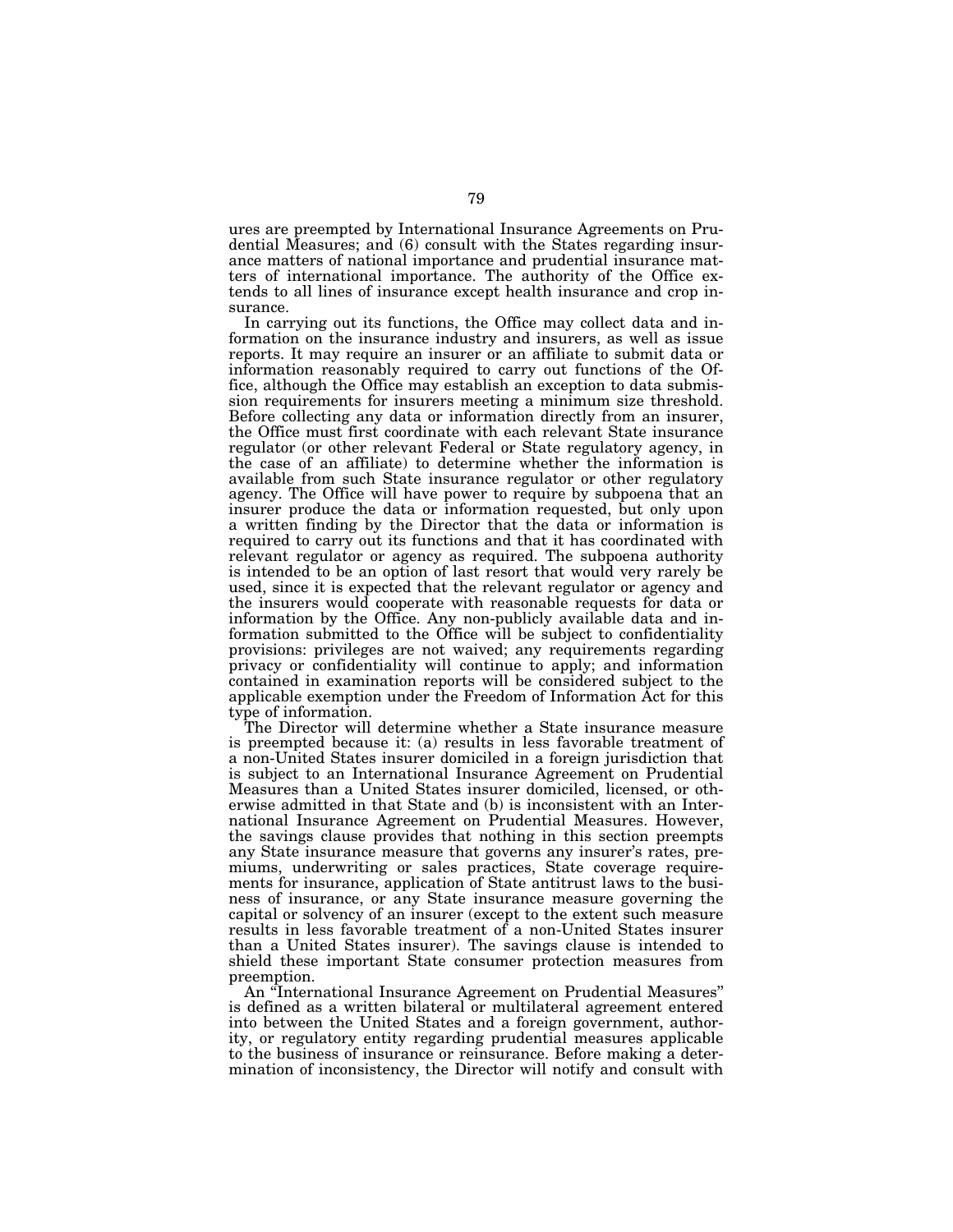the appropriate State, publish a notice in the Federal Register, and give interested parties the opportunity to submit comments. Upon making the determination, the Director will notify the appropriate State and Congress, and establish a reasonable period of time before the preemption will become effective. At the conclusion of that period, if the basis for the determination still exists, the Director will publish a notice in the Federal Register that the preemption has become effective and notify the appropriate State.

The Director will consult with State insurance regulators, to the extent the Director determines appropriate, in carrying out the functions of the Office. The Director may also consult on insurance matters with Indian Tribes (as defined in Section 4(e) of the Indian Self-Determination and Education Assistance Act, as amended (25 U.S.C. 450b(e))) regarding insurance entities wholly owned by Indian Tribes. Nothing in this section will be construed to give the Office or the Treasury Department general supervisory or regulatory authority over the business of insurance.

The Director must submit a report to the President and to Congress by September 30th of each year on the insurance industry and any actions taken by the Office regarding preemption of inconsistent State insurance measures.

The Director must also conduct a study and submit a report to Congress within 18 months of the enactment of this section on how to modernize and improve the system of insurance regulation in the United States. The study and report must be guided by the following six considerations: (1) systemic risk regulation with respect to insurance; (2) capital standards and the relationship between capital allocation and liabilities; (3) consumer protection for insurance products and practices; (4) degree of national uniformity of state insurance regulation; (5) regulation of insurance companies and affiliates on a consolidated basis; and (6) international coordination of insurance regulation. The study and report must also examine additional factors as set forth in this section.

This section also authorizes the Secretary of the Treasury to negotiate and enter into International Insurance Agreements on Prudential Measures on behalf of the United States. However, nothing in this section will be construed to affect the development and coordination of the United States international trade policy or the administration of the United States trade agreements program. The Secretary will consult with the United States Trade Representative on the negotiation of International Insurance Agreements on Prudential Measures, including prior to initiating and concluding any such agreements.

#### Subtitle B—State-Based Insurance Reform

#### *Section 511. Short title*

This subtitle may be cited as the ''Nonadmitted and Reinsurance Reform Act of 2009''.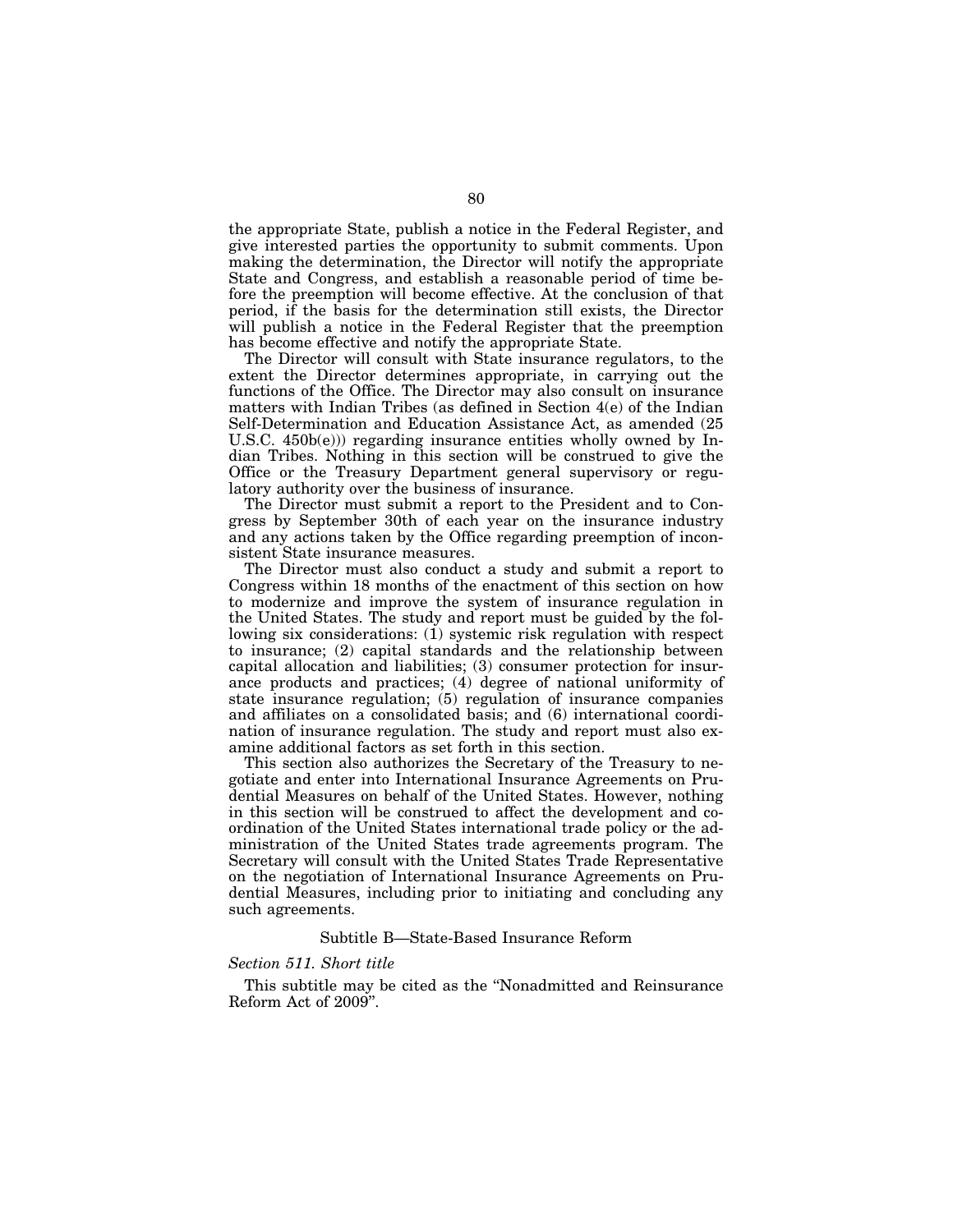#### *Section 512. Effective date*

# **Part I—Nonadmitted Insurance**

# *Sec. 521. Reporting, payment, and allocation of premium taxes*

Gives the home State of the insured (policyholder) sole regulatory authority over the collection and allocation of premium tax obligations related to nonadmitted insurance (also known as surplus lines insurance). States are authorized to enter into a compact or other agreement to establish uniform allocation and remittance procedures. Insured's home State may require surplus lines brokers and insureds to file tax allocation reports detailing portion of premiums attributable to properties, risks, or exposures located in each state.

# *Sec. 522. Regulation of nonadmitted insurance by insured's home state*

Unless otherwise provided, insured's home State has sole regulatory authority over nonadmitted insurance, including broker licensing.

### *Sec. 523. Participation in national producer database*

State may not collect fees relating to licensing of nonadmitted brokers unless the State participates in the national insurance producer database of the National Association of Insurance Commissioners (NAIC) within 2 years of enactment of this subtitle.

### *Sec. 524. Uniform standards for surplus lines eligibility*

Streamlines eligibility requirements for nonadmitted insurance providers with the eligibility requirements set forth in the NAIC's Nonadmitted Insurance Model Act.

#### *Sec. 525. Streamlined application for commercial purchasers*

Allows exempt commercial purchasers, as defined in section 527, easier access to the non-admitted marketplace by waiving certain requirements.

### *Sec. 526. GAO study of nonadmitted insurance market*

The Comptroller General shall conduct a study of the nonadmitted insurance market to determine the effect of the enactment of this part on the size and market share of the nonadmitted market. The Comptroller General shall consult with the NAIC and produce this report within 30 months after the effective date.

#### *Sec. 527. Definitions*

Among others, defines Exempt Commercial Purchasers and details the qualifications necessary to qualify as such for the purposes of section 525.

# **Part II—Reinsurance**

#### *Sec. 531. Regulation of credit for reinsurance and reinsurance agreements*

Prohibits non-domiciliary States from denying credit for reinsurance if the State of domicile of a ceding insurer is an NAIC-accredited State or has solvency requirements substantially similar to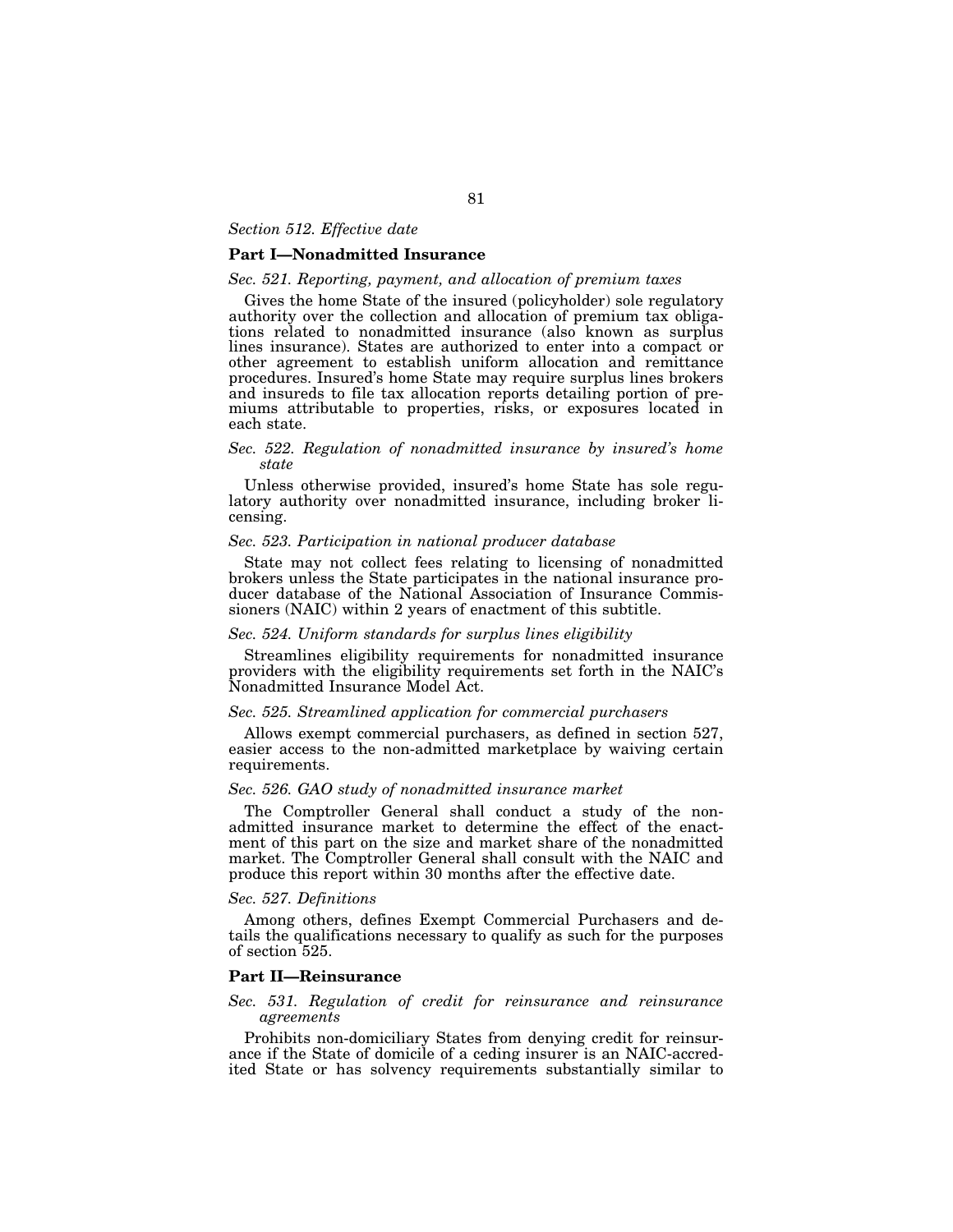those required for NAIC accreditation. Prohibits non-domiciliary States from restricting or eliminating the rights of reinsurers to resolve disputes pursuant to contractual arbitration clauses, prohibits non-domiciliary States from ignoring or eliminating contractual agreements on choice of law determinations, and prohibits nondomiciliary States from enforcing reinsurance contracts on terms different from those set forth in the reinsurance contract.

#### *Sec. 532. Solvency regulation*

State of domicile of the reinsurer is solely responsible for regulating the financial solvency of the reinsurer. Non-domiciliary States may not require reinsurer to provide any additional financial information other than the information required by State of domicile. Non-domiciliary States are required to be provided with copies of the financial information that is required to be filed with the State of domicile.

#### *Sec. 533. Definitions*

Among others, defines a reinsurer and clarifies how an insurer could be determined as a reinsurer under the laws of the state of domicile.

# **Part III—Rule of Construction**

### *Sec. 541. Rule of construction*

Clarifies that this subtitle will not modify, impair, or supersede the application of antitrust laws, confirms that any potential conflict between this subtitle and the antitrust laws will be resolved in favor of the operation of the antitrust laws.

#### *Sec. 542. Severability*

States that if any section, subsection, or application of this subtitle is held to be unconstitutional, the remainder of the subtitle shall not be affected.

# **Title VI—Bank and Savings Association Holding Company and Depository Institution Regulatory Improvements Act of 2009**

#### *Section 601. Short title*

The short title of this section is the ''Bank and Savings Association Holding Company and Depository Institution Regulatory Improvements Act of 2010.''

### *Section 602. Definitions*

This section defines the term "commercial firm" as any entity that derives not less than 15 percent of the consolidated annual gross revenues of the entity, including all affiliates of the entity, from engaging in activities that are not financial in nature or incidental to activities that are financial in nature, as provided in section 4(k) of the Bank Holding Company Act of 1956 (12 U.S.C.  $1843(k)$ ).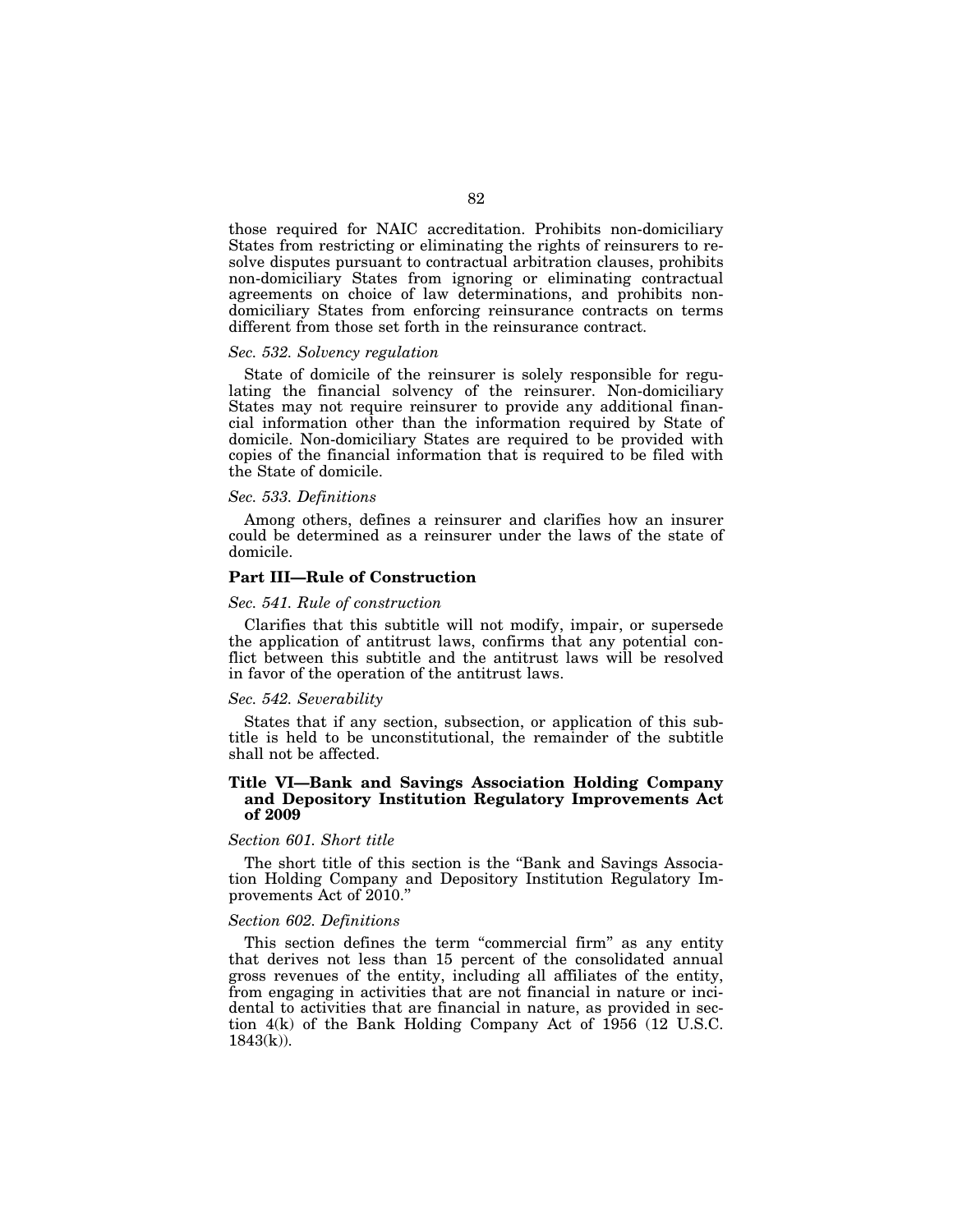# *Section 603. Moratorium and study on treatment of credit card banks, industrial loan companies, trust banks and certain other companies as bank holding companies under the Bank Holding Company Act*

This section imposes a three-year moratorium on the ability of the Federal Deposit Insurance Corporation to approve a new application for deposit insurance for an industrial loan company, credit card bank, or trust bank that is owned or controlled by a commercial firm. During this period, the appropriate Federal banking agency may not approve a change in control of an industrial bank, a credit card bank, or a trust bank if the change in control would result in direct or indirect control of the industrial bank, credit card bank, or trust bank by a commercial firm, unless the bank is in danger of default, or unless the change in control results from the merger or whole acquisition of a commercial firm that directly or indirectly controls the industrial bank, credit card bank, or trust bank in a bona fide merger with or acquisition by another commercial firm.

In addition, this section provides that within 18 months of enactment of this Act, the Comptroller General must submit a report to Congress analyzing whether it is necessary to eliminate the exceptions in the Bank Holding Company Act of 1956 (BHCA) for credit card banks, industrial loan companies, trust banks, thrifts, and certain other companies, in order to strengthen the safety and soundness of these institutions or the stability of the financial system.

The Treasury Department's legislative proposal for financial reform includes a provision that would have eliminated the exceptions in the BHCA for credit card banks, industrial loan companies, trust banks and certain other limited purpose banks.154 Under this proposal, firms owning such companies, including commercial firms, would have been subject to regulation as bank holding companies. As a consequence, these firms would have been required to divest of certain financial businesses in accordance with BHCA activity limitations, and would have been subject to new capital requirements. The Committee is seeking additional information through the GAO to determine whether this new supervisory regime should be applied to firms that own credit card banks, industrial loan companies, trust banks, or other limited purpose banks.

# *Section 604. Reports and examinations of bank holding companies; regulation of functionally regulated subsidiaries*

This section removes limitations on the ability of the appropriate Federal banking agency (AFBA) for a bank or savings and loan holding company to obtain reports from, examine, and regulate all subsidiaries of the holding company. The Committee agrees with testimony provided by Governor Daniel K. Tarullo, on behalf of the Board of Governors of the Federal Reserve System (Federal Reserve) "that to be fully effective, consolidated supervisors need the information and ability to identify and address risk throughout an

<sup>154</sup>*FACT SHEET: ADMINISTRATION'S REGULATORY REFORM AGENDA MOVES FOR-WARD; Legislation for Strengthening Investor Protection Delivered to Capitol Hill*, U.S. Department of the Treasury, Press Release, July 10, 2009, www.financialstability.gov.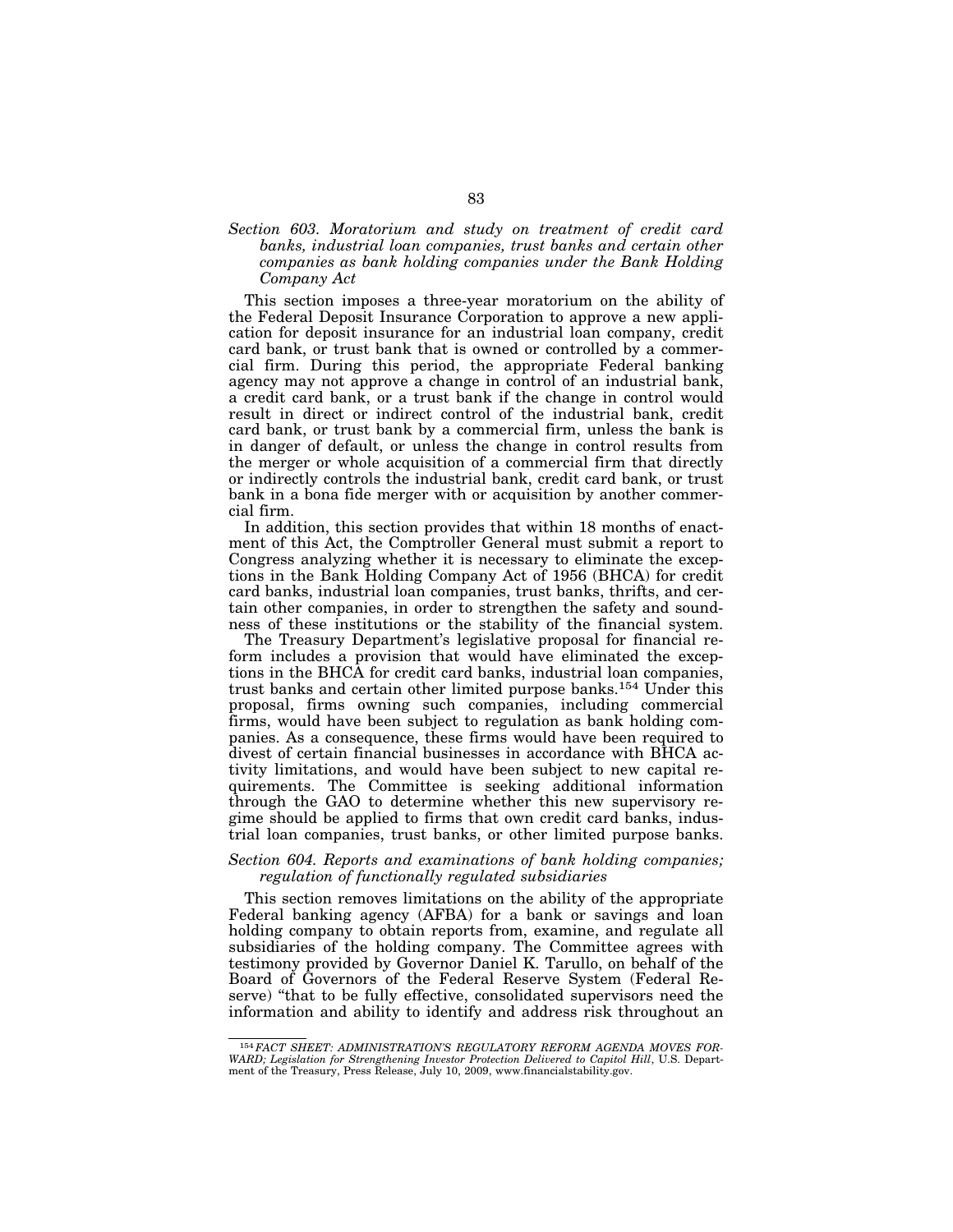organization.'' 155 For this reason, this section removes the so-called Fed-lite provisions of the Gramm-Leach-Bliley Act that placed limitations on the ability of the Federal Reserve to examine, obtain reports from, or take actions to identify or address risks with respect to subsidiaries of a bank holding company that are supervised by other agencies. However, this section also requires the AFBA for the holding company to coordinate with other Federal and state regulators of subsidiaries of the holding company, to the fullest extent possible, to avoid duplication of examination activities, reporting requirements, and requests for information.

While the Committee supports consolidated regulation, it also supports coordinated regulation. Accordingly, section 604(b) requires the AFBA for a bank holding company to give prior notice to, and to consult with, the primary regulator of a subsidiary before commencing an examination of that subsidiary. The section contains an identical requirement with respect to the examination by the AFBA for a savings and loan holding company of a subsidiary of a savings and loan holding company. Other provisions in section 604 specifically require the holding company regulator to rely ''to the fullest extent possible'' on reports and supervisory information that are available from sources other than the subsidiary itself, including information that is ''otherwise available'' from other Federal or State regulators of the subsidiary. These provisions effectively require that the holding company regulator provide notice to and consult with the primary regulator, *e.g.*, the appropriate Federal banking agency for a depository institution, to identify the information it wants and ascertain whether that information already is available from the primary regulator. In addition, section 604 specifically requires the AFBA for the holding company to coordinate with other Federal and state regulators of subsidiaries of the holding company, "to the fullest extent possible, to avoid duplication of examination activities, reporting requirements, and requests for information.''

This section also requires the AFBA for the holding company to consider risks to the stability of the United States banking or financial system when reviewing bank holding company proposals to engage in mergers, acquisitions, or nonbank activities or financial holding company proposals to engage in activities that are financial in nature. A financial holding company also may not engage in certain activities that are financial in nature without the approval of the AFBA for the holding company if they involve the acquisition of assets that exceed \$25 billion.

In addition, the section amends the Home Owners' Loan Act to clarify the authority of the AFBA of a savings and loan holding company to examine and require reports from the savings and loan holding company and all of its subsidiaries. It also directs the AFBA to coordinate its supervisory activities with other Federal and state regulators of the holding company subsidiaries.

<sup>155</sup>*Strengthening and Streamlining Prudential Bank Supervision—Part I: Testimony of Daniel K. Tarullo, Member Board of Governors of the Federal Reserve System, before the U.S. Senate Committee on Banking, Housing, and Urban Affairs*, 111th Congress, 2nd session, p.13 (August 4, 2009).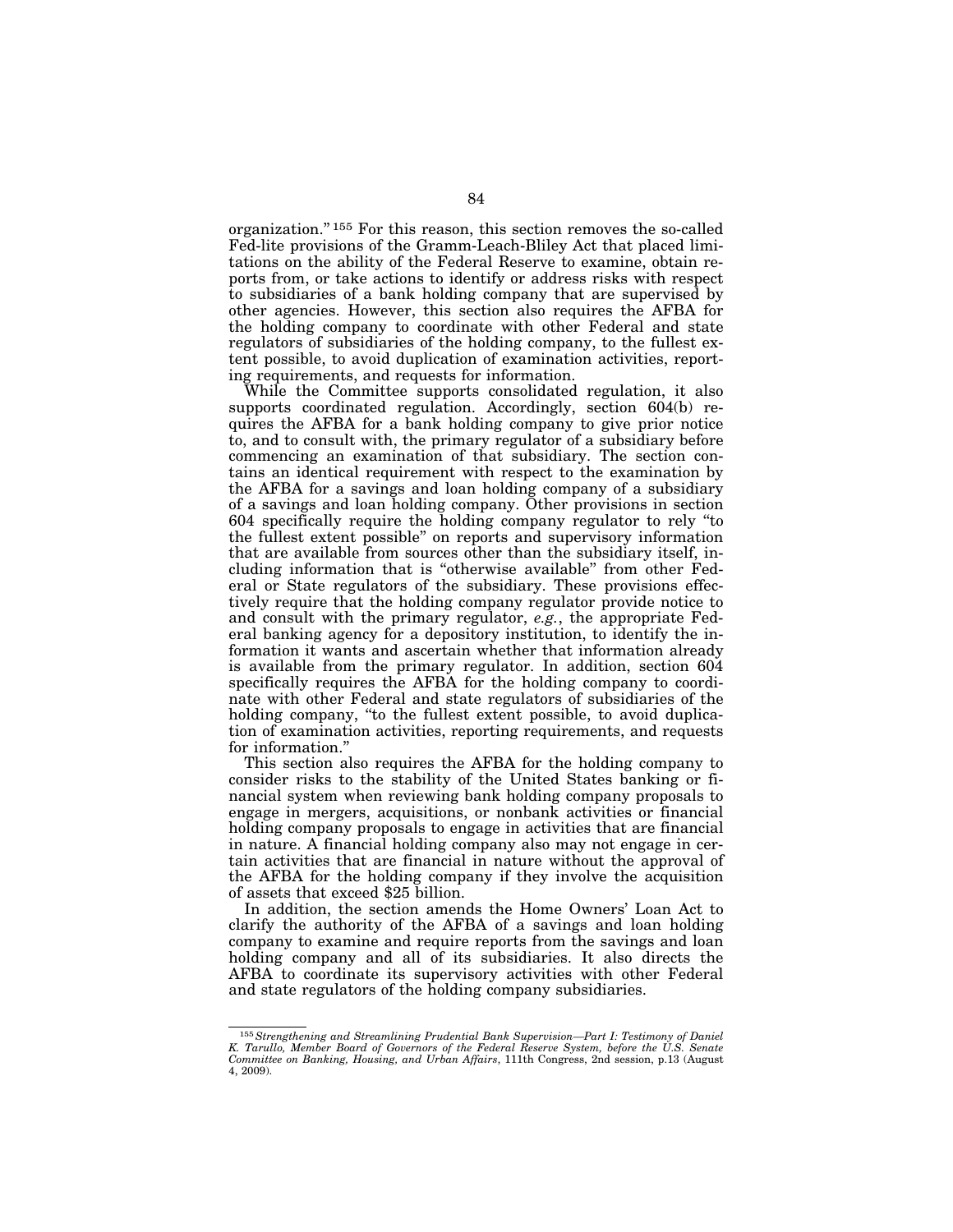# *Section 605. Assuring consistent oversight of permissible activities of depository institution subsidiaries of holding companies*

This section requires the "lead Federal banking agency" for each depository institution holding company to examine the bank permissible activities of each non-depository institution subsidiary (other than a functionally regulated subsidiary) of the depository institution holding company to determine whether the activities present safety and soundness risks to any depository institution subsidiary of the holding company. For purposes of this section, "lead Federal banking agency" is defined as (1) the Office of the Comptroller of the Currency for holding companies with Federallychartered depository institution subsidiaries, or where total consolidated assets in its Federally-chartered depository institution subsidiaries exceed those in its State-chartered depository institution subsidiaries or (2) the Federal Deposit Insurance Corporation for holding companies with state-chartered depository institution subsidiaries, or where total consolidated assets in its state-chartered depository institution subsidiaries exceed those in its Federallychartered depository institution subsidiaries. The ''lead Federal banking agency'' can recommend that the Federal Reserve take enforcement action against a non-depository subsidiary where the Board is the holding company regulator. If the Federal Reserve does not take enforcement action within 60-days of receiving the recommendation, the ''lead Federal banking agency'' may take enforcement action against the non-depository institution.

This provision addresses the problem of the uneven supervisory standards under today's regulatory regime, applicable to depository and non-depository subsidiaries holding companies, highlighted by John C. Dugan, Comptroller of the Currency, in his testimony before the Committee. Changes made by this section are consistent with the recommendation of Comptroller Dugan that where subsidiaries are engaged in the same business as is conducted, or could be conducted, by an affiliated bank mortgage or other consumer lending, for example the prudential supervisor already has the resources and expertise needed to examine the activity. Affiliated companies would then be made subject to the same standards and examined with the same frequency as the affiliated bank. This approach also would ensure that the placement of an activity in a holding company structure could not be used to arbitrage between different supervisory regimes or approaches.156

## *Section 606. Requirements for financial holding companies to remain well capitalized and well managed*

This section amends the BHCA to require all financial holding companies engaging in expanded financial activities to remain well capitalized and well managed.

# *Section 607. Standards for interstate acquisitions and mergers*

This section raises the capital and management standards for bank holding companies engaging in interstate bank acquisitions by requiring them to be well capitalized and well managed. In ad-

 $^{156}$  Strengthening and Streamlining Prudential Bank Supervision—Part I: Testimony of John C. Dugan, Comptroller of the Currency, before the U.S. Senate Committee on Banking, Housing, and Urban Affairs, 111th Congress,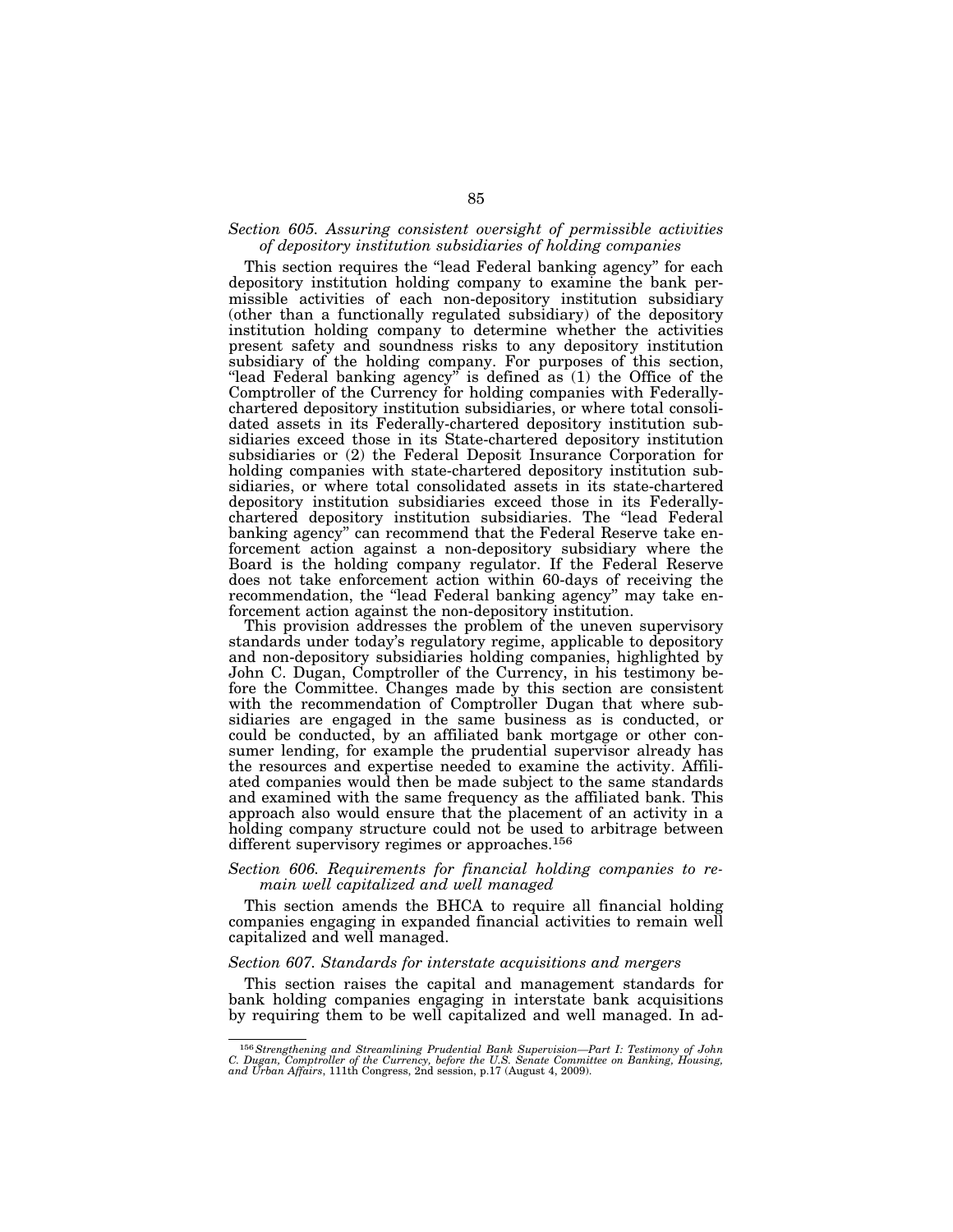dition, interstate mergers of banks will only be permitted if the resulting bank is well capitalized and well managed.

# *Section 608. Enhancing existing restrictions on bank transactions with affiliates*

This section amends section 23A of the Federal Reserve Act by, among other things, defining an investment fund, for which a member bank is an investment adviser, as an affiliate of the member bank.

It also adds credit exposure from a securities borrowing or lending transaction or derivative transaction to the list of inter-affiliate "covered transactions" in section 23A. The Federal Reserve is provided the discretion to define "credit exposure." In addition, the Federal Reserve may issue regulations or interpretations with respect to the manner in which a netting agreement may be taken into account in determining the amount of a covered transaction between a member bank or a subsidiary and an affiliate, including the extent to which netting agreements between a member bank or a subsidiary and an affiliate may be taken into account in determining whether a covered transaction is fully secured for purposes of subsection (d)(4) of section 23A.

This provision represents a second attempt by Congress to address the credit exposure to banks from affiliate derivative transactions. Section 121 of the Gramm-Leach-Bliley Act provided that "not later than 18 months after November 12, 1999, the Federal Reserve shall adopt final rules under this section [23A of the Federal Reserve Act] to address as covered transactions credit exposure arising out of derivative transactions between member banks and their affiliates.'' 157 In 2002, the Federal Reserve announced that it ''expects to issue, in the near future, a proposed rule that would invite public comment on how to treat as covered transactions under section 23A certain derivative transactions that are the functional equivalent of a loan by a member bank to an affiliate or the functional equivalent of an asset purchase by a member bank from an affiliate.<sup>"158</sup> However, the proposed rule was not issued.

The bank regulatory framework must address bank credit exposure to affiliates from derivative transactions to limit a bank's exposure to loss in the event of the failure of an affiliate. Over the last two years, the Committee has heard testimony regarding the damage to the U.S. economy caused by derivatives. Inter-affiliate derivative transactions are a major source of intra-firm complexity among the largest depository institutions. Moreover, tight limits on traditional credit exposures of banks to affiliates, such as loans, and no limits on nontraditional credit exposures of banks to affiliates, such as derivatives, have created a perverse incentive for banks to engage with their affiliates in these more complex, volatile and opaque transaction forms.

Placing limits on derivative transactions will result in greater transparency and disclosure of derivative transactions between banks and their affiliates, a reduction in the volume of internal

 $^{157}\rm{Pub.}$  L. 106–102, Title I, section 121(b), 113 Stat. 1378 (November 12, 1999).  $^{158}\rm{69}$  Fed Reg. 239 (December 12, 2002).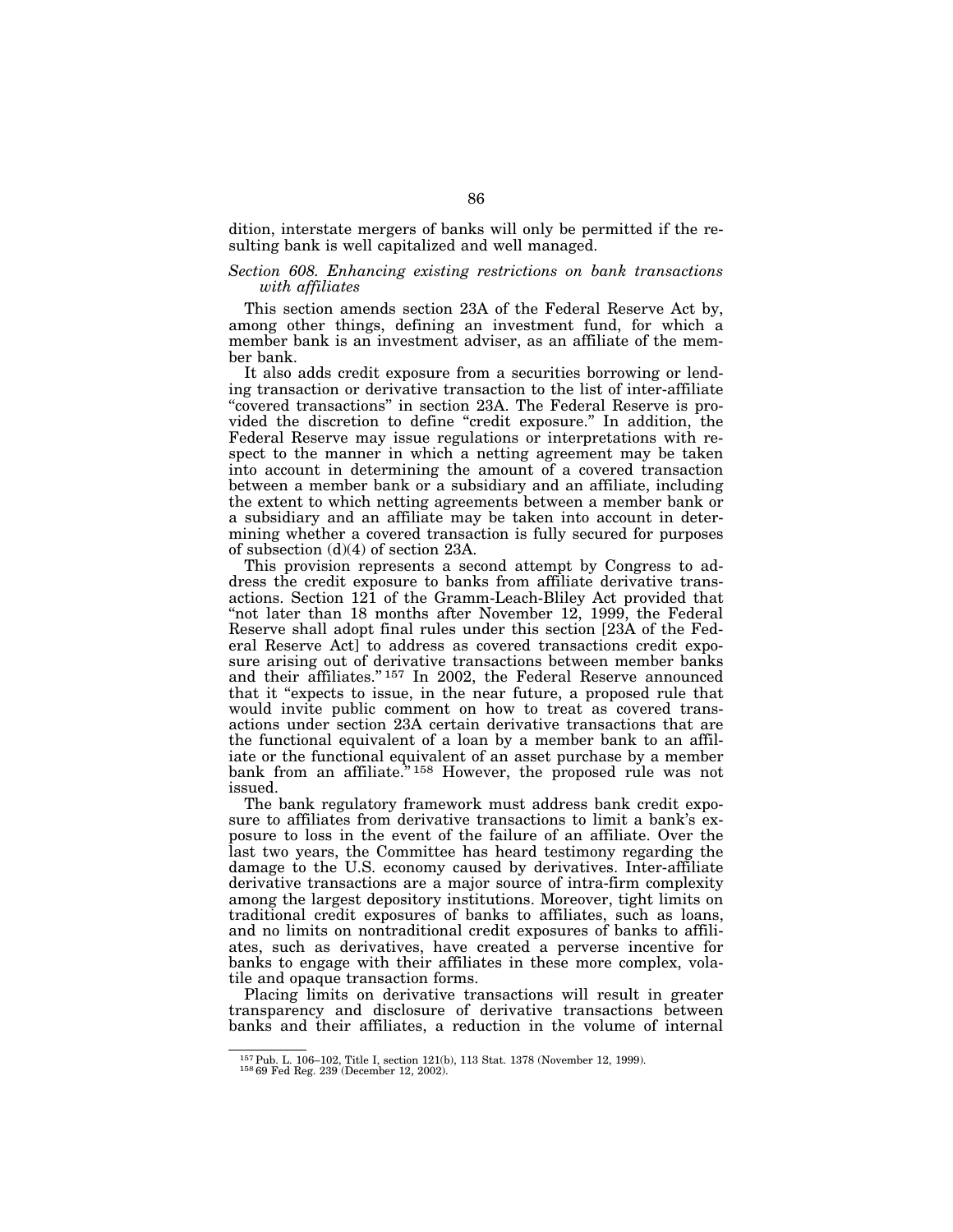risk-shifting transactions, and in the simplification of the internal structures of our major financial firms.

### *Section 609. Eliminating exceptions for transactions with financial subsidiaries*

This section amends section 23A of the Federal Reserve Act by eliminating the special treatment for transactions with financial subsidiaries.

# *Section 610. Lending limits applicable to credit exposure on derivative transactions, repurchase agreements, reverse repurchase agreements, and securities lending and borrowing transactions*

This section tightens national bank lending limits by treating credit exposures on derivatives, repurchase agreements, and reverse repurchase agreements as extensions of credit for the purposes of national bank lending limits. Accordingly, banks must take into account these exposures for purposes of the affiliate transaction limitations described in section 608, the insider transaction limits described in section 614, but also for purposes of lending limits that apply to non-affiliated third parties.

# *Section 611. Application of national bank lending limits to insured state banks*

This section requires all insured depository institutions to comply with national bank lending limits. This legislation applies national bank lending limits to insured state banks for several reasons. First, lending limits restrict the percentage of a bank's capital that can be loaned to a single borrower and are one of the core safety and soundness laws applicable to bank operations. In almost all similar areas involving safety and soundness (capital adequacy, affiliate transaction limits, limits on loans to executive officers, and limits on loans to insiders) there is a uniform Federal standard that applies to all insured depository institutions. It is the view of the Committee that, as a matter of good public policy, banks should be subject to a uniform Federal standard with respect to lending limits, and should not compete on the basis of differences in safety and soundness regulation. A second reason relates to section 610 of the legislation that requires exposure from derivatives transactions to be included in Federal lending limits. State bank lending limits typically do not address derivatives. This section addresses the Committee's concern that if uniform restrictions in this area do not apply across the banking sector, risky derivative activities could migrate to state banks, or national banks may seek state charters to escape from regulation in this area. This section includes a 2-year transition period to ensure that state banks have adequate time to implement these new limits.

# *Section 612. Restriction on conversions of troubled banks and savings associations*

This section prohibits conversions from a national bank charter to a state bank or savings association charter or vice versa during any time in which a bank or savings association is subject to a cease and desist order, other formal enforcement action, or memorandum of understanding. It also prohibits the conversion of a fed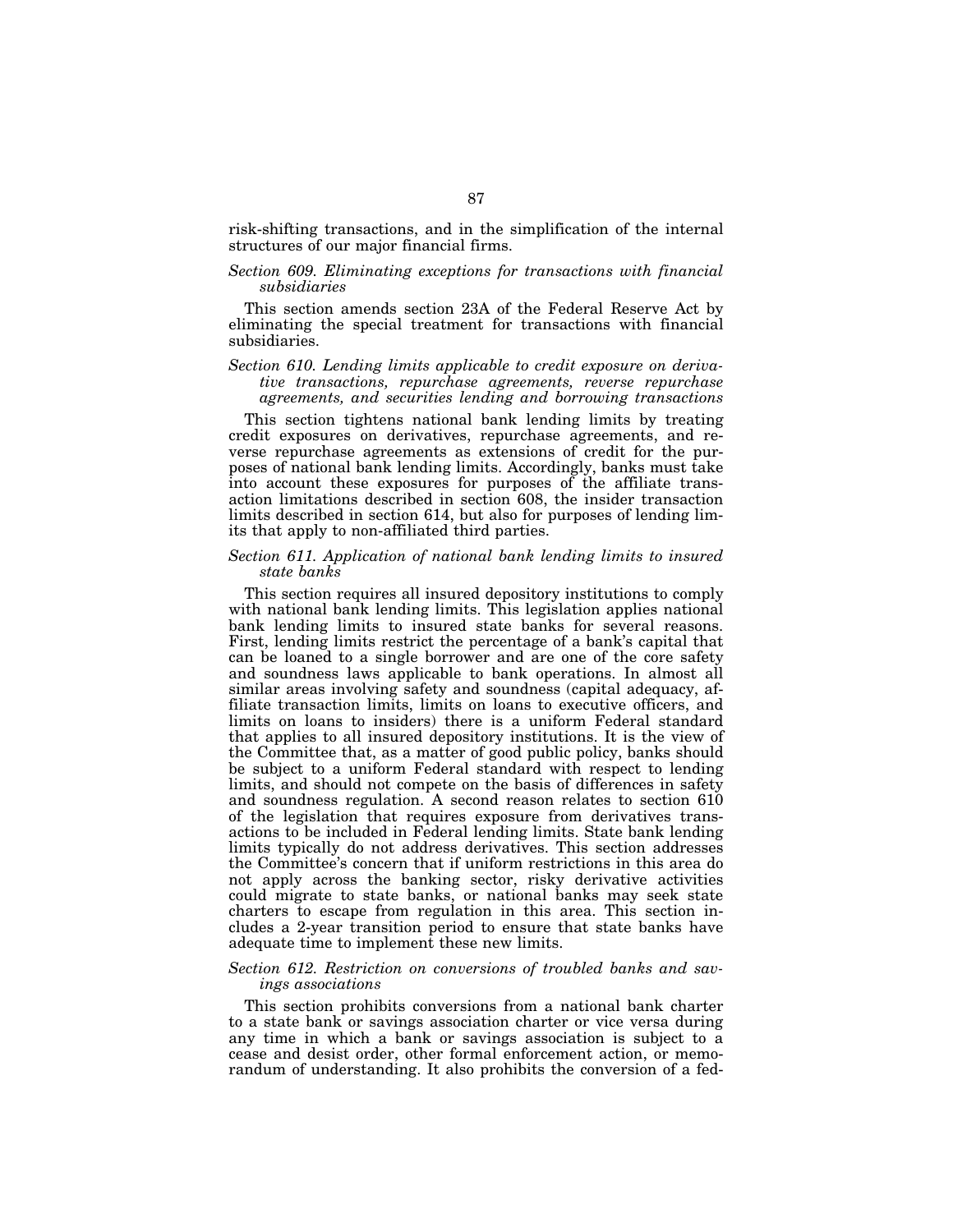eral savings association to a national or state bank or state savings association under these circumstances.

As Governor Daniel K. Tarullo noted in his testimony to the Committee, on behalf of the Federal Reserve, ''while institutions may engage in charter conversions for a variety of sound business reasons, conversions that are motivated by a hope of escaping current or prospective supervisory actions by the institution's existing supervisor undermine the efficacy of the prudential supervisory framework.'' 159 The Federal Financial Institutions Examination Council (FFIEC) recently issued a Statement on Regulatory Conversions declaring that supervisors will only consider applications undertaken for legitimate reasons and will not entertain regulatory conversion applications that undermine the supervisory process.160 This section codifies this important principle.

#### *Section 613. De novo branching into states*

This section expands the ability of a national bank or state bank to establish a de novo branch in another state. In the age of Internet transactions, such branching restrictions are anachronistic and ineffectual.

#### *Section 614. Lending limits to insiders*

This section expands the type of transactions subject to insider lending limits to include derivatives transactions, repurchase agreements, reverse repurchase agreements, and securities lending or borrowing transactions. This section is consistent with this legislation's expansion of affiliate transaction limits in section 608, and lending limits applicable to non-affiliated third parties in section 610, and to include such exposures.

#### *Section 615. Limitations on purchases of assets from insiders*

This section prohibits insured depository institutions from entering into asset purchase or sales transactions with its executive officers, directors, or principal shareholders or a related interest unless the transaction is on market terms and, if the transaction represents more than ten percent of the capital and surplus of the institution, has been approved in advance by a majority of the disinterested members of the board.

This section replaces and expands a similar provision in section 22(d) of the Federal Reserve Act (12 U.S.C. 375) that simply restricts purchases and sales transactions between a member bank and its directors.

#### *Section 616. Rules regarding capital levels of holding companies*

This section clarifies that the Federal Reserve may adopt rules governing the capital levels of bank and savings and loan holding companies. According to testimony provided to the Committee by John C. Dugan, Comptroller of the Currency, under the current regulatory system, ''thrift holding companies, unlike bank holding companies, are not subject to consolidated regulation for example,

 $^{159}$  Strengthening and Streamlining Prudential Bank Supervision—Part I: Testimony of Daniel K. Tarullo, Member Board of Governors of the Federal Reserve System, before the U.S. Senate Committee on Banking, Housing, and

<sup>4, 2009).&</sup>lt;br>1<sup>100</sup> Federal Financial Institutions Examination Council (2009), "FFIEC Issues Statement on<br>Regulatory Conversions, press release, July 1, www.ffiec.gov/press/pr070109.htm.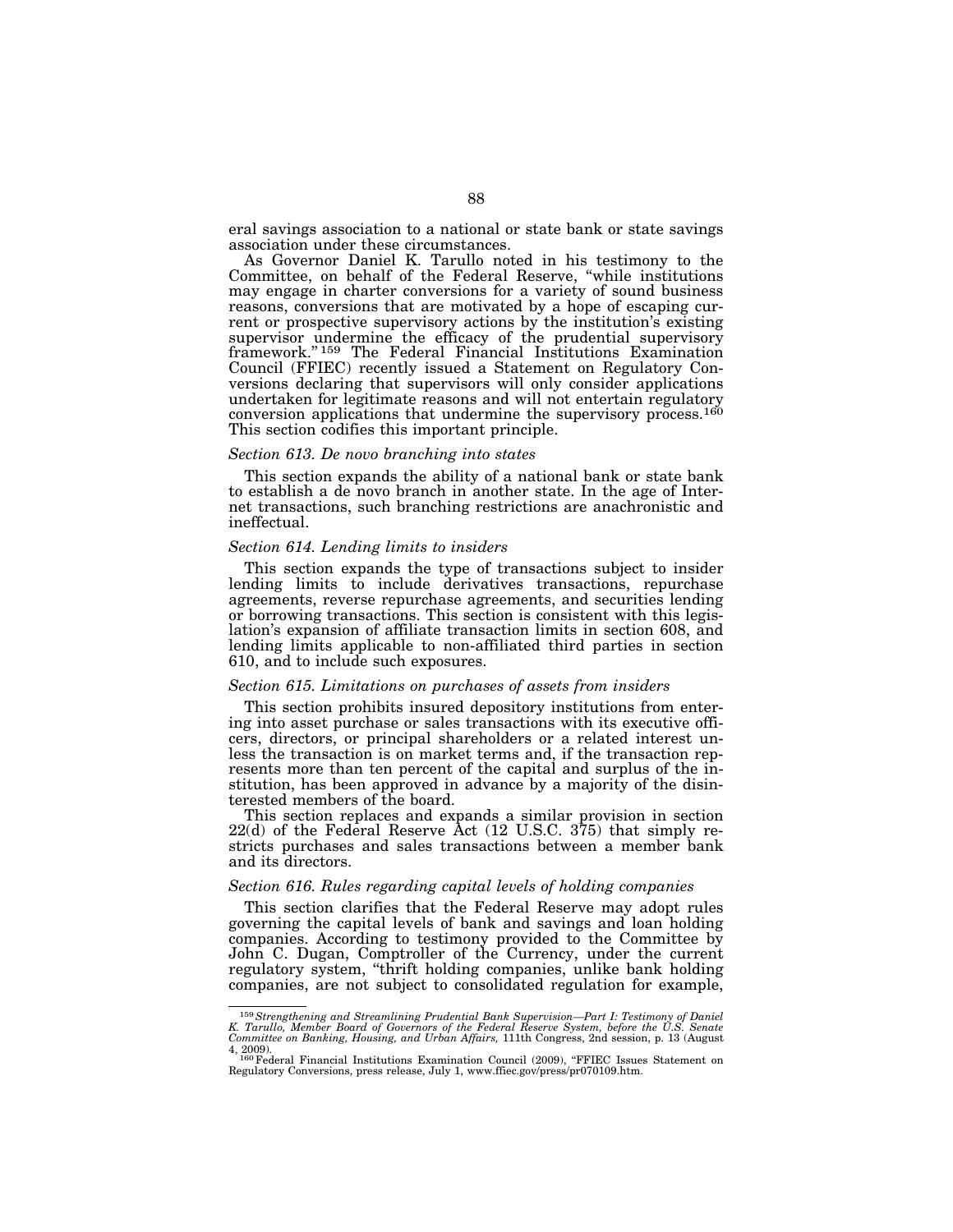no consolidated capital requirements apply at the holding company level. This difference between bank and thrift holding company regulation created arbitrage opportunities for companies that were able to take on greater risk under a less rigorous regulatory regime.'' 161 This section provides the Federal Reserve with the same authority to prescribe capital standards for savings and loan holding companies that it currently has for bank holding companies. It is the intent of the Committee that in issuing regulations relating to capital requirements of bank holding companies and savings and loan holding companies under this section, the Federal Reserve should take into account the regulatory accounting practices and procedures applicable to, and capital structure of, holding companies that are insurance companies (including mutuals and fraternals), or have subsidiaries that are insurance companies.

This section also directs the AFBA for a bank or savings and loan holding company to require the company to serve as a source of financial strength for any insured depository institution that the company owns or controls. If an insured depository institution is not the subsidiary of a bank or savings and loan holding company, the AFBA for the insured depository institution must require any company that owns or controls the insured depository institution to serve as a source of financial strength for the institution. The AFBA for such an insured depository institution may, from time to time, require the company, or a company that directly or indirectly controls the depository to submit a report, under oath, for the purposes of assessing the ability of the company to comply with the source of strength requirement, and for purposes of enforcing the company's compliance with the source of strength requirement. It is the intent of the Committee that such companies will be permitted to provide financial reporting to the AFBA utilizing the accounting method they currently employ in reporting their financial information. More specifically, nothing in this provision is intended to mandate that insurance companies otherwise subject to alternative regulatory accounting practices and procedures use GAAP reporting.

# *Section 617. Elimination of elective investment bank holding company framework*

This section eliminates the elective Investment Bank Holding Company Framework in the Securities Exchange Act of 1934. This repeals the current supervised investment bank holding company program under which the Securities and Exchange Commission may supervise a non-bank securities firm that is required by a foreign regulator to be subject to consolidated supervision by a U.S. regulator and replaces this program with the supervisory regime described in section 618.

## *Section 618. Securities holding companies*

This section permits a securities holding company, not otherwise regulated by an AFBA, that is required by a foreign regulator to be subject to comprehensive consolidated supervision to register with the Federal Reserve to become a "supervised securities hold-

<sup>&</sup>lt;sup>161</sup> Strengthening and Streamlining Prudential Bank Supervision—Part I: Testimony of John C. Dugan, Comptroller of the Currency, before the U.S. Senate Committee on Banking, Housing, and Urban Affairs, 111th Congress, 2n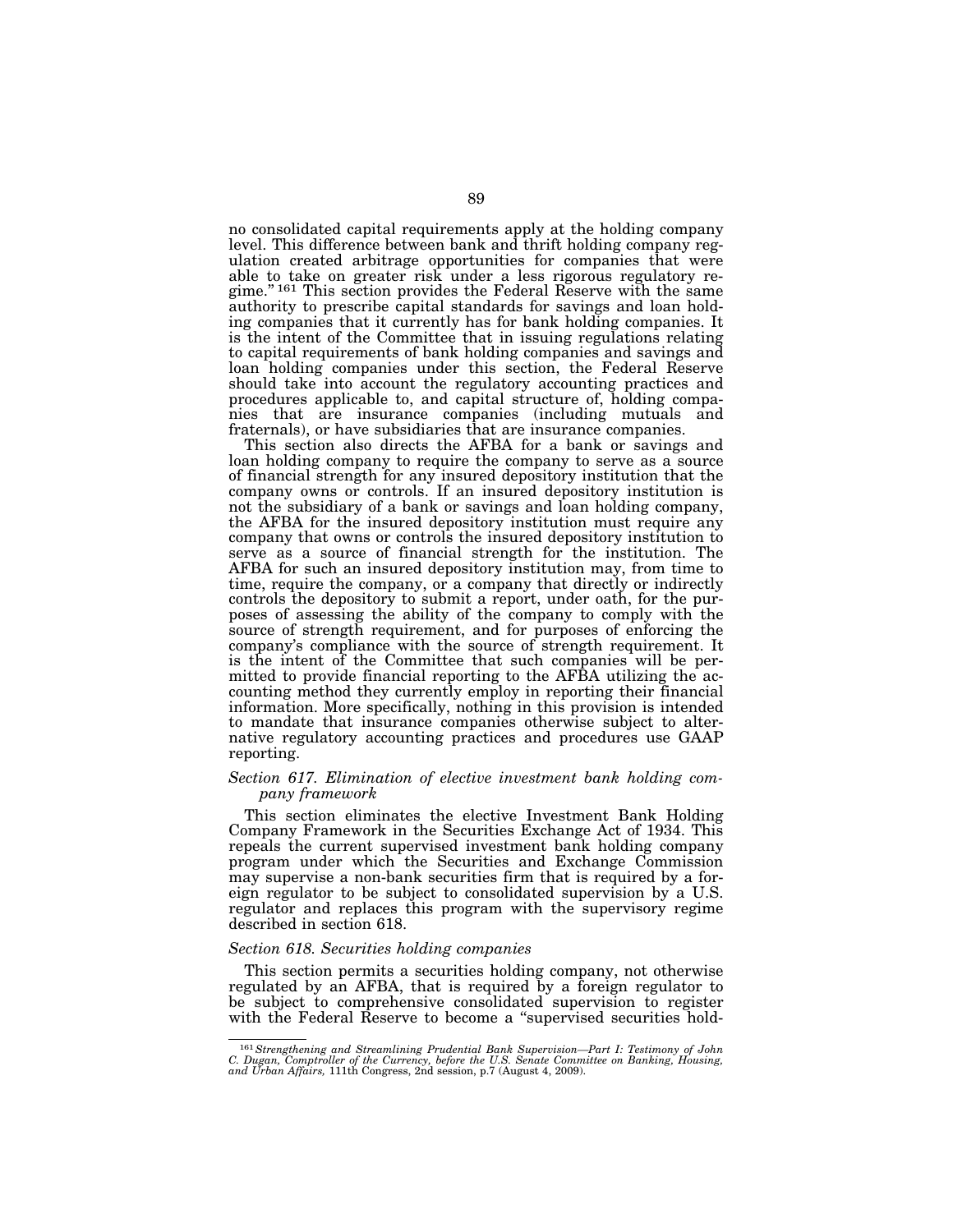ing company.'' To qualify, a securities holding company must own or control one or more brokers or dealers registered with the Securities and Exchange Commission, and cannot be a nonbank financial company supervised by the Board, an affiliate of an insured bank or savings association, a foreign bank, or subject to comprehensive consolidated supervision by a foreign regulator. This section describes the manner in which the Board must supervise and regulate ''supervised securities holding companies,'' including through issuance of regulations that prescribe capital adequacy and other risk management standards to protect the safety and soundness of the company and to address risks posed to financial stability by such companies.

# *Section 619. Restrictions on capital market activity by banks and bank holding companies*

The intent of this section is to prohibit or restrict certain types of financial activity—in banks, bank holding companies, other companies that control an insured depository institution, their subsidiaries, or nonbank financial companies supervised by the Board of Governors—that are high-risk or which create significant conflicts of interest between these institutions and their customers. The prohibitions and restrictions are intended to limit threats to the safety and soundness of the institutions, to limit threats to financial stability, and eliminate any economic subsidy to high-risk activities that is provided by access to lower-cost capital because of participation in the regulatory safety net.

Subject to recommendations and modifications by the Financial Stability Oversight Council, an insured depository institution, a company that controls an insured depository institution or is treated as a bank holding company for purposes of the Bank Holding Company Act, and any subsidiary of such institution or company, will be prohibited from proprietary trading, sponsoring and investing in hedge funds and private equity funds, and from having certain financial relationships with those hedge funds or private equity funds for which they serve as investment manager or investment adviser. A nonbank financial institution supervised by the Board of Governors that engages in proprietary trading, or sponsoring or investing in hedge funds and private equity funds will be subject to Board rules imposing capital requirements relate to, or quantitative limits on, these activities. These prohibitions and restrictions will be subject to certain exemptions.

The Council recommendations and modifications will be included in a study to assess the extent to which the prohibitions, limitations and requirements of section 619 will promote several goals, including: the safety and soundness of depositories and their affiliates; protecting taxpayers from loss; limiting the inappropriate transfer of economic subsidies from institutions that benefit from deposit insurance and liquidity facilities of the Federal government to unregulated entities; reducing inappropriate conflicts of interest between depositories and their affiliates, or financial companies supervised by the Board of Governors, and their customers; affecting the cost of credit or other financial services, limiting undue risk or loss in financial institutions; and appropriately accommodating the business of insurance within insurance companies subject to State insurance company investment laws.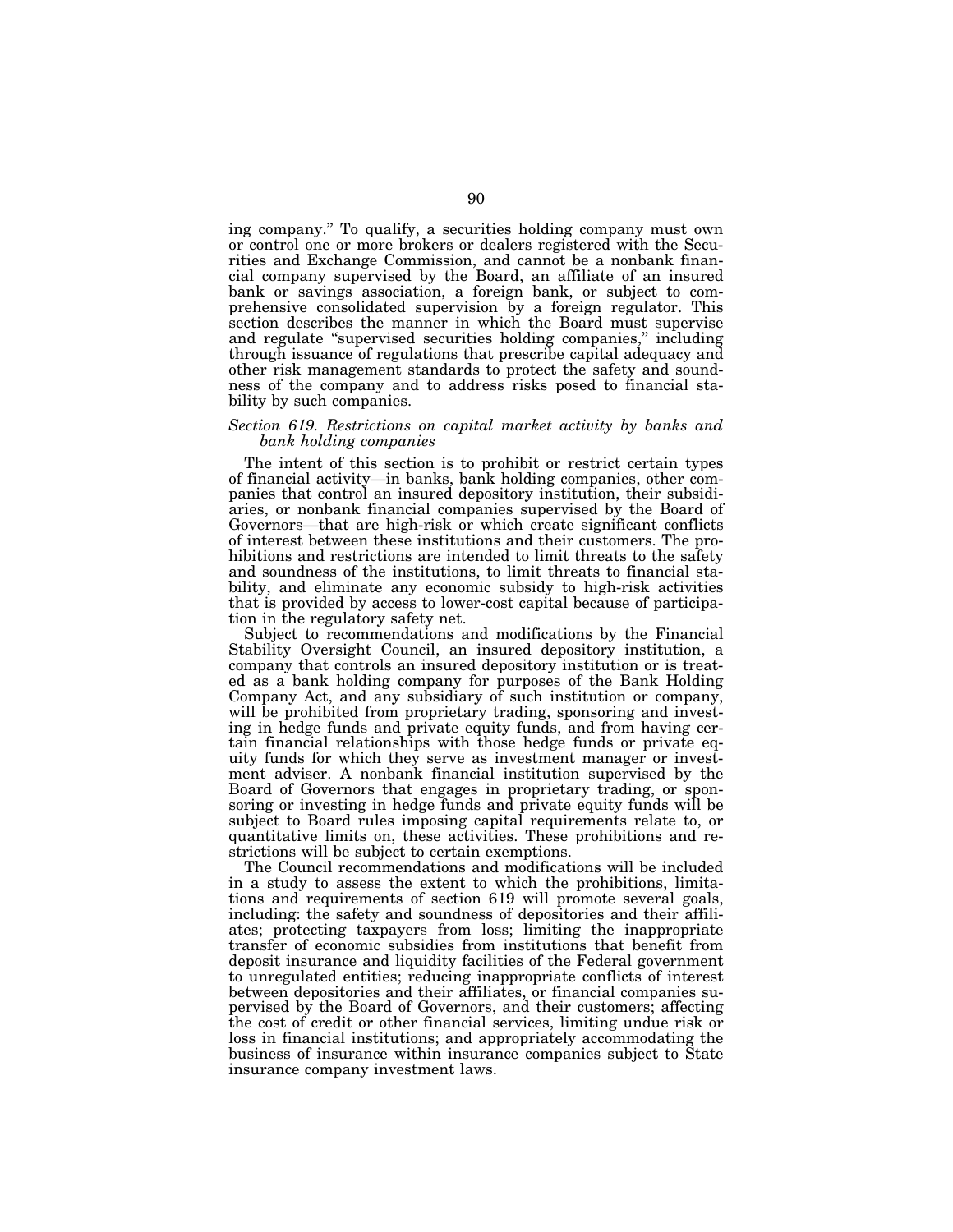The Council study is included to assure that the prohibitions included in section 619 work effectively. It is not the intent of the section to interfere inadvertently with longstanding, traditional banking activities that do not produce high levels of risk or significant conflicts of interest. For that reason the Council is given some latitude to make needed modifications to definitions and provisions in order to prevent undesired outcomes. However, it is intended that the Council will determine how to effectively implement the prohibitions and restrictions of the section, and not to weaken them.

The Council will have six months to write the study, and the appropriate Federal bank agencies will have nine months in which to issue regulations that reflect the recommendations of the Council.

Paul Volcker, chairman of the President's Economic Recovery Advisory Board and former chairman of Board of Governors of the Federal Reserve, has strongly advocated that beneficiaries of the federal financial safety net be prohibited from engaging in highrisk activities. In the statement he submitted to the Senate Committee on Banking, Housing and Urban Affairs on February 2, Mr. Volcker argued that there is no public policy rationale for subsidizing high risk activities:

The basic point is that there has been, and remains, a strong public interest in providing a ''safety net''—in particular, deposit insurance and the provision of liquidity in emergencies—for commercial banks carrying out essential services. There is not, however, a similar rationale for public funds—taxpayer funds—protecting and supporting essentially proprietary and speculative activities. Hedge funds, private equity funds, and trading activities unrelated to customer needs and continuing banking relationships should stand on their own, without the subsidies implied by public support for depository institutions.

He also went on to note that these high-risk activities produce unacceptable conflicts of interest in insured and regulated institutions:

. . . I want to note the strong conflicts of interest inherent in the participation of commercial banking organizations in proprietary or private investment activity. That is especially evident for banks conducting substantial investment management activities, in which they are acting explicitly or implicitly in a fiduciary capacity. When the bank itself is a "customer", i.e., it is trading for its own account, it will almost inevitably find itself, consciously or inadvertently, acting at cross purposes to the interests of an unrelated commercial customer of a bank. ''Inside'' hedge funds and equity funds with outside partners may generate generous fees for the bank without the test of market pricing, and those same ''inside'' funds may be favored over outside competition in placing funds for clients. More generally, proprietary trading activity should not be able to profit from knowledge of customer trades.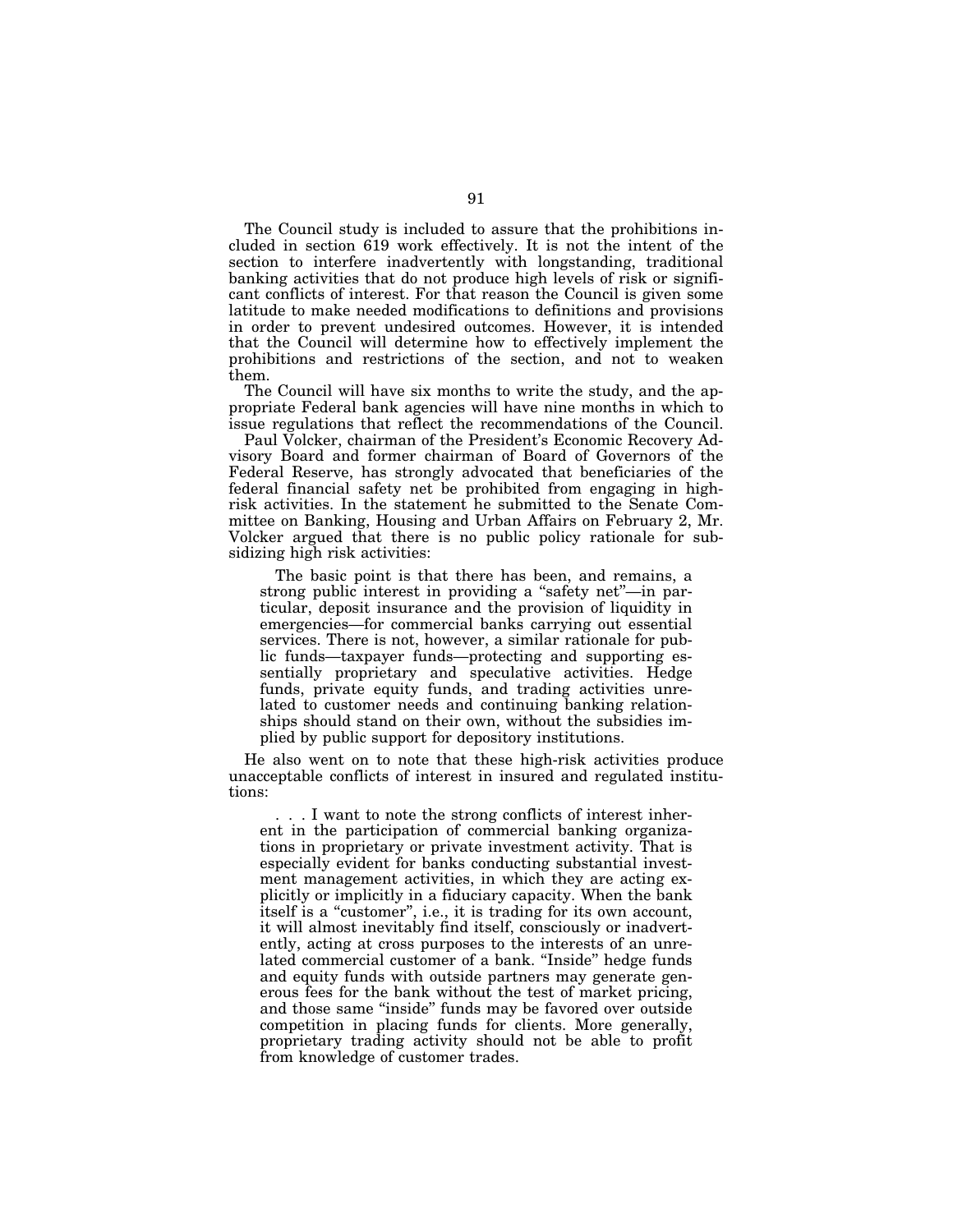At the same hearing Deputy Treasury Secretary Neal Wolin emphasized the volatility and riskiness of the activities that are prohibited under section 619. In his statement he noted that:

Major firms saw their hedge funds and proprietary trading operations suffer large losses in the financial crisis. Some of these firms ''bailed out'' their troubled hedge funds, depleting the firm's capital at precisely the moment it was needed most. The complexity of owning such entities has also made it more difficult for the market, investors, and regulators to understand risks in major financial firms, and for their managers to mitigate such risks. Exposing the taxpayer to potential risks from these activities is ill-advised.

#### *Section 620. Concentration limits on large financial firms*

Subject to recommendations from the Financial Stability Oversight Council, a financial company may not merge or consolidate with, acquire all or substantially all of the assets of, or otherwise acquire control of, another company, if the total consolidated liabilities of the acquiring financial company upon consummation of the transaction would exceed 10 percent of the aggregate consolidated liabilities of all financial companies at the end of the calendar year preceding the transaction.

The Council recommendations will be included in a study of the extent to which the concentration limit under section 620 would affect financial stability, moral hazard in the financial system, the efficiency and competitiveness of United States financial firms and financial markets, and the cost and availability of credit and other financial services to households and businesses in the United States. The intent is to have the Council determine how to effectively implement the concentration limit, and not whether to do so.

The Council will have six months to write the study, and the Board of Governors of the Federal Reserve will have nine months in which to issue regulations that reflect the recommendations and modifications of the Council.

# **Title VII—Over-the-Counter Derivatives Markets Act of 2009**

#### *Section 701. Short title*

### *Section 701. Findings and purposes*

This section describes the findings and purposes of the Over-the-Counter Derivatives Markets Act of 2009. In order to mitigate costs and risks to taxpayers and the financial system, this Act establishes regulations for the over-the-counter derivatives market including requirements for clearing, exchange trading, capital, margin, and reporting.

#### Subtitle A—Regulation of Swap Markets

### *Section 711. Definitions*

This section adds new definitions to the Commodity Exchange Act and directs the Commodity Futures Trading Commission (''CFTC'') and Securities and Exchange Commission (''SEC'') to jointly adopt uniform interpretations. The defined terms include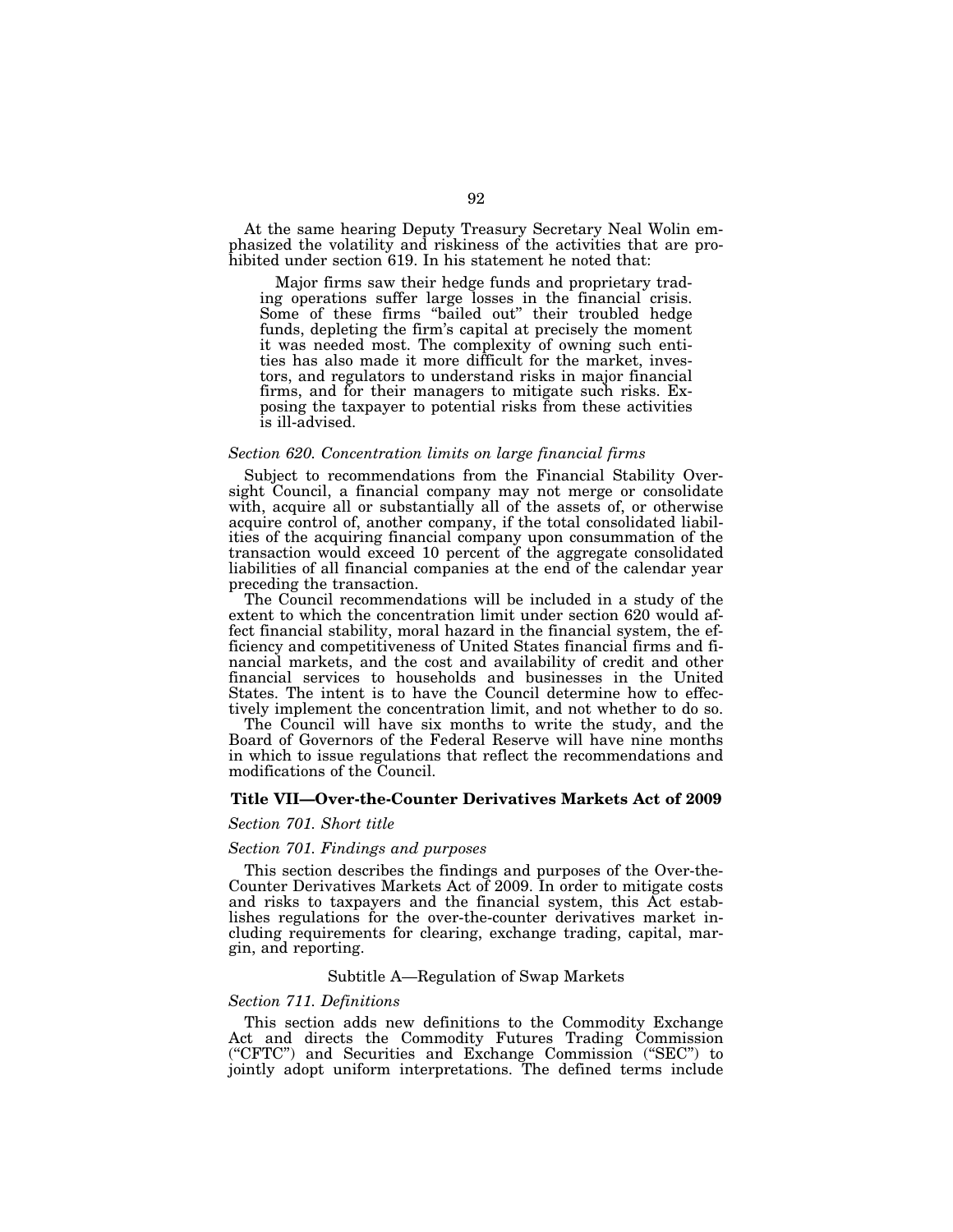"swap," "swap dealer," "swap repository," and "major swap participant.

This section also establishes guidelines for joint CFTC and SEC rulemaking authority under this Act. This section requires that rules and regulations prescribed jointly under this Act by the CFTC and SEC shall be uniform and shall treat functionally or economically equivalent products similarly. This section authorizes the CFTC and SEC to prescribe rules defining ''swap'' and ''securitybased swap'' to prevent evasions of this Act. This section also requires the CFTC and SEC to prescribe joint rules in a timely manner and authorizes the Financial Stability Oversight Council to resolve disputes if the CFTC and SEC fail to jointly prescribe rules.

#### *Section 712. Jurisdiction*

This section removes limitations on the CFTC's jurisdiction with respect to certain derivatives transactions, including swap transactions between ''eligible contract participants.''

### *Section 713. Clearing*

#### *Subsection (a). Clearing requirement*

This subsection requires clearing of all swaps that are accepted for clearing by a registered derivatives clearing organization unless one of the parties to the swap qualifies for an exemption. This subsection requires cleared swaps that are accepted for trading to be executed on a designated contract market or on a registered alternative swap execution facility. The CFTC may exempt a party to a swap from the clearing and exchange trading requirement if one of the counterparties to the swap is not a swap dealer or major swap participant and does not meet the eligibility requirements of any derivatives clearing organization that clears the swap. The CFTC must consult the Financial Stability Oversight Council before issuing an exemption. Requires a party to a swap to submit the swap for clearing if a counterparty requests that such swap be cleared and the swap is accepted for clearing by a registered derivatives clearing organization.

This subsection requires derivatives clearing organizations to seek approval from the CFTC prior to clearing any group or category of swaps and directs the CFTC and SEC to jointly adopt rules to further identify any group or category of swaps acceptable for clearing based on specified criteria; authorizes the CFTC and SEC jointly to prescribe rules or issue interpretations as necessary to prevent evasions of section 2(j) of the Commodity Exchange Act; and requires parties who enter into non-cleared swaps to report such transactions to a swap repository or the CFTC.

#### *Subsection (b). Derivatives clearing organizations*

This subsection requires derivatives clearing organizations that clear swaps to register with the CFTC, and directs the CFTC and SEC (in consultation with the appropriate federal banking agencies) to jointly adopt uniform rules governing entities registered as derivatives clearing organizations for swaps under this subsection and entities registered as clearing agencies for security-based swaps under the Securities Exchange Act of 1934 (''Exchange Act''). This subsection also permits dual registration of a derivatives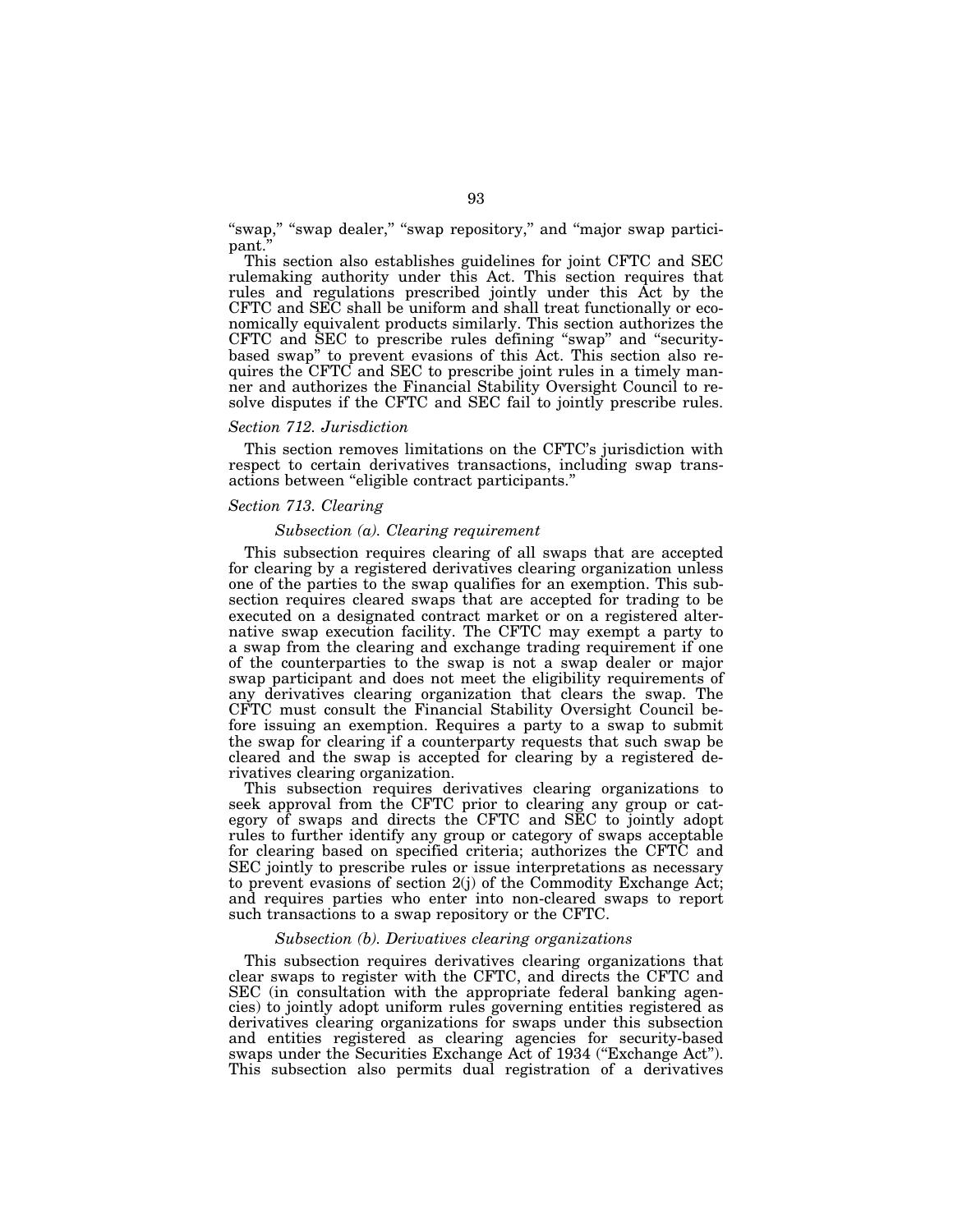clearing organization with the CFTC and SEC or appropriate banking agency, authorizes the CFTC to exempt from registration under this subsection a derivatives clearing organization that is subject to comparable, comprehensive supervision and regulation on a consolidated basis by another regulator, and provides transition for existing clearing agencies. This subsection specifies core regulatory principles for derivatives clearing organizations, including standards for minimum financial resources, participant and product eligibility, risk management, settlement procedures, safety of member or participant funds and assets, rules and procedures for defaults, rule enforcement, system safeguards, reporting, recordkeeping, disclosure, information sharing, antitrust considerations, governance arrangements, conflict of interest mitigation, board composition, and legal risk. This subsection also requires a derivatives clearing organization to provide the CFTC with all information necessary for the CFTC to perform its responsibilities.

### *Subsection (c). Legal certainty for identified banking products*

This subsection clarifies that the Federal banking agencies, rather than the CFTC or SEC, retain regulatory authority with respect to identified banking products, unless a Federal banking agency, in consultation with the CFTC and SEC, determines that a product has been structured as an identified banking product for the purpose of evading the provisions of the Commodity Exchange Act, Securities Act of 1933, or Exchange Act.

#### *Section 714. Public reporting of aggregate swap data*

This section directs the CFTC (or a derivatives clearing organization or swap repository designated by the CFTC) to make available to the public, in a manner that does not disclose the business transactions or market positions of any person, aggregate data on swap trading volumes and positions.

#### *Section 715. Swap repositories*

This section describes the duties of a swap repository as accepting, maintaining, and making available swap data as prescribed by the CFTC; makes registration with the CFTC voluntary for swap repositories; and subjects registered swap repositories to CFTC inspection and examination. This section also directs the CFTC and SEC to jointly adopt uniform rules governing entities that register with the CFTC as swap repositories and entities that register with the SEC as security-based swap repositories, and authorizes the CFTC to exempt from registration any swap repository subject to comparable, comprehensive supervision or regulation by another regulator.

#### *Section 716. Reporting and recordkeeping*

This section requires reporting and recordkeeping by any person who enters into a swap that is not cleared through a registered derivatives clearing organization or reported to a swap repository.

### *Section 717. Registration and regulation of swap dealers and major swap participants*

This section requires swap dealers and major swap participants to register with the CFTC, directs the CFTC and SEC to jointly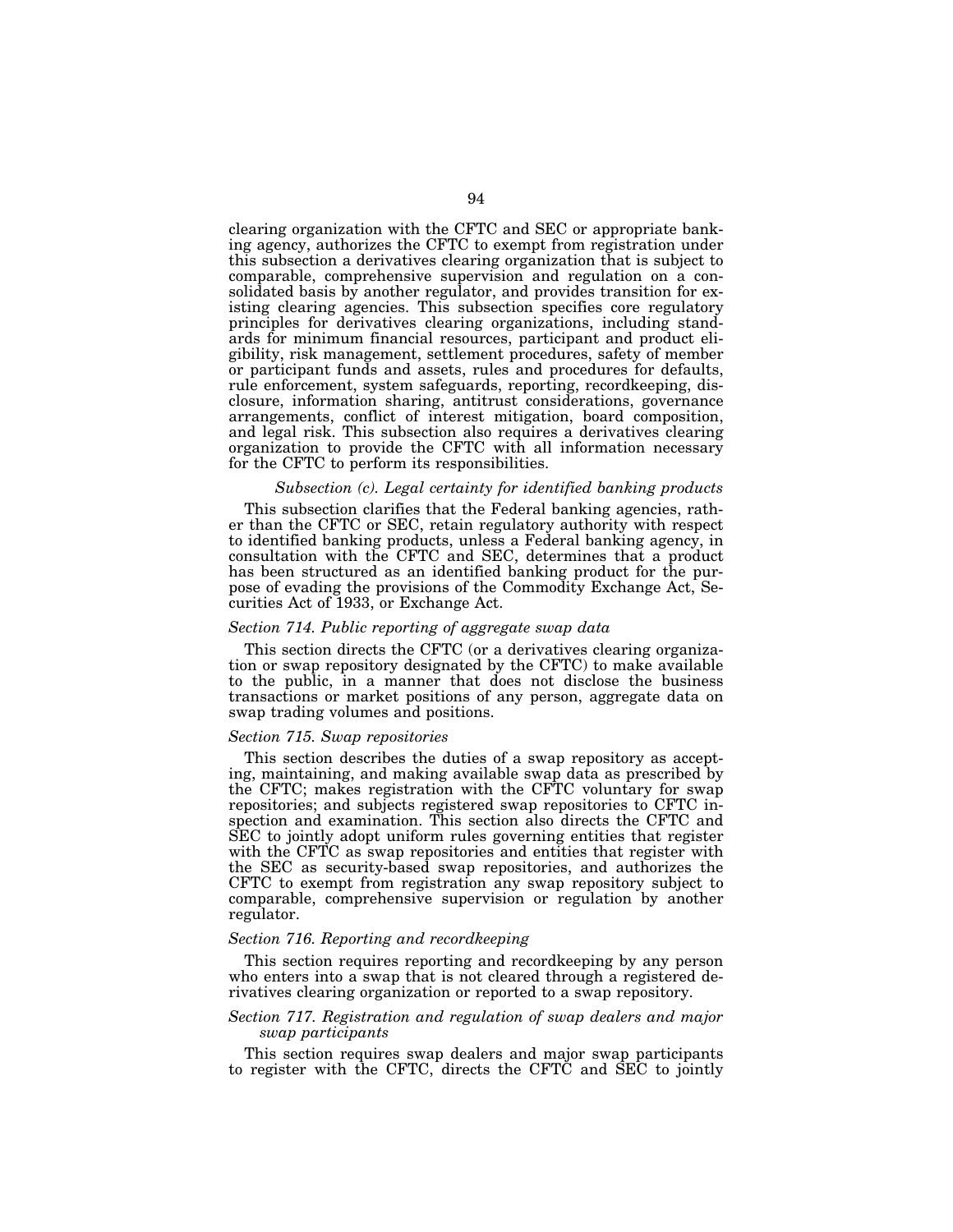adopt rules to mitigate conflicts, and directs the CFTC and SEC to jointly prescribe uniform rules for entities that register with the CFTC as swap dealers or major swap participants and entities that register with the SEC as security-based swap dealers or major security-based swap participants. This section also requires a registered swap dealer or major swap participant to (1) meet such minimum capital and margin requirements as the primary financial regulatory agency (for banks) or CFTC and SEC (for nonbanks) shall jointly prescribe; (2) meet reporting and recordkeeping requirements; (3) conform with business conduct standards; (4) conform with documentation and back office standards; and (5) comply with requirements relating to position limits, disclosure, conflicts of interest, and antitrust considerations. The Commission may exempt swap dealers and major swap participants from the margin requirement according to certain criteria and pursuant to consultation with the Financial Stability Oversight Council. If a party requests margin for an exempt swap, the exemption shall not apply. Regulators may permit the use of non-cash collateral to meet margin requirements.

# *Section 718. Segregation of assets held as collateral in swap transactions*

For cleared swaps, this section requires that swap dealers, futures commission merchants, and derivatives clearing organizations segregate funds held to margin, guarantee, or secure the obligations of a counterparty under a cleared swap in a manner that protects their property. In addition, counterparties to an un-cleared swap will be able to request that any margin posted in the transaction be held by an independent third party custodian. Assets must be segregated on a non-discriminatory basis and may not be re-hypothecated.

# *Section 719. Conflicts of interest*

This section also directs the CFTC to require futures commission merchants and introducing brokers to implement conflict-of-interest systems and procedures relating to research activities and trading.

# *Section 720. Alternative swap execution facilities*

This section defines alternative swap execution facility and requires a facility for the trading of swaps to register with the CFTC as an alternative swap execution facility (''ASEF''), subject to certain criteria relating to deterrence of abuses, trading procedures, and financial integrity of transactions. This section also establishes core regulatory principles for ASEFs relating to enforcement, antimanipulation, monitoring, information collection and disclosure, position limits, emergency powers, recordkeeping and reporting, antitrust considerations, and conflicts of interest. This section directs the CFTC and SEC to jointly prescribe rules governing the regulation of alternative swap execution facilities, and authorizes the CFTC to exempt from registration under this section an alternative swap execution facility that is subject to comparable, comprehensive supervision and regulation by another regulator.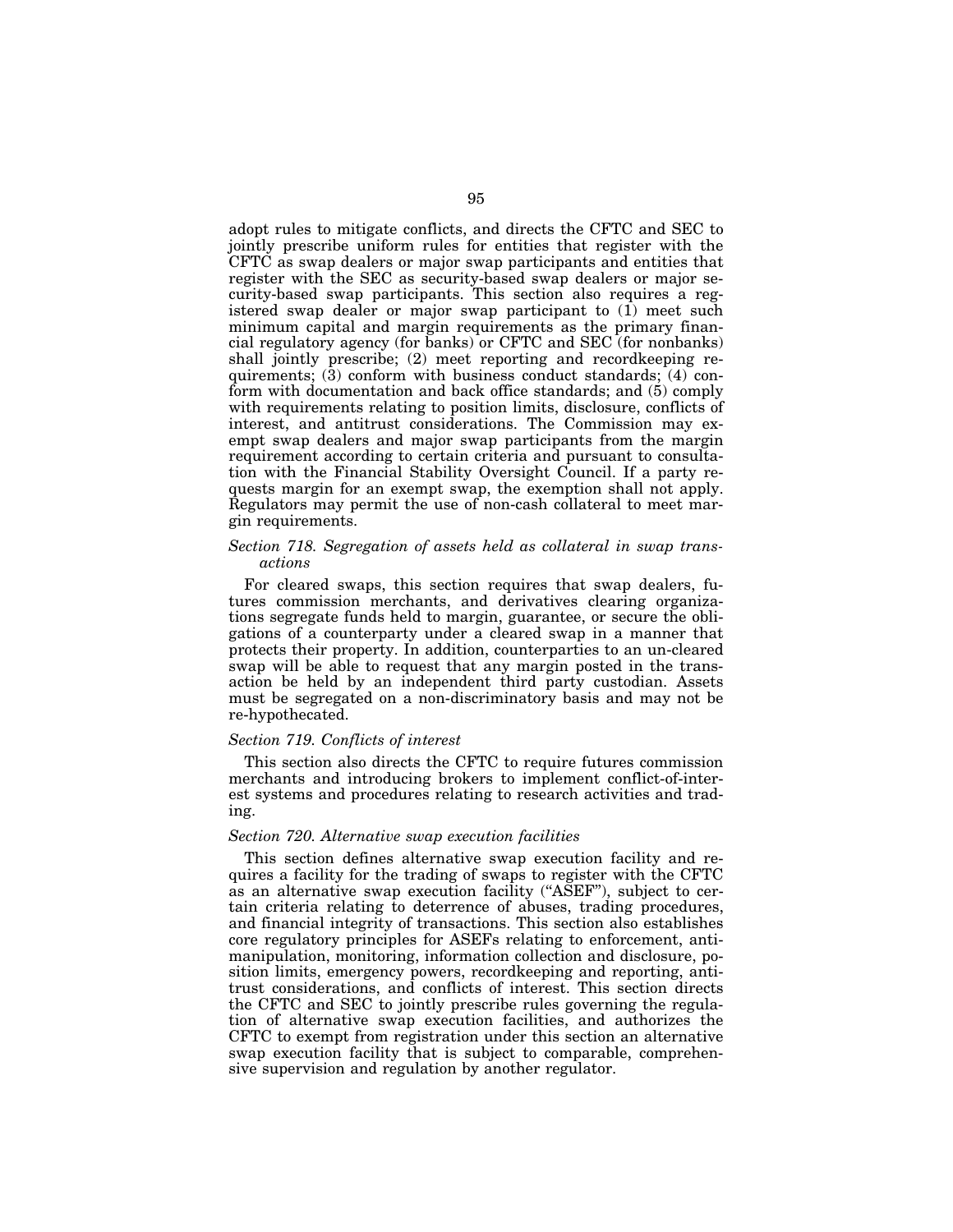# *Section 721. Derivatives transaction execution facilities and exempt boards of trade*

This section repeals the existing provisions of the Commodity Exchange Act relating to derivatives transaction execution facilities and exempt boards of trade.

### *Section 722. Designated contract markets*

This section requires a board of trade, in order to maintain designation as a contract market, to demonstrate that it provides a competitive, open, and efficient market for trading; has adequate financial, operational, and managerial resources; and has established robust system safeguards to help ensure resiliency.

#### *Section 723. Margin*

This section authorizes the CFTC to set margin levels for registered entities.

#### *Section 724. Position limits*

This section authorizes the CFTC to establish aggregate position limits across commodity contracts listed by designated contract markets, commodity contracts traded on a foreign board of trade that provides participants located in the United States with direct access to its electronic trading and order matching system, and swap contracts that perform or affect a significant price discovery function with respect to regulated markets.

#### *Section 725. Enhanced authority over registered entities*

This section enhances the CFTC's authority to establish mechanisms for complying with regulatory principles and to review and approve new contracts and rules for registered entities.

## *Section 726. Foreign boards of trade*

This section authorizes the CFTC to adopt rules and regulations requiring registration by, and prescribing registration requirements and procedures for, a foreign board of trade that provides members or other participants located in the United States direct access to the foreign board of trade's electronic trading and order matching system. This section also prohibits foreign boards of trade from providing members or other participants located in the United States with direct access to the electronic trading and order matching systems of the foreign board of trade with respect to a contract that settles against the price of a contract listed for trading on a CFTCregistered entity unless the foreign board of trade meets, in the CFTC's determination, certain standards of comparability to the requirements applicable to U.S. boards of trade. This section also provides legal certainty for certain contracts traded on or through a foreign board of trade.

## *Section 727. Legal certainty for swaps*

This section clarifies that no hybrid instrument sold to any investor and no transaction between eligible contract participants shall be void based solely on the failure of the instrument or transaction to comply with statutory or regulatory terms, conditions, or definitions.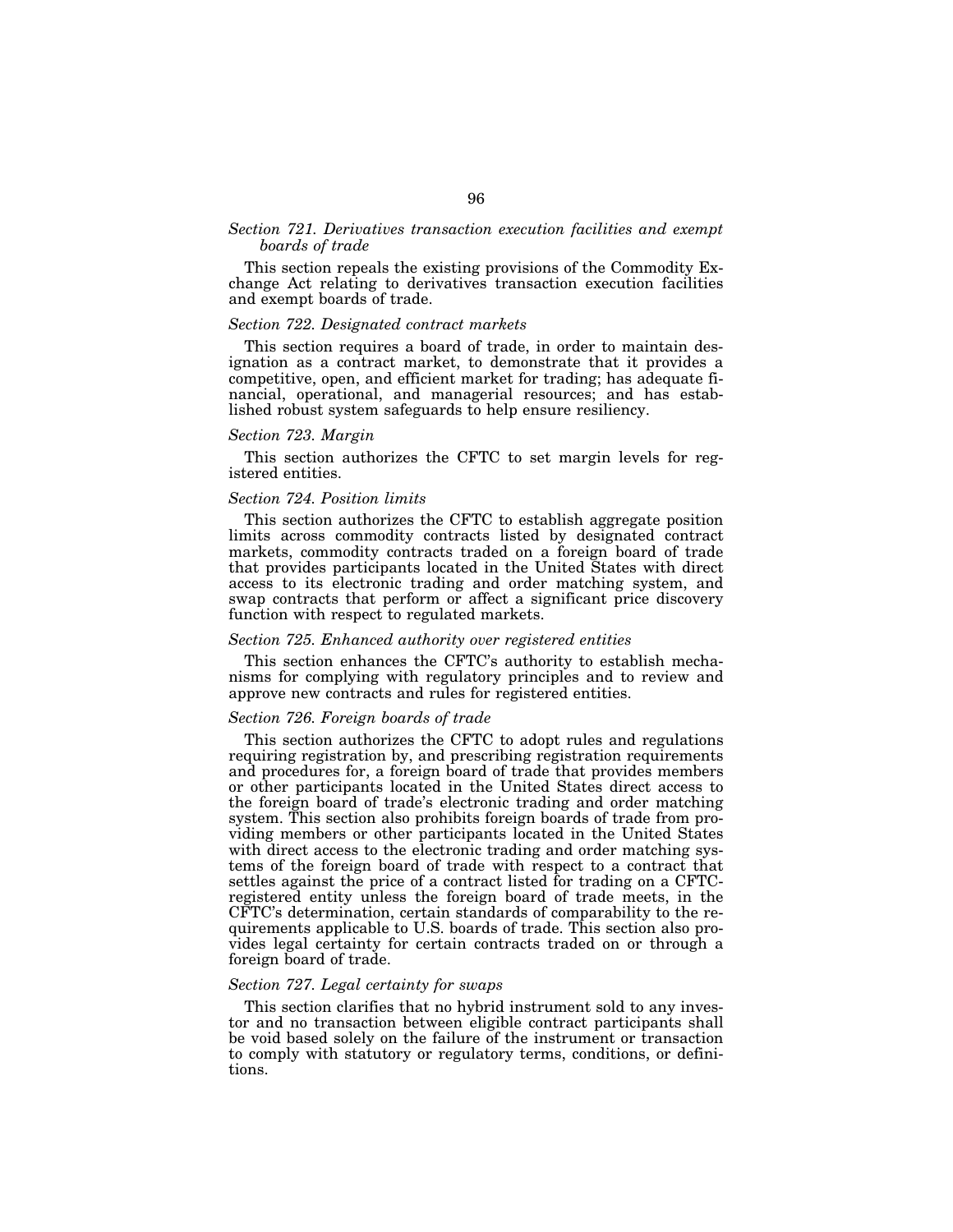# *Section 728. FDICIA amendments*

Makes conforming amendments to the Federal Deposit Insurance Corporation Improvement Act of 1991 ("FDICIA") to reflect that the definition of ''over-the-counter derivative instrument'' under FDICIA no longer includes swaps or security-based swaps.

### *Section 729. Primary enforcement authority*

This section clarifies that the CFTC shall have primary enforcement authority for all provisions of Subtitle A of this Act, other than new Section 4s(e) of the Commodity Exchange Act (as added by Section 717 of this Act, relating to capital and margin requirements for swap dealers and major swap participants), for which the primary financial regulatory agency shall have exclusive enforcement authority with respect to banks and branches or agencies of foreign banks that are swap dealers or major swap participants. This section also provides the primary financial regulatory agency with backstop enforcement authority with respect to the nonprudential requirements of the new Section 4s of the Commodity Exchange Act (relating to registration and regulation of swap dealers and major swap participants) if the CFTC does not initiate an enforcement proceeding within 90 days of a written recommendation by the primary financial regulatory agency.

#### *Section 730. Enforcement*

This section clarifies the enforcement authority of the CFTC with respect to swaps and swap repositories, and of the primary financial regulatory agency with respect to swaps, swap dealers, major swap participants, swap repositories, alternative swap execution facilities, and derivatives clearing organizations.

#### *Section 731. Retail commodity transactions*

This section clarifies CFTC jurisdiction with respect to certain retail commodity transactions.

### *Section 732. Large swap trader reporting*

This section requires reporting and recordkeeping with respect to large swap positions in the regulated markets.

#### *Section 733. Other authority*

This section clarifies that this title, unless otherwise provided by its terms, does not divest any appropriate federal banking agency, the CFTC, the SEC, or other federal or state agency of any authority derived from any other applicable law.

#### *Section 734. Antitrust*

This section clarifies that nothing in this title shall be construed to modify, impair, or supersede antitrust law.

# Subtitle B—Regulation of Security-Based Swap Markets

#### *Section 751. Definitions under the Securities Exchange Act of 1934*

This section adds new definitions to the Securities Exchange Act of 1934 and directs the CFTC and SEC to jointly adopt uniform interpretations. The defined terms include "security-based swap," "se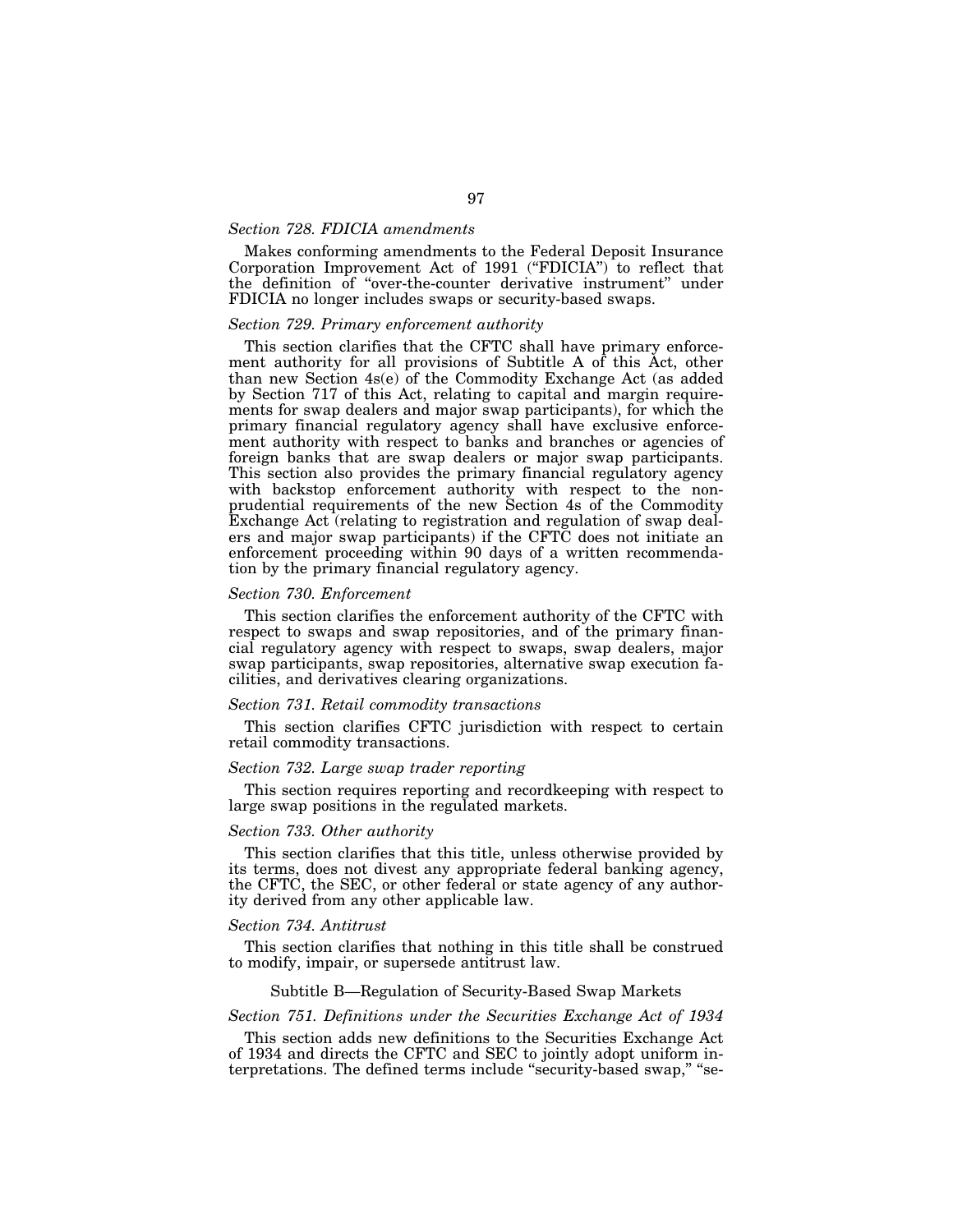curity-based swap dealer," "security-based swap repository," "mixed swap,'' and ''major security-based swap participant.''

This section also establishes guidelines for joint CFTC and SEC rulemaking authority under this Act. This section requires that rules and regulations prescribed jointly under this Act by the CFTC and SEC shall be uniform and shall treat functionally or economically equivalent products similarly. This section authorizes the CFTC and SEC to prescribe rules defining ''swap'' and ''securitybased swap'' to prevent evasions of this Act. This section also requires the CFTC and SEC to prescribe joint rules in a timely manner and authorizes the Financial Stability Oversight Council to resolve disputes if the CFTC and SEC fail to jointly prescribe rules.

### *Section 752. Repeal of prohibition on regulation of security-based swaps*

This section repeals provisions enacted as part of the Gramm-Leach-Bliley Act and the Commodity Futures Modernization Act that prohibit the SEC from regulating security-based swaps.

### *Section 753. Amendments to the Securities Exchange Act of 1934*

#### *Subsection (a). Clearing for security-based swaps*

This subsection requires clearing of all security-based swaps that are accepted for clearing by a registered clearing agency unless one of the parties to the swap qualifies for an exemption. This subsection requires cleared security-based swaps that are accepted for trading to be executed on a registered national securities exchange or on a registered alternative swap execution facility. The SEC may exempt a security-based swap from the clearing and exchange trading requirement if one of the counterparties to the swap is not a security-based swap dealer or major swap participant and does not meet the eligibility requirements of any clearing agency that clears the swap. The SEC must consult the Financial Stability Oversight Council before issuing an exemption. Requires a party to a security-based swap to submit the swap for clearing if a counterparty requests that the swap be cleared and the swap is accepted for clearing by a registered clearing agency.

This subsection requires clearing agencies to seek approval from the SEC prior to clearing any group or category of security-based swaps and directs the CFTC and SEC to jointly adopt rules to further identify any group or category of security-based swaps acceptable for clearing based on specified criteria; authorizes the CFTC and SEC jointly to prescribe rules or issue interpretations as necessary to prevent evasions of section 3A of the Exchange Act; requires parties who enter into non-cleared swaps to report such transactions to a swap repository or the CFTC; and directs the SEC and CFTC to jointly adopt uniform rules governing entities registered with the CFTC as derivatives clearing organizations for swaps and with the SEC as clearing agencies for security-based swaps.

#### *Subsection (b). Alternative swap execution facilities*

This subsection defines alternative swap execution facility and requires facilities for the trading of security-based swaps to register with the SEC as ASEFs, subject to certain criteria relating to de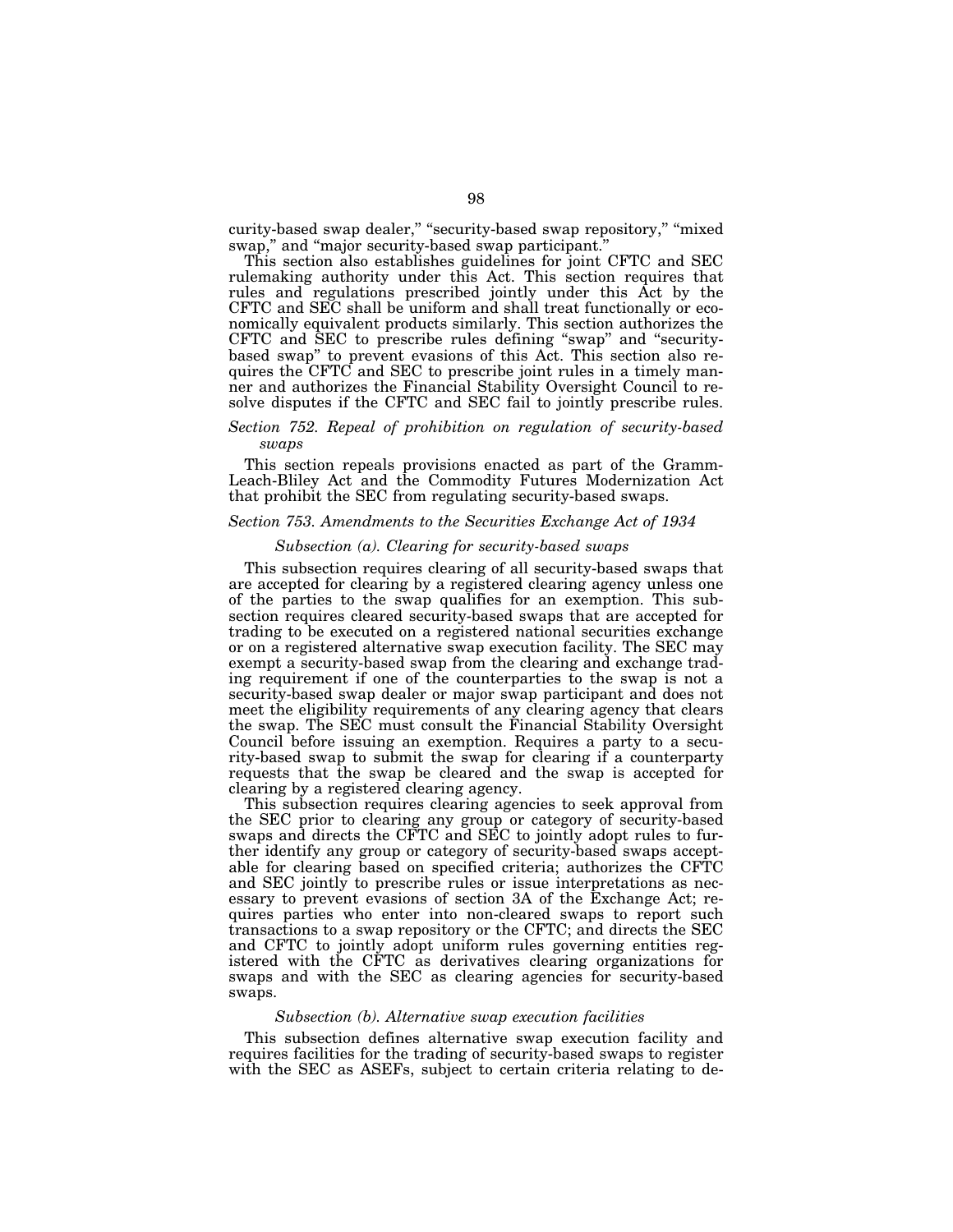terrence of abuses, trading procedures, and financial integrity of transactions. This subsection also establishes core regulatory principles for ASEFs relating to enforcement, anti-manipulation, monitoring, information collection and disclosure, position limits, emergency powers, recordkeeping and reporting, antitrust considerations, and conflicts of interest. This subsection directs the SEC and CFTC to jointly prescribe rules governing the regulation of alternative swap execution facilities, and authorizes the SEC to exempt from registration under this subsection an alternative swap execution facility that is subject to comparable, comprehensive supervision and regulation by another regulator.

#### *Subsection (c). Trading in security-based swap agreements*

This subsection prohibits parties who are not eligible contract participants (as defined in the Commodity Exchange Act) from effecting security-based swap transactions off of a registered national securities exchange.

### *Subsection (d). Registration and regulation of swap dealers and major swap participants*

This subsection requires security-based swap dealers and major security-based swap participants to register with the SEC, and directs the SEC and CFTC to jointly prescribe uniform rules for entities that register with the SEC as security-based swap dealers or major security-based swap participants and entities that register with the CFTC as swap dealers or major swap participants. This subsection also requires security-based swap dealers and major security-based swap participants to (1) meet such minimum capital and margin requirements as the primary financial regulatory agency (for banks) or CFTC and SEC (for nonbanks) shall jointly prescribe; (2) meet reporting and recordkeeping requirements; (3) conform with business conduct standards;  $(4)$  conform with documentation and back office standards; and (5) comply with requirements relating to position limits, disclosure, conflicts of interest, and antitrust considerations. The Commission may exempt security-based swap dealers and major swap participants from the margin requirement according to certain criteria and pursuant consultation with the Financial Stability Oversight Council. If a party requests margin for an exempt swap, the exemption shall not apply. Regulators may permit the use of non-cash collateral to meet margin requirements.

#### *Subsection (e). Additions of security-based swaps to certain enforcement provisions*

This subsection adds security-based swaps to the Exchange Act's list of financial instruments that a person may not use to manipulate security prices.

### *Subsection (f). Rulemaking authority to prevent fraud, manipulation, and deceptive conduct in security-based swaps*

This subsection prohibits fraudulent, manipulative, and deceptive acts involving security-based swaps and security-based swap agreements, and directs the SEC to prescribe rules and regulations to define and prevent such conduct.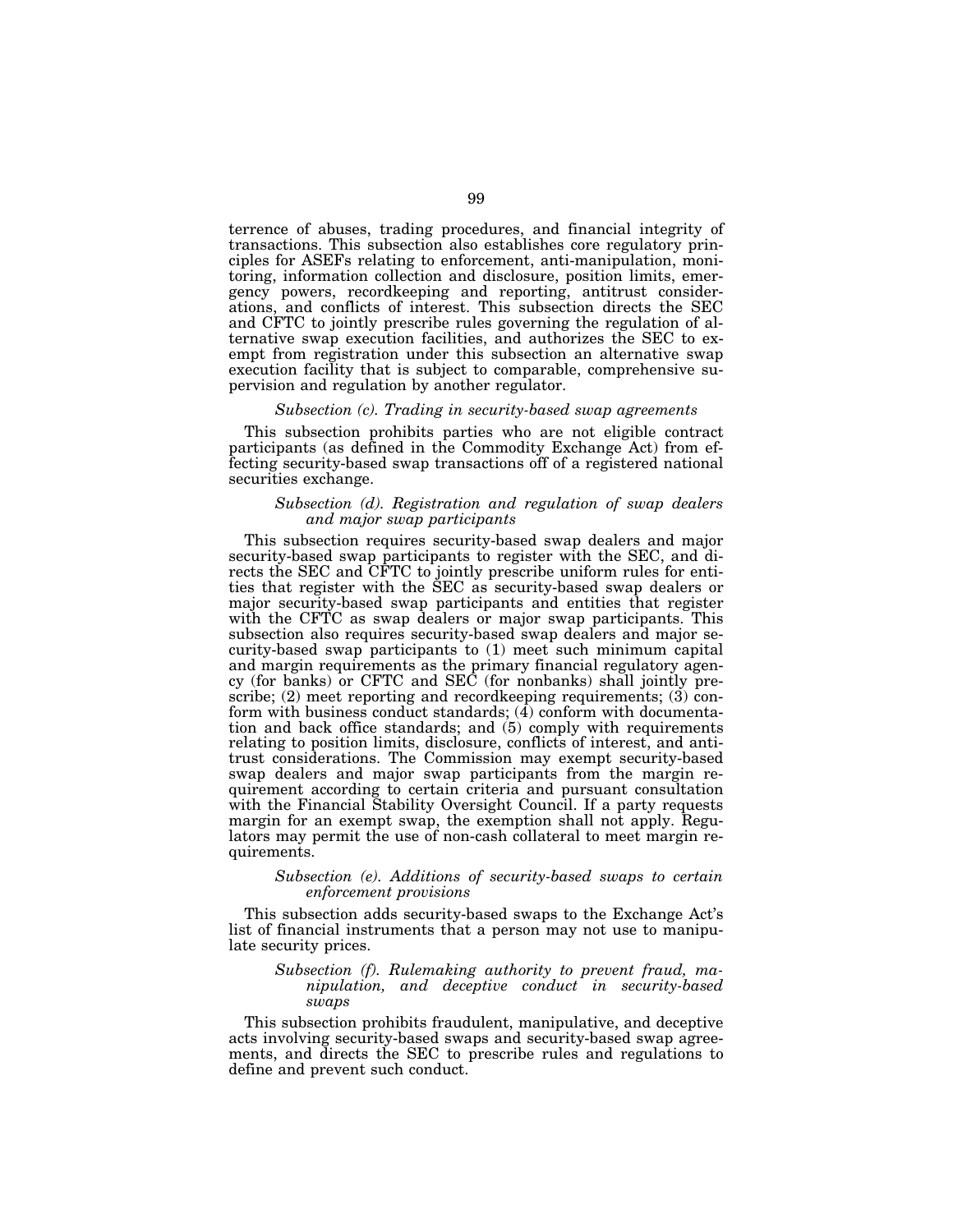#### *Subsection (g). Position limits and position accountability for security-based swaps and large trader reporting*

As a means to prevent fraud and manipulation, this subsection authorizes the SEC to (1) establish limits on the aggregate number or amount of positions that any person or persons may hold across security-based swaps that perform or affect a significant price discovery function with respect to regulated markets; (2) exempt from such limits any person, class of persons, transaction, or class of transactions; and (3) direct a self-regulatory organization to adopt rules relating to position limits for security-based swaps. This subsection also requires reporting and recordkeeping with respect to large security-based swap positions in regulated markets.

### *Subsection (h). Public reporting and repositories for securitybased swap agreements*

This subsection requires the SEC or its designee to make available to the public, in a manner that does not disclose the business transactions and market positions of any person, aggregate data on security-based swap trading volumes and positions. This subsection also describes the duties of a security-based swap repository as accepting and maintaining security-based swap data as prescribed by the SEC, makes SEC registration for security-based swap repositories voluntary, and subjects registered security-based swap repositories to SEC inspection and examination. This subsection directs the SEC and CFTC to jointly adopt uniform rules governing entities that register with the SEC as security-based swap repositories and entities that register with the CFTC as swap repositories and authorizes the SEC to exempt from registration any security-based swap repository subject to comparable, comprehensive supervision or regulation by another regulator.

# *Section 754. Segregation of assets held as collateral in securitybased swap transactions*

For cleared swaps, this section requires that security-based swap dealers or clearing agencies segregate funds held to margin, guarantee, or secure the obligations of a counterparty in a manner that protects their property. In addition, counterparties to an un-cleared swap will be able to request that any margin posted in the transaction be held by an independent third party custodian. Assets must be segregated on a non-discriminatory bases and may not be re-hypothecated.

#### *Section 755. Reporting and recordkeeping*

This section requires reporting and recordkeeping by any person who enters into a security-based swap that is not cleared with a registered clearing agency or reported to a security-based swap repository. This section also includes security-based swaps within the scope of certain reporting requirements under Sections 13 and 16 of the Exchange Act.

# *Section 756. State gaming and bucket shop laws*

This section clarifies the applicability of certain state laws to security-based swaps.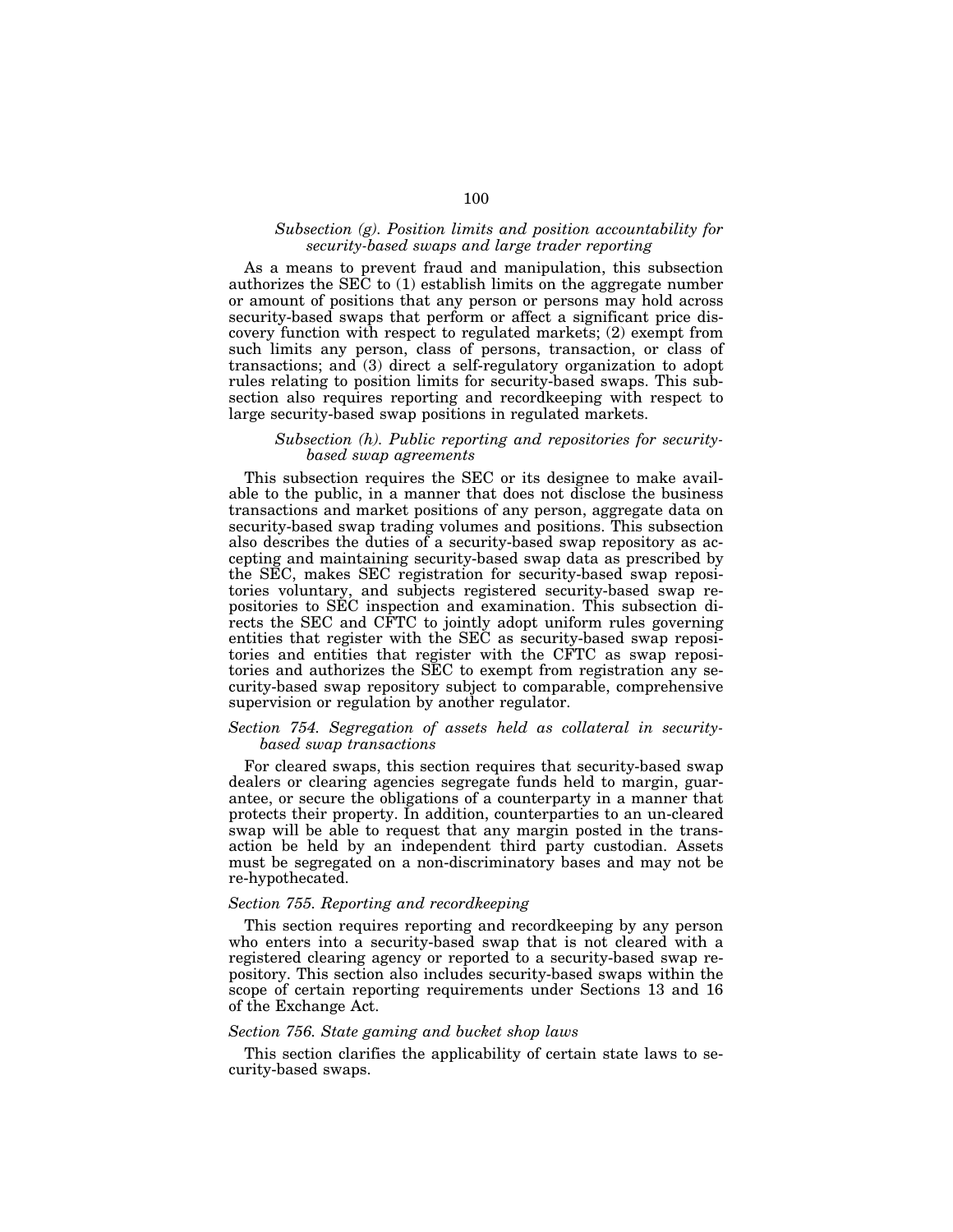# *Section 757. Amendments to the Securities Act of 1933; treatment of security-based swaps*

This section amends the Securities Act of 1933 to include security-based swaps within the definition of ''security.'' This section also amends Section 5 of the Securities Act of 1933 to prohibit offers to sell or purchase a security-based swap without an effective registration statement to any person other than an eligible contract participant (as defined in the Commodity Exchange Act).

#### *Section 758. Other authority*

This section clarifies that this title, unless otherwise provided by its terms, does not divest any appropriate federal banking agency, the SEC, the CFTC, or other federal or state agency of any authority derived from any other applicable law.

# *Section 758. Jurisdiction*

This section clarifies that the SEC shall not have authority to grant exemptions from the provisions of this Act, except as expressly authorized by this Act; provides the SEC with express authorization to use any authority granted under subsection (a) to exempt any person or transaction from any provision of this title that applies to such person or transaction solely because a securitybased swap is a security under section 3(a).

#### Subtitle C—Other Provisions

#### *Section 761. International harmonization*

This section requires regulators to consult and coordinate with international authorities on the establishment of consistent standards for the regulation of swaps and security-based swaps.

#### *Section 762. Interagency cooperation*

This section establishes a SEC–CFTC Joint Advisory Committee to monitor and develop solutions emerging in the swaps and security-based swaps markets, a SEC–CFTC Joint Enforcement Task Force to improve market oversight, a SEC–CFTC–Federal Reserve Trading and Markets Fellowship Program to provide cross-training among agency staff about the interaction between financial markets activity and the real economy, SEC–CFTC cross-agency enforcement training and education, and detailing of staff between the SEC and CFTC.

#### *Section 763. Study and report on implementation*

This section requires the GAO to conduct on study on the implementation of this Act within one year of the date of enactment.

#### *Section 764. Recommendations for changes to insolvency laws*

This section requires the SEC, CFTC, and FIRA to make recommendations to Congress within 180 days of enactment regarding Federal insolvency laws and their impact on various swaps and security-based swaps activity.

#### *Section 765. Effective date*

This section specifies that this title shall become effective 180 days after the date of enactment.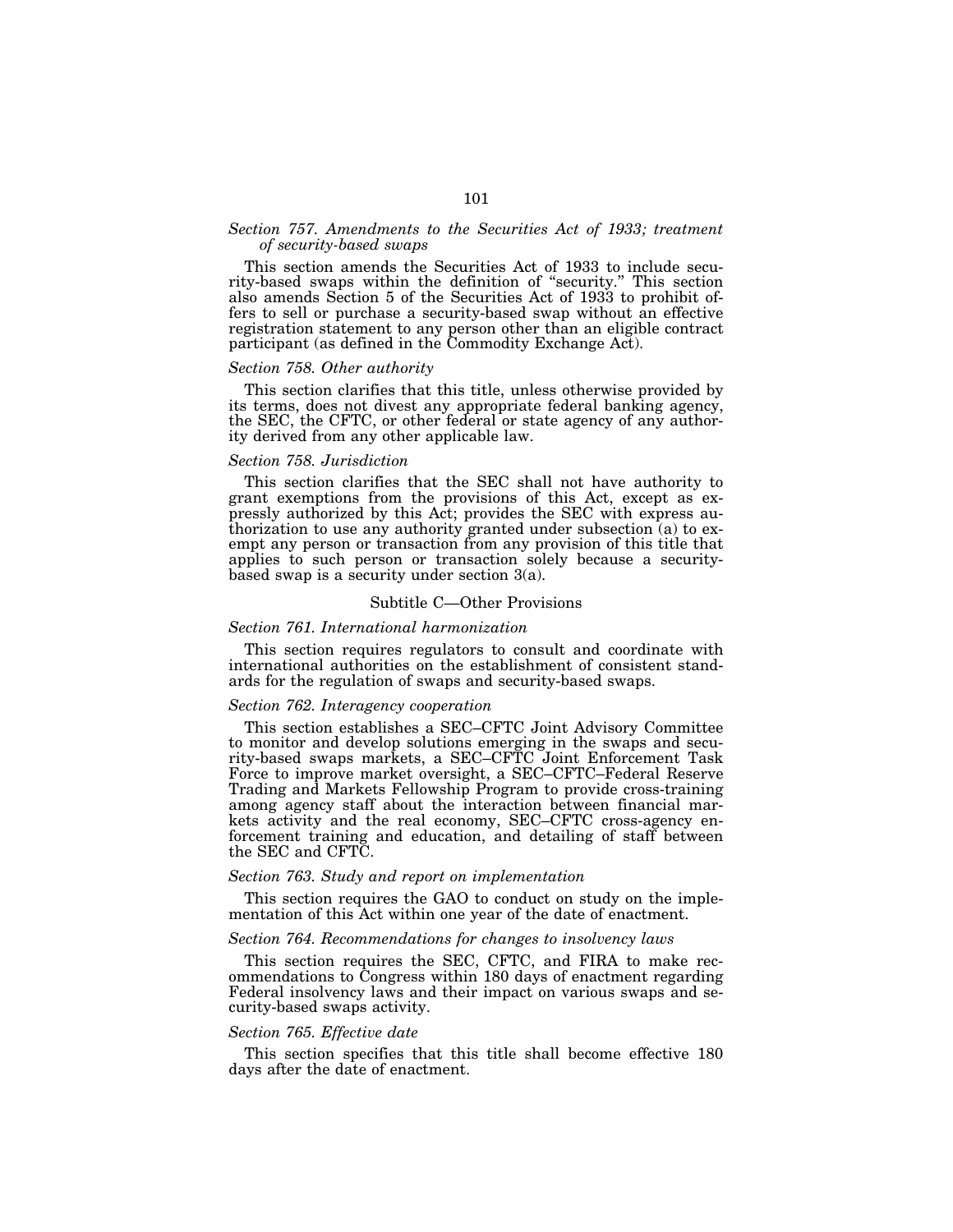# **Title VIII—Payment, Clearing, and Settlement Supervision Act of 2009**

#### *Section 801. Short title*

#### *Section 802. Findings and purposes*

This section describes the findings and purposes of the Payment, Clearing, and Settlement Supervision Act of 2009. In order to mitigate systemic risk in the financial system and promote financial stability, this Act provides the Financial Stability Oversight Council a role in identifying systemically important financial market utilities and the Board of Governors of the Federal Reserve System (''Board'') with an enhanced role in supervising risk management standards for systemically important financial market utilities and for systemically important payment, clearing, and settlement activities conducted by financial institutions.

#### *Section 803. Definitions*

#### *Section 804. Designation of systemic importance*

This section authorizes the Financial Stability Oversight Council to designate financial market utilities or payment, clearing, or settlement activities as systemically important, and establishes procedures and criteria for making and rescinding such a designation. Criteria for designation and rescission of designation include the aggregate monetary value of transactions processed and the effect that a failure of a financial market utility or payment, clearing, or settlement activity would have on counterparties and the financial system.

#### *Section 805. Standards for systemically important financial market utilities and payment, clearing, or settlement activities*

This section authorizes the Board, in consultation with the Financial Stability Oversight Council and the appropriate supervisory agencies, to prescribe risk management standards governing the operations of designated financial market utilities and the conduct of designated payment, clearing, and settlement activities by financial institutions. This section also establishes the objectives, principles, and scope of such standards.

#### *Section 806. Operations of designated financial market utilities*

This section authorizes a Federal Reserve bank to establish and maintain an account for a designated financial market utility and allows the Board to modify or provide an exemption from reserve requirements that would otherwise be applicable to the designated financial market utility. This section requires a designated financial market utility to provide advance notice of and obtain approval of material changes to its rules, procedures, or operations.

#### *Section 807. Examination and enforcement actions against designated financial market utilities*

This section requires the supervisory agency to conduct safety and soundness examinations of a designated financial market utility at least annually and authorizes the supervisory agency to take enforcement actions against the utility. This section also allows the Board to participate in examinations by, and make recommenda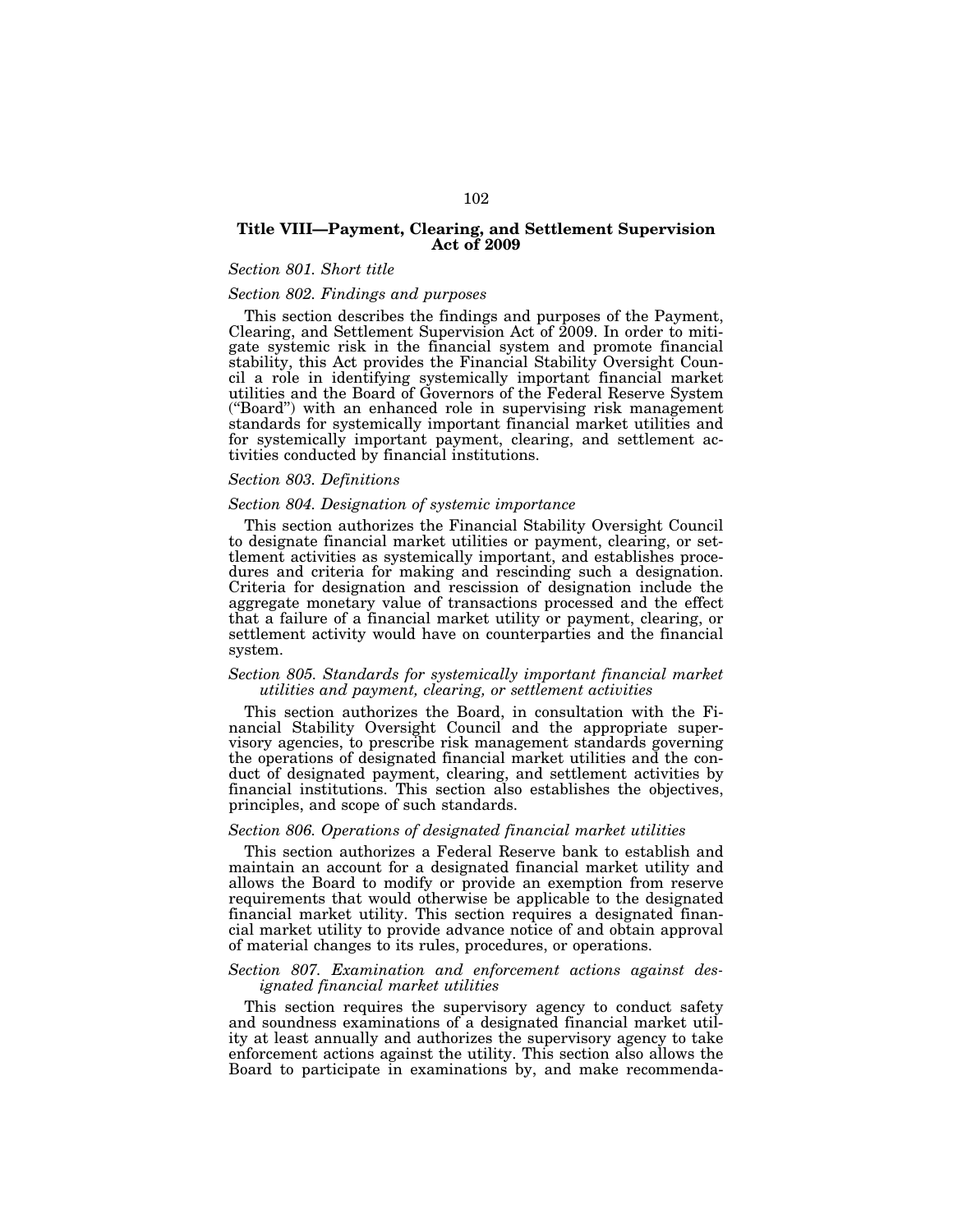tions to, other supervisors and designates the Board as the supervisory agency for designated financial market utilities that do not otherwise have a supervisory agency. The Board is also authorized to take enforcement actions against a designated financial market utility if there is an imminent risk of substantial harm to financial institutions or the broader financial system.

# *Section 808. Examination and enforcement actions against financial institutions engaged in designated activities*

This section authorizes the primary financial regulatory agency to examine a financial institution engaged in designated payment, clearing, or settlement activities and to enforce the provisions of this Act and the rules prescribed by the Board against such an institution. This section also requires the Board to collaborate with the primary financial regulatory agency to ensure consistent application of the Board's rules. The Board is granted back-up authority to conduct examinations and take enforcement actions if it has reasonable cause to believe a violation of its rules or of this Act has occurred.

#### *Section 809. Requests for information, reports, or records*

This section authorizes the Financial Stability Oversight Council to collect information from financial market utilities and financial institutions engaged in payment, clearing, or settlement activities in order to assess systemic importance. Upon a designation by the Financial Stability Oversight Council, the Board may require submission of reports or data by systemically important financial market utilities or financial institutions engaged in activities designated to be systemically important. This section also facilitates sharing of relevant information and coordination among financial regulators, with protections for confidential information.

#### *Section 810. Rulemaking*

This section authorizes the Board and the Financial Stability Oversight Council to prescribe such rules and issue such orders as may be necessary to administer and carry out the purposes of this title and prevent evasions thereof.

#### *Section 811. Other authority*

This section clarifies that this Act, unless otherwise provided by its terms, does not divest any appropriate financial regulatory agency, supervisory agency, or other Federal or State agency of any authority derived from any other applicable law.

#### *Section 812. Effective date*

This section specifies that this Act shall be effective as of the date of enactment.

### **Title IX—Investor Protections**

# Subtitle A

#### *Section 911. Investor Advisory Committee established*

Section 911 establishes within the SEC the Investor Advisory Committee to assist the SEC by advising and consulting on regu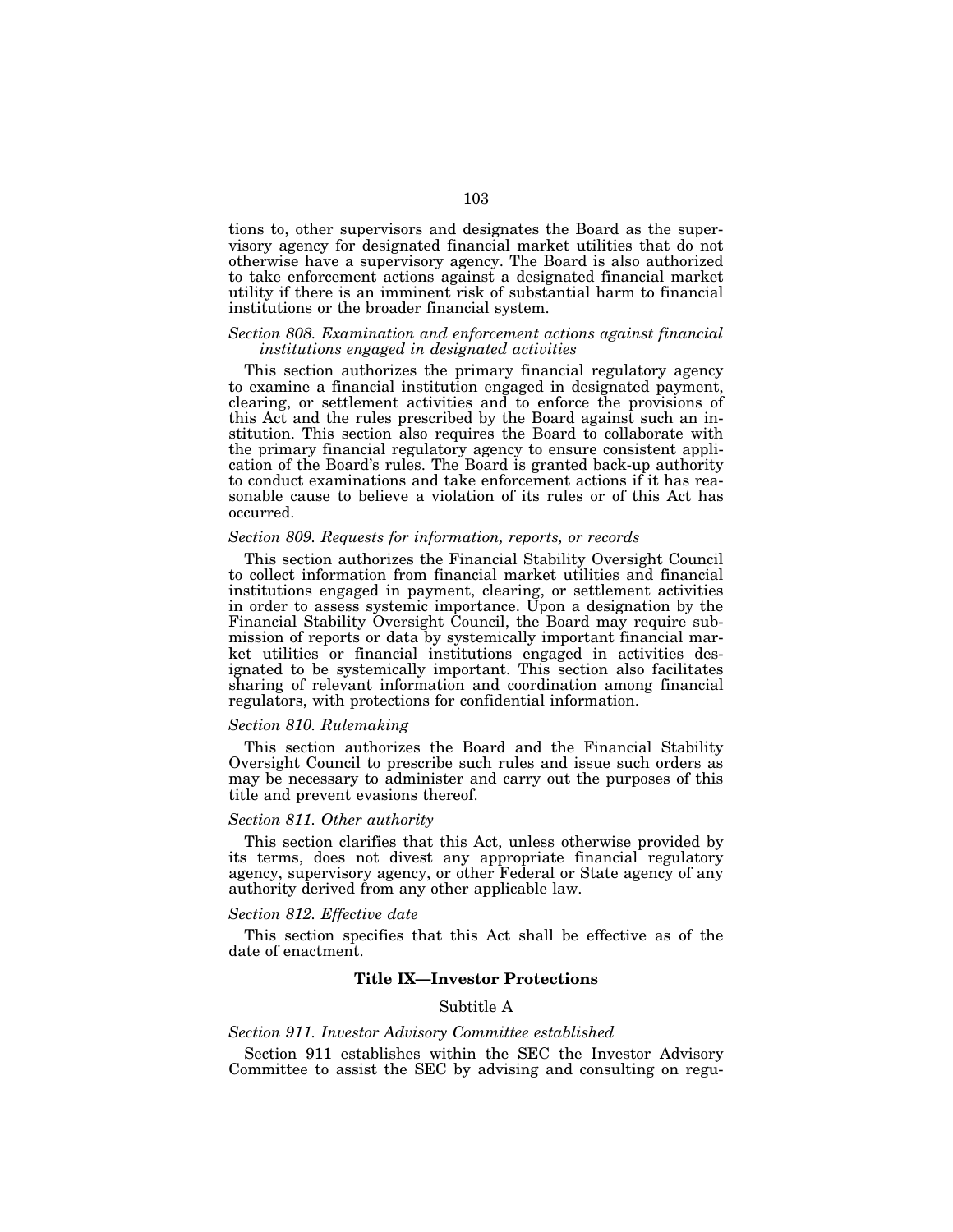latory priorities; issues relating to securities, trading, fee structures and the effectiveness of disclosures; investor protection; and initiatives to promote investor confidence. The Committee shall be composed of the Investor Advocate, a representative of state securities commissions because of the important work that States have performed in protecting investors, a representative of the interests of senior citizens who are sometimes targeted for securities frauds, and between 12 and 22 members who represent the interests of individual investors, institutional investors, and pension fund investors.

The Committee shall elect from among themselves a Chairman, Vice Chairman, Secretary, and Assistant Secretary, each of whom shall serve a 3 year term. The Committee shall meet at least twice per year. The SEC shall provide the Committee with the staff necessary to fulfill its mission. The SEC must publicly respond to Committee findings and recommendations by assessing them and disclosing any action the SEC intends to take. It is expected that the responses will be made shortly after the Committee acts.

In June of 2009, the SEC formed an Investor Advisory Committee. This legislation gives the Investor Advisory Committee a statutory foundation and sets congressional prerogatives for the Committee's composition and function.

The proposal for this Committee was included in the Treasury Department legislative proposal for financial reform.162 AARP supports the statutory establishment of this Committee. On November 19, 2009, the AARP wrote in a letter to Senators Dodd and Shelby, ''AARP also supports additional powers granted to the SEC to strengthen its work on behalf of investors, including explicit authority to establish an Investor Advisory Committee."<sup>163</sup>

#### *Section 912. Clarification of authority of the commission to engage in consumer testing*

Section 912 clarifies the SEC's authority to gather information from and communicate with investors and engage in such temporary programs as the SEC determines are in the public interest for the purpose of evaluating any rule or program of the SEC.

In the past, the SEC has carried out consumer testing programs, but there have been questions of the legality of this practice. This legislative language gives clear authority to the SEC for these activities.

This proposal is included in the Treasury Department's legislative language for financial reform 164. The AARP told the Committee that it "supports the explicit authority granted to the SEC to test rules or programs by gathering information and communicating with investors and other members of the public. This type of testing has the very real potential to improve the clarity and usefulness of the disclosures that our securities regulatory scheme relies upon.'' 165 Mr. James Hamilton, Principal Analyst, CCH Fed-

<sup>162</sup>*FACT SHEET: ADMINISTRATION'S REGULATORY REFORM AGENDA MOVES FOR-WARD; Legislation for Strengthening Investor Protection Delivered to Capitol Hill,* U.S. Department of the Treasury, Press Release, July 10, 2009, www.financialstability.gov.<br>
<sup>163</sup> AARP, letter to Senators Dodd and Shelby, November 19, 2009.<br>
<sup>164</sup>*FACT SHEET: ADMINISTRATION'S REGULATORY REFORM AGENDA MOVES FOR-*

WARD; Legislation for Strengthening Investor Protection Delivered to Capitol Hill, U.S. Department of the Treasury, Press Release, July 10, 2009, www.financialstability.gov.<br>165 AARP, letter to Senators Dodd and Shelby, No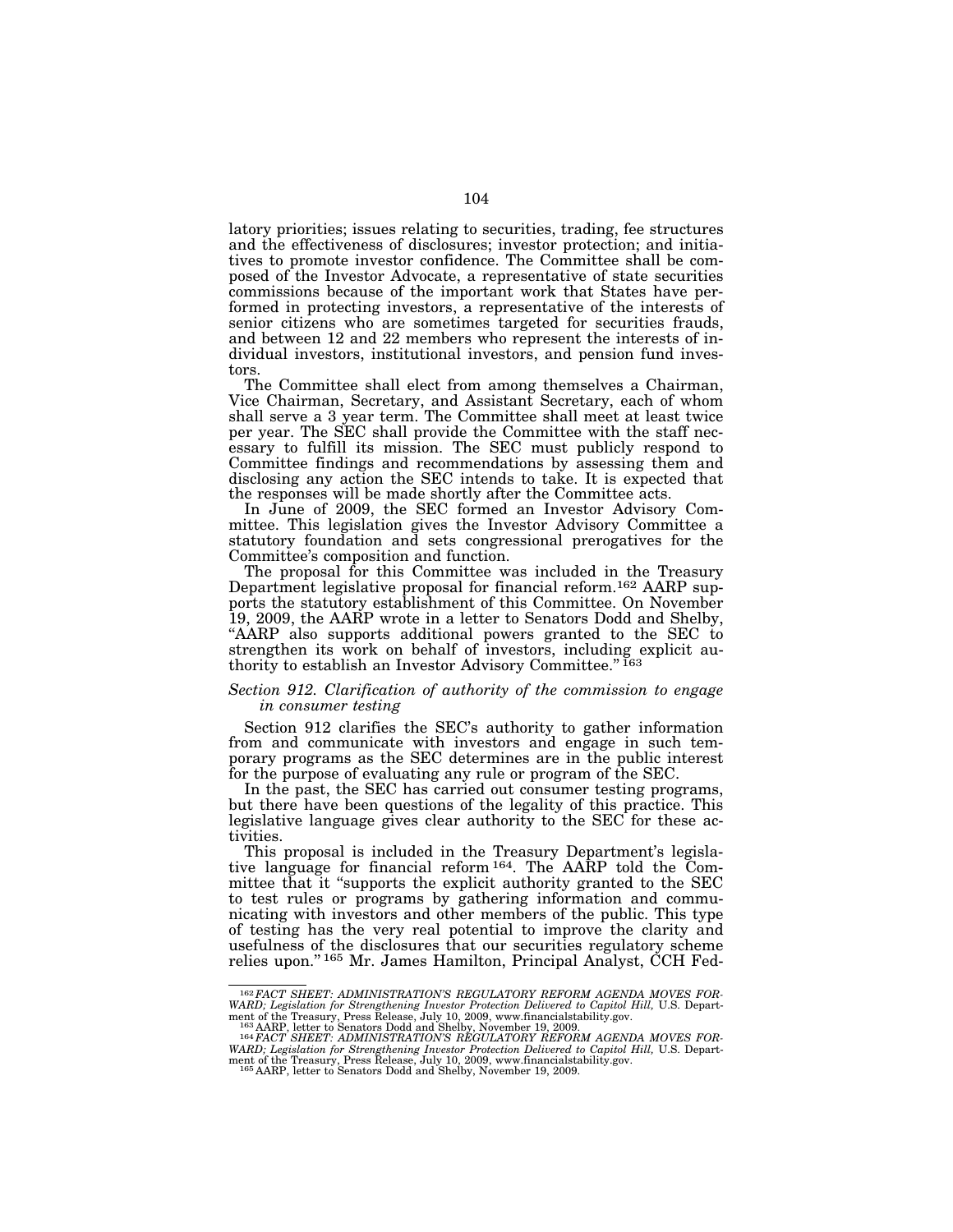eral Securities Law Reporter has said ''The SEC can better evaluate the effectiveness of investor disclosures if it can meaningfully engage in consumer testing of those disclosures. The SEC should be better enabled to engage in field testing, consumer outreach and testing of disclosures to individual investors, including by providing budgetary support for those activities.'' 166

# *Section 913. Study and rulemaking regarding obligations of brokers, dealers, and investment advisers*

Section 913 was authored by Senators Johnson and Crapo. It directs the SEC to conduct a study of the effectiveness of existing legal or regulatory standards of care for brokers, dealers, and investment advisers for providing personalized investment advice and recommendations about securities to retail customers imposed by the SEC and FINRA, and whether there are legal or regulatory gaps or overlap in legal or regulatory standards in the protection of retail customers. The section also requires the SEC to issue a report within one year that considers public input. If this study identifies any gaps or overlap in the legal or regulatory standards in the protection of retail customers relating to the standards of care for brokers, dealers, and investment advisers, the SEC shall commence a rulemaking within two years to address such regulatory gaps and overlap that can be addressed by rule, using its existing authority under the Securities Exchange Act of 1934 and the Investment Advisers Act of 1940.

#### *Section 914. Creation of Office of the Investor Advocate*

Section 914 was authored by Senator Akaka. Section 914 creates the Office of the Investor Advocate within the Securities and Exchange Commission (SEC). The Committee believes it is necessary to create an office of the Investor Advocate within the SEC to strengthen the institution and ensure that the interests of retail investors are better represented. The Investor Advocate is tasked with assisting retail investors to resolve significant problems with the SEC or the self-regulatory organizations (SROs). The Investor Advocate's mission includes identifying areas where investors would benefit from changes in SEC or SRO policies and problems that investors have with financial service providers and investment products. The Investor Advocate will recommend policy changes to the SEC and Congress in the interests of investors. The Taxpayer Advocate within the Internal Revenue Service has contributed significantly to the improvement of policies that have benefitted taxpayers. A similar office in the SEC has a tremendous potential to similarly benefit retail investors. The Investor Advocate, with its independent reporting lines, would help to ensure that the interests of retail investors are built into rulemaking proposals from the outset and that agency priorities reflect the issues that confront average investors. The Investor Advocate will increase transparency and accountability at the SEC and be equipped to act in response to feedback from investors and potentially avoid situations such as the mishandling of tips that could have exposed Ponzi schemes much earlier. The Investor Advocate, and staff of the Office of the

<sup>166</sup>*Obama Reform Proposal Would Enhance SEC Investor Protection Role,* Jim Hamilton's World of Securities Regulation, jimhamiltonblog.blogspot.com, June 17, 2009.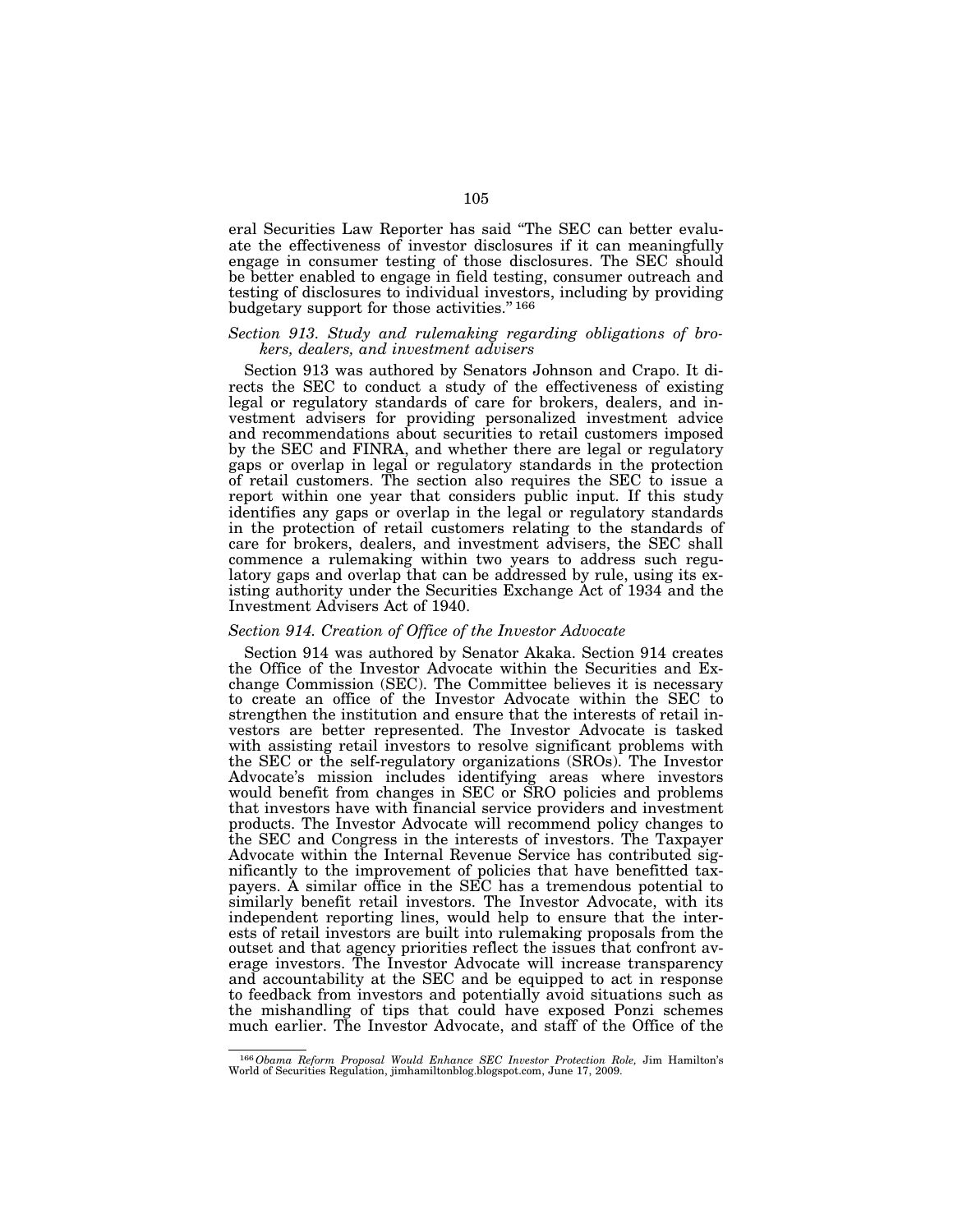Investor Advocate, shall maintain the same level of confidentiality for any document or information made available under this section as is required of any member, officer, or employee of the SEC. In this regard, the Investor Advocate and staff in the Office of the Investor Advocate are subject to the same statutory and regulatory restrictions on, and applicable penalties for, the unauthorized disclosure or use of any nonpublic information that apply to any member, officer, or employee of the SEC.

## *Section 915. Streamlining of filing procedures for self-regulatory organizations*

Section 915 requires the SEC to approve a proposed SRO rule or institute a proceeding to consider whether the rule should be disapproved within 45 days. The SEC can extend this period by 45 days if appropriate. If the SEC does not approve the rule within this period then it must provide a hearing within 180 days of the rule proposal publication. The SEC must approve or disapprove the rule during this same period, or it can extend this period by 60 days if necessary. If the SEC does not follow these time restrictions, the rule is deemed to have been approved. The SEC has 7 days after the receipt of the proposal to notify the SRO if the proposed rule change does not comply with the rules of the SEC relating to the required form of a proposed rule change.

The Committee recognizes that in the modern securities markets it is important that the SEC operate efficiently and responsively. The Committee has heard concerns about current SEC processes for action on rule changes by exchanges and other self-regulatory organizations.

The Committee expects that the changes will encourage the SEC to employ a more transparent and rapid process for consideration of rule changes.

Nothing in the Section diminishes the SEC's authority to reject an improperly filed rule, disapprove a rule that is not consistent with the Exchange Act, or diminishes the applicable public notice and comment period.

Nasdaq OMX, NYSE Euronext, International Securities Exchange and Chicago Board Options Exchange have written jointly by letter dated November 24, 2009 in strong support of this provision because ''it would streamline the Securities and Exchange Commission's (SEC) process for making a determination on an exchange rule proposal.'' They explained, ''As Self Regulatory Organizations (SROs), we are subject to the regulatory authority of the SEC, which includes the requirement that we submit all proposed rule changes to the SEC for approval. Although the SEC has made progress in increasing the number of rule proposals that may be submitted for immediate effectiveness, the process that rule proposals that are not subject to immediate effectiveness must undergo remains a point of frustration for SROs. The current process enables the SEC to use internal interpretations to avoid what should be reasonable timelines to move rule filings toward a determination of approval or denial. This process not only delays transparency and public input, it provides a significant competitive advantage to our less regulated competitors, which do not have to seek regulatory approval before changing their rules.''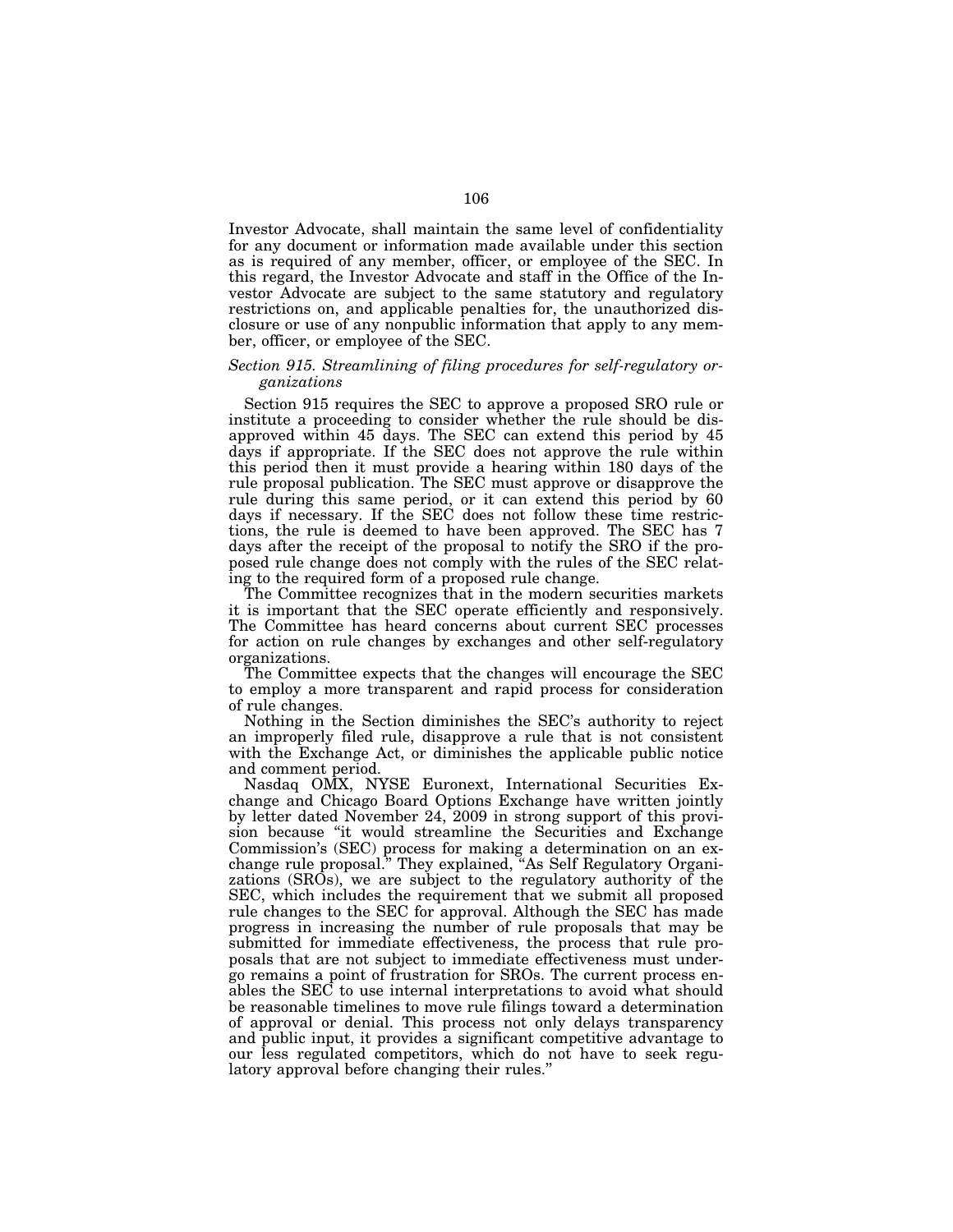#### *Section 916. Study regarding financial literacy among investors*

Section 916 was authored by Senator Akaka. This Section directs the SEC to study and issue a report on the existing level of financial literacy among retail investors. The SEC will have to develop an investor financial literacy strategy. The strategy is intended to bring about positive behavioral change in investors. The study will identify: (1) the existing level of financial literacy among retail investors; (2) methods to improve the timing, content, and format of disclosures to investors with respect to financial intermediaries, investment products, and investment services; (3) the most useful and understandable relevant information that retail investors need to make informed financial decisions; (4) methods to increase the transparency of expenses and conflicts of interests in transactions involving investment services and products; (5) the most effective existing private and public efforts to educate investors; and (6) in consultation with the Financial Literacy and Education Commission, a strategy to increase the financial literacy of investors in order to bring about a positive change in investor behavior.

The AARP also supported the study of financial literacy in a letter to Senators Dodd and Shelby.167

## *Section 917. Study regarding mutual fund advertising*

Section 917 directs the GAO to conduct a study and issue a report on mutual fund advertising to examine: (1) existing and proposed regulatory requirements for open-end investment company advertisements; (2) current marketing practices for the sale of open-end investment company shares, including the use of past performance data, funds that have merged, and incubator funds; (3) the impact of such advertising on consumers; and (4) recommendations to improve investor protections in mutual fund advertising and additional information necessary to ensure that investors can make informed financial decisions when purchasing shares.

# *Section 918. Clarification of commission authority to require investor disclosures before purchase of investment products and services*

Section 918 was authored by Senator Akaka. Section 918 clarifies the SEC's authority to require investor disclosures before the purchase of investment company shares. This section will give the SEC the authority to require broker-dealers to disclose to clients their compensation for sales of open- and closed-end mutual funds. The Committee believes that investors must be provided with relevant, meaningful, and timely disclosures about financial products and services from which they can make better informed investment decisions. The Committee encourages the SEC to use the consumer testing authorized under Section 912 and the study on financial literacy under Section 916 to inform its scope of disclosures.

Mr. James Hamilton, Principal Analyst, CCH Federal Securities Law Reporter, said ''legislation should authorize the SEC to require that certain disclosures (including a summary prospectus) be provided to investors at or before the point of sale, if the SEC finds that such disclosures would improve investor understanding of the

<sup>167</sup> AARP, letter to Senators Dodd and Shelby, November 19, 2009.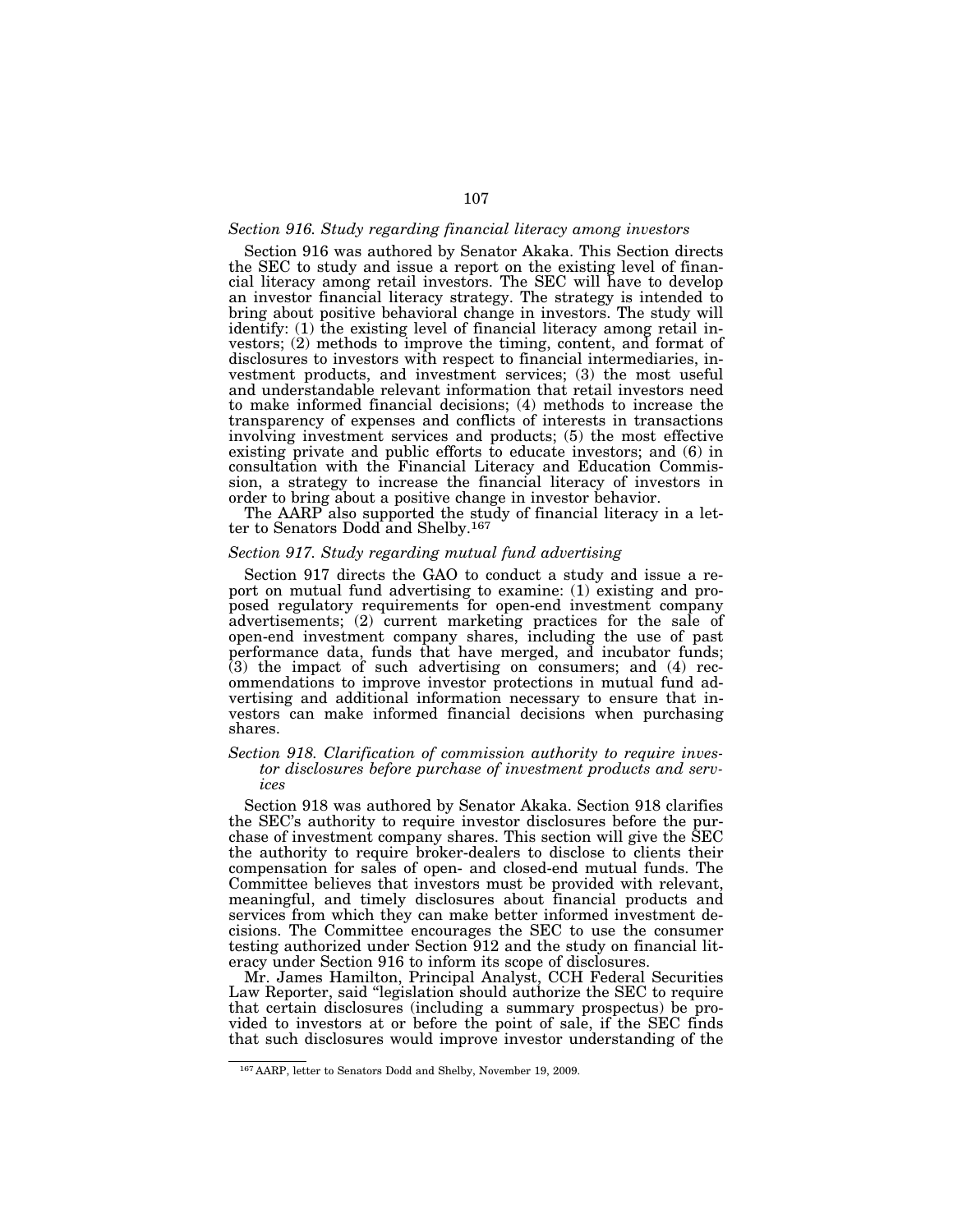particular financial products, and their costs and risks. Currently, most prospectuses (including the mutual fund summary prospectus) are delivered with the confirmation of sale, after the sale has taken place. Without slowing the pace of transactions in modem capital markets, the SEC should require that adequate information is given to investor to make informed investment decisions."<sup>168</sup>

Mr. Travis Plunkett, Legislative Director of the Consumer Federation of America, also supports this provision. In testimony for the House Financial Services Committee, he wrote ''we also strongly support requiring pre-sale disclosure to assist mutual fund investors to make more informed investment decisions. While mutual funds are subject to more robust disclosure requirements than many competing investment products and services, the disclosures typically do not arrive until three days after the sale. This makes them essentially useless in helping investors to assess the risks and costs of the fund, as well as the uses for which it may be most appropriate.'' 169 AARP also supports this provision.170 The Committee encourages that Securities and Exchange Commission to use the consumer testing authorized under Section 912 and the study on financial literacy under Section 916 to inform its scope of disclosures.

#### *Section 919. Study on conflicts of interest*

Section 919 directs the GAO to conduct a study and make recommendations regarding potential conflicts of interest between securities underwriting and securities analysis functions within firms. In this study, the GAO will consider potential harm to investors of these conflicts, the nature and benefit of the undertakings to which the firms agreed as part of the Global Settlement, whether any of these undertakings should be codified, and whether to recommend regulatory or legislative measures to mitigate harm to investors caused by these conflicts of interest. The GAO will consult with the SEC, FINRA, investor advocates, retail investors, institutional investors, academics, and State securities officials in performing this study. This issue has been a subject of public concern for many years. On March 15, 2010, the U.S. District Court in New York rejected a proposal by the SEC and 12 securities firms to change the legal settlement put in place with the Global Research Analyst Settlements to end abuses on Wall Street that would have allowed employees in investment-banking and research departments at Wall Street firms to ''communicate with each other . . . outside of the presence'' of lawyers or compliance-department officials responsible for policing employee conduct—an activity strictly prohibited by the settlement. The 2003 Global Settlement resolved a major securities scandal, in which 10 of the largest securities firms and two individual analysts were charged with issuing misleading or fraudulent analyst recommendations and fines of \$1.4 billion were assessed.

<sup>&</sup>lt;sup>168</sup> Obama Administration Would Enhance SEC's Investor Protection Role, Mr. James Hamilton, CCH Financial Crisis Newsletter, June 18, 2009, www.financialcrisisupdate.com.<br><sup>169</sup> Community and Consumer Advocates' Perspecti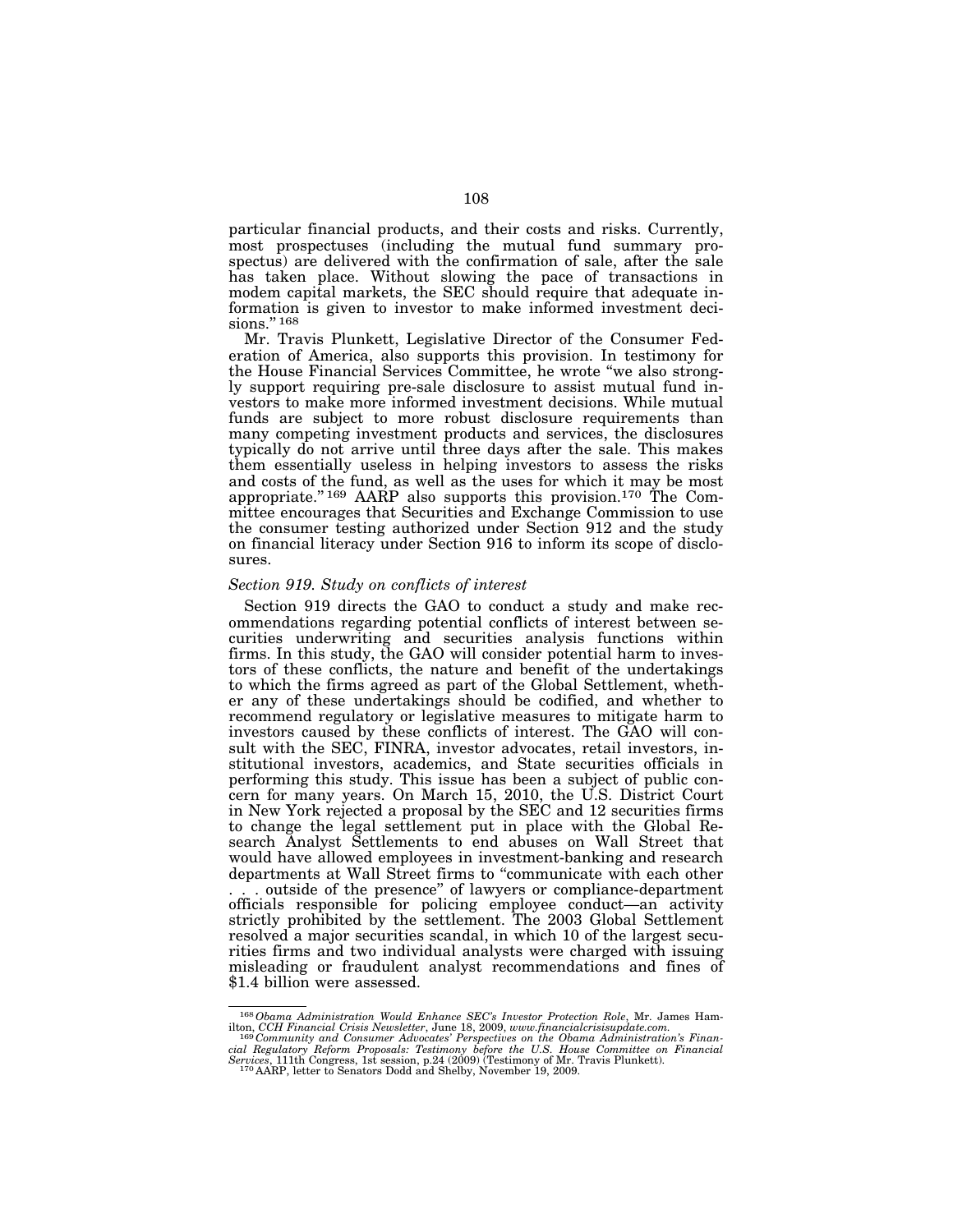Title V of the Sarbanes-Oxley Act of 2002 (P.L. 107–204) addressed aspects of this issue by amending the Securities Exchange Act of 1934 to require the SEC, or upon the authorization and direction of the SEC, a registered securities association or national securities exchange, to adopt rules reasonably designed to address conflicts of interest that can arise when securities analysts recommend equity securities in research reports and public appearances.

### *Section 919A. Study on improved access to information on investment advisers and broker-dealers*

Senator Brown (OH) authored Section 919A. This Section directs the SEC to study and make recommendations on ways to improve the access of investors to registration information about registered and previously registered investment advisers, associated persons of investment advisers, brokers and dealers and their associated persons on the existing Central Registration Depository and Investment Adviser Registration Depository systems, as well as identify additional information that should be made publicly available.

# *Section 919B. Study on financial planners and the use of financial designations*

Senator Kohl authored Section 919B. This Section directs the GAO to conduct a study to evaluate and make recommendations on the effectiveness of State and Federal regulations to protect consumers from misleading financial advisor designations; current State and Federal oversight structure and regulations for financial planners; and legal or regulatory gaps in the regulation of financial planners and other individuals who provide or offer to provide financial planning services to consumers.

Senator Kohl has said that ''Financial planners provide advice on a wide range of issues, including home ownership, saving for college and selecting appropriate investment products. Because this advice will have a lasting impact on the financial health of the consumer, it is important that the service provider meets certain standards. Currently, different states' laws govern financial planners, with no standard code of conduct, training requirements or conflict of interest disclosure requirements. Additionally, there is little accountability for financial planners that take advantage of consumers. Both consumers and financial planners will benefit from standardizing rules and increased oversight at the federal level.'' 171 Marilyn Mohrman-Gillis, Managing Director, Public Policy, Certified Financial Planner Board of Standards, Inc. said ''we recognize that the study is certainly a first step in Congress recognizing the need for reform.''

#### Subtitle B

## *Section 921. Authority to issue rules to restrict mandatory predispute arbitration*

Section 921 gives the SEC the authority to conduct a rulemaking to prohibit, or impose conditions or limitations on the use of, agreements that require customers or clients of any broker, dealer, or

<sup>171</sup>Senator Kohl, letter to Senator Dodd, February 22, 2010.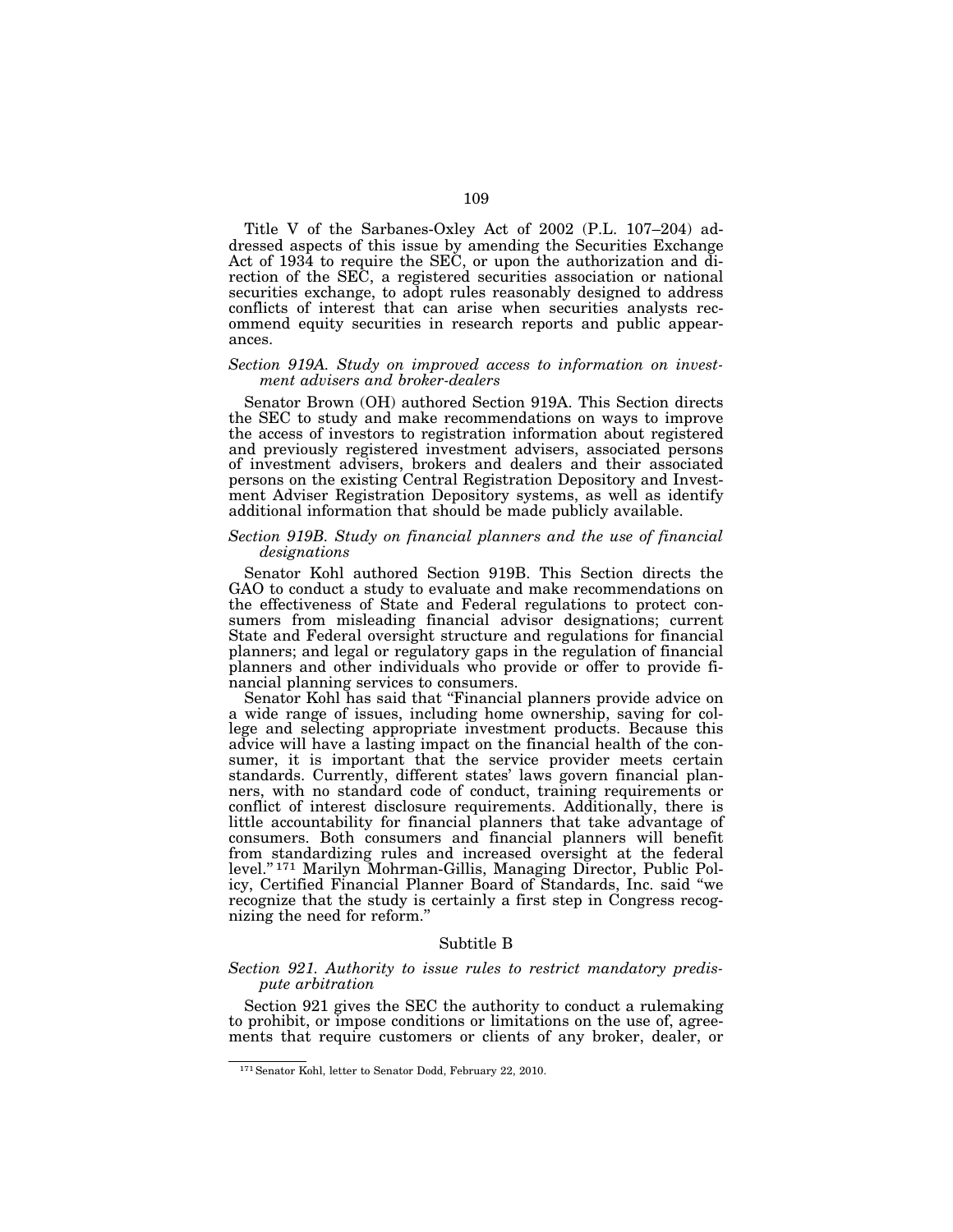municipal securities dealer to arbitrate any dispute between them. This provision was included in the Treasury Department's legislative proposal.172

There have been concerns over the past several years that mandatory pre-dispute arbitration is unfair to the investors. In a letter to Chairman Dodd and Ranking Member Shelby, AARP expressed support for this provision. In listing some of the problems with mandatory pre-dispute arbitration, the letter identified ''high upfront costs; limited access to documents and other key information; limited knowledge upon which to base the choice of arbitrator; the absence of a requirement that arbitrators follow the law or issue written decisions; and extremely limited grounds for appeal."<sup>173</sup>

The North American Securities Administrators Association also supports this provision, stating in testimony that a ''major step toward improving the integrity of the arbitration system is the removal of the mandatory industry arbitrator. This mandatory industry arbitrator, with their industry ties, automatically puts the investor at an unfair disadvantage.'' 174 The Consumer Federation of America,<sup>175</sup> AARP,<sup>176</sup> and the Public Investors Arbitration Bar Association support this approach.<sup>177</sup>

### *Section 922. Whistleblower protection*

The Whistleblower Program, established and administered by the Securities and Exchange Commission, is intended to provide monetary rewards to those who contribute ''original information'' that lead to recoveries of monetary sanctions of \$1,000,000 or more in criminal and civil proceedings. The genesis of the program is found in President Obama's June 2009 financial regulatory reform proposal.178 A similar provision was included in the House of Representatives financial reform bill (H.R. 4173).

The Whistleblower Program aims to motivate those with inside knowledge to come forward and assist the Government to identify and prosecute persons who have violated securities laws and recover money for victims of financial fraud. In a testimony for the Senate Banking Committee, Certified Fraud Examiner and Madoff whistleblower Harry Markopolos testified in support of creating a strong Whistleblower Program. He cited statistics showing the efficiency of Whistleblower Programs: ''whistleblower tips detected  $54.1\%$  of uncovered fraud schemes in public companies. External auditors, and the SEC exam teams would certainly be considered external auditors, detected a mere 4.1% of uncovered fraud schemes. Whistleblower tips were 13 times more effective than external audits, hence my recommendation to the SEC to encourage

<sup>172</sup>*FACT SHEET: ADMINISTRATION'S REGULATORY REFORM AGENDA MOVES FOR-*WARD; Legislation for Strengthening Investor Protection Delivered to Capitol Hill, U.S. Department of the Treasury, Press Release, July 10, 2009, www.financialstability.gov.<br>  $173$  AARP, letter to Senators Dodd and Shelby

before the U.S. Senate Committee on Banking, Housing, and Urban Affairs, 111th Congress, 1st<br>session, p.18 (2009) (Testimony of Mr. Fred Joseph).<br><sup>175</sup> Consumer Federation of America (November 10, 2009), "CFA Applauds Intr

Senator Dodd's Financial Reform Package," Press release, www.consumerfed.org.<br><sup>176</sup> AARP, letter to Senators Dodd and Shelby, November 19, 2009.<br><sup>177</sup>The following article references the Public Investors Arbitration Bar As

for this provision: "Death Knell For Mandatory Arbitration," Helen Kearney, On Wall Street, August 1, 2009.<br><sup>1178</sup> Fact Sheet: Administration's Regulatory Reform Agenda Moves Forward; Legislation for<br>*Strengthening Investo*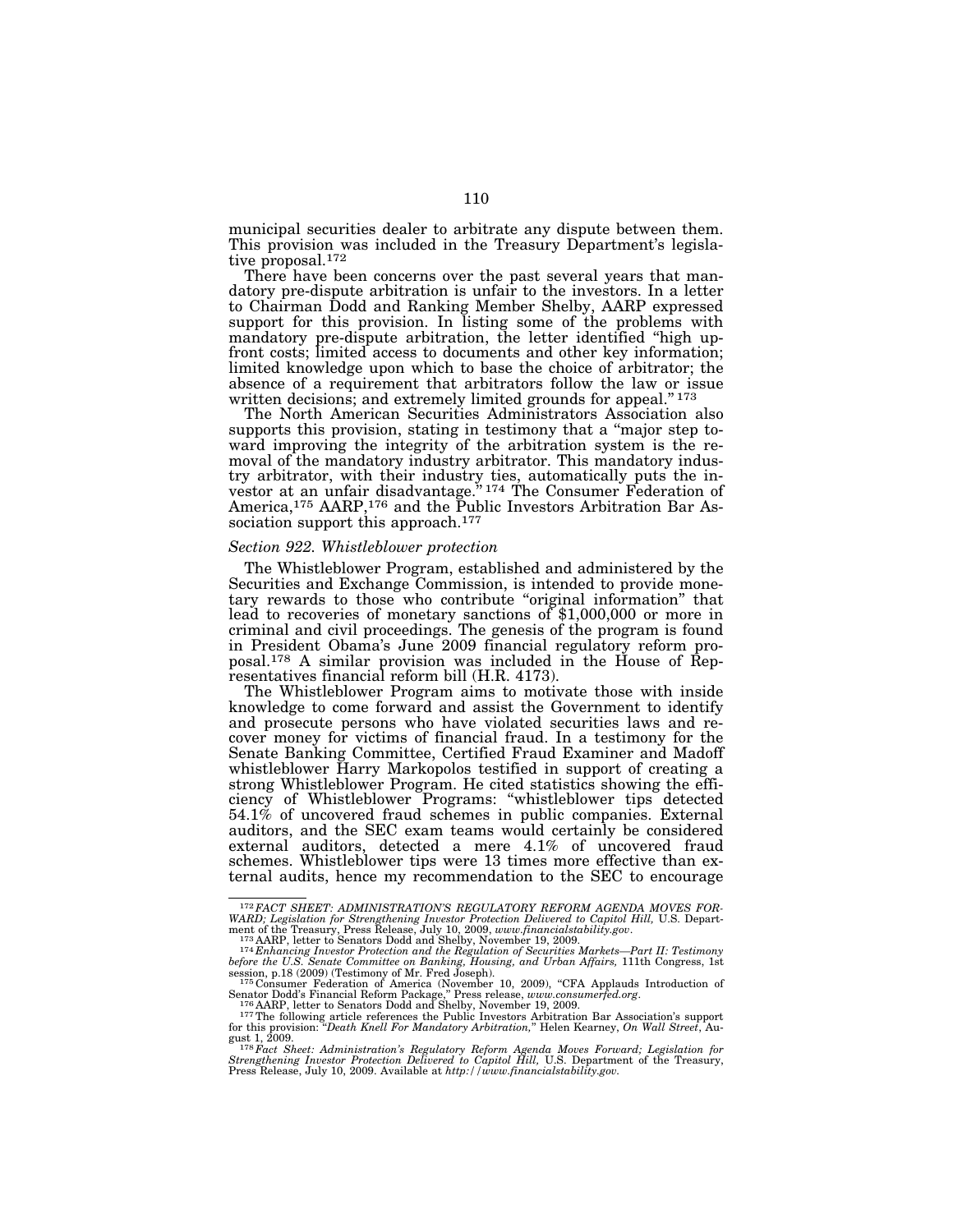the submission of whistleblower tips.'' 179 In his letter to Senator Dodd, SEC Inspector General David Kotz also recommended a similar Whistleblower Program.180

Recognizing that whistleblowers often face the difficult choice between telling the truth and the risk of committing "career suicide", the program provides for amply rewarding whistleblower(s), with between 10% and 30% of any monetary sanctions that are collected based on the "original information" offered by the whistleblower. The program is modeled after a successful IRS Whistleblower Program enacted into law in 2006. The reformed IRS program, which, too, has a similar minimum-maximum award levels and an appeals process,181 is credited to have reinvigorated the earlier, largely ineffective, IRS Whistleblower Program. The Committee feels the critical component of the Whistleblower Program is the minimum payout that any individual could look towards in determining whether to take the enormous risk of blowing the whistle in calling attention to fraud.

We also note a recent report of the current SEC insider-trading Whistleblower Program by the Office of Inspector General of SEC. Since the inception of the program in 1989, there have been a total of only seven payouts to five whistleblowers for a meager total of \$159,537.182 In the report, the Inspector General recommends several important guidelines that any current or future SEC Whistleblower Programs should follow, including: development of specific criteria for bounty awards (including a provision to award whistleblowers that partly rely upon public information), development of tips and complaints tracking systems, incorporating best practices from DOJ and IRS's Whistleblower Programs, and establishment of a timeframe for the new policies.

"Original information" is defined as information that is derived from the independent analysis or knowledge of the whistleblower, and is not derived from an allegation in court or government reports, and is not exclusively from news media. In circumstances when bits and pieces of the whistleblower's information were known to the media prior to the emergence of the whistleblower, and that for the purposes of the SEC enforcement 183 the critical components of the information was supplied by the whistleblower, the intent of the Committee is to require the SEC to reward such person(s) in accordance with the degree of assistance that was provided. The rewards are to be from the Investor Protection Fund, which receives funds from sanctions collected based on civil enforcement and from other funds within SEC that are otherwise not distributed to investors (i.e., unused disgorgement funds). Whenever a whistleblower or whistleblowers tip leads the SEC to collect sanctions and penalties that are determined to be distributed to the victims of the fraud, the intent of the Committee is to reward

<sup>179 &</sup>quot;Oversight of the SEC's Failure to Identify the Bernard L. Madoff Ponzi Scheme and How to Improve SEC Performance: Testimony before the U.S. Senate Committee on Banking, Hous-ing, and Urban Affairs'', 111th Congress, 1st session, p.33 (2009) (Testimony of Mr. Harry

Markopolos).<br><sup>180</sup> Inspector General H. David Kotz, letter to Senator Dodd, October 29, 2009.<br><sup>181</sup> Like the IRS program, the new SEC Whistleblower Program provides for an appeals proc-<br><sup>181</sup> Like the IRS program, the new

and Exchange Commission, Report No. 474. March 29, 2010.<br><sup>183</sup> Same would apply to cases when SEC forwards criminal cases to DOJ that lead to pen-

<sup>&</sup>lt;sup>183</sup> Same would apply to cases when SEC forwards criminal cases to DOJ that lead to penalties and sanctions.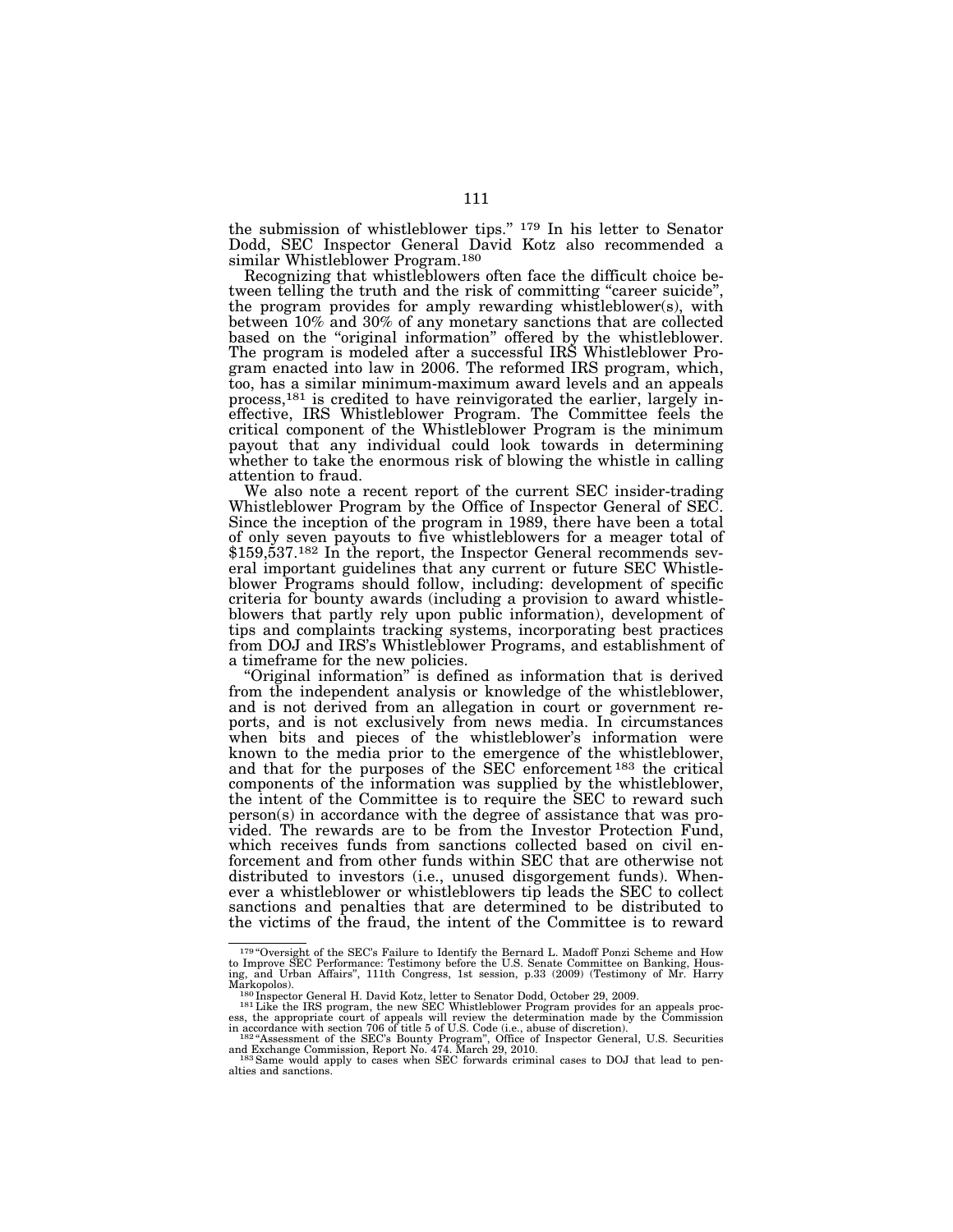the whistleblower prior or at the same time as paying such victims, recognizing that were it not for the whistleblower's actions, there would have been no discovery of the harm to the investors and no collection of any sanctions for their benefit.

The SEC has discretion in determining the amount and whether or not a whistleblower is eligible to be awarded. In cases when whistleblowers feel that the SEC had abused its discretion in determining the amount of the award, they have the right to appeal, within 30 days of the decision to a court of appeals. The court is to review the determination in accordance with section 706 of title 5 of U.S. Code. The Committee feels that this review process will significantly contribute to make the program reliable for persons who are contemplating whether or not to blow the whistle on fraud. It will add to the notion of enforceable payout. The Committee, having heard from several parties involved in whistleblower related cases, has determined that enforceability and relatively predictable level of payout will go a long way to motivate potential whistleblowers to come forward and help the Government identify and prosecute fraudsters. Whistleblowers who are employees of an appropriate regulatory agency, DOJ, SROs, PCAOB, accountants in certain circumstances, or a law enforcement organization are generally not eligible for an award. Also not eligible are whistleblowers who are convicted of a criminal violation related to the case at hand.

The Committee intends for this program to be used actively with ample rewards to promote the integrity of the financial markets.

The program also requires the SEC to annually report back to Congress, among other things, with details regarding the number and types of awards granted. It also provides for various protections for whistleblowers, specifically barring employers to discharge, demote, suspend, threaten, harass directly or indirectly, or in any other manner discriminate. The provision also makes it unlawful to knowingly and willfully make any false, fictitious or fraudulent statement or representation, or use any false writing or document knowing the writing or document contains any false, fictitious, or fraudulent statement or entry. Following the enactment of the Act, the SEC will have 270 days to issue final regulations implementing the provisions of the Act.

#### *Section 923. Conforming amendments for whistleblower protection*

*Section 923. contains conforming amendments for whistleblower protection.* 

### *Section 924. Implementation and transition provisions for whistleblower protection*

Section 924 contains implementation and transition provisions for whistleblower provisions. The section directs the SEC to issue final regulations implementing the provisions of section 21F of the Securities Exchange Act of 1934 within 270 days within enactment of the Act.

### *Section 925. Collateral bars*

Section 925 gives the SEC the authority to bar individuals from being associated with various registered securities market participants after violating the law while associated in only one area.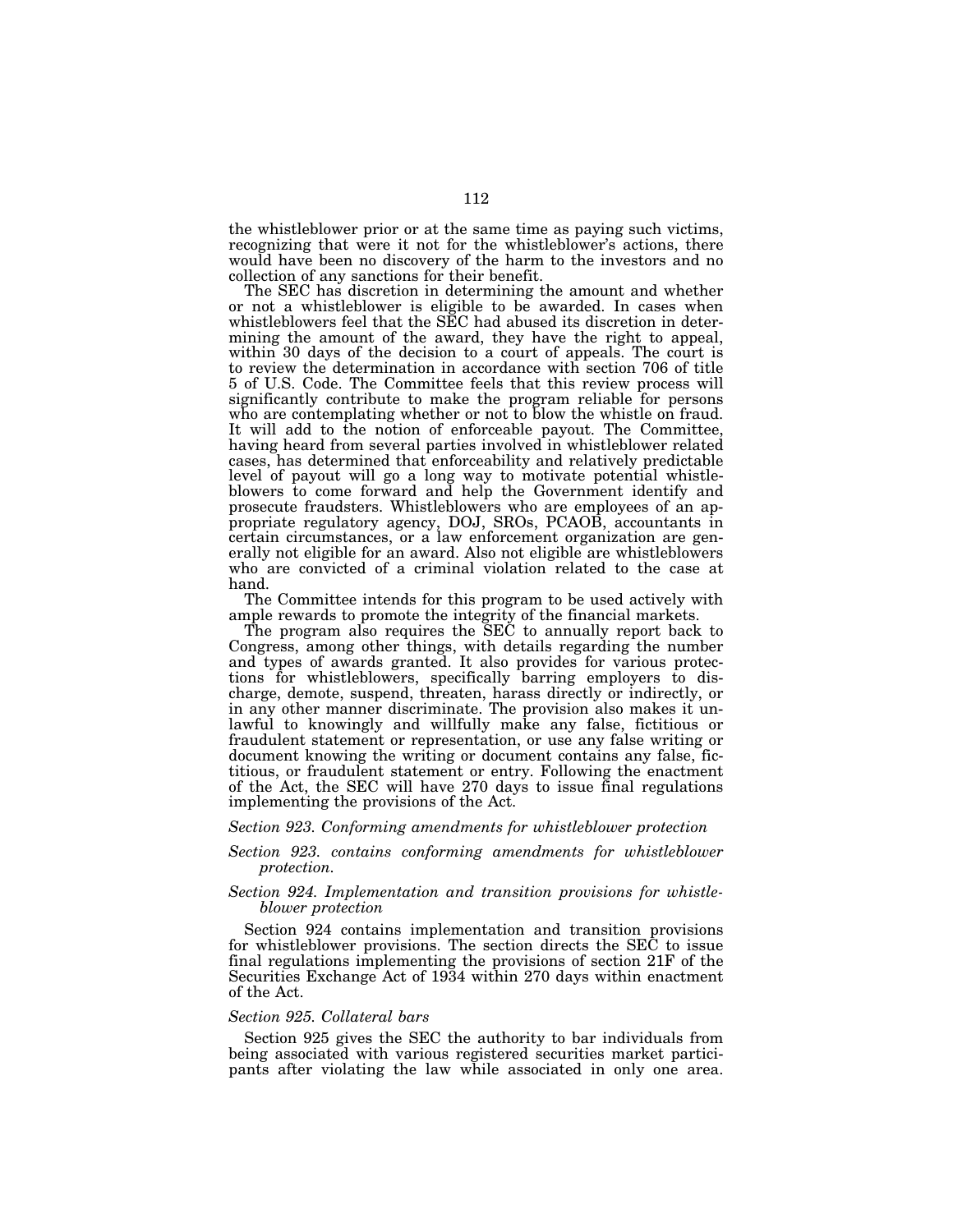This provision is included in the Treasury Department's legislative proposal.184 The Committee finds that this provision is necessary because, under current rules, individuals could be barred from one registered entity for violations, such as fraud, but then work in another industry where they could prey upon other investors.

#### *Section 926. Authority of state regulators over regulation D offerings*

Section 926 restores certain authority of States over Regulation D offerings. This provision will give the States the authority over certain securities sales that are not subject to the '33 Act requirements due to their size and scope, as determined by the SEC.

The North American Securities Administrators Association described why this provision is needed: ''These offerings also enjoy an exemption from registration under federal securities law, so they receive virtually no regulatory scrutiny even where the promoters or broker-dealers have a criminal or disciplinary history. As a result, Rule 506 offerings have become the favorite vehicle under Regulation D, and many of them are fraudulent. Although Congress preserved the states' authority to take enforcement actions for fraud in the offer and sale of all 'covered' securities, including Rule 506 offerings, this power is no substitute for a state's ability to scrutinize offerings for signs of potential abuse and to ensure that disclosure is adequate before harm is done to investors.'' 185 In light of the growing popularity of Rule 506 offerings and the expansive reading of the exemption given by certain courts, NASAA believes the time has come for Congress to reinstate state regulatory oversight of all Rule 506 offerings by repealing Subsection  $18(b)4(D)$  of the Securities Act of 1933." 186

The Committee also heard from interested parties stating that the SEC is adequately capable of reviewing these filings, however we note, in the words of Jennifer Johnson, that ''the SEC simply does not have the resources, even if it had the will, to police smaller private placements. State regulators, on the other hand, as ''local cops on the beat,'' are well positioned to fill this regulatory gap. While states currently have enforcement powers under NSMIA . . . they may not become aware of serious problems involving Rule 506 offerings until after injured investors contact them. While states may be able to prosecute the perpetrators of fraud, they cannot prophylactically protect future victims.'' 187

The Committee is concerned to protect investors who, under current regulatory scheme and practice, lack regulatory protections. There is a particular concern to protect investors from recidivist perpetrators of securities fraud. This Section does not resolve other current issues involving the SEC's administration of Regulation D, several of which are highlighted in the SEC Office of Inspector General audit report on ''Regulation D Exemption Process,'' March 31, 2009 (e.g., the SEC ''should develop a process to assess and better ensure issuers' compliance with Regulation D and take appro-

<sup>184</sup>*FACT SHEET: ADMINISTRATION'S REGULATORY REFORM AGENDA MOVES FOR-*WARD; Legislation for Strengthening Investor Protection Delivered to Capitol Hill, U.S. Department of the Treasury, Press Release, July 10, 2009, www.financialstability.gov.<br>185 North American Securities Administrators Ass

Ranking Member Shelby, November 17, 2009.<br><sup>186</sup>*Pro-Investor Legislative Agenda for the 111th Congress*, North American Securities Admin-

istrators Association, January, 2009, *www.nasaa.org.*<br>1<sup>87</sup> Johnson, Jennifer, 2010. ''Private Placements: A regulatory Black Hole''. Delaware Journal<br>of Corporate Law. Vol. 34, p. 195.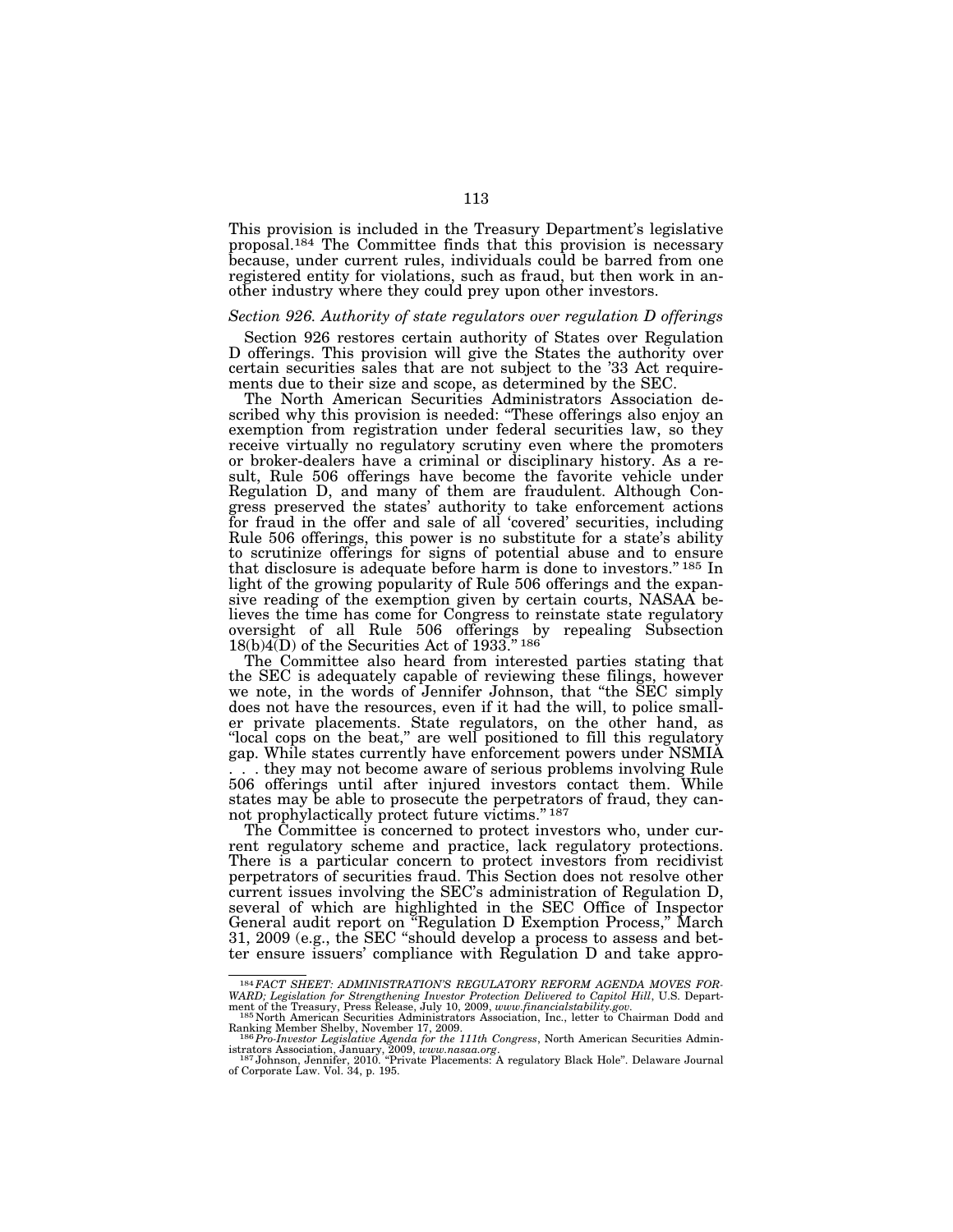priate action when . . . [it] finds companies have materially misused the Regulation D exemptions'').

#### *Section 927. Equal treatment of self-regulatory organization rules*

Section 927 provides equal treatment for the rules of all SROs under Section 29(a), which voids any condition, stipulation, or provision binding any person to waive compliance with any provision of the Exchange Act, any rule or regulation thereunder, or any rule of an exchange.

## *Section 928. Clarification that Section 205 of the Investment Advisers Act of 1940 does not apply to state-registered advisers*

Section 928 clarifies that Sec. 205 of the Advisers Act (performance fees and advisory contracts) does not apply to state-registered investment advisors. This is a clarification from the National Securities Markets Improvement Act that these restrictions on investment adviser contracts do not apply to state-registered advisers.

### *Section 929. Unlawful margin lending*

Under previous law, it was unlawful for any member of a national securities exchange or any broker or dealer to provide margin lending to or for any customer on any non-exempt security unless the loan met margin regulations provided for in Chapter 2B of Title 15 of the U.S. Code and was properly collateralized. Section 929 provides that either of these two infractions is unlawful by itself.

#### *Section 929A. Protection for employees of subsidiaries and affiliates of publicly traded companies*

Amends Section 806 of the Sarbanes-Oxley Act of 2002 to make clear that subsidiaries and affiliates of issuers may not retaliate against whistleblowers, eliminating a defense often raised by issuers in actions brought by whistleblowers. Section 806 of the Sarbanes-Oxley Act creates protections for whistleblowers who report securities fraud and other violations. The language of the statute may be read as providing a remedy only for retaliation by the issuer, and not by subsidiaries of an issuer. This clarification would eliminate a defense now raised in a substantial number of actions brought by whistleblowers under the statute.

#### *Section 929B. Fair Fund amendments*

Amends Section 308 of the Sarbanes-Oxley Act of 2002 to permit the SEC use penalties obtained from a defendant for the benefit of victims even if the SEC does not obtain disgorgement from the defendant (e.g., because defendant did not benefit from its securities law violation that nonetheless harmed investors). Under the Fair Fund provisions of the Sarbanes-Oxley Act, the SEC must obtain disgorgement from a defendant before the SEC can use penalties obtained from the defendant in a Fair Fund for the benefit of victims of the defendant's violation of the securities laws, or a rule or regulation thereunder. This section would revise the Fair Fund provisions to permit the SEC to use penalties obtained from a defendant for the benefit of victims even if the SEC does not obtain an order requiring the defendant to pay disgorgement. In some cases, a defendant may engage in a securities law violation that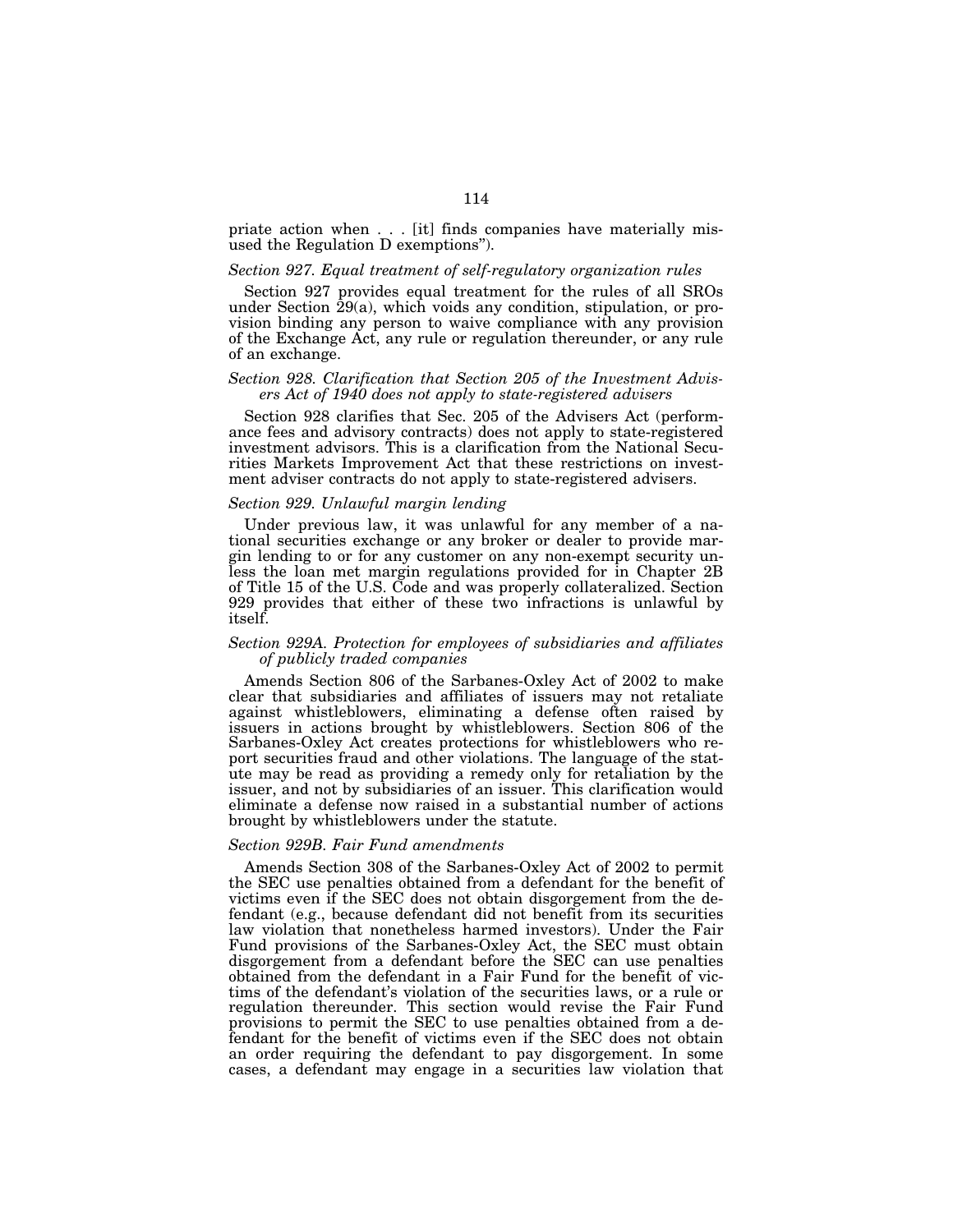harms investors, but the SEC cannot obtain disgorgement from the defendant because, for example, the defendant did not benefit from the violation.

#### *Section 929C. Increasing the borrowing limit on treasury loans*

Section 929C updates Securities Investor Protection Act, including borrowing of funds, distinction between securities and cash insurance, portfolio margin, and liquidation. This line of credit has not been increased since SIPA was enacted in 1970. SEC staff believes an increase is necessary to provide the Securities Investor Protection Corporation (SIPC) with sufficient resources in the event of the failure of a large broker-dealer. This line of credit is used in the event that SIPC asks for a loan from the SEC and the SEC determines that such a loan is necessary ''for the protection of customers of brokers or dealers and the maintenance of confidence in the United States securities markets.'' SEC staff also support eliminating the distinction in the statute between claims for cash and claims for securities. Section 21 of the Glass-Steagall Act, 12 USC 378, prevents broker-dealers (and any entity other than a bank) from accepting deposits. Staff believes that the distinction between claims for cash and claims for securities has become blurred in recent years and that the distinction can be confusing to customers.

## Subtitle C

### *Section 931. Findings*

This section contains Congressional findings that credit ratings are systemically important; relied upon by individual and institutional investors and regulators; and central to capital formation, investor confidence and economic efficiency. Credit rating agencies play a gatekeeper role in financial markets that justifies the same level of oversight and accountability that applies to securities analysts, auditors, and investment banks. Inaccurate ratings, generated in part by conflicts of interest in the process of rating structured financial products, contributed to the mismanagement of risk by large financial institutions and investors, which set the stage for global financial panic.

# *Section 932. Enhanced regulation, accountability, and transparency of nationally recognized statistical ratings organizations*

This section provides for enhanced regulation of nationally recognized statistical ratings organizations (NRSROs), greater accountability on the part of NRSROs that fail to produce accurate ratings, and more disclosure to permit investors to better understand credit ratings and their limitations. The section builds upon the principles of the Credit Rating Agency Reform Act of 2006, which introduced the NRSRO designation and sought to improve ratings performance through a combination of regulatory oversight and competition.

#### Enhanced Regulation

Paragraph (1) of Section 932 provides that each NRSRO shall establish, maintain, enforce, and document an effective internal control structure governing the implementation of and adherence to policies, procedures, and methodologies for determining credit ratings, taking into consideration such factors as the SEC may pre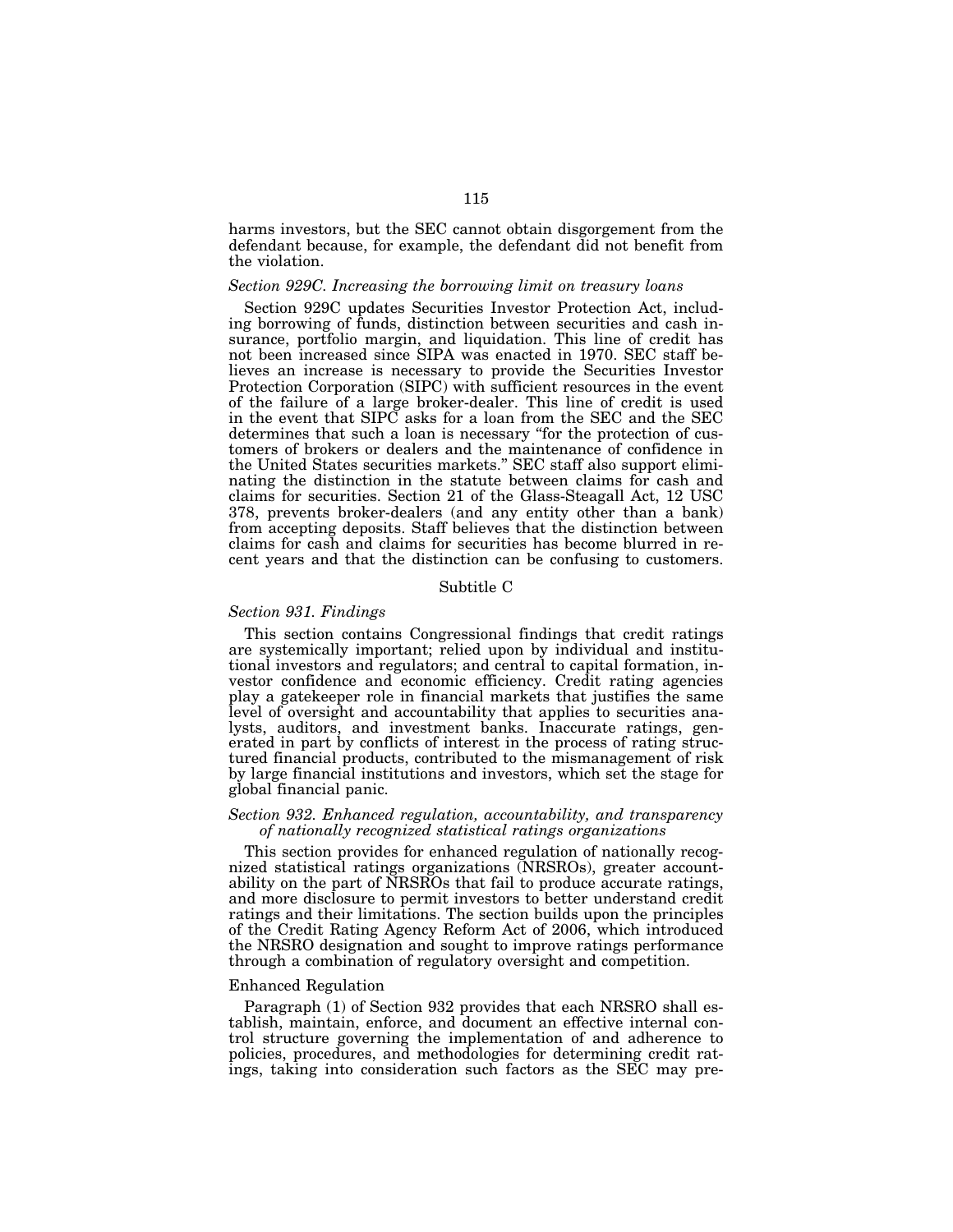scribe, by rule. This provision also calls for an annual report containing an assessment of the effectiveness and a CEO attestation on the internal controls. In support of this provision, Ms. Rita Bolger, Senior Vice President and Associate General Counsel of Standard & Poor's, wrote in testimony for the Senate Banking Committee that ''a regulatory regime should provide for effective oversight of registered agencies' compliance with their policies and procedures through robust, periodic inspections. Such oversight must avoid interfering in the analytical process and methodologies, and refrain from second-guessing rating opinions. External interference in ratings analytics undermines investor confidence in the independence of the rating opinion and heightens moral hazard risk in influencing a rating outcome."<sup>188</sup>

Section 932 also gives the SEC the authority to fine an NRSRO for violations of law or regulation. Under previous law, the SEC could not fine NRSROs, but could only censure, place limitations on the activities, functions, or operations of, suspend for a period not exceeding 12 months, or revoke the registration of any NRSRO. Under this provision the SEC retains these abilities. Lynn Turner, former Chief Accountant of the SEC, supports this provision. He wrote in testimony for the Senate Banking Committee that ''the SEC should be given the authority to fine the agencies or their employees who fail to adequately protect investors."<sup>189</sup>

Section 932 attempts to eliminate the effect of the inherent conflict of interest in the issuer-pays model of the credit rating industry. Under this model, issuers of debt have the incentive to use the rating agency that provides the highest rating. A conflict of interest thus arises because rating agencies want to provide the highest rating to keep the issuer's business and are less willing to publish a lower rating. The section addresses this conflict by directing the SEC to write rules preventing sales and marketing considerations from influencing the production of ratings. Violation of these rules will lead to suspension or revocation of NRSRO status if the violation affects a rating.

Section 932 addresses the role of the NRSRO compliance officer, a position created by the Credit Rating Agency Reform Act of 2006. The section prohibits NRSRO compliance officers from participating in production of ratings, the development of ratings methodologies, or the setting of compensation for NRSRO employees. The section allows the SEC to provide exemptions for small NRSROs if the SEC finds that compliance would impose an unreasonable burden.

Section 932 also directs NRSRO compliance officers to establish procedures for the receipt, retention, and treatment of complaints about the rating agency or its ratings. Finally, the section directs the compliance officer to submit to the NRSRO an annual report on its compliance with the securities laws, and its related policies and procedures. The NRSRO must submit this report to the SEC.

Paragraph 6 of Section 932 establishes the Office of Credit Ratings within the SEC. The Office shall administer the rules of the

<sup>&</sup>lt;sup>188</sup> Enhancing Investor Protection and the Regulation of Securities Markets—Part II: Testimony before the U.S. Senate Committee on Banking, Housing, and Urban Affairs, 111th Congress, 1st session, p. 11 (2009) (Testimony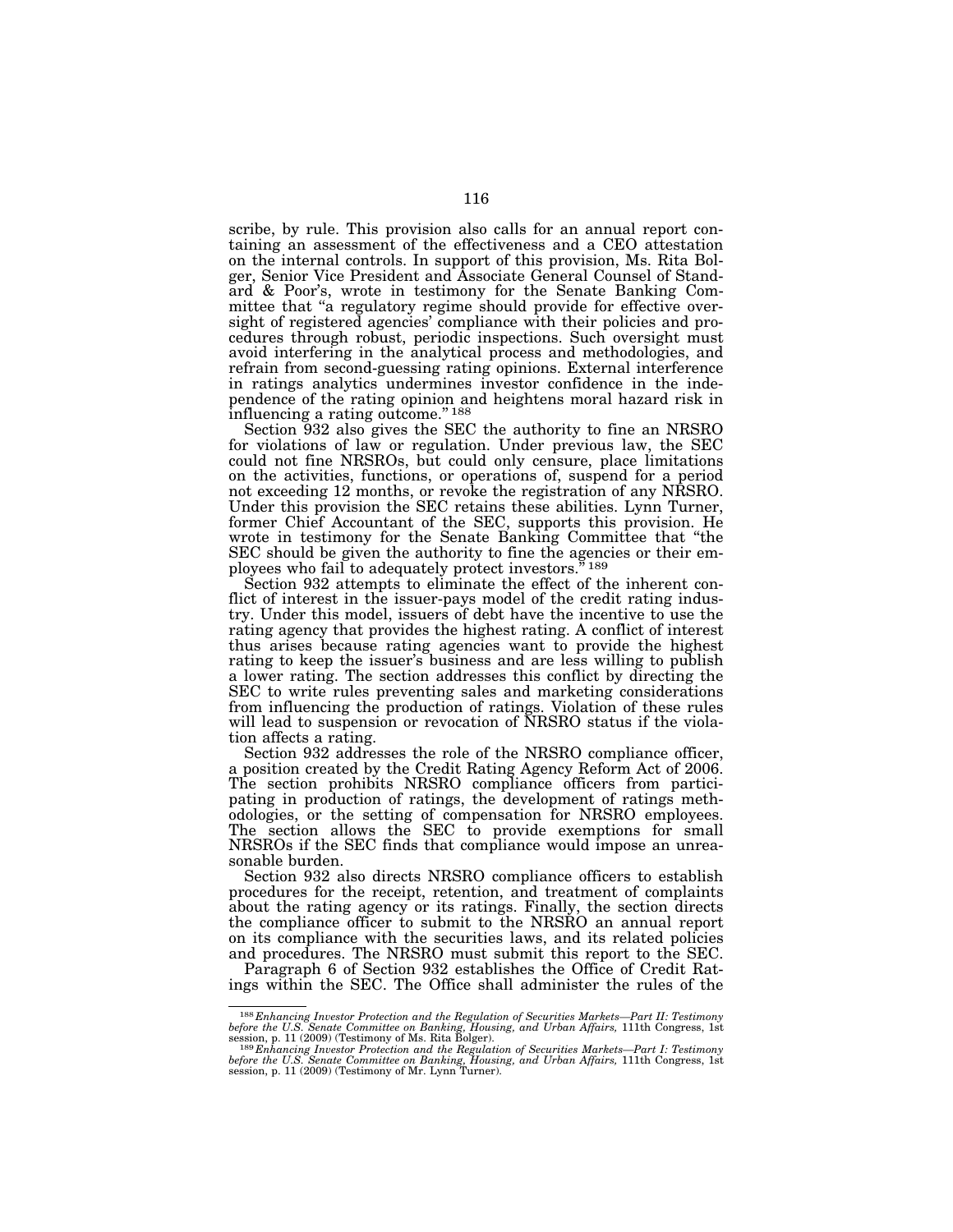SEC with respect to NRSROs to protect investors and the public interest, to promote accuracy in credit ratings, and to prevent conflicts of interest from unduly influencing credit ratings. The Director of the Office will report to the Chairman of the SEC. The Office will be adequately staffed to fulfill its statutory role and will include persons with knowledge of and expertise in corporate, municipal, and structured debt.

The Committee believes that the unique nature of NRSRO oversight warrants an independent office within the SEC. The fact that there will be a dedicated Office within the SEC to focus on NRSROs should improve the quality and efficiency of the regulation. Many advocated for a separate Office within the SEC to carry out the regulation of NRSROs because of the NRSRO's unique and distinct role from the other entities overseen by the SEC. Mr. Deven Sharma, President of Standard & Poor's, supports "creating a dedicated office within the SEC to oversee NRSROs."<sup>190</sup>

The Office of Credit Ratings shall conduct annual examinations of each NRSRO. Each examination will include a review of the policies, procedures, and rating methodologies of the NRSRO and whether the NRSRO follows these; the management of conflicts of interest by the NRSRO; the implementation of ethics policies; the internal supervisory controls of the NRSRO; the governance of the NRSRO; the activities of the NRSRO compliance officer; the processing of complaints by the NRSRO; and the policies of the NRSRO governing the post-employment activities of former staff.

The SEC will make public, in an easily understandable format, an annual report summarizing the essential findings of all NRSRO examinations that year. The report shall include the responses of NRSROs to material regulatory deficiencies identified by the SEC and to recommendations made by the SEC.

Many interested parties believe that, given the rating agencies' important role in the financial markets, it is appropriate and desirable for the SEC to examine them as they would other securities firms. Mr. Lynn Turner, former Chief Accountant of the SEC wrote in congressional testimony that ''the SEC has insufficient authority over the credit ratings agencies despite the roles those firms played in Enron and now the sub-prime crisis. This deficiency needs to be remedied by giving the SEC the authority to inspect credit ratings, just as Congress gave the PCAOB the ability to inspect independent audits."<sup>191</sup>Ms. Barbara Roper, Director of Investor Protection at the Consumer Federation of America, wrote in testimony that ''the agency should have authority to examine individual ratings engagements to determine not only that analysts are following company practices and procedures but that those practices and procedures are adequate to develop an accurate rating. Congress would need to ensure that any such oversight function was adequately funded and staffed."<sup>192</sup> Standard & Poor's President Deven Sharma wrote in testimony that S&P supports ''empowering the

<sup>&</sup>lt;sup>190</sup> Reforming Credit Rating Agencies: Testimony before the U.S. House Committee on Financial Services, 111th Congress, 1st session, p.12 (2009) (Testimony of Mr. Deven Sharma).<br><sup>191</sup> Enhancing Investor Protection and th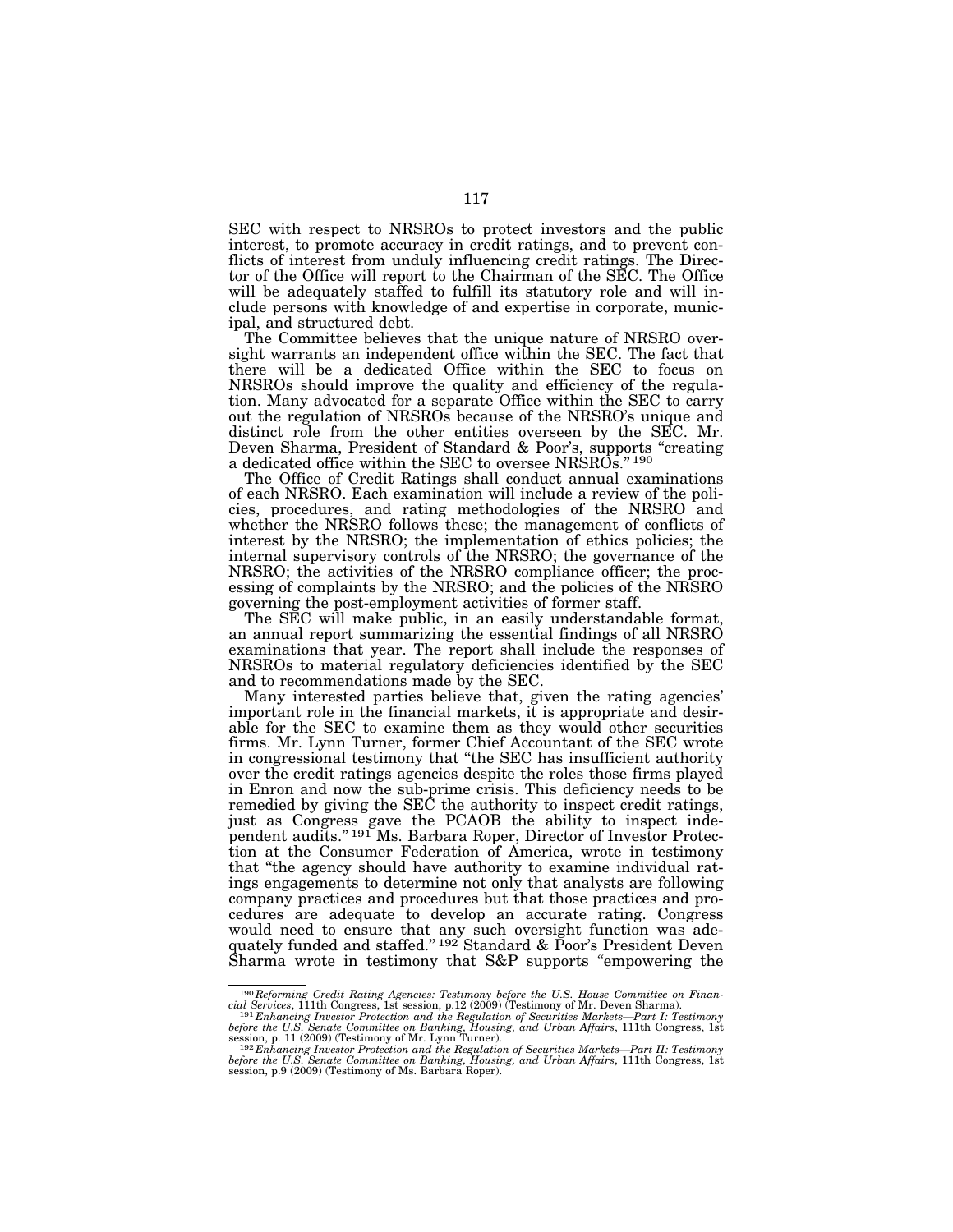SEC to conduct frequent reviews of NRSROs to ensure that NRSROs follow their internal controls and policies for determining ratings and managing conflicts of interest."<sup>193</sup>

#### Accountability

Paragraph (2) of Section 932 provides that the SEC may temporarily suspend or permanently revoke the registration of an NRSRO with respect to a particular class or subclass of securities, if the SEC finds, on the record after notice and opportunity for hearing, that NRSRO does not have adequate financial and managerial resources to consistently produce credit ratings with integrity. In determining whether an NRSRO lacks such resources, the SEC shall consider an NRSRO's failure to consistently produce accurate ratings over a sustained period of time.

Subsection (q) of Paragraph 6 of Section 932 directs the SEC to require that each NRSRO publicly disclose information on the initial credit ratings published by the NRSRO for each type of obligor, security, and money market instrument and any subsequent changes to such credit ratings. The purpose of this disclosure is to allow users of credit ratings to compare the performance and accuracy of ratings issued by different NRSROs. Disclosures would be clear and informative for investors with varying levels of financial sophistication.

This provision seeks to address the lack of market competition in the credit rating industry by allowing investors to compare NRSRO performance. Industry analysts often identify the lack of competition as one reason why the industry performed poorly in rating securities, such as mortgage-backed securities, and thus contributed to the economic crisis of 2008. To portray the concentrated market for credit ratings, Sean Egan, Managing Director of Egan-Jones Ratings Co., noted that S&P and Moody's control over 90% of the revenues in the ratings industry.<sup>194</sup> This provision will make rating performance public—the goal is to foster market competition by forcing ratings firms to compete on the basis of their rating accuracy. In support of this proposal, Mr. George Miller, Executive Director of the American Securitization Forum, wrote in congressional testimony ''we support the publication in a format reasonably accessible to investors of a record of all ratings actions for securitization instruments for which ratings are published. We believe that publication of these data will enable investors and other market participants to evaluate and compare the performance, stability and quality of ratings judgments over time."<sup>195</sup> Ms. Rita Bolger, on behalf of Standard & Poor's, an NRSRO, supports this performance disclosure. She wrote in congressional testimony that a way to promote sound rating oversight would be to "require registered rating agencies to publicly issue performance measurement

<sup>193</sup>*Reforming Credit Rating Agencies: Testimony before the U.S. House Committee on Financial Services*, 111th Congress, 1st session, p.12 (2009) (Testimony of Mr. Deven Sharma). 194 *Examining the Role of Credit Rating Agencies in the Capital Markets: Testimony before the* 

*U.S. Senate Committee on Banking, Housing, and Urban Affairs*, 109th Congress, 2nd session,

p.1 (2005) (Testimony of Mr. Sean Egan).<br><sup>195</sup> Securitization of Assets: Problems and Solutions: Testimony before the U.S. Senate Com-<br>mittee on Banking, Housing, and Urban Affairs, 111th Congress, 1st session, p.25 (2009) mony of Mr. George Miller).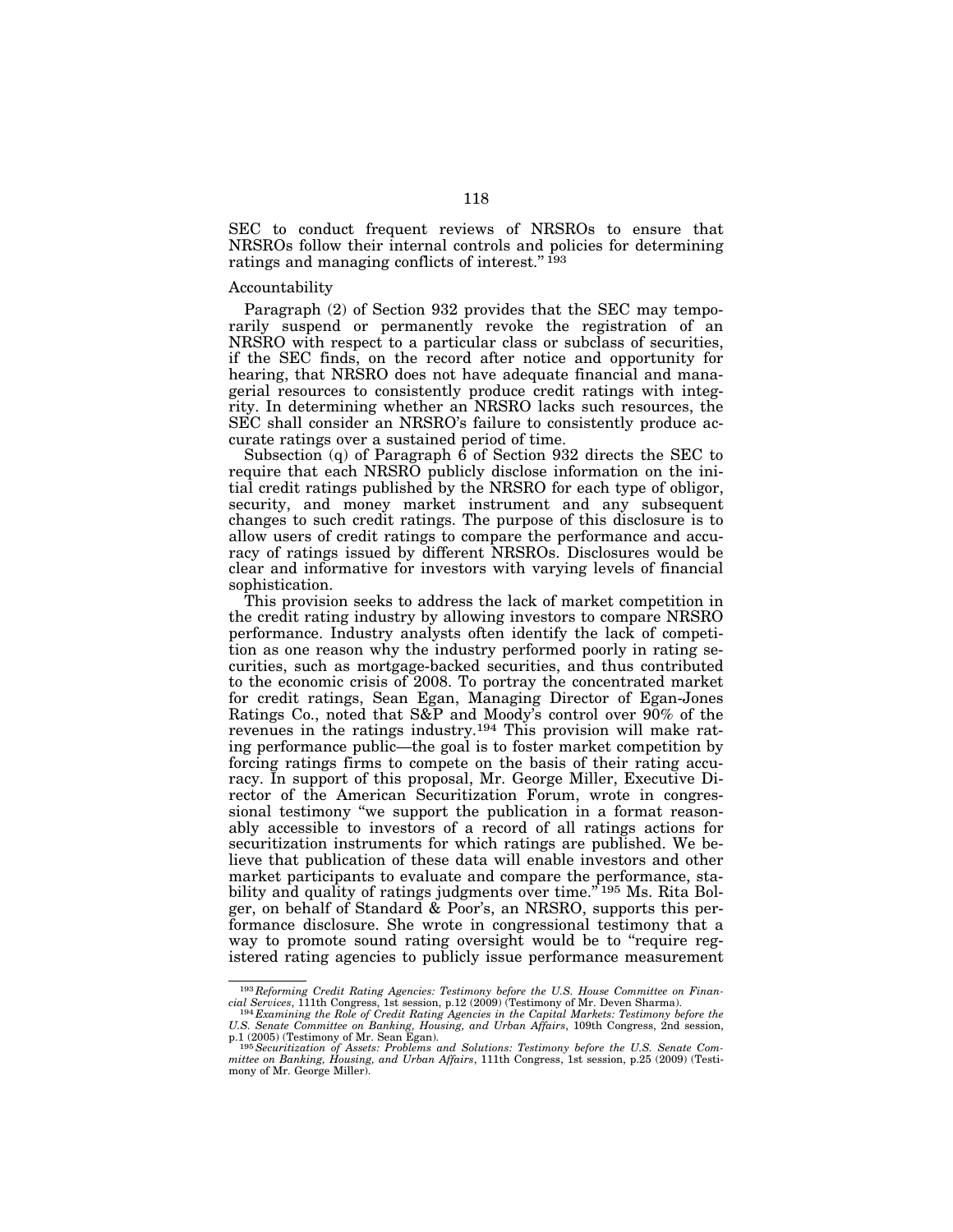statistics over the short, medium, and long term, and across asset classes and geographies.'' 196

Finally, this subsection makes accommodation for subscriber-pay NRSROs, by mandating that the disclosure be appropriate to the business model of an NRSRO. For these NRSROs, the publication of rating performance would likely be unsustainable because they rely on credit rating users to pay them for ratings.

During the markup of this legislation, the Committee adopted an amendment proposed by Senator Bennet that would require that at least one-half the members of NRSRO boards be independent directors. Independent directors are defined as those who do not accept consulting, advisory, or other fees from the NRSRO; are not associated with the NRSRO or an affiliate; and do not participate in any deliberation involving a rating in which the independent director has a financial interest. The NRSRO board must be responsible for establishing, maintaining, and enforcing policies and procedures for determining credit ratings; preventing conflicts of interests; the internal control systems; and compensation practices. The provision authorizes the SEC to grant an exemption from independence rules for small NRSROs where compliance would present an unreasonable burden, provided that the responsibilities of the board are delegated to a committee including at least one user of NRSRO ratings.

#### Disclosure

Subsection (r) of Paragraph 6 of Section 932 directs the SEC to prescribe rules to require each NRSRO to ensure that credit ratings are determined using procedures and methodologies that are approved by the board of directors or senior credit officer. The SEC's rules must require that material changes to ratings procedures and methodologies be applied consistently and publicly disclosed. Such changes must be applied to all credit ratings to which they apply within a reasonable time period, to be determined by the SEC.

The rules will also require each NRSRO to notify users of credit ratings when a material change is made to a procedure or methodology, and when a significant error is identified in a procedure or methodology that may result in credit rating actions. Ms. Rita Bolger, Senior Vice President and Associate General Counsel of Standard & Poor's, wrote in testimony for the Senate Banking Committee that "with greater transparency of credit rating agency methodologies, investors would be in a better position to assess the opinions." 197

Subsection (s) of Paragraph 6 of Section 932 directs the SEC to require NRSROs, by rule, to publish a form with each rating that discloses qualitative and quantitative information that is intended to enable investors and users of credit ratings to better understand the main principles and assumptions that underlie the rating. The disclosures shall be easy to use, directly comparable across dif-

<sup>&</sup>lt;sup>196</sup> Enhancing Investor Protection and the Regulation of Securities Markets—Part II: Testimony<br>before the U.S. Senate Committee on Banking, Housing, and Urban Affairs, 111th Congress, 1st<br>session, p.9 (2009) (Testimony o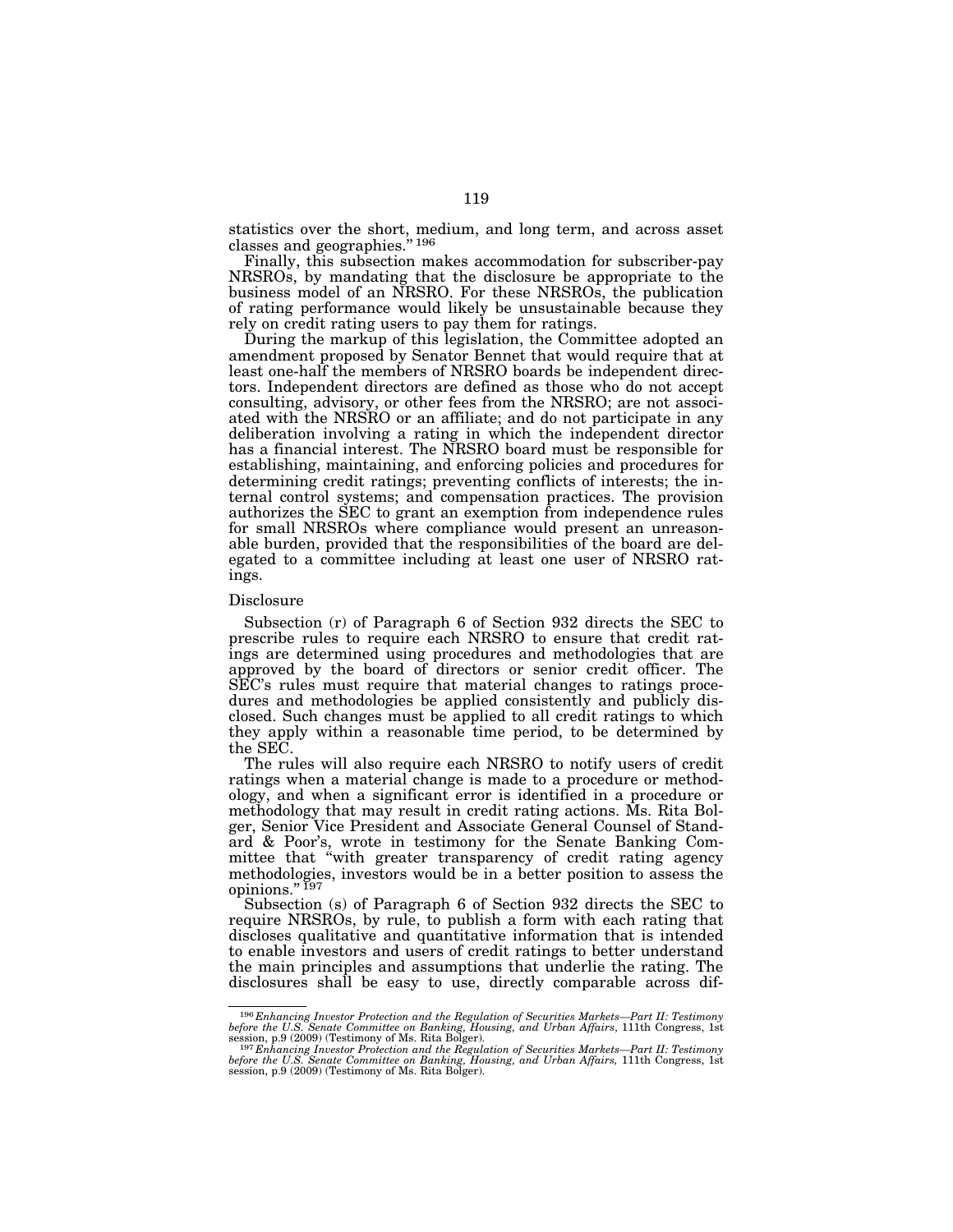ferent classes of securities, and may be provided in either paper or electronic form, as the SEC may, by rule, determine.

The qualitative content of the form shall include the credit ratings produced; the main assumptions and principles used in constructing procedures and methodologies (including qualitative methodologies and quantitative inputs and assumptions about the correlation of defaults across obligors used in rating structured products); the potential limitations of the credit ratings and the types of risks excluded from the credit ratings that the NRSRO does not comment on; information on the uncertainty of the credit rating including information on the reliability, accuracy, and quality of the data relied on in determining the credit rating; a statement on the reliability and limitations of the data relied upon and any other data accessibility limitations; and whether and to what extent third party due diligence services have been used by the NRSRO, including a description of the information that such third party reviewed in conducting due diligence services and a description of the findings or conclusions of such third party.

The form shall include an overall assessment of the quality of information available and considered in producing a rating in relation to the quality of information available to the NRSRO in rating similar issuances; information relating to conflicts of interest of the nationally recognized statistical rating organization; and such additional information as the SEC may require.

The quantitative content will include an explanation or measure of the potential volatility of the credit rating (including any factors that might lead to a change in the credit ratings), information on the sensitivity of the rating to assumptions made by the NRSRO, and the extent of the change that a user can expect under different market conditions. In addition, the disclosures will include information on the historical performance of the rating and the expected probability of default and the expected loss in the event of default.

These substantial disclosures will give investors and other market participants far more information about the credit risk of a debt issue and the reliability of ratings. Dr. William Irving, Portfolio Manager at Fidelity Investments, wrote in congressional testimony that the Committee should ''facilitate greater transparency of the methodology and assumptions used by the rating agencies to determine credit ratings. In particular, there should be public disclosure of the main assumptions behind rating methodologies and models. Furthermore, when those models change or errors are discovered, the market should be notified.'' 198 Mr. George Miller, Executive Director of the American Securitization Forum, added that he ''strongly supports enhanced disclosure of securitization ratings methods and processes, including information relating to the use of ratings models and key assumptions utilized by those models."<sup>199</sup> The Council of Institutional Investors wrote in a letter to Senator Dodd that it supports these reforms designed to ''improve the transparency of rating methodologies and assumptions and make

<sup>&</sup>lt;sup>198</sup> Securitization of Assets: Problems and Solutions: Testimony before the U.S. Senate Committee on Banking, Housing, and Urban Affairs, 111th Congress, 1st session, p.12 (2009) (Testimony of Dr. William Irving).<br>
mony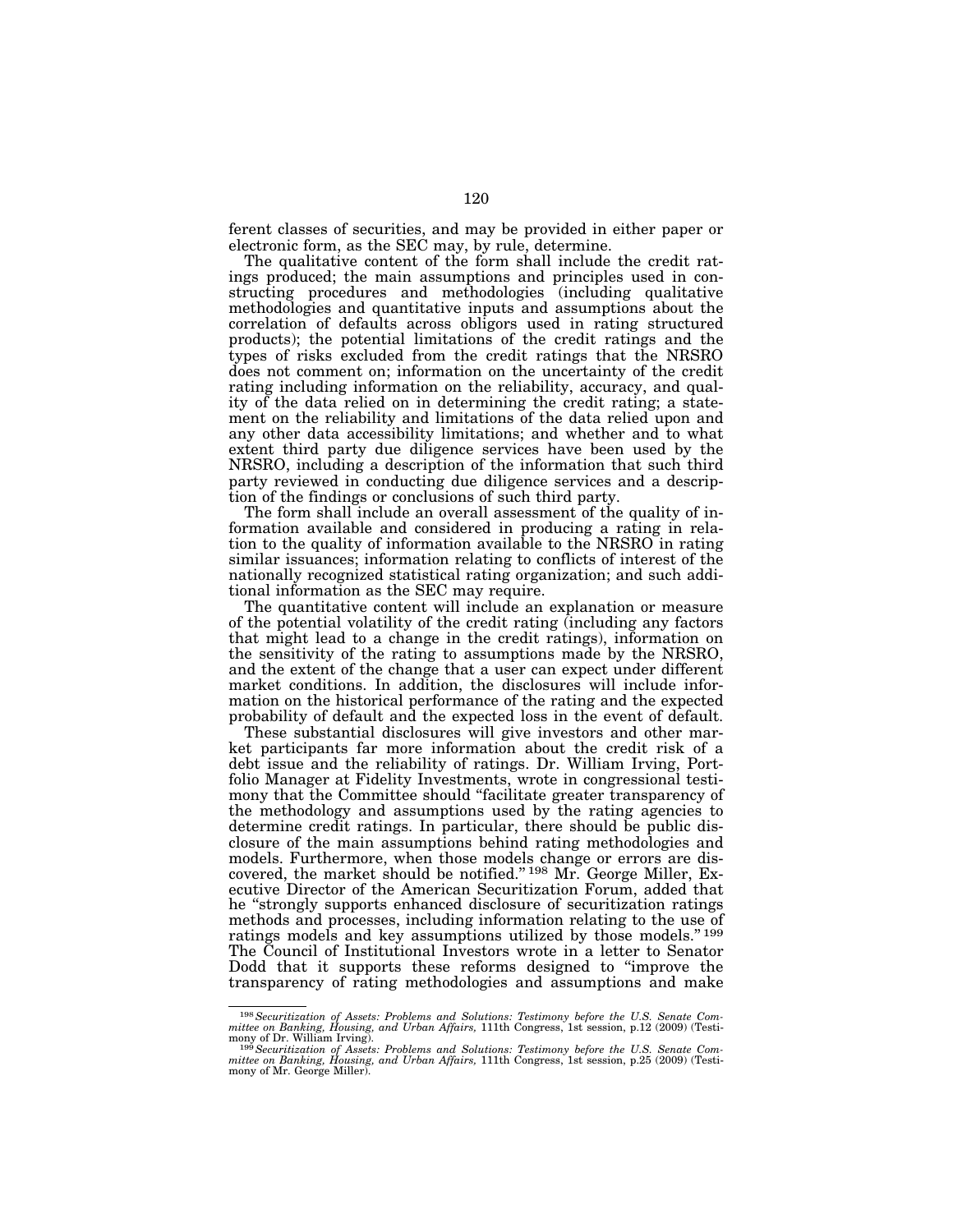rating agencies truly accountable to the investors that depend on them."  $^{200}$ 

Another disclosure that the NRSROs will have to make regards due diligence services. Subsection (s) provides the findings and conclusions of any third-party due diligence report obtained by the issuer or underwriter of an asset-backed security shall be made public, in a format to be determined by the SEC. The disclosures shall be in a manner that allows the public to determine the adequacy and level of due diligence services provided by a third party. Many analysts point to the decline of due diligence as a factor that contributed to the poor performance of asset-backed securities during the crisis. Professor John Coffee described the effect of poor due diligence in the credit rating industry in testimony for the Senate Banking Committee: ''Unlike other gatekeepers, the credit rating agencies do not perform due diligence or make its performance a precondition of their ratings. In contrast, accountants are, quite literally, bean counters who do conduct audits. But the credit rating agencies do not make any significant effort to verify the facts on which their models rely (as they freely conceded to this Committee in earlier testimony here). Rather, they simply accept the representations and data provided them by issuers, loan originators and underwriters. The problem this presents is obvious and fundamental: no model, however well designed, can outperform its information inputs—Garbage, In; Garbage Out. . . . Ultimately, unless the users of credit ratings believe that ratings are based on the real facts and not just a hypothetical set of facts, the credibility of ratings, particularly in the field of structured finance, will remain tarnished, and private housing finance in the U.S. will remain starved and underfunded because it will be denied access to the broader capital markets."<sup>201</sup> Ms. Barbara Roper, Director of Investor Protection at the Consumer Federation of America, also believes that this provision is important. She wrote in congressional testimony that new legislation should address ''lack of due diligence regarding information on which ratings are based.'' 202

### *Section 933. State of mind in private actions*

Section 933 was introduced by Senator Reed. It provides that the enforcement and penalty provisions applicable to statements made by a credit rating agency shall apply in the same manner and to the same extent as to statements made by a registered public accounting firm or a securities analyst, and such statements shall not be deemed forward looking statements. In actions for money damages brought against a credit rating agency or a controlling person, it shall be sufficient for pleading any required state of mind in relation to such action, that the complaint state facts giving rise to a strong inference that the credit rating agency knowingly or recklessly failed to conduct a reasonable investigation of the factual elements of the rated security, or failed to obtain reasonable

<sup>200</sup>Mr. Jeff Mahoney, Council of Institutional Investors, letter to Senator Dodd, p. 3, Novem-

ber 18, 2009.<br><sup>201</sup> Examining Proposals to Enhance the Regulation of Credit Rating Agencies: Testimony be-<br><sup>201</sup> Examining Froposals to Enhance the Regulation of Credit Rating Agencies: Testimony be-<br>fore the U.S. Senate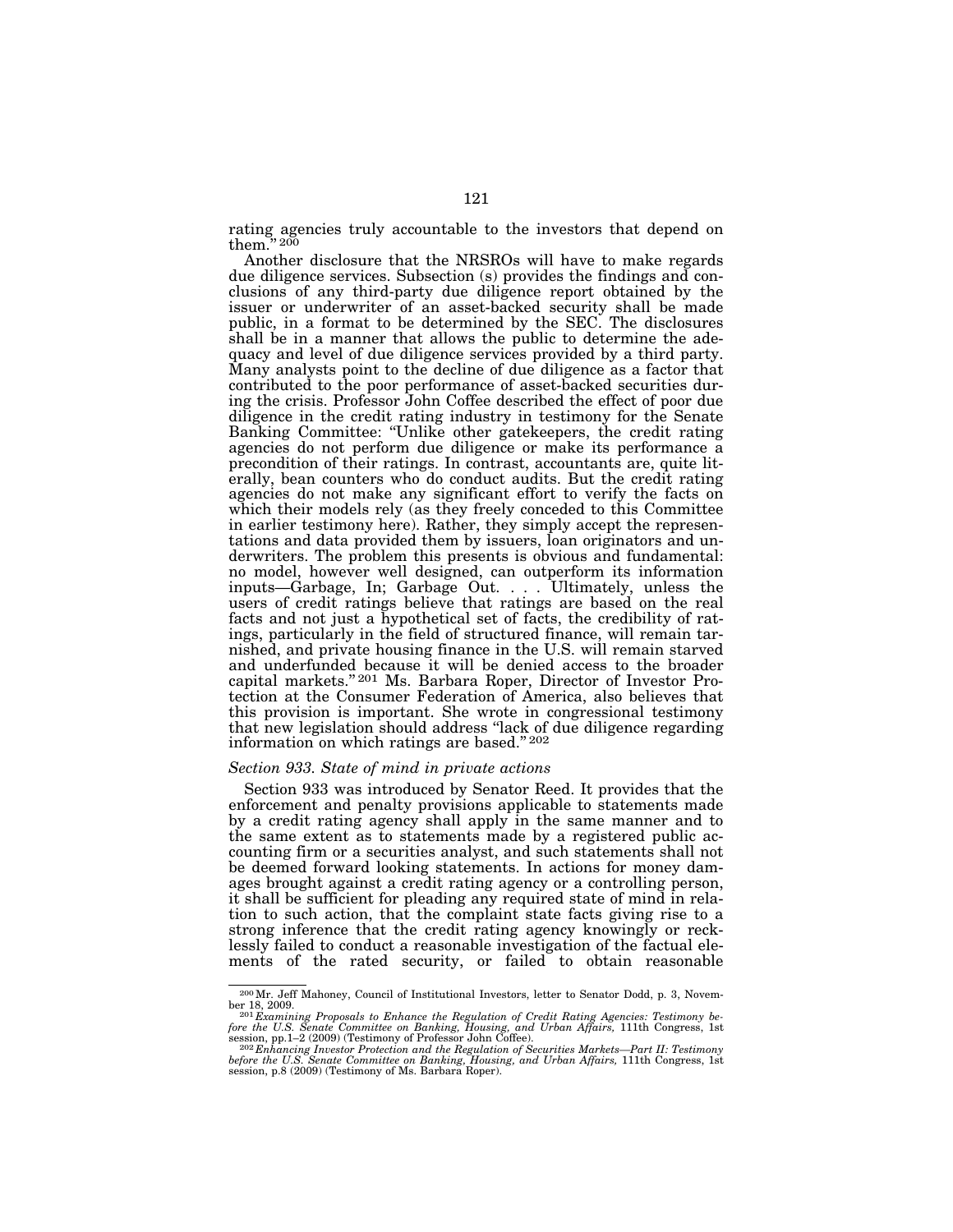verification of such factual elements from independent sources that it considered to be competent.

Section 933 specifies that, for purposes of passing the pleading test of the Private Securities Litigation Reform Act, plaintiffs need not plead that the CRA ''knowingly or recklessly'' engaged in a deceptive misrepresentation or omission in communicating with investors, but instead requires only that they plead that the CRA ''knowingly or recklessly failed . . . to conduct a reasonable investigation . . . with respect to . . . factual elements . . . or to obtain reasonable verification of such . . . elements . . .''

The Section permits plaintiffs to more easily pass the motion to dismiss stage of litigation. It does not change the ultimate standard used by a fact-finder in determining whether the basic elements of 10b–5 have been met.

Columbia University Law Professor John C. Coffee testified before the Committee that this provision ''struck a very sensible compromise in my judgment. It created a standard of liability for the rating agencies, but one with which they easily could comply (if they tried).'' He opined that this ''language does not truly expose rating agencies to any serious risk of liability—at least if they either conduct a reasonable investigation themselves or obtain verification from others (such as a due diligence firm) that they reasonably believed to be competent and independent . . . so that a rating agency would be fully protected when it received such a certification from an independent due diligence firm that covered the basic factual elements in its model.''

Professor Coffee further testified, ''The case for this limited litigation threat is that it is unsafe and unsound to let rating agencies remain willfully ignorant. Over the last decade, they have essentially been issuing hypothetical ratings in structured finance transactions based on hypothetical assumed facts provided them by issuers and underwriters. Such conduct is inherently reckless; the damage that it caused is self-evident, and the proposed language would end this state of affairs (without creating anything approaching liability for negligence)." 203

#### *Section 934. Referring tips to law enforcement or regulatory authorities*

Section 934 provides that each NRSRO will refer to the appropriate law enforcement or regulatory authorities any information that the NRSRO receives and finds credible that alleges that an issuer of securities rated by the NRSRO has committed or is committing a violation of law that has not been adjudicated by a Federal or State court. This is in effect a mandatory whistle-blowing provision, and exceptions could be created to cover circumstances when the compliance officer concluded that the information was false or unreliable. This provision requires the NRSRO to determine whether it feels the information is credible, but does not require the NRSRO to undertake extensive fact finding or analysis or to determine whether a violation of law has occurred.

 $^{203}$ Enhancing Investor Protection and the Regulation of Securities Markets—Part I: Testimony before the U.S. Senate Committee on Banking, Housing, and Urban Affairs, 111th Congress, 1st session (2009) (Testimony of Pro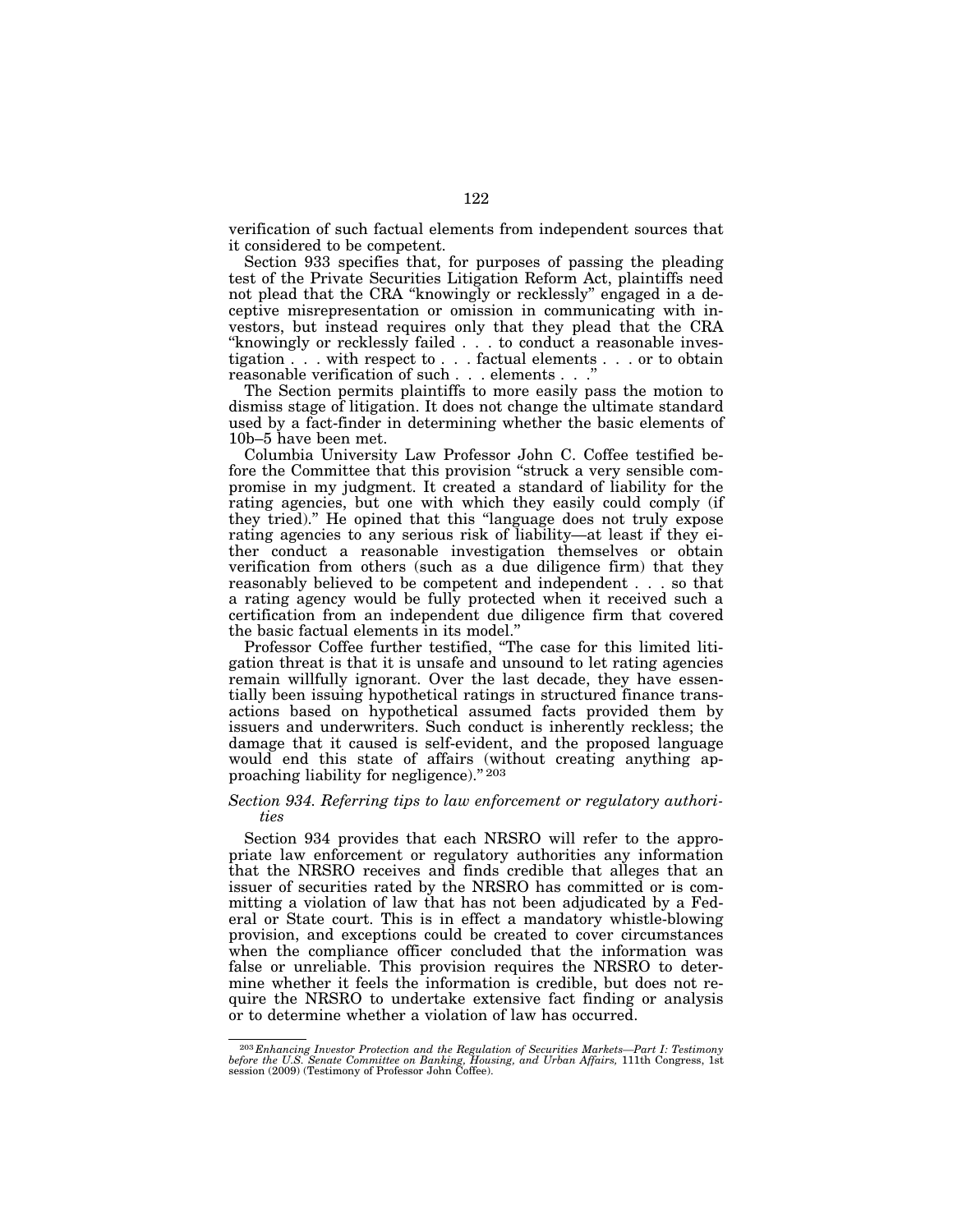### *Section 935. Consideration of information from sources other than the issuer in rating decisions*

Section 935 provides that NRSROs must consider information about an issuer that the NRSRO has, or receives from a source other than the issuer, that the NRSRO finds credible and potentially significant to a rating decision. The Section does not require an NRSRO to initiate a search for such information. The information is expected to be evaluated on its own merits as to whether it indeed should affect the rating. The Committee believes that if the NRSRO possesses credible information that is significant to a rating decision about an issuer, it should consider it even if it has not undertaken to independently verify information it has received from an issuer.

NRSROs use data received from issuers in formulating a rating and may not undertake to verify it. For example, one NRSRO states:

While [the NRSRO] has obtained information from sources it believes to be reliable, [the NRSRO] does not perform an audit and undertakes no duty of due diligence or independent verification of any information it receives.

This type of disclosure and policy may create the appearance that the NRSRO could receive credible, material information about the creditworthiness of an issuer from an outside source but choose not to consider it in formulating a rating. Such information could come from a highly credible press report, information from a knowledgeable industry insider, views from a former employee or other source.

Mr. James Gellert, Chairman of Rapid Ratings International, Inc., wrote in congressional testimony that ''we believe that, if a rating agency's business model is to provide qualitative assessments of an entity or pool of assets collateralizing a structured product, it should take into account all data it can reasonably attain and qualify as being reliable.'' 204

### *Section 936. Qualification standards for credit rating analysts*

Section 936 directs the SEC to issue rules reasonably designed to ensure that any person employed by an NRSRO to perform credit ratings meets standards of training, experience, and competence necessary to produce accurate ratings; and is tested for knowledge of the credit rating process.

Following the devastating impact on investors, the economy, and families that erroneous ratings had during the credit crisis, the Committee feels there is need to improve the analysis underlying credit ratings. This requirement is intended to improve the quality of ratings by increasing the skills of those who formulate them. This section would require credit rating analysts to meet high professional standards for their industry, just as investment advisers, registered representatives, and auditors do for theirs.

Mr. Mark Froeba testified before the Committee about concerns that ''Every rating agency employs 'rating analysts' but there are

 $^{204}$ Examining Proposals to Enhance the Regulation of Credit Rating Agencies: Testimony before the U.S. Senate Committee on Banking, Housing, and Urban Affairs, 111th Congress, 1st session, p.18 (2009) (Testimony of Mr.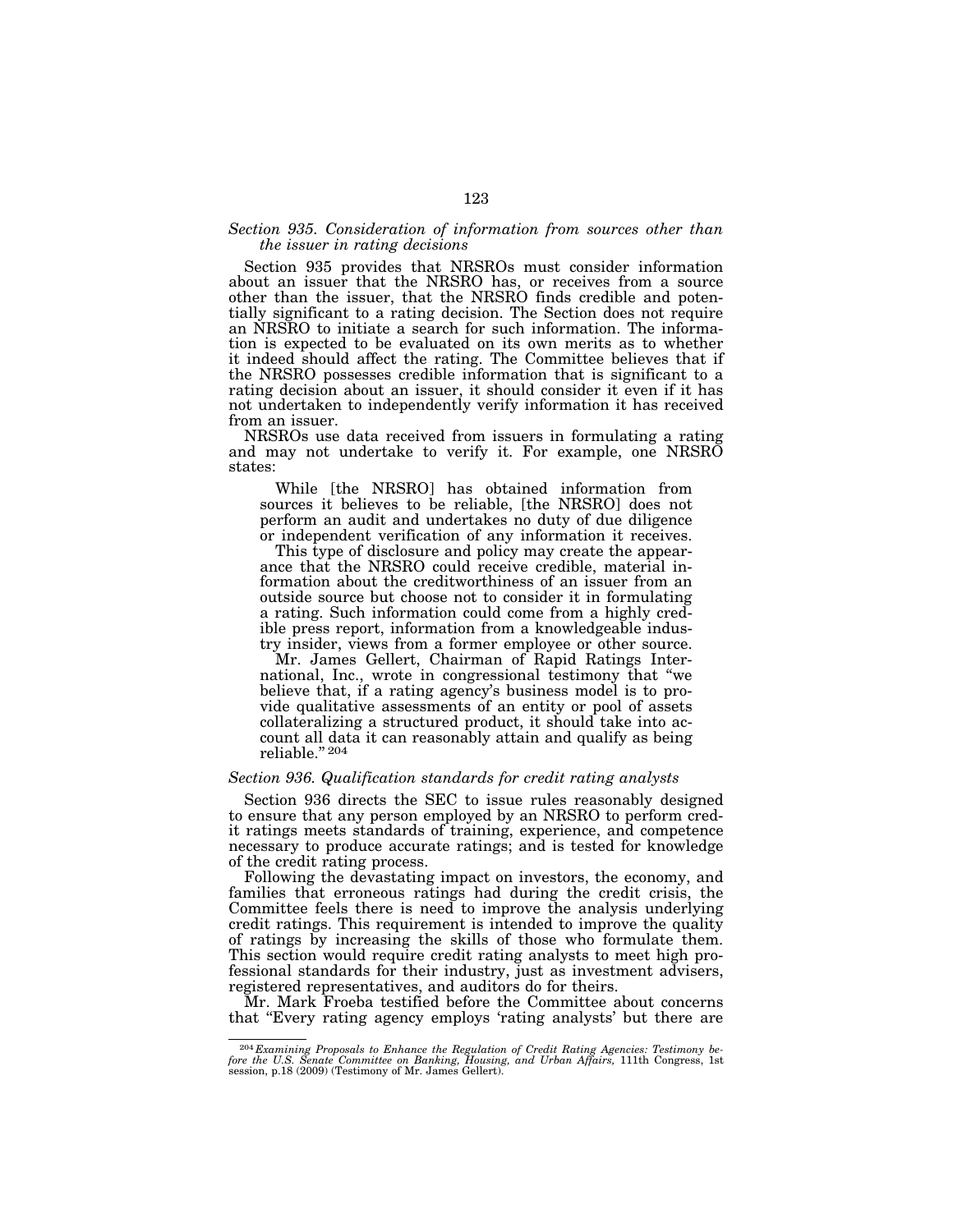no independent standards governing this 'profession': there are no minimum educational requirements, there is no common code of ethical conduct, and there is no continuing education obligation. Even where each agency has its own standards for these things, the standards differ widely from agency to agency. One agency may assign a senior analyst with a PhD in statistics to rate a complex transaction; another might assign a junior analyst with a BA in international relations to the same transaction. The staffing decision might appear to investors as yet another tool to manipulate the rating outcome." 205

#### *Section 937. Timing of regulations*

Section 937 directs the SEC to issue final regulations within 1 year of the date of enactment of the Act.

#### *Section 938. Universal ratings symbols*

Section 938 was introduced by Senator Menendez. It requires NRSROs to clearly define any symbols used to denote a credit rating, and apply any such symbols in a consistent manner to all types of securities and money market instruments to which they are applied. The Committee believes that an NRSRO's credit rating symbol should have the same meaning about creditworthiness when it is applied to any issuer—the same symbol should not have different meaning depending on the issuer. This Section does not dictate the meaning of any credit rating—whether it refers to an issuer's likelihood of default, ability to pay on time, or other factors. Also, this Section does not prevent an NRSRO from using distinct sets of symbols to denote credit ratings for different types of securities.

Some observers have expressed concerns that some rating agencies apply stricter standards to municipal debt than to corporate debt. Consumer Federation of America and Americans for Financial Reform stated, ''Most municipal bonds are rated on a different, more conservative rating scale than corporate bonds. This dual system employed by the largest rating agencies ends up costing state and local governments and their taxpayers over a billion dollars a year, a cost these governments can ill afford. Bond issuers, be they corporate bond issuers or municipal bond issuers, should be rated on the same standard—the likelihood of default."<sup>206</sup> They recommended that the legislation require each NRSRO to: (1) establish, maintain and enforce written policies and procedures designed to assess the risk that investors in securities and money market instruments may not receive payment in accordance with the terms of such securities and instruments, (2) define clearly any credit rating symbols used by the organization, and (3) apply such credit rating symbols in a consistent manner for all types of securities and money market instruments.'' 207 The National Association of State Treasurers stated that ''Bond ratings have a direct impact on the interest rates at which governments can issue their bonds to finance the construction of critically-need infrastructure, and the rat-

<sup>205</sup> *Examining Proposals to Enhance the Regulation of Credit Rating Agencies: Testimony be-fore the U.S. Senate Committee on Banking, Housing, and Urban Affairs,* 111th Congress, 1st

session (2009) (Testimony of Mr. Mark Froeba). 206 Consumer Federation of America, Letter to Senators Dodd and Shelby, November 24, 2009.<br><sup>206</sup> Consumer Federation of America, Letter to Senators Dodd and Shelby, November 2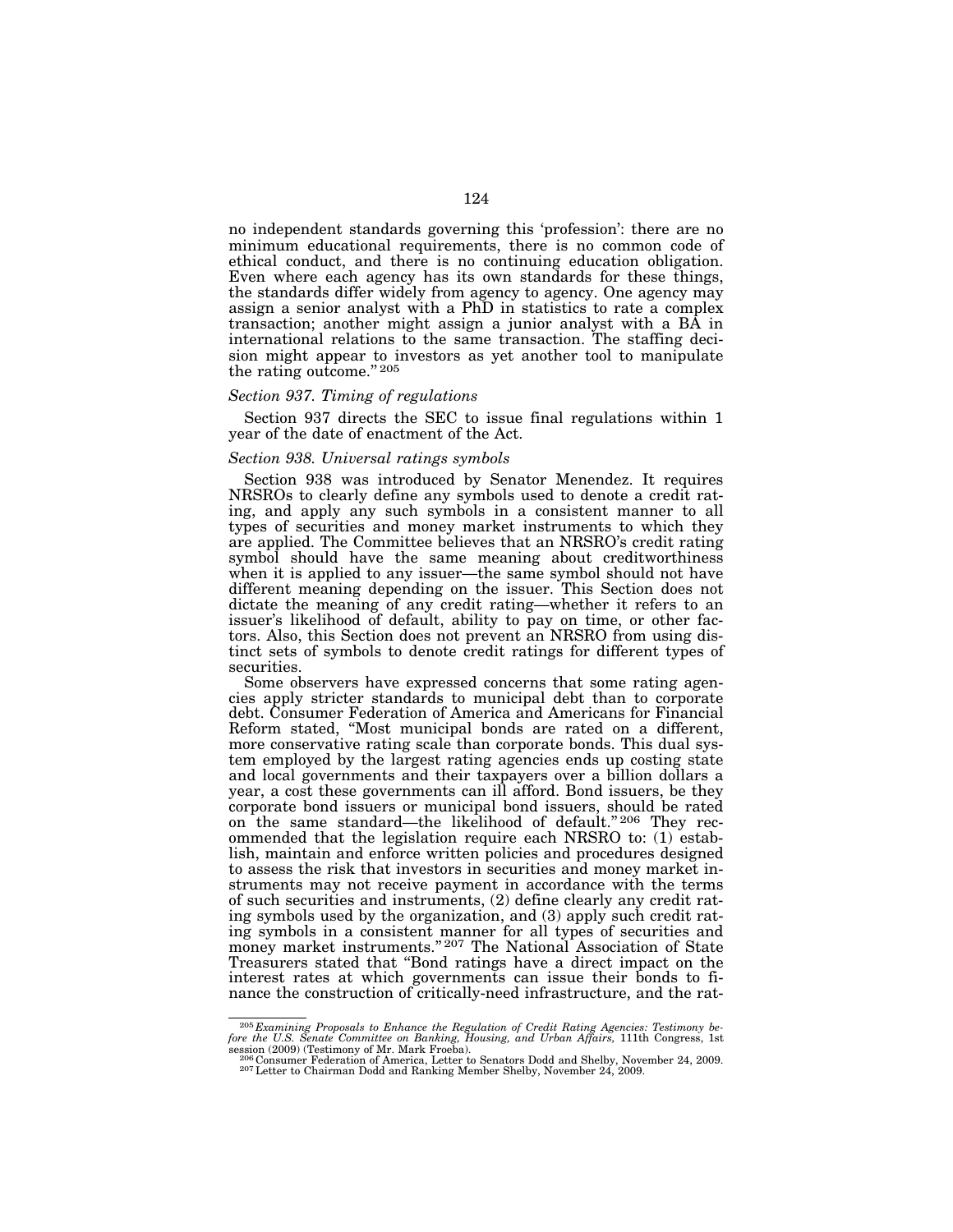ings given to these bonds by the major credit ratings agencies play a large role in determining the cost that taxpayers assume when their governments invest in infrastructure . . . We believe that ratings applied to municipal bonds should indicate the same risk as the identical rating applied to a corporate bond, while also recognizing the need for relative ratings among municipal issuers. We further believe that ratings should measure the ability of an issuer to meet its obligation to investors as promised in the bond documents, such obligation primarily being to pay its debt service on time and in full."<sup>208</sup>

## *Section 939. Government Accountability Office study and federal agency review of required uses of nationally recognized statistical rating organization ratings*

Section 939 directs the GAO to study the scope of Federal and State laws and regulations with respect to the regulation of securities markets, banking, insurance, and other areas that require the use of ratings issued by NRSROs. Consulting with a range of regulators and market participants, GAO shall evaluate the necessity of such rating requirements and the potential impact on markets and investors of removing them. Within 2 years of the date of enactment of this Act, the GAO shall report to Congress with recommendations on which ratings requirements, if any, could be removed with minimal disruption to the markets and whether the financial markets and investors would benefit from the rescission of the ratings requirements identified by the study.

Within one year of the completion of GAO's report, the SEC and other financial regulators shall review rating requirements in their regulations, and shall remove such rating requirements, unless they determine that there is no reasonable alternative standard of creditworthiness to replace a credit rating, and that removing the rating requirement would be inconsistent with the purposes of the statute that authorized the regulation and not in the public interest.

Currently, there are numerous instances in government rules and regulations that require the use of NRSRO ratings. This gives the ratings a tacit government sanction. Many observers have recommended to the Senate Banking Committee to enact policy to remove these references to ratings. Professor Lawrence White advised ''Eliminate regulatory reliance on ratings—eliminate the force of law that has been accorded to these third-party judgments. The institutional participants in the bond markets could then more readily (with appropriate oversight by financial regulators) make use of a wider set of providers of information, and the bond information market would be opened to new ideas and new entry in a way that has not been possible for over 70 years.''

One concern is that the reliance on ratings has become so prevalent that the abrupt removal of ratings could cause unintended consequences and negative effects in the market. Therefore, the Committee provides for a GAO study of the reliance on ratings. Supporting the caution behind this approach, Mr. George Miller, Executive Director of the American Securitization Forum, wrote in congressional testimony ''ASF believes that credit ratings are an im-

<sup>208</sup>Letter dated November 17, 2009.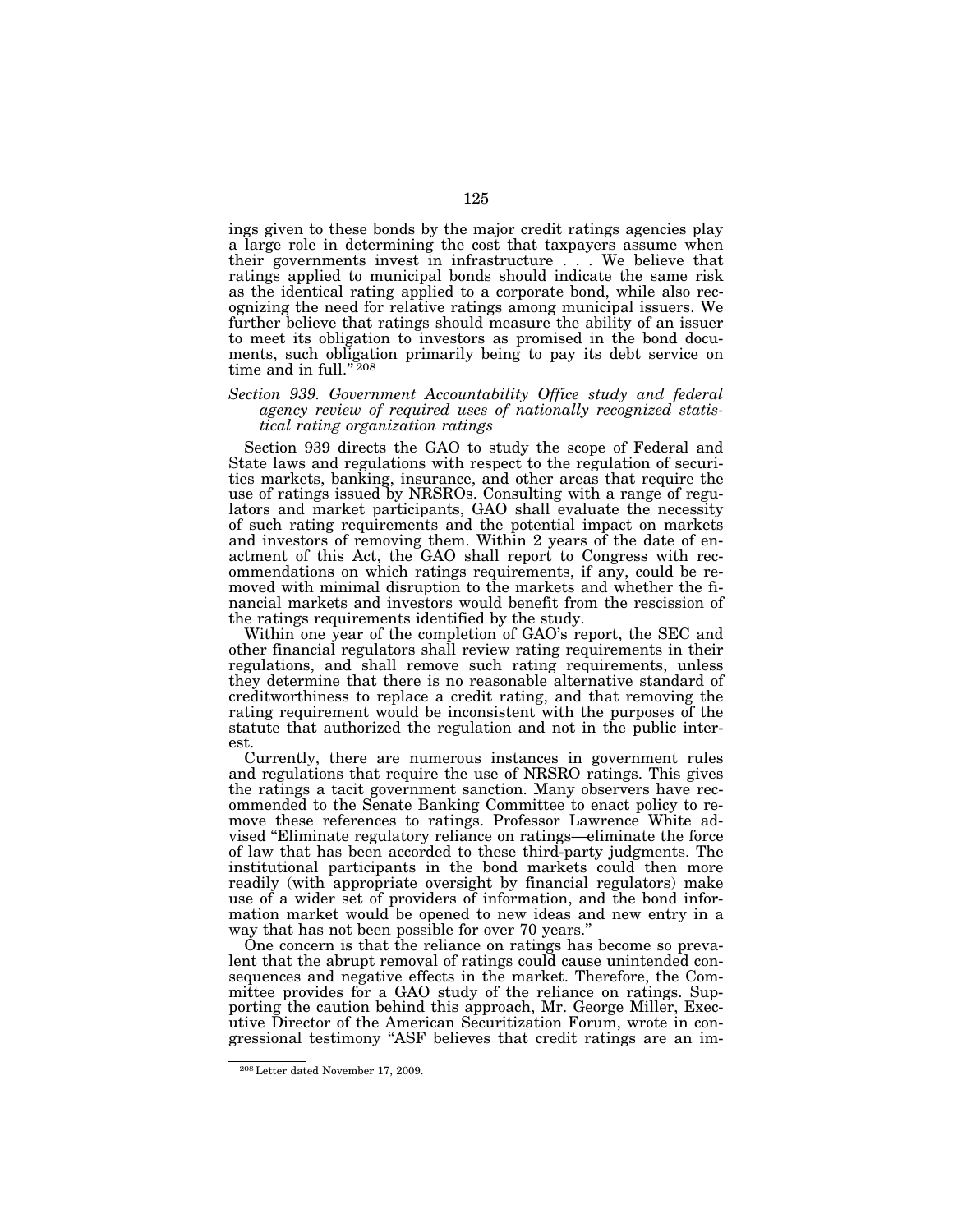portant part of existing regulatory regimes, and that steps aimed at reducing or eliminating the use of ratings in regulation should be considered carefully, to avoid undue disruption to market function and efficiency." The Investor's Working Group <sup>209</sup> and Mr. Andrew Davidson<sup>210</sup> also support the ultimate goal of reducing the reliance on ratings. The studies would identify those requirements for NRSRO ratings for which there is a necessity and those requirements which could be removed with minimal disruption to the markets over a sufficiently long time period to fully explore possible unintended consequences, alternative measures of creditworthiness and other factors which can ultimately lead to strengthening the financial markets.

### *Section 939A. Securities and Exchange Commission study on strengthening credit rating agency independence*

Section 939A directs the SEC to conduct a study of the independence of NRSROs, evaluate the management of conflicts of interest by NRSROs, and evaluate the potential impact of rules prohibiting an NRSRO that provided a rating to an issuer from providing other services to the issuer. The Committee intends this study to include an identification of the types and scope of services provided by NRSROs and which of these services raises a potential for raising a conflict that could change a rating and to cover other relevant issues identified by GAO.

## *Section 939B. Government Accountability Office study on alternative business models*

Section 939B directs the GAO to conduct a study on alternative means of compensating NRSROs in order to create incentives for NRSROs to provide more accurate ratings and any statutory changes that would be required to facilitate these changes. The GAO will submit this report, with recommendations, within one year of passage of the Act. The predominant NRSRO business model involves the issuer paying for the rating, while a small number of NRSROs rely on subscription fees from users. The Committee asks the GAO to analyze which model is likely to produce the most accurate ratings.

The Committee recognizes that conflicts of interest exist for NRSROs and is interested in an analysis of how and whether they are effectively managed so that they do not unfairly influence ratings decisions. The study should include any recommendations for legislative, regulatory or voluntary industry action. Mr. Stephen Joynt, President and CEO of Fitch, testified ''The majority of Fitch's revenues are fees paid by issuers for assigning and maintaining ratings. This is supplemented by fees paid by a variety of market participants for research subscriptions. The primary benefit of this model is that it enables Fitch to be in a position to offer analytical coverage on every asset class in every capital market—and to make our rating opinions freely available to the market in realtime, thus enabling the market to freely and fully assess the qual-

<sup>209</sup> *U.S. Financial Regulatory Reform: An Investor's Perspective*, Investor's Working Group,

July 2009.<br><sup>210</sup> Securitization of Assets: Problems and Solutions: Testimony before the U.S. Senate Committee on Banking, Housing, and Urban Affairs, 111th Congress, 1st session (2009) (Testimony of Mr. Andrew Davidson).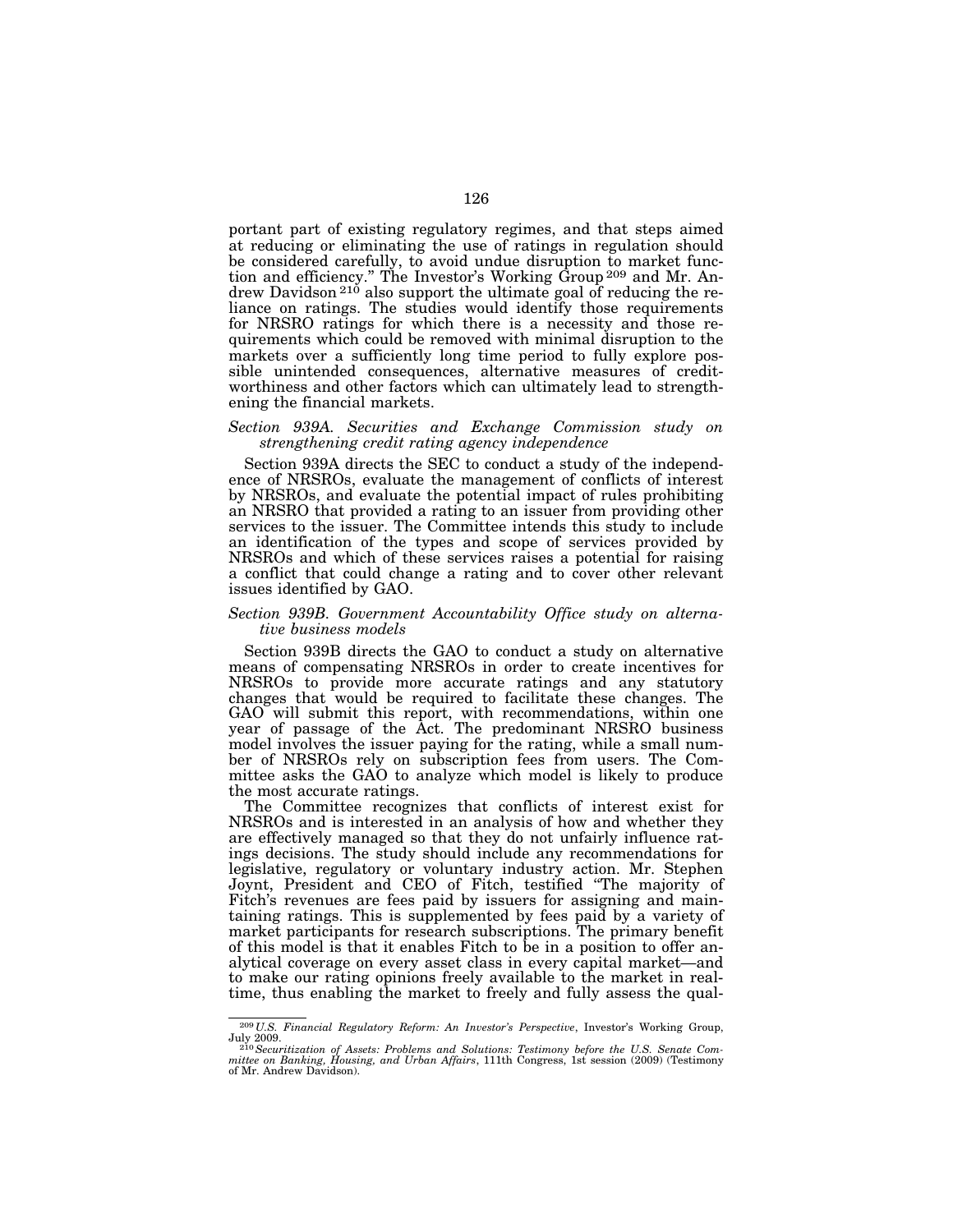ity of our work. Fitch has long acknowledged the potential conflicts of being an issuer-paid rating agency. Fitch believes that the potential conflicts of interest in the ''issuer pays'' model have been, and continue to be, effectively managed through a broad range of policies, procedures and organizational structures aimed at reinforcing the objectivity, integrity and independence of its credit ratings, combined with enhanced and ongoing regulatory oversight.''

Mark Froeba, Principal at PF2 Securities Evaluations, Inc. and former Senior Vice President at Moody's, testified that ''there are those who believe that real rating agency reform requires a return to an investor-pay model. But there may be a third way, a business model that preserves the issuer-pay "delivery system" (the issuer still gets the bill for the rating) but incorporates the incentives of the investor-pay model. . . . These and other reforms are necessary not only to restore investor confidence in ratings but also to prevent future ratings-related financial crises." 211

### *Section 939C. Government Accountability Office study on the creation of an independent professional analysts organization*

Section 939C directs the GAO to conduct a study on the feasibility and merits of creating an independent professional organization for NRSRO rating analysts that would establish independent standards for governing the rating analyst profession, establishing a code of ethical conduct, and overseeing the rating analyst profession. The GAO shall submit a report to the relevant congressional committees within one year of passage of the Act. In the aftermath of the devastating financial crisis caused in part by poor credit ratings, the Committee is interested in exploring means to increase the skills of the professionals who produce credit ratings. This Section directs the GAO to explore the potential impact of an independent professional analysts organization. Mark Froeba, Principal at PF2 Securities Evaluations, Inc. and former Senior Vice President at Moody's, testified that he recommended the creation of ''an independent professional organization for rating analysts. Every rating agency employs 'rating analysts' but there are no independent standards governing this 'profession': there are no minimum educational requirements, there is no common code of ethical conduct, and there is no continuing education obligation. Even where each agency has its own standards for these things, the standards differ widely from agency to agency. One agency may assign a senior analyst with a PhD in statistics to rate a complex transaction; another might assign a junior analyst with a BA in international relations to the same transaction . . . Creating one independent professional organization to which rating analysts from all rating agencies must belong will ensure uniform standards especially ethical standards—across all the rating agencies. It would also provide a forum external to the agencies where rating analysts might bring confidential complaints about ethical concerns. An independent organization could track and report the nature and number of these complaints and alert regulators if there are patterns in the complaints, problems at particular agencies, and even whether there are problems with particular managers at

 $^{211}$  Examining Proposals to Enhance the Regulation of Credit Rating Agencies: Testimony before the U.S. Senate Committee on Banking, Housing, and Urban Affairs, 111th Congress, 1st session, p.18 (2009) (Testimony of Mr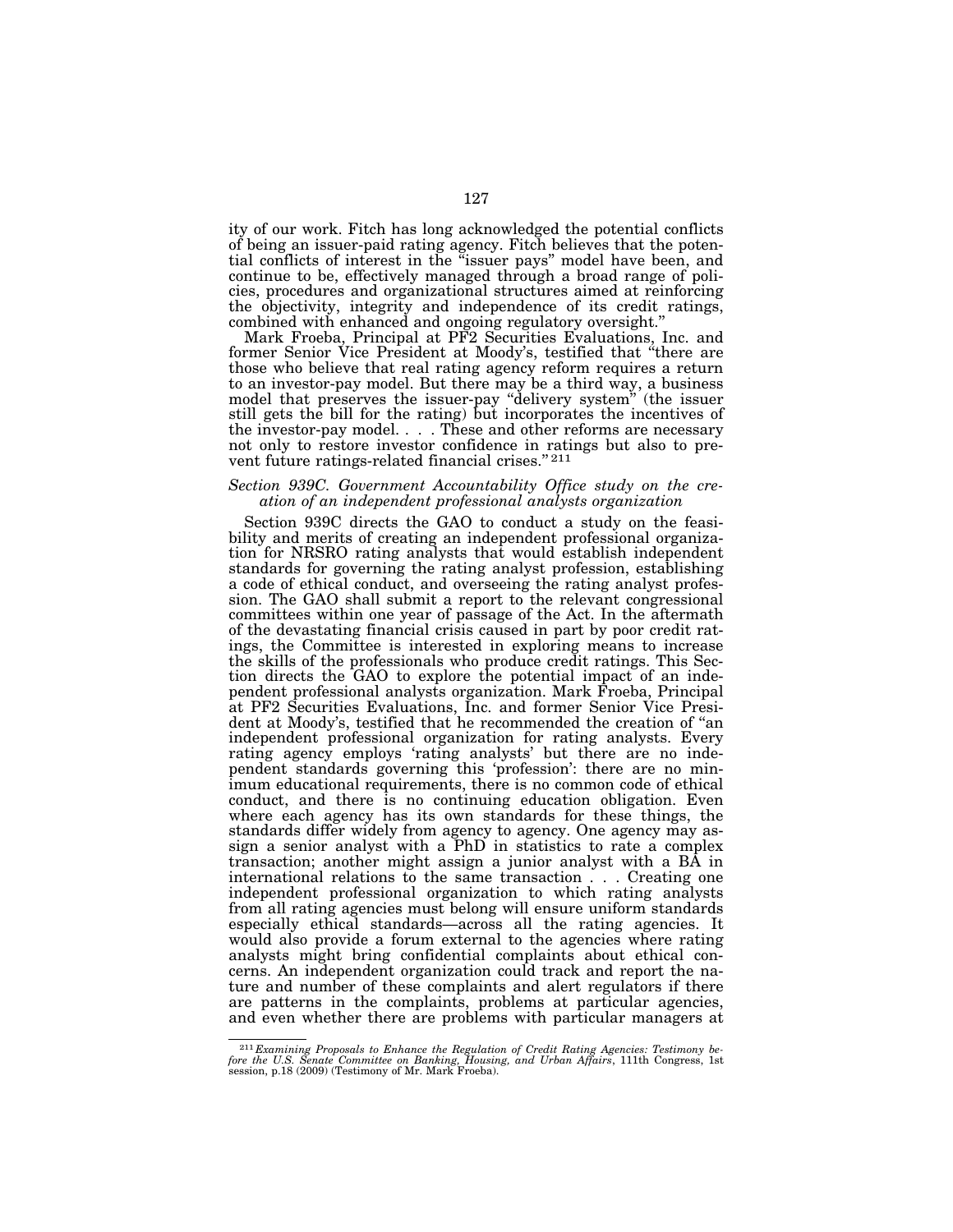one rating agency. Finally, such an organization should have the power to discipline analysts for unethical behavior." 212

### Subtitle D

### *Section 941. Regulation of credit risk retention*

This section requires securitizers, defined as those who issue, organize, or initiate asset-backed securities, to retain an economic interest in a material portion of the credit risk for any asset that securitizers transfer, sell, or convey to a third party. The provision intends to create incentives that will prevent a recurrence of the excesses and abuses that preceded the crisis, restore investor confidence in asset-backed finance, and permit securitization markets to resume their important role as sources of credit for households and businesses.

The Committee's investigation into the causes of the financial crisis identified abuses of the securitization process as a major contributing factor. Two problems emerged in the crisis. First, under the ''originate to distribute'' model, loans were made expressly to be sold into securitization pools, which meant that the lenders did not expect to bear the credit risk of borrower default. This led to significant deterioration in credit and loan underwriting standards, particularly in residential mortgages. According to the testimony of Dr. William Irving, Portfolio Manager of Fidelity Investments:

Without a doubt, securitization played a role in this crisis. Most importantly, the "originate-to-distribute" model of credit provision seemed to spiral out of control. Under this model, intermediaries found a way to lend money profitably without worrying if the loans were paid back. The loan originator, the warehouse facilitator, the security designer, the credit rater, and the marketing and productplacement professionals all received a fee for their part in helping to create and distribute the securities. These fees were generally linked to the size of the transaction and most of them were paid up front. So long as there were willing buyers, this situation created enormous incentive to originate mortgage loans solely for the purpose of realizing that up-front intermediation profit.<sup>213</sup>

Second, it proved impossible for investors in asset-backed securities to assess the risks of the underlying assets, particularly when those assets were resecuritized into complex instruments like collateralized debt obligations (CDOs) and CDO-squared. With the onset of the crisis, there was widespread uncertainty regarding the true financial condition of holders of asset-backed securities, freezing interbank lending and constricting the general flow of credit. Complexity and opacity in securitization markets created the conditions that allowed the financial shock from the subprime mortgage sector to spread into a global financial crisis, as Professor Patricia A. McCoy testified before the Committee:

<sup>&</sup>lt;sup>212</sup> Examining Proposals to Enhance the Regulation of Credit Rating Agencies: Testimony be-<br>fore the U.S. Senate Committee on Banking, Housing, and Urban Affairs, 111th Congress, 1st<br>session, p.18 (2009) (Testimony of Mr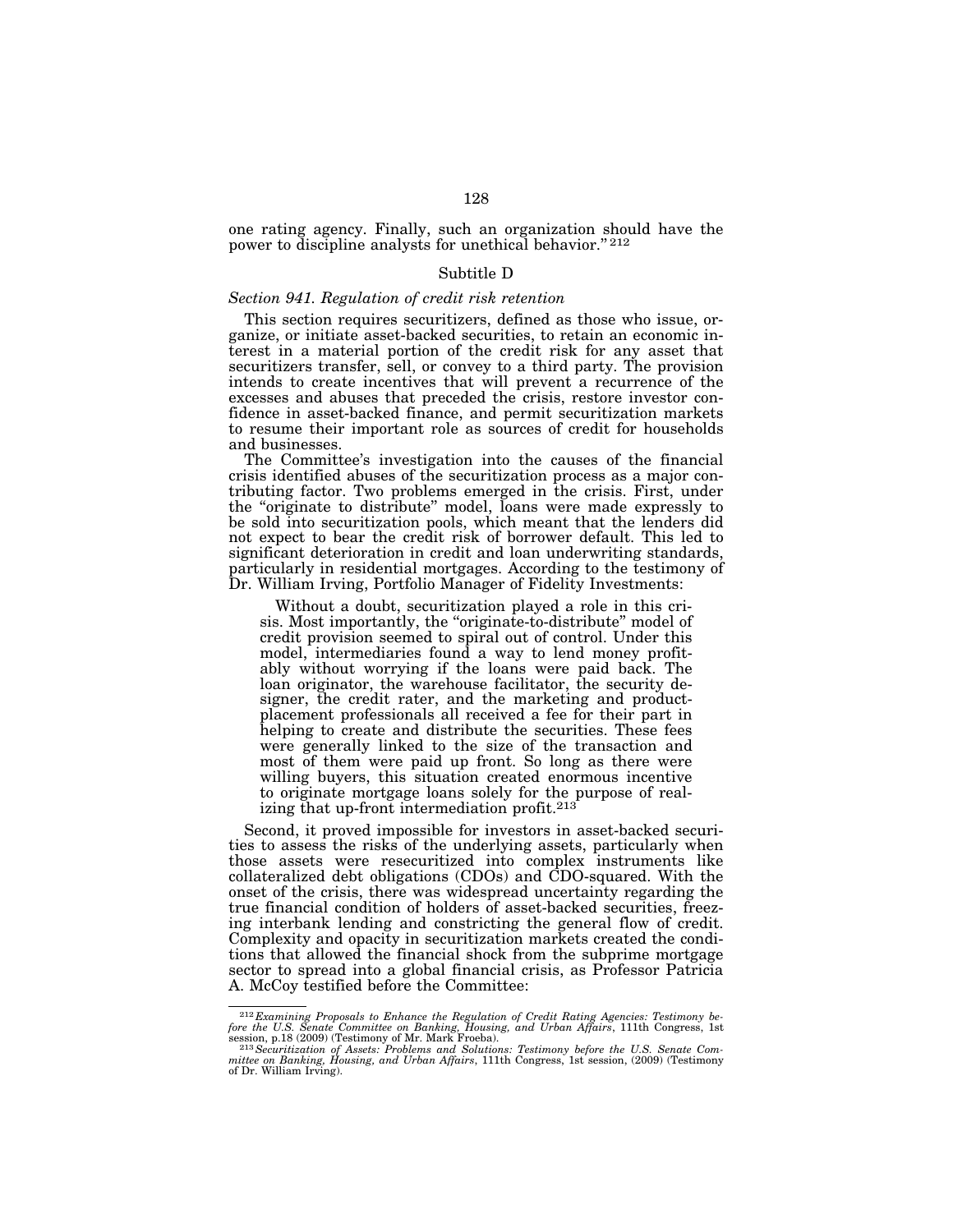General investor panic is [another] reason for contagion. Even in transactions involving no nonprime collateral, concerns about the nonprime crisis had a ripple effect, making it hard for companies and cities across-the-board to secure financing. Banks did not want to lend to other banks out of fear that undisclosed nonprime losses might be lurking on their books. Investors did not want to buy other types of securitized bonds, such as those backed by student loans or car loans, because they lost faith in ratings and could not assess the quality of the underlying collateral.214

Section 941 directs the Federal banking agencies and the SEC to jointly prescribe regulations to require any securitizer to retain a material portion of the credit risk of any asset that the securitizer, through the issuance of an asset-backed security, transfers, sells, or conveys to a third party. When securitizers retain a material amount of risk, they have "skin in the game," aligning their economic interests with those of investors in asset-backed securities. Securitizers who retain risk have a strong incentive to monitor the quality of the assets they purchase from originators, package into securities, and sell.

The regulations will prohibit securitizers from hedging or otherwise transferring the credit risk they are required to retain. The prohibition does not extend to hedging risks other than credit risk (such as interest rate risk) associated with the retained assets or position. Originators (defined as persons who through the extension of credit or otherwise create financial assets that collateralize an asset-backed security, and sell assets to a securitizer) will come under increasing market discipline because securitizers who retain risk will be unwilling to purchase poor-quality assets. Thus, the bill does not require that the regulations impose risk retention obligations on originators. Risk retention may be divided between securitizers and originators only if the regulators consider that assets being securitized do not have characteristics of low credit risk, that conditions in securitization markets are creating incentives for imprudent origination, and that allocating part of the risk retention obligation to originators would not prevent consumers and businesses from obtaining credit on reasonable terms.

There is broad support for risk retention by securitizers. The provision was included in the Treasury Department's 2009 legislative proposal.215 Mr. George Miller, Executive Director of the American Securitization Forum, testified before the Committee that "we support the concept of requiring retention of a meaningful economic interest in securitized loans as a means of creating a better alignment of incentives among transaction participants."<sup>216</sup> The Group of Thirty recommended risk retention as part of broad financial reform:

<sup>214</sup>*Securitization of Assets: Problems and Solutions: Testimony before the U.S. Senate Com-mittee on Banking, Housing, and Urban Affairs*, 111th Congress, 1st session, (2009) (Testimony of Patricia A. McCoy).

<sup>&</sup>lt;sup>215</sup>Title IX—Additional Improvements to Financial Markets Regulation Subtitle D, U.S. Department of the Treasury, 2009, www.financialstability.gov.<br><sup>216</sup> Securitization of Assets: Problems and Solutions: Testimony before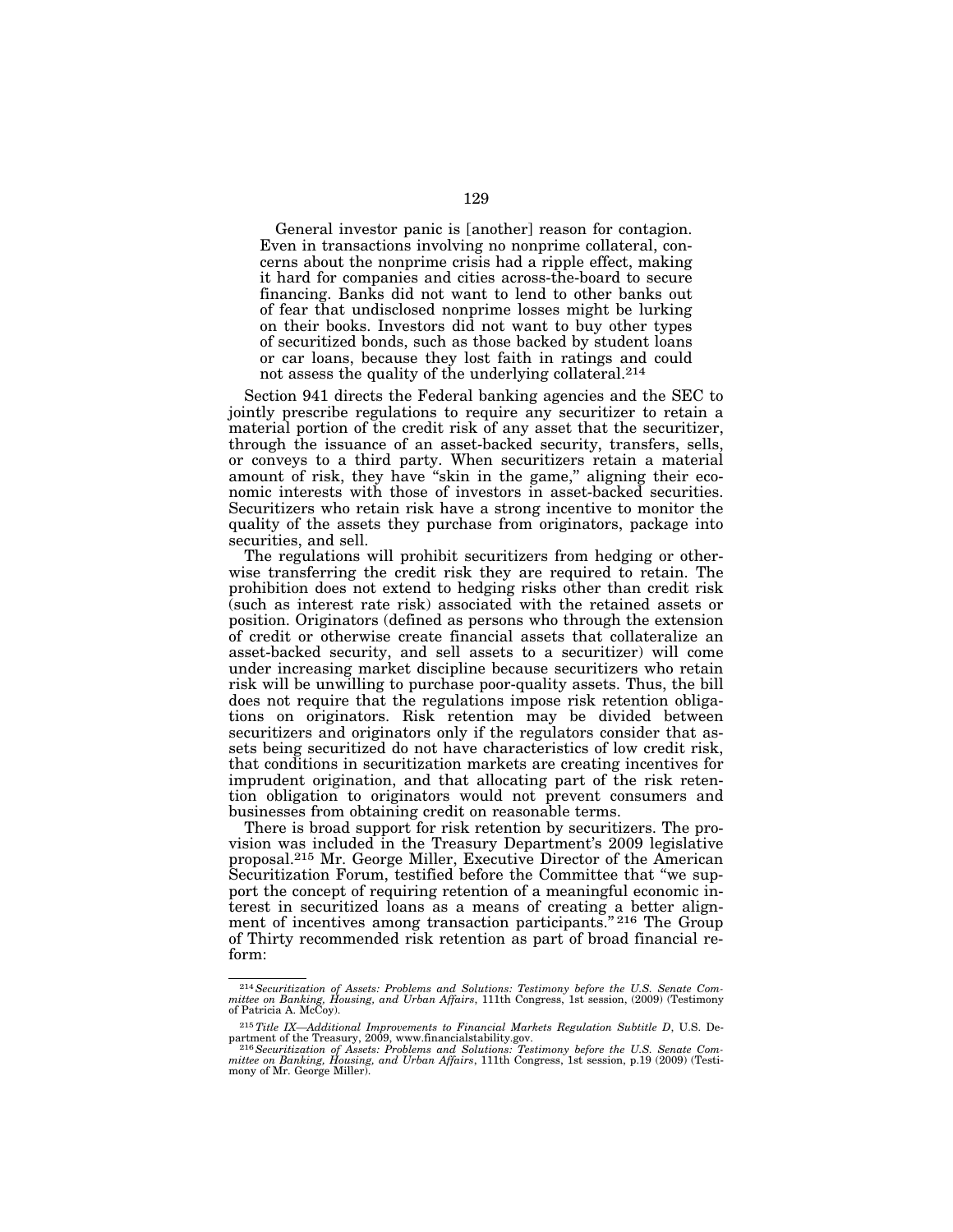The healthy redevelopment of securitized credit markets requires a restoration of market confidence in the adequacy and sustainability of credit underwriting standards. To help achieve this, regulators should require regulated financial institutions to retain a meaningful portion of the credit risk they are packaging into securitized and other structured credit products.<sup>217</sup>

The Consumer Federation of America 218, CalPERS 219, and the Investor's Working Group<sup>220</sup> also support this provision.

The Committee believes that implementation of risk retention obligations should recognize the differences in securitization practices for various asset classes. Witnesses before the Committee and a number of market participants have indicated that a ''one size fits all'' approach to risk retention may adversely affect certain securitization markets. For example, Mr. J. Christopher Hoeffel of the Commercial Mortgage Securities Association testified that ''[P]olicymakers must ensure that any regulatory reforms are tailored to address the specific needs of each securitization asset class. Again, CMSA does not oppose these [risk retention] measures *per se*, but emphasizes that they should be tailored to reflect key differences between the different asset-backed securities markets.'' 221 Accordingly, the bill requires that the initial joint rulemaking include separate components addressing individual asset classes home mortgages, commercial mortgages, commercial loans, auto loans, and any other asset class that the regulators deem appropriate. The Committee expects that these regulations will recognize differences in the assets securitized, in existing risk management practices, and in the structure of asset-backed securities, and that regulators will make appropriate adjustments to the amount of risk retention required.

In addition, the risk retention rules may provide a total or partial exemption for any securitization, as may be appropriate in the public interest and for the protection of investors. The Committee expects that asset-backed securities backed by the full faith and credit of the United States, or where the underlying assets were guaranteed by an agency of the United States, would qualify for such an exemption.

The section provides a baseline risk retention amount of 5 percent of the credit risk in any securitized asset. The figure may be set higher at the regulators' discretion, or it may be reduced below 5 percent when the assets securitized meet standards of low credit risk to be established by rule for the various asset classes. The Committee believes that regulators should have flexibility in setting risk retention levels, to encourage recovery of securitization

<sup>217</sup>*Financial Reform: A Framework for Financial Stability*, Group of Thirty, p. 49, January

<sup>15, 2009.&</sup>lt;br><sup>218</sup> Enhancing Investor Protection and the Regulation of Securities Markets—Part II: Testimony<br>before the U.S. Senate Committee on Banking, Housing, and Urban Affairs, 111th Congress, 1st<br>session (2009) (Testim

Dear). 220 *U.S. Financial Regulatory Reform: An Investor's Perspective*, Investor's Working Group,

July 2009.<br><sup>221</sup>[Securitization of Assets: Problems and Solutions: Testimony before the U.S. Senate Committee on Banking, Housing, and Urban Affairs, 111th Congress, 1st session, (2009) (Testimony<br>mittee on Banking, Housin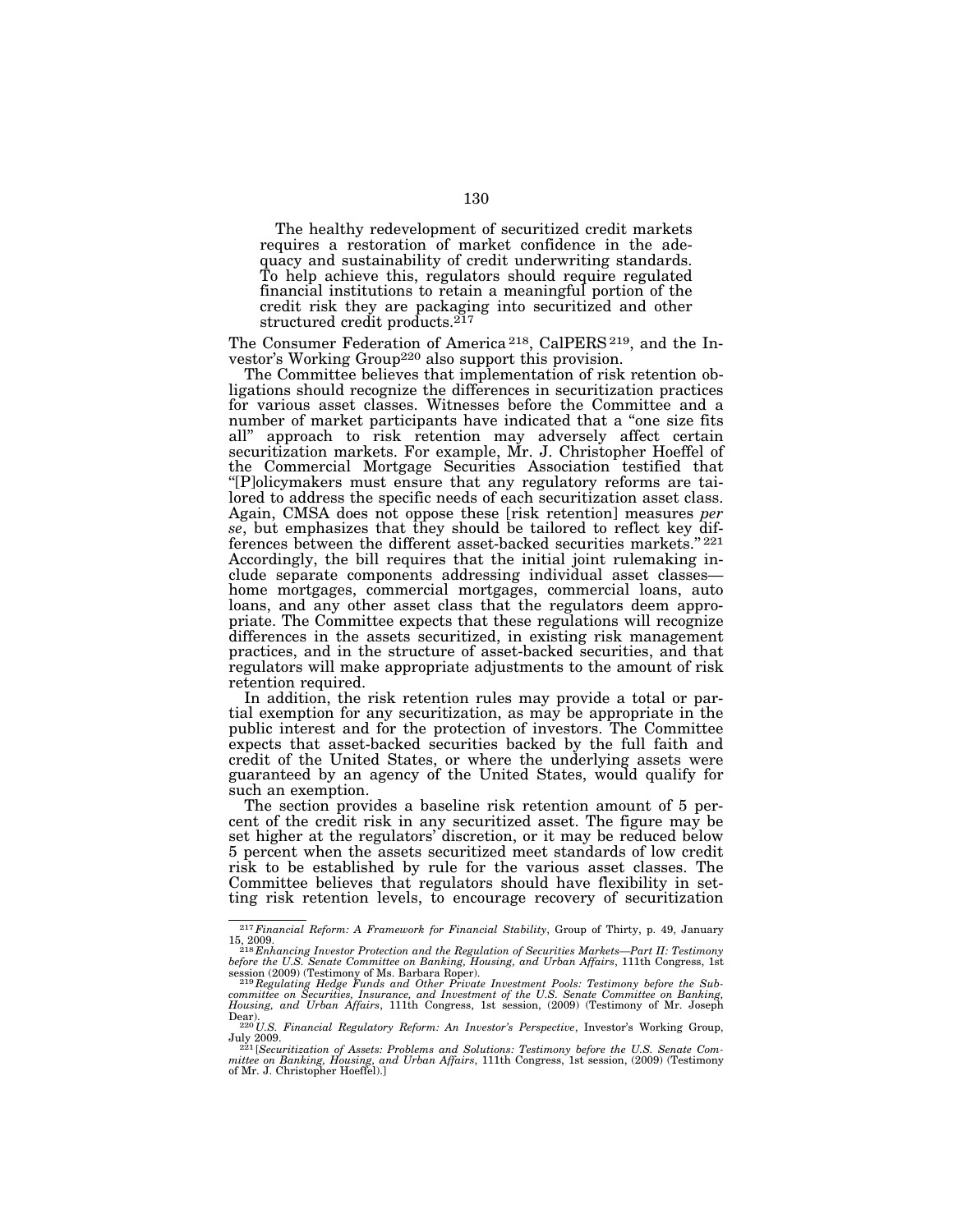markets and to accommodate future market developments and innovations, but that in all cases the amount of risk retained should be material, in order to create meaningful incentives for sound and sustainable securitization practices.

The section also authorizes regulators to make exemptions, exceptions, or adjustments to the risk retention rules, provided that any such exemptions, exceptions, or adjustments help ensure high underwriting standards, encourage appropriate risk management practices, improve access to credit on reasonable terms, or are otherwise in the public interest.

### *Section 942. Disclosures and reporting for asset-backed securities*

Section 942 seeks to improve transparency in asset-backed securities. It directs the SEC to adopt regulations requiring each issuer of an asset-backed security to disclose, for each tranche or class of security, information regarding the assets backing that security. These disclosures shall be in a format that facilitates comparison of such data across securities in similar types of asset classes. Issuers of asset-backed securities shall disclose asset-level or loanlevel data necessary for investors to independently perform due diligence. This data would include data having unique identifiers relating to loan brokers or originators, the nature and extent of the compensation of the broker or originator of the assets backing the security, and the amount of risk retention by the originator or the securitizer of such assets. The Committee does not expect that disclosure of data about individual borrowers would be required in cases such as securitizations of credit card or automobile loans or leases, where asset pools typically include many thousands of credit agreements, where individual loan data would not be useful to investors, and where disclosure might raise privacy concerns.

Mr. George Miller, Executive Director of the American Securitization Forum, wrote in testimony for the Committee that ''ASF supports increased transparency and standardization in the securitization markets, and related improvements to the securitization market infrastructure. . . . ASF believes that every mortgage loan should be assigned a unique identification number at origination, which would facilitate the identification and tracking of individual loans as they are sold or financed in the secondary market, including via RMBS securitization."<sup>222</sup> The Investor's Working Group wrote in a report that ''the SEC should develop a regulatory regime for such asset-backed securities that would require issuers to make prospectuses available for potential investors in advance of their purchasing decisions. These prospectuses should disclose important information about the securities, including the terms of the offering, information about the sponsor, the issuer and the trust, and details about the collateral supporting the securities. Such new rules would give investors critical information they need to perform due diligence on offerings prior to investing. It would also create better opportunities for due diligence by the underwriters of such securities, thus adding additional levels of oversight of the quality

 $^{222}$  Securitization of Assets: Problems and Solutions: Testimony before the U.S. Senate Committee on Banking, Housing, and Urban Affairs, 111th Congress, 1st session, p.18 (2009) (Testimony of Mr. George Miller).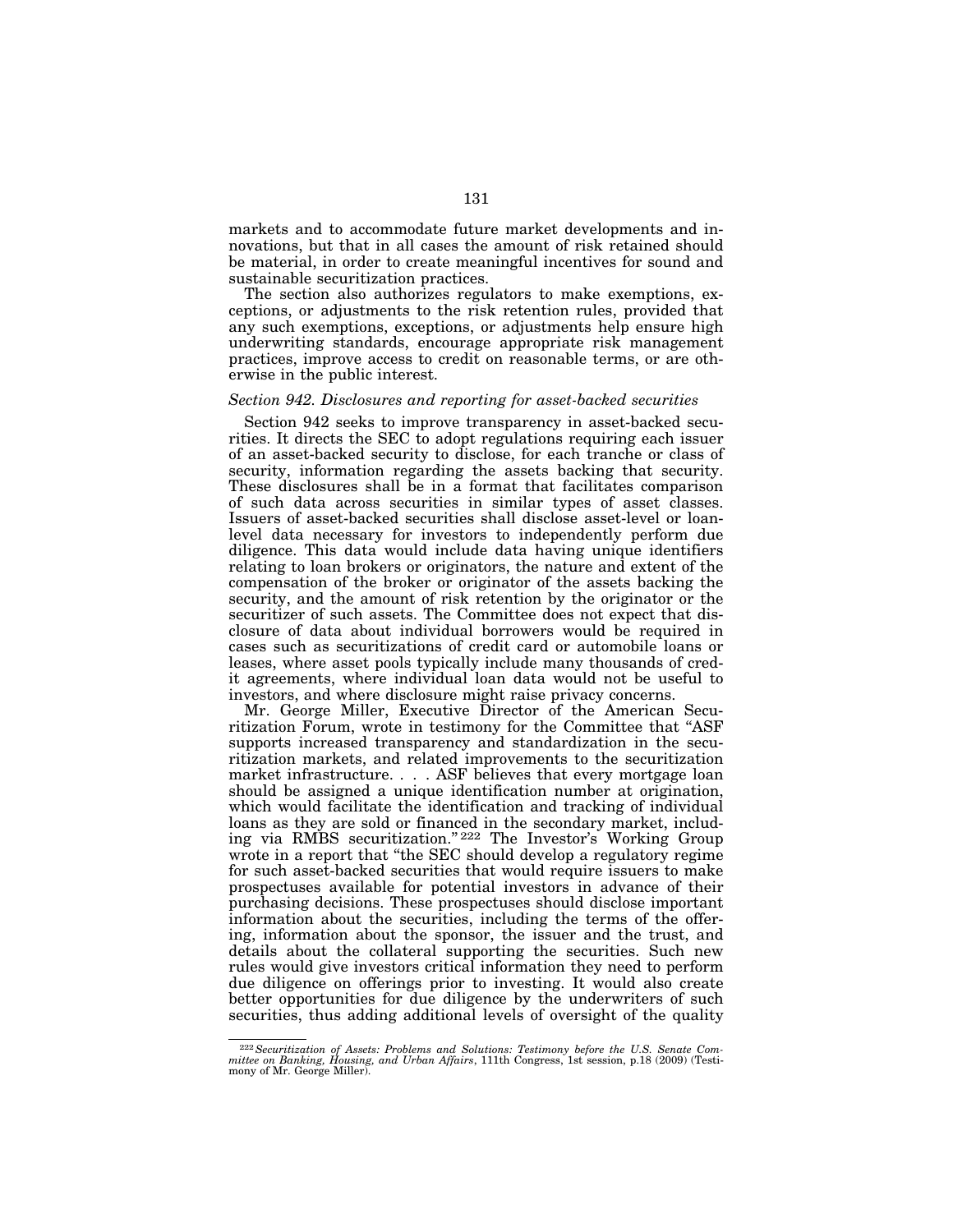and appropriateness of structured offerings.'' 223 Professor Patricia McCoy wrote in testimony ''the SEC should require securitizers to provide investors with all of the loan-level data they need to assess the risks involved. . . . In addition, the SEC should require securitizers and servicers to provide loan-level information on a monthly basis on the performance of each loan and the incidence of loan modifications and recourse." 224 CalPERS 225, Mr. Andrew Davidson 226, and Dr. William Irving 227 also supported enhanced disclosure in testimony before the Committee.

### *Section 943. Representations and warranties in asset-backed offerings*

This section directs the SEC to prescribe regulations on the use of representations and warranties in the market for asset-backed securities that require each NRSRO to include in any report accompanying a credit rating a description of the representations, warranties, and enforcement mechanisms available to investors and how they differ from the representations, warranties, and enforcement mechanisms in issuances of similar securities. The SEC will also prescribe rules to require any originator to disclose fulfilled repurchase requests across all trusts aggregated by the originator, so that investors may identify asset originators with clear underwriting deficiencies.

This provision was included in the Treasury Department's legislative proposal.<sup>228</sup> Moody's Investor Services described the use of representations and warranties and pointed out weaknesses in their current usage:

[T]he seller or originator in structured securities makes representations and warranties regarding the characteristics of the loans they sell into securitizations. In light of recent events, typical representations and warranties should be strengthened. In addition to other matters, the seller could provide representations and warranties to investors as to the quality and accuracy of all information presented to investors, rating agencies and other market participants. The value of representations and warranties is diminished when made by entities that are not financially strong, as such entities may be less able to fulfill their obligation to repurchase loans that breach the representations and warranties.229

<sup>223</sup> *U.S. Financial Regulatory Reform: An Investor's Perspective*, Investor's Working Group, p.14, July 2009.<br><sup>224</sup> Securitization of Assets: Problems and Solutions: Testimony before the U.S. Senate Com-

mittee on Banking, Housing, and Urban Affairs, 111th Congress, 1st session, p.13 (2009) (Testi-<br>mony of Professor Patricia McCoy).<br><sup>225</sup> Regulating Hedge Funds and Other Private Investment Pools: Testimony before the Sub-

committee on Securities, Insurance, and Investment of the U.S. Senate Committee on Banking,<br>Housing, and Urban Affairs, 111th Congress, 1st session (2009) (Testimony of Mr. Joseph Dear).<br>226 Securitization of Assets: Probl

*mittee on Banking, Housing, and Urban Affairs*, 111th Congress, 1st session (2009) (Testimony of Mr. Andrew Davidson). 227*Securitization of Assets: Problems and Solutions: Testimony before the U.S. Senate Com-*

mittee on Banking, Housing, and Urban Affairs, 111th Congress, 1st session, p. (2009) (Testi-<br>mony of Dr. William Irving).<br><sup>228</sup> Title IX—Additional Improvements to Financial Markets Regulation Subtitle D, U.S. De-

partment of the Treasury, 2009, www.financialstability.gov.<br><sup>229</sup> Moody's *Proposes Enhancements to Non-Prime RMBS Securitization*, Moody's, Special Re-<br>port, p.2, September 25, 2007.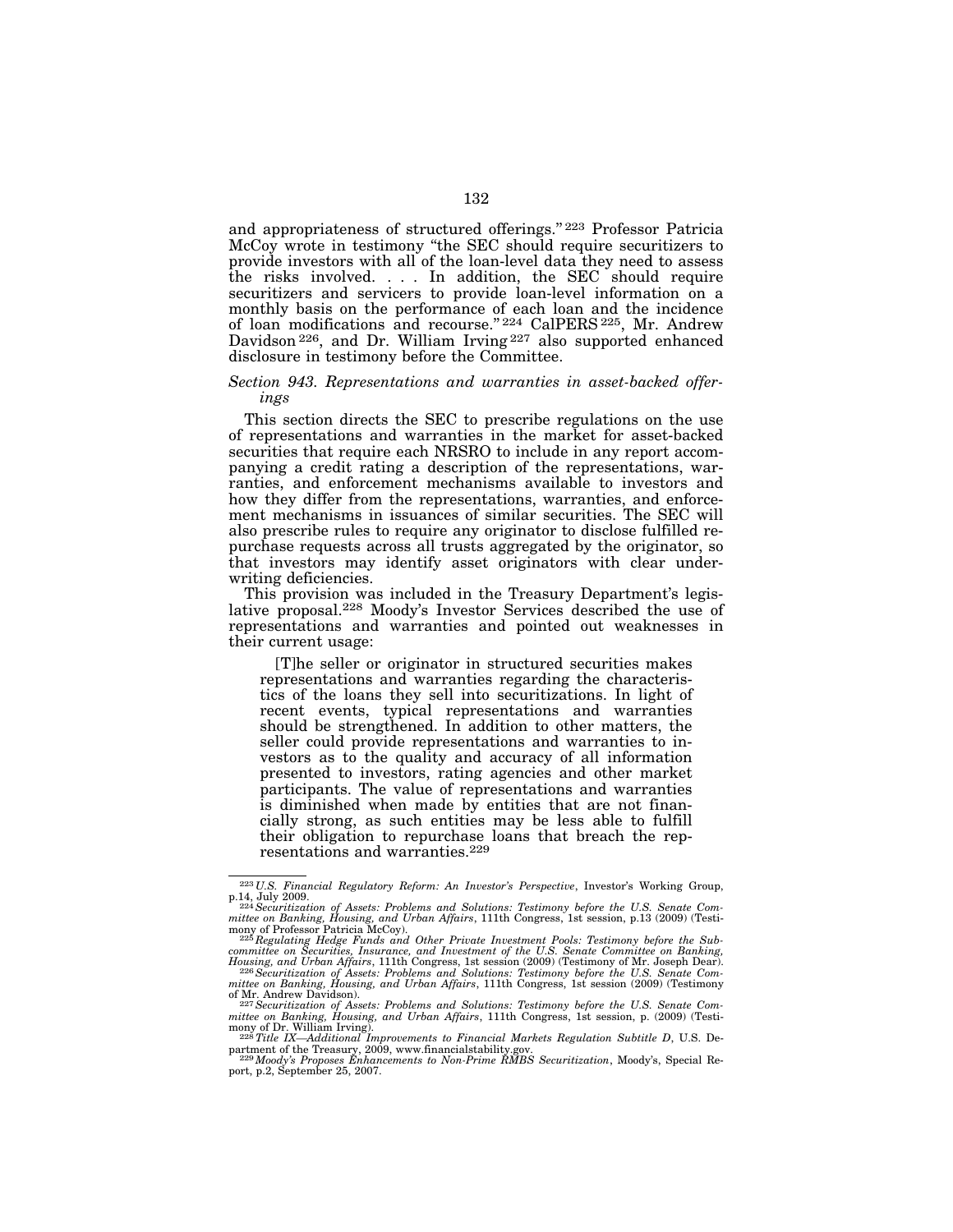The Committee believes that enhanced disclosure will allow investors to better evaluate representations and warranties and create incentives for issuers to insist that originators back up their representations and warranties with real financial resources.

#### *Section 944. Exempted transactions under the Securities Act of 1933*

Section 944 removes the Securities Act of 1933 exemption of transactions involving offers or sales of one or more promissory notes directly secured by a first lien on a single parcel of real estate upon which is located a dwelling or other residential or commercial structure.

#### *Section 945. Due diligence analysis and disclosure in asset-backed securities issues*

Section 945 directs the SEC to issue rules that require any issuer of an asset-backed security to perform a due diligence analysis of the assets underlying the asset-backed security; and to disclose the nature of this analysis. Professor John Coffee, in congressional testimony, called for action to "re-introduce due diligence into the securities offering process." 230

# Subtitle E

#### *Section 951. Shareholder vote on executive compensation disclosures*

Section 951 provides that any proxy or consent or authorization for an annual or other meeting of the shareholders will include a separate resolution subject to shareholder advisory vote to approve the compensation of executives. The Committee believes that shareholders, as the owners of the corporation, have a right to express their opinion collectively on the appropriateness of executive pay. The vote must be tabulated and reported, but the result is not binding on the board or management.

In crafting this Section, there was consideration of alternative time intervals, such as votes every three years, and of whether votes after the first year should be triggered only by a failure to receive a minimum percentage of votes in support of the compensation plan. This provision would not preclude an issuer from seeking more specific shareholder opinion through separate votes on cash compensation, golden parachute policy, severance or other aspects of compensation.

A ''say on pay'' proposal was included in the Treasury Department's legislative proposal. The economic crisis revealed instances in which corporate executives received very high compensation despite the very poor performance by their firms. For example, Mr. Charles O. Prince III, the former chief executive of Citigroup, ''collected \$110 million while presiding over the evaporation of roughly \$64 billion in market value. He left Citigroup in November with an exit package worth \$68 million, including \$29.5 million in accumulated stock, a \$1.7 million pension, an office and assistant, and a car and a driver. Citigroup's board also awarded him a cash bonus for 2007 worth about \$10 million, largely based on his performance in 2006 when the bank's results were better. Citigroup has an-

 $^{230}$ Enhancing Investor Protection and the Regulation of Securities Markets—Part I: Testimony before the U.S. Senate Committee on Banking, Housing, and Urban Affairs, 111th Congress, 1st session, p.53 (2009) (Testimony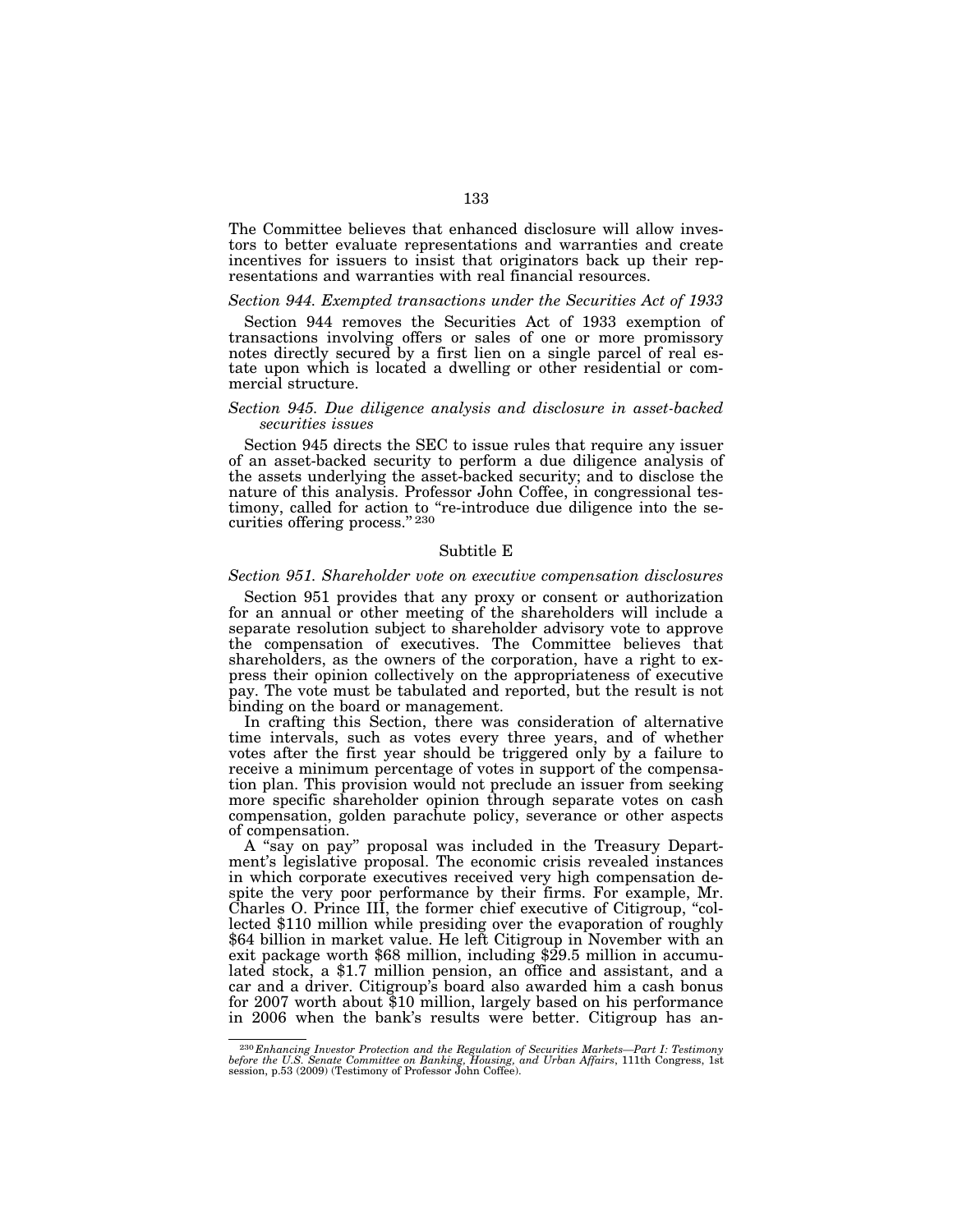nounced write-offs worth roughly \$20 billion and its share has plummeted over 60 percent from last year's high.'' 231

Ms. Ann Yerger, representing the Council of Institutional Investors, wrote in congressional testimony for the Committee that ''the Council believes an annual, advisory shareowner vote on executive compensation would efficiently and effectively provide boards with useful information about whether investors view the company's compensation practices to be in shareowners' best interests. Nonbinding shareowner votes on pay would serve as a direct referendum on the decisions of the compensation committee and would offer a more targeted way to signal shareowner discontent than withholding votes from committee members. They might also induce compensation committees to be more careful about doling out rich rewards, to avoid the embarrassment of shareowner rejection at the ballot box. In addition, compensation committees looking to actively rein in executive compensation could use the results of advisory shareowner votes to stand up to excessively demanding officers or compensation consultants." 232

The UK has implemented ''say on pay'' policy. Professor John Coates in testimony for the Senate Banking Committee stated that the UK's experience has been positive; ''different researchers have conducted several investigations of this kind . . . These findings suggest that say-on-pay legislation would have a positive impact on corporate governance in the U.S. While the two legal contexts are not identical, there is no evidence in the existing literature to suggest that the differences would turn what would be a good idea in the UK into a bad one in the U.S.''

Other observers who support ''say on pay'' include the Consumer Federation of America, AFSCME, and the Investor's Working Group.

### *Section 952. Compensation committee independence*

Section 952 directs the SEC to direct the national securities exchanges and national securities associations to prohibit the listing of any security of an issuer that does not comply with independent compensation committee standards. In determining whether a director is independent, the national securities exchanges should consider the source of compensation of a member of the board of directors of an issuer, including any consulting, advisory, or other compensatory fee paid by the issuer to such member of the board of directors; and whether a member of the board of directors of an issuer is affiliated with the issuer, a subsidiary of the issuer, or an affiliate of a subsidiary of the issuer. Any compensation counsel or adviser shall be independent.

The issuer's proxy or consent materials must disclose whether the compensation committee has used the advice of a compensation consultant and whether the committee has raised any conflict of interest. However, the provision does not require the use of compensation consultants. The Section also directs the SEC to conduct a study of the use of compensation consultants and their impact.

<sup>&</sup>lt;sup>231</sup> "Chiefs' Pay Under Fire At Capitol," The New York Times, March 8, 2008.<br><sup>232</sup> Protecting Shareholders and Enhancing Public Confidence by Improving Corporate Governance: Testimony before the Subcommittee on Securities, Insurance, and Investment of the U.S.<br>Senate Committee on Banking, Housing, and Urban Affairs, 111th Congress, 1st session, (2009)<br>(Testimony of Ms. Ann Yerger).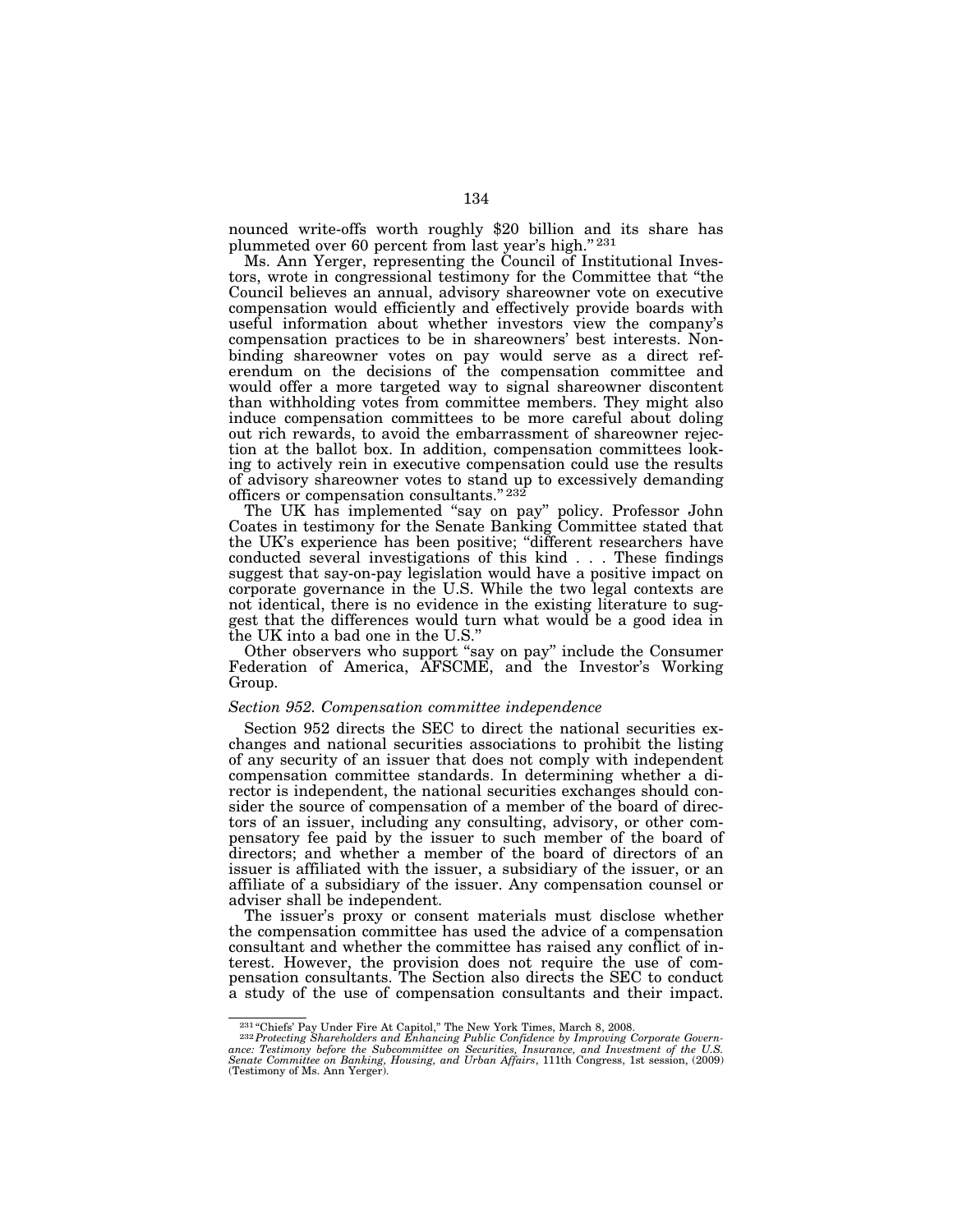The Treasury Department's legislative proposal included an independent compensation committee.

The Council of Institutional Investors wrote in a letter to Senator Dodd ''Compensation committees and their external consultants play a key role in the pay-setting process. Conflicts of interest contribute to a ratcheting up effect for executive pay, however, and should thus be minimized and disclosed. Reforms included in the discussion draft would help ensure that compensation committees are free of conflicts and receive unbiased advice.''

#### *Section 953. Executive compensation disclosures*

Section 953 directs the SEC to require each issuer to disclose in the annual proxy statement of the issuer a clear description of any compensation required to be disclosed under the SEC executive compensation forms and information that shows the relationship between executive compensation and the financial performance of the issuers, taking into account the change in the value of the shares, dividends and distributions. It has become apparent that a significant concern of shareholders is the relationship between executive pay and the company's financial performance for the benefit of shareholders. Shareholders are keenly interested when executive compensation is increasing sharply at the same time as financial performance is falling.

The Committee believes that these disclosures will add to corporate responsibility as firms will have to more clearly disclose and explain executive pay. Ms. Ann Yerger wrote in congressional testimony on behalf of the Council of Institutional Investors "of primary concern to the Council is full and clear disclosure of executive pay. As U.S. Supreme Court Justice Louis Brandeis noted, 'sunlight is the best disinfectant.' Transparency of executive pay enables shareowners to evaluate the performance of the compensation committee and board in setting executive pay, to assess pay-for-performance links and to optimize their role of overseeing executive compensation through such means as proxy voting.''

This disclosure about the relationship between executive compensation and the financial performance of the issuer may include a clear graphic comparison of the amount of executive compensation and the financial performance of the issuer or return to investors and may take many forms. For example, a graph could have a horizontal axis of a number of years and a vertical axis with two scales, one for executive compensation and a second for financial performance of the issuer for each year.

### *Section 954. Recovery of erroneously awarded compensation*

Section 954 requires public companies to have a policy to recover money that they erroneously paid in incentive compensation to executives as a result of material noncompliance with accounting rules. This is money that the executive would not have received if the accounting was done properly and was not entitled to. This provision creates Section 10D of the Securities Exchange Act of 1934, which requires the SEC to direct the national securities exchanges and national securities associations to prohibit the listing of issuers who do not develop and implement a policy providing that, in the event that the issuer is required to prepare an accounting restatement due to the material noncompliance, the issuer will recover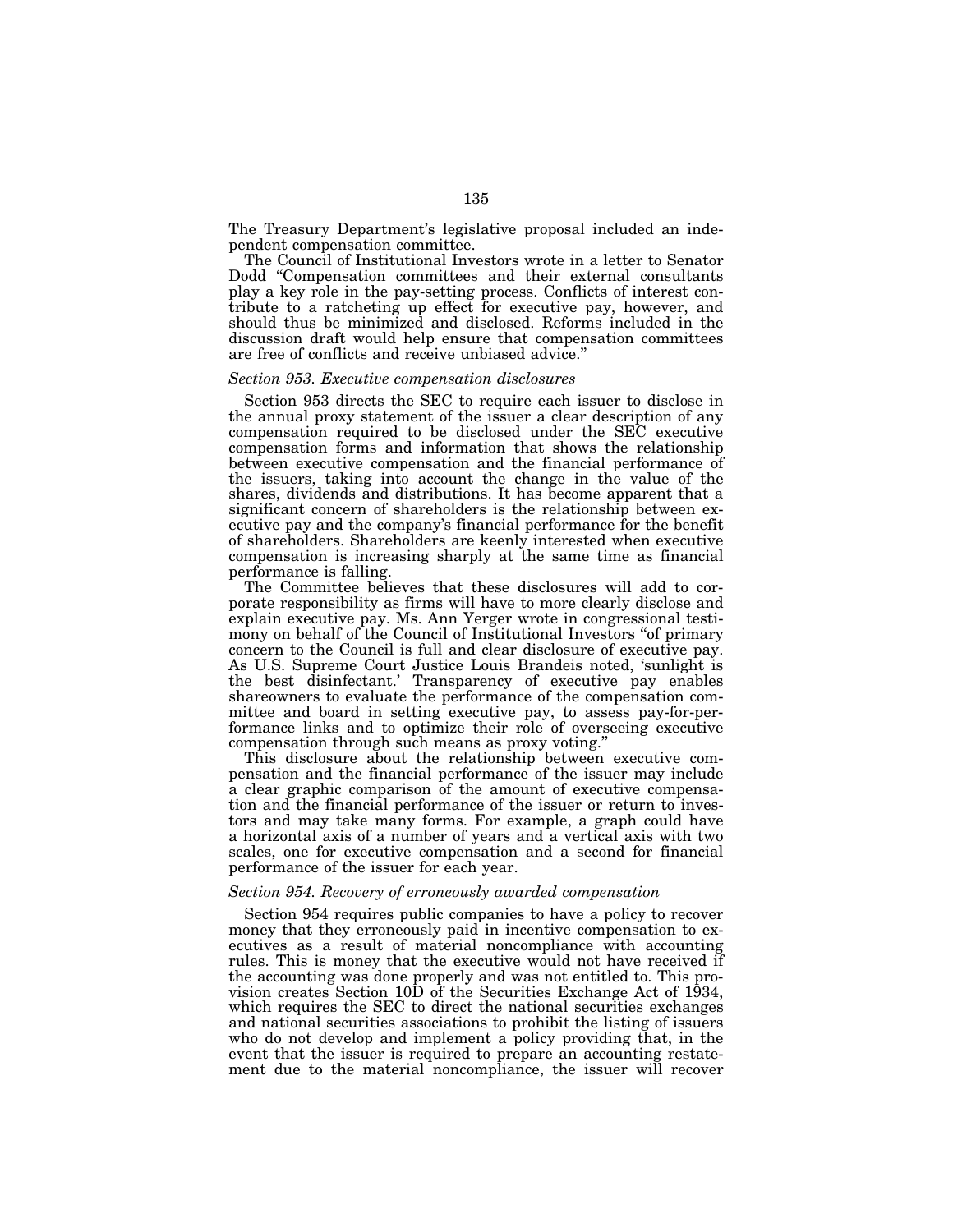from any current or former executive officer of the issuer any compensation in excess of what would have been paid to the executive officer had correct accounting procedures been followed. This policy is required to apply to executive officers, a very limited number of employees, and is not required to apply to other employees. It does not require adjudication of misconduct in connection with the problematic accounting that required restatement.

The Committee believes it is unfair to shareholders for corporations to allow executives to retain compensation that they were awarded erroneously. This proposal will clarify that all issuers must have a policy in place to recover compensation based on inaccurate accounting so that shareholders do not have to embark on costly legal expenses to recoup their losses or so that executives must return monies that should belong to the shareholders. The Investor's Working Group wrote ''federal clawback provisions on unearned executive pay should be strengthened."<sup>233</sup>

### *Section 955. Disclosure regarding employee and director hedging*

Section 955 directs the SEC to require each issuer to disclose in the annual proxy statement whether the employees or members of the board of the issuer are permitted to purchase financial instruments that are designed to hedge or offset any decrease in the market value of equity securities granted to employees by the issuer as part of an employee compensation. This will allow shareholders to know if executives are allowed to purchase financial instruments to effectively avoid compensation restrictions that they hold stock long-term, so that they will receive their compensation even in the case that their firm does not perform. Dr. Carr Bettis has written that derivatives instruments ''provide a mechanism that insiders can use to trade on inside information prior to adverse corporate events without the level of transparency typically associated with open market sales." $^{\rm 234}$ 

### *Section 956. Excessive compensation by holding companies of depository institutions*

Section 956 amends Section 5 of the Bank Holding Company Act of 1956 to establish standards prohibiting as an unsafe and unsound practice any compensation plan of a bank holding company that provides an executive officer, employee, director, or principal shareholder with excessive compensation, fees, or benefits; or could lead to material financial loss to the bank holding company. This applies regulatory authority currently applicable to banks to their holding companies.

## *Section 957. Voting by brokers*

Section 957 amends the Securities Exchange Act of 1934 so that brokers who are not beneficial owners of a security cannot vote through company proxies unless the beneficial owner has instructed the broker to do so. The final vote tallies should reflect the wishes of the beneficial owners of the stock and not be affected by the wishes of the broker that holds the shares.

<sup>233</sup> *U.S. Financial Regulatory Reform: An Investor's Perspective*, Investor's Working Group, July 2009. 234See Bettis, Bizjak and Kalpathy, ''Insiders' Use of Hedging Instruments: An Empirical Ex-

amination,'' March 2009.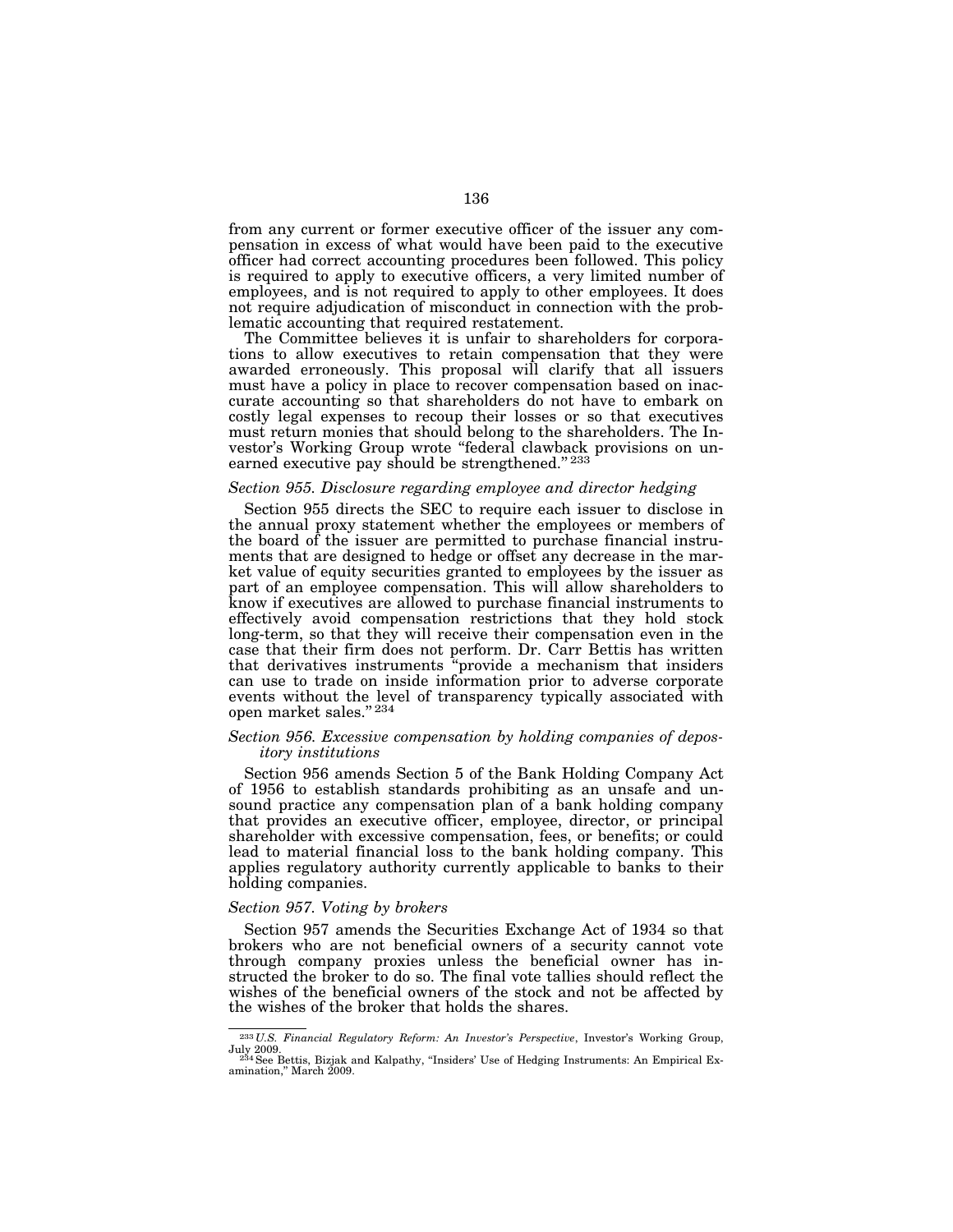# Subtitle F

# *Section 961. Report and certification of internal supervisory controls*

Section 961 directs the SEC to submit a report on SEC's conduct of examinations of registered entities, enforcement investigations, and review of corporate financial securities filings to the House Financial Services and Senate Banking Committees. Each report should contain an assessment of the SEC's internal supervisory controls and examination staff procedures; a certification of adequate supervisory controls by the Directors of the Divisions of Enforcement, Division of Corporation Finance, and Office of Compliance Inspection and Examinations; and a review by the U.S. Comptroller General attesting to the adequacy and effectiveness of the internal supervisory control structure and procedures.

The purpose of this Section is to promote complete and consistent performance of SEC staff examinations, investigations and reviews, and appropriate supervision of these activities, through internal supervisory controls. There have been numerous examples where securities misconduct has flourished and investors have been harmed due to failure to follow reasonable procedures. For example, the Inspector General found that the Enforcement Office of the Chief Accountant received numerous complaints alleging financial fraud committed by a public company over  $2\frac{1}{2}$  years which were "not reviewed, analyzed or investigated'' because ''the referral procedures for monitoring the progress of referrals of complaints . . . were not followed in the 2005–2007 time period. For example, regular meetings to decide the disposition of referrals were being held.'' (SEC Office of Inspector General Report of Investigation, "Failure to Timely Investigate Allegations of Financial Fraud,'' February 26, 2010).

The massive fraud perpetrated by Bernard L. Madoff through a Ponzi scheme cost investors a tremendous amount of money and went undetected through failures in SEC exams and investigations. This illustrates the need for such internal supervisory controls. The failure of the SEC (or of FINRA) to identify the fraud before Mr. Madoff confessed to his sons and to law enforcement seriously damaged investor confidence in the effectiveness and competence of regulators. The Inspector General of the SEC, Mr. David Kotz, testified before the Committee about his study of the SEC's failure to find the Madoff fraud. The study found ''that the SEC received more than ample information in the form of detailed and substantive complaints over the years to warrant a thorough and comprehensive examination and/or investigation of Bernard Madoff and BMIS for operating a Ponzi scheme, and that despite three examinations and two investigations being conducted, a thorough and competent investigation or examination was never performed. The OIG found that between June 1992 and December 2008 when Madoff confessed, the SEC received six substantive complaints that raised significant red flags concerning Madoff's hedge fund operations and should have led to questions about whether Madoff was actually engaged in trading. Finally, the SEC was also aware of two articles regarding Madoff's investment operations that appeared in reputable publications in 2001 and questioned Madoff's unusually consistent returns.'' [IG Report pages 20–21]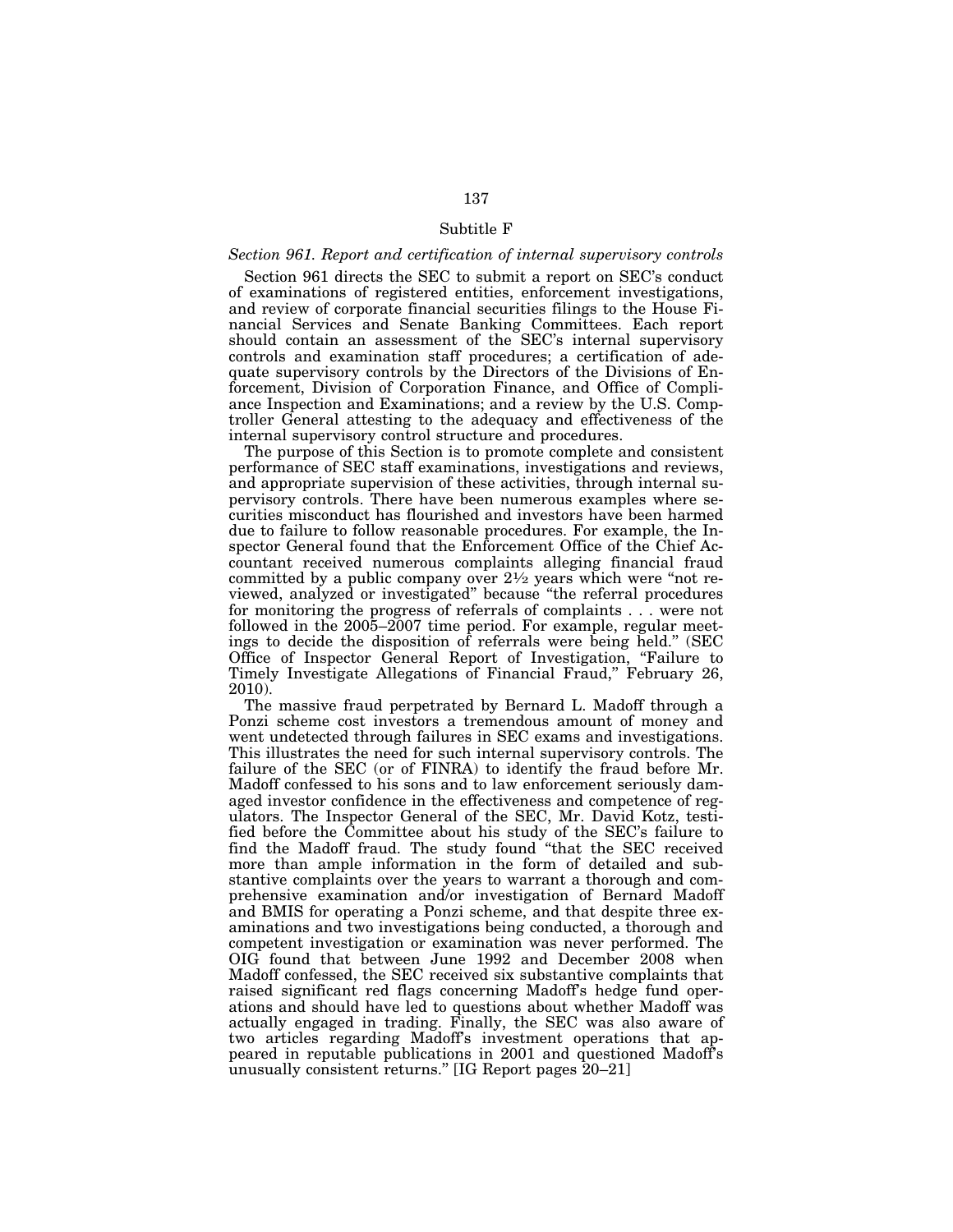Inspector General Kotz's comprehensive study found that on several occasions during more than a decade, the SEC failed to perform what appear to be rudimentary procedures that could or would have uncovered the Ponzi scheme. The Inspector General reported that the "complaints all contained specific information and could not have been fully and adequately resolved without thoroughly examining and investigating Madoff for operating a Ponzi scheme.'' [Page 22]. For example, the Inspector General retained an expert to assist in the investigation and was told that ''the most critical step in examining or investigating a potential Ponzi scheme is to verify the subject's trading through an independent third party.'' The OIG investigation ''found the SEC conducted two investigations and three examinations . . . based upon the detailed and credible complaints that raised the possibility that Madoff was misrepresenting his trading and could have been operating a Ponzi scheme. Yet, at no time did the SEC ever verify Madoff's trading through an independent third-party.'' The OIG found that the examinations were ''too narrowly focused.'' The OIG found that ''the examination teams . . . caught Madoff in contradictions and inconsistencies. However they either disregarded these concerns or simply asked Madoff about them. Even when Madoff's answers were seemingly implausible, the SEC examiners accepted them at face value.'' [page 23]

''In the first of the two OCIE examinations, the examiners drafted a letter to the National Association of Securities Dealers . . . seeking independent trade data, but they never sent the letter, claiming that it would have been too time-consuming to review the data they would have obtained. The OIG's expert opined that had the letter to the NASD been sent, the data would have provided the information necessary to reveal the Ponzi scheme. In the second examination, the OCIE Assistant Director sent a document request to a financial institution that Madoff claimed he used to clear his trades, requesting trading done by or on behalf of particular Madoff feeder funds during a specific time period, and received a response that there was no transaction activity in Madoff's account for that period. However, the Assistant Director did not determine that the response required any follow-up . . . Both examinations concluded with numerous unresolved questions and without any significant attempt to examine the possibility that Madoff was misrepresenting his trading and operating a Ponzi scheme.'' [page 24]

The "Enforcement staff almost immediately caught Madoff in lies and misrepresentations, but failed to follow up on inconsistencies.

. . . When Madoff provided evasive or contradictory answers to important questions in testimony, they simply accepted as plausible his explanations . . . They reached out to the NASD and asked for information on whether Madoff had options positions on a certain date, but when they received a report that there were in fact no options positions on that date, they did not take further steps. An Enforcement staff attorney made several attempts to obtain documentation from European counterparties (another independent third-party) and although a letter was drafted, the Enforcement staff decided not to send it. Had any of these efforts been fully executed, they would have led to Madoff's Ponzi scheme being uncovered.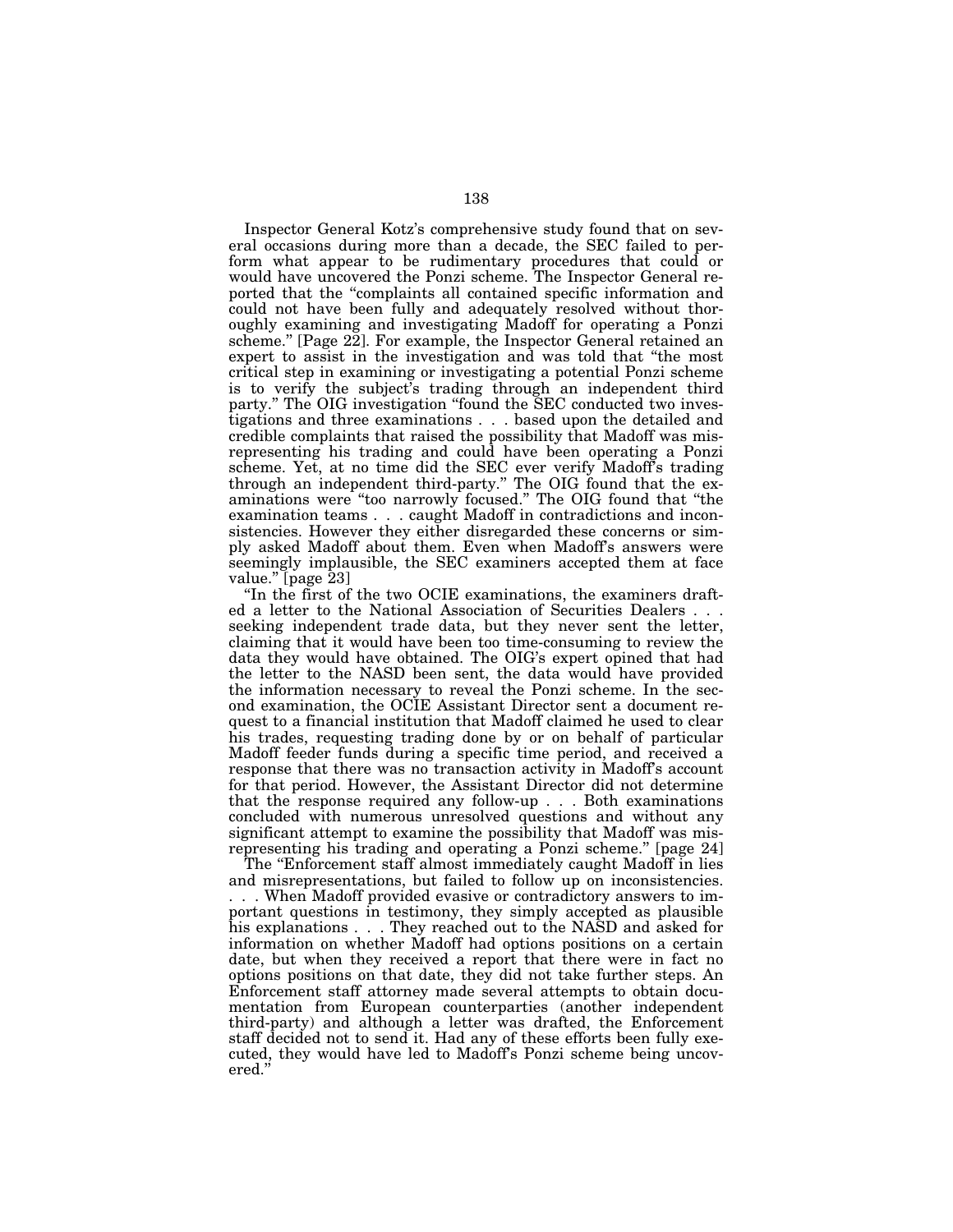In addition, the incidents of courts overturning SEC rulemakings in recent years calls into question whether the process by which the SEC is promulgating final rules should be reexamined and refined. The SEC's process for reaching settlement recommendations may need to be reexamined also, in light of the recent decision of the Federal District Court in New York that rejected as inadequate a proposed \$33 million settlement involving charges of securities fraud against Bank of America which it said ''does not comport with the most elementary notions of justice and morality . . . [and] suggests a rather cynical relationship between the parties: the SEC gets to claim that it is exposing wrongdoing on the part of the Bank of America in a high-profile merger; the Bank's management gets to claim that they have been coerced into an onerous settlement by overzealous regulators. And all of this is done at the expense, not only of the shareholders, but also of the truth.'' 235 Internationally renowned Columbia University Professor John C. Coffee has expressed concerns about what he has seen as ''dysfunction in SEC enforcement practices." 236 Recently, the SEC Office of Inspector General Report of Investigation published a report, ''Investigation of the SEC's Response to Concerns Regarding Robert Allen Stanford's Alleged Ponzi Scheme'' which found that over eight years an SEC office ''dutifully conducted examinations of Stanford in 1997, 1998, 2002 and 2004, concluding in each case that Stanford's CDs were likely a Ponzi scheme or a similar fraudulent scheme. . . . [while the] Examination group made multiple effort after each examination to convince . . . [Enforcement] to open and conduct an investigation of Stanford, no meaningful effort was made by Enforcement to investigate the potential fraud or to bring an actions to attempt to stop it until late 2005.

### *Section 962. Triennial report on personnel management*

Section 962 directs the GAO to submit a triennial report to the Committee on Banking, Housing, and Urban Affairs of the Senate and the Committee on Financial Services of the House of Representatives on personnel management by the SEC. In the wake of the financial crisis, it is clear that the SEC, along with other federal regulators, did not perform its duties as intended. The study would review several areas that have been implicated, including supervision, competence, communication, turnover, and other areas, with recommendations for improvements. Within 90 days the SEC will submit a report to these congressional Committees describing what actions it has taken in response to the GAO report.

The SEC has been receiving increased amounts of funds and is expected to continue to do so. It is critical that these funds be used efficiently and not wasted. These studies will promote the effective use of resources.

Mr. Damon Silvers, Associate General Counsel of the AFL-CIO, wrote in congressional testimony that ''The Commission should look at more intensive recruiting efforts aimed at more experienced

<sup>235</sup>The case is Securities and Exchange Commission v. Bank of America Corp., 09–cv–06829,

U.S. District Court, Southern District of New York (Manhattan). 236The End of Phony Deterrence? 'SEC v. Bank of America', John C. Coffee, Jr., *New York Law Journal,* September 17, 2009.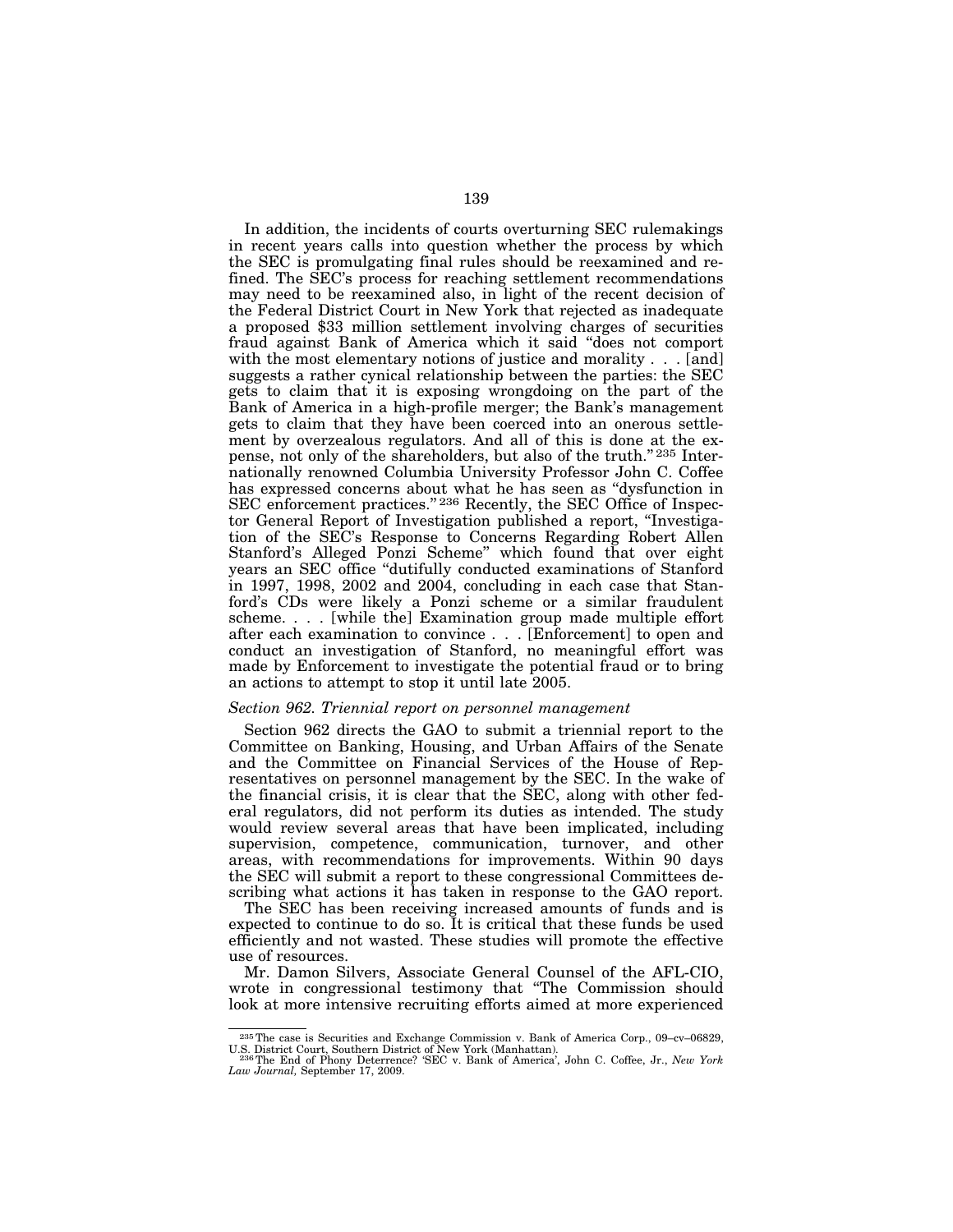private sector lawyers who may be looking for public service opportunities." 237

The Investor's Working Group wrote in their regulatory reform report ''Regulators should acquire deeper knowledge and expertise. The speed with which financial products and services have proliferated and grown more complex has outpaced regulators' ability to monitor the financial waterfront. Staffing levels failed to keep pace with the growing work load, and many agencies lack staff with the necessary expertise to grapple with emerging issues. Political appointees and senior civil service staff should have a wide range of financial backgrounds. Compensation should be sufficient to attract top-notch talent. In addition, continuing education and training should be dramatically expanded and officially mandated to help regulators keep pace with innovation." 238

The reports should address key management issues. Renowned Columbia University Law School Professor John C. Coffee said an important "issue is how to change the SEC's culture." <sup>239</sup> Senator Merkley at the Madoff IG hearing asked about SEC employees involved, ''Was there a general culture of a lack of curiosity, a lack of wanting to inconvenience big players . . . What are the managerial issues?'' 240 Information in the SEC Inspector General's report on the Madoff investigation raises concerns about whether some employees who had been promoted to serve as mid-level supervisors had the necessary judgment, commitment or temperament to be effective supervisors. This suggests questions about the appropriateness of how employees are promoted to supervisory positions. One indication of a supervisor's ineffectiveness may be high turnover among subordinates. Related to this issue, the Committee notes that the Division of Enforcement will eliminate the position of branch chief. The stated purpose ''is to streamline our management structure . . . by redeploying our branch chiefs . . . to the heart-and-soul function of the SEC—conducting investigations. This flattening of our management structure will increase the resources dedicated to our investigative efforts, and will operate as a check on the extra process, duplication, unnecessary internal review and the inevitable drag on decision-making that happens in any overly-managed organization.'' The Committee sees this as a positive step, which suggests the question of whether there are excessive numbers of low- or mid-level managers in other divisions and similar steps should be taken to improve the effectiveness and better use the resources of those divisions.

Members of the Committee noted that it was some SEC employees' apparent incompetence that allowed the Madoff fraud to continue for so long—a case of incompetence and not lack of resources or legal authority. For example, Senator Menendez said that ''the SEC staff was, from everything I've read of your report, grossly un-

<sup>&</sup>lt;sup>237</sup> Enhancing Investor Protection and the Regulation of Securities Markets—Part I: Testimony *before the U.S. Senate Committee on Banking, Housing, and Urban Affairs, 111th Congress, 1st* 

session, pp. 5–6 (2009) (Testimony of Mr. Damon A. Silvers). <br><sup>238</sup> *U.S. Financial Regulatory Reform: An Investor's Perspective, Investor's Working Group, p.*<br>10, July 2009.

<sup>10,</sup> July 2009. 239*The End of Phony Deterrence? 'SEC* v. *Bank of America*', John C. Coffee, Jr., *New York Law Journal,* September 17, 2009.<br><sup>240</sup> 'Oversight of the SEC's Failure to Identify the Bernard L. Madoff Ponzi Scheme and How

to Improve SEC Performance: Testimony before the U.S. Senate Committee on Banking, Hous-ing, and Urban Affairs'', 111th Congress, 1st session, p. 33 (2009) (Statement of Senator Jeff Merkley).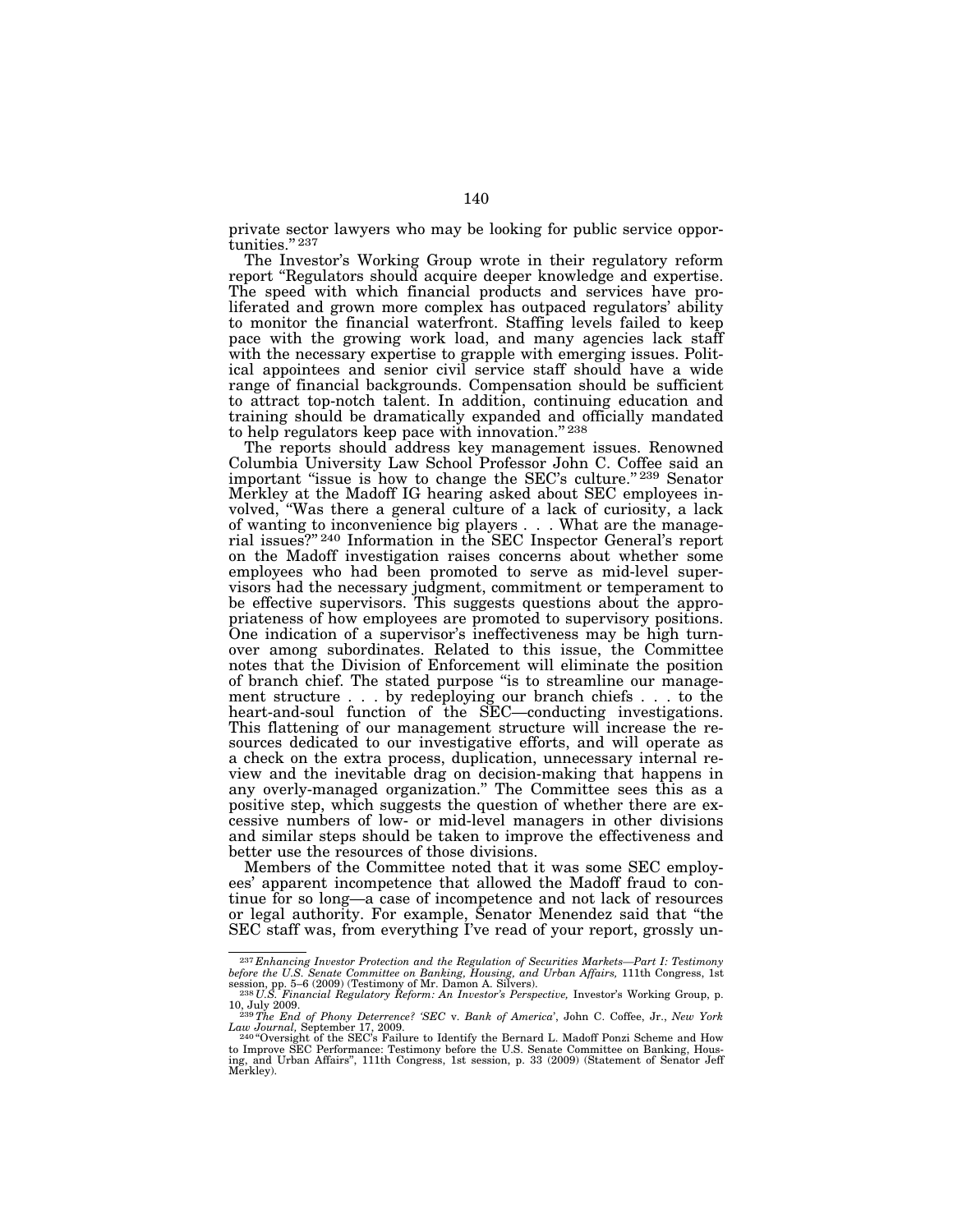trained, uncoordinated and lazy in their investigations.'' He asked ''who's held accountable for these grossly incompetent performances?"<sup>241</sup> This raises a concern to review SEC response to employees who fail to perform their duties. The IG report also identifies a concern that SEC-regulated entities have on many occasions brought informally to the attention of the Committee in other contexts, that different offices within the Commission do not communicate effectively or, at times, willingly, with each other to share expertise. Former SEC Chairman William Donaldson embarked upon a project to ''tear down the silos'' and promote more communication. Some regulated entities have informally complained to the Committee that the SEC inspectors arrive on their premises with a limited knowledge of the business they are about to inspect, and ask the employees of the regulated entity to teach them how their businesses operate. It would be appropriate for formal reviews of the efficiency of communication between units of the Commission.

Since the concerns identified here, and related ones, have faced the Commission for many years, the Committee feels it is important to have periodic studies by and recommendations from the GAO with the goal of sustaining improvements at the Commission.

#### *Section 963. Annual financial controls audit*

Section 963 directs the SEC to submit an annual report to Congress that describes the responsibility of the management of the SEC for establishing and maintaining an adequate internal control structure and procedures for financial reporting; and contains an assessment of the effectiveness of the internal control structure and procedures for financial reporting of the SEC during that fiscal year. This is intended to improve the quality of the SEC's internal financial control structure.

The SEC administers the requirements under Section 404 of the Sarbanes-Oxley Act of 2002 that public companies report on the effectiveness of their internal control structure and procedures for financial reporting. Public companies need effective internal controls in order to produce accurate financial reports, confidently plan their financial activities, and inspire the confidence of investors in the integrity of public companies and in the securities markets.

As the Federal regulator of compliance with these requirements, it is appropriate for the SEC itself to be an example and have an effective internal financial control structure and for that to be attested to. Unfortunately, the SEC has been found to have material weaknesses in its own internal financial controls.

The GAO has reviewed the SEC's internal financial controls since 2004. In many of these reviews, the GAO has found that the SEC has material weaknesses and needs improvement in their internal control structure. GAO stated in November of 2009 that ''in GAO's opinion, SEC did not have effective internal control over financial reporting as of September 30, 2009. . . . During this year's audit, we identified six significant deficiencies that collectively represent a material weakness in SEC's internal control over financial reporting. The significant deficiencies involve SEC's internal con-

<sup>&</sup>lt;sup>241</sup> "Oversight of the SEC's Failure to Identify the Bernard L. Madoff Ponzi Scheme and How to Improve SEC Performance: Testimony before the U.S. Senate Committee on Banking, Hous-ing, and Urban Affairs'', 111th Congress, 1st session, p. 33 (2009) (Statement of Senator Robert Menendez).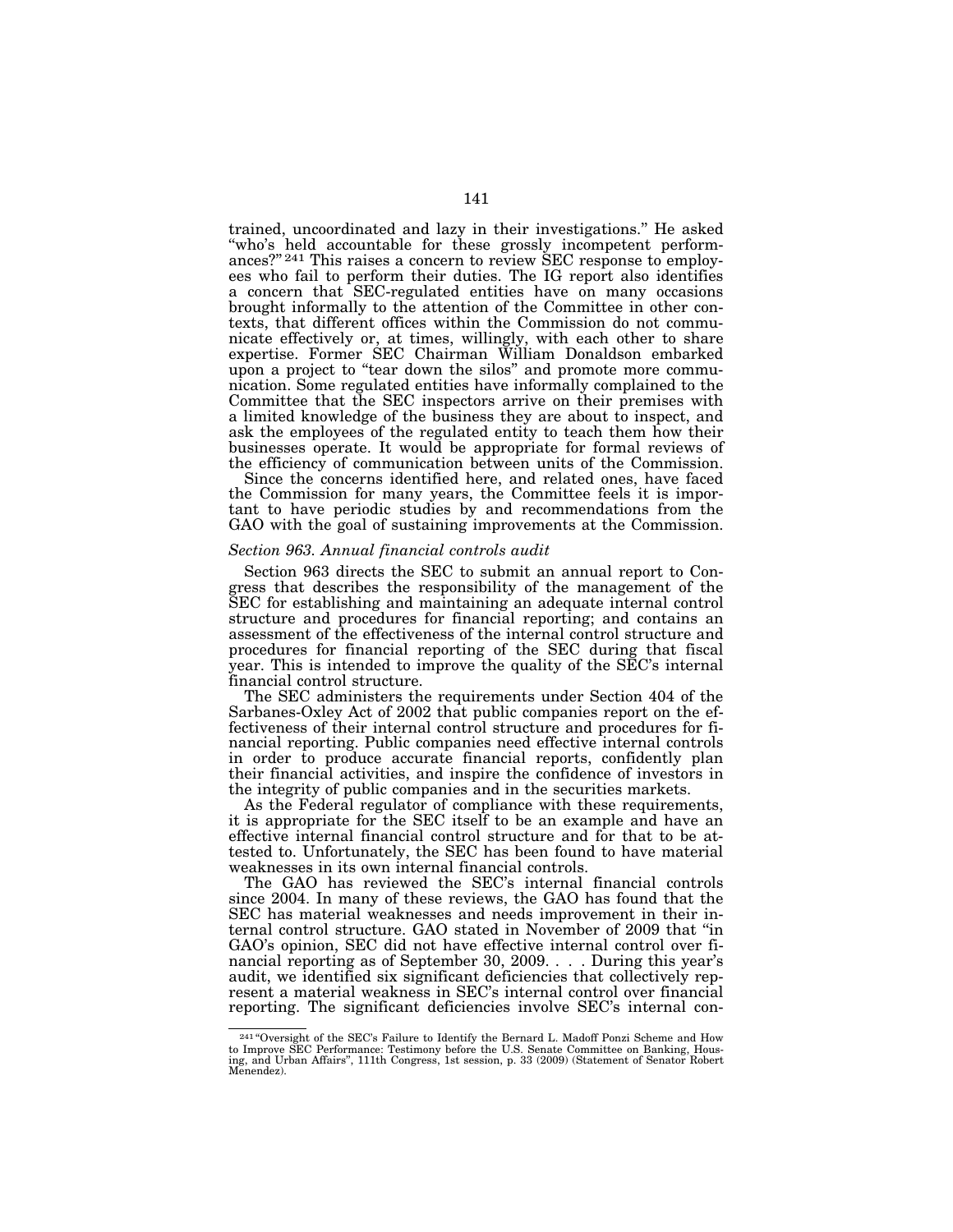trol over (1) information security, (2) financial reporting process, (3) fund balance with Treasury, (4) registrant deposits, (5) budgetary resources, and (6) risk assessment and monitoring processes. These internal control weaknesses give rise to significant management challenges that have reduced assurance that data processed by SEC's information systems are reliable and appropriately protected; impaired management's ability to prepare its financial statements without extensive compensating manual procedures; and resulted in unsupported entries and errors in the general ledger."<sup>242</sup> Similarly, the GAO has found that the SEC did not have effective internal controls over financial reporting as of September 30, 2004, 2005, and 2007. In light of these persistent shortcomings and the importance of the SEC, an annual review is appropriate and beneficial.

# *Section 964. Report on oversight of national securities associations*

Section 964 provides that, once every three years, the GAO shall study and submit a report to Congress on the SEC's oversight of national securities associations (NSA). The report is intended to promote regular and effective oversight by the SEC of the NSA and to inform the Congress in its oversight role of the Nation's securities markets. Such oversight is important to assist and promote the NSA's performance of its mission and fair dealing with investors and members and to evaluate any public concerns that arise.

It is the Committee's intent that the SEC should oversee specifically several important functions which have been discussed in connection with the current market situation. These matters include an evaluation of governance, including the identification and management of conflicts of interest, such as those existing when an executive of a broker-dealer sits on an NSA board and the NSA enforces its rules on such firms; examinations, including the evaluation of the expertise of staff; executive compensation practices; the extent of cooperation with and responsiveness in providing assistance to State securities administrators; funding; arbitration services, which may include enforcement of discovery rules and fairness of selection process for arbitrators on the panel, and NSA review of member advertising.

Former SEC Chief Accountant Lynn Turner testified on March 10, 2009 that:

FINRA has been a useful participant in the capital markets. It has provided resources that otherwise would not have been available to regulate and police the markets. Yet serious questions have arisen that need to be considered when improving the effectiveness and efficiency of regulation.

Currently the Board of FINRA includes representatives from those who are being regulated. This is an inherent conflict and raises the question of whose interest the Board of FINRA serves. To address this concern, consideration should be given to establishing an independent board, much like what Congress did when it established the Public Company Accounting Oversight Board.

<sup>242</sup>*Securities and Exchange Commission's Financial Statements for Fiscal Years 2009 and 2008,* GAO, ''Highlights,'' November 2009.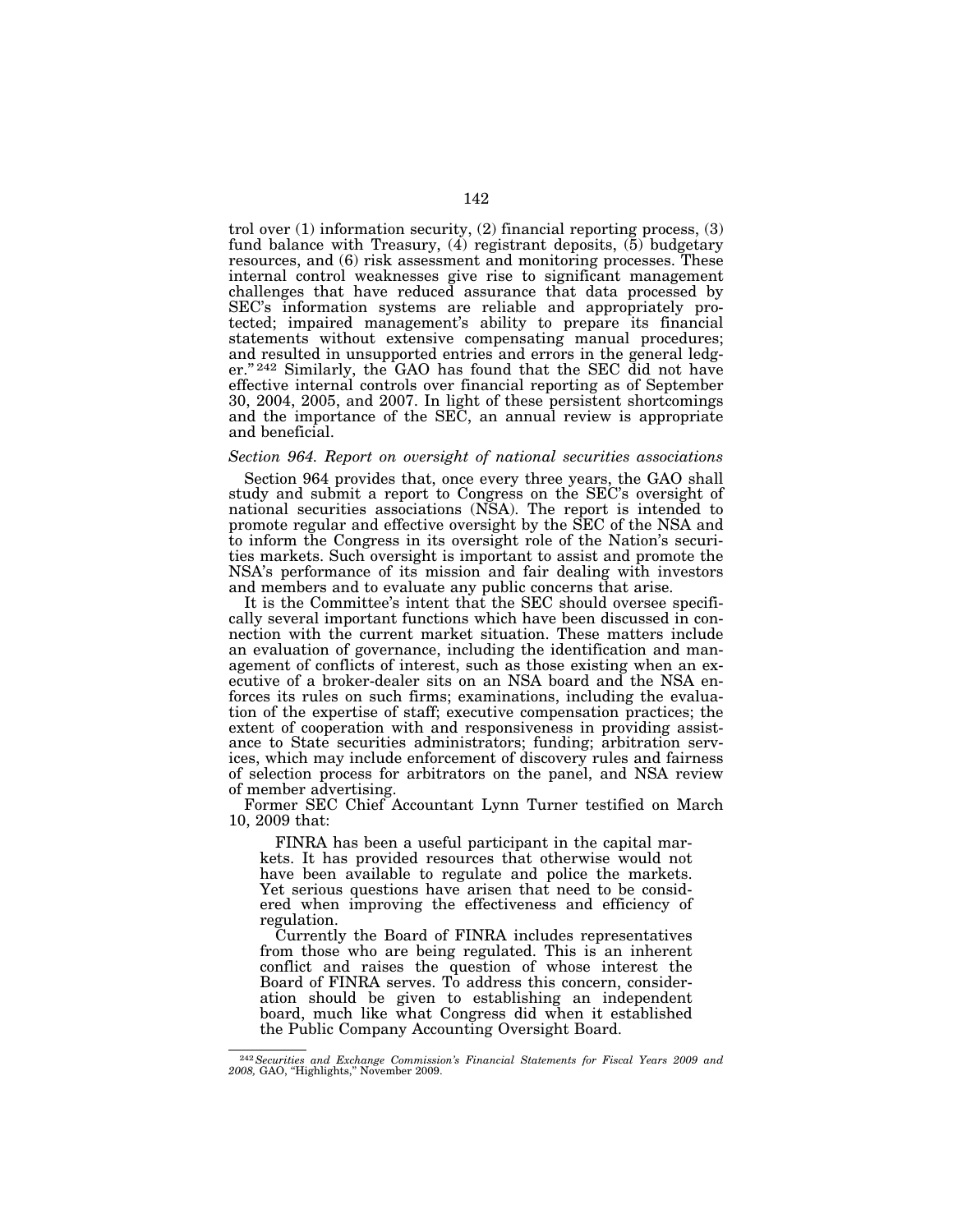In addition, the arbitration system at FINRA has been shown to favor the industry, much to the detriment of investors. While arbitration in some instances can be a benefit, in others it has been shown to be costly, time consuming, and biased to those who are constantly involved with it. Accordingly, FINRA's system of arbitration should be made optional, and investors given the opportunity to pursue their case in a court of law if they so desire to do so.

Finally careful consideration should be given to whether or not FINRA should be given expanded powers over investment advisors as well as broker dealers. FINRA's drop in fines and penalties in recent years, and lack of transparency in their annual report to the public, raises questions about its effectiveness as an enforcement agency and regulator. And with broker dealers involved in providing investment advice, it is important that all who do so are governed by the same set of regulations, ensuring adequate protection for the investing public.

The Committee has received letters from groups that have raised numerous concerns about the performance of FINRA, expressing concern that they ''have failed to prevent virtually all of the major securities scandals since the 1980s," their compensation packages for the organization's senior executives are ''outrageous'' for their large size, they failed to warn the public about auction rate securities and other reasons. The Committee believes it is necessary for the GAO to conduct a study and issue a report on the SEC oversight of national securities associations at least every three years given their important role in the market and the concerns which have arisen or persisted for many years.

#### *Section 965. Compliance examiners*

Section 965 directs the SEC Divisions of Trading and Markets and of Investment Management each to have a staff of examiners to perform compliance inspections and examinations of entities under their jurisdictions and report to the Director of the Division. This is intended to improve the effectiveness of the SEC. This will provide each Division internally with experts in inspections and in the regulations of that Division, who are closely acquainted with and have access to the staff who write and interpret those regulations.

The Inspector General's report on the Madoff investigation and the testimony of Mr. Harry Markopolos, for example, were critical of the competence and training of the examiners, including their unwillingness to ask for information or expertise from someone in another SEC division. Mr. David G. Tittsworth, Executive Director of the Investment Adviser Association, wrote in testimony for the Senate Banking Committee that ''the SEC can and should improve its inspection program.'' 243 Informal information presented to the Committee from regulated entities has indicated that the Office of Compliance Inspection and Examinations sometimes sends staff on

 $^{243}Enhancing Investor Protection and the Regulation of Securities Markets—Part II: Testingony before the U.S. Senate Committee on Banking, Housing, and Urban Affairs, 111th Congress, 1st session (2009) (Testimony of Mr. David Tittsworth).$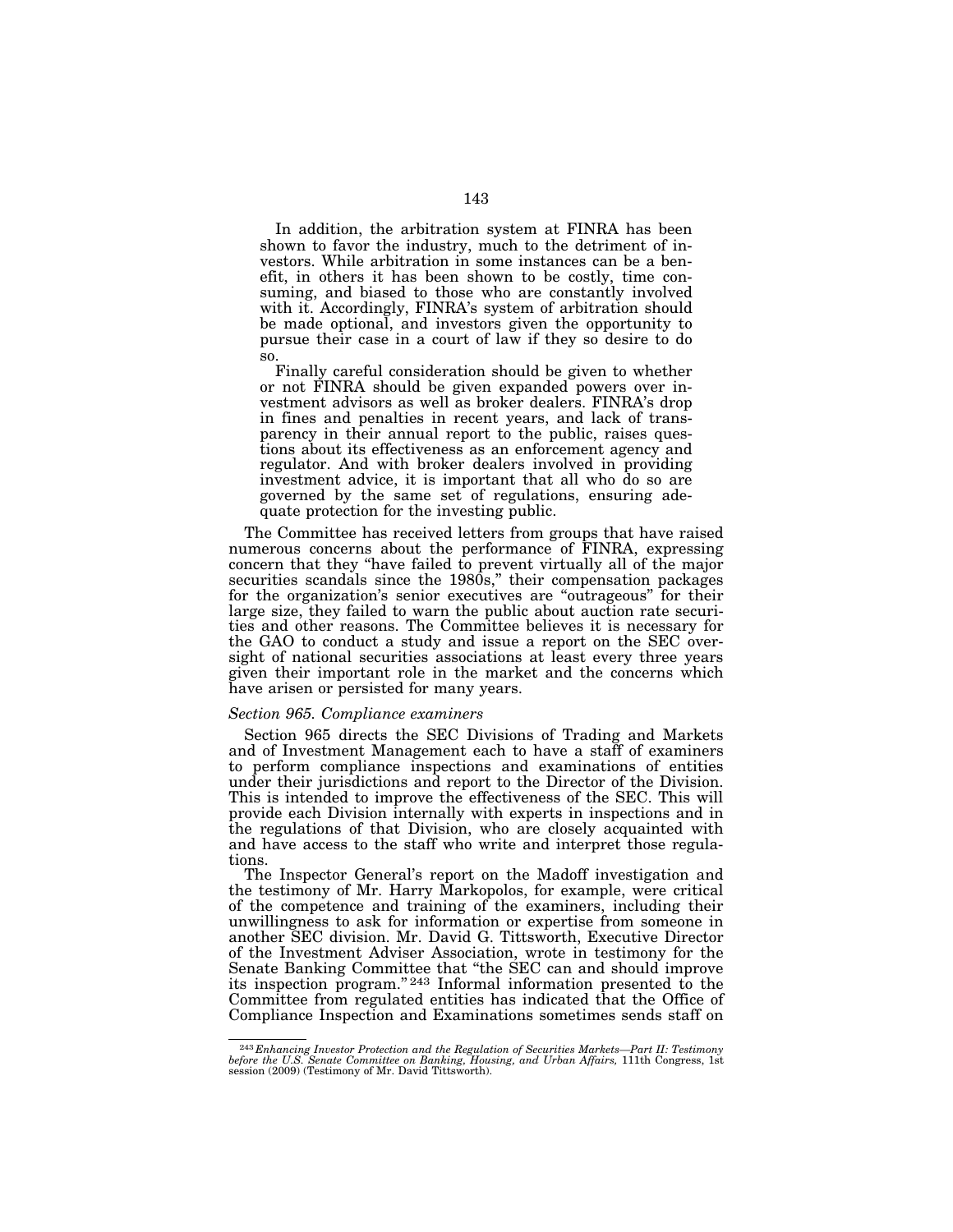examinations who have lacked requisite expertise to examine complex registered financial or securities firms. As a result, the quality of the exams appears to have suffered, the staff may have taken undue amounts of time to perform inspections because they relied excessively on the employees of the firms being examined to teach them about the business, and the reputation of the agency has suffered.

### *Section 966. Suggestion program for employees of the commission*

Section 966 directs the SEC Inspector General to establish a hotline for SEC employees to submit suggestions for improvements in the efficiency, effectiveness, productivity and use of resources of the SEC, as well as allegations of waste, abuse, misconduct or mismanagement within the SEC. The Inspector General shall maintain as confidential the identity of a person who provides information unless he or she requests otherwise in writing and any specific information at the person's request. The Inspector General will report to Congress annually on the nature, number and potential benefits of the suggestions of any suggestions; the nature, number and seriousness of any allegations; the Inspector General's recommendations and actions taken in response to the allegations; and actions the SEC has taken in response to the suggestions and allegations.

The SEC would benefit by having more meritorious suggestions from its employees on how to improve efficiency and productivity. This is particularly important when the SEC will be receiving larger budgets and after a period of increased public concerns about the agency's ineffective use of resources raised in Madoff, restacking, and in other situations. It is not clear that the current system for attracting suggestions to improve productivity has been producing a robust crop of meritorious suggestions.

The Committee expects that there will be review and appropriate action on meritorious suggestions. The Inspector General may recognize an employee who makes a suggestion that would or does increase efficiency, effectiveness or productivity at the SEC or reduces waste, abuse, misconduct or mismanagement. The costs of this Suggestion Program shall be funded by the SEC Investor Protection Fund. Nothing in this section limits other statutory authorities of the Inspector General.

This Program is placed within the Office of the Inspector General, which has a tradition of analyzing agency activity to prevent abuse and promote effective operations. The IG already has a formal system in place for receiving employee complaints which can be adapted to receive suggestions. Further, the Office of Inspector General has a reputation for keeping employee confidences and is not in the normal chain of command in the SEC, so that employees may feel more confident that they can offer suggestions confidentially and without the risk of retaliation by a supervisor. The Inspector General is sufficiently independent from the daily SEC staff interactions for employees to trust his impartiality in deciding rewards. The Office of IG will have few potential conflicts of interest in reviewing suggestions compared to other SEC offices. The Committee observes that the SEC already has the authority to run a suggestion program and has discretion to make cash awards, so it would not need legislative authority to do so.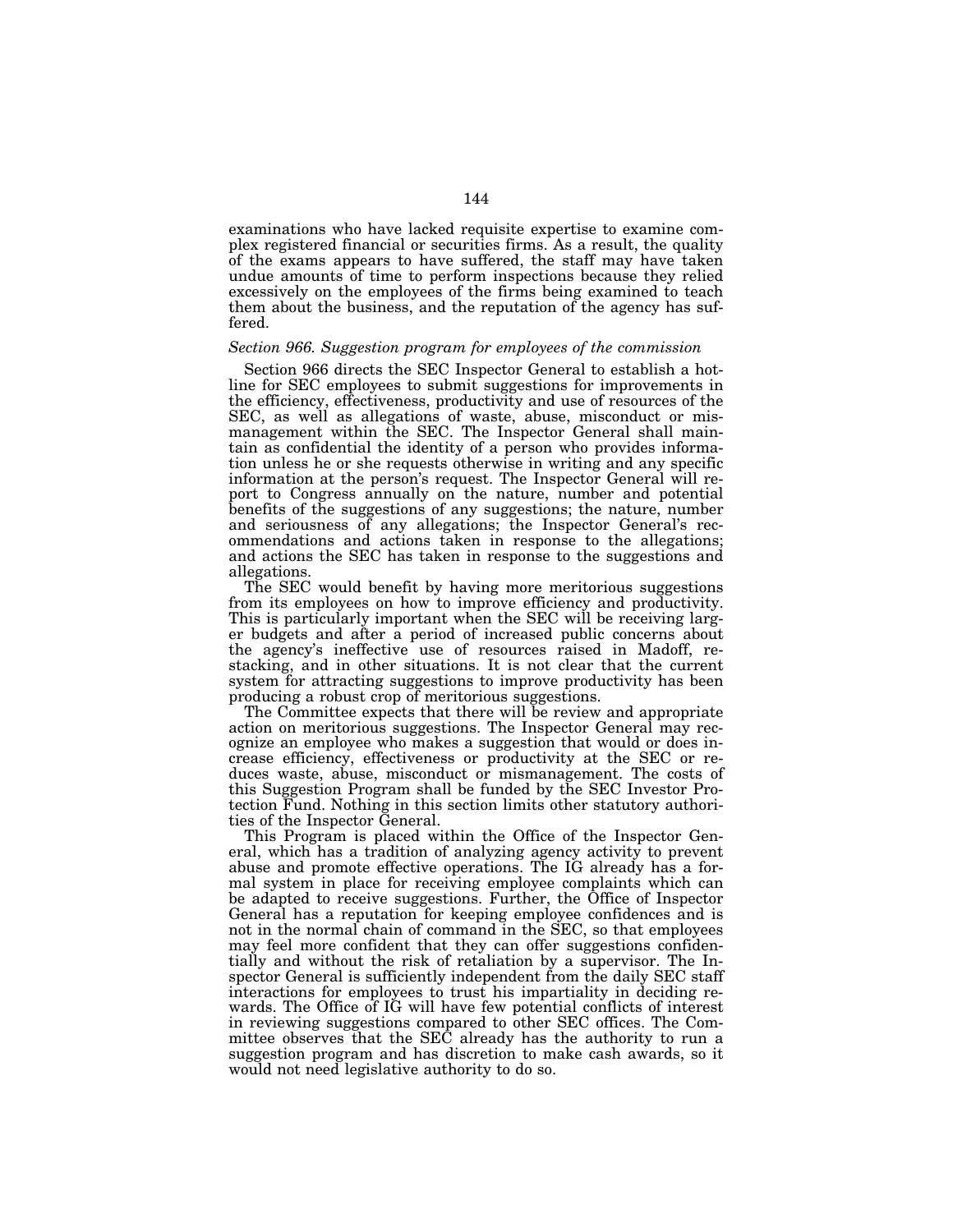The Committee has considered whether a Suggestion Program must offer monetary rewards that are sufficiently large to motivate employees to make meritorious and valuable suggestions, and to overcome fears of offending or annoying a supervisor or of retribution. The Committee hopes that the Suggestion Program would motivate employees to produce meaningful suggestions for the benefit of the SEC.

# Subtitle G

# *Section 971. Election of directors by majority vote in uncontested elections*

Section 971 provides that if a majority of a public company's shares are voted against or withheld from a nominee for director who runs uncontested, or without an opponent, he or she should be required to resign, unless the board unanimously finds it is in the best interest of the shareholders for him or her to serve and publishes its reasoning. It does this by requiring the SEC to direct the national securities exchanges and national securities associations to prohibit the listing of any security of an issuer who has on their board members that did not receive a majority vote in uncontested board elections, subject to an exception if the directors unanimously voted that it is in the best interests of the shareholders that the director serve.

The Committee believes that in the uncommon circumstance where a majority of shareholders voting in an uncontested election prefer that a nominee not serve on the board, it is fair and appropriate for their wishes to be honored. Currently, an uncontested nominee who receives even one vote would be elected as a director of many companies.

The Committee has received many views on this matter. Former SEC Chief Accountant Lynn Turner testified that Congress should "[r]equire majority voting for directors and those who can't get a majority of the votes of investors they are to represent should be required to step down."<sup>244</sup> Ms. Barbara Roper, Director of Investor Protection of the Consumer Federation of America also testified in favor of requiring "mandatory majority voting for directors." 245 The Council of Institutional Investors, a nonprofit association of public, union and corporate pension funds with combined assets that exceed \$3 trillion, favors majority voting stating: ''Currently, the accountability of directors at most US companies is severely weakened by the fact that shareowners do not have a meaningful vote in director elections. Under most state laws, including Delaware, the default standard for uncontested elections is a plurality vote, which means that a director is elected even if a majority of the shares are withheld from the nominee. The Council has long believed that a plurality standard for the uncontested election of directors is inherently unfair and undemocratic and should be replaced by a majority vote standard. In recent years, many companies, including more than two-thirds of the S&P 500 have agreed

<sup>&</sup>lt;sup>244</sup> Enhancing Investor Protection and the Regulation of Securities Markets—Part I: Testimony<br>before the U.S. Senate Committee on Banking, Housing, and Urban Affairs, 111th Congress, 1st<br>session (2009) (Testimony of Mr.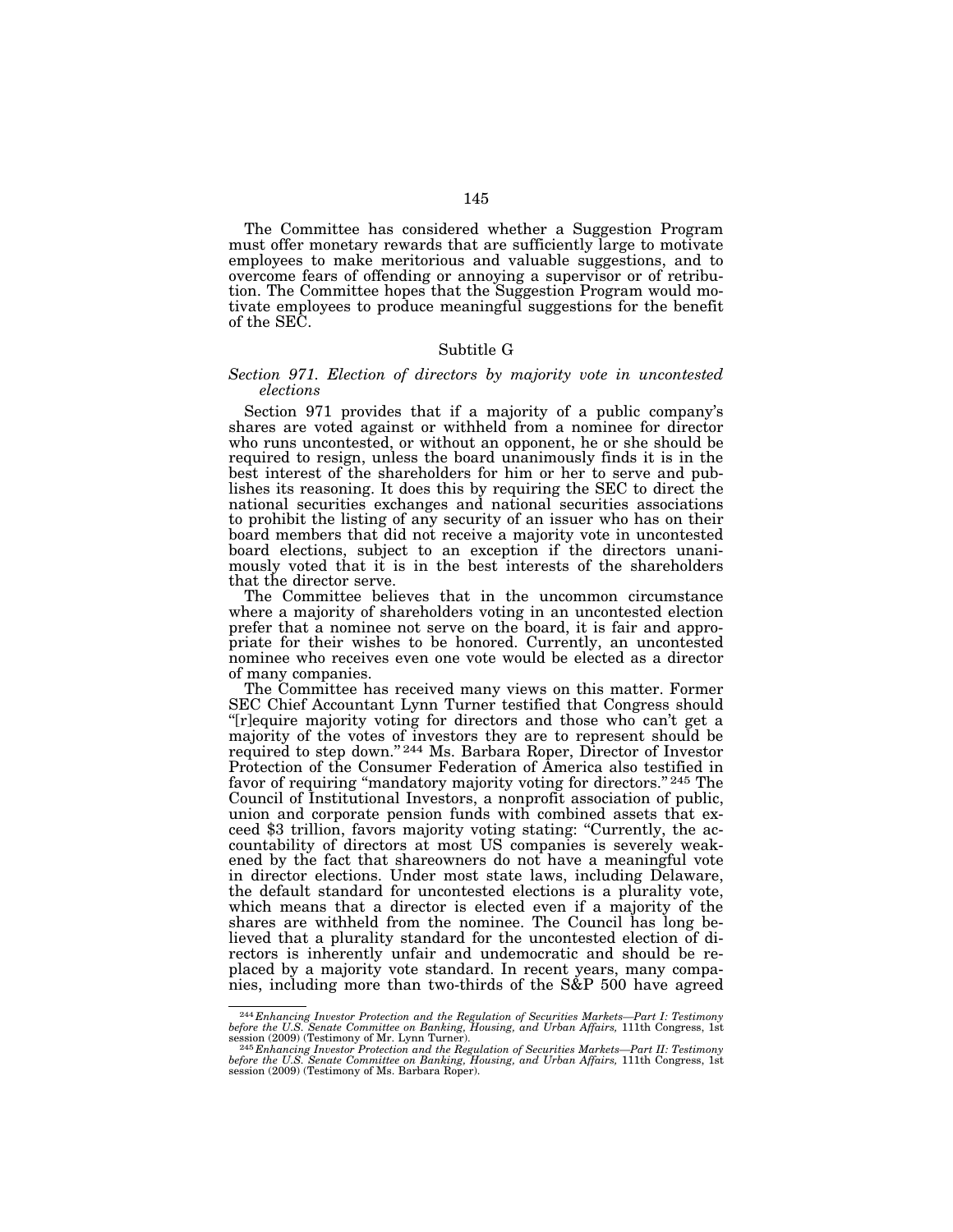with the Council and have voluntarily adopted majority voting standards. At most public companies, however, plurality voting still remains the rule. For example, nearly three-quarters of the companies in the Russell 3000 continue to use a straight plurality voting standard for director elections. The benefits of moving to a majority voting standard are many: it would democratize the corporate electoral process; put real voting power in the hands of investors; and make boards more representative of shareowners. Simply stated, Section 971, if enacted, would eliminate a fundamental flaw in the US governance model."<sup>246</sup>

The Committee has also heard from those who are concerned and believe that some directors who fail to receive the vote of a majority of shareholders should nonetheless serve on the board. Such an individual might be, for example, the board's only financial expert or a person with unique expertise.

The Committee has taken this type of concern into account. The legislation would allow a director who received less than a majority of votes to serve on the board if the remaining board members unanimously vote at a board meeting that it is in the best interests of the issuer and its shareholders not to accept the resignation. When the issuer publishes this decision, it should include a specific discussion of the board's analysis in reaching that conclusion. Such publication may be made in a filing made with the SEC.

# *Section 972. Proxy access*

Section 972 was introduced by Senator Schumer. It gives the SEC the authority to require issuers to allow shareholders to put Board nominees on the company proxy. It does not require the SEC to engage in rulemaking. The authority gives the SEC wide latitude in setting the terms of such proxy access.

The Committee intentionally did not specify that shareholders must have held a certain number of shares or have held shares for a particular period of time to be eligible to use the proxy. If the SEC proposes rules, interested persons can offer their views on the appropriateness of proposed regulatory terms in the public comment process.

The Committee feels that it is proper for shareholders, as the owners of the corporation, to have the right to nominate candidates for the Board using the issuer's proxy under limited circumstances.

Former SEC Chairman Richard Breeden testified before the Committee in favor of one form of proxy access and recommended to ''Allow the five (or ten) largest shareholders of any public company who have owned shares for more than one year to nominate up to three directors for inclusion on any public company's proxy statement. Overly entrenched boards have widely failed to protect shareholder interests for the simple reason that they sometimes think more about their own tenure than the interests of the people they are supposed to be protecting . . . This provision would give 'proxy access' to shareholder candidates without the cost and distraction of hostile proxy contests. At the same time, any such nomination would require support from a majority of shares held by the largest holders, thereby protecting against narrow special interest campaigns. This reform would make it easier for the largest

<sup>246</sup>Letter to Chairman Dodd, March 19, 2010.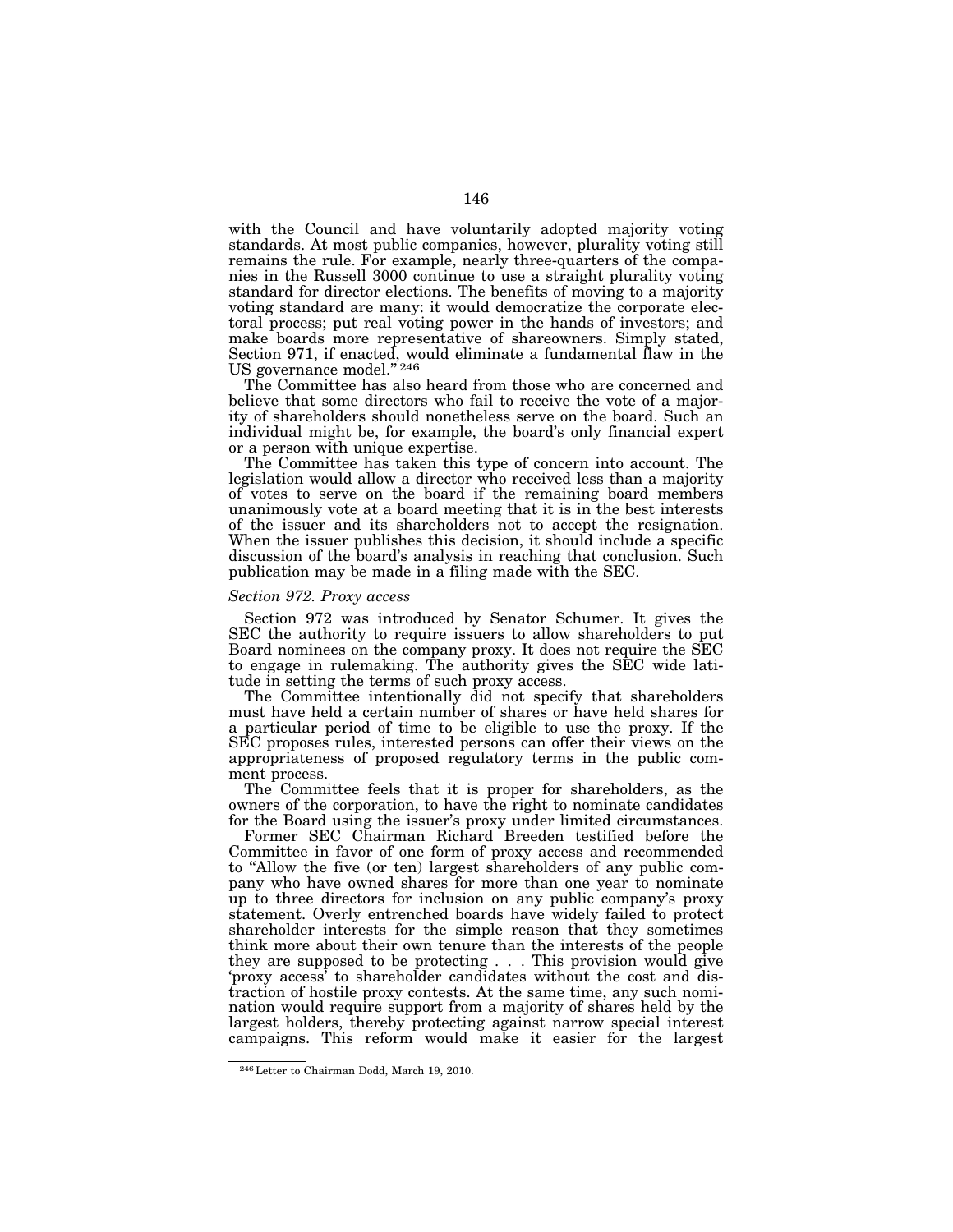shareowners to get boards to deal with excessive risks, poor performance, excessive compensation and other issues that impair shareholder interests.'' Ms. Barbara Roper, Director of Investor Protection of Consumer Federation of America, testified before the Committee and recommended ''improved proxy access for shareholders.'' Mr. Jeff Mahoney, General Counsel of the Council of Institutional Investors, wrote in a letter to Chairman Dodd that ''the only way that shareowners can present alternative director candidates at a U.S. public company is by waging a full-blown election contest. For most investors, that is onerous and prohibitively expensive. A measured right for investors to place their nominees for directors on the company's proxy card would overcome these obstacles, invigorating board elections and making directors more responsive, thoughtful and vigilant.'' Former SEC Chief Accountant Lynn Turner testified before the Committee that ''Congress should move to adopt legislation that would: . . . Give investors who own the company, the same equal access to the proxy as management currently has.'' A coalition of state public officials in charge of public investments, AFSCME, CalPERS, and the Investor's Working Group also support proxy access.

# *Section 973. Disclosures regarding Chairman and CEO structures*

Section 973 directs the SEC to issue rules that require an issuer to disclose the reasons that it has chosen the same person or elected to have different people serve in the offices of Chairman of the Board of Directors and Chief Executive Officer of the issuer.

The Committee has received strong views on the merits of one or the other model and on whether to prohibit a public company from having the same individual serve as Chairman and as CEO. For example, Mr. Joseph Dear, Chief Investment Officer of the California Public Employees' Retirement System, on behalf of the Council of Institutional Investors, wrote in testimony for the Senate Banking Committee that ''Boards of directors should be encouraged to separate the role of chair and CEO, or explain why they have adopted another method to assure independent leadership of the board.''

The Committee feels this is an important matter, and recognizes that different public companies may have good reasons for having the same person as CEO and Chairman or different persons in these two positions. Accordingly, the legislation asks public companies to disclose to shareholders the reasons why it has chosen its governance method. The legislation does not endorse or prohibit either method.

#### Subtitle H

# *Section 975. Regulation of municipal securities and changes to the board of the MSRB*

Section 975 strengthens oversight of municipal securities and broadens current municipal securities market protections to cover previously unregulated market participants and previously unregulated financial transactions with states, counties, cities and other municipal entities. This section establishes municipal advisors as a new category of SEC registrant. Such municipal advisors provide advice to municipal entities on the issuance of municipal securities,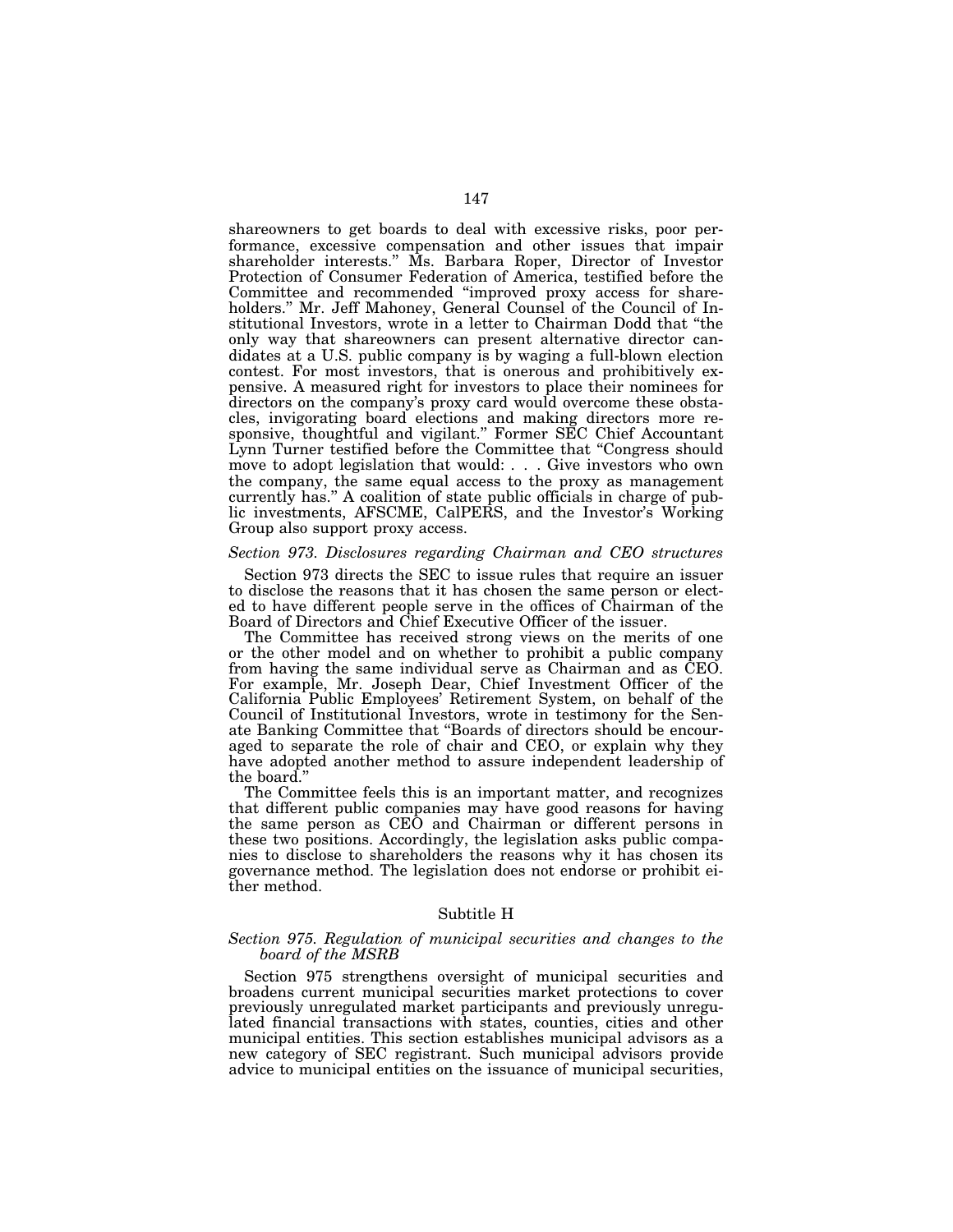the use of municipal derivatives, and investment advice relating to bond proceeds.

Mr. Timothy Ryan, President and CEO of SIFMA, in testimony before the Committee, said: ''we feel it is important to level the regulatory playing field by increasing the Municipal Securities Rulemaking Board's authority to encompass the regulation of financial advisors, investment brokers and other intermediaries in the municipal market to create a comprehensive regulatory framework that prohibits fraudulent and manipulative practices; requires fair treatment of investors, state and local government issuers of municipal bonds and other market participants; ensures rigorous standards of professional qualifications; and promotes market efficiencies.'' 247 Mr. Ronald A. Stack, Chair of the Municipal Securities Rulemaking Board (MSRB), wrote in testimony for the Senate Banking Committee:

Investors in the municipal securities market would be best served by subjecting unregulated market professionals to a comprehensive body of rules that (i) prohibit fraudulent and manipulative practices, (ii) require the fair treatment of investors, issuers, and other market participants, (iii) mandate full transparency, (iv) restrict real and perceived conflicts of interests, (v) ensure rigorous standards of professional qualifications, and (vi) promote market efficiencies.248

The U.S. Council of Mayors<sup>249</sup> also testified in support of this policy.

The SEC recently proposed new rules under the Investment Advisers Act of 1940 relating to the provision by registered investment advisers of investment advisory services to municipal entities in which, among other things, the SEC proposed prohibiting investment advisers from making payments to unrelated persons for solicitation of municipal entities for investment advisory services on behalf of investment advisers. Rather than effectively prohibiting such third-party solicitation for investment advisory services, this section would provide that activities of a municipal advisor, broker, dealer or municipal securities dealer to solicit a municipal entity to engage an unrelated investment adviser to provide investment advisory services to a municipal entity or to engage to undertake underwriting, financial advisory or other activities for a municipal entity in connection with the issuance of municipal securities, would be subject to regulation by the MSRB. These activities of municipal advisors are currently unregulated in most respects and would become subject to regulation by the MSRB to the same extent as would such activities undertaken by brokers, dealers and municipal securities dealers with respect to their transactions in municipal securities. Thus, the MSRB would be authorized to establish qualification requirements, continuing education and operational stand-

<sup>&</sup>lt;sup>247</sup> Enhancing Investor Protection and the Regulation of Securities Markets—Part I: Testimony<br>before the U.S. Senate Committee on Banking, Housing, and Urban Affairs, 111th Congress, 1st<br>session, pp. 9–10 (2009) (Testimo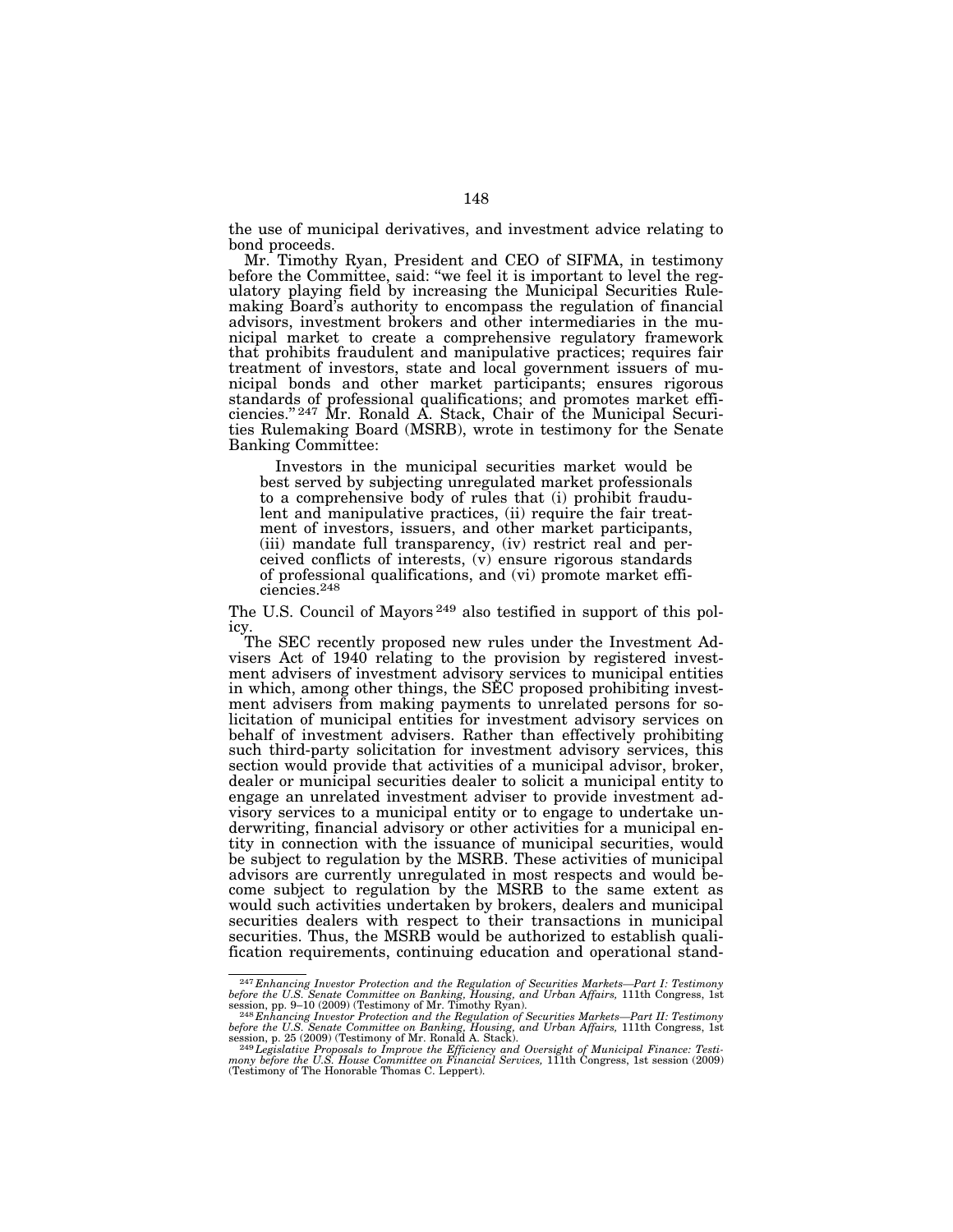ards, and fair practice, disclosure, conflict of interest and other rules with respect to municipal advisors in the same manner as for brokers, dealers and municipal securities dealers.

Section 975 authorizes the MSRB to make rules regulating municipal advisors, including financial advisors, brokers of guaranteed investment contracts and other investments, swap and other municipal derivatives advisors, and certain third party solicitors of municipal entities. The Committee believes that giving MSRB rulemaking authority in this area is an efficient use of regulatory resources, particularly since the SEC currently has very few staff with expertise in municipal securities. Not only does the MSRB have greater resources in terms of personnel and experience in the municipal market. The Board has an existing, comprehensive set of rules on key issues such as pay-to-play and fair dealing. Therefore, the Committee is of the view that consistency would be important to ensure common standards. As a baseline for rulemaking with respect to municipal advisors, the MSRB has an extensive understanding of the municipal securities market and has put in place a mature body of comprehensive regulation that (i) prohibits fraudulent and manipulative practices, (ii) requires the fair treatment of investors, issuers and other market participants, (iii) mandates full transparency, (iv) restricts real and perceived conflicts of interests, including prohibiting pay-to-play practices, (v) ensures rigorous standards of professional qualifications, and (vi) promotes market efficiencies. The rules for municipal advisory activities would apply equally to broker-dealers acting as financial advisors and to nonaffiliated financial advisors. The Committee also notes that the MSRB has made important contributions to the transparency of the municipal market with its EMMA online reporting system.

The SEC has general oversight authority over the MSRB, and would enforce the municipal advisor rules issued pursuant to this section. The MSRB's rulemaking process, including a public comment process and SEC approval of all new rules, provides another layer of protection regarding the appropriateness of rules written by the MSRB. The section creates an expanded role for the MSRB in supporting SEC examinations and enforcement; gives the MSRB a share of fines collected by the SEC and FINRA; and gives the MSRB authority to be an information repository for the systemic risk regulator.

This section also modifies the composition of the MSRB, in light of the expansion of the Board's jurisdiction and to avoid conflicts of interest. Under current law, 10 of the 15 board members represent the securities dealers and underwriters that are regulated by the MSRB. With the expansion of the MSRB's jurisdiction to include municipal advisors, it is appropriate to provide for majority public representation. The section provides that the MSRB shall include 8 individuals who are not associated with broker-dealers, municipal advisors, or municipal securities dealers, and 7 individuals who are associated with broker-dealers, municipal advisors, or municipal securities dealers. The 8 public members will include at least one investor representative, one representative of municipalities, and a member of the public with knowledge or experience in the municipal securities field. As reconstituted under this Section, the MSRB would not be dominated by members having exclusive legal obligations to investors, given the requirement for majority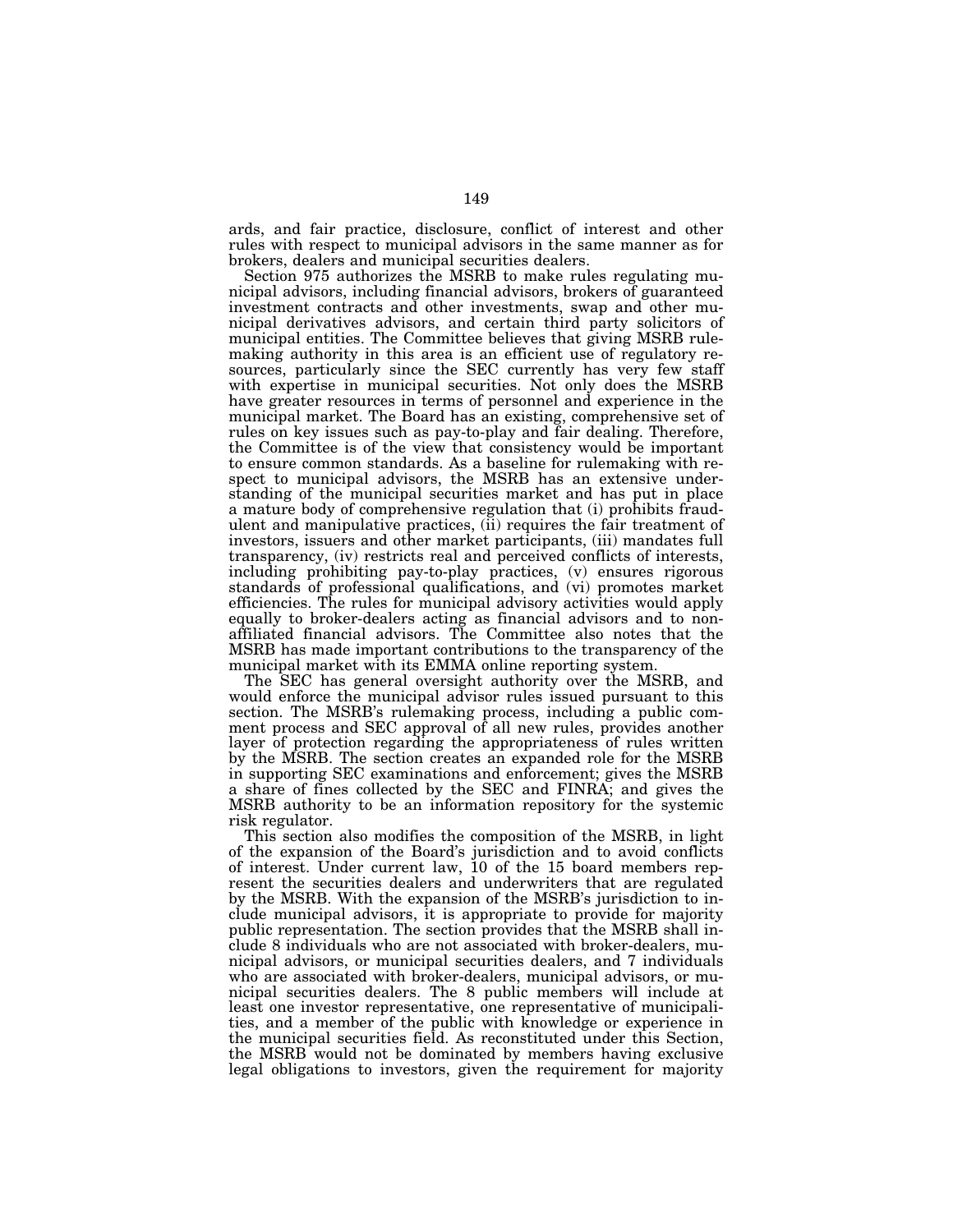public membership as well as required representation of regulated municipal advisors. Further, the section would establish an explicit MSRB statutory mandate to protect municipal entities, as well as investors.

The Section also provides that the MSRB, in conjunction with or on behalf of other Federal financial regulators or self-regulatory organizations, may establish information systems and assess reasonable fees to support those information systems.

# *Section 976. Government Accountability Office study of increased disclosure to investors*

Section 976 directs the GAO to conduct a study and review of the disclosure required to be made by issuers of municipal securities and report on the findings. The GAO will describe the size of the municipal securities markets and the issuers and investors; compare the disclosure regimes applicable to issuers of municipal versus corporate bonds; evaluate the costs and benefits to issuers of municipal securities of requiring additional financial disclosures to investors; and make recommendations relating to the repeal of the Tower Amendment, which bars the MSRB and the SEC from imposing disclosure requirements on municipal issuers.

The Committee believes that to improve investor protection there is merit in considering the revocation of the Tower Amendment, but that this move is significant and deserves a deliberate study before action is taken. In support of repealing the Tower Amendment, former SEC Chief Accountant Lynn Turner wrote in testimony for the Senate Banking Committee "there is a gap in regulation of the municipal securities market as a result of what is known as the Tower Amendment. Recent SEC enforcement actions such as with the City of San Diego, the problems in the auction rate securities, and the lurking problems with pension obligation bonds, all cry out for greater regulation and transparency in these markets. As a result, these token regulated markets now amount to trillions of dollars and significant risks. Accordingly, as former Chairman Cox recommended, I believe Section 15B(d)—Issuance of Municipal Securities—of the Securities Act of 1934 should be deleted."<sup>250</sup> The Investment Company Institute,<sup>251</sup> Municipal Market Advisers,<sup>252</sup> and former SEC Chairman Arthur Levitt<sup>253</sup> support increased disclosure by municipalities.

# *Section 977. Government Accountability Office study on the municipal securities markets*

Section 977 directs the GAO to conduct a study and issue a report on the municipal securities markets, to include an analysis of the mechanisms for trading, reporting, and settling transactions;

<sup>&</sup>lt;sup>250</sup>Enhancing Investor Protection and the Regulation of Securities Markets—Part I: Testimony<br>before the U.S. Senate Committee on Banking, Housing, and Urban Affairs, 111th Congress, 1st<br>session, p. 11 (2009) (Testimony o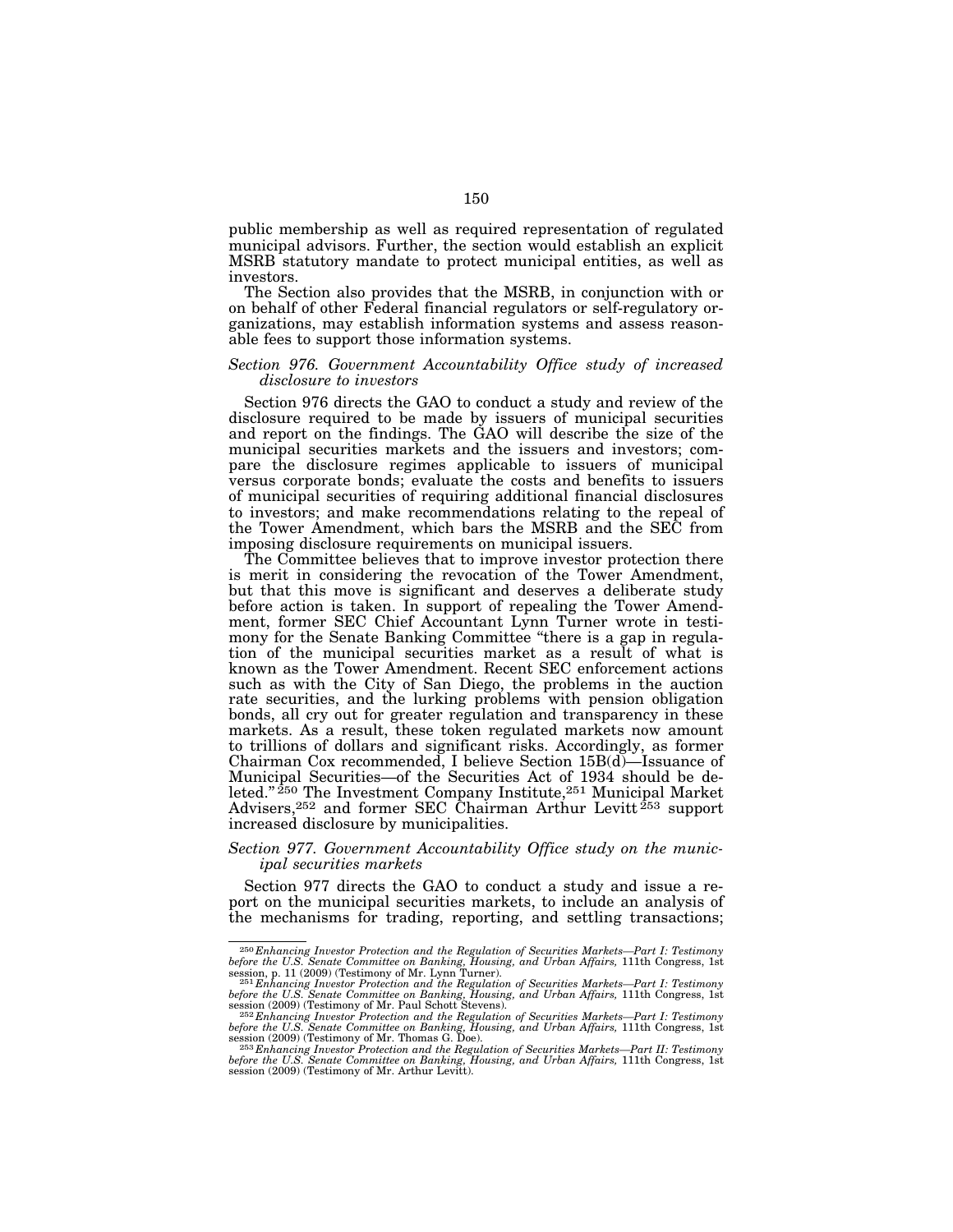the needs of the markets and investors and the impact of recent innovations; potential uses of derivatives in the municipal markets; and recommendations to improve the transparency, efficiency, fairness, and liquidity of the municipal securities market. The GAO shall submit its report to the Committee on Banking, Housing, and Urban Affairs of the Senate, the Financial Services Committee of the House of Representatives, with a copy to the Special Committee on Aging of the Senate, within 180 days of the enactment of this Act.

# *Section 978. Study of funding for Government Accounting Standards Board*

Section 978 requires the SEC to study the funding of the Government Accounting Standards Board (GASB). GASB establishes accounting principles that are used by many states and local governments. As a result, GASB plays an important role in the municipal securities market by providing the foundation for financial reporting that investors rely on to make investment decisions. GASB is currently funded by voluntary contributions from states, local governments, and the financial community, and through the sale of its publications, to meet its annual budget of less than \$8 million.

The Committee is concerned that such voluntary funding arrangements can cause undue uncertainty and potentially lead to the compromise of the GASB standard setting process. The Banking Committee faced and solved a similar problem in 2002, when the Financial Accounting Standards Board, which had been relying on voluntary contributions and materials sales, was given a secure funding mechanism through Section 109 of the Sarbanes-Oxley Act.

The municipal securities market is an important component of the Nation's capital markets, as it finances infrastructure and other government needs, while at the same time providing generally low-risk investment opportunities to Americans. There are over 50,000 issuers of municipal securities, with more than \$2.8 trillion of United States municipal securities outstanding. In 2008, over \$450 billion of new municipal securities were issued and nearly \$5 trillion in municipal securities were traded.

In this regard, the Committee is concerned that the current funding mechanism may not ensure that GASB can produce high-quality, unbiased, and transparent governmental accounting and financial reporting standards.

This section requires the SEC to conduct a study that evaluates: the role and importance of GASB in the municipal securities markets; the manner in which GASB is funded and how such manner of funding affects the financial information available to securities investors; the advisability of changes to the manner in which GASB is funded; and whether legislative changes to the manner in which GASB is funded are necessary for the benefit of investors and in the public interest. In conducting the study, the SEC shall consult with State and local government officers.

In considering the ''advisability'' of changes to the funding, the Committee expects the SEC to evaluate alternative methods, including methods that would provide GASB with certainty about its income to meet its budget. In addition, the SEC may consider whether it would be feasible or efficient for a private entity, such as a self-regulatory organization, to assess a fee from its members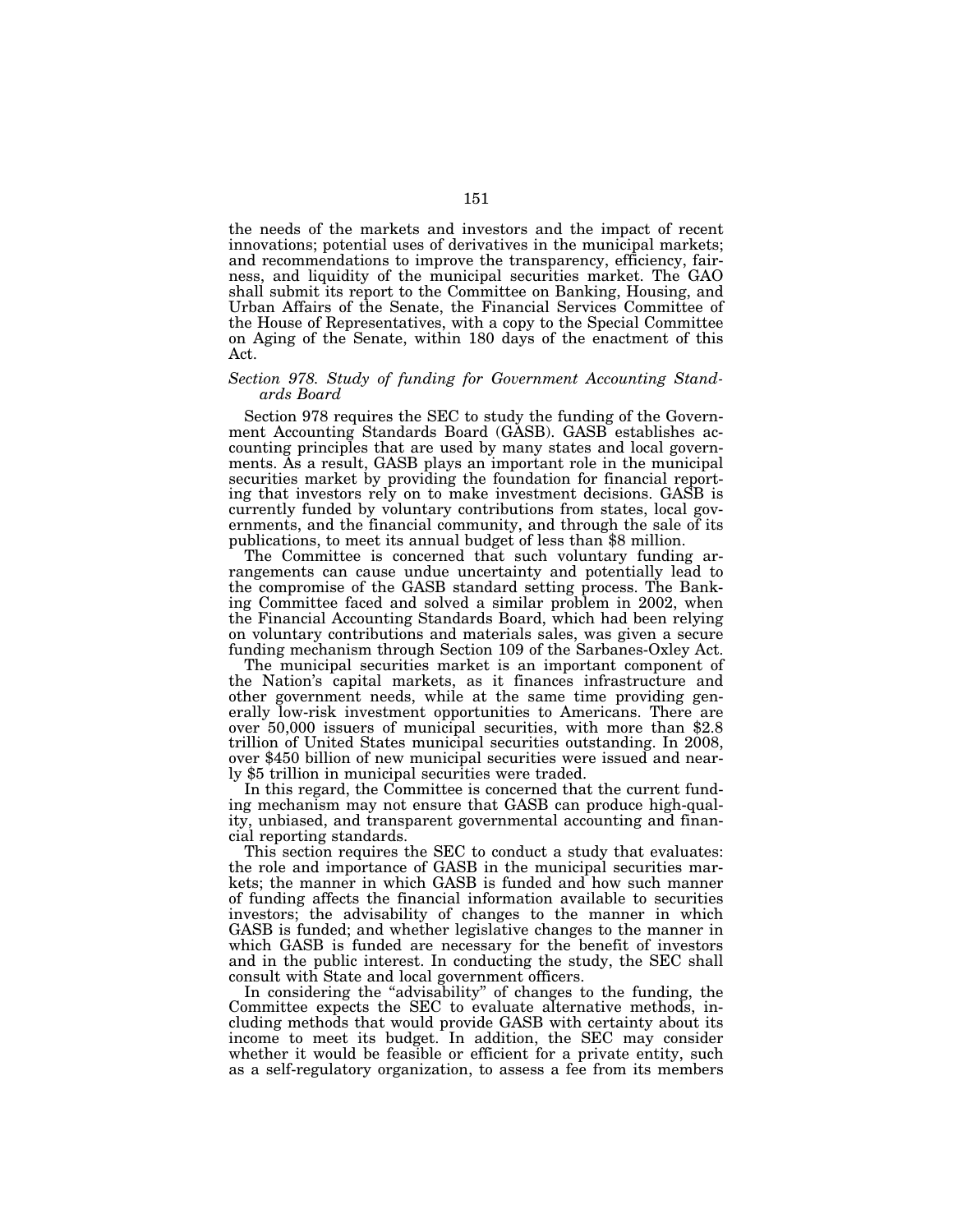that underwrite municipal securities offerings or whether it would be appropriate to assess fees on secondary market transactions. The SEC is required to submit the study to the Committee on Banking, Housing, and Urban Affairs of the Senate and the Committee on Financial Services of the House of Representatives within 270 days of the date of enactment.

# *Section 979. Commission Office of Municipal Securities*

Section 979 establishes an Office of Municipal Securities in the SEC to administer the Commission's rules with respect to municipal securities dealers, advisors, investors, and issuers. The Director of the Office shall report to the Chairman of the Commission. The Office shall coordinate with the MSRB for rulemaking and enforcement actions, and shall have sufficient staff to carry out the requirements of this section, including individuals with knowledge and expertise in municipal finance. The Committee is concerned that the SEC has reduced the number of staff in its municipal securities office over the past few decades, and expects that the creation of the Office will allow the SEC to devote increased supervisory attention to the municipal market.

# Subtitle I

# *Section 981. Authority to share certain information with foreign authorities*

Section 102(a) of the Sarbanes-Oxley Act of 2002 ("the Act") makes it unlawful for any public accounting firm to prepare or issue, or participate in the preparation or issuance, of any audit reports with respect to any issuer without being registered with the Public Company Accounting Oversight Board (''PCAOB''). As of January 1, 2010, 2,349 firms were registered with the PCAOB, including 936 firms in 88 non-U.S. jurisdictions. Many of those non-U.S. firms regularly provide audit reports for issuers and are therefore inspected by the PCAOB on a regular basis. As of March 31, 2010, the Board has conducted 226 non-U.S. inspections located in 33 jurisdictions.

In conducting inspections abroad, the Board has sought to coordinate and cooperate with local authorities. The Board has said that its cooperative efforts have been impeded by the Board's inability to share with its non-U.S. counterparts confidential information related to the Board's oversight activities. The list of authorities that may receive such information is limited to the SEC, the Attorney General of the United States, appropriate federal functional regulators, state attorneys general in connection with criminal investigations, and appropriate state regulatory agencies (such as state boards of accountancy). These provisions, therefore, limit the PCAOB's ability to share such information with other regulators, including non-U.S. regulators.

A significant number of non-U.S. audit regulators have cited this limitation as a reason for not cooperating with PCAOB inspections and discouraging or prohibiting PCAOB-registered firms in their jurisdictions from cooperating. For example, the EU Directive on statutory audits permits cooperation only if reciprocal working relationships have been established between the member state's audit regulator and the PCAOB. The European Commission has as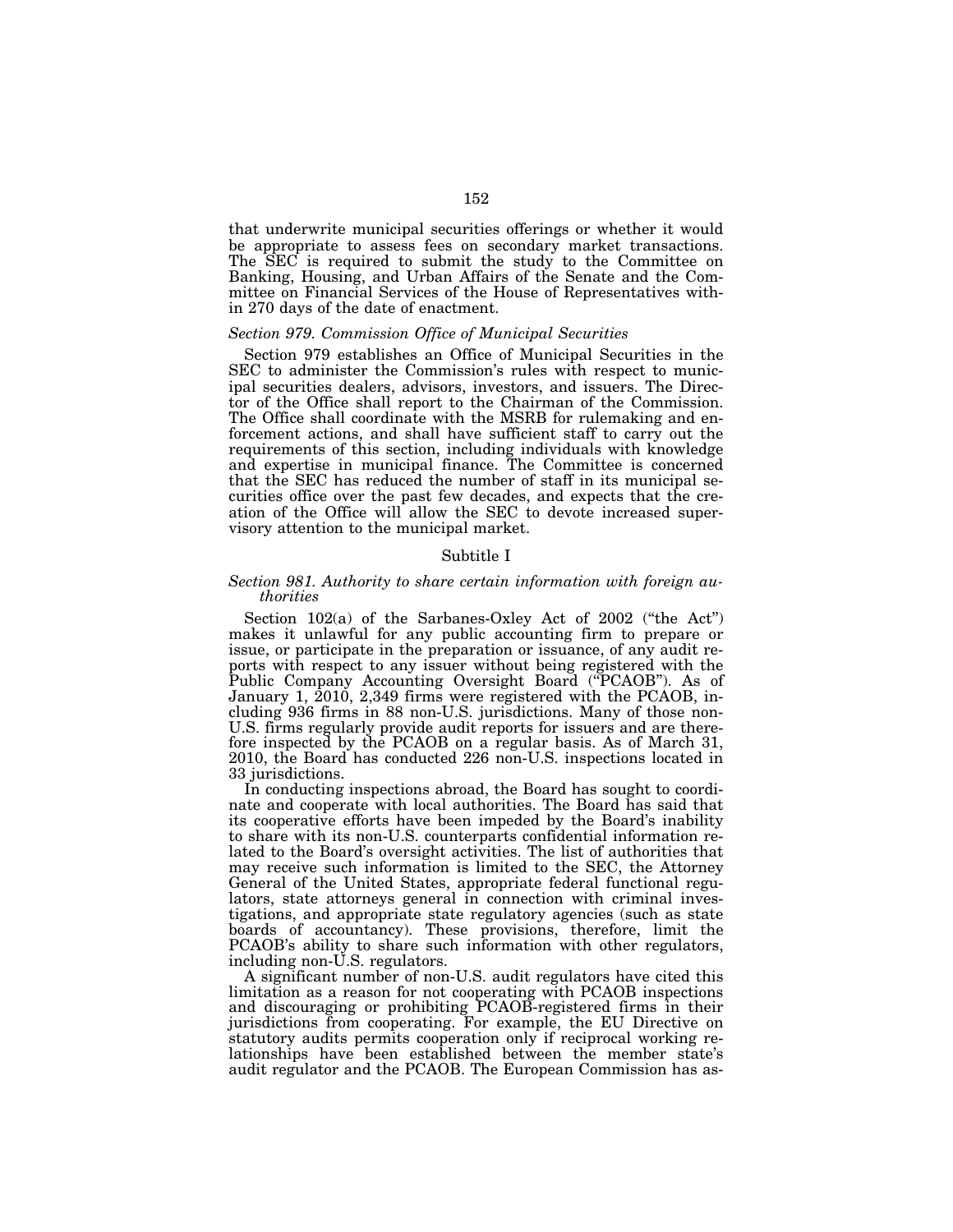serted that these working relationships require that the PCAOB and the EU member state's auditor regulator be able to engage in a mutual exchange of inspection related information including audit working papers.

Section 981 will allow the PCAOB to share confidential inspection and investigative information with foreign audit oversight authorities under specified circumstances. The sharing may occur if (1) the PCAOB makes a finding that it is necessary to accomplish the purposes of the Act of to protect investors in U.S. issuers; (2) the foreign authority has: provided the assurances of confidentiality requested by the PCAOB, described its information systems and controls; described its jurisdiction's laws and regulations that are relevant to information access and (3) the PCAOB determines it is appropriate to share such information. The information about information controls and relevant law is to assist the PCAOB in making an independent determination that the foreign authority has the capability and authority to keep the information confidential in its jurisdiction. The PCAOB may rely on additional information in making the determination that the information will be kept confidential and used no more extensively than the same manner that the U.S. and State entities identified in Section  $105(b)(5)(B)$ of the Act may use the information, which is an important consideration of determining the appropriateness of such sharing.

Thus, the bill requires the Board to consider whether applicable foreign laws and the respective foreign auditor oversight authority offer protections comparable to those provided under the Act. This would require the PCAOB to consider not only the foreign auditor oversight authority's willingness to maintain the confidentiality of the information, but also its ability to do so, both as a matter of the law in its jurisdiction and as a matter of the security of its information technology systems. The Committee believes that the Board could accept an assurance of confidentiality as adequate even in circumstances where the foreign auditor oversight authority could disclose the information to relevant law enforcement or regulatory authorities in its jurisdiction, so long as any such authorities are also committed and able to comply with confidentiality limitations comparable to those that apply to the U.S. and state entities with which the Board shares information under Section  $105(b)(5)(B)$  of the Act.

The Chairman of the PCAOB has written to the Chairman and Ranking Member asking for legislation ''to allow the PCAOB to share with a foreign audit oversight authority, upon receiving appropriate assurances of confidentiality, the inspection and investigative information related to the public accounting firms within that authority's jurisdiction . . . [in order to] facilitate the Board's and foreign authorities' efforts to fulfill their inspection mandates. This recommendation enjoys widespread investor and profession support."<sup>254</sup>

### *Section 982. Oversight of brokers and dealers*

Section 982 provides the Public Company Accounting Oversight Board ("PCAOB") with the authority to write professional standards related to audits of SEC-registered brokers and dealers, to in-

<sup>254</sup>Letter from the Honorable Mark W. Olson, July 7, 2009.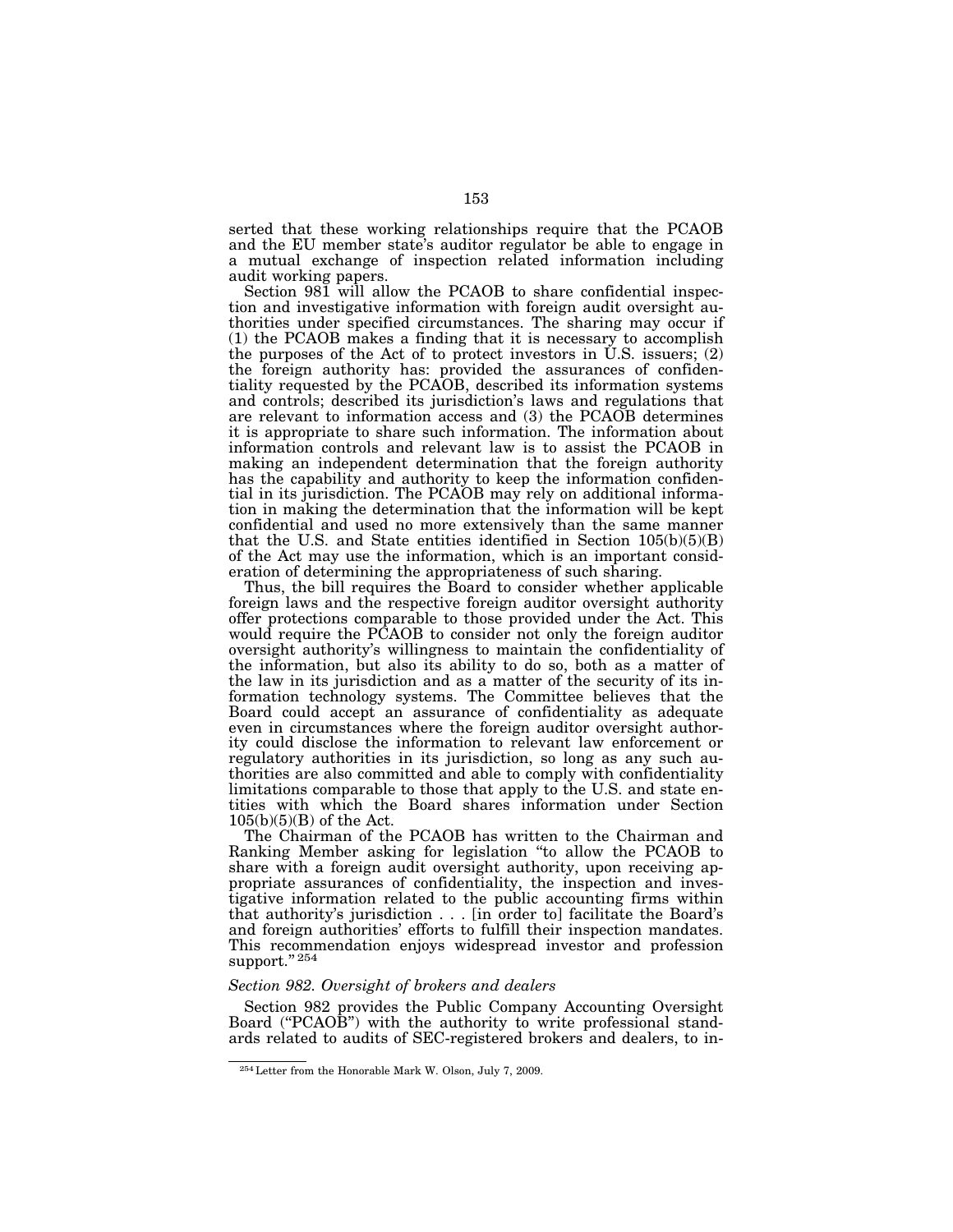spect those audits, and, when appropriate, to investigate and bring disciplinary proceedings related to those audits. This Section provides the PCAOB with authority over audits of registered brokers and dealers that is generally comparable to its existing authority over audits of issuers. This authority permits it to write standards for, inspect, investigate, and bring disciplinary actions arising out of, any audit of a registered broker or dealer. It enables the PCAOB to use its inspection and disciplinary processes to identify auditors that lack expertise or fail to exercise care in broker and dealer audits, identify and address deficiencies in their practices, and, where appropriate, suspend or bar them from conducting such audits.

Currently, every SEC-registered broker and dealer is required by section  $17(e)(1)(A)$  of the Securities Exchange Act of 1934 (15 U.S.C. 78q(e)(1)(A)) to file with the SEC a balance sheet and income statement certified by a public accounting firm that is registered with the PCAOB. However, the PCAOB's authority to write professional standards, inspect audits, investigate audit deficiencies, and bring disciplinary proceedings for audit deficiencies extends to audits of "issuers," as defined in section  $2(a)(7)$  of the Sarbanes-Oxley Act of 2002 (15 U.S.C. 7201(7)). Therefore, the PCAOB does not have the authority to regulate and inspect audits of brokers and dealers unless a broker or dealer is an issuer (which is typically not the case) or its financial statements are part of the consolidated financial statements of an issuer.

Under the current situation, where auditors of brokers and dealers register with the PCAOB but their audits of brokers and dealers are not subject to the PCAOB's standard setting, inspection and disciplinary authority, investors may expect that PCAOB-registered auditors of brokers and dealers are subject to inspections and oversight when, in fact, the PCAOB has no authority to govern the conduct or monitor the quality of their audit work.

In a July 7, 2009 letter to Chairman Dodd and Ranking Member Shelby, Chairman Mark Olson of the PCAOB recommended that Congress consider amending the Sarbanes-Oxley Act to grant the PCAOB authority to inspect audits of brokers and dealers and to take action where deficiencies occur. The Securities Investor Protection Corporation has supported granting the PCAOB full oversight of audits of brokers and dealers, and feels that the PCAOB's new oversight authority should apply to audits of all registered brokers and dealers and not only those that perform a clearing function or carry customer accounts.

The Section requires the PCAOB to allocate, assess and collect its support fees among brokers and dealers as well as issuers. The Committee expects that the PCAOB will reasonably estimate the amounts required to fund the portions of its programs devoted to the oversight of audits of brokers and dealers, as contrasted to the oversight of audits of issuers, in deciding the total amounts to be allocated to, assessed, and collected from all brokers and dealers. The Committee notes that the implementation of a program for PCAOB inspections of auditors of brokers and dealers is not intended to and should not affect the PCAOB's program for the inspections of auditors of issuers. Cost accounting for each program is not required.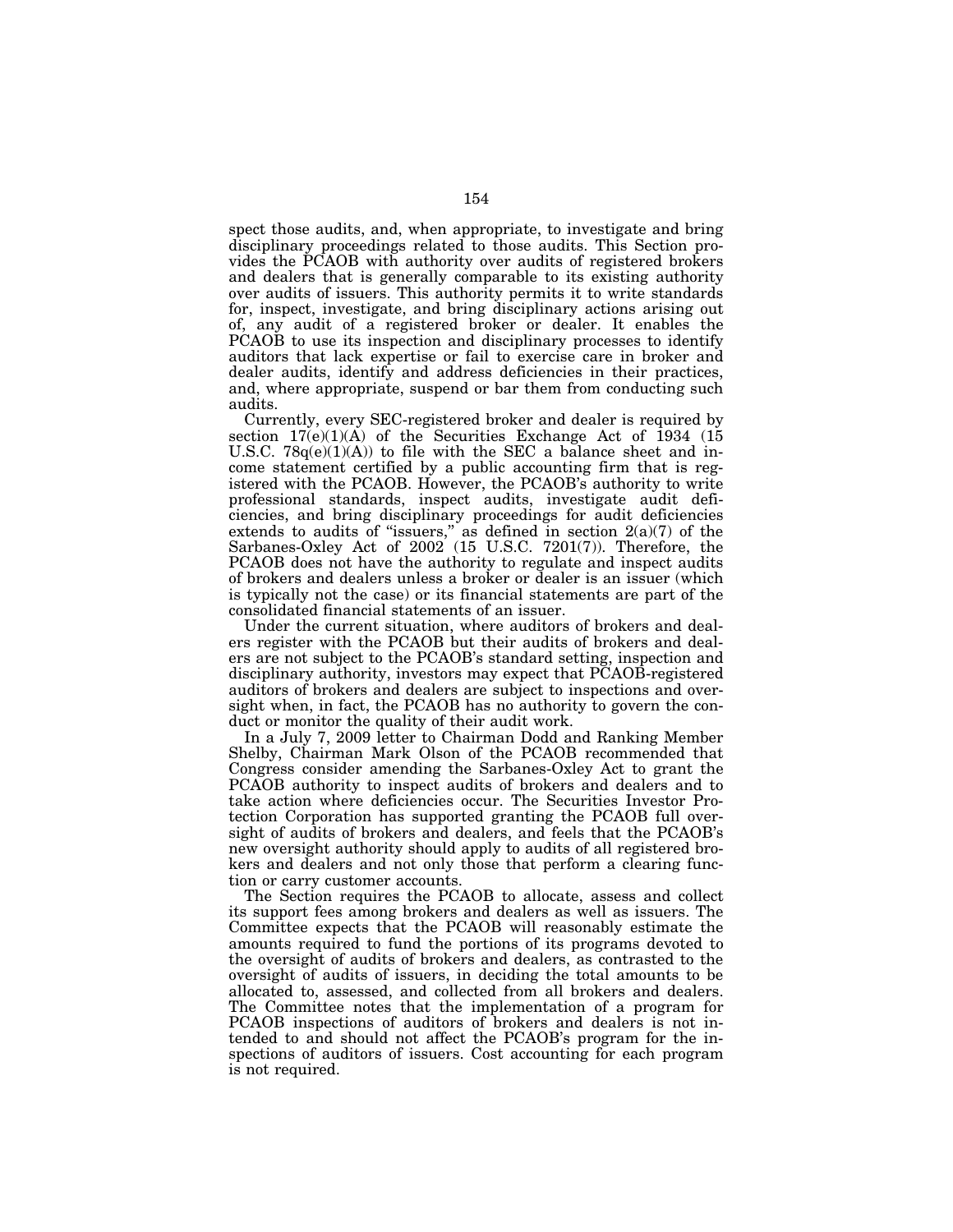An example of the type of harm that might be avoided in the future by extending PCAOB authority is the investor reliance on the fraudulent audit of the broker-dealer Bernard L. Madoff Investment Securities LLC by Friehling & Horowitz, a firm that was not registered with the PCAOB.

Columbia University Law Professor John C. Coffee testified before the Banking Committee on March 10, 2009: "From this perspective focused on prevention, rather than detection, the most obvious lesson is that the SEC's recent strong tilt towards deregulation contributed to, and enabled, the Madoff fraud in two important respects. First, Bernard L. Madoff Investment Securities LLC (''BMIS'') was audited by a fly-by-night auditing firm with only one active accountant who had neither registered with the Public Company Accounting Oversight Board (''PCAOB'') nor even participated in New York State's peer review program for auditors.''

Professor Coffee noted that the Sarbanes-Oxley Act ''required broker-dealers to use a PCAOB-registered auditor. Nonetheless, until the Madoff scandal exploded, the SEC repeatedly exempted privately held broker-dealers from the obligation to use such a PCAOB-registered auditor and permitted any accountant to suffice. Others also exploited this exemption. For example, in the Bayou Hedge Fund fraud, which was the last major Ponzi scheme before Madoff, the promoters simply invented a fictitious auditing firm and forged certifications in its name. Had auditors been required to have been registered with PCAOB, this would not have been feasible because careful investors would have been able to detect that the fictitious firm was not registered . . . At the end of 2008, the SEC quietly closed the barn door by failing to renew this exemption—but only after \$50 billion worth of horses had been stolen.''

# *Section 983. Portfolio margining*

Section 983 amends the Securities Investor Protection Act of 1970 (''SIPA''), which protects customers from certain losses caused by the insolvency of their broker-dealer. Under SIPA, claims of customers take priority over claims of general unsecured creditors with respect to customer property held by an insolvent broker-dealer. Under current law, the protections of SIPA do not extend to futures contracts other than security futures. As a result, customers currently are effectively precluded from including securities and related futures in a single securities account.

The Section will enable customers to benefit from hedging activities by facilitating the inclusion of both securities and related futures products in a single ''portfolio margining account'' provided for under rules of self-regulatory organizations approved by the Securities and Exchange Commission (the "SEC"). A portfolio margining account can be margined based upon the net risk of the positions in the account.

Section 983 is consistent with a recommendation of the SEC and CFTC in their Joint Report on Harmonization of Regulation released on October 16, 2009. The agencies recommended giving customers the choice of whether to put related futures in a securities account or their related securities derivatives in a futures account. Customer choice is facilitated by extending SIPC insurance to futures in a securities portfolio margining account. The Section is also supported by each of the U.S. exchanges that trade options.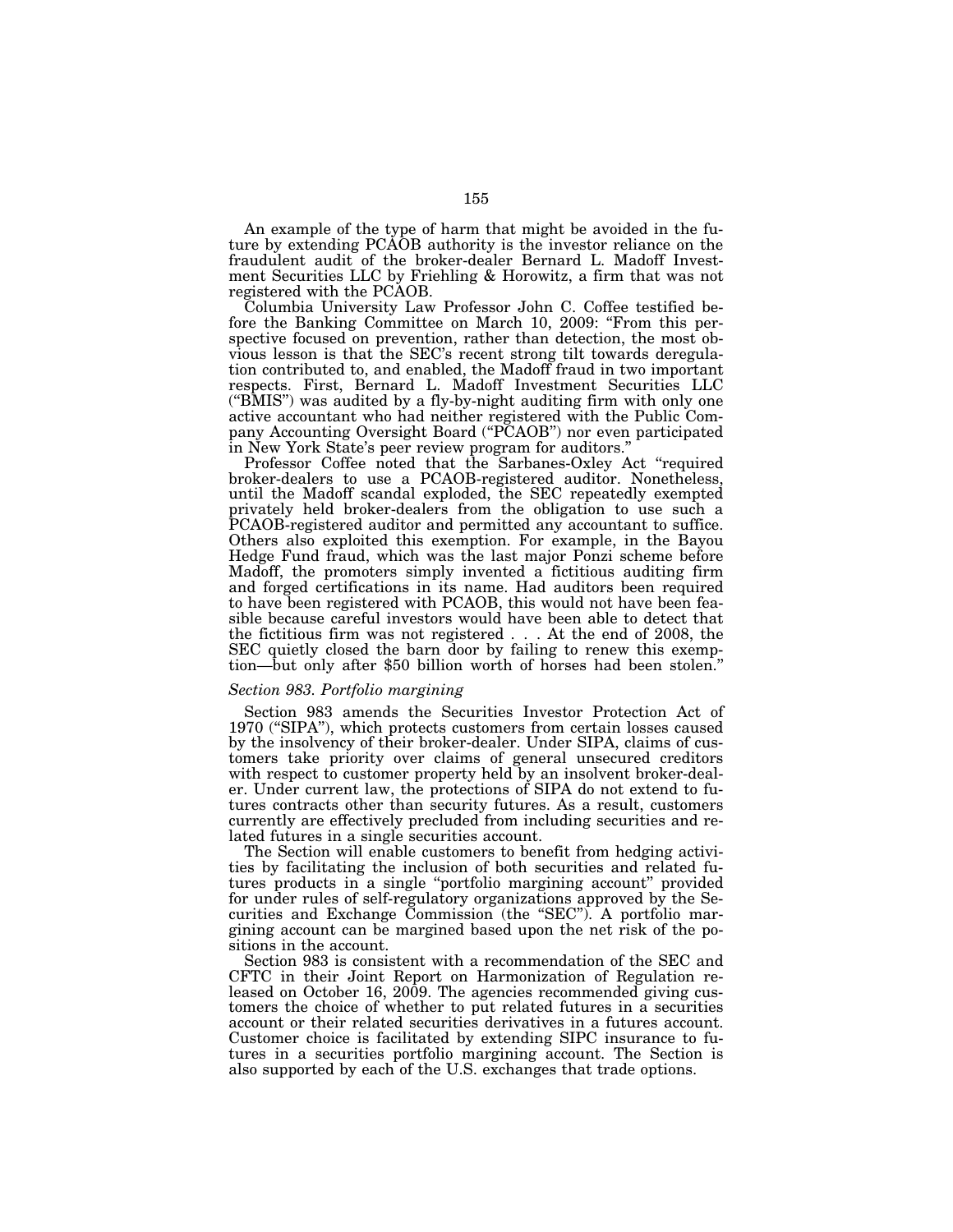Section 983 amends the definitions of ''customer,'' ''customer property,'' and ''net equity'' in Section 16 of SIPA to provide that the owner of a portfolio margining account would be given the priority of a customer under SIPA with respect to any futures contracts or options on futures contracts permitted under SEC-approved rules to be carried in the account. Similarly, the customer's "net equity" in the account would include such futures and options on futures, and they would be treated along with cash and securities in the account as securities customer property. The definition of ''net equity'' is further amended to clarify that a customer's claim for either a commodity futures contract or a security futures contract will be treated as a claim for cash rather than as a claim for a security. The Section also amends the definition of ''gross revenues from the securities business'' to specifically include revenues earned by a broker or dealer in connection with transactions in portfolio margining accounts carried as securities accounts.

# *Section 984. Loan or borrowing of securities*

During the period preceding the crisis, a number of financial institutions used securities lending programs as a basis for leveraged and risky trading activities. This Section directs the SEC to write rules that are designed to increase the transparency of information available to brokers, dealers, and investors with respect to loaned or borrowed securities within two years of the date of enactment of this Act. The Section also makes it unlawful for any person to effect, accept, or facilitate a transaction involving the loan or borrowing of securities in contravention of such rules as the SEC may prescribe. The SEC is encouraged to act in a shorter period of time if necessary in the public interest.

### *Section 985. Technical corrections to federal securities laws*

# *Section 986. Conforming amendments relating to the repeal of the Public Utility Holding Company Act of 1935*

# *Section 987. Amendment to definition of material loss and nonmaterial losses to the Deposit Insurance Fund for purposes of Inspector General reviews*

Section 987 amends the definition of material loss and adds "nonmaterial losses" definition to the Deposit Insurance Fund for purposes of Inspector General Reviews. The Inspectors General (IG) of Federal Banking Regulators are required to conduct a Material Loss Review for each depository institutions that fails and costs the Deposit Insurance Fund \$25 million and more. The Senate Banking Committee has heard from the IGs that due to the rise in bank failures they are severely strained by the amount of Material Loss Reviews they must produce. In their communications to the Banking Committee the IGs from Federal Reserve, Treasury and FDIC have claimed to have hired more personnel to reduce the backlog accumulated during the financial crisis; however, the number of bank failures has also been more than they've expected, and such, the volume of workload has remained strenuously high. Because of this, and the understanding that most of the bank failures seemed have occurred due to similar reasons (exposure to failing mortgages) the Committee is proposing an increase in the dollar amount that the Deposit Insurance Fund must lose to trigger a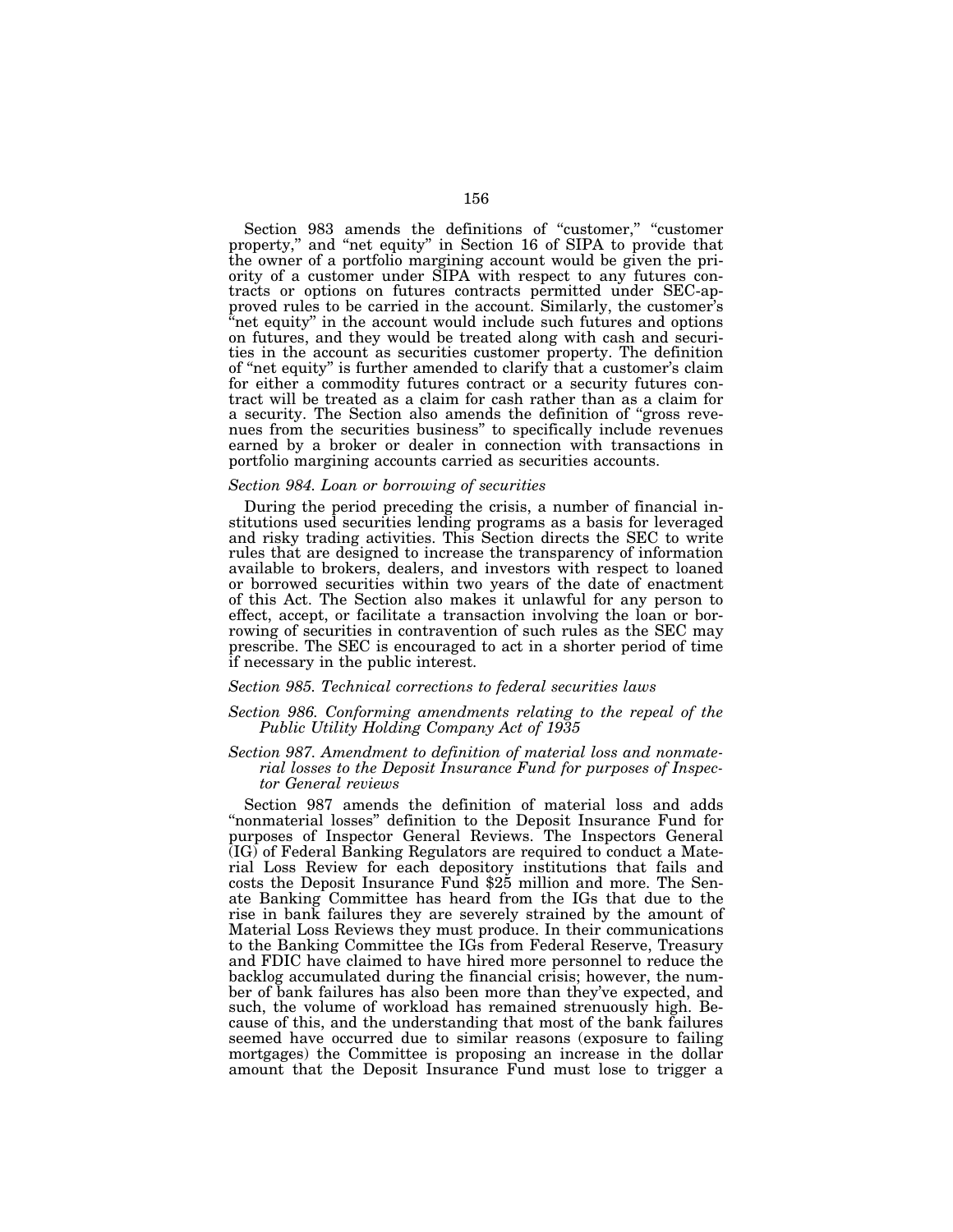Material Loss Review. The change will follow this schedule: it will rise from the current \$25,000,000 to \$100,000,000 for the period of September 30, 2009 to December 31, 2010 and cascade down to \$75,000,000 for the period of January 1, 2011 to December 31, 2011, and rest on \$50,000,000 for January 1, 2012 and after. In bank failures that do not meet the materiality threshold (and thus are ''nonmaterial losses'' to the Deposit Insurance Fund), the IGs could still conduct a Material Loss Review if, based on their preliminary assessment, such a report would be helpful.

For every 6 month period after March 31, 2010, the IGs must prepare and submit a written report to the appropriate Federal banking agency and to Congress on whether any losses deemed to be nonmaterial exhibit unusual circumstances and deserve an indepth review of the loss.

# *Section 988. Amendment to definition of material loss and nonmaterial losses to the National Credit Union Share Insurance Fund for purposes of Inspector General reviews*

Section 988 does for credit unions what Section 987 does for other insured depository institutions. The Section defines a material loss for the National Credit Union Share Insurance Fund for purposes of Inspectors General reviews. If the Fund incurs a material loss with respect to an insured credit union, the Inspector General of the NCUA Board will submit to the Board a written report reviewing the supervision of the credit union by the Administration. For the purposes of this provision, a material loss is defined as an amount exceeding the sum of \$25,000,000 or an amount equal to 10 percent of the total assets of the credit union on the date on which the Board initiated assistance. The GAO, under its discretion, could review each of these reports and recommend improvements to the supervision of insured credit unions.

For every 6 months period after March 31, 2010, the Board IG must prepare and submit a written report to the appropriate Federal banking agency and to Congress on whether any losses deemed to be nonmaterial exhibit unusual circumstances and deserve an in-depth review of the loss.

# *Section 989. Government Accountability Office study on proprietary trading*

Section 989A was authored by Senator Merkley. Section 989 directs the GAO to conduct a study on proprietary trading by financial institutions and the implication of this practice on systemic risk. This will include an evaluation of whether proprietary trading presents a material systemic risk to the stability of the United States financial system; whether proprietary trading presents material risks to the safety and soundness of the covered entities that engage in such activities; whether proprietary trading presents material conflicts of interest between covered entities that engage in proprietary trading and the clients of the institutions who use the firm to execute trades or who rely on the firm to manage assets; whether adequate disclosure regarding the risks and conflicts of proprietary trading is provided to the depositors, trading and asset management clients, and investors of covered entities that engage in proprietary trading; and whether the banking, securities, and commodities regulators of institutions that engage in proprietary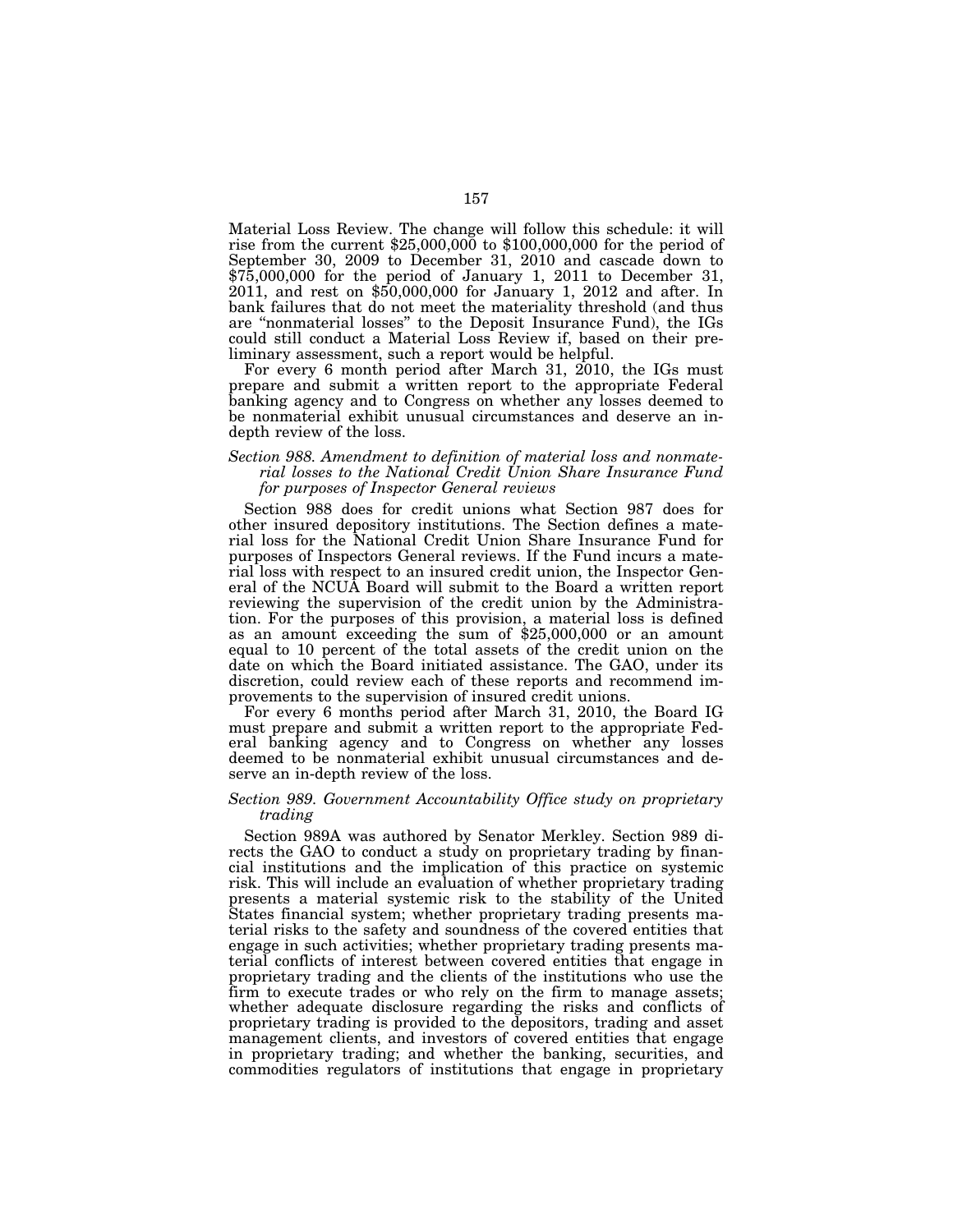trading have in place adequate systems and controls to monitor and contain any risks and conflicts of interest related to proprietary trading. The GAO will submit a report to Congress on the results of this study within 15 months of passage of the Act.

### *Section 989A. Senior investor protection*

Section 989A was authored by Senator Kohl. Section 989A defines the terms "misleading designation", "financial product", "misleading or fraudulent marketing" and "senior" for the purposes of protecting senior citizens from investment frauds. The Section directs the Office of Financial Literacy within Bureau of Consumer Financial Protection to establish a program to provide grants of up to \$500,000 per fiscal year to individual States to investigate and prosecute misleading and fraudulent marketing practices or to develop educational materials and training to reduce misleading and fraudulent marketing of financial products toward seniors. States may use the grants for staff, technology, equipment, training and educational materials. To receive these grants, states must adopt rules on the appropriate use of designations in the offer or sale of securities or investment advice; on fiduciary or suitability requirements in the sale of securities; on the use of designations in the sale of insurance products; and on insurer conduct related to the sale of annuity products. This Section authorizes \$8 million to be appropriated for these purposes for fiscal years 2010 through 2014.

This section is intended to protect seniors from less than scrupulous financial advisors who prey on the elderly by touting misleading or fraudulent ''senior designations.'' Often these deceptive designations can be obtained online and require little or no training to acquire. The new grant program will provide needed resources to state fraud enforcement agencies fighting fraud. The grant application process will incentivize states to crack down against the misleading use of senior designations by encouraging them to adopt the North American Securities Administrators Association (NASAA)'s and the National Association of Insurance Commission's (NAIC) newly developed model rules on the use of senior designations for the sale of securities and insurance products. The grant also calls for improved suitability standards for the sales of annuity products, with provisions that are likely to be reflected in the new suitability standards that are being developed by the NAIC. This section has been endorsed by organizations such as the AARP, North American Securities Administrators Association (NASAA), National Organization for Competency Assurance (NOCA), The American College, Financial Planners Association, Fund Democracy, Consumer Federation of America, Alliance for Retired Americans, National Association of Personal Financial Advisors (NAPFA), Older Women's League (OWL) and Financial Certified Planners Board of Standards (CFP Board).

### *Section 989B. Changes in appointment of certain Inspectors General*

Senator Menendez authored this Section, which provides for presidential appointment of the Inspectors General of the Federal Reserve Board of Governors, the CFTC, the NCUA, the PBGC, the SEC, and the Bureau of Consumer Financial Protection with Senate approval. The provision is intended to increase the stature of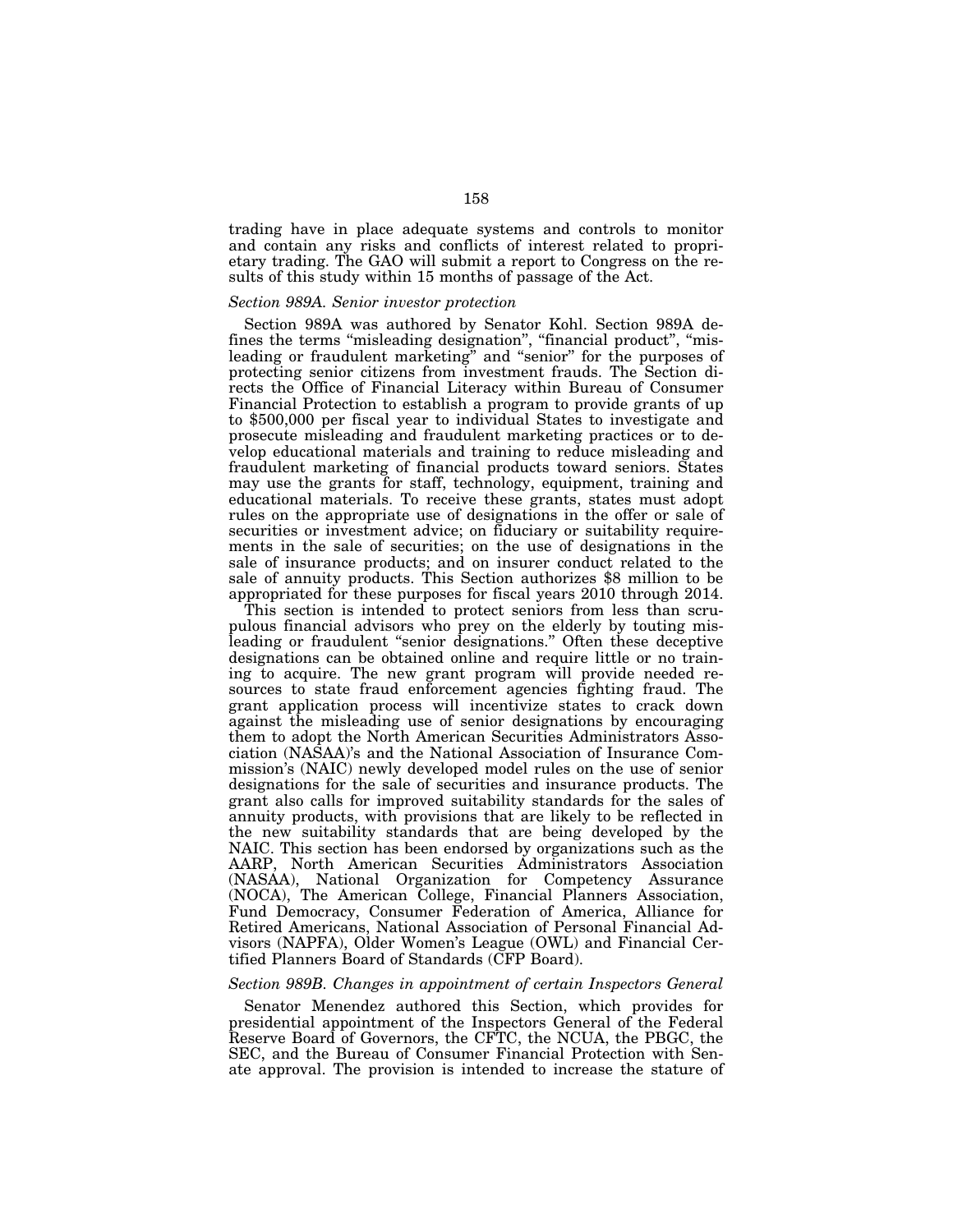the Inspectors General within their agencies. This Section strengthens also the subpoena authority.

# Subtitle J

# *Section 991. Securities and Exchange Commission self-funding*

Section 991 provides for the SEC to become a self-funded organization. Each year the SEC will submit a budget request to Congress and the Treasury. The Treasury will deposit this money into an account for use by the SEC. The SEC will set its fees and assessments at a level meant to fully repay Treasury. If the SEC does not recoup sufficient funds, then the SEC is not obligated to fully repay Treasury. Any collections in excess of 25% of the next year's budget request must be paid to Treasury.

The Council of Institutional Investors,255 former SEC Chief Accountant Mr. Lynn Turner,256 the Investment Adviser Association,<sup>257</sup> and the Investor's Working Group<sup>258</sup> support this policy.

# **Title X—Bureau of Consumer Financial Protection**

# *Section 1001. Short title*

Section 1001 establishes the name of this title to be the Consumer Financial Protection Act of 2010.

# *Section 1002. Definitions*

Section 1002 provides the definitions for key terms in Title X.

Paragraph 1 defines the term "affiliate."

Paragraph 2 explains that ''Bureau'' means the Bureau of Consumer Financial Protection.

Paragraph 3 defines the term ''business of insurance.''

Paragraph 4 defines the term "consumer."

Paragraph 5 makes clear that financial products or services defined in the Act that are offered or provided for use by consumers primarily for personal, family, or household purposes are considered to be "consumer financial products or services" for purposes of this Act. The definition of ''consumer financial product or service'' in this paragraph is a subset of the defined term ''financial product or serve'' in paragraph 13, and includes all activities that are part of the broader definition, which excludes the ''business of insurance'' under paragraph 13(B). In addition, other key financial activities that are central to consumers are also included in this definition. These include, among others listed, the servicing of mortgage loans and debt collection services where the financial service being provided is the result of a contract between the lender and the servicer or debt collector. For example, mortgage servicers typically provide services to the owners of the mortgages. Nonetheless, this service is included in the definition of ''consumer financial

<sup>255</sup>Mr. Jeff Mahoney, Council of Institutional Investors, letter to Senator Dodd, p.3, November

<sup>18, 2009. 256</sup> *Enhancing Investor Protection and the Regulation of Securities Markets—Part I: Testimony before the U.S. Senate Committee on Banking, Housing, and Urban Affairs,* 111th Congress, 1st

session (2009) (Testimony of Mr. Lynn Turner).<br><sup>257</sup> Enhancing Investor Protection and the Regulation of Securities Markets—Part II: Testimony<br>before the U.S. Senate Committee on Banking, Housing, and Urban Affairs, 111th session (2009) (Testimony of Mr. David Tittsworth). <sup>258</sup> *U.S. Financial Regulatory Reform: An Investor's Perspective, Investor's Working Group*,

July 2009.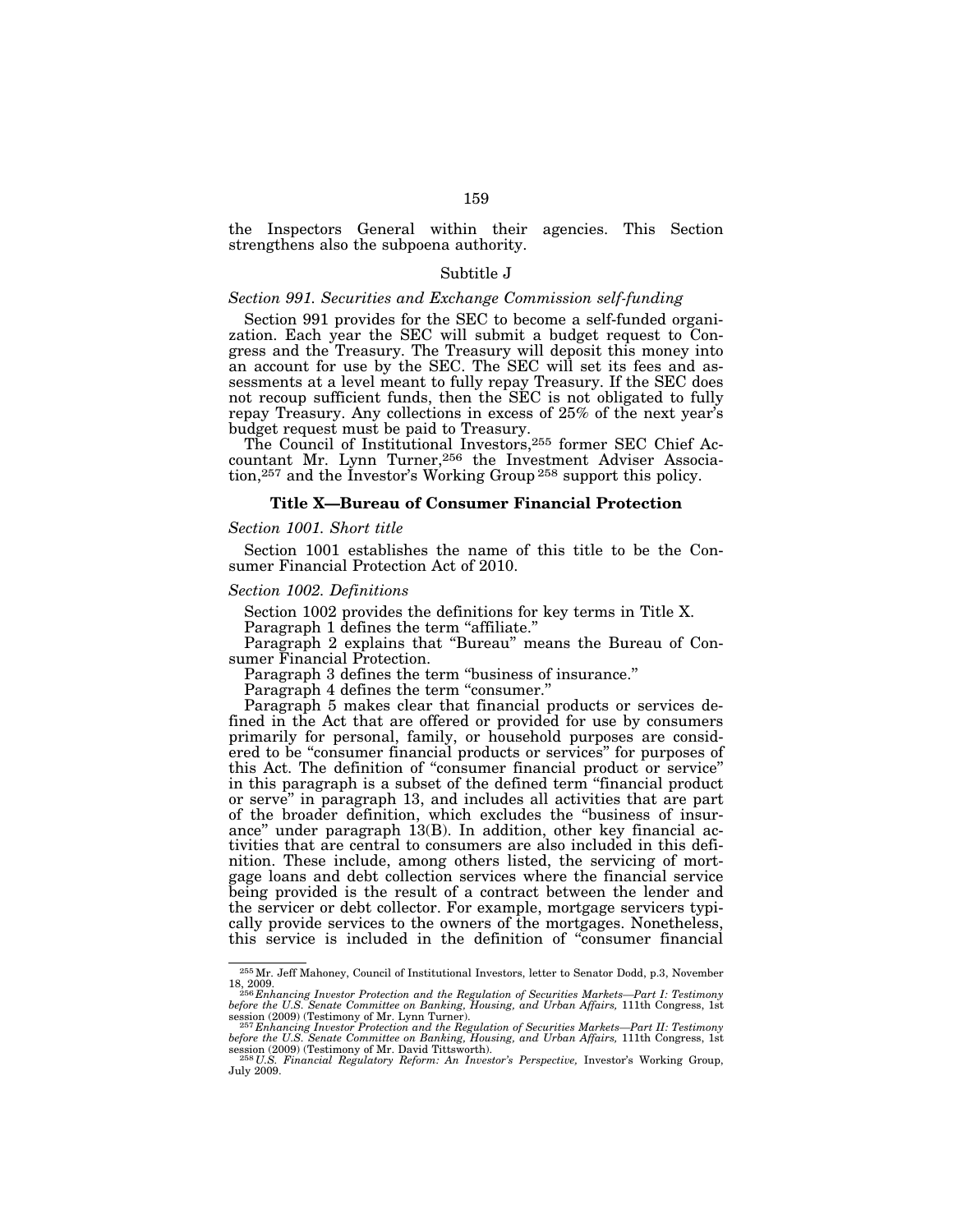product or service'' because of its obvious impact on consumers. A number of other financial activities of a similar nature are included in this definition.

The Committee intends, however, that a financial institution's exercise of bona fide trust or fiduciary powers would not be subject to the jurisdiction of the Bureau. In addition, financial products and services delivered for establishing a trust, or to a trust itself, would not be for use by a consumer primarily for personal, family, or household purposes.

Paragraph 6 defines "covered person" as any person engaged in offering or providing a consumer financial product or service and an affiliate of such a person that provides a material service in connection with the provision of such consumer financial product or service is subject to the regulatory authority of and, in some cases, to examinations by, the CFPB under this title.

Paragraph 7 defines the term "credit."

Paragraph 8 defines "deposit-taking activity."

Paragraph 9 defines the term "designated transfer date."

Paragraph 10 defines the term "Director."

Paragraph 11 defines the term "enumerated consumer laws."

Paragraph 12 defines the term "Federal consumer financial law."

Paragraph 13 defines the term ''financial product or service'' and is modeled on the activities that are permissible for a bank or a bank holding company, such as under section 4(k) of the Bank Holding Company Act and implementing regulations. However, it is more narrowly drawn in this Act in that the list does not include insurance or securities activities. The paragraph describes the activities, products, and services that are defined as a ''financial product or service'' in the context of this legislation. The legislation does not intend to capture as ''covered persons'' companies that engage in financial data processing activities, as defined in paragraph 13, where the company acts as a mere conduit for such data, provides services to a person that enables that person to establish and maintain a web site simply as a conduit, or merchants that provide for electronic payments for the sale of their nonfinancial goods or services.

Paragraph 14 defines the term "foreign exchange."

Paragraph 15 defines the term ''insured credit union.''

Paragraph 16 defines the term "payment instrument."

Paragraph 17 defines the term "person."

Paragraph 18 defines the term ''person regulated by the Commodity Futures Trading Commission.''

Paragraph 19 defines the term ''person regulated by the Commission.''

Paragraph 20 defines the term "person regulated by a State insurance regulator.''

Paragraph 21 defines the term "person that performs income tax preparation activities for consumers.''

Paragraph 22 defines the term "prudential regulator."

Paragraph 23 defines the term "related person."

Paragraph 24 defines the term "service provider" and is designed to create authority that is generally comparable to the authority that federal banking regulators have under the Bank Service Company Act. It is included in this Act in order to ensure that material outsourced services by a covered person in connection with the of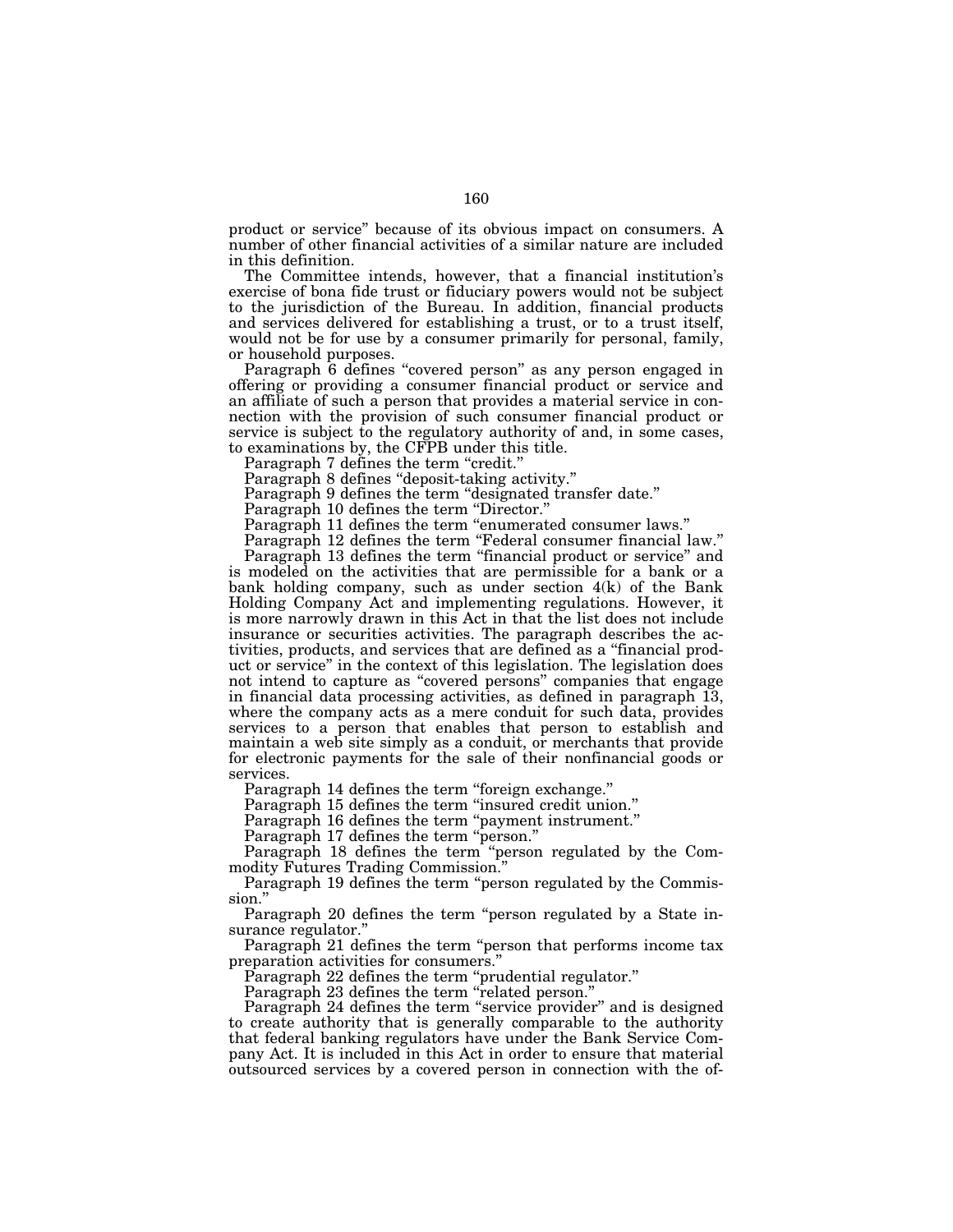fering or provision of a consumer financial product or service are subject to the regulation and supervision of the CFPB for the activities that could be done directly by the covered person. Without such authority, covered persons could remove many important functions that bear directly on consumers from the CFPB's oversight simply by contracting those functions out to service providers, thereby escaping the jurisdiction of the CFPB and leading to significant regulatory arbitrage. Companies that merely provide general support or ministerial services to a broad range of businesses, or space for advertising either in print or in an electronic medium, are not intended to be defined as service providers for the purposes of this Act.

Paragraph 25 defines the term "State."

Paragraph 26 defines the term "stored value."

Paragraph 27 defines the term "transmitting or exchanging money.<sup>"</sup> This paragraph is not intended to capture a mere conduit, such as a telecommunications company that provides a network over which a money service business sends funds. The paragraph is intended to cover the companies that are receiving currency directly from a consumer, not as a consequence of receiving it from the money service business for further transmission to a recipient.

# Subtitle A—Bureau of Consumer Financial Protection.

# *Section 1011. Establishment of the Bureau*

This section creates the Bureau of Consumer Financial Protection (the Bureau) in the Federal Reserve System; it establishes the Bureau's authority to regulate the offering and provision of consumer financial products and services. This section also establishes the positions of the Director and Deputy Director of the Bureau. The Director is appointed by the President and confirmed by the Senate for a 5–year term and subject to removal for cause.

# *Section 1012. Executive and administrative powers*

Section 1012 authorizes the Bureau to establish general policies with respect to all executive and administrative functions of the Bureau. It provides that the Director may delegate to any authorized employee, representative, or agent any power vested in the Bureau. The section makes clear that the Bureau is to operate without any interference by the Board of Governors of the Federal Reserve including with regards to rule writing, issuance of orders, examinations, enforcement actions, and appointment or removal of employees of the Bureau. These provisions are modeled on similar statutes governing the Office of the Comptroller of the Currency and the Office of Thrift Supervision, which are located within the Department of Treasury.

This section also establishes that, like other federal financial services regulators, any Bureau testimony, legislative recommendations, or comments on legislation are not subject to review or approval by other agencies. The Bureau must make clear that any such communications do not reflect the views of the President or Board of Governors.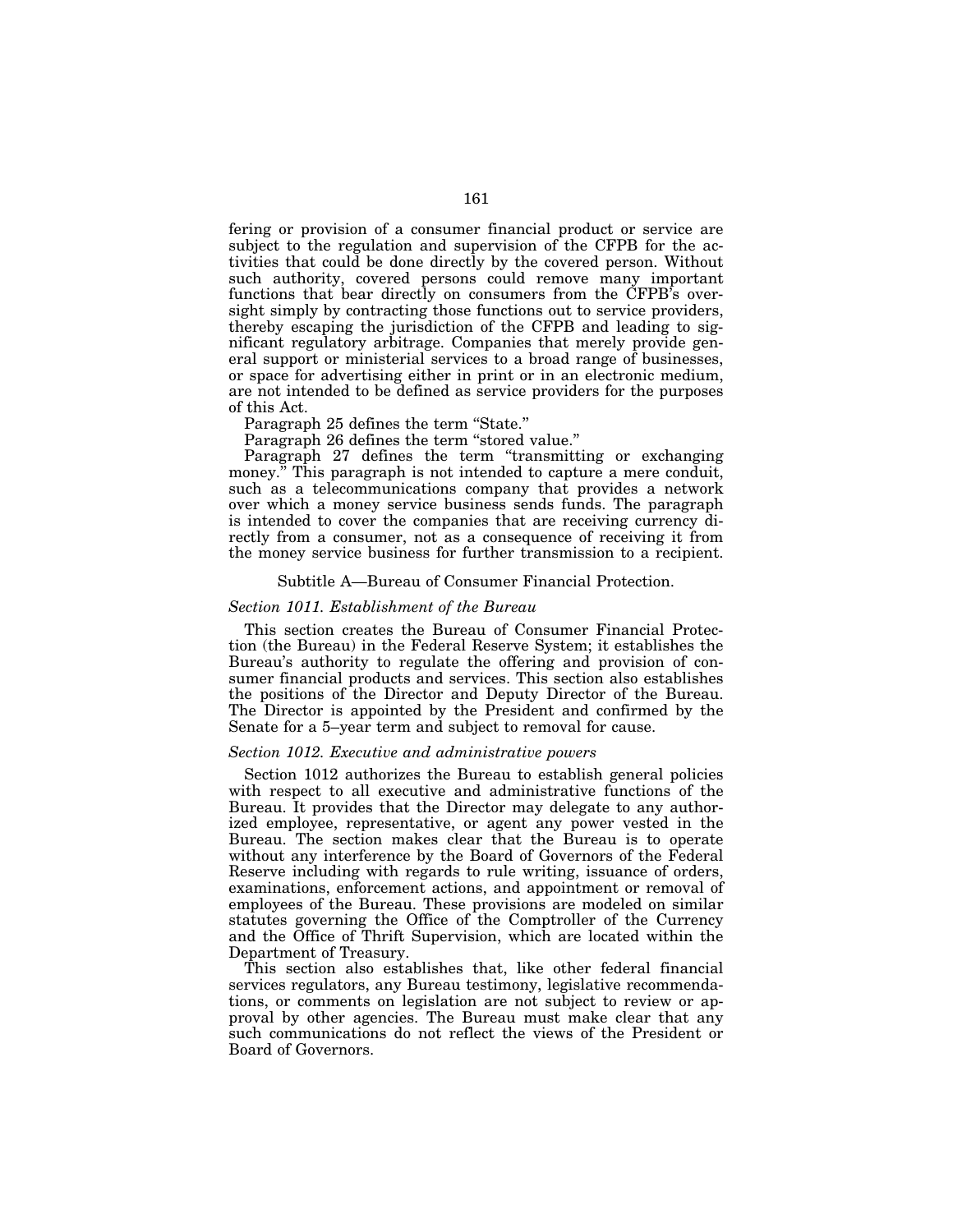# *Section 1013. Administration*

This section authorizes the Director to appoint and employ officials and professional staff, and to establish in the Bureau functional units for research, community affairs, and consumer complaints. The Committee expects these functions to ensure that the Bureau has a robust knowledge of the markets for consumer financial products and services in order to meet its purposes and objectives in as efficient and effective manner as possible. The Committee also expects the Bureau to work with other federal agencies, such as the Federal Trade Commission (FTC), to make use of the FTC's existing consumer complaints collection infrastructure where efficient and advantageous in facilitating complaint monitoring, response, and referrals. Section 1013 also establishes within the Bureau an Office of Fair Lending and Equal Opportunity and an Office of Financial Literacy. Evidence of discriminatory pricing in the provision of auto loans, certain terms of mortgage loans, and other products indicate the importance of tracking this information. Likewise, a more effective effort to improve financial literacy should play a crucial role in improving consumer protection.

### *Section 1014. Consumer Advisory Board*

Section 1014 requires the Director to create a Consumer Advisory Board and to consult with it on matters pertaining to the Bureau's functions and authorities. This panel is modeled on the Consumer Advisory Council of the Federal Reserve Board and is intended to bring a broad spectrum of perspectives together to advise the Director. This provision requires the Director to appoint 6 members to the Consumer Advisory Board who have been recommended by the Federal Reserve Bank Presidents. The provision requires that members are appointed without regard to party affiliation, just like the members of the advisory committees to the Federal Reserve, the SEC, the FDIC, the FDA, and many other federal advisory committees. This is important because, as the GAO found in 2004, when a federal advisory committee is viewed as politicized, the value of its work can be jeopardized.

### *Section 1015. Coordination*

This section requires the Bureau to coordinate with the SEC and CFTC and Federal agencies and State regulators to promote consistent regulatory treatment of consumer financial and investment products and services.

#### *Section 1016. Appearances before and reports to Congress*

This section requires the Director to appear before Congress at semi-annual hearings and, concurrently, to prepare and submit a report to the President and Congress concerning the Bureau's budget and regulation, supervision, and enforcement activities. This provision is modeled on the semi-annual monetary report and testimony requirement imposed on the Federal Reserve. The Committee expects that this requirement will ensure the ongoing accountability of the Bureau to the Committee and the Congress.

#### *Section 1017. Funding; penalties and fines*

Section 1017 requires the Federal Reserve Board to transfer the amount determined by the Director to to be reasonably necessary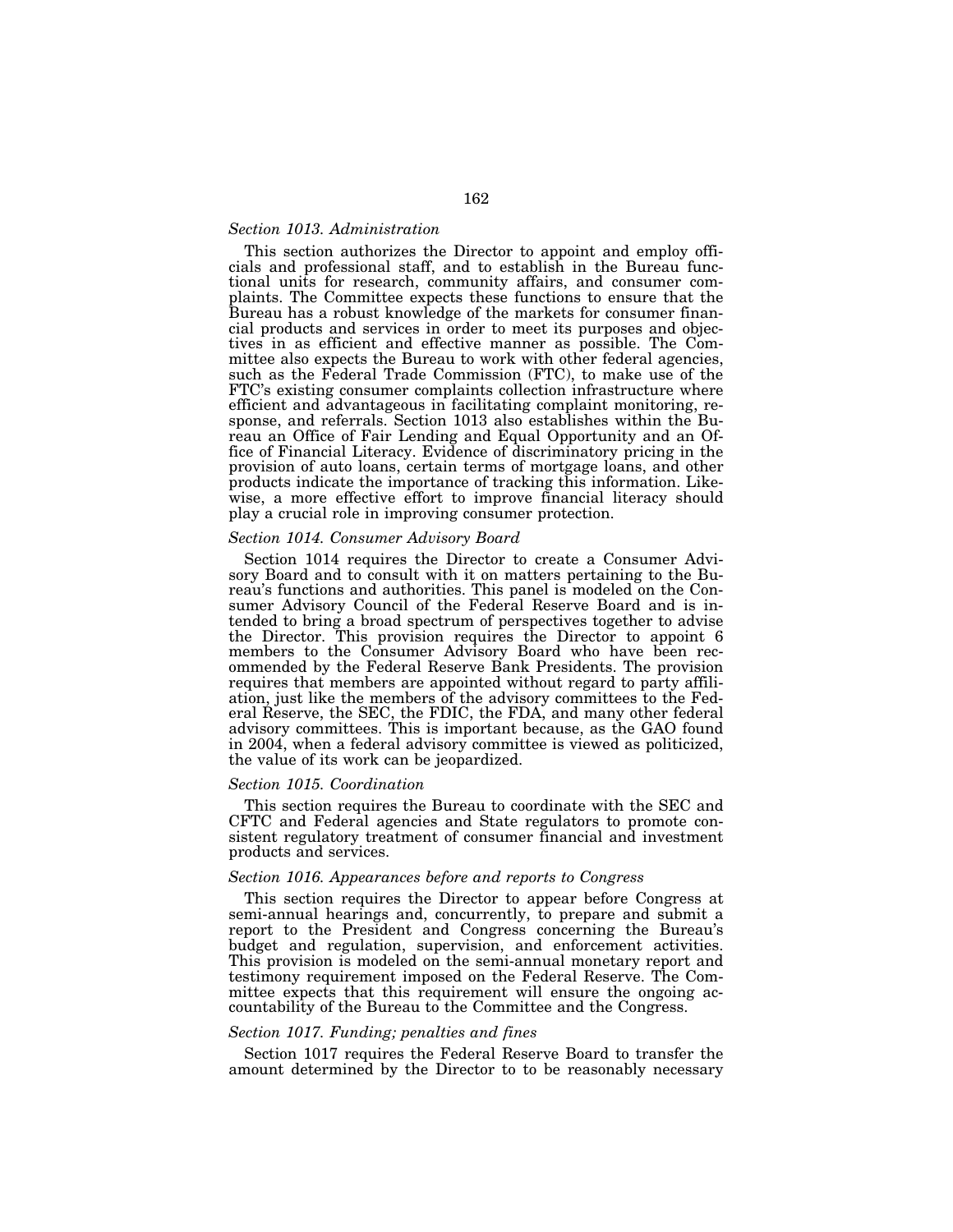for the Bureau's annual budget, not to exceed a specified percentage of the total operating expenses of the Federal Reserve System as reported in the 2009 Annual Report of the Board of Governors. The Bureau's funding is capped at 12 percent for fiscal year 2013 and each year thereafter, except that the cap is to be adjusted for inflation, and will be subject to annual audits and reports to Congress by the GAO. This funding is needed to perform the following key functions: examinations and enforcement over larger banks, mortgage market companies, and other large covered nondepository companies; registration and reporting by nondepository companies that are subject to the Bureau's examination authority; analytical support, monitoring and research, industry guidance and rulemaking; operation of a nationwide consumer complaint center; and consumer financial education. The mortgage market consists of more than 25,000 lenders, servicers, brokers, and loan modification firms that would be subject to Bureau supervision and enforcement. The Treasury estimates that there are more than 75,000 nonbank, non-mortgage firms offering or providing consumer financial products or services, of which the agency would supervise a percentage. In order to conduct thorough supervision of these firms comparable to bank consumer compliance supervision will require an adequate budget.

The Committee finds that the assurance of adequate funding, independent of the Congressional appropriations process, is absolutely essential to the independent operations of any financial regulator. This was a hard learned lesson from the difficulties faced by the Office of Federal Housing Enterprise Oversight (OFHEO), which was subject to repeated Congressional pressure because it was forced to go through the annual appropriations process. It is widely acknowledged that this helped limit OFHEO's effectiveness. For that reason, ensuring that OFHEO's successor agency—the Federal Housing Finance Agency—would not be subject to appropriations was a high priority for the Committee and the Congress in the Housing and Economic Recovery Act of 2008. The budget established in this Act will ensure that the Bureau has the funds to perform its mission. By comparison with other financial regulatory bodies, the CFPB budget is modest, as the chart below illustrates.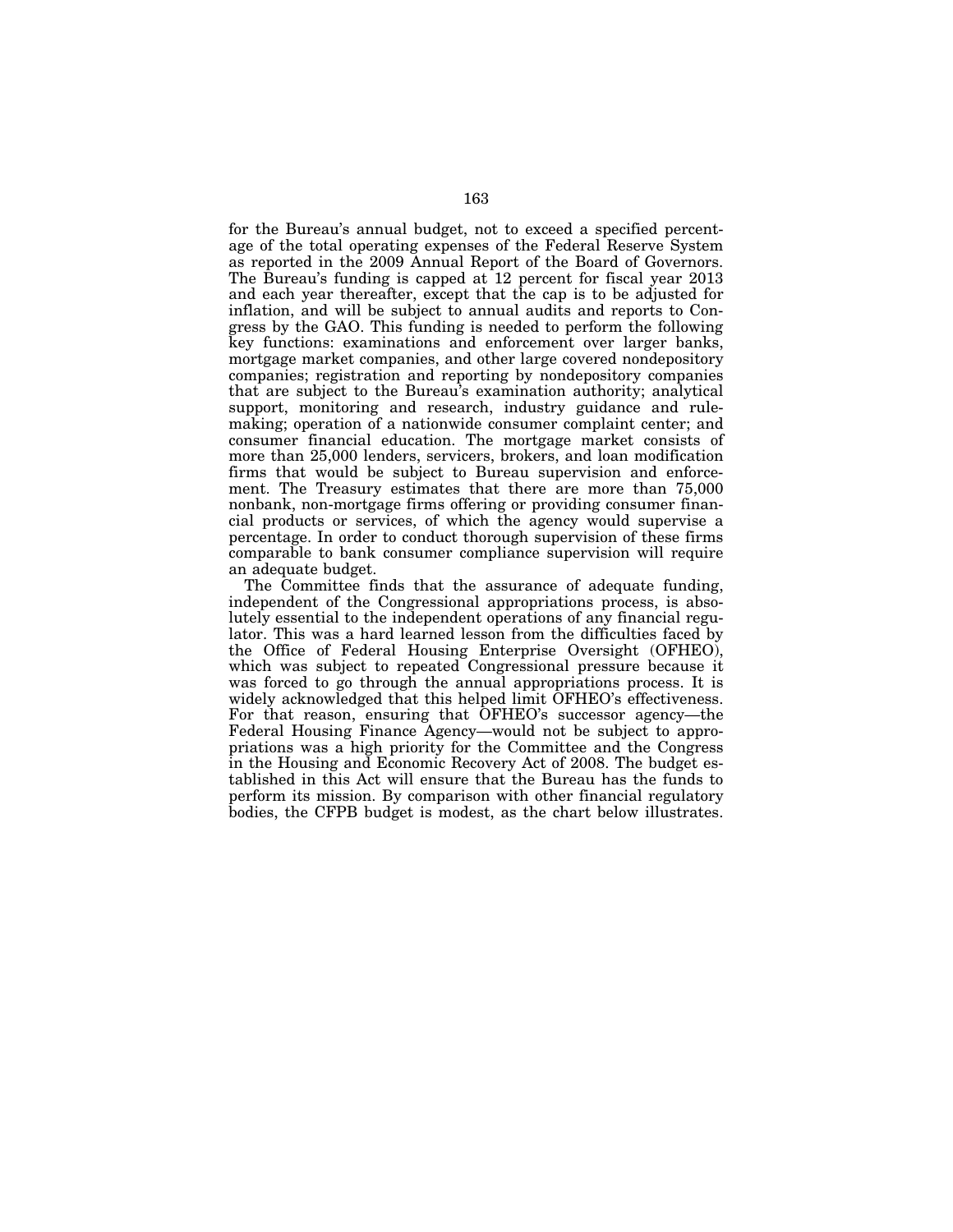



special fund for receipts which can be invested under certain guidelines and which are to be used to pay for Bureau expenses. Finally, section 1017 creates a victims' relief fund for civil penalties obtained by the Bureau.

#### *Section 1018. Effective date*

\$1,500 \$1,000

This section provides that this subtitle shall become effective on the date of enactment of this Act.

# Subtitle B—General Powers of the Bureau

# *Section 1021. Purpose, objectives, and functions*

This section mandates that the purpose of the Bureau is to implement and enforce, where applicable, Federal consumer financial laws to ensure that markets for consumer financial products and services are fair, transparent and competitive.

The Bureau is authorized to act to ensure that consumers are provided with accurate, timely, and understandable information in order to make effective decisions about financial transactions; to protect consumers from unfair, deceptive, or abusive acts and practices and from discrimination; to reduce unwarranted regulatory burdens; to ensure that Federal consumer financial law is enforced consistently in order to promote fair competition; and to ensure that markets for consumer financial products and services operate transparently and efficiently to facilitate access and innovation.

This section further establishes the Bureau's functions with regard to regulation, supervision and enforcement, including: conducting financial education programs; collecting, investigating and responding to consumer complaints; collecting and publishing information relevant to the functioning of markets for consumer financial products and services; supervising covered persons for compliance with Federal consumer financial law, and taking appropriate enforcement action; issuing rules, orders and guidance; and performing other necessary support activities to facilitate the Bureau's functions.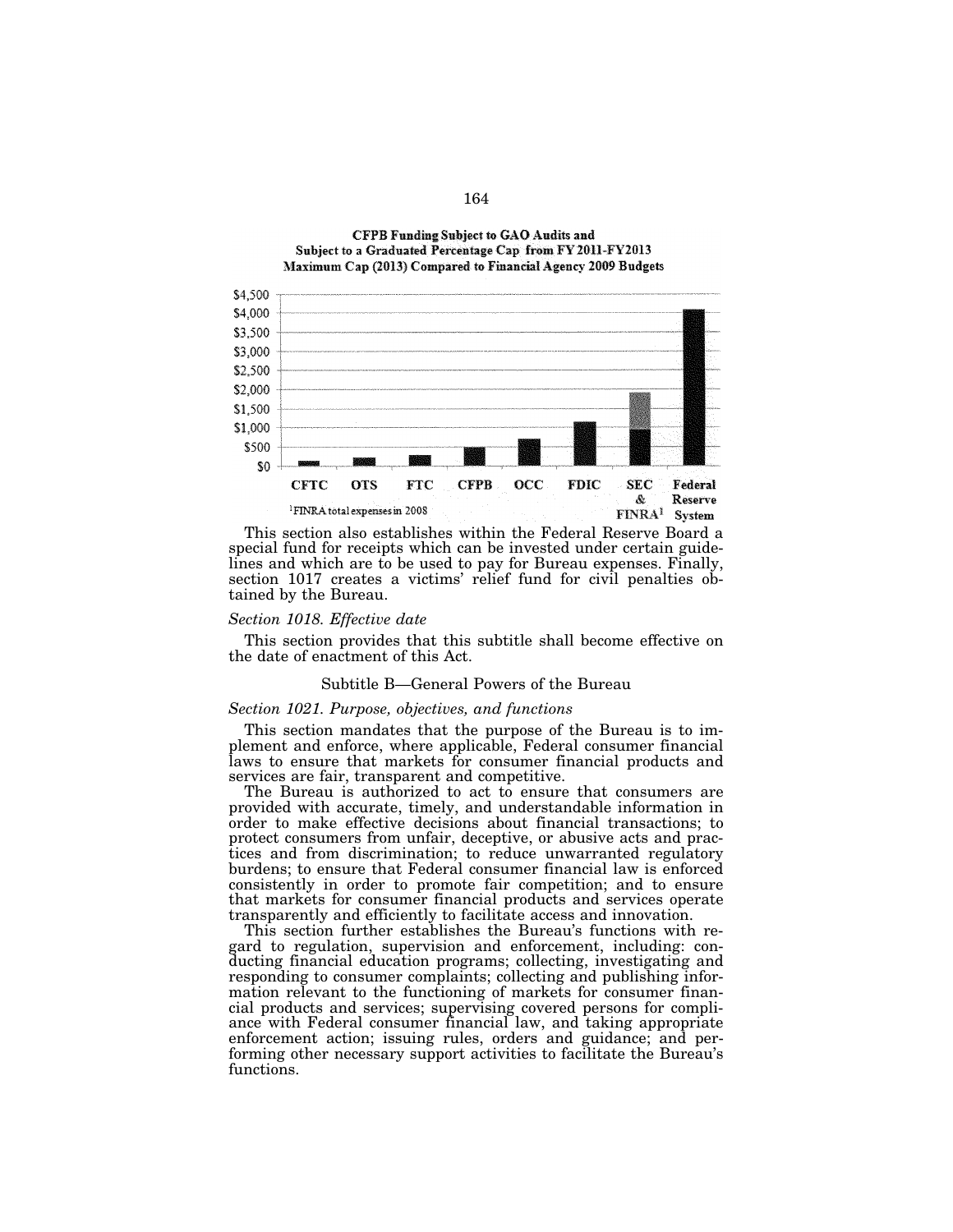# *Section 1022. Rulemaking authorities*

This section authorizes the Bureau to administer, enforce and implement the provisions of Federal consumer financial law and, more specifically, authorizes the Bureau to prescribe rules and issue orders and guidance as may be necessary to carry out the purposes, and prevent evasions of, those laws. Under this section, the Bureau must, when prescribing rules, consider potential benefits and costs to consumers and covered persons, and consult with prudential regulators regarding consistency with safety and soundness considerations and other objectives of such agencies. This consultation would have to take place prior to the Bureau proposing a rule as well as during the public comment process. If during such consultation process a prudential regulator provides the Bureau with a written objection to the proposed rule, the Bureau is required to include in the adopting release a description of the objection and the basis for the Bureau's decision regarding such objection. The Bureau is authorized under this section to exempt classes of covered persons, service providers, or consumer financial products or services, from provisions of this title.

This section requires the Bureau to monitor for risks to consumers in the offering or provision of consumer financial products or services. In monitoring for risks, the Bureau is authorized to consider factors including likely risks and costs to consumers associated with buying or using a type of consumer financial product or service, the extent to which the law is likely to adequately protect consumers, and the extent to which the risks of a consumer financial product or service may disproportionately affect traditionally underserved consumers. The Bureau is further granted authority to gather and compile information regarding the organization, business conduct, markets, and activities of persons operating in consumer financial services markets, and to make such information public, as is in the public interest.

The Committee considers the monitoring and information gathering function to be an essential part of the Bureau's work. The Bureau must stay closely attuned to the marketplace for consumer financial products and services in order to effectively fulfill the purposes and objectives of this title.

Under this section, the Bureau is provided with access to the examination and financial condition reports made by a prudential regulator or other Federal agency having jurisdiction over a covered person. Similarly, a prudential regulator, State regulator or other Federal agency having jurisdiction over a covered person is provided with access to any examination reports made by the Bureau. The Bureau is required to take steps to ensure that proprietary, personal or confidential information is protected from public disclosure. In addition, the Bureau is required to assess the efficacy of its rules.

# *Section 1023. Review of Bureau regulations*

This section provides for a process by which the Financial Stability Oversight Council may set aside a final regulation promulgated by the Bureau if, in the view of two-thirds of the Council, the regulation would put the safety and soundness of the banking system or the stability of the financial system at risk. Under this section, an agency represented by a member of the Council may peti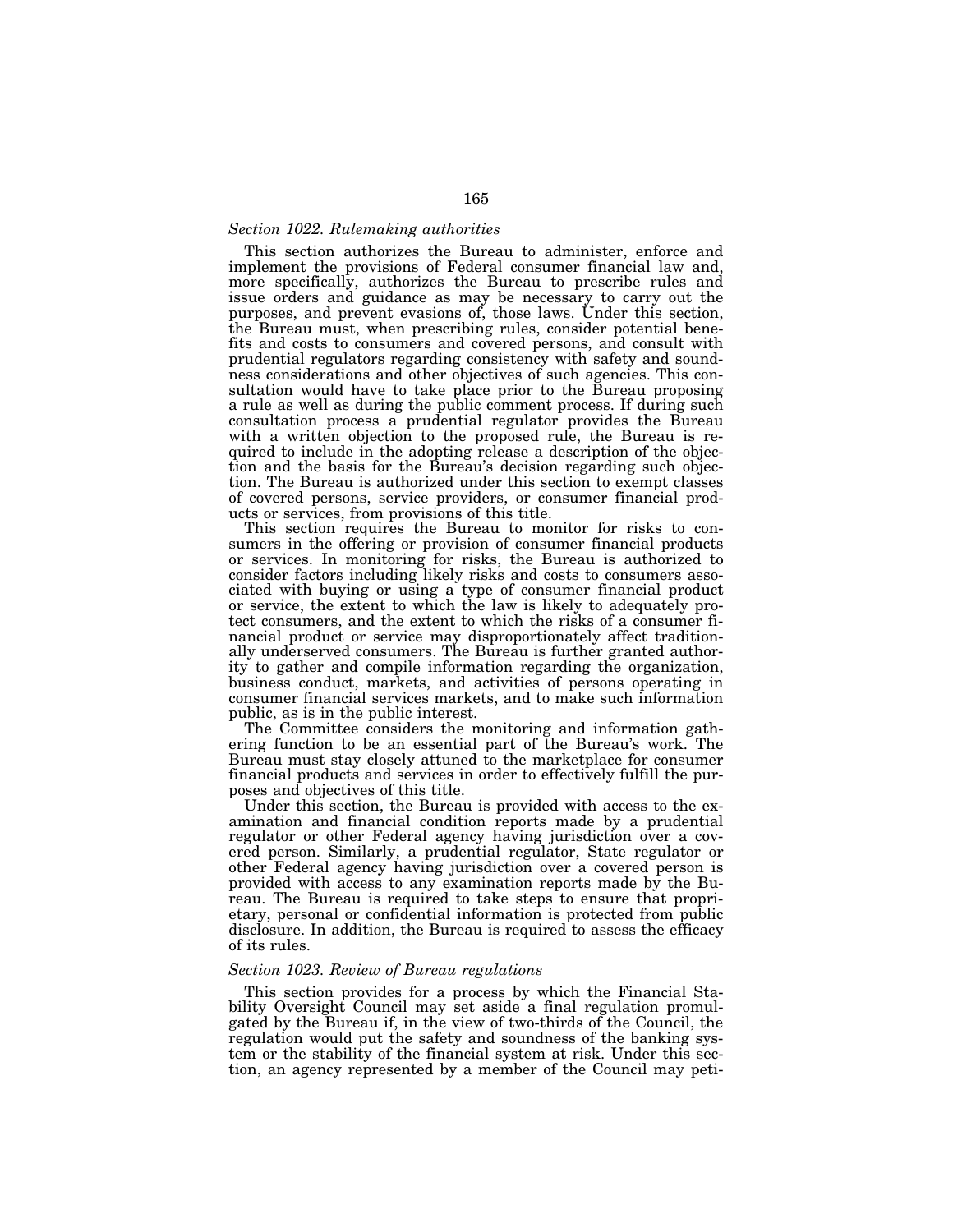tion the Council to stay the effectiveness of, or set aside, a regulation if the member agency filing the petition has attempted to work with the Bureau to resolve concerns regarding the effect of the rule on financial stability or safety and soundness of the banking system. Such petition is required to be filed with the Council not later than 10 days after the regulation has been published in the Federal Register. A decision by the Council to set aside a regulation prescribed by the Bureau shall render such regulation unenforceable.

Any such decision by the Council would be required to be done within certain specified time limits. A decision to issue a stay of, or set aside, a regulation is required to be published in the Federal Register as soon as practicable after the decision is made, with an explanation of the reasons for the decision. A decision by the Council to set aside a regulation prescribed by the Bureau is subject to judicial review.

This provision is designed to ensure that consumer protection regulations do not put the safety and soundness of the banking system or the stability of the financial system at risk. This provision is in addition to the significant consultation requirements included in Section 1022.

The Committee notes that there was no evidence provided during its hearings that consumer protection regulation would put safety and soundness at risk. To the contrary, there has been significant evidence and extensive testimony that the opposite was the case. Specifically, it was the failure by the prudential regulators to give sufficient consideration to consumer protection that helped bring the financial system down. In fact, it was the organizations that promote consumer protection that were urging that underwriting standards be tightened for both consumer protection and safety and soundness reasons, and it was the prudential regulators who ignored these calls.

For example, in testimony before the Committee (June 26, 2007), David Berenbaum from the National Community Reinvestment Coalition said, ''For the past 5 years, community groups, consumer protection groups, fair lending groups, and all of our members in the National Community Reinvestment Coalition have been sounding an alarm about poor underwriting—underwriting that not only endangered communities, their tax bases, their municipal governments, their ability to have sound services and celebrate homeownership—but [underwriting that] was going to impact on the safety and soundness of our banking institutions themselves. Those cries for action fell on deaf ears, and here we are today.''

An article in the *American Banker* (''Do Safety and Soundness and Consumer Protection Really Conflict?," by Cheyenne Hopkins, March 30, 2010) calls the banking industry argument that such a conflict exists ''shaky.'' The article quotes Kevin Jacques who worked for 10 years in the Office of the Comptroller of the Currency, who said, ''. . . I cannot recall a meeting I sat in where we worried about consumer protection and looked at safety and soundness and said the two are in conflict. . . .'' A former New York Federal Reserve Bank official, Brad Sabel, agreed with this assessment, saying ''In my experience I do not recall seeing a case where a consumer protection regulation was found to pose a threat to safe and sound operations of the banks.''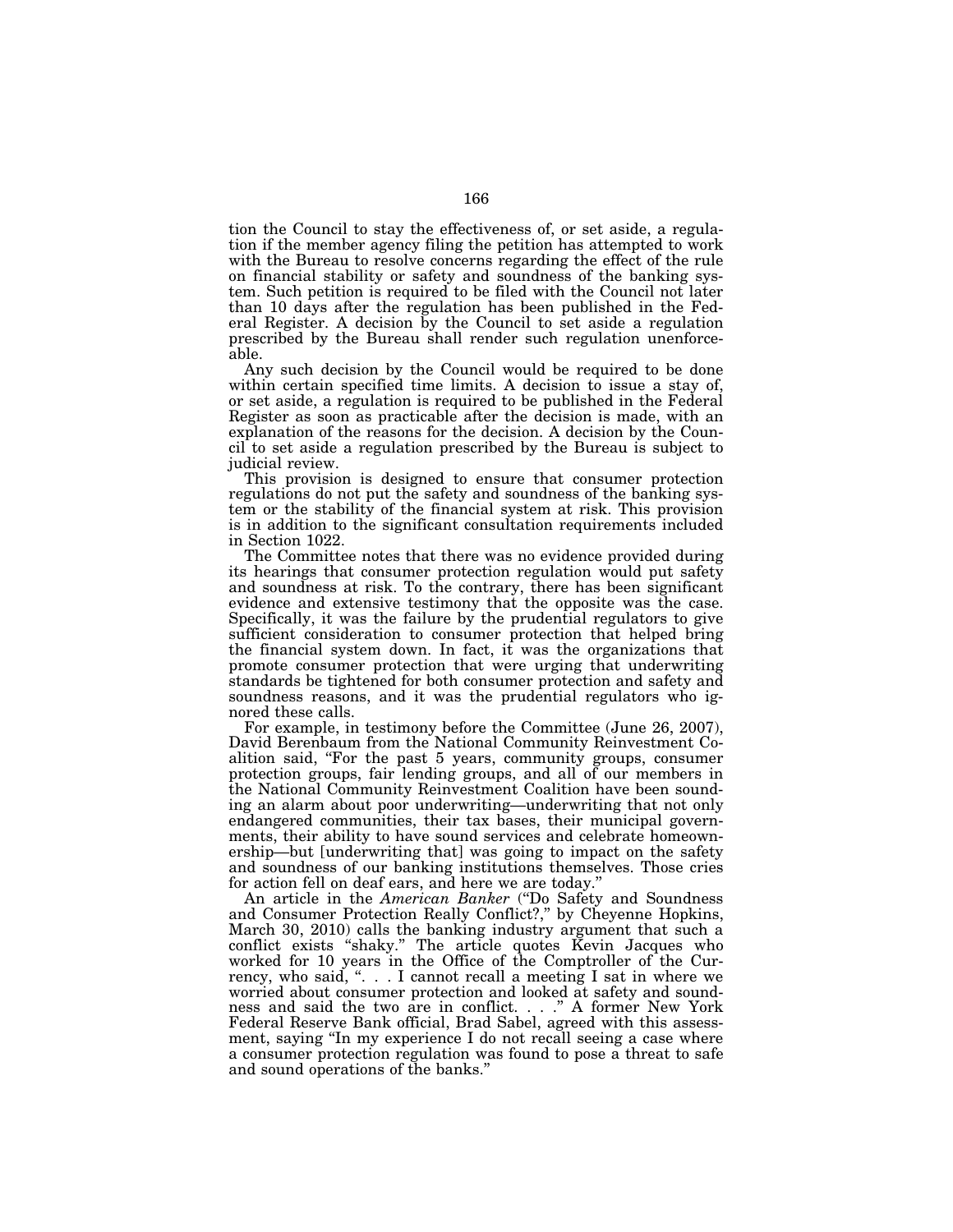Nonetheless, the Committee included this provision in order to reassure that the Bureau cannot put the safety and soundness or the stability of the financial system at risk.

### *Section 1024. Supervision of nondepository covered persons*

Section 1024 establishes the scope of the Bureau's supervisory authority over certain nondepository institutions (nondepository covered persons). Oversight of these companies has largely been left to the States, and they are not currently subject to regular Federal consumer compliance examinations comparable to examinations of their depository institution competitors. According to one Treasury official, ''The federal government spends at least 15 times more on consumer compliance and enforcement for banks and credit unions than for nonbanks—even though there are at least five times as many nonbanks as there are banks and credit unions.'' The Federal Trade Commission has approximately 70 staff members assigned to perform enforcement and monitoring functions for approximately 100,000 nondepository financial service providers nationwide. The FTC's authority to issue rules regarding unfair and deceptive practices is constrained by procedural requirements, and it does not have authority to conduct compliance exams, as bank regulators do. For that reason, it has brought fewer than 25 lawsuits in the last five years against mortgage originators, payday lenders and debt collectors.

The authority provided to the Bureau in this section will establish for the first time consistent Federal oversight of nondepository institutions, based on the Bureau's assessment of the risks posed to consumers and other criteria set forth in this section. Banks and other nondepository companies that provide consumer financial products or services should be held to the same minimum standards for complying with Federal consumer financial laws regardless of their corporate structure. Specifically, the Bureau will have the authority to supervise all participants in the consumer mortgage arena, including mortgage originators, brokers, and servicers and consumer mortgage modification and foreclosure relief services. These entities contributed to the housing crisis that led to the near collapse of the financial system. The Bureau will also have the authority to supervise larger nondepository institutions that offer or provide other consumer financial products and services. Larger nondepositories will be defined through a Bureau rulemaking and in consultation with the Federal Trade Commission. Nondepository covered persons that are subject to the Bureau's supervision authority will be required to register with the Bureau. This section does not apply to depository institutions.

Specifically, the Bureau will have the authority to supervise all participants in the consumer mortgage arena, including mortgage originators, brokers, and servicers and consumer mortgage modification and foreclosure relief services. These entities contributed to the housing crisis that led to the near collapse of the financial system. The Bureau will also have the authority to supervise larger nondepository institutions that offer or provide other consumer financial products and services. Larger nondepositories will be defined through a Bureau rule making and in consultation with the Federal Trade Commission. Nondepository covered persons that are subject to the Bureau's supervision authority will be required to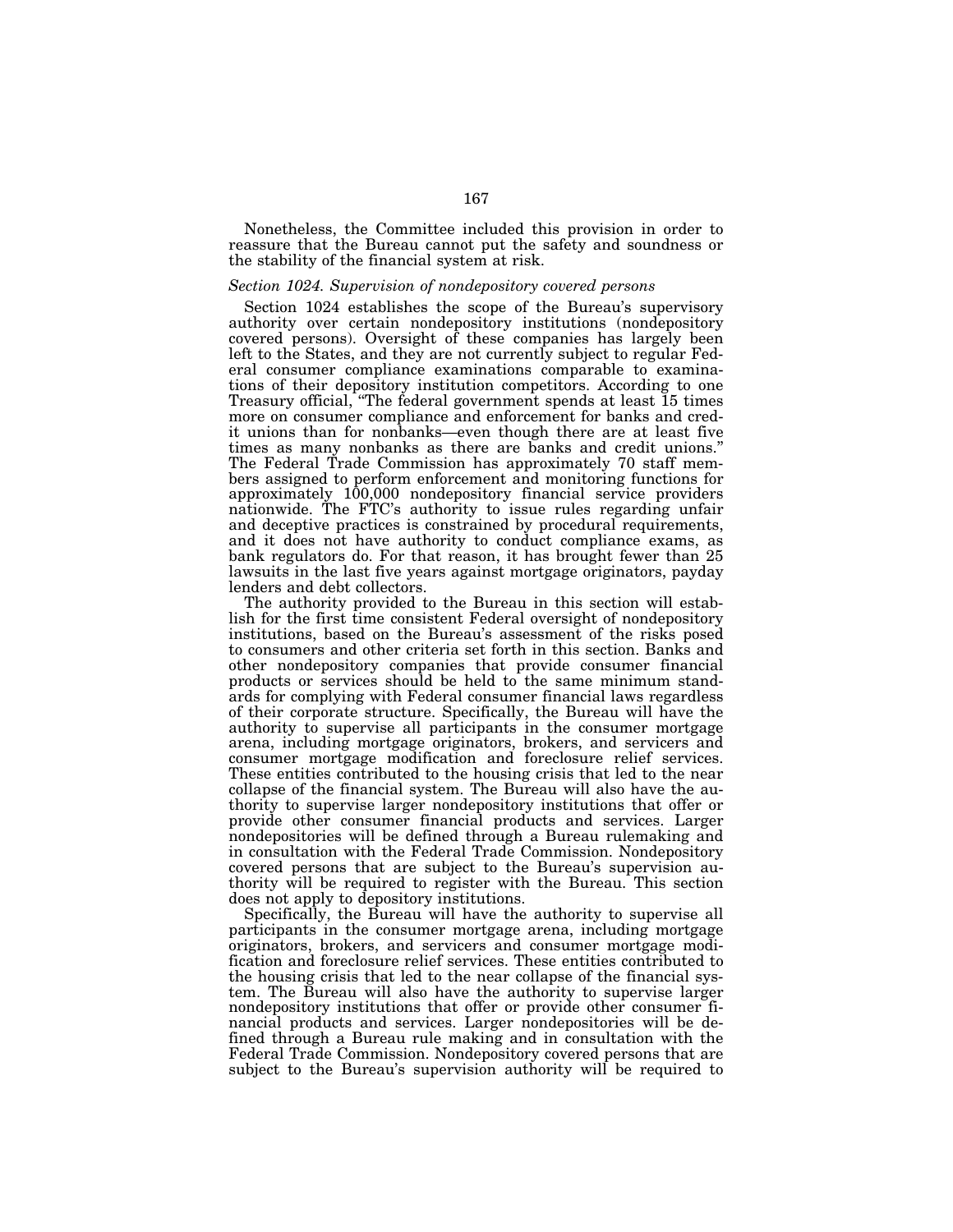register with the Bureau. This section does not apply to depository institutions.

The Bureau will have the authority to require reports from and to conduct periodic examinations of nondepository covered persons described in section 1026(a) to assess compliance with Federal consumer financial laws, to obtain information about activities and compliance systems, and to detect and assess risks to consumers and markets for consumer financial products and services. The Bureau will exercise its authority by establishing a risk-based supervision program based on an assessment of the risks posed to consumers in certain product and geographic markets. In establishing the risk-based supervisory program, the Bureau will consider the asset size of the nondepository covered person, the volume of consumer financial product and service transactions it is engaged in, the risks to consumers of those products and services, and the extent to which the institution is overseen by State regulators.

Section 1024 provides that the Bureau's enforcement authority over larger nondepository covered persons, other than mortgage entities described in section  $1024(a)(1)(A)$ , is exclusive, although other Federal agencies may recommend (in writing) enforcement actions to the Bureau. Pursuant to a Memorandum of Understanding, the Bureau and the FTC will coordinate enforcement action of nondepository mortgage actors, including civil actions.

# *Section 1025. Supervision of very large banks, savings associations, and credit unions*

Section 1025 grants the Bureau primary examination and enforcement authority over all insured depository institutions and credit unions with more than \$10 billion in assets. This authority extends to the affiliates and service providers of these large depositories. The current consumer protection system divides jurisdiction and authority for consumer protection between many federal regulators, whose mission is not focused on consumer protection. The result has been that banks could choose the least restrictive consumer compliance supervisor. The fragmented regulatory structure also resulted in finger pointing among regulators and inaction when problems with consumer products and services arose. The authority granted to the Bureau under this section creates one federal regulator with consolidated consumer protection authority over the largest depository institutions, leaving regulatory arbitrage and inter-agency finger pointing in the past.

Specifically, the Bureau will have the authority to require reports from and to conduct periodic examinations of the largest depository institutions to assess compliance with Federal consumer financial laws, to obtain information about activities and compliance systems, and to detect and assess risks to consumers and markets for consumer financial products and services. In order to minimize regulatory burden, the Bureau is required to coordinate examination and enforcement activities with the appropriate prudential regulator, including coordinating the scheduling of examinations, conducting simultaneous examinations unless the financial institution requests otherwise, sharing draft reports, requiring reasonable opportunity (30 days) to comment, and requiring that concerns raised by the prudential regulator be considered prior to issuing a final report. The Bureau must also pursue arrangements and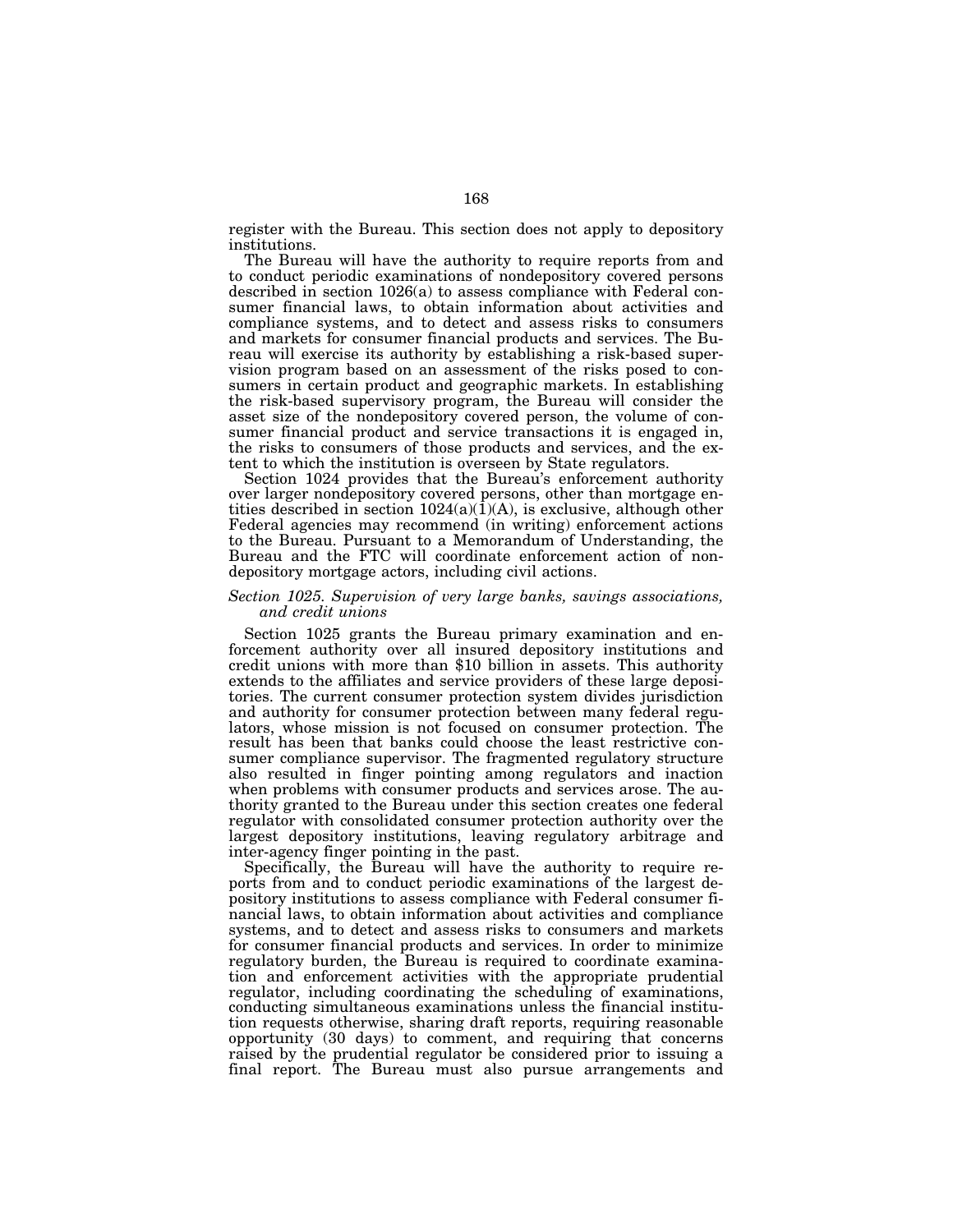agreements with State bank supervisors to coordinate examinations where appropriate.

Section 1025 also provides that any conflicts between regulators may be resolved by a governing panel. If the proposed supervisory determinations of the Bureau and the prudential regulator conflict, the examined financial institution may request that the agencies coordinate and present a joint statement of coordinated supervisory action. The agencies have 30 days to comply. If the agencies do not issue a joint statement, the financial institution may appeal to a governing panel 30 days after the joint statement is due. The governing panel would consist of a representative of the Board of Governors, the FDIC, the NCUA or OCC on a rotating basis (as long as that agency is not involved in the dispute) and a representative of the Bureau and the prudential regulator. The panel would have 30 days to provide a final determination to the financial institution.

# *Section 1026. Other banks, savings associations, and credit unions*

Section 1026 provides that an insured depository institution or credit union with \$10 billion in assets or less will continue to be examined for consumer compliance by its prudential regulator. The Bureau is authorized to ride along on a sample of examinations conducted by the prudential regulators, which will assist the Bureau in understanding the operations of smaller banks and credit unions. The Bureau would not have authority to take enforcement action. Section 1026 provides the Bureau access to reports by banks and credit unions under the \$10 billion threshold to help it better understand the markets for consumer financial products and services, and to ensure that it is a fair and consistent market-wide rule writer.

# *Section 1027. Limitations on authorities of the Bureau; preservation of authorities*

Section 1027 lays out the limits on the Bureau's authority with regard to certain entities and product types. These limitations make clear that the Bureau does not have authority over commercial transactions or the sale of nonfinancial goods or services.

Subsection (a) makes clear that the Bureau may not exercise any authority with respect to a merchant, retailer, seller or broker of nonfinancial good or service. However, the Bureau would have authority if such a person is significantly engaged in offering or providing any consumer financial product or service or is otherwise subject to an enumerated consumer law or other law that is transferred to the Bureau's authority. This subsection also allows a merchant to extend credit to a consumer for the purchase of a nonfinancial good or service without coming under the authority of the Bureau under this title. This has been described as allowing local merchants to "extend a tab" to a customer. Merchants may also collect these debts (or hire someone to do so), or sell such debts, if delinquent, without being subject to the Bureau's authority over those activities. This limitation would not extend to merchants who, for example, extend credit which exceeds the market value of the good or service offered or provided or who regularly extend credit that is subject to a finance charge and payable by written agreement in more than 4 installments.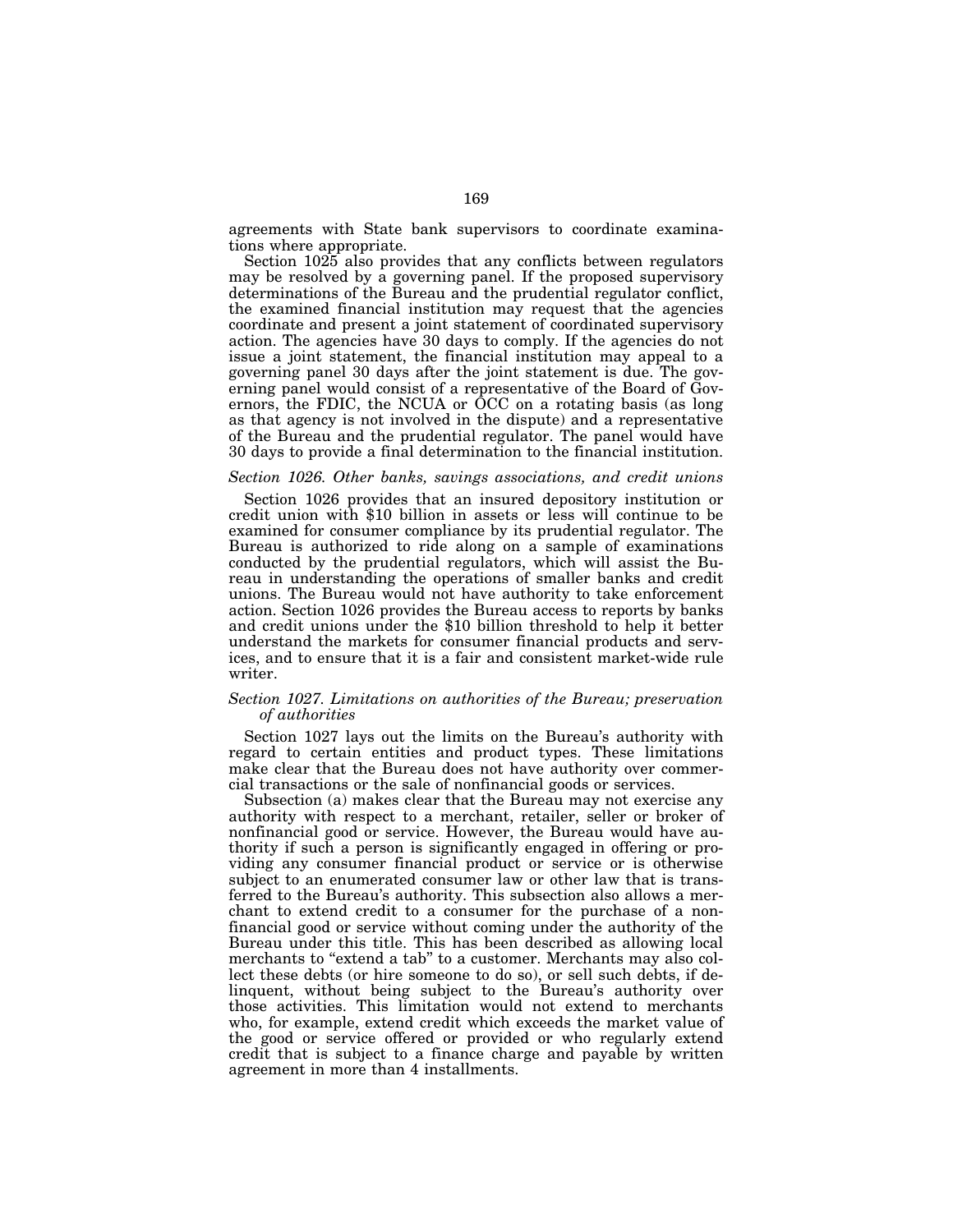Under this subsection, the Bureau would have no authority to issue rules or take enforcement action against merchants, retailers, or sellers of nonfinancial goods or services that are not engaged significantly in offering or providing consumer financial products or services. This makes clear that the Committee intends to exclude persons and businesses such as dentists, doctors, and small Main Street retailers that simply allow their customers to pay bills over time from the new authority of the Bureau. Such persons typically are not engaged significantly in offering or providing consumer financial products or services.

Finally, for the purposes of this section (a), the term ''finance charge'' is expected to be interpreted consistent with the current rules that implement the Truth in Lending Act, including appropriate exclusions from that term for charges for unanticipated late payment, delinquency, or default.

Subsection (b) clarifies that real estate brokerage activities are not covered by the Bureau except to the extent that a real estate broker is engaged in the offering of a consumer financial product or service or is otherwise subject to an enumerated consumer law or transferred authority.

Subsection (c) clarifies that retailers of manufactured housing and modular homes are not covered by the Bureau, except to the extent that a retailer is engaged in offering or providing a consumer financial product or service or is otherwise covered by a Federal consumer financial law.

Subsection (d) clarifies that accountants and tax preparers are not covered by the Bureau for certain activities.

Subsection (e) clarifies that attorneys are not covered by the Bureau to the extent they are engaged in the practice of law under the law of the State in which they are licensed. However, this exception to the Bureau's coverage does not extend to an attorney who is engaged in the offering of a consumer financial product or service or is otherwise subject to an enumerated consumer law or transferred authority.

Subsection (f) clarifies that persons regulated by a State insurance regulator are not covered by the Bureau except to the extent that such persons are engaged in the offering of a consumer financial product or service or are otherwise covered by a Federal consumer financial law.

Subsection (g) clarifies the authority of the Bureau with regards to employee benefit plans and certain other arrangements under the Internal Revenue Code of 1986, such as IRAs, certain education savings accounts, and others. The subsection preserves the authority of other existing agencies that regulate these programs. The subsection also prohibits the Bureau from exercising any authority with respect to these plans except in very limited circumstances. Any rulemaking could be done only after a joint request by the Secretary of Labor and the Secretary of the Treasury.

Subsection (h) clarifies that persons regulated by a State securities commission are not covered by the Bureau except to the extent that such persons are engaged in the offering of a consumer financial product or service or are otherwise subject to an enumerated consumer law or transferred authority.

Subsection (i) clarifies that persons regulated by the SEC are not covered by the Bureau. However, the SEC is required to consult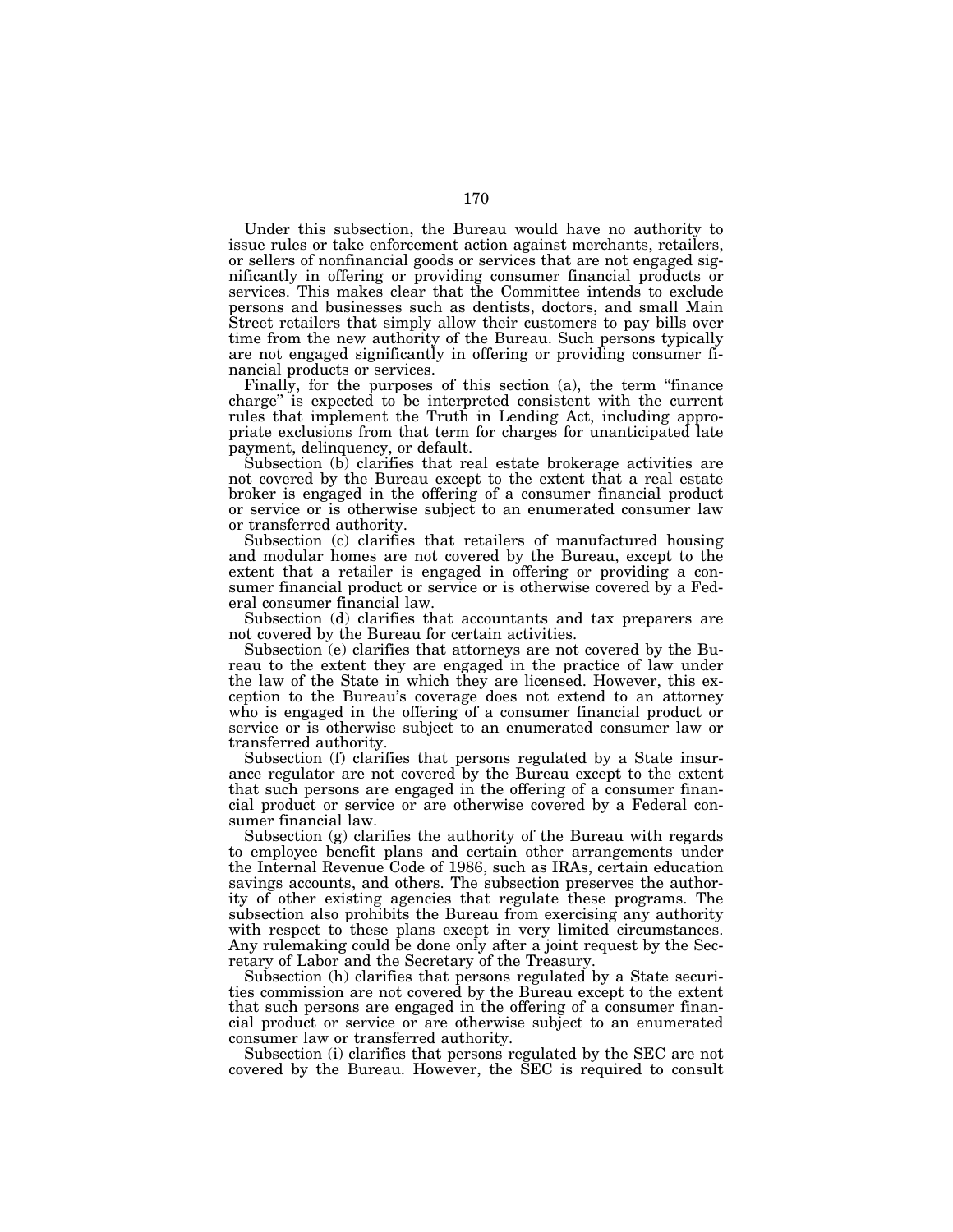and coordinate with the Bureau with respect to any rule for the same type of product as, or competes directly with, a consumer financial product or service that is subject to the Bureau's jurisdiction. This is to ensure equivalent regulatory treatment and prevent regulatory arbitrage.

Subsection (j) clarifies that persons regulated by the CFTC are not covered by the Bureau. As in subsection (i), coordination and consultation are required for rule making regarding products of the same type or that compete with each other and fall under the Bureau's jurisdiction.

Subsection (k) clarifies that the Bureau has no authority with respect to a person regulated by the Farm Credit Administration.

Subsection (l) clarifies that activities relating to charitable contributions are not covered by the Bureau. However, activities not involving charitable contributions that are the offering or provision of any consumer financial product or service are covered.

Subsection (m) clarifies that the Bureau may not define engaging in the business of insurance as a financial product or service.

Subsection (n) clarifies that a number of persons that are described above may be a service provider and subject to certain requests for information.

Subsection (o) clarifies that nothing in this title shall be construed as conferring authority on the Bureau to establish a usury limit on an extension of credit or made by a covered person to a consumer unless explicitly authorized by law.

Subsection (p) preserves the authorities of the Attorney General of the United States.

Subsection (q) preserves the authorities of the Secretary of the Treasury with regards to a person who performs income tax preparation activities for consumers.

Subsection (r) preserves the authority of the FDIC and NCUA with regards to deposit and share insurance.

## *Section 1028. Authority to restrict mandatory pre-dispute arbitration*

The Committee is concerned that consumers have little leverage to bargain over arbitration procedures when they sign a contract for a consumer financial product or service. The Bureau is therefore required by this section to conduct a study and provide a report to Congress on the use of mandatory pre-dispute arbitration agreements as they pertain to the offering or provision of consumer financial products or services. This section grants the Bureau authority to prohibit or impose conditions and limitations on certain arbitration agreements between a covered person and a consumer consistent with the results of the study if it is in the public interest. Additionally, the Bureau is prohibited from restricting consumers from entering into voluntary arbitration agreements after a dispute has arisen.

The bill empowers the Bureau to take a range of steps, which could include a prohibition, or could instead be to impose conditions or limitations. In addition, the Bureau may choose to focus on predispute mandatory arbitration provisions in contracts for certain types of consumer financial products or services, such as mortgage loans. The Bureau has to justify any rule by finding it is in the public interest and for the protection of consumers.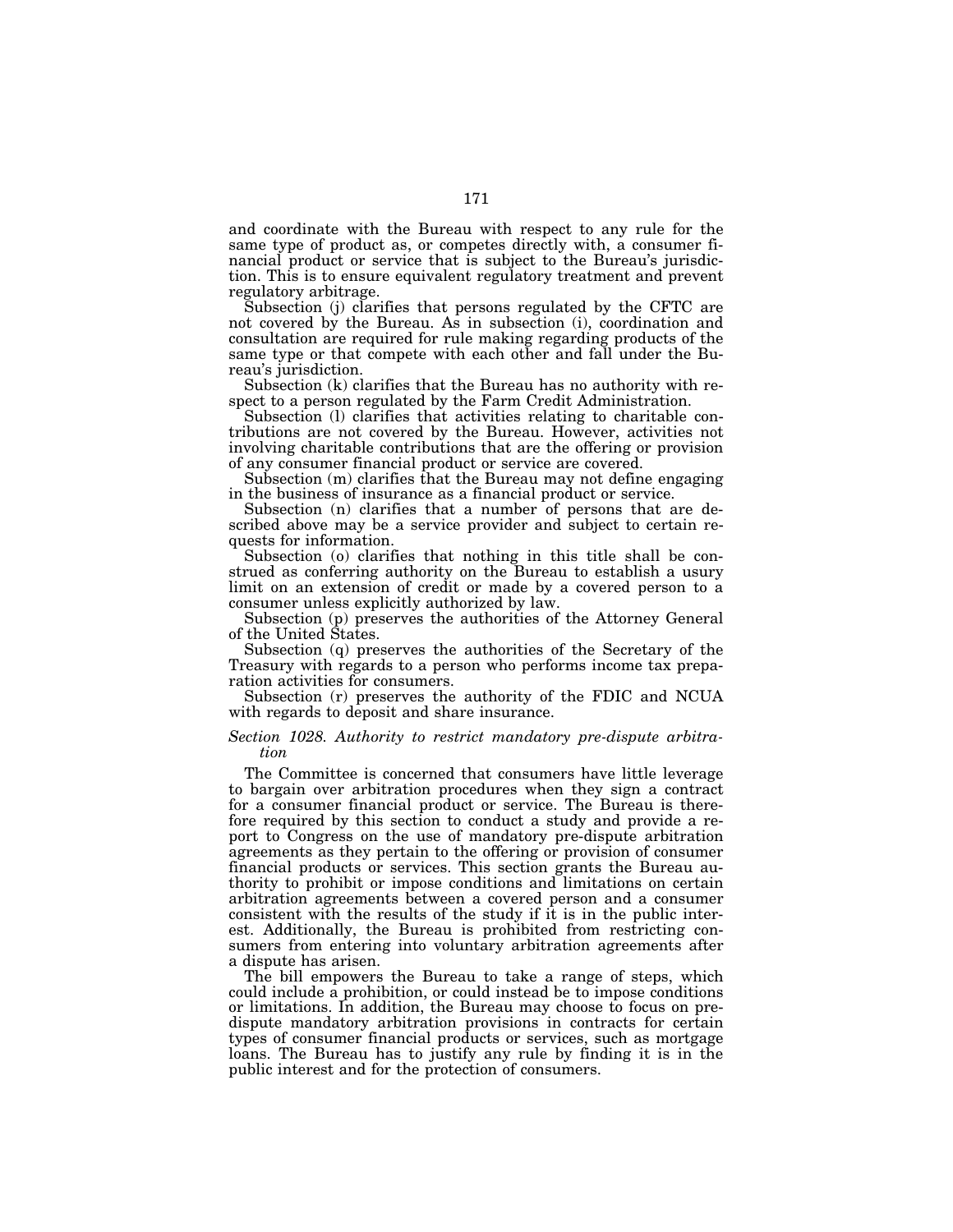# *Section 1029. Effective date*

This section provides that this subtitle become effective on the designated transfer date.

# Subtitle C—Specific Bureau Authorities

# *Section 1031. Prohibiting unfair, deceptive, or abusive acts or practices*

This section authorizes the Bureau to prevent a covered person from engaging in or committing an unfair, deceptive or abusive act or practice in connection with a transaction with a consumer for a consumer financial product or service, or the offering thereof. The Bureau is authorized to prescribe rules to identify such acts or practices. In prescribing rules, the Bureau is required to consult with the Federal banking agencies, or other Federal agencies, as appropriate, concerning the consistency of the proposed rule with prudential, market, or systemic objectives administered by such agencies.

Current law prohibits unfair or deceptive acts or practices. The addition of ''abusive'' will ensure that the Bureau is empowered to cover practices where providers unreasonably take advantage of consumers. The Bureau could define acts or practices as abusive only if it has a factual basis to show that the act or practice either: (1) materially interferes with the ability of a consumer to understand a term or condition of a consumer financial product or service; or (2) takes unreasonable advantage of consumers' lack of understanding of material risks, costs, or conditions of the product, inability to protect their interests in selecting or using the product, or reasonable reliance on a covered person to act in the consumers' interest.

# *Section 1032. Disclosures*

This section helps ensure that consumers receive effective disclosures relevant to the purchase of consumer financial products or services. Under this section, the Bureau is granted rulemaking authority to ensure that information relevant to the purchase of such products or services is disclosed to the consumer in plain language in a manner that permits consumers to understand the costs, benefits, and risks associated with the product or service. In prescribing rules, the Bureau is required to consider available evidence about consumer awareness, understanding of, and responses to disclosures or communications about the risks, costs, and benefits of consumer financial products or services. The Bureau is granted the authority to provide a model form of such disclosure standards, and a safe harbor is provided for covered persons that use model forms included with a rule issued under this section.

Under this section, a procedure is established to allow the Bureau to permit a covered person to conduct a trial disclosure program for the purpose of improving on any model disclosure forms issued to consumers to implement an enumerated consumer law. The Bureau is required to propose for public comment rules and model forms that combine Truth in Lending Act (TILA) and Real Estate Settlement Procedures Act (RESPA) disclosures.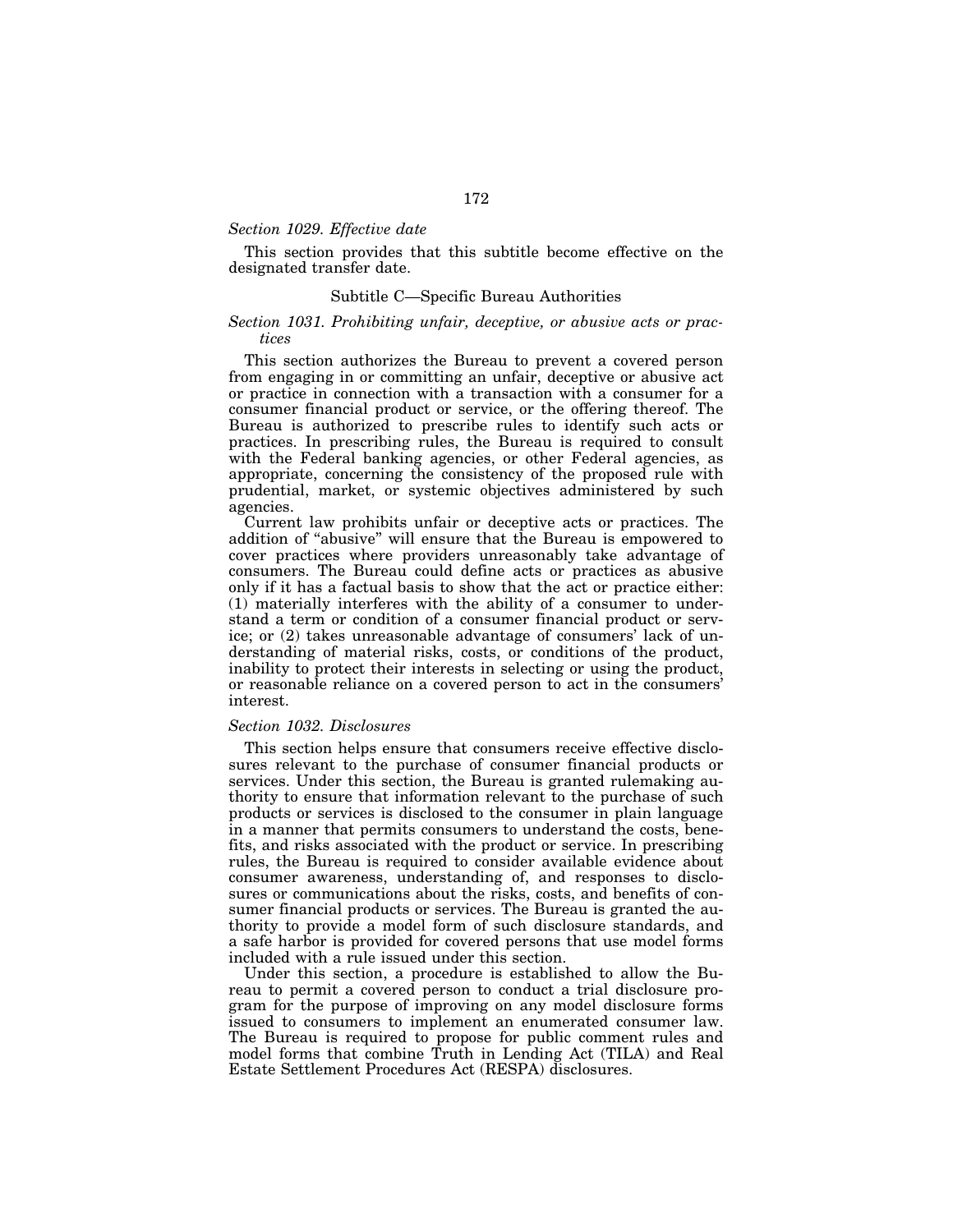# *Section 1033. Consumer rights to access information*

This section ensures that consumers are provided with access to their own financial information. This section requires the Bureau to prescribe rules requiring a covered person to make available to consumers information concerning their purchase and possession of a consumer financial product or service, including costs, charges, and usage data. The information is required to be made available upon a consumer's request in an electronic form usable by the consumer.

Under this section, a covered person may not be required to make available any confidential or proprietary information, any information collected by the covered person for antifraud or antimoney laundering purposes, or any information that the covered person cannot retrieve in the ordinary course of business. This section does not impose a duty on covered persons to maintain or keep any information about a consumer.

### *Section 1034. Response to consumer complaints and inquiries*

Section 1034 requires the Bureau to establish procedures, in consultation with the appropriate Federal regulatory agencies, for providing a timely response to consumer complaints or inquiries which include steps taken by the regulator in response to the complaint or inquiry, any responses received by the regulator from the institution, and any follow-up plans or actions by the regulator in response to the consumer complaint or inquiry.

In addition, this section requires very large banks and credit unions (as defined in section 1025) subject to supervision and primary enforcement by the Bureau to provide a timely response to the Bureau, the prudential regulators, and any other related agency concerning a consumer complaint or inquiry. This includes steps taken by the institution in response to the complaint or inquiry, responses received by the institution from the consumer, and any follow-up plans or actions by the institution in response to the consumer complaint or inquiry.

Section 1034 also requires these very large depository institutions to comply in a timely manner with a consumer request for information in the control or possession of the institution concerning the account of the consumer, not including any confidential commercial information, such as algorithms used to derive credit scores, information collected for the purpose of preventing fraud or other unlawful or potentially unlawful conduct, information required to be kept confidential by any other provision of law, or any nonpublic or confidential information, including confidential supervisory information.

Finally, this section requires the Bureau to enter into a Memorandum of Understanding with the appropriate Federal regulatory agencies to establish procedures by which very large depository institutions and relevant agencies shall comply with this section.

# *Section 1035. Private Education Loan Ombudsman*

Section 1035 requires the Secretary of the Treasury, in consultation with the Director, to designate a Private Education Loan Ombudsman within the Bureau to provide timely assistance to borrowers of private education loans, and to disseminate information about the availability and functions of the Ombudsman to bor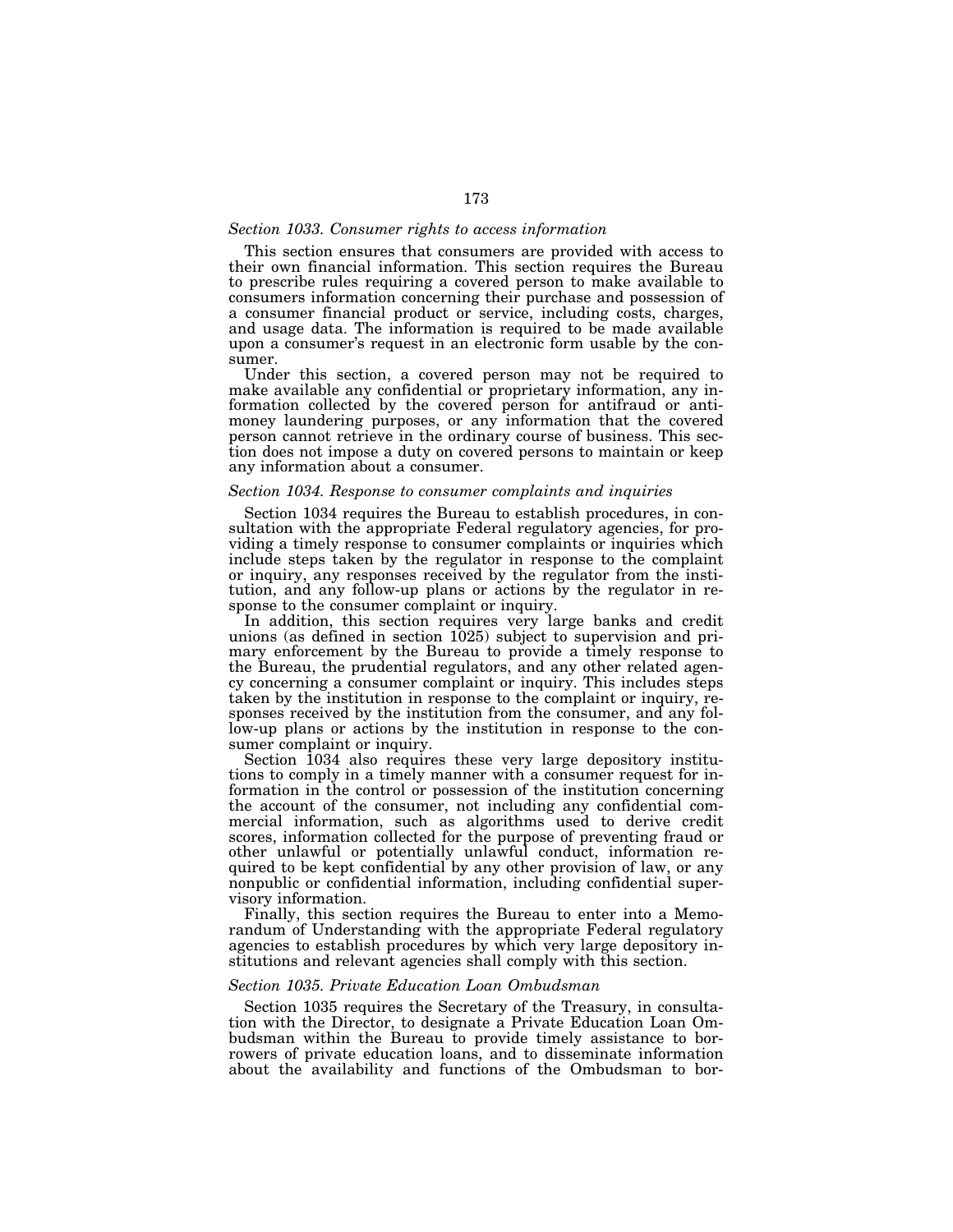rowers, potential borrowers, and related institutions, agencies, and participants.

This section requires the Ombudsman to receive, review, and attempt to informally resolve complaints from borrowers of private student loans. It also ensures coordination with the student loan ombudsman established under the Higher Education Act of 1965 by requiring a Memorandum of Understanding no later than 90 days after the designated transfer date. The Private Education Loan Ombudsman will also compile and analyze data on borrower complaints regarding private education loans, and make recommendations to the Director, the Secretary of Treasury, the Secretary of Education, and relevant Congressional Committees.

Finally, the Ombudsman is required to prepare an annual report describing and evaluating its activities during the preceding year, and to submit the report on a consistent annual date to the Secretary of the Treasury, the Secretary of Education, and relevant Congressional Committees.

### *Section 1036. Prohibited acts*

This section prohibits by law certain activities such as the selling or advertising of consumer financial products or services which are not in conformity with the sections of this title, the failure or refusal to provide information to the Bureau as required by law, and knowingly or recklessly providing substantial assistance to another person in violation of section 1031.

# *Section 1037. Effective date*

This section provides that this subtitle become effective on the designated transfer date.

### Subtitle D—Preservation of State Law

#### *Section 1041. Relation to State law*

Section 1041 confirms that the Consumer Financial Protection Act (CFP Act) will not preempt State law if the State law provides greater protection for consumers. Federal consumer financial laws have historically established only minimum standards and have not precluded the States from enacting more protective standards. This title maintains that status quo.

A strong and independent Bureau with a clear mission to keep consumer protections up-to-date with the changing marketplace will reduce the incentive for State action and increase uniformity. The Gramm-Leach-Bliley Act of 1999 set federal financial privacy standards and gave the States the authority to go further. Only three States have used that power, and banks' operations have not been impaired. If States can continue to provide new consumer protections as problems arise, and the Bureau has the authority to follow the market and keep Federal protection up-to-date, then the Bureau will be in a position to set a strong, consistent standard that will satisfy the States.

Additionally, State initiatives can be an important signal to Congress and Federal regulators of the need for Federal action. States are much closer to abuses and are able to move more quickly when necessary to address them. If States were not allowed to take the initiative to enact laws providing greater protection for consumers,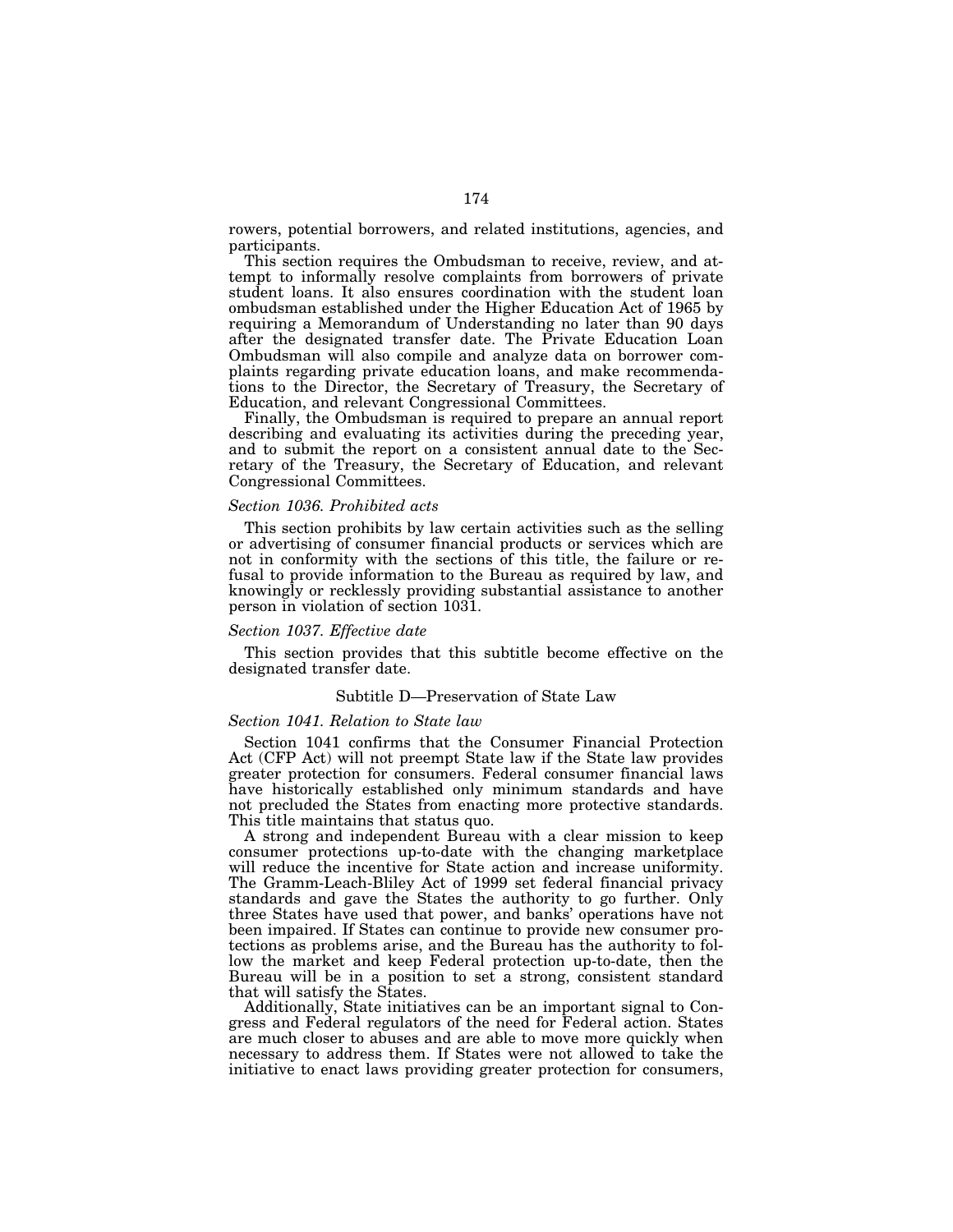the Federal Government would lose an important source of information and reason to adjust standards over time.

For that reason, section 1041 also requires the Bureau to propose a rule making when a majority of the States has enacted a resolution requesting a new or modified consumer protection regulation by the Bureau. As part of the rule making, the Bureau is required to consult with federal banking agencies to determine whether the proposed regulation presents an unacceptable safety and soundness risk. The Bureau must also make public in the Federal Register its determination to act or not to act on the States' request.

# *Section 1042. Preservation of enforcement powers of States*

Section 1042 grants authority to State attorneys general to enforce this Act against Federal and State chartered entities. State regulators are also authorized to take appropriate action against State chartered entities. The section also clarifies that the CFP Act does not limit any provision of any enumerated consumer law that relates to State authority to enforce Federal law. State attorneys general and regulators are directed to consult or notify the Bureau and the prudential regulators, when practicable, before initiating an enforcement action pursuant to this section. This section also confirms that the CFP Act has no impact on the authority of State securities or State insurance regulators regarding their enforcement actions or rulemaking activities.

#### *Section 1043. Preservation of existing contracts*

Section 1043 makes clear that the CFP Act shall not be construed to affect the applicability of any rule, order, guidance or interpretation by the OCC or OTS regarding the preemption of State law by a Federal banking law to any contract entered into by banks, thrifts, or affiliates and subsidiaries thereof, prior to the date of enactment of the CFP Act. This section is intended to provide stability to existing contracts.

# *Section 1044. State law preemption standards for national banks and subsidiaries clarified*

Section 1044 amends the National Bank Act to clarify the preemption standard relating to State consumer financial laws as applied to national banks. This section does not alter the preemption standards for State laws of general applicability to business conduct. State consumer financial laws are defined as laws that directly and specifically regulate the manner, content, or terms and conditions of financial transactions or accounts with respect to consumers. The standard for preempting State consumer financial law would return to what it had been for decades, those recognized by the Supreme Court in *Barnett Bank v. Nelson*, 517 U.S. 25 (1996 *Barnett*), undoing broader standards adopted by rules, orders, and interpretations issued by the OCC in 2004.

Specifically, this section sets out the three circumstances under which a State consumer financial law can be preempted: (1) when the State law would have a discriminatory effect on national banks or federal thrifts in comparison with the effect of the law on a bank or thrift chartered in that State; (2) if the State law, as described in the standard established by the Supreme Court in *Barnett*, ''prevents or significantly interferes with a national bank's exercise of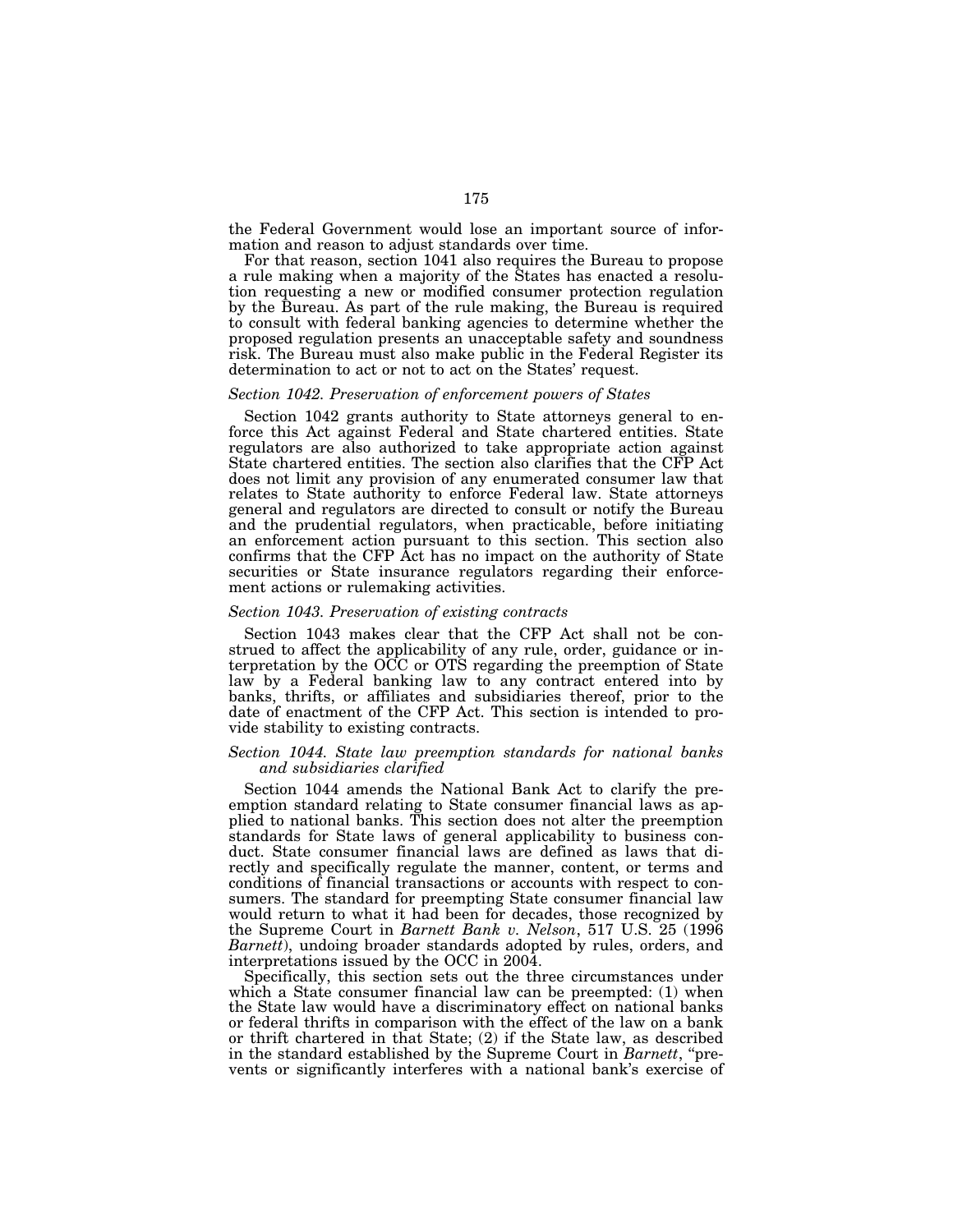its power;'' or (3) the State law is preempted by another Federal law. A preemption determination pursuant to *Barnett* can be made by either a court or by the OCC on a case-by-case basis. The term "case-by-case basis" is defined to permit the OCC to make a single determination concerning multiple States' consumer financial laws, so long as the law contains substantively equivalent terms.

Prior to making a determination under the *Barnett* standard, the OCC must follow certain procedures when making a preemption determination. Prior to making such a determination the OCC must first consult with, and consider the views of, the Bureau. The determination by the OCC must also be based on substantial evidence supporting the finding that the provision meets the *Barnett*  standard. After consulting with the Bureau, the OCC must make a written finding that a federal law provides a relevant substantive standard that would protect consumers if the State law was to be preempted. The federal standard does not have to be as strong as the State law that is being preempted.

Section 1044 clarifies that nothing affects the deference that a court may afford to the OCC under the *Chevron* doctrine when interpreting Federal laws administered by that agency, except for preemption determinations. For a preemption determination, a reviewing court must assess the validity of the agency's preemption claim based on certain factors, as the court finds to be persuasive and relevant.

Section 1044 does not alter or affect existing laws regarding the charging of interest by national banks

Finally, the OCC is required to periodically publish a list of its preemption determinations.

# *Section 1045. Clarification of law applicable to nondepository institutions subsidiaries*

Section 1045 clarifies that State law applies to State-chartered nondepository institution subsidiaries, affiliates, and agents of national banks, other than entities that are themselves chartered as national banks. Such entities are generally chartered by the States and therefore should be subject to State law.

### *Section 1046. State law preemption standards for federal savings associations and subsidiaries clarified*

Section 1046 amends the Home Owners' Loan Act to clarify that State law preemption standards for Federal savings associations and their subsidiaries shall be made in accordance with the standard applicable to national banks.

# *Section 1047. Visitorial standards for national banks and savings associations*

Section 1047 clarifies that a State attorney general may bring a judicial action against a national bank or Federal savings association to enforce Federal law, as permitted by such law, or nonpreempted State law, which is consistent with the provisions of the National Bank Act and Home Owners' Loan Act relating to visitorial powers. The United States Supreme Court affirmed this when it overturned a Federal preemption of States to enforce valid State laws against national banks in *Cuomo v. Clearing House Association*, 557 U.S. (2009) (Cuomo). The Court held that the Na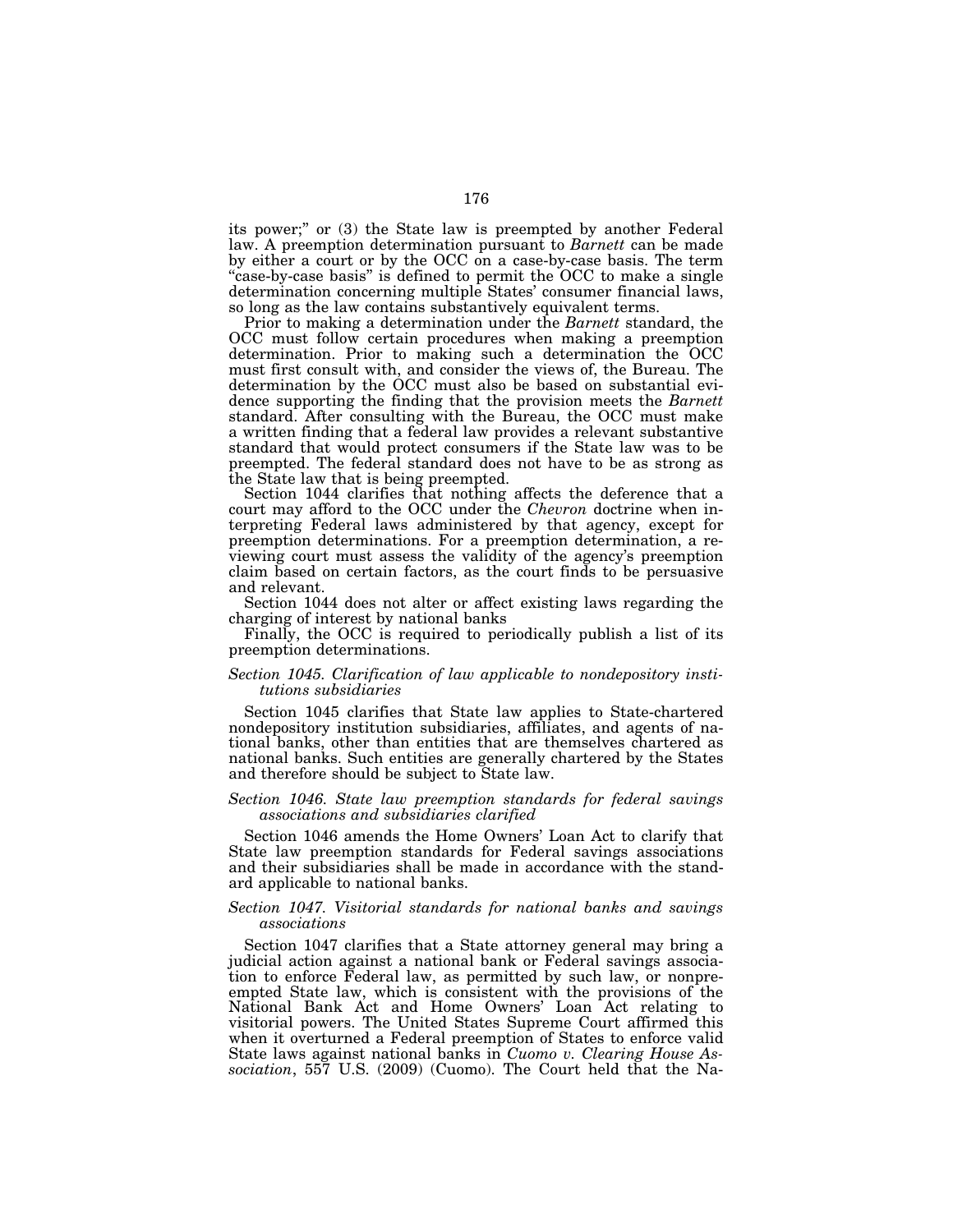tional Bank Act generally preempts ''vistorial'' supervisory powers by States over national banks, but that law enforcement powers are separate and not preempted by the National Bank Act. A State attorney general is required to consult with the OCC before bringing an action against a national bank or Federal savings association.

# *Section 1048. Effective date*

Section 1048 provides that this subtitle becomes effective on the designated transfer date.

# Subtitle E—Enforcement Powers

# *Section 1051. Definitions*

Section 1051 defines certain key terms for the purposes of this subtitle.

# *Section 1052. Investigations and administrative discovery*

Section 1052 provides the authority to the Bureau to issue subpoenas for documents and testimony. It also authorizes demands of materials and provides for confidential treatment of demanded material. Section 1052 provides for petitions to modify or set aside a demand, and for custodial control and district court jurisdiction.

# *Section 1053. Hearings and adjudication proceedings*

Section 1053 provides the authority to the Bureau to conduct hearings and adjudication proceedings with special rules for ceaseand-desist proceedings, temporary cease-and-desist proceedings, and for enforcement of orders in the United States District Court.

# *Section 1054. Litigation authority*

Section 1054 provides the authority to the Bureau to commence civil action against a person who violates a provision of this title or any enumerated consumer law, rule or order.

#### *Section 1055. Relief available*

Section 1055 provides for relief for consumers through administrative proceedings and court actions for violations of this title, including civil money penalties.

# *Section 1056. Referrals for criminal proceedings*

Section 1056 authorizes the Bureau to transmit evidence of conduct that may constitute a violation of Federal criminal law to the Attorney General of the United States.

# *Section 1057. Employee protection*

Section 1057 provides protection against firings of or discrimination against employees who provide information or testimony to the Bureau regarding violations of this title.

# *Section 1058. Effective date*

Section 1058 provides that this subtitle becomes effective on the designated transfer date.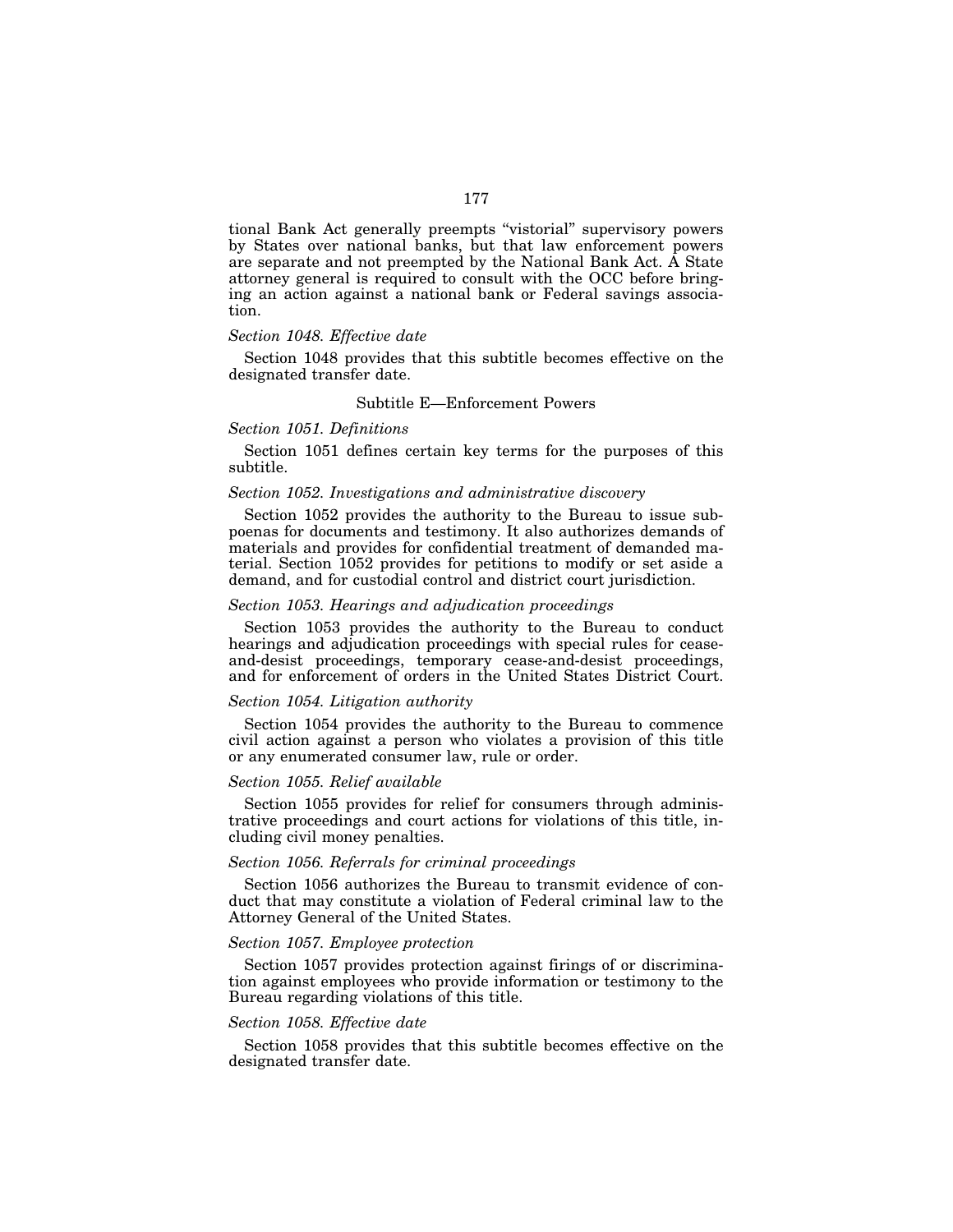# Subtitle F—Transfer of Functions and Personnel and Transitional Provisions

### *Section 1061. Transfer of consumer financial protection functions*

Section 1061 transfers functions relating to consumer financial protection from the Federal banking agencies (Federal Reserve, OCC, OTS and FDIC) and NCUA, the Department of Housing and Urban Development and the Federal Trade Commission to the Bureau.

# *Section 1062. Designated transfer date*

Section 1062 identifies the date of transfer of functions to the Bureau as between 6 and 18 months after the date of enactment of the CFP Act and subject to a six month extension. It also requires that the transfer of functions be completed not later than 2 years after the date of enactment of the CFP Act.

### *Section 1063. Savings provision*

Section 1063 clarifies that existing rights, duties, obligations, orders, and rules of the Federal banking agencies, the NCUA, the Department of Housing and Urban Development and the Federal Trade Commission are not affected by the transfer.

# *Section 1064. Transfer of certain personnel*

Section 1064 provides for the transfer of personnel from various agencies to the Bureau and establishes employment and pay protection for two years. It also provides for continuation of benefits.

# *Section 1065. Incidental transfers*

Section 1065 authorizes the Director of the Office of Management and Budget, in consultation with the Secretary of the Treasury, to make additional incidental transfers of assets and liabilities of the various agencies. The authority in this section terminates after 5 years.

# *Section 1066. Interim authority of the Secretary*

Section 1066 provides the Secretary of the Treasury authority to perform the functions of the Bureau under the CFP Act until the Director of the Bureau is confirmed by the Senate.

# *Section 1067. Transition oversight*

Section 1067 ensures an orderly and organized creation of the Bureau. It also requires the Bureau to submit an annual report to Congress, which shall include plans for the recruitment of a qualified workforce and a training and development program.

# Subtitle G—Regulatory Improvements

# *Section 1071. Collection of deposit account data*

Section 1071 authorizes the collection of deposit account data in order to promote awareness and understanding of the access of individuals and communities to financial services, and to identify business development needs and opportunities. In developing the rules prescribed under Section 1071, the Bureau should coordinate with the Federal banking regulators and the National Credit Union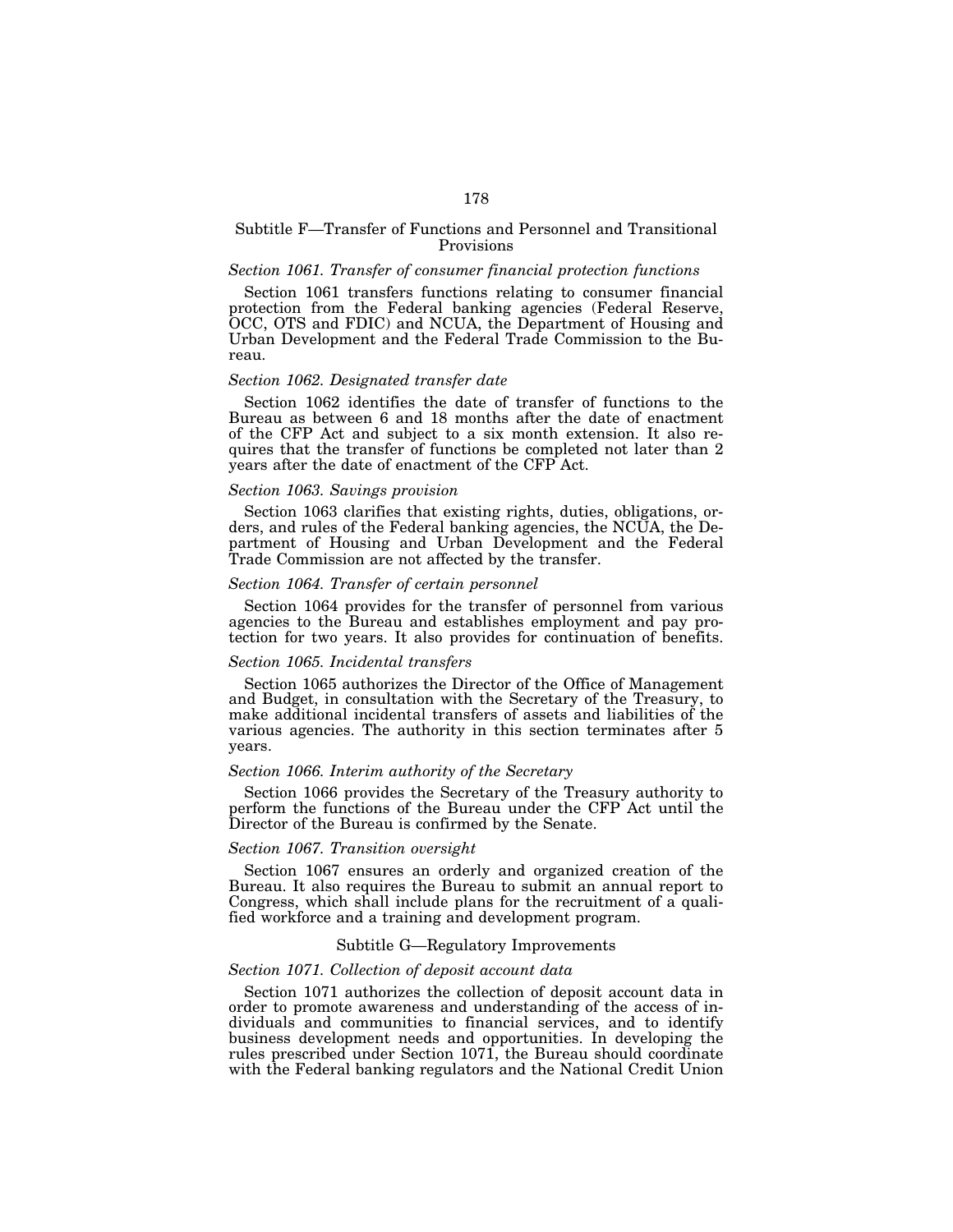Administration regarding the type and form of the deposit account data, as well as the method of collection, making every effort to avoid duplicative data collection requirements and minimize additional regulatory burden. Where substantially similar data is collected by the appropriate Federal banking regulator or the National Credit Union Administration, the Bureau should use this data. This section becomes effective on the designated transfer date.

#### *Section 1072. Small business data collection*

Section 1072 authorizes the Bureau to collect data on small businesses to facilitate enforcement of fair lending laws and to enable communities, governmental entities and creditors to identify business and community development needs and opportunities for women-owned and minority-owned small businesses. This section becomes effective on the designated transfer date.

# *Section 1073. GAO study on the effectiveness and impact of various appraisal methods*

Section 1073 requires the GAO to conduct a study on various appraisal methods and the extent to which the usage of such methods impacts costs to consumers, conflicts of interest and home price speculation.

# *Section 1074. Prohibition on certain prepayment penalties*

Section 1074 prohibits prepayment penalties on all residential mortgage loans that are not a qualified mortgage and restricts them on qualified mortgages. Qualified mortgages are defined to include residential mortgages that meet certain criteria, in particular with respect to the application of prepayment penalties.

# *Section 1075. Assistance for economically vulnerable individuals and families*

Section 1075 amends the Financial Education and Counseling Grant Program established in the Housing and Economic Recovery Act of 2008 by expanding the target audience beyond ''potential homebuyers" to "economically vulnerable individuals and families" and deletes the 5 organization limit.

# *Section 1076. Remittance transfers*

Section 1076 amends the Electronic Fund Transfer Act to establish minimum protections for remittances sent by consumers in the United States to other countries (remittance transfers). Immigrants send substantial portions of their earnings to family members abroad. These senders of remittance transfers are not currently provided with adequate protections under federal or state law. They face significant problems with their remittance transfers, including being overcharged or not having the funds reach intended recipients. This section will require disclosures about the costs of sending remittance transfers to be displayed in storefronts and to be provided to senders prior to and after a transaction. An error resolution process for remittance transfers is also established.

Specifically, this section will allow consumers to compare costs by requiring remittance providers to post, on a daily basis, a model transfer for the amounts of \$100 and \$200 in their storefronts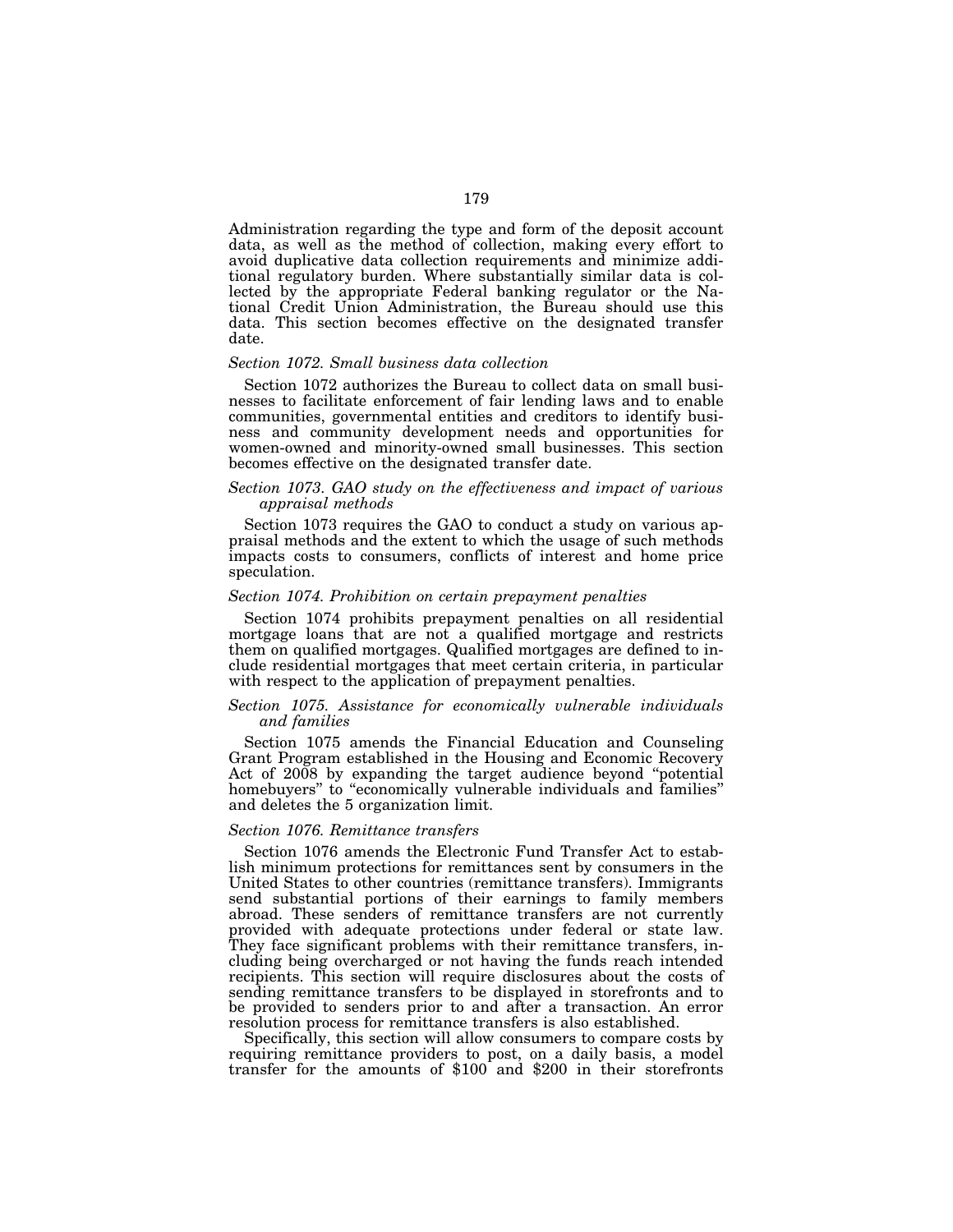showing the amount of currency, including fees, which would be received by the recipient of a remittance. It also will require consumers sending remittances to be provided with simple disclosures describing the amount of currency for the designated recipient and a promised date of delivery. In addition, it establishes an error resolution process for remittances that are not properly transmitted.

### Subtitle H—Conforming Amendments

#### *Section 1081. Amendments to the Inspector General Act*

Section 1081 makes conforming amendments to the Inspector General Act to provide the Bureau with oversight by the Inspector General of the Board of Governors. This section becomes effective on the date of enactment of this Act.

# *Section 1082. Amendments to the Privacy Act of 1974*

Section 1082 makes conforming amendments to the Privacy Act. This section becomes effective on the date of enactment of this Act.

# *Section 1083. Amendments to the Alternative Mortgage Transaction Parity Act of 1982*

Section 1083 makes conforming amendments to the Alternative Mortgage Transaction Parity Act. The Alternative Mortgage Parity Act was passed in 1982 to preempt State laws and constitutions that prohibited adjustable rate mortgage (ARM) loans for Federally-chartered and State chartered entities. It also preempted State laws with respect to all "alternative" mortgages, including negative amortization loans and interest only loans. States were unable to regulate terms for mortgages which have proved to have had significant difficulty. The amendment continues to preempt State laws that would prohibit adjustable rate mortgages, but removes this preemption of other types of ''alternative'' mortgages or features, permitting States to legislate in this area.

### *Section 1084. Amendments to the Electronic Fund Transfer Act*

Section 1084 makes conforming amendments to the Electronic Fund Transfer Act.

### *Section 1085. Amendments to the Equal Credit Opportunity Act*

Section 1085 makes conforming amendments to the Equal Credit Opportunity Act.

# *Section 1086. Amendments to the Expedited Funds Availability Act*

Section 1086 makes conforming amendments to the Expedited Funds Availability Act. It also increases the next-day funds availability amount under the Expedited Funds Availability Act from \$100 to \$200, and allows future adjustments for inflation.

# *Section 1087. Amendments to the Fair Credit Billing Act*

Section 1087 makes conforming amendments to the Fair Credit Billing Act.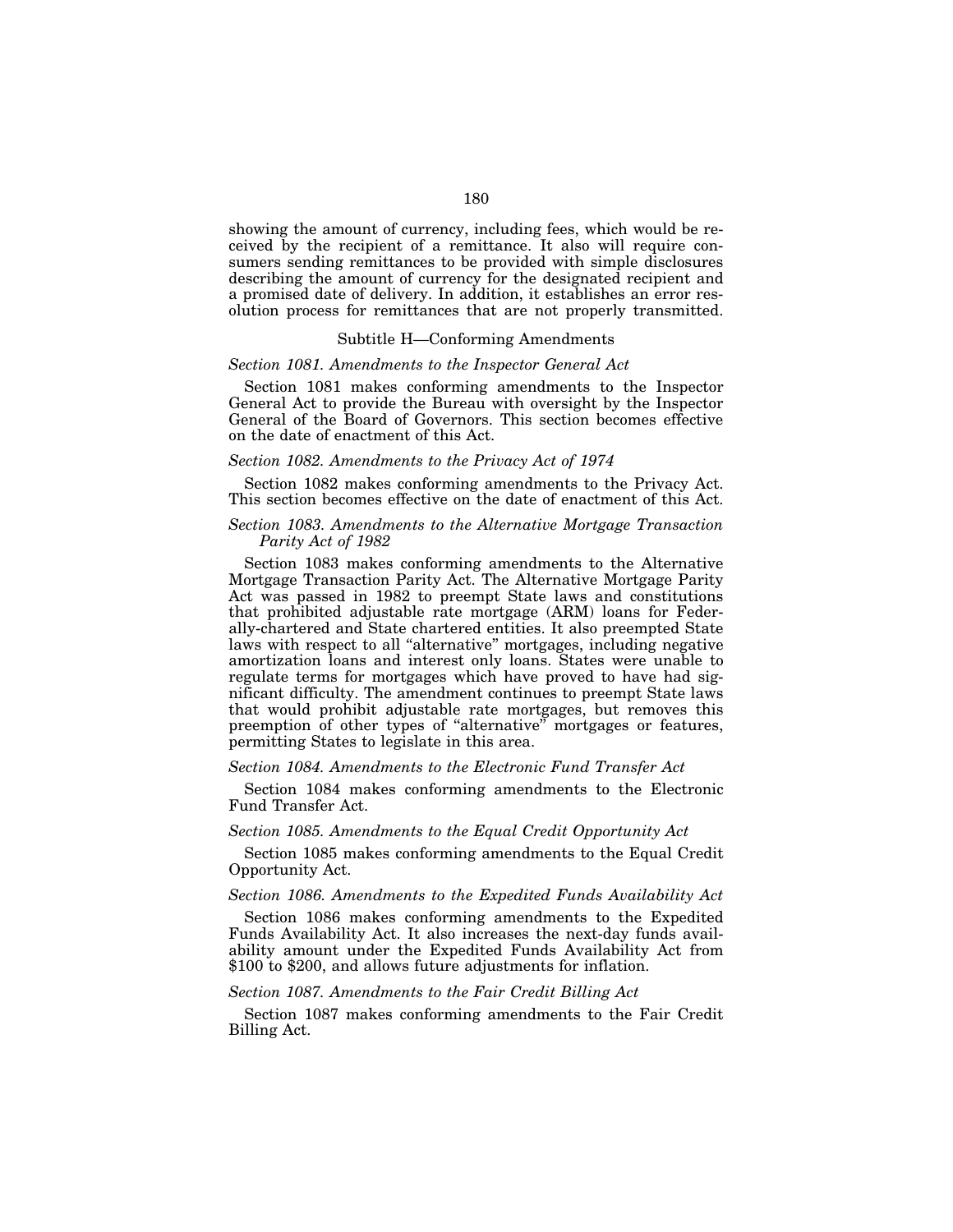# *Section 1088. Amendments to the Fair Credit Reporting Act and the Fair and Accurate Credit Transactions Act*

Section 1088 makes conforming amendments to the Fair Credit Reporting Act and the Fair and Accurate Credit Transaction Act.

*Section 1089. Amendments to the Fair Debt Collection Practices Act* 

Section 1089 makes conforming amendments to the Fair Debt Collection Practices Act.

# *Section 1090. Amendments to the Federal Deposit Insurance Act*

Section 1090 makes conforming amendments to the Federal Deposit Insurance Act.

## *Section 1091. Amendments to the Gramm-Leach-Bliley Act*

Section 1091 makes conforming amendments to the Gramm-Leach-Bliley Act.

#### *Section 1092. Amendments to the Home Mortgage Disclosure Act*

Section 1092 makes conforming and other amendments to the Home Mortgage Disclosure Act. The amendments require new data fields to be reported to the Bureau, including borrower age, total points and fees information, loan pricing, prepayment penalty information, house value for loan to value ratios, period of introductory interest rate, interest-only or negative amortization information, terms of the loan, channel of origination, unique originator ID from the Secure and Fair Enforcement for Mortgage Licensing Act, universal loan identifier, parcel number to permit geocoding, and credit score.

## *Section 1093. Amendments to the Home Owners Protection Act of 1998*

Section 1093 makes conforming amendments to the Home Owners Protection Act.

*Section 1094. Amendments to the Home Ownership and Equity Protection Act of 1994* 

Section 1094 makes conforming amendments to the Home Ownership and Equity Protection Act.

*Section 1095. Amendments to the Omnibus Appropriations Act, 2009* 

Section 1095 makes conforming amendments to the Omnibus Appropriations Act, 2009.

*Section 1096. Amendments to the Real Estate Settlement Procedures Act* 

Section 1096 makes conforming amendments to the Real Estate Settlement Procedures Act.

## *Section 1097. Amendments to the Right to Financial Privacy Act of 1978*

Section 1097 makes conforming amendments to the Right to Financial Privacy Act.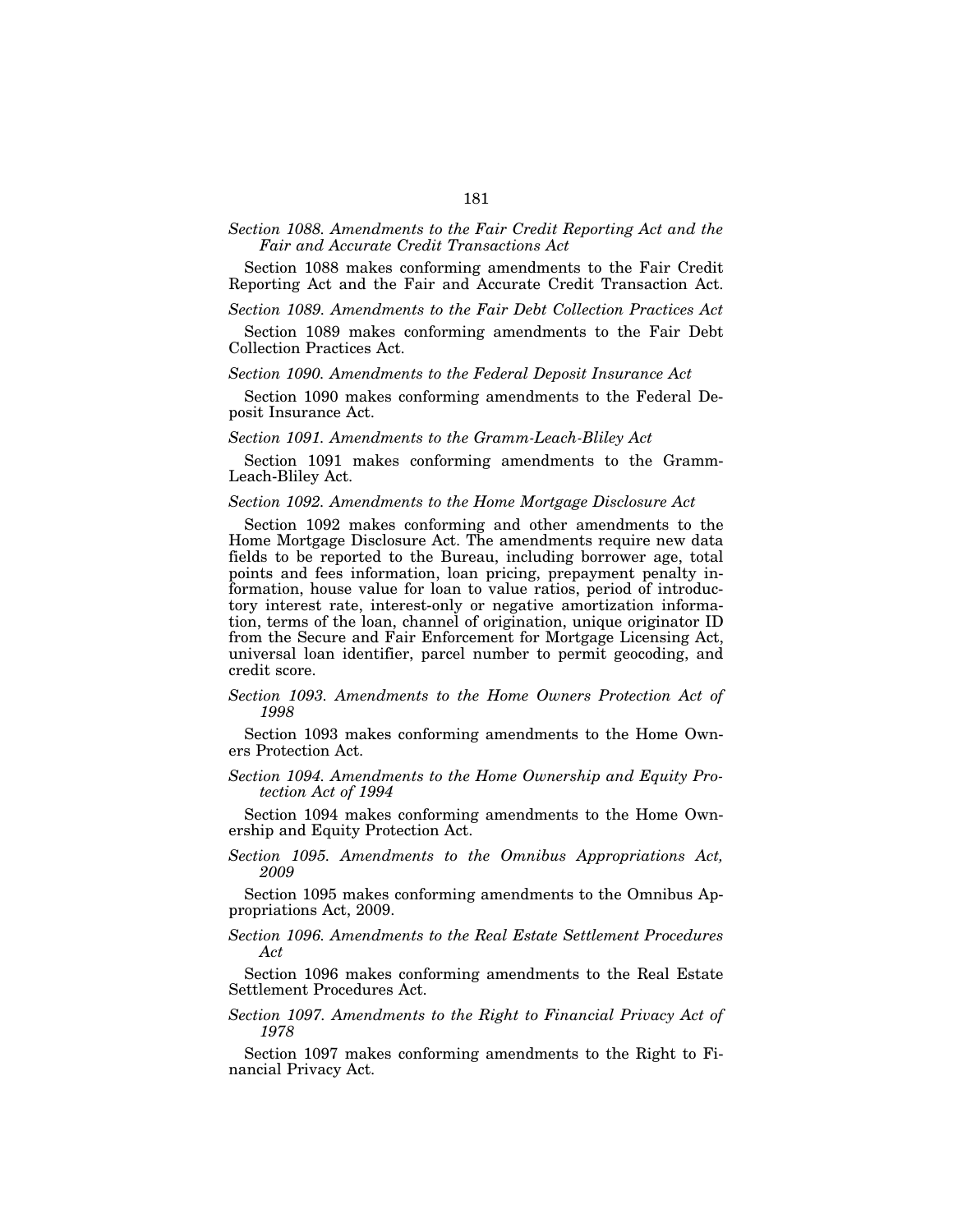# *Section 1098. Amendments to the Secure and Fair Enforcement for Mortgage Licensing Act of 2008*

Section 1098 makes conforming amendments to the Secure and Fair Enforcement for Mortgage Licensing Act of 2008.

*Section 1099. Amendments to the Truth in Lending Act* 

Section 1099 makes conforming amendments to the Truth in Lending Act.

#### *Section 1100. Amendments to the Truth in Savings Act*

Section 1100 makes conforming amendments to the Truth in Savings Act.

#### *Section 1101. Amendments to the Telemarketing and Consumer Fraud and Abuse Prevention Act*

Section 1101 makes conforming amendments to the Telemarketing and Consumer Fraud and Abuse Prevention Act.

*Section 1102. Amendments to the Paperwork Reduction Act* 

Section 1102 makes conforming amendments to the Paperwork Reduction Act.

*Section 1103. Adjustment for inflation in the Truth in Lending Act* 

Section 1103 amends the Truth in Lending Act to cover trans- actions of up to \$50,000 and allows future adjustments for inflation.

#### *Section 1104. Effective date*

Section 1104 provides that Sections 1083 through 1102 become effective on the designated transfer date.

#### **Title XI—Federal Reserve System Provisions**

#### *Section 1151. Federal Reserve Act amendment on emergency lending authority*

This section amends Section 13(3) of the Federal Reserve Act which governs emergency lending. Emergency lending to an individual entity is no longer permitted. The Board of Governors now is authorized to lend to a participant in any program or facility with broad-based eligibility. Policies and procedures governing emergency lending must be established by regulation, in consultation with the Secretary of the Treasury. The Treasury Secretary must approve the establishment of any lending program. Lending programs must be designed to provide liquidity and not to aid a failing financial company. Collateral or other security for loans must be sufficient to protect taxpayers from losses.

The Board of Governors must report to the Senate Committee on Banking, Housing and Urban Affairs and the House Committee on Financial Services on any 13(3) lending program within 7 days after it is initiated, and periodically thereafter. The identities of recipients of emergency lending will be disclosed within 1 year of receipt of assistance, unless the Federal Reserve reports to Congress that disclosure would reduce the effectiveness of the program or facility or have other serious adverse effects, in which case the identities of recipients will be disclosed no later than 1 year after the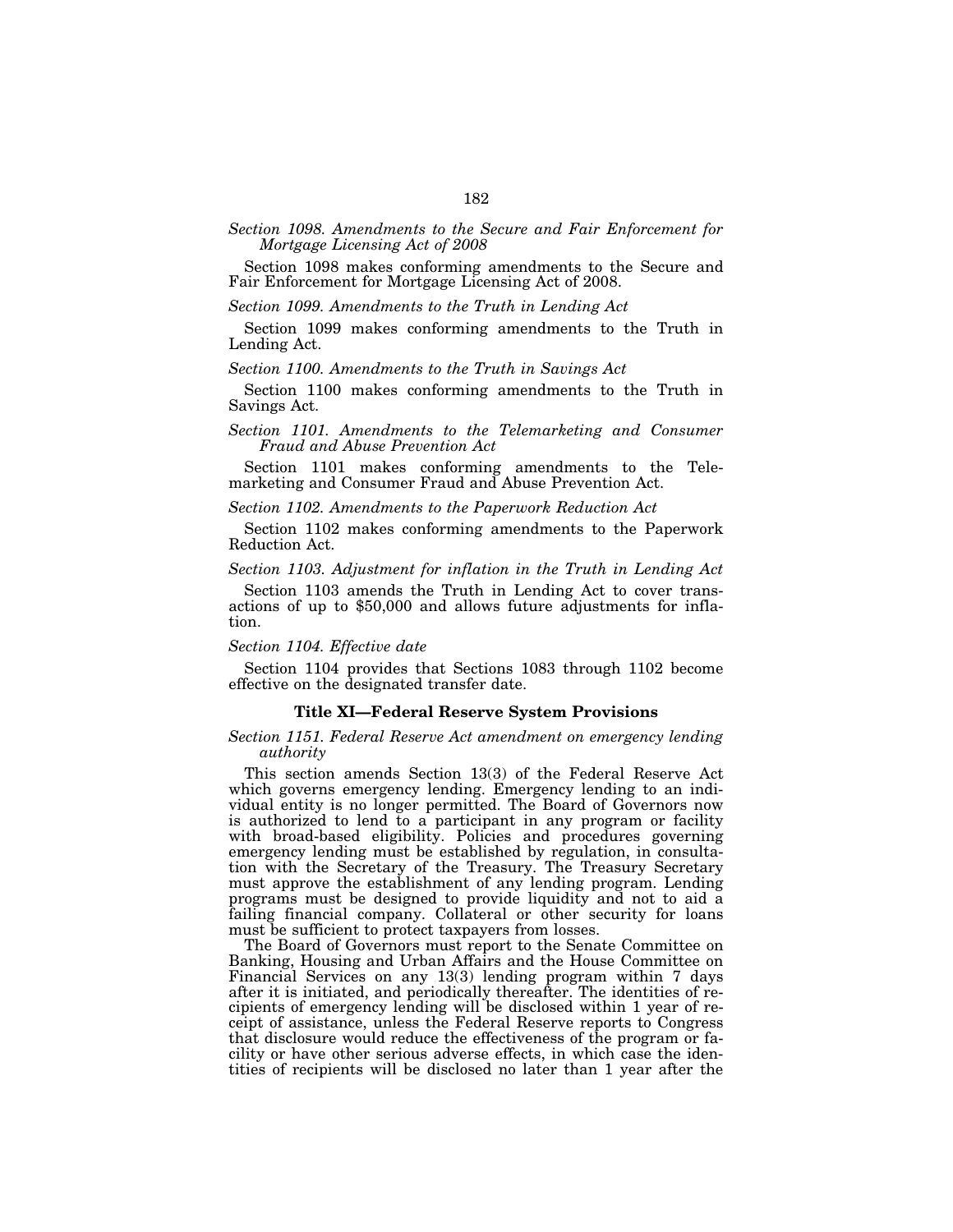program terminates. The GAO will report to Congress evaluating whether a determination not to disclose recipient identities within a year is reasonable.

## *Section 1152. Reviews of special Federal Reserve credit facilities*

This section amends Section 714 of Title 31, United States Code, to establish Comptroller General audits of emergency lending by the Board of Governors of the Federal Reserve under Section 13(3) of the Federal Reserve Act.

# *Section 1153. Public access to information*

This section amends Section 2B of the Federal Reserve Act. The Comptroller General audits of 13(3) lending established under Section 1152 of this Act, the annual financial statements prepared by an independent auditor for the Board of Governors, and reports to the Senate Committee on Banking, Housing and Urban Affairs on 13(3) lending established under Section 1151 of this Act will be displayed on a webpage that will be accessed by an ''Audit'' link on the Board of Governors website. The required information will be made available within 6 months of the date of release.

## *Sections 1154–1155. Emergency financial stabilization debt guarantees*

The FDIC will be able to guarantee the debt of *solvent* insured depositories and their holding companies under very strict conditions. The Board of Governors of the Federal Reserve and the Financial Stability Oversight Council must determine that there is a "liquidity event" that failure to take action would have serious adverse effects on financial stability or economic conditions, and that guarantees are needed to avoid or mitigate the adverse effects. The determination must be in writing and is subject to GAO audit. The FDIC may then set up a facility to guarantee debt, following policies and procedures determined by regulation, but the terms and conditions of the guarantees must be approved by the Secretary of the Treasury.

The Secretary will determine a maximum amount of guarantees, and the President may request Congress to allow that amount. If the President does not submit the request, the guarantees will not be made. Congress has 5 days to disapprove the request. Fees for the guarantees are set to cover all expected costs. If there are losses, they are recouped from those firms that received guarantees.

#### *Section 1156. Additional related amendments*

The FDIC may not exercise its systemic risk authority to establish any widely available debt guarantee program for which Section 1155 would provide authority.

If any firm defaults on a debt guarantee provided under section 1155, the FDIC shall appoint itself receiver of the company if it is an insured depository. If the defaulting firm is not an insured depository, the FDIC shall pursue one of two alternatives. Under the first alternative the FDIC will require consideration that the company be put into the resolution mechanism pursuant to Section 203, and require that the company file for bankruptcy if the FDIC is not appointed receiver within 30 days. Under the second alter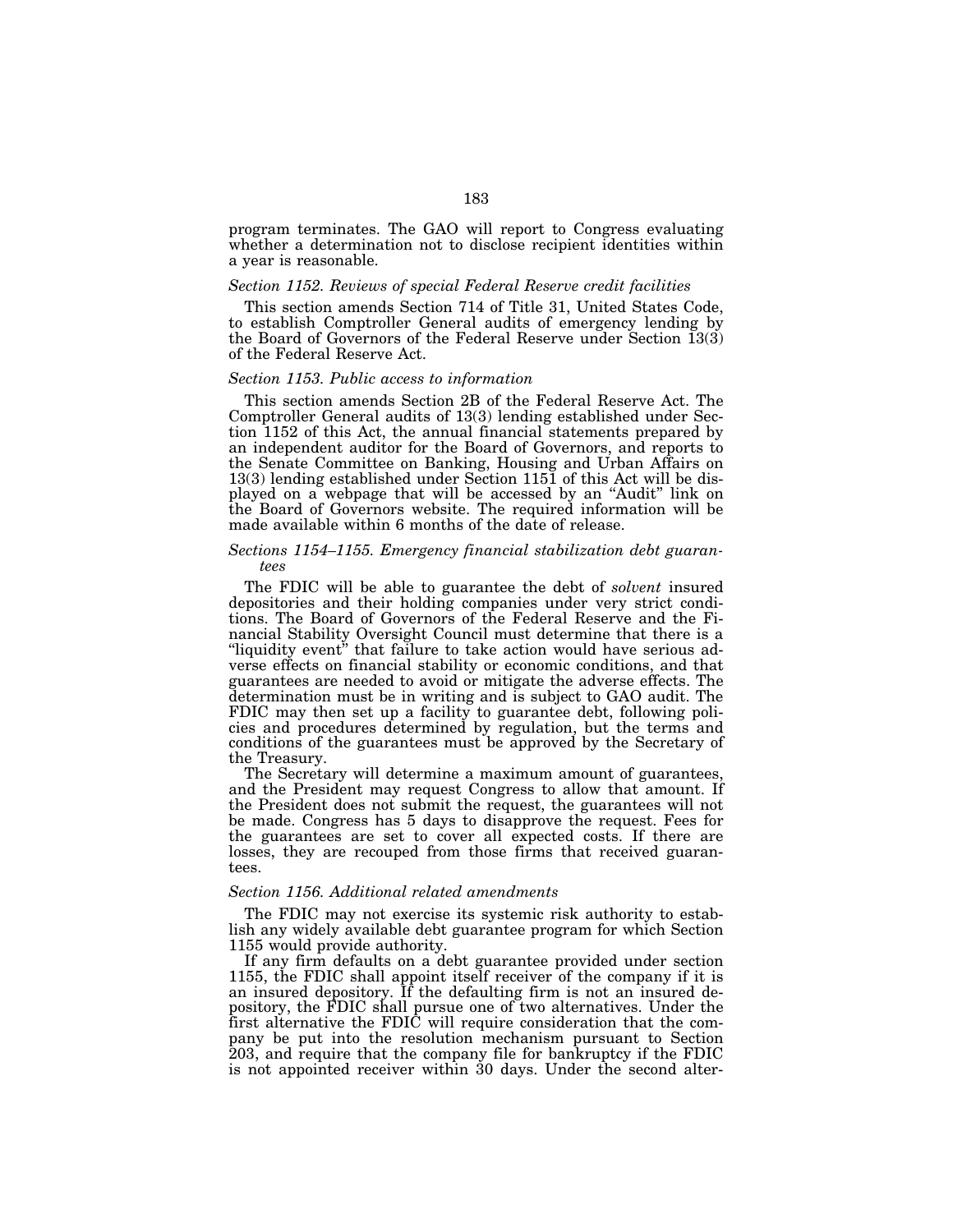native the FDIC will file a petition for involuntary bankruptcy on behalf of the defaulting company.

#### *Section 1157. Changes to Federal Reserve governance*

The Federal Reserve Act is amended to state that a member of the Board of Governors of the Federal Reserve shall serve as Vice Chairman for Supervision. The Vice Chairman, who will be designated by the President, by and with the advice and consent of the Senate, will develop policy recommendations regarding supervision and regulation for the Board, and will appear before Congress semi-annually to report on the efforts, objectives and plans of the Board with respect to the conduct of supervision and regulation.

The Federal Reserve Act is amended to give the Board of Governors of the Federal Reserve a formal responsibility to identify, measure, monitor, and mitigate risks to U.S. financial stability.

The Federal Reserve Act is amended to state explicitly that the Board of Governors of the Federal Reserve may not delegate to a Federal reserve bank its functions for establishing supervisory and regulatory policy for bank holding companies and other financial firms supervised by the Board.

To eliminate potential conflicts of interest at Federal reserve banks, the Federal Reserve Act is amended to state that no company, or subsidiary or affiliate of a company that is supervised by the Board of Governors can vote for Federal reserve bank directors; and the officers, directors and employees of such companies and their affiliates cannot serve as directors.

The Federal Reserve Act is amended to state that the Federal Reserve Bank of New York president, who is currently appointed by the district board of directors, will be appointed by the President, by and with the advice and consent of the Senate.

# **Title XII—Improving Access to Mainstream Financial Institutions**

#### *Section 1201. Short title*

This section establishes the name of the title to be the ''Improving Access to Mainstream Financial Institutions Act.''

#### *Section 1202. Purpose*

This section establishes the purpose of this title to encourage initiatives for financial products and services that are appropriate and accessible for millions of Americans who are not fully incorporated into the financial mainstream. The Committee is concerned about lack of access to mainstream financial institutions for significant numbers of unbanked or underbanked individuals. About one in four families are unbanked or underbanked. Many are low- and moderate-income families that cannot afford to have their earnings diminished by reliance on high-cost and often predatory financial products and services. Underbanked consumers rely on non-traditional forms of credit including payday lenders, title lenders, or refund anticipation loans for financial needs. The unbanked are unable to save securely for education expenses, a down payment on a first home, or other future financial needs.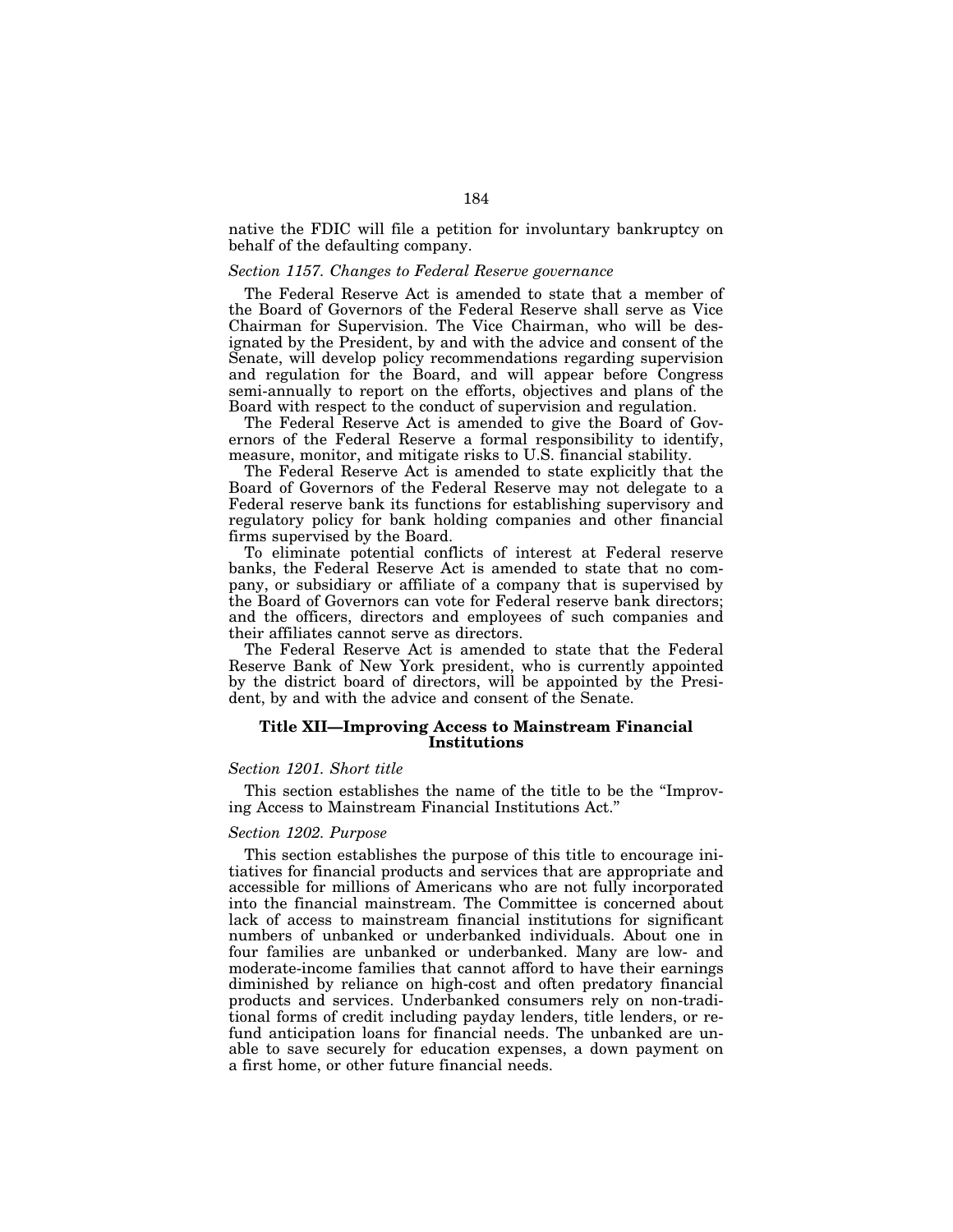# *Section 1203. Definitions*

# *Section 1204. Expanded access to mainstream financial institutions*

Section 1204 authorizes programs intended to assist low- and moderate-income individuals establish bank or credit union accounts. This section authorizes the Treasury Secretary to establish a multiyear program of grants, cooperative agreements, financial agency agreements, and similar contracts or undertakings to promote initiatives designed to expand access to mainstream financial institutions by low and moderate income individuals. Entities eligible under this program include:  $501(c)(3)$  organizations; federally insured depository institutions; community development financial institutions; State, local, or tribal government entities; and partnerships or other joint ventures comprised of one or more of these such entities. An eligible entity may, in participating in a program established by the Secretary under this section, offer or provide to low and moderate income individuals products or services including small-dollar value loans and financial education and counseling.

#### *Section 1205. Low-cost alternatives to payday loans*

Section 1205 will encourage the development of small, affordable loans as an alternative to more costly, predatory, payday loans. This section authorizes the Secretary to establish multiyear demonstration programs by means of grants, cooperative agreements, financial agency agreements, and similar contracts or undertakings with eligible entities to provide low-cost small loans to consumers that will provide alternatives to payday loans. Loans under this section are required to be made on terms and conditions and pursuant to lending practices that are reasonable for consumers. The authorization of a grant program under this section is intended to encourage the further development of affordable small loans that will assist working families by providing access to reasonable credit and providing financial education opportunities. Entities awarded a grant under this section are required to promote financial literacy and education opportunities, such as relevant counseling services, educational courses, or wealth building programs, to each consumer provided with a loan pursuant to this section.

#### *Section 1206. Grants to establish loan-loss reserve funds*

Section 1206 will enable Community Development Financial Institutions to establish and maintain small dollar loan programs by establishing a grant program within the CDFI Fund to encourage affordable small dollar lending through loan-loss reserve funds and provision of technical assistance. This section directs the CDFI Fund to make grants to CDFIs to establish loan-loss reserve funds to help CDFIs defray the costs of operating small dollar loan programs in order to help provide consumers access to mainstream financial institutions and provide payday loan alternatives. Loanloss reserve funds enable financial institutions to maintain the necessary capital to offer small dollar loans in a prudentially sound manner. A CDFI receiving grants under this program must provide matching funds equal to 50% of the amount of any grant received under this section. Grants received by a CDFI under this section may not be used to provide direct loans to consumers, and may be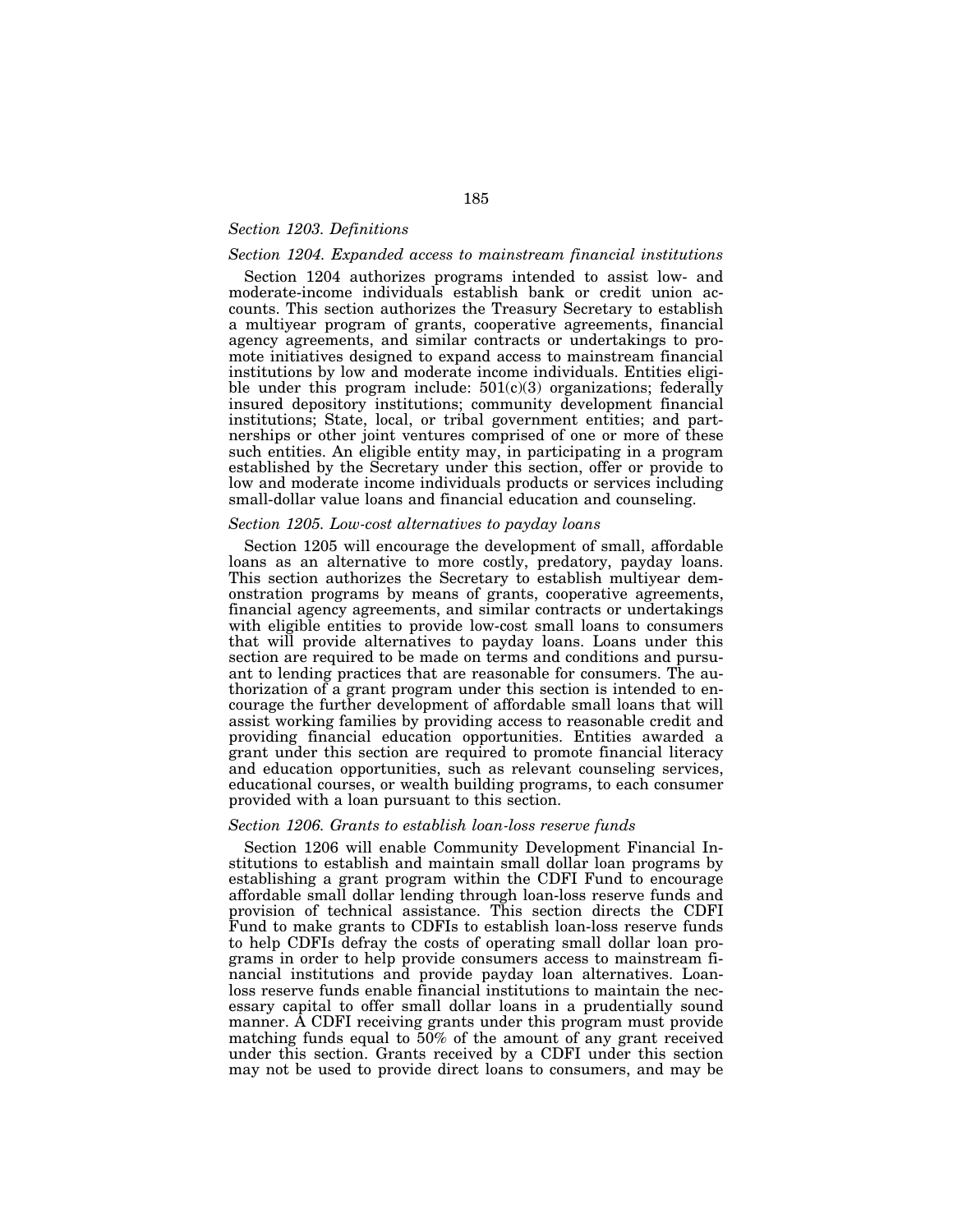used to help recapture a portion or all of a defaulted loan made under the small dollar loan program.

This section further requires the Fund to provide technical assistance grants to CDFIs to support and maintain small dollar loan programs. Technical assistance grants help financial institutions defray the initial fixed costs of establishing a small dollar loan program and effectively implement grant activities.

This section sets requirements for the terms and conditions of loans made by participating institutions to ensure affordability and help underserved consumers improve their financial condition. Small dollar loan programs are defined as loan programs where a CDFI offers loans to consumers that do not exceed \$2500; are required to be paid in installments; have no prepayment penalty; report to at least one national consumer reporting agency; and meet any other affordability requirement established by the Administrator of the Fund.

#### *Section 1207. Procedural provisions*

This section requires an eligible entity desiring to participate in a program or obtain a grant under this title to submit an application to the Secretary.

#### *Section 1208. Authorization of appropriations*

This section authorizes to be appropriated to the Secretary, such sums necessary to administer and fund the programs and projects authorized by this title. It further authorizes to be appropriated to the Fund for each fiscal year beginning in FY 2010, an amount equal to the amount of the administrative costs of the Fund for the operation of the grant program established under this title.

#### *Section 1209. Regulations*

This section authorizes the Secretary to promulgate regulations to implement and administer the grant programs and undertakings authorized by this title, including limiting the eligibility of entities as deemed appropriate for certain activities authorized in Section 1204.

#### *Section 1210. Evaluation and reports to Congress*

This section requires the Secretary to submit a report to the Senate Committee on Banking, Housing and Urban Affairs and the House Financial Services Committee containing a description of the activities funded, amounts distributed, and measurable results, as appropriate and available.

#### VI. HEARING RECORD

Since the beginning of the 110th Congress, the Committee on Banking, Housing, and Urban Affairs has held 79 hearings on topics surrounding the housing and economic crisis and financial regulatory reform.

# **Preserving the American Dream: Predatory Lending Practices and Home Foreclosures**

Wednesday, February 7, 2007

Witnesses: The Reverend Jesse Jackson, President and Founder, RainbowPUSH Coalition; Mr. Harry H. Dinham, President, National Association of Mortgage Brokers; Mr. Hilary Shelton, Execu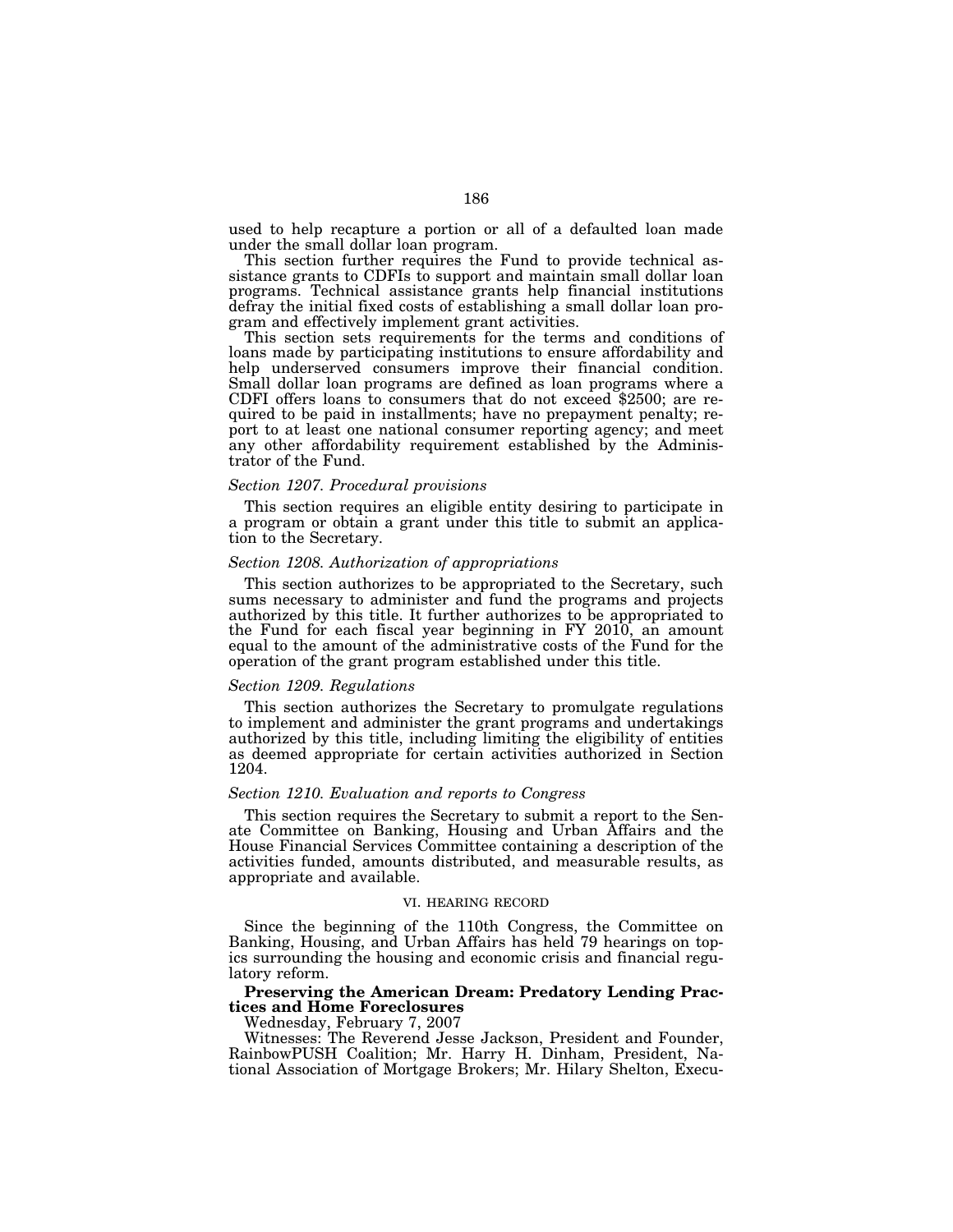tive Director, National Association for the Advancement of Colored People; Mr. Martin Eakes, Chief Executive Officer, Self-Help Credit Union and the Center for Responsible Lending; Ms. Jean Constantine-Davis, Senior Attorney, AARP; Mr. Douglas G. Duncan, Senior Vice President of Research and Business Development, and Chief Economist, Mortgage Bankers Association; Ms. Delores King, Consumer, Ms. Amy Womble, Consumer.

#### **Mortgage Market Turmoil: Causes and Consequences**

Thursday, March 22, 2007

Witnesses:

Panel 1: Mr. Emory W. Rushton, Senior Deputy Comptroller and Chief National Bank Examiner, Office of the Comptroller of the Currency; Mr. Joseph A. Smith, North Carolina Commissioner of Banks and Chairman, Conference of State Bank Supervisors; Mr. Roger T. Cole, Director, Division of Banking Supervision and Regulation, Board of Governors of the Federal Reserve System; Mr. Scott M. Polakoff, Senior Deputy Director and Chief Operating Officer, Office of Thrift Supervision; Ms. Sandra Thompson, Director of the Division of Supervision and Consumer Protection, Federal Deposit Insurance Corporation.

Panel 2: Mr. Brendan McDonagh, Chief Executive Officer, HSBC Finance Corporation; Mr. Sandy Samuels, Executive Managing Director, Countrywide Financial Corporation; Mr. Laurent Bossard, Chief Executive Officer, WMC Mortgage; Mr. L. Andrew Pollock, President, First Franklin Financial Corporation; Ms. Janis Bowdler, Senior Policy Analyst, National Council of La Raza; Mr. Irv Ackelsberg, Consumer Attorney; Ms. Jennie Haliburton, Consumer; Mr. Al Ynigues, Borrower.

# **Subprime Mortgage Market Turmoil: Examining the Role of Securitization**

Tuesday, April 17, 2007

Witnesses: Mr. Gyan Sinha, Senior Managing Director and Head of ABS and CDO Research, Bear Stearns & Co. Inc.; Mr. David Sherr, Managing Director and Head of Securitized Products, Lehman Brothers; Ms. Susan Barnes, Managing Director of Ratings Services, Standard and Poor's; Mr. Warren Kornfeld, Managing Director, Residential Mortgage-Backed Securities Rating Group, Moody's Investors Service; Mr. Kurt Eggert, Professor of Law, Chapman University School of Law; Mr. Christopher L. Peterson, Assistant Professor of Law, Levin College of Law, University of Florida.

#### **Ending Mortgage Abuse: Safeguarding Homebuyers**  Tuesday, June 26, 2007

Witnesses: Mr. David Berenbaum, Executive Vice President, National Community Reinvestment Coalition; Professor Anthony Yezer, Department of Economics, George Washington University; Ms. Denise Leonard, Chairman and CEO, Constitution Financial Group, Inc. on behalf of the National Association of Mortgage Brokers; Mr. John Robbins, Chairman, Mortgage Bankers Association; Mr. Wade Henderson, President and CEO, Leadership Conference on Civil Rights; Mr. Alan Hummel, Senior Vice President and Chief Appraiser, Forsythe Appraisals, LLC on behalf of the Appraisal Institute; Mr. Pat V. Combs, President, National Association of RE-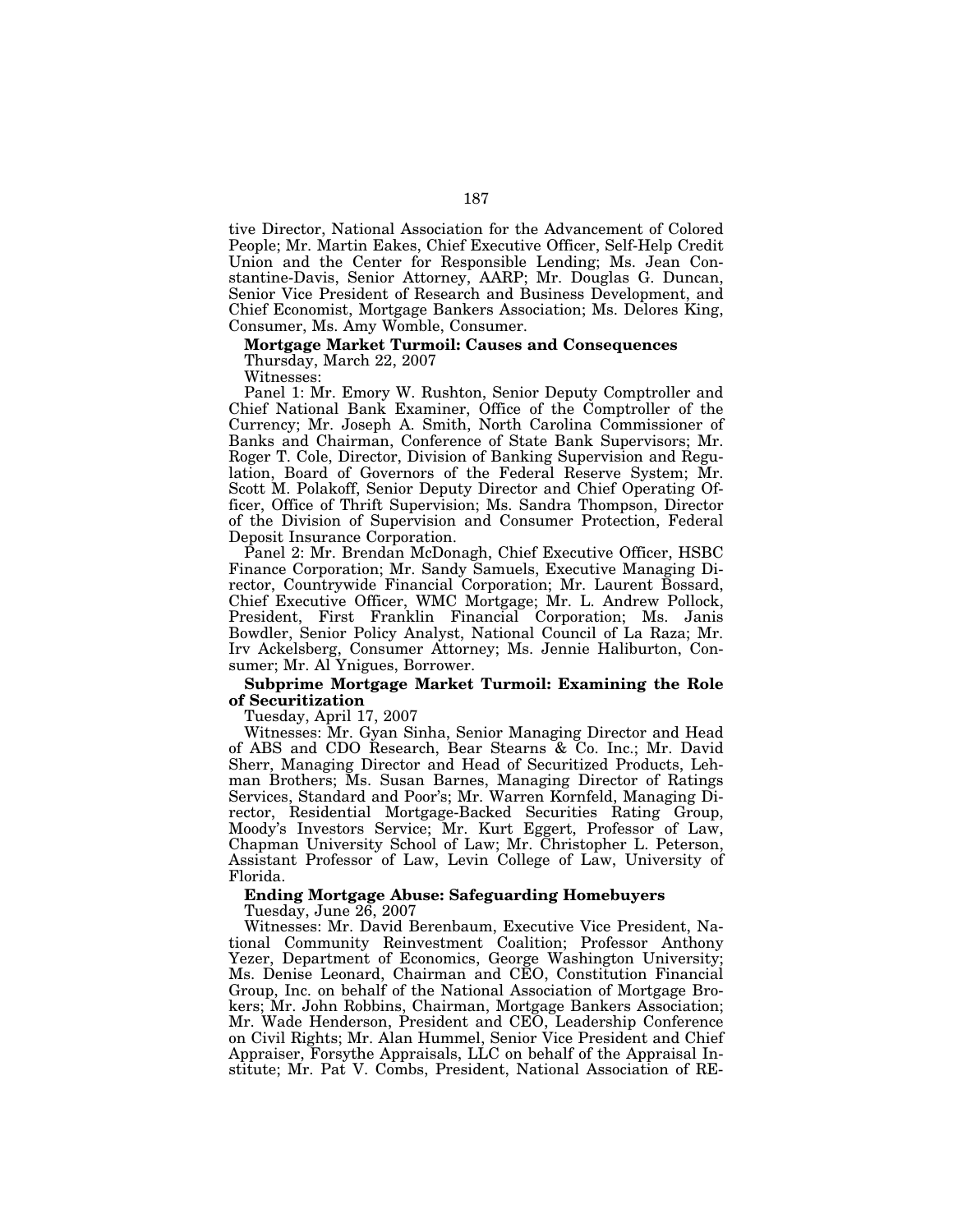ALTORS; Mr. Michael D. Calhoun, President, Center For Responsible Lending.

# **The State of the Securities Markets**

Tuesday, July 31, 2007

Witnesses: Honorable Christopher Cox, Chairman, Securities and Exchange Commission.

# **The Role and Impact of Credit Rating Agencies on the Subprime Credit Markets**

Wednesday, September 26, 2007 Witnesses

Panel 1: Honorable Christopher Cox, Chairman, Securities and Exchange Commission.

Panel 2: Mr. John Coffee, Adolf A. Berle Professor of Law, Columbia Law School; Dr. Lawrence J. White, Leonard E. Imperatore Professor of Economics, New York University; Mr. Micheal Kanef, Group Managing Director, Assett Finance Group, Moody's Financial Services; Ms. Vickie A. Tillman, Executive Vice President for Credit Market Services, Standard & Poor's.

### **Strengthening our Economy: Foreclosure Prevention and Neighborhood Preservation**

Thursday, January 31, 2008

Witnesses

Panel 1: Honorable Sheila Bair, Chairman, Federal Deposit Insurance Corporation; Robert Steel, Under Secretary of Treasury for Domestic Finance, Department of the Treasury.

Panel 2: Doris Koo, President and CEO, Enterprise Community Partners, Inc; Michael Barr, Senior Fellow, Center for American Progress, and Professor of Law, University of Michigan Law School; Mr. Wade Henderson, President and CEO, Leadership Conference on Civil Rights; Mr. Alex Pollock, Resident Fellow, American Enterprise Institute.

## **The State of the United States Economy and Financial Markets**

Thursday, February 14, 2008

Witnesses: Honorable Henry M. Paulson, Secretary of the Treasury; Honorable Christopher Cox, Chairman, Securities and Exchange Commission; Honorable Ben S. Bernanke, Chairman, Board of Governors of the Federal Reserve System.

## **The State of the Banking Industry**

Tuesday, March 4, 2008

Witnesses: Honorable Sheila Bair, Chairman, Federal Deposit Insurance Corporation; Honorable John C. Dugan, Comptroller of the Currency, United States Treasury; Honorable John M. Reich, Director, Office of Thrift Supervision; Honorable JoAnn Johnson, Chairman, National Credit Union Administration; Honorable Donald Kohn, Vice Chairman, Board of Governors, Federal Reserve System; Mr. Thomas B. Gronstal, Superintendent of Banking, State of Iowa.

**Turmoil in U.S. Credit Markets: Examining the Recent Actions of Federal Financial Regulators** 

Thursday, April 3, 2008

Witnesses

Panel 1: The Honorable Ben S. Bernanke, Chairman, Board of Governors of the Federal Reserve System; Honorable Christopher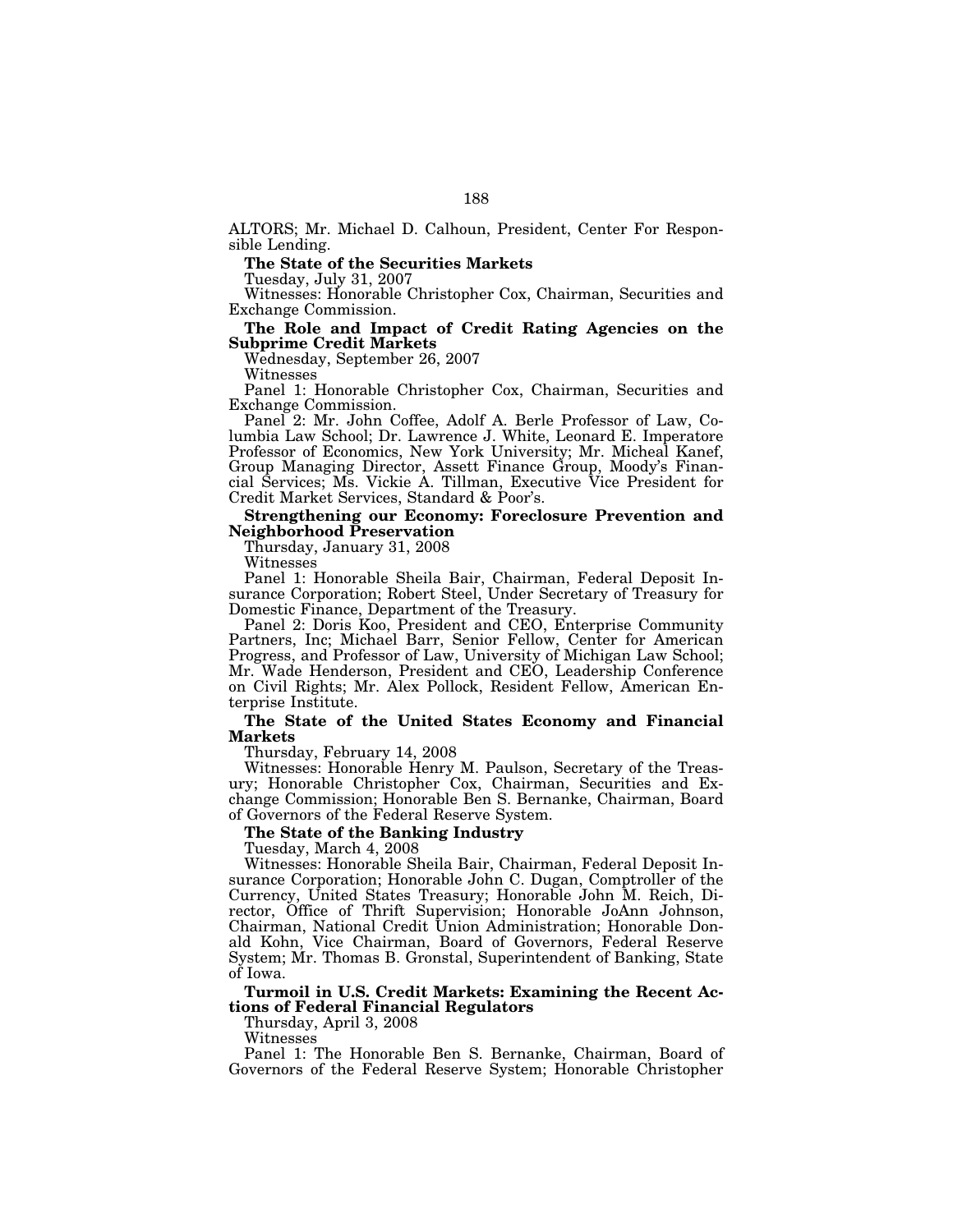Cox, Chairman, Securities and Exchange Commission; Robert Steel, Under Secretary of Treasury for Domestic Finance, Department of the Treasury; Mr. Timothy F. Geithner, President, Federal Reserve Bank of New York.

Panel 2: Mr. James Dimon, Chairman and Chief Executive Officer, JP Morgan Chase; Mr. Alan D. Schwartz, President and Chief Executive Officer, The Bear Stearns Companies, Inc.

# **Restoring the American Dream: Solutions to Predatory Lending and the Foreclosure Crisis**

Monday, April 7, 2008

Witnesses: The Honorable Michael Nutter, Mayor of Philadelphia, Pennsylvania; Ms. Yajaira Rivera, Philadelphia, Pennsylvania; Ms. Christina Anderson-Jones, Philadelphia, Pennsylvania; Ph.D. Ira Goldstein, Director, Policy and Information Services, The Reinvestment Fund; Mr. Brian A. Hudson, Sr., Executive Director, Pennsylvania House Finance Agency.

# **Turmoil in U.S. Credit Markets: Examining Proposals to Mitigate Foreclosures and Restore Liquidity to the Mortgage Markets**

Thursday, April 10, 2008

Witnesses: Dr. Lawrence H. Summers, Charles W. Eliot University Professor, Harvard University; Dr. Dean Baker, Co-Director, Center for Economic and Policy Research; Ms. Ellen Harnick, Senior Policy Counsel, Center for Responsible Lending; Mr. Scott Stern, Chief Executive Officer, Lenders One, Incorporated; Dr. Douglas Elmendorf, Senior Fellow, The Brookings Institution.

#### **Turmoil in U.S. Credit Markets Impact on the Cost and Availability of Student Loans**

Tuesday, April 15, 2008

Witnesses: John (Jack) F. Remondi, Vice Chairman and Chief Financial Officer, Sallie Mae, Inc.; Mr. Tom Deutsch, Deputy Executive Director, American Securitization Forum; Ms. Patricia McGuire, President, Trinity Washington University; Ms. Sarah Flanagan, Vice President for Policy Development, National Association of Independent Colleges and Universities; Mark Kantrowitz, Publisher, FinAid.org.

**Turmoil in U.S. Credit Markets: Examining Proposals to Mitigate Foreclosures and Restore Liquidity to the Mortgage Markets** 

Wednesday, April 16, 2008

Witnesses: Honorable Brian D. Montgomery, Federal Housing Commissioner and Assistant Secretary, Department of Housing and Urban Development; Mr. Art Murton, Director, Division of Insurance and Research, Federal Deposit Insurance Corporation; Mr. Scott M. Polakoff, Senior Deputy Director and Chief Operating Officer, Office of Thrift Supervision.

### **Turmoil in U.S. Credit Markets: The Role of the Credit Rating Agencies**

Tuesday, April 22, 2008

Witnesses

Panel 1: Honorable Christopher Cox, Chairman, Securities and Exchange Commission.

Panel 2: Professor John C. Coffee, Jr., Adolf A. Berle Professor of Law, Columbia University Law School; Dr. Arturo Cifuentes,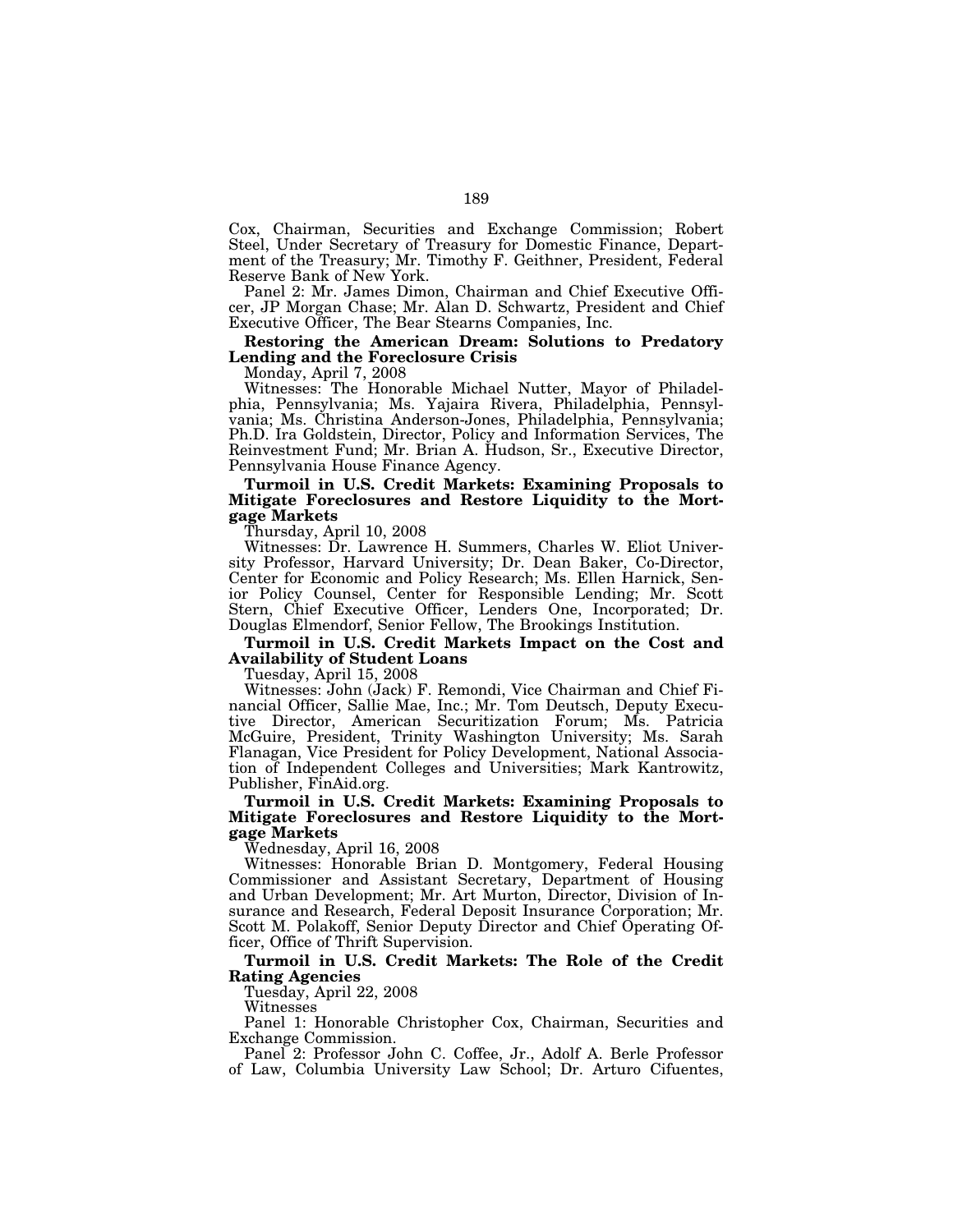Managing Director, R.W. Pressprich & Co.; Mr. Stephen W. Joynt, President and Chief Executive Officer, Fitch Ratings; Ms. Claire Robinson, Senior Managing Director, Moody's Investors Service; Ms. Vickie A. Tillman, Executive Vice President for Credit Market Services, Standard & Poor's.

## **Turmoil in U.S. Credit Markets: Examining the U.S. Regulatory Framework for Assessing Sovereign Investments**

Thursday, April 24, 2008

Witnesses

Panel 1: Mr. Scott Alvarez, General Counsel, Board of Governors of the Federal Reserve System; Mr. Ethiopis Tafara, Director, Office of International Affairs, Securities and Exchange Commission.

Panel 2: Mr. David Marchick, Managing Director, The Carlyle Group; Mr. Paul Rose, Assistant Professor of Law, Moritz College of Law, Ohio State University; Ms. Jeanne S. Archibald, Partner, Hogan and Hartson LLP; Mr. Dennis Johnson, Director of Corporate Governance, California Public Employees' Retirement System.

**Turmoil in the U.S. Credit Markets: Examining the Regu**lation of Investment Banks by the U.S. Securities and Ex**change Commission** 

Wednesday, May 7, 2008

Witnesses

Panel 1: Mr. Erik Sirri, Director, Division of Market Regulation, Securities and Exchange Commission.

Panel 2: Honorable Arthur Levitt, Former Chairman, U.S. Securities and Exchange Commission; Mr. David Ruder, Former Chairman, U.S. Securities and Exchange Commission.

# **The State of the Banking Industry: Part II**

Thursday, June 5, 2008

Witnesses: Honorable Sheila Bair, Chairman, Federal Deposit Insurance Corporation; Honorable John C. Dugan, Comptroller of the Currency, United States Treasury; Honorable John M. Reich, Director, Office of Thrift Supervision; Honorable JoAnn Johnson, Chairman, National Credit Union Administration; Honorable Donald Kohn, Vice Chairman, Board of Governors, Federal Reserve System; Mr. Timothy J. Karsky, Commissioner/Chairman, North Dakota Department of Financial Institutions/ Conference of State Bank Supervisors.

**Risk Management and its Implications for Systemic Risk**  Thursday, June 19, 2008

Witnesses: Honorable Donald Kohn, Vice Chairman, Board of Governors, Federal Reserve System; Dr. Erik Sirri, Director, Division of Trading and Markets, U.S. Securities and Exchange Commission; Mr. Scott M. Polakoff, Deputy Director, Office of Thrift Supervision; Mr. Richard Bookstaber, Financial Author; Professor Richard Herring, Jacob Safra Professor of International Banking and Co-Director of the Wharton Financial Institutions Center, Wharton School, University of Pennsylvania; Mr. Kevin Blakely, President and Chief Executive Officer, Risk Management Association.

**Reducing Risks and Improving Oversight in the OTC Credit Derivatives Market** 

Wednesday, July 9, 2008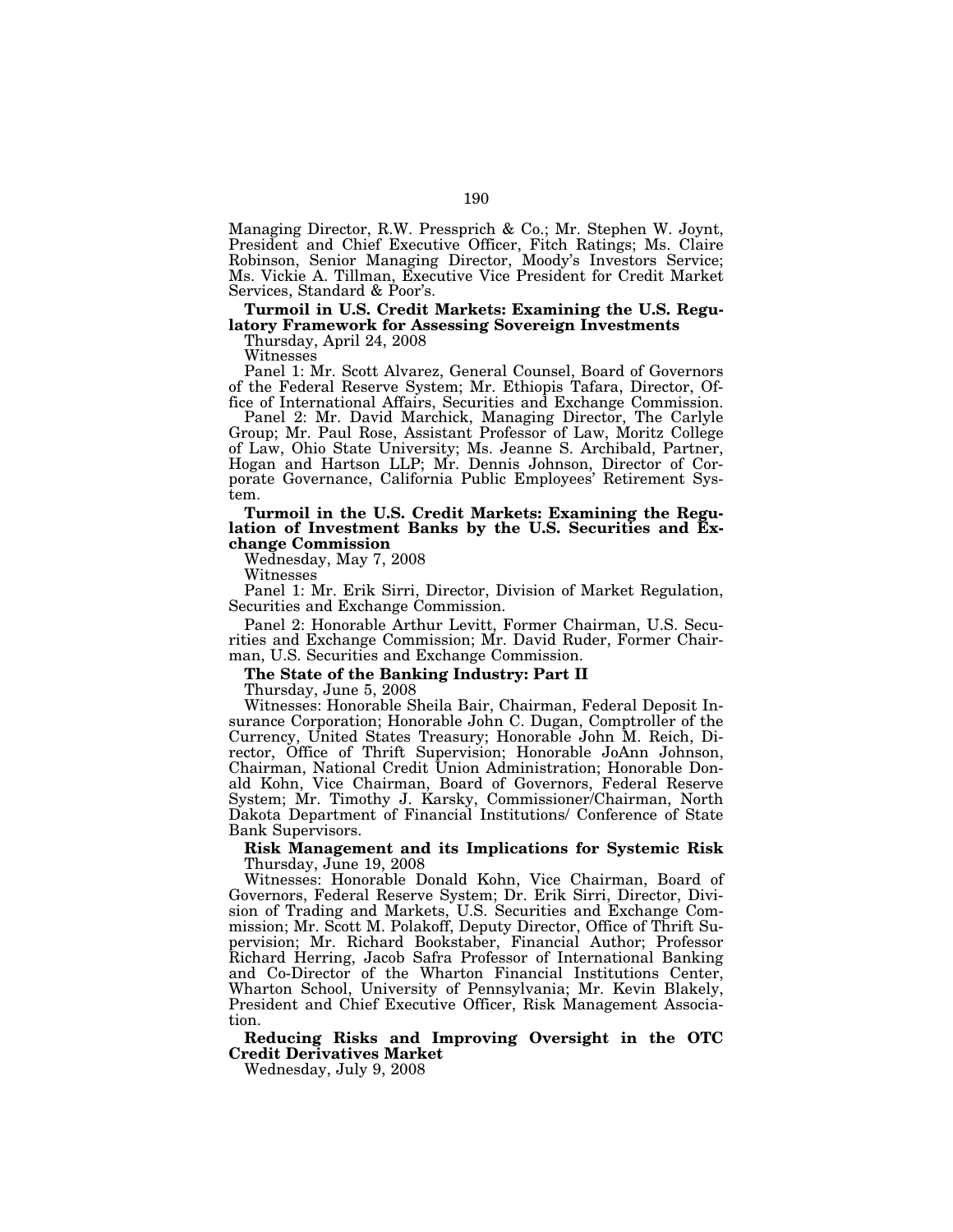Witnesses: Mr. Patrick Parkinson, Deputy Director, Division of Research and Statistics, Board of Governors of the Federal Reserve System; Mr. James Overdahl, Senior Economist, U.S. Securities and Exchange Commission; Ms. Kathryn E. Dick, Deputy Comptroller for Credit and Market Risk, Office of the Comptroller of the Currency; Dr. Darrell Duffie, Dean Witter Distinguished Professor of Finance, Stanford University, Graduate School of Business; Mr. Craig Donohue, Chief Executive Officer, Chicago Mercantile Exchange Group; Mr. Edward J. Rosen, Cleary Gottlieb Steen & Hamilton LLP, Outside Counsel to The Clearing Corporation; Mr. Robert G. Pickel, Executive Director and Chief Executive Officer, International Swaps and Derivatives Association, Inc.

## **Recent Developments in U.S. Financial Markets and Regulatory Responses to Them**

Tuesday, July 15, 2008

Witnesses: Honorable Henry M. Paulson, Secretary of the Treasury; The Honorable Ben S. Bernanke, Chairman, Board of Governors of the Federal Reserve System; Honorable Christopher Cox, Chairman, Securities and Exchange Commission.

### **State of the Insurance Industry: Examining the Current Regulatory and Oversight Structure**

Tuesday, July 29, 2008

Witnesses

Panel 1: Honorable Steven M. Goldman, Commissioner, New Jersey Department of Banking and Insurance, on behalf of the National Association of Insurance Commissioners; Mr. Travis B. Plunkett, Legislative Director, Consumer Federation of America; Mr. Alessandro Iuppa, Senior Vice President, Zurich North America, on behalf of the American Insurance Association; Mr. John L. Pearson, Chairman, President, and Chief Executive Officer, The Baltimore Life Insurance Company, on behalf of the American Council of Life Insurers.

Panel 2: Mr. George A. Steadman, President and Chief Operating Officer, Rutherfoord Inc., on behalf of the Council of Insurance Agents & Brokers; Mr. Thomas Minkler, President, Clark-Mortenson Agency, Inc., on behalf of the Independent Insurance Agents & Brokers of America; Mr. Franklin Nutter, President, Reinsurance Association of America; Mr. Richard Bouhan, Executive Director, National Association of Professional Surplus Lines Offices.

### **Transparency in Accounting: Proposed Changes to Accounting for Off-Balance Sheet Entities**

Thursday, September 18, 2008

Witnesses

Panel 1: Mr. Lawrence Smith, Board Member, Financial Accounting Standards Board (FASB); Mr. John White, Director, Office of Corporate Finance, Securities and Exchange Commission; Mr. James Kroeker, Deputy Chief Accountant for Accounting, U.S. Securities and Exchange Commission.

Panel 2: Professor Joseph Mason, Hermann Moyse Jr. Endowed Chair of Banking, E.J. Ourso College of Business, Louisiana State University; Mr. Donald Young, Managing Director, Young and Company LLC, and former FASB Board Member; Ms. Elizabeth Mooney, Analyst, Capital Strategy Research, The Capital Group;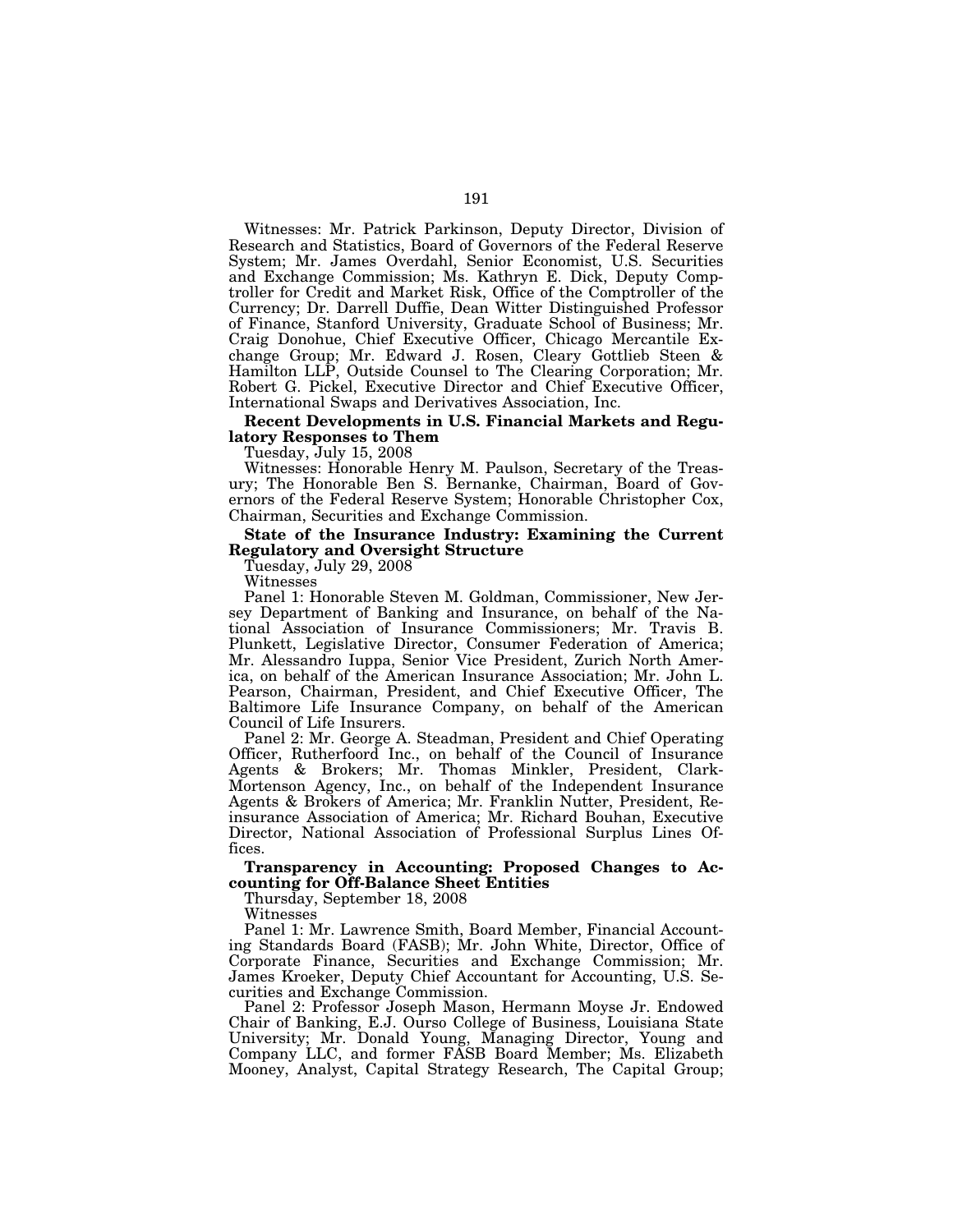Mr. George Miller, Executive Director, American Securitization Forum.

**Turmoil in US Credit Markets Recent Actions Regarding Government Sponsored Entities, Investment Banks and Other Financial Institutions** 

Tuesday, September 23, 2008

Witnesses: Honorable Henry M. Paulson, Secretary of the Treasury; The Honorable Ben S. Bernanke, Chairman, Board of Governors of the Federal Reserve System; Honorable Christopher Cox, Chairman, Securities and Exchange Commission; Honorable James B. Lockhart, III, Director, Federal Housing Finance Agency.

# **Turmoil in the U.S. Credit Markets: The Genesis of the Current Economic Crisis**

Thursday, October 16, 2008

Witnesses: Honorable Arthur Levitt, Jr., Senior Advisor, The Carlyle Group; Honorable Eugene A. Ludwig, Chief Executive Officer, Promontory Financial Group; Honorable Jim Rokakis, Treasurer, Cuyahoga County, Ohio; Honorable Marc H. Morial, President and CEO, National Urban League; Mr. Eric Stein, Senior Vice President, Center for Responsible Lending.

#### **Turmoil in the U.S. Credit Markets: Examining Recent Regulatory Responses**

Thursday, October 23, 2008

Witnesses: Honorable Sheila Bair, Chairman, Federal Deposit Insurance Corporation; Honorable Neel Kashkari, Interim Assistant Secretary for Financial Stability and Assistant Secretary for International Affairs, U.S. Department of the Treasury; Honorable James B. Lockhart, III, Director, Federal Housing Finance Agency; Honorable Elizabeth A. Duke, Governor, Board of Governors of the Federal Reserve System; Honorable Brian D. Montgomery, Federal Housing Commissioner and Assistant Secretary, Department of Housing and Urban Development.

### **Oversight of the Emergency Economic Stabilization Act: Examining Financial Institution Use of Funding Under the Capital Purchase Program**

Thursday, November 13, 2008

Witnesses: Ms. Anne Finucane, Global Corporate Affairs Executive, Bank of America; Mr. Barry L. Zubrow, Executive Vice President, Chief Risk Officer, JPMorgan Chase; Mr. Jon Campbell, Executive Vice President, Chief Executive Officer of the Minnesota Region, Wells Fargo Bank; Mr. Gregory Palm, Executive Vice President and General Counsel, The Goldman Sachs Group, Inc.; Mr. Martin Eakes, Chief Executive Officer, Self-Help Credit Union and the Center for Responsible Lending; Nancy M. Zirkin, Director of Public Policy, Leadership Conference on Civil Rights; Dr. Susan M. Wachter, Worley Professor of Financial Management, Wharton School of Business, University of Pennsylvania.

**Examining the State of the Domestic Automobile Industry**  Tuesday, November 18, 2008

Witnesses

Panel 1: Honorable Debbie Stabenow (D-MI), United States Senator.

Panel 2: Mr. Ron Gettelfinger, President, International Union, United Automobile, Aerospace and Agricultural Implement Work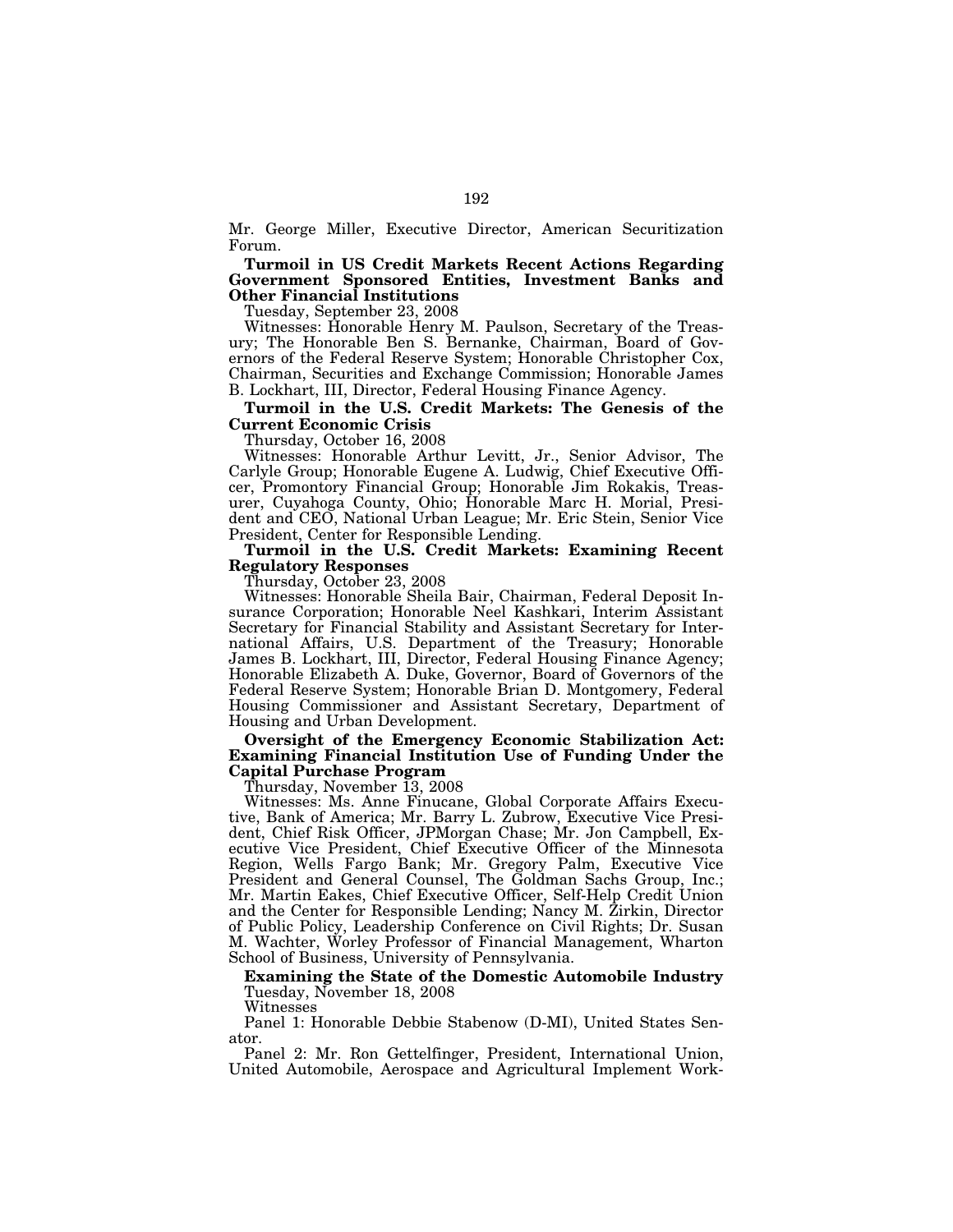ers of America; Mr. Alan Mulally, President and Chief Executive Officer, Ford Motor Company; Mr. Robert Nardelli, Chairman and Chief Executive Officer, Chrysler LLC; Mr. G. Richard Wagoner, Jr., Chairman and Chief Executive Officer, General Motors; Dr. Peter Morici, Professor, Robert H. Smith School of Business, University of Maryland.

#### **The State of the Domestic Automobile Industry: Part II**  Thursday, December 4, 2008

Witnesses

Panel 1: Mr. Gene L. Dodaro, Acting Comptroller General, United States Government Accountability Office.

Panel 2: Mr. Ron Gettelfinger, President, International Union, United Automobile, Aerospace and Agricultural Implement Workers of America; Mr. Alan Mulally, President and Chief Executive Officer, Ford Motor Company; Mr. Robert Nardelli, Chairman and Chief Executive Officer, Chrysler LLC; Mr. G. Richard Wagoner, Jr., Chairman and Chief Executive Officer, General Motors; Mr. Keith Wandell, President, Johnson Controls, Inc.; Mr. James Fleming, President, Connecticut Automotive Retailers Association; Dr. Mark Zandi, Chief Economist and Cofounder, Moody's Economy.com.

# **Madoff Investment Securities Fraud: Regulatory and Oversight Concerns and the Need for Reform**

Tuesday, January 27, 2009

Witnesses: Professor John C. Coffee, Jr., Adolf A. Berle Professor of Law, Columbia University Law School; Dr. Henry A. Backe, Jr., Orthopedic Surgeon, Fairfield, Connecticut; Ms. Lori Richards, Director, Office of Compliance Inspections and Examinations, U.S. Securities and Exchange Commission; Ms. Linda Thomsen, Director, Division of Enforcement, U.S. Securities and Exchange Commission; Mr. Stephen Luparello, Interim Chief Executive Officer, Financial Industry Regulatory Authority; Mr. Stephen Harbeck, Interim Chief Executive Officer, Financial Industry Regulatory Authority.

# **Modernizing the U.S. Financial Regulatory System**

Wednesday, February 4, 2009

Witnesses

Panel 1: Honorable Paul A. Volcker, Chair of the President's Economic Recovery Advisory Board, Former Chairman, Board of Governors of the Federal Reserve System.

Panel 2: Mr. Gene L. Dodaro, Acting Comptroller General, United States Government Accountability Office.

#### **Pulling Back the TARP: Oversight of the Financial Rescue Program**

Thursday, February 5, 2009

Witnesses: Mr. Gene L. Dodaro, Acting Comptroller General, United States Government Accountability Office; Honorable Neil M. Barofsky, Special Inspector General, Troubled Asset Relief Program; Professor Elizabeth Warren, Chair, Congressional Oversight Panel for the Troubled Asset Relief Program.

### **Oversight of the Financial Rescue Program: A New Plan for the TARP**

Tuesday, February 10, 2009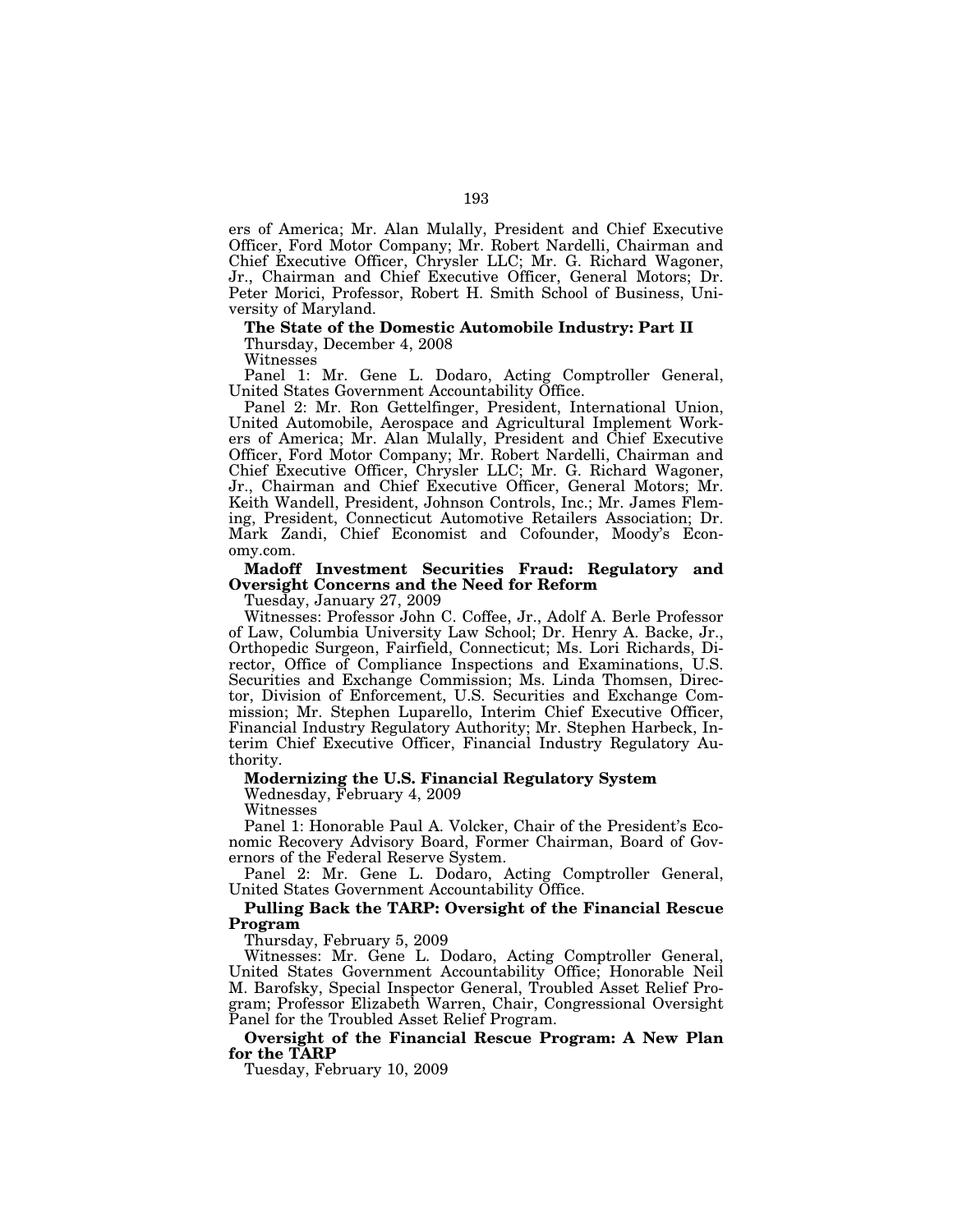Witnesses: Honorable Timothy Geithner, Secretary, United States Department of the Treasury.

**Modernizing Consumer Protection in the Financial Regulatory System: Strengthening Credit Card Protections** 

Thursday, February 12, 2009

Witnesses: Mr. Travis B. Plunkett, Legislative Director, Consumer Federation of America; Mr. James C. Sturdevant, Esq., The Sturdevant Law Firm; Mr. Kenneth J. Clayton, Senior Vice President and General Counsel, Card Policy Council, American Bankers Association; Lawrence M. Ausubel, Professor of Economics, University of Maryland; Mr. Todd Zywicki, Professor, George Mason University School of Law; Mr. Adam J. Levitin, Associate Professor of Law, Georgetown University Law Center.

#### **Homeowner Affordability and Stability Plan**

Thursday, February 26, 2009

Witnesses: Honorable Shaun Donovan, Secretary, U.S. Department of Housing and Urban Development.

### **Consumer Protections in Financial Services: Past Problems, Future Solutions**

Tuesday, March 3, 2009

Witnesses: Mr. Steve Bartlett, President and CEO, Financial Services Roundtable; Honorable Ellen Seidman, Senior Fellow of New America Foundation, Executive Vice President of ShoreBank Corporation; Professor Patricia McCoy, George J. & Helen M. England Professor of Law, University of Connecticut School of Law.

**American International Group: Examining What Went Wrong, Government Intervention, and Implications for Future Regulation** 

Thursday, March 5, 2009

Witnesses: Honorable Donald Kohn, Vice Chairman, Board of Governors, Federal Reserve System; Mr. Scott M. Polakoff, Senior Deputy Director and Chief Operating Officer, Office of Thrift Supervision; Mr. Eric Dinallo, Superintendent, New York State Insurance Department.

### **Enhancing Investor Protection and the Regulation of Securities Markets**

Tuesday, March 10, 2009

Witnesses: Mr. John Coffee, Adolf A. Berle Professor of Law, Columbia Law School; Mr. Lynn E. Turner, Former Chief Accountant, U.S. Securities and Exchange Commission; Mr. Timothy Ryan, President and CEO, Securities Industry and Financial Markets Association; Mr. Paul Schott Stevens, President and CEO, Investment Company Institute: Professor Mercer Bullard, Associate Professor and President, University of Mississippi School of Law and Fund Democracy; Mr. Robert G. Pickel, Executive Director and Chief Executive Officer, International Swaps and Derivatives Association, Inc.; Mr. Damon Silvers, Associate General Counsel, AFL–CIO; Thomas G. Doe, CEO, Municipal Market Advisors.

## **Perspectives on Modernizing Insurance Regulation**

Tuesday, March 17, 2009

Witnesses: Mr. Michael McRaith, Director of Insurance, Illinois Department of Financial and Professional Regulation, on behalf of the National Association of Insurance Commissioners; Honorable Frank Keating, President and Chief Executive Officer, The Amer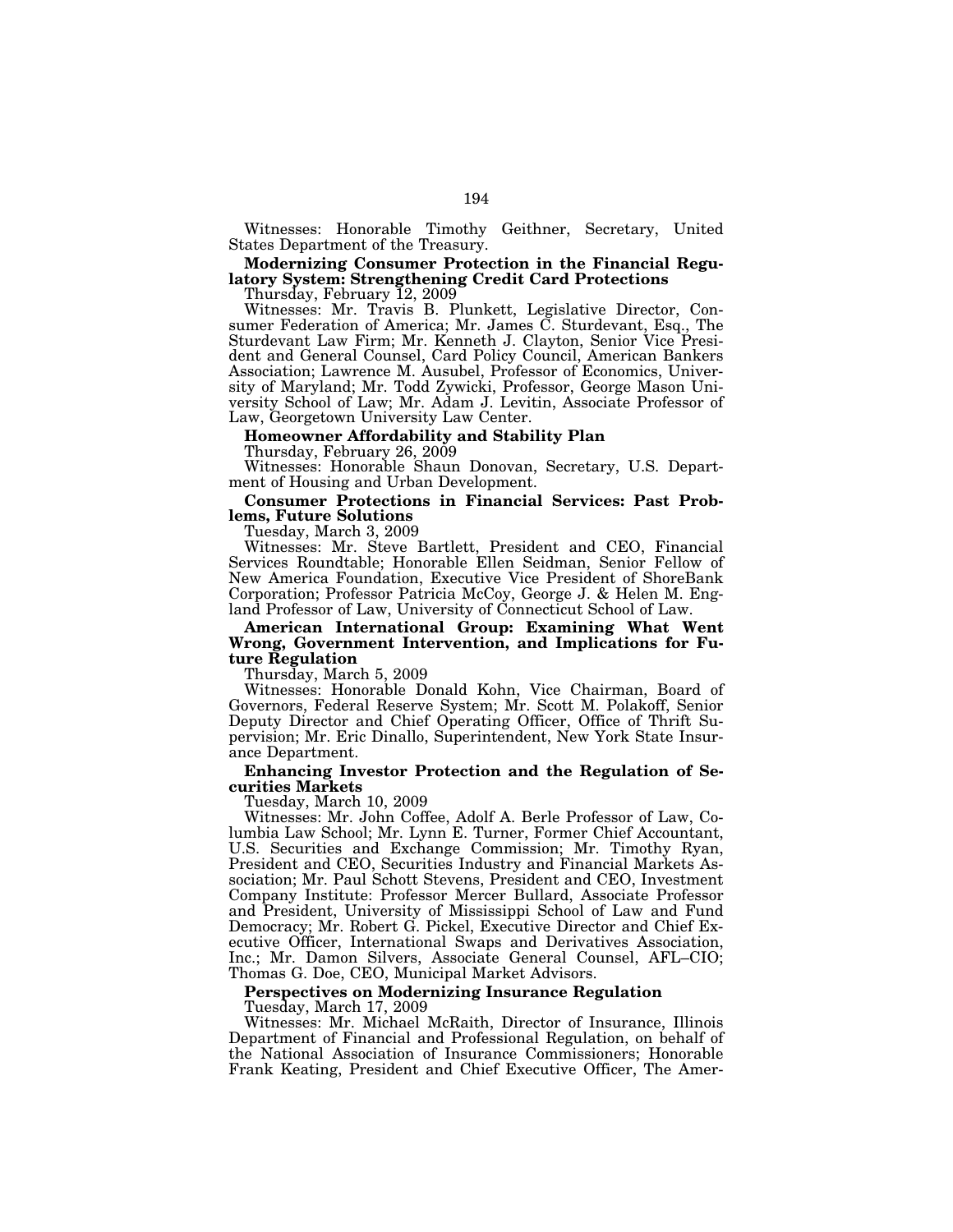ican Council of Life Insurers; Mr. William R. Berkley, Chairman and Chief Executive Officer, W. R. Berkley Corporation, on behalf of the American Insurance Association; Mr. Spencer Houldin, President, Ericson Insurance Services, on behalf of the Independent Insurance Agents and Brokers of America; Mr. John Hill, President and Chief Operating Officer, Magna Carta Companies, on behalf of the National Association of Mutual Insurance Companies; Mr. Frank Nutter, President, The Reinsurance Association of America; Mr. Robert Hunter, Director of Insurance, The Consumer Federation of America.

195

### **Lessons Learned in Risk Management Oversight at Federal Financial Regulators**

Wednesday, March 18, 2009

Witnesses: Mr. Scott M. Polakoff, Acting Director, Office of Thrift Supervision; Ms. Orice Williams, Director, Financial Markets and Community Investment, Government Accountability Office; Mr. Roger Cole, Director, Division of Banking Supervision and Regulation, Federal Reserve Board; Mr. Timothy Long, Senior Deputy Comptroller, Bank Supervision Policy and Chief National Bank Examiner, Office of the Comptroller of the Currency; Dr. Erik Sirri, Director, Division of Trading and Markets, U.S. Securities and Exchange Commission.

# **Modernizing Bank Supervision and Regulation**

Thursday, March 19, 2009

Witnesses: Honorable John C. Dugan, Comptroller of the Currency, Office of the Comptroller of the Currency; Honorable Daniel K. Tarullo, Member, Board of Governors of the Federal Reserve System; Honorable Sheila Bair, Chairman, Federal Deposit Insurance Corporation; Honorable Michael E. Fryzel, Chairman, National Credit Union Administration; Mr. Scott M. Polakoff, Acting Director, Office of Thrift Supervision; Mr. Joseph A. Smith, North Carolina Commissioner of Banks and Chairman, Conference of State Bank Supervisors; Mr. George Reynolds, Chairman, National Association of State Credit Union Supervisors and Senior Deputy Commissioner, Georgia Department of Banking and Finance.

# **Current Issues in Deposit Insurance**

Thursday, March  $19, 2009$ 

Witnesses

Panel 1: Mr. Art Murton, Director, Division of Insurance and Research, Federal Deposit Insurance Corporation; Mr. David M. Marquis, Executive Director, National Credit Union Administration.

Panel 2: Mr. William Grant, Chairman & CEO, First United Bank and Trust, Oakland, Maryland, on behalf of the American Bankers Association; Mr. Terry West, President and CEO, VyStar Credit Union in Jacksonville, Florida, on behalf of the Credit Union National Association; Mr. Steve Verdier, Senior Vice President, Independent Community Bankers of America; Mr. David J. Wright, CEO, Services Credit Union, Yankton, South Dakota, on behalf of the National Association of Federal Credit Unions.

#### **Modernizing Bank Supervision and Regulation, Part II**  Tuesday, March 24, 2009

Bank, on behalf of the Independent Community Bankers of Amer-

Witnesses: Mr. William Attridge, President, Chief Executive Officer and Chief Operating Officer, Connecticut River Community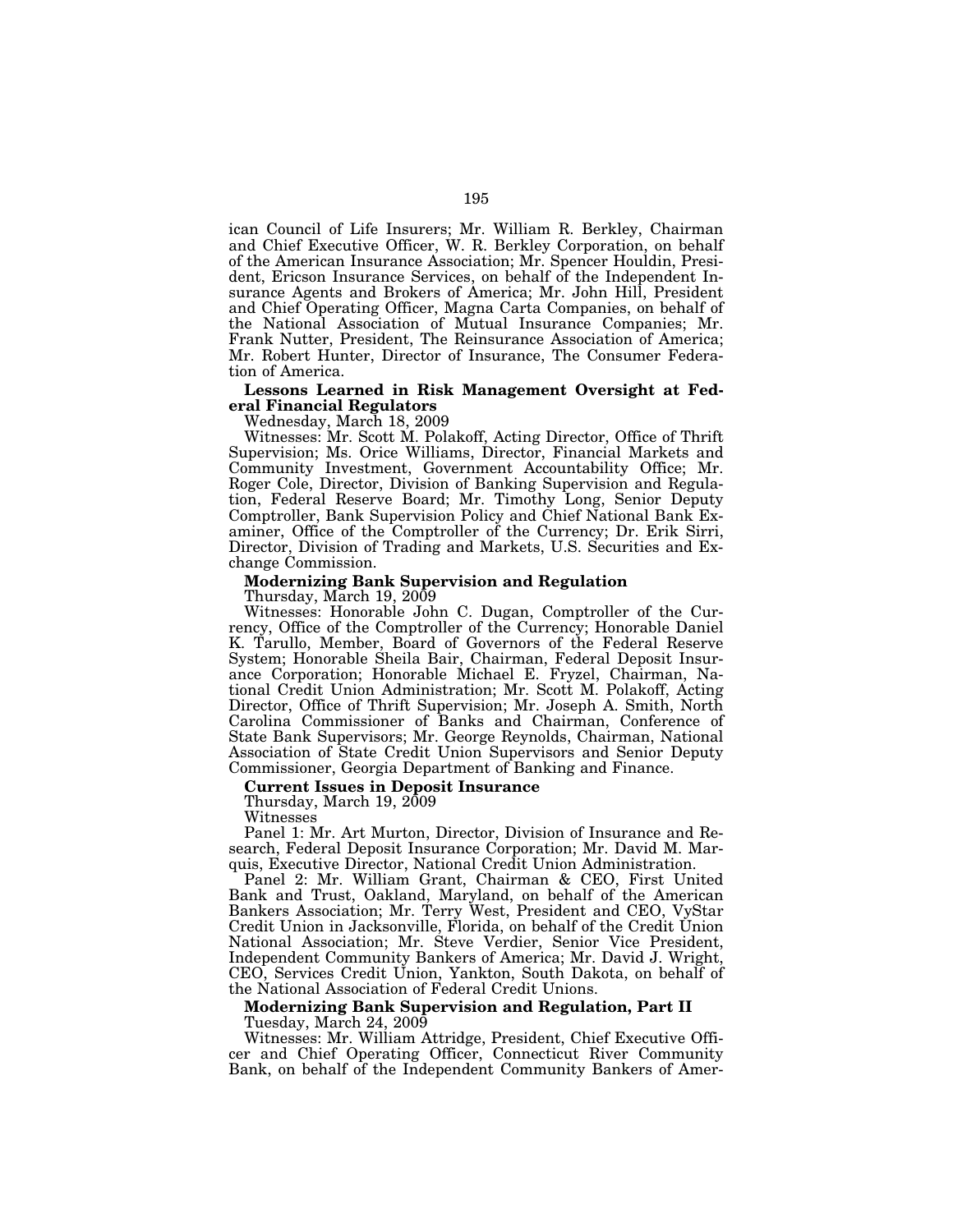ica; Mr. Daniel A. Mica, President and Chief Executive Officer, Credit Union National Association; Mr. Aubrey Patterson, Chairman and Chief Executive Officer, BancorpSouth, Inc., on behalf of the American Bankers Association; Mr. Christopher Whalen, Managing Director, Institutional Risk Analytics; Ms. Gail Hillebrand, Senior Attorney, Consumers Union of U.S., Inc.

#### **Enhancing Investor Protection and the Regulation of Securities Markets—Part II**

Thursday, March 26, 2009

Witnesses

Panel 1: Honorable Mary Schapiro, Chairman, U.S. Securities and Exchange Commission; Honorable Fred Joseph, President, North American Securities Administrators Association.

Panel 2: Honorable Richard C. Breeden, Former Chairman, U.S. Securities and Exchange Commission; Honorable Arthur Levitt, Former Chairmen, U.S. Securities and Exchange Commission; Honorable Paul S. Atkins, Former Commissioner, U.S. Securities and Exchange Commission.

Panel 3: Mr. Richard Ketchum, Chairman and CEO, FINRA; Mr. Ronald A. Stack, Chair, Municipal Securities Rulemaking Board; Honorable Richard Baker, President and CEO, Managed Funds Association; Mr. James Chanos, Chairman, Coalition of Private Investment Companies; Ms. Barbara Roper, Director of Investor Protection, Consumer Federation of America; Mr. David G. Tittsworth, Executive Director and Executive Vice President, Investment Adviser Association; Ms. Rita Bolger, Senior Vice President and Associate General Counsel, Standard & Poor's, Global Regulatory Affairs; President Daniel Curry, President, DBRS, Inc.

**Lessons from the New Deal** 

Tuesday, March 31, 2009

Witnesses

Panel 1: Honorable Christina Romer, Chair, Council of Economic Advisors.

Panel 2: Dr. James K. Galbraith, Lloyd M. Bentsen Chair, Lyndon B. Johnson School of Public Affairs, University of Texas at Austin; Dr. J. Bradford DeLong, Professor of Economics, University of California Berkeley; Dr. Allan M. Winkler, Professor of History, Miami (Ohio) University; Dr. Lee E. Ohanian, Professor, University of California, Los Angeles.

# **Regulating and Resolving Institutions Considered 'Too Big to Fail'**

Wednesday, May 6, 2009

Witnesses

Panel 1: Honorable Sheila Bair, Chairman, Federal Deposit Insurance Corporation; Mr. Gary Stern, President, Federal Reserve Bank of Minneapolis.

Panel 2: Honorable Peter Wallison, Arthur F. Burns Fellow in Financial Policy Studies, American Enterprise Institute; Honorable Martin N. Baily, Senior Fellow, Economic Studies, The Brookings Institution; Mr. Raghuram G. Rajan, Eric J. Gleacher Distinguished Service Professor of Finance, University of Chicago Booth School of Business.

**Strengthening the S.E.C.'s Vital Enforcement Responsibilities**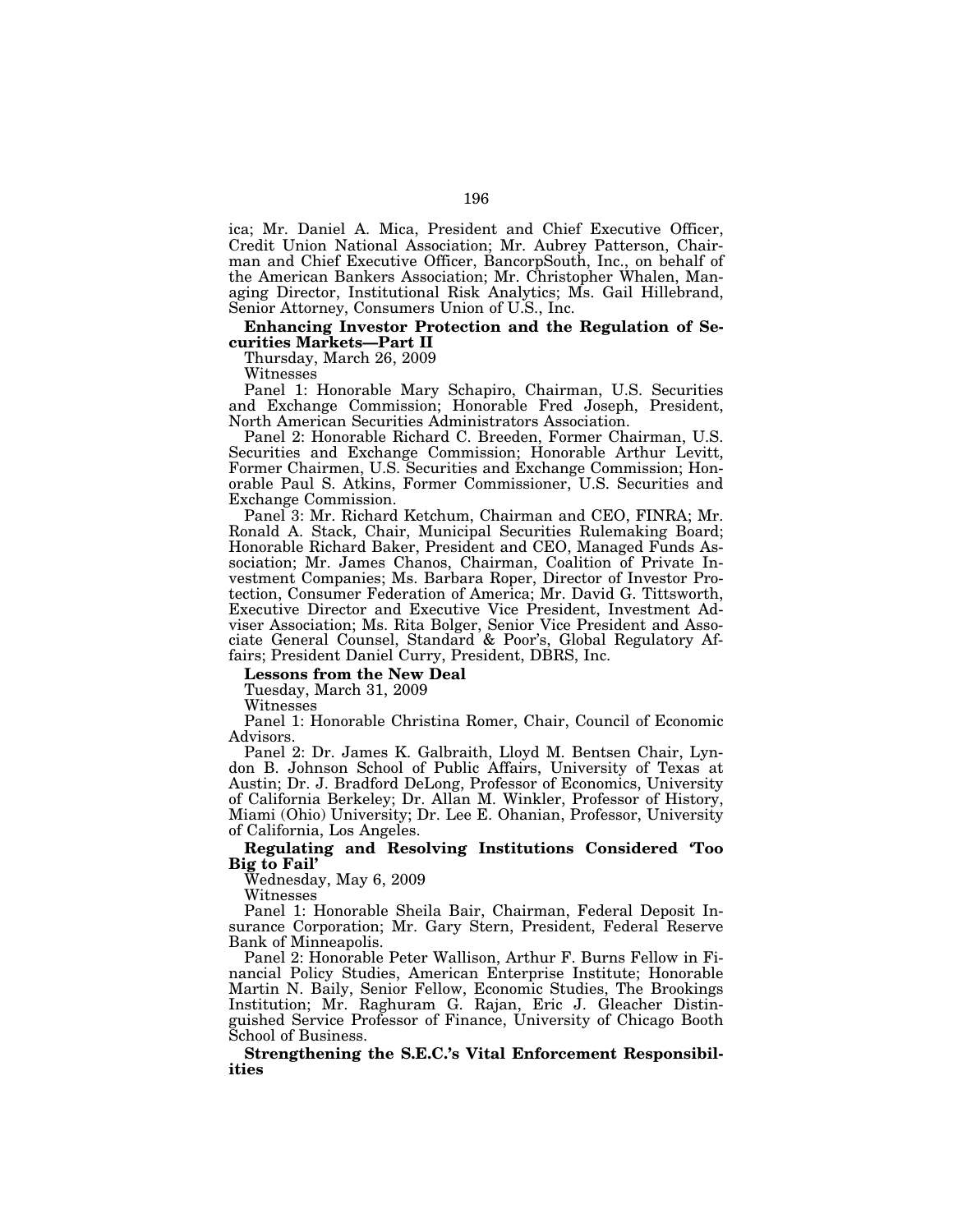Thursday, May 7, 2009

Witnesses: Mr. Richard Hillman, Managing Director, Financial Markets and Community Investment, U.S. Government Accountability Office; Robert Khuzami, Esq., Director, Division of Enforcement, U.S. Securities and Exchange Commission; Professor Mercer Bullard, Associate Professor of Law, University of Mississippi School of Law; Mr. Bruce Hiler, Partner and Head of Securities Enforcement Group, Cadwalader, Wickersham and Taft LLP.

#### **Manufacturing and the Credit Crisis**

Wednesday, May 13, 2009

Witnesses

Panel 1: Mr. Leo Gerard, President, United Steelworkers; Mr. David Marchick, Managing Director, The Carlyle Group.

Panel 2: Mr. Eugene Haffely, CEO, Assembly and Test Worldwide, Inc.; Lieutenant General Larry Farrell, (USAF, Retired) President, National Defense Industrial Association; Mr. William Gaskin, President, Precision Metalforming Association.

# **Oversight of the Troubled Assets Relief Program**

Wednesday, May 20, 2009

Witnesses: Honorable Timothy Geithner, Secretary, United States Department of the Treasury.

#### **The State of the Domestic Automobile Industry: Impact of Federal Assistance**

Wednesday, June 10, 2009

Witnesses: Mr. Ron Bloom, Senior Advisor on the Auto Industry, U.S. Department of the Treasury; The Honorable Edward Montgomery, White House Director of Recovery for Auto Communities and Workers, The White House.

# **The Administration's Proposal to Modernize the Financial Regulatory System**

Thursday, June 18, 2009

Witnesses: Honorable Timothy Geithner, Secretary, United States Department of the Treasury.

#### **Over-the-Counter Derivatives: Modernizing Oversight to Increase Transparency and Reduce Risks**

Monday, June 22, 2009

Witnesses

Panel 1: Honorable Mary Schapiro, Chairman, U.S. Securities and Exchange Commission; Honorable Gary Gensler, Chairman, U.S. Commodity Futures Trading Commission; Ms. A. Patricia White, Associate Director of the Division of Research and Statistics, Board of Governors of the Federal Reserve System.

Panel 2: Dr. Henry Hu, Allan Shivers Chair in the Law of Banking and Finance, University of Texas School of Law; Mr. Kenneth C. Griffin, Founder, President, and Chief Executive Officer, Citadel Investment Group, L.L.C.; Mr. Robert G. Pickel, Executive Director and Chief Executive Officer, International Swaps and Derivatives Association, Inc.; Mr. Christopher Whalen, Managing Director, Institutional Risk Analytics.

# **The Effects of the Economic Crisis on Community Banks and Credit Unions in Rural Communities**

Wednesday, July 8, 2009

Witnesses: Mr. Jack Hopkins, President and Chief Executive Officer, CorTrust Bank National Association, Sioux Falls, SD on be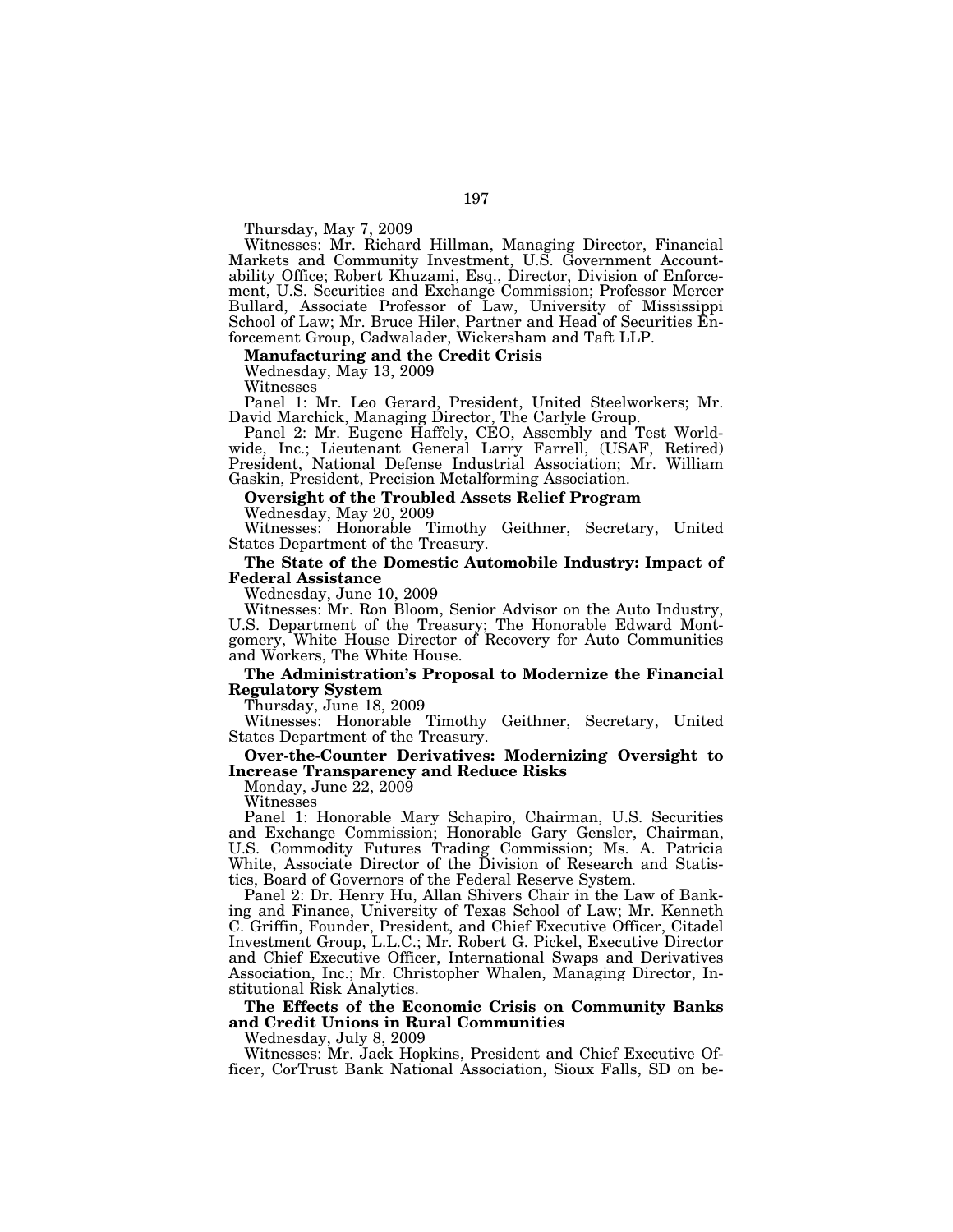half of the Independent Community Bankers of America; Mr. Frank Michael, President and CEO, Allied Credit Union, Stockton, CA on behalf of the Credit Union National Association; Mr. Arthur Johnson, Chairman and CEO, United Bank of Michigan, Grand Rapids, MI on behalf of the American Bankers Association; Mr. Ed Templeton, President and CEO, SRP Federal Credit Union, North Augusta, SC; Mr. Peter Skillern, Executive Director, Community Reinvestment Association of North Carolina.

# **Creating a Consumer Financial Protection Agency: A Cornerstone of America's New Economic Foundation**

Tuesday, July 14, 2009

Witnesses

Panel 1: Honorable Michael S. Barr, Assistant Secretary for Financial Institutions, U.S. Department of the Treasury.

Panel 2: Honorable Richard Blumenthal, Attorney General, State of Connecticut; Mr. Edward Yingling, President and CEO, American Bankers Association; Mr. Travis B. Plunkett, Legislative Director, Consumer Federation of America; Honorable Peter Wallison, Arthur F. Burns Fellow in Financial Policy Studies, American Enterprise Institute; Mr. Sendhil Mullainathan, Professor of Economics, Harvard University.

## **Regulating Hedge Funds and Other Private Investment Pools**

Wednesday, July 15, 2009

Witnesses

Panel 1: Mr. Andrew J. Donohue, Director of the Division of Investment Management, U.S. Securities and Exchange Commission.

Panel 2: Mr. Dinakar Singh, Founder and Chief Executive Officer, TPG Axon Capital; Mr. James Chanos, Chairman, Coalition of Private Investment Companies; Mr. Trevor R. Loy, General Partner, Flywheel Ventures; Mr. Mark B. Tresnowski, Managing Director and General Counsel, Madison Dearborn Partners, LLC; Mr. Richard Bookstaber, Financial Author; Mr. Joseph Dear, Chief Investment Officer, California Public Employees' Retirement System.

#### **Preserving Homeownership: Progress Needed to Prevent Foreclosures**

Thursday, July 16, 2009

Witnesses

Panel 1: Honorable Herbert M. Allison, Jr., Assistant Secretary for Financial Stability, U.S. Department of the Treasury; Honorable William Apgar, Senior Advisor to the Secretary for Mortgage Finance, U.S. Department of Housing and Urban Development.

Panel 2: Ms. Joan Carty, President and CEO, The Housing Development Fund in Bridgeport, CT; Ms. Mary Coffin, Head of Mortgage Servicing, Wells Fargo; Ms. Diane E. Thompson, Of Counsel, National Consumer Law Center; Mr. Allen Jones, Default Management Executive, Bank of America Home Loans; Mr. Curtis Glovier, Managing Director, Fortress Investment Group; Mr. Paul S. Willen, Senior Economist and Policy Advisor, Federal Reserve Bank of Boston; Mr. Thomas Perretta, Consumer, State of Connecticut.

# **Establishing a Framework for Systemic Risk Regulation**  Thursday, July 23, 2009

Witnesses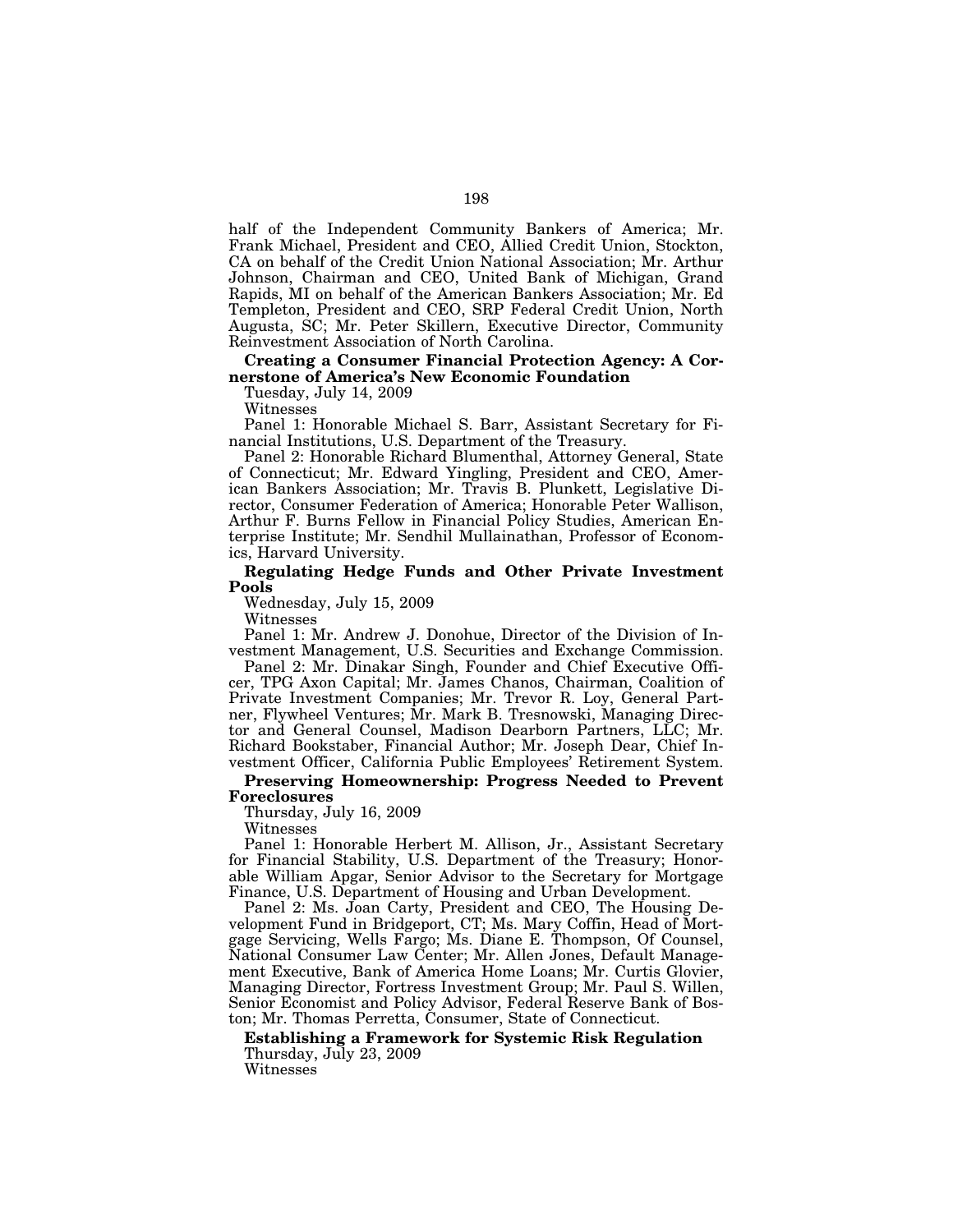Panel 1: Honorable Sheila Bair, Chairman, Federal Deposit Insurance Corporation; Honorable Mary Schapiro, Chairman, U.S. Securities and Exchange Commission; Honorable Daniel K. Tarullo, Member, Board of Governors of the Federal Reserve System.

Panel 2: Ms. Alice Rivlin, Senior Fellow, Economic Studies, Brookings Institution; Dr. Allan H. Meltzer, Professor of Political Economy, Tepper School of Business, Carnegie Mellon University; Mr. Vincent Reinhart, Resident Scholar, American Enterprise Institute; Mr. Paul Schott Stevens, President and CEO, Investment Company Institute.

# **Regulatory Modernization: Perspectives on Insurance**

Tuesday, July 28, 2009

Witnesses: Mr. Travis B. Plunkett, Legislative Director, Consumer Federation of America; Mr. Baird Webel, Specialist in Financial Economics, Congressional Research Service; Professor Hal Scott, Nomura Professor of International Financial Systems, Harvard Law School; Professor Martin Grace, James S. Kemper Professor of Risk Management, Department of Risk Management and Insurance, Georgia State University.

# **Protecting Shareholders and Enhancing Public Confidence by Improving Corporate Governance**

Wednesday, July 29, 2009

Witnesses: Ms. Meredith B. Cross, Director of the Division of Corporate Finance, U.S. Securities and Exchange Commission; Professor John C. Coates IV, John F. Cogan, Jr. Professor of Law and Economics, Harvard Law School; Ms. Ann Yerger, Executive Director, Council of Institutional Investors; Mr. John J. Castellani, President, The Business Roundtable; Professor J.W. Verret, Assistant Professor of Law, George Mason University School of Law; Mr. Richard C. Ferlauto, Director of Corporate Governance and Pension Investment, American Federation of State, County and Municipal Employees.

# **Strengthening and Streamlining Prudential Bank Supervision**

Tuesday, August 4, 2009

Witnesses

Panel 1: Honorable Sheila Bair, Chairman, Federal Deposit Insurance Corporation; Honorable John C. Dugan, Comptroller of the Currency, Office of the Comptroller of the Currency; Honorable Daniel K. Tarullo, Member, Board of Governors of the Federal Reserve System; Mr. John Bowman, Acting Director, Office of Thrift Supervision.

Panel 2: Honorable Eugene A. Ludwig, Chief Executive Officer, Promontory Financial Group; Honorable Richard S. Carnell, Associate Professor, Fordham University School of Law; Honorable Martin N. Baily, Senior Fellow, Economic Studies, The Brookings Institution.

# **Examining Proposals to Enhance the Regulation of Credit Rating Agencies**

Wednesday, August 5, 2009

Witnesses

Panel 1: Mr. Michael S. Barr, Assistant Secretary-Designate for Financial Institutions, U.S. Department of the Treasury.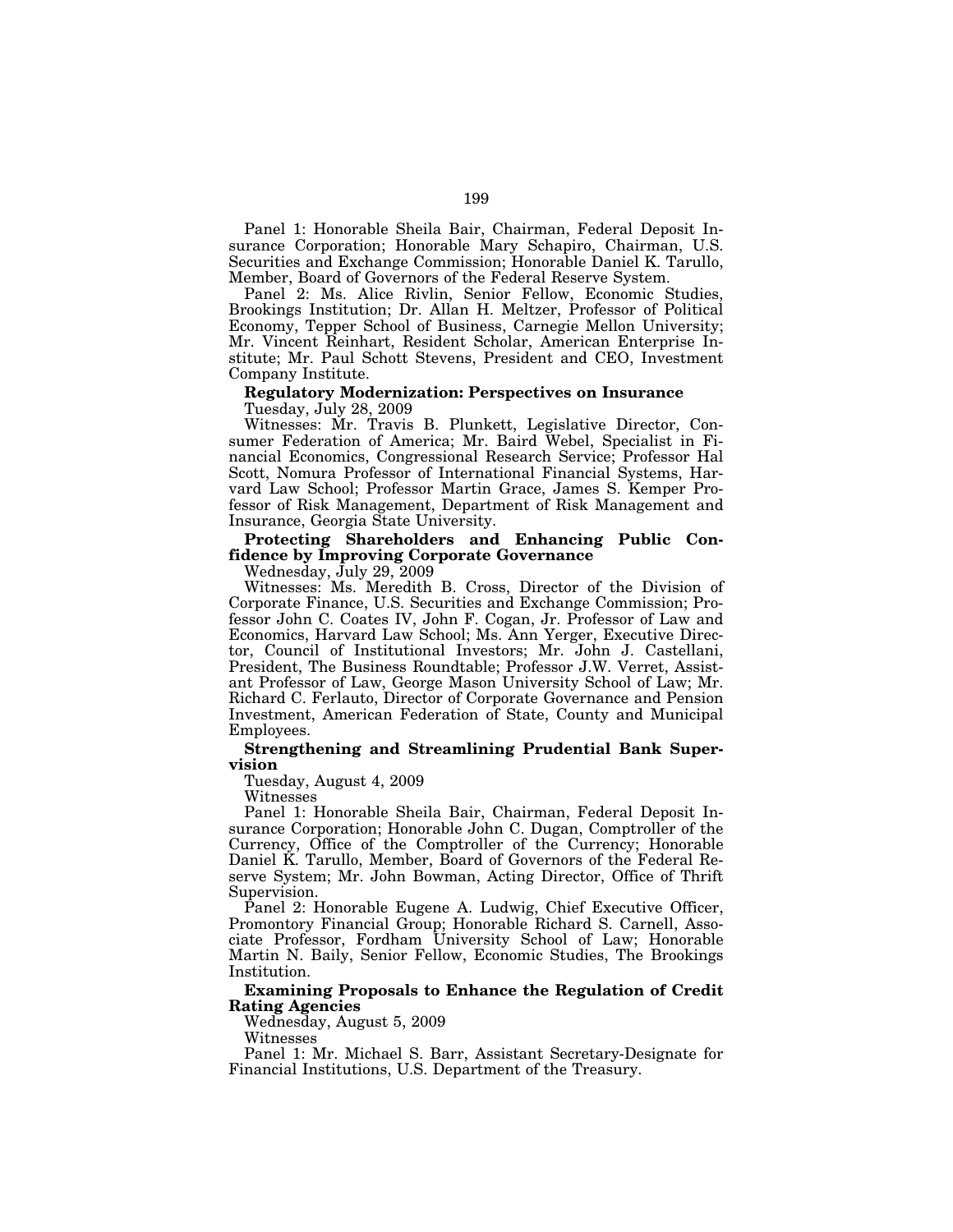Panel 2: Professor John C. Coffee, Jr., Adolf A. Berle Professor of Law, Columbia University Law School; Dr. Lawrence J. White, Leonard E. Imperatore Professor of Economics, New York University; Mr. Stephen W. Joynt, President and Chief Executive Officer, Fitch Ratings; Mr. James Gellert, President and CEO, Rapid Ratings; Mr. Mark Froeba, Principal, PF2 Securities Evaluations, Inc.

# **Alleged Stanford Financial Group Fraud: Regulatory and Oversight Concerns and the Need for Reform**

Monday, August 17, 2009

Witnesses

Panel 1: Mr. Craig Nelson, Investor, Stanford Securities, Alabama; Mr. Troy Lillie, Investor, Stanford Securities, Louisiana; Ms. Leyla Wydler, Former Vice President and Financial Advisor, Stanford Financial Group; Professor Onnig Dombalagian, George Denegre Professor of Law, Tulane University Law School.

Panel 2: Ms. Rose Romero, Regional Director, U.S. Securities and Exchange Commission; Mr. Daniel M. Sibears, Executive Vice President, Member Regulation Programs, Financial Industry Regulatory Authority (FINRA).

**Oversight of the SEC's Failure to Identify the Bernard L. Madoff Ponzi Scheme and How to Improve SEC Performance** 

Thursday, September 10, 2009

Witnesses

Panel 1: H. David Kotz, Esq., Inspector General, U.S. Securities and Exchange Commission.

Panel 2: Mr. Harry Markopolos, Chartered Financial Analyst and Certified Fraud Examiner; Robert Khuzami, Esq., Director, Division of Enforcement, U.S. Securities and Exchange Commission; John Walsh, Esq., Acting Director, Office of Compliance Inspections and Examinations, U.S. Securities and Exchange Commission.

#### **Helping Homeowners Avoid Foreclosure**

Monday, September 21, 2009

Witnesses

Panel 1: Honorable Shaun Donovan, Secretary, U.S. Department of Housing and Urban Development.

Panel 2: Honorable Anne Milgram, Attorney General of New Jersey; Ms. Marge Della Vecchia, Executive Director, New Jersey Housing and Mortgage Finance Agency; Ms. Phyllis Salowe-Kaye, Executive Director, New Jersey Citizen Action Board; Mr. Mario Vargas, Executive Director, New Jersey Puerto Rican Action Board; Mr. Edward Heaton, Homeowner from Springfield, New Jersey; Mr. Bryan Bolton, Senior Vice President, Loss Mitigation, CitiMortgage.

## **Emergency Economic Stabilization Act: One Year Later**

Thursday, September 24, 2009

Witnesses

Panel 1: Honorable Herbert M. Allison, Jr., Assistant Secretary for Financial Stability (TARP), U.S. Department of the Treasury.

Panel 2: Honorable Neil M. Barofsky, Special Inspector General, Troubled Asset Relief Program; Mr. Gene L. Dodaro, Acting Comptroller General, United States Government Accountability Office; Professor Elizabeth Warren, Chair, Congressional Oversight Panel for the Troubled Asset Relief Program.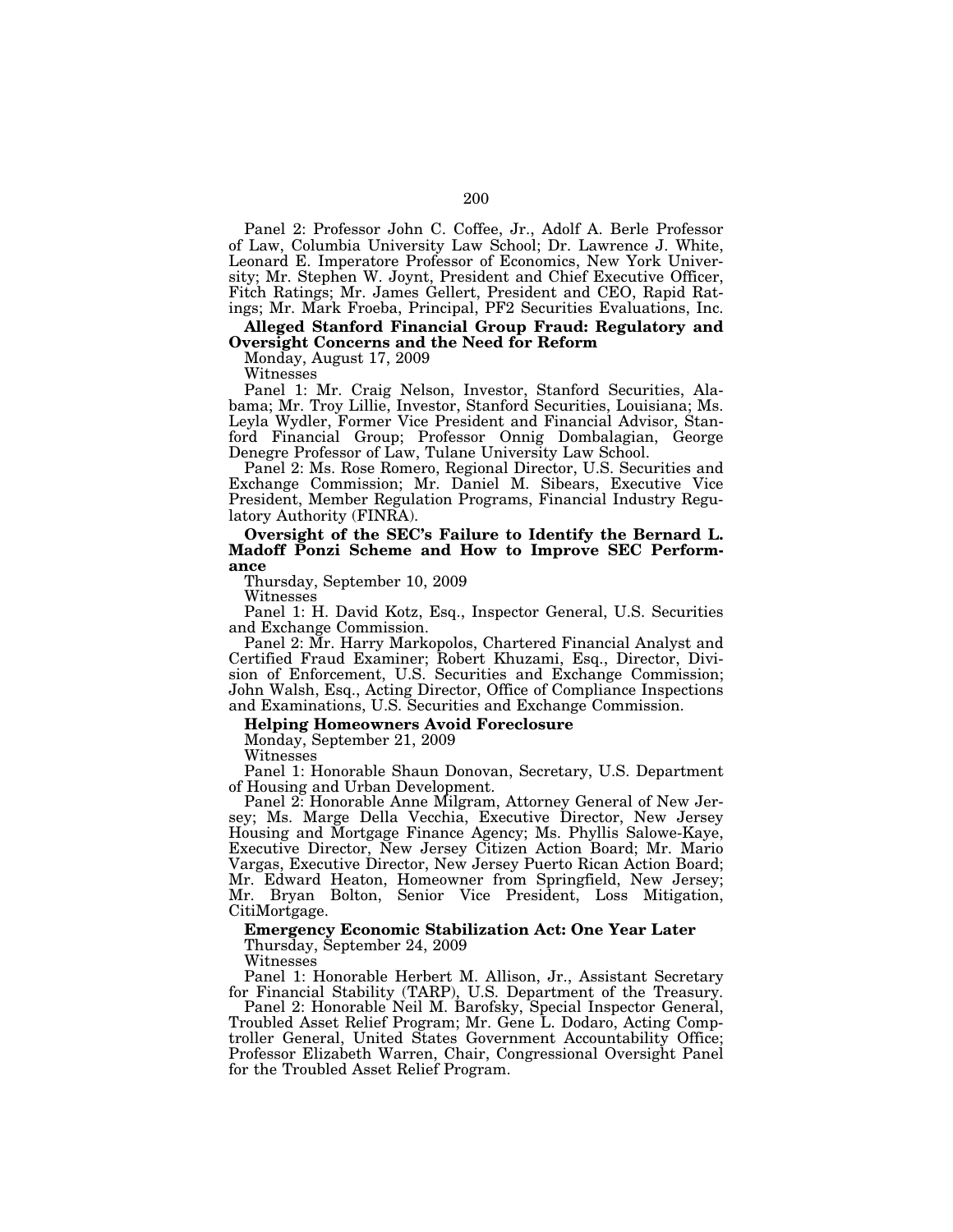# **Strengthening and Streamlining Prudential Bank Supervision**

Tuesday, September 29, 2009

Witnesses: Honorable Eugene A. Ludwig, Chief Executive Officer, Promontory Financial Group; Honorable Martin N. Baily, Senior Fellow, Economic Studies, The Brookings Institution; Honorable Richard S. Carnell, Associate Professor, Fordham University School of Law; Mr. Richard Hillman, Managing Director, Financial Markets and Community Investment, U.S. Government Accountability Office.

# **International Cooperation to Modernize Financial Regulation**

Wednesday, September 30, 2009

Witnesses: Ms. Kathleen L. Casey, Commissioner, U.S. Securities and Exchange Commission; Mr. Mark Sobel, Acting Assistant Secretary for International Affairs, U.S. Department of the Treasury; Honorable Daniel K. Tarullo, Member, Board of Governors of the Federal Reserve System.

#### **Securitization of Assets: Problems and Solutions**  Wednesday, October 7, 2009

Witnesses: Professor Patricia McCoy, George J. & Helen M. England Professor of Law, University of Connecticut School of Law; Mr. George P. Miller, Executive Director, American Securitization Forum; Mr. Andrew Davidson, President, Andrew Davidson & Co.; Mr. J. Christopher Hoeffel, Executive Committee Member, Commercial Mortgage Securities Association; Dr. William Irving, Portfolio Manager, Fidelity Investments.

# **Future of the Mortgage Market and the Housing Enterprises**

Thursday, October 8, 2009

Witnesses

Panel 1: Mr. Edward J. DeMarco, Acting Director, Federal Housing Finance Agency.

Panel 2: Mr. William Shear, Director, Financial Markets and Community Investment, U.S. Government Accountability Office; Mr. Andrew Jakabovics, Associate Director for Housing and Economics, Center for American Progress Action Fund; Dr. Susan M. Wachter, Worley Professor of Financial Management, Wharton School of Business, University of Pennsylvania; Honorable Peter Wallison, Arthur F. Burns Fellow in Financial Policy Studies, American Enterprise Institute.

#### **Restoring Credit to Manufacturers**

Friday, October 9, 2009

Witnesses: Mr. David Andrea, Vice President, Industry Analysis and Economics, Motor and Equipment Manufacturers Association; Mr. Robert C. Kiener, Director of Member Outreach, Precision Machined Products Association; Mr. Stephen P. Wilson, Chairman and CEO, LCNB National Bank.

## **Examining the State of the Banking Industry**

Wednesday, October 14, 2009

Witnesses: Honorable Sheila Bair, Chairman, Federal Deposit Insurance Corporation; Honorable John C. Dugan, Comptroller of the Currency, Office of the Comptroller of the Currency; Honorable Daniel K. Tarullo, Member, Board of Governors of the Federal Re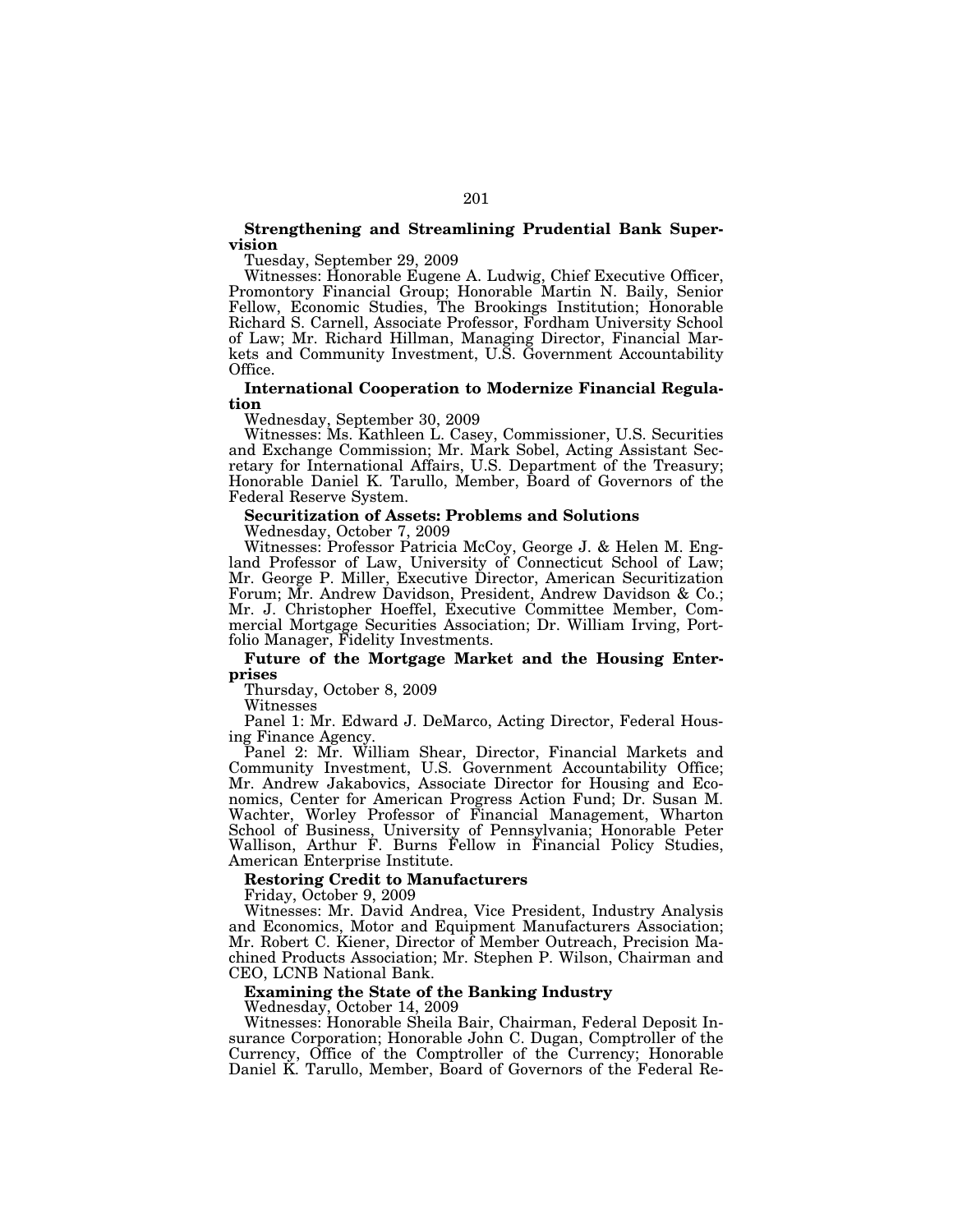serve System; Honorable Deborah Matz, Chairman, National Credit Union Administration; Mr. Timothy T. Ward, Deputy Director, Examinations, Supervision, and Consumer Protection, Office of Thrift Supervision; Mr. Joseph A. Smith, North Carolina Commissioner of Banks and Chairman, Conference of State Bank Supervisors; Mr. Thomas J. Candon, Deputy Commissioner, Vermont Department of Banking, Insurance, Securities and Health Care Administration, National Association of State Credit Union Supervisors.

#### **The State of the Nation's Housing Market**

Tuesday, October 20, 2009

Witnesses

Panel 1: Honorable Johnny Isakson (R-GA).

Panel 2: Honorable Shaun Donovan, Secretary, U.S. Department of Housing and Urban Development.

Panel 3: Ms. Diane Randall, Executive Director, Partnership for Strong Communities; Mr. Ronald Phipps, First Vice President, National Association of Realtors; Mr. Emile J. Brinkmann, Chief Economist and Senior Vice President for Research and Economics, Mortgage Bankers Association; Mr. David Crowe, Chief Economist, National Association of Home Builders.

## **Dark Pools, Flash Orders, High Frequency Trading, and Other Market Structure Issues**

Wednesday, October 28, 2009

Witnesses

Panel 1: Honorable Edward Kaufman, United States Senator.

Panel 2: James A. Brigagliano, Esq., Co-Acting Director of the Division of Trading and Markets, U.S. Securities and Exchange Commission; Mr. Frank Hatheway, Senior Vice President and Chief Economist, NASDAQ OMX; William O'Brien, Esq., Chief Executive Officer, Direct Edge; Mr. Christopher Nagy, Managing Director of Order Routing Sales & Strategy, Ameritrade; Mr. Daniel Mathisson, Managing Director and Head of Advanced Execution Services, Credit Suisse; Mr. Robert C. Gasser, President and Chief Executive Officer, Investment Technology Group; Mr. Peter Driscoll, Chairman, Security Traders Association; Mr. Adam C. Sussman, Director of Research, TABB Group.

**Protecting Consumers from Abusive Overdraft Fees: The Fairness and Accountability in Receiving Overdraft Coverage Act** 

Tuesday, November 17, 2009

Witnesses: Mr. Mario Livieri, Consumer, State of Connecticut; Mr. Michael D. Calhoun, President, Center For Responsible Lending; Mr. Frank Pollack, President and CEO, Pentagon Federal Credit Union; Mr. John Carey, Chief Administrative Officer, Citibank NA; Ms. Jean Ann Fox, Director of Financial Services, Consumer Federation of America.

# **Hearing on the nomination of The Honorable Ben S. Bernanke**

Thursday, December 3, 2009

Witnesses: The Honorable Ben S. Bernanke, Chairman, Board of Governors of the Federal Reserve System.

**Prohibiting Certain High-Risk Investment Activities by Banks and Bank Holding Companies**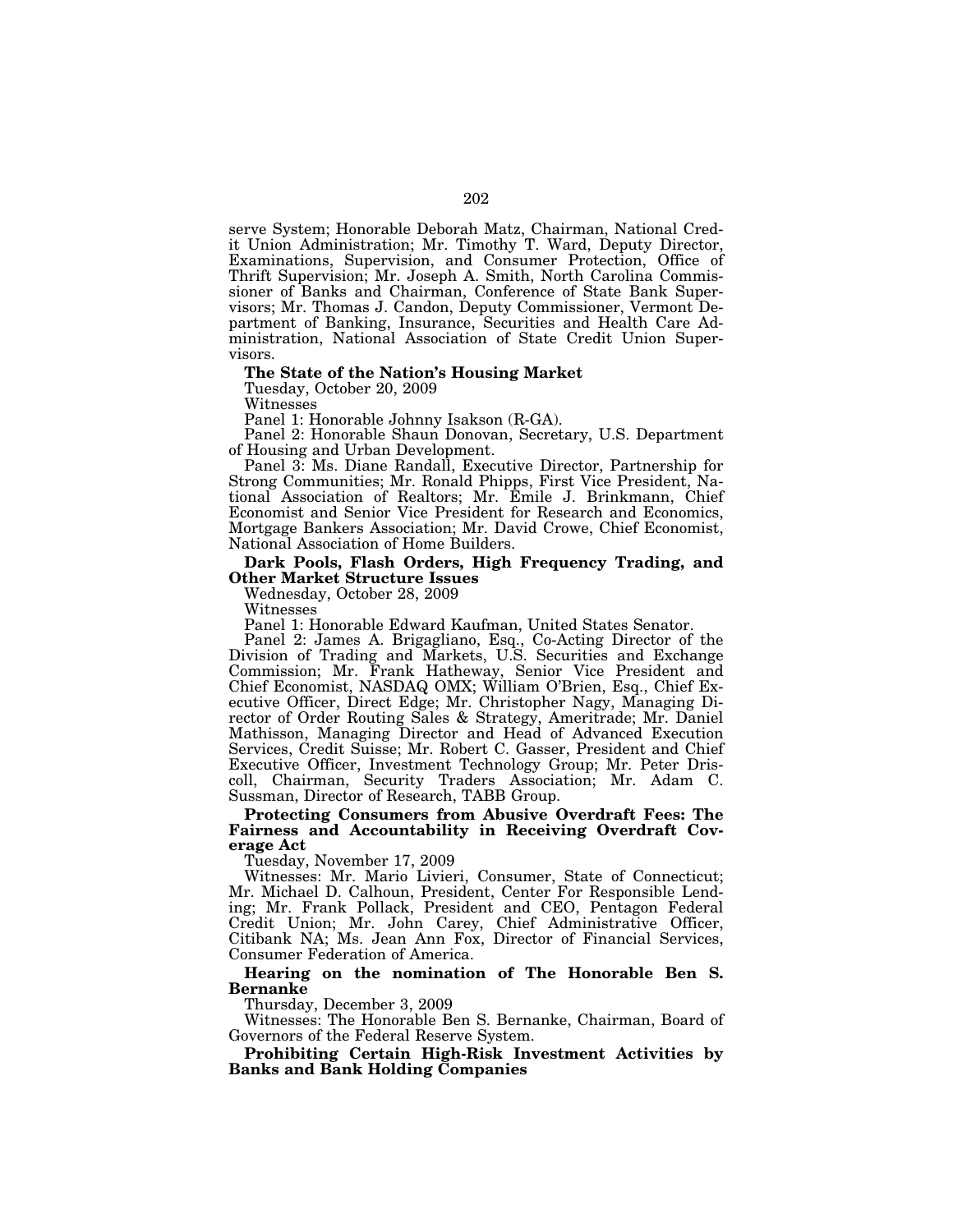Tuesday, February 2, 2010

Witnesses: Honorable Paul Volcker, Chairman, President's Economic Recovery Advisory Board; Honorable Neal S. Wolin, Deputy Secretary, U.S. Department of the Treasury.

# **Implications of the 'Volcker Rules' for Financial Stability**  Thursday, February 4, 2010

Witnesses: Mr. Gerald Corrigan, Managing Director, Goldman Sachs; Professor Simon Johnson, Ronald A. Kurtz Professor of Entrepreneurship, Sloan School of Management, Massachusetts Institute of Technology; Mr. John Reed, Retired Chairman, Citigroup; Professor Hal Scott, Nomura Professor of International Financial Systems, Harvard Law School; Mr. Barry L. Zubrow, Executive Vice President, Chief Risk Officer, JPMorgan Chase.

# **Equipping Financial Regulators with the Tools Necessary to Monitor Systemic Risk**

Friday, February 12, 2010

Witnesses

Panel 1: Honorable Daniel K. Tarullo, Member, Board of Governors of the Federal Reserve System.

Panel 2: Honorable Allan I. Mendelowitz, Founding Member, Committee to Establish the National Institute of Finance; Professor John C. Liechty, Associate Professor of Marketing and Statistics, Smeal College of Business, Pennsylvania State University; Professor Robert Engle, Stern School of Business, New York University; Mr. Stephen C. Horne, Vice President, Master Data Management and Integration Services, Dow Jones Business & Relationship Intelligence.

# **Restoring Credit to Main Street: Proposals to Fix Small Business Borrowing and Lending Problems**

Tuesday, March 2, 2010

Witnesses

Panel 1: Honorable Carl Levin (D-MI), United States Senator; Honorable Debbie Stabenow (D-MI), United States Senator.

Panel 2: Mr. Arthur Johnson, Chairman and CEO, United Bank of Michigan, Grand Rapids, MI on behalf of the American Bankers Association; Mr. Eric Gillett, Vice Chairman and CEO, Sutton Bank, Attica, OH on behalf of the Independent Community Bankers Association; Mr. Raj Date, Executive Director, Cambridge Winter Center for Financial Institutions Policy.

#### VII. COMMITTEE CONSIDERATION

The Committee on Banking, Housing, and Urban Affairs met in open session on March 22, 2010, and by a vote of 13–10 ordered the bill reported, as amended.

### VIII. CONGRESSIONAL BUDGET OFFICE COST ESTIMATE

Section 11(b) of the Standing Rules of the Senate, and Section 403 of the Congressional Budget Impoundment and Control Act, require that each committee report on a bill contain a statement estimating the cost and regulatory impact of the proposed legislation. The Congressional Budget Office has provided the following cost estimate.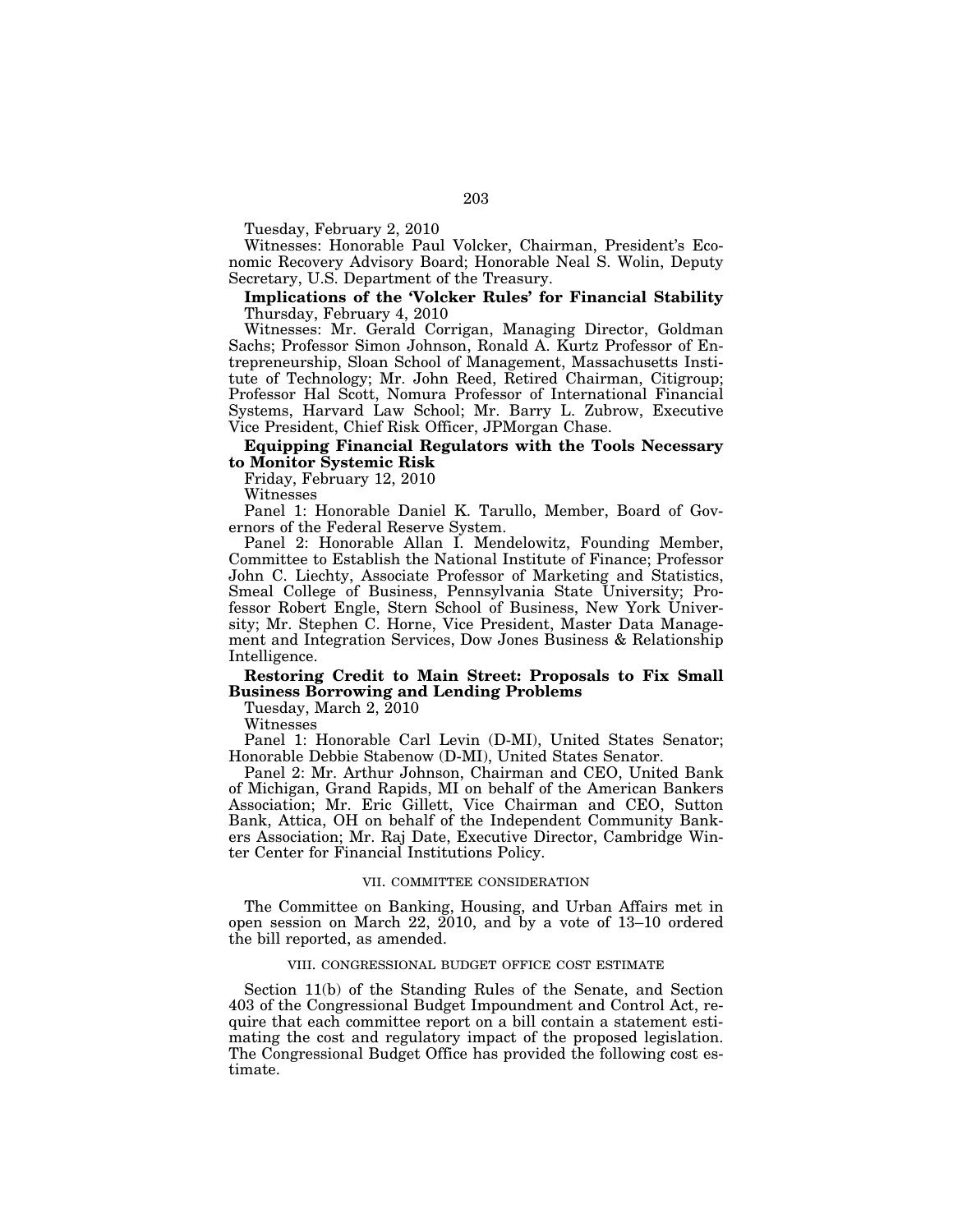#### *S. 3217—Restoring American Financial Stability Act of 2010*

Summary: S. 3217 would grant new federal regulatory powers and reassign existing regulatory authority among federal agencies with the aim of reducing the likelihood and severity of financial crises.

The legislation would establish a program to facilitate the resolution of large financial institutions that become insolvent or are in danger of becoming insolvent when their failure is determined to threaten the stability of the nation's financial system (such institutions are known as systemically important firms). The program would be funded by fees assessed on certain large financial companies; an Orderly Liquidation Fund (OLF) of \$50 billion would be accumulated, and in the event of a costly resolution, the fund would be replenished over time with future assessments.

A second new program would expand the authority of the Federal Deposit Insurance Corporation (FDIC) to provide government guarantees on a broad array of financial obligations of banks and bank holding companies if federal officials determine that market conditions are impeding the normal provision of financing to creditworthy borrowers (known as a liquidity crisis). Under the bill, participants in the program would be charged fees designed to recover the costs of the government guarantees.

Other provisions of S. 3217 would change how financial institutions and securities markets are regulated, create a new Bureau of Consumer Financial Protection (BCFP), broaden the authority of the Commodity Futures Trading Commission (CFTC) and the Securities and Exchange Commission (SEC), establish a grant program to encourage the use of traditional banking services, expand the supervision of firms that settle payments between financial institutions, and make many other changes to current laws.

Under the legislation, as under current law, there is some probability that, at some point in the future, large financial firms will become insolvent and liquidity crises will arise, and that those financial problems will present significant risks to the nation's broader economy. The cost of addressing those problems under current law is unknown and would depend on how the Administration and the Congress chose to proceed when faced with financial crises in the future; they could, for example, change laws, create new programs, appropriate additional funds, and assess new fees. Depending on the effectiveness of the new regulatory initiatives and new authorities to resolve and support a broad variety of financial institutions contained in S. 3217, enacting this legislation could change the timing, severity, and federal cost of averting and resolving future financial crises. However, CBO has not determined whether the estimated costs under the bill would be smaller or larger than the costs of alternative approaches to addressing future financial crises and the risks they pose to the economy as a whole.

#### Estimated Federal Budgetary Impacts

CBO estimates that enacting S. 3217 would increase revenues by  $$32.4$  billion over the 2011–2015 period and by \$75.4 billion over the 2011–2020 period and increase direct spending by \$25.8 billion and \$54.4 billion, respectively, over the same periods. In total, CBO estimates those changes would decrease budget deficits by \$6.6 billion over the 2011–2015 period and by \$21.0 billion over the 2011–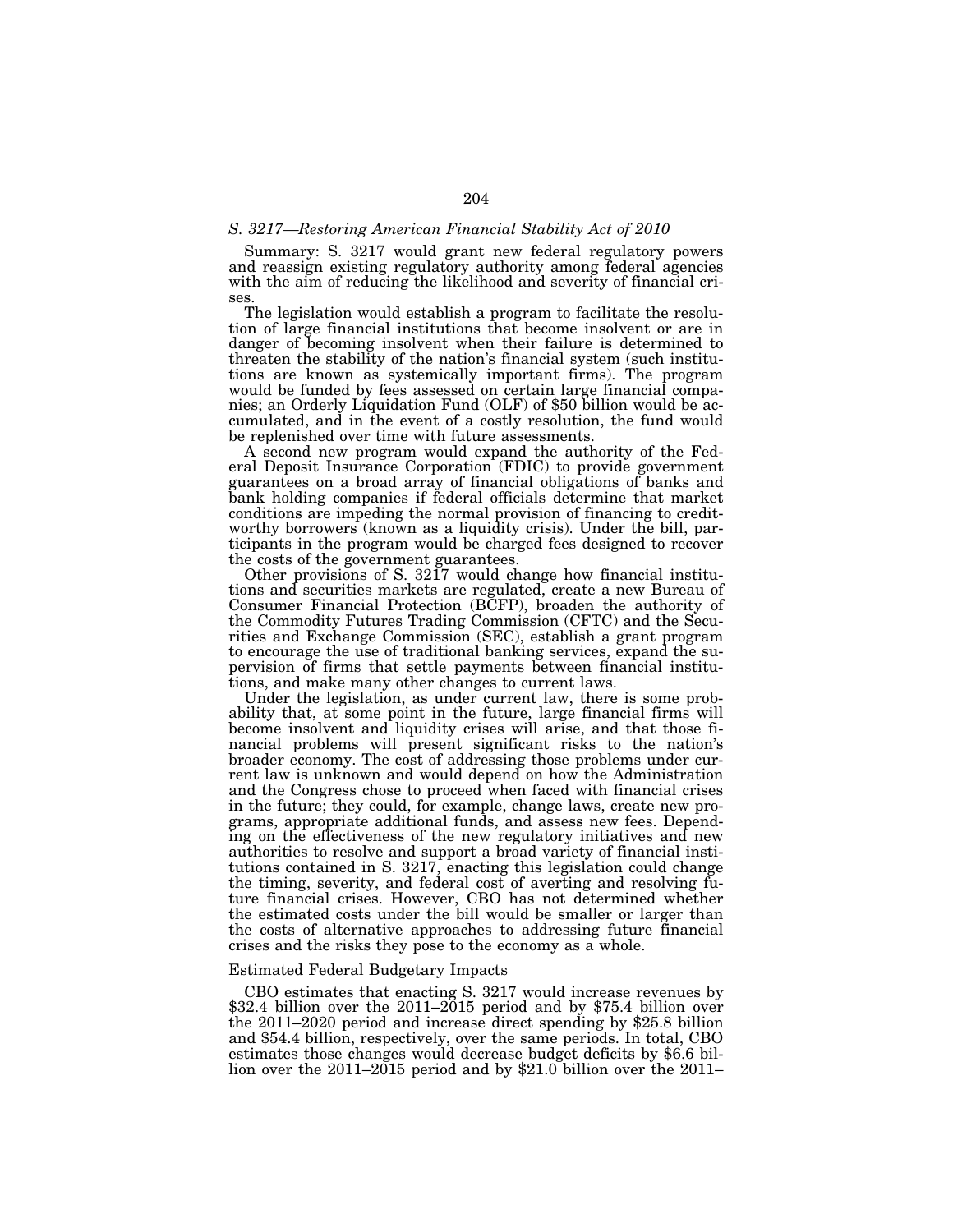2020 period. In addition, CBO estimates that implementing the bill would increase spending subject to appropriation by \$4.6 billion over the 2011–2015 period and \$13.2 billion over the 2011–2020 period. Because enacting the legislation would affect direct spending and revenues, pay-as-you-go procedures apply.

Under S. 3217, the estimated reduction in budget deficits over the 2011–2020 period stems largely from industry assessments required to capitalize the OLF established by the bill to resolve systemically important firms. Those collections exceed the expected cost of liquidations during the capitalization period. After that time, a growing share of the budgetary resources for future liquidation activities would be derived from interest credited on balances in the OLF (with additional assessments collected only as needed to cover losses). Such intragovernmental interest payments are not budgetary receipts and do not affect the federal deficit. Thus, CBO estimates that the expenses of the OLF would ultimately exceed income from new assessments paid by financial firms, resulting in an increase in the deficit in those later years. Pursuant to section 311 of the Concurrent Resolution on the Budget for Fiscal Year 2009 (S. Con Res. 70), CBO estimates that the bill would increase projected deficits by more than \$5 billion in at least one of the four consecutive 10-year periods starting in 2021.

#### Mandates

The bill would impose intergovernmental and private-sector mandates, as defined in the Unfunded Mandates Reform Act (UMRA), on banks and other private and public entities that participate in financial markets. The bill also would impose intergovernmental mandates by prohibiting states from taxing and regulating certain insurance products issued by companies based in other states and by preempting certain state laws. Because the costs of complying with some of the mandates would depend on future regulations that would be established under the bill, and because CBO has limited information about the extent to which public entities enter into swaps with unregulated entities, CBO cannot determine whether the aggregate costs of the intergovernmental mandates would exceed the annual threshold established in UMRA (\$70 million in 2010, adjusted annually for inflation). However, CBO estimates that the cost of the mandates on private-sector entities would well exceed the annual threshold established in UMRA for such mandates (\$141 million in 2010, adjusted annually for inflation) because the amount of fees collected would be more than that amount.

Page Reference Guide:

**Sections** 

Major Provisions

Estimated Costs to the Federal Government

Basis of Estimate: Changes in Direct Spending and Revenues; Changes in Spending Subject to Appropriation

Pay-As-You-Go Considerations

Intergovernmental and Private-Sector Impact

Abbreviations used in the cost estimate:

BCFP—Bureau of Consumer Financial Protection CFTC—Commodity Futures Trading Commission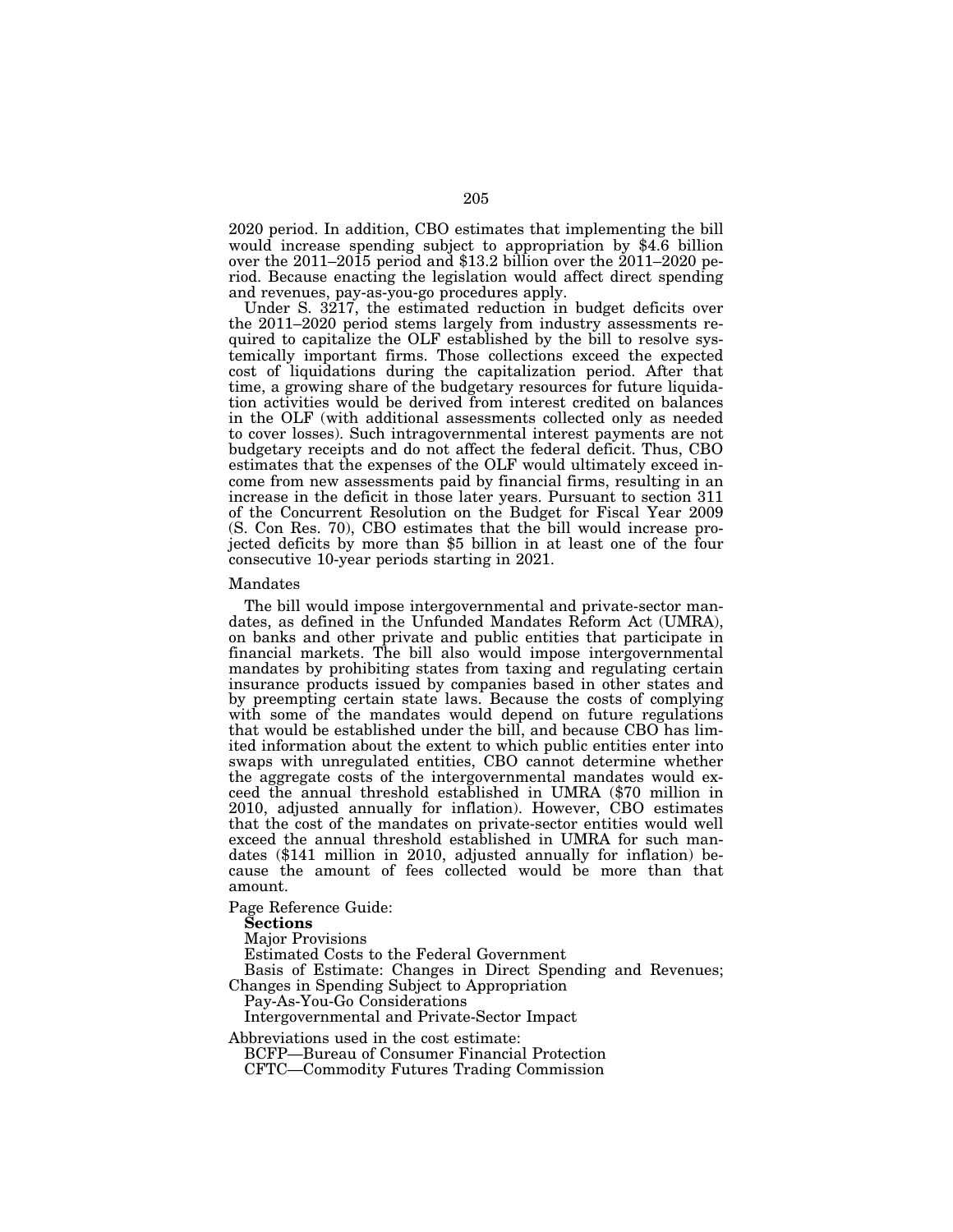DIF—Deposit Insurance Fund

FDIC—Federal Deposit Insurance Corporation

FSOC—Financial Stability Oversight Council

GAO—Government Accountability Office

OCC—Office of the Comptroller of the Currency

OFR—Office of Financial Research

OLF—Orderly Liquidation Fund

OTS—Office of Thrift Supervision

PCAOB—Public Company Accounting Oversight Board

SEC—Securities and Exchange Commission

SIPC—Securities Investor Protection Corporation

Major provisions:

Title I would establish the Financial Stability Oversight Council and the Office of Financial Research (OFR), both of which would be funded by assessments on certain financial and nonfinancial entities starting two years after the bill's enactment. For the first two years after enactment, the Federal Reserve would fund those activities.

Title II would establish a new program for resolving certain financial firms that are insolvent or in danger of becoming insolvent. The bill would create a fund, the OLF, from which the costs of liquidation would be paid. The FDIC would be directed to assess fees on private firms to build a \$50 billion balance in the OLF within 10 years of the bill's enactment.

Title III would abolish the Office of Thrift Supervision (OTS) and change the regulatory oversight of banks, thrifts, and related holding companies by transferring authorities and employees among the remaining regulatory agencies.

Titles IV, VII, and IX would change and broaden the authority of the SEC to oversee activities and entities associated with the national securities exchanges.

Title V would establish an Office of National Insurance and set national standards for how states may regulate and collect taxes for a type of insurance that covers unique or atypical risks—known as ''surplus lines'' or ''nonadmitted insurance.'' The bill also would establish national standards for how states regulate reinsurance often referred to as insurance for insurance companies.

Titles VI would modify the regulation of bank, thrift, and securities holding companies.

Title VII would change and broaden the authority of the CFTC to regulate certain derivatives transactions on over-the-counter markets.

Title VIII would broaden the supervision of certain firms that settle payments between financial institutions.

Title  $\check{X}$  would establish the BCFP as an independent agency within the Federal Reserve to enforce federal laws that affect how banks and nonfinancial institutions make financial products available to consumers for their personal use. The BCFP would be funded by transfers from the Federal Reserve.

Title XI would establish a program to guarantee obligations of certain financial entities when federal officials determine that the economy faces a liquidity crisis. This title also would make changes to certain lending activities of the Federal Reserve.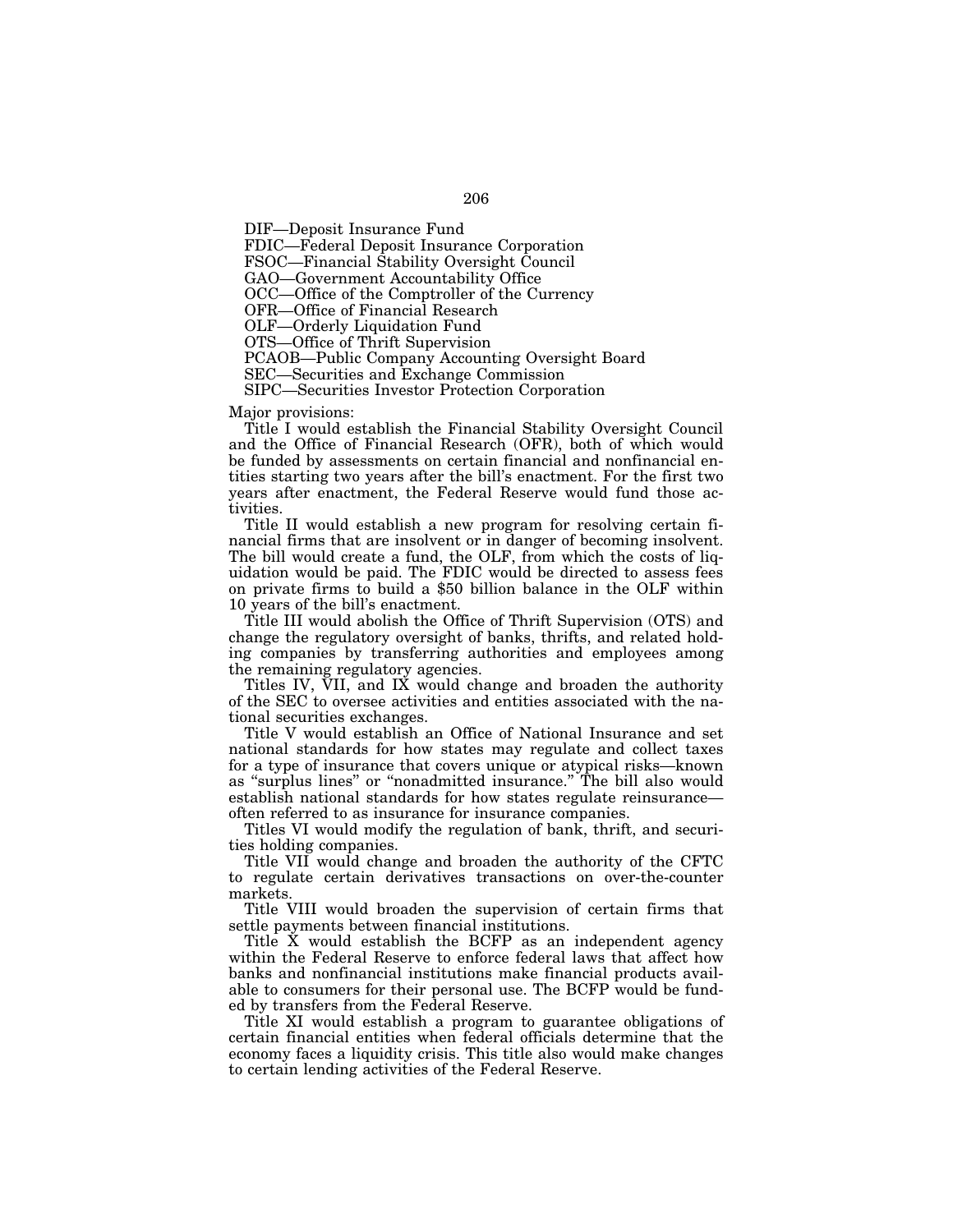Title XII would establish several grant programs to encourage certain individuals to increase their use of the federally insured banking system and community-based financial institutions.

Estimated cost to the Federal Government: The estimated budgetary impact of S. 3217 is shown in the following table. The cost of this legislation fall within budget functions 370 (commerce and housing credit), 450 (community and regional development), and 800 (general government).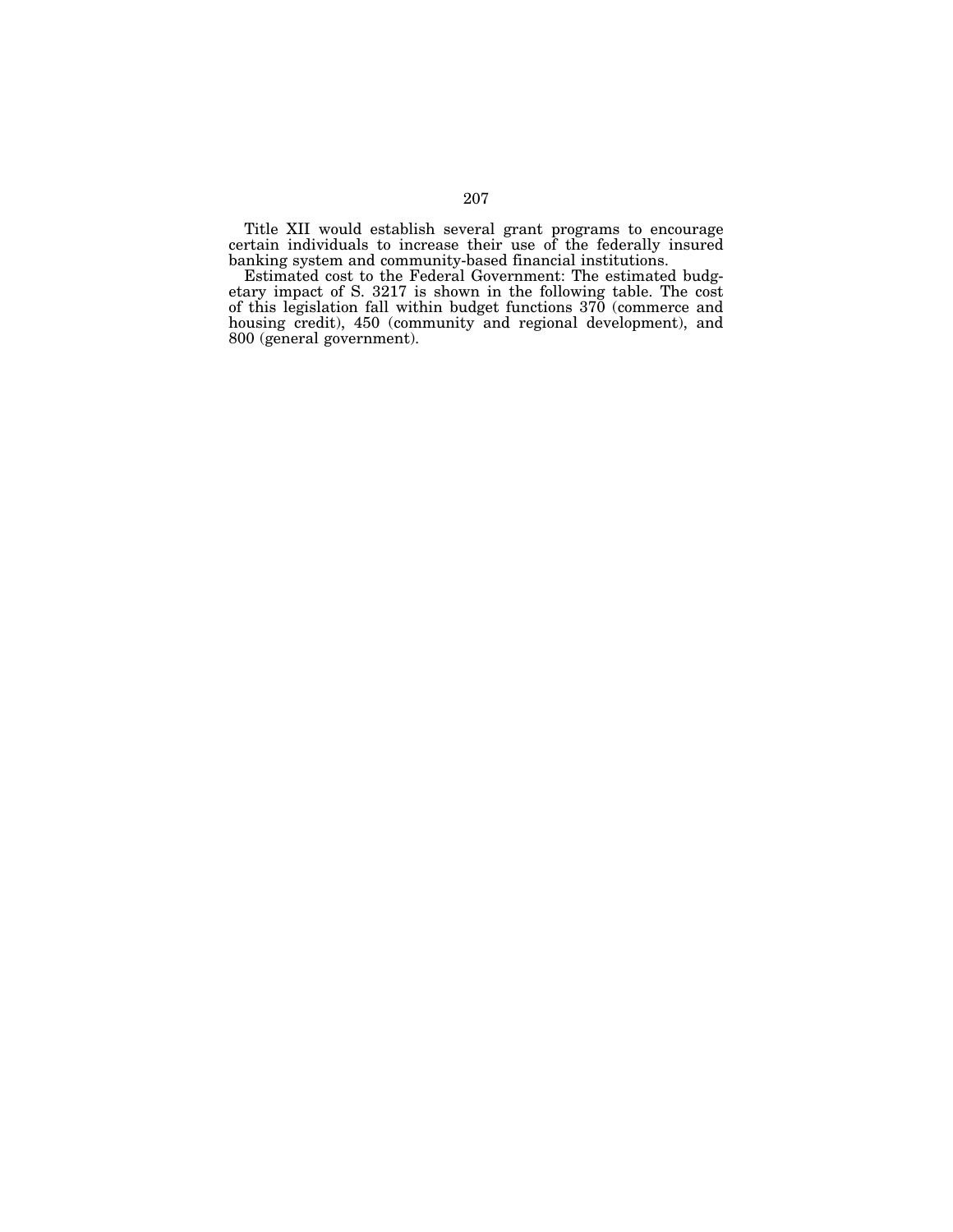| ׇ֚֘֡                  |  |
|-----------------------|--|
|                       |  |
| ׇ֚֓                   |  |
|                       |  |
|                       |  |
|                       |  |
|                       |  |
|                       |  |
|                       |  |
|                       |  |
|                       |  |
| .<br>.<br>.<br>.<br>. |  |
|                       |  |
|                       |  |
|                       |  |
|                       |  |
|                       |  |
|                       |  |
|                       |  |
|                       |  |
|                       |  |
|                       |  |
|                       |  |
|                       |  |
|                       |  |
|                       |  |
|                       |  |
|                       |  |
|                       |  |
|                       |  |
|                       |  |
|                       |  |
|                       |  |
|                       |  |
|                       |  |
|                       |  |
|                       |  |
|                       |  |
|                       |  |
|                       |  |
|                       |  |
|                       |  |
|                       |  |
| i<br> <br>            |  |
|                       |  |
| l                     |  |
| ֠                     |  |
|                       |  |
| <br> <br>             |  |
|                       |  |
|                       |  |
|                       |  |
|                       |  |
|                       |  |
|                       |  |
|                       |  |
|                       |  |
|                       |  |
|                       |  |
|                       |  |
|                       |  |
|                       |  |
|                       |  |
|                       |  |
| ׅ֘֒                   |  |
|                       |  |
|                       |  |
|                       |  |
| i                     |  |
|                       |  |
|                       |  |
|                       |  |
| Ï                     |  |
| i                     |  |
|                       |  |
|                       |  |
|                       |  |
|                       |  |
|                       |  |
|                       |  |
|                       |  |
|                       |  |

|                                                                                                      |                            |            |                                                                |                          |     | By fiscal year, in billions of dollars- |       |        |     |     |                               |                     |
|------------------------------------------------------------------------------------------------------|----------------------------|------------|----------------------------------------------------------------|--------------------------|-----|-----------------------------------------|-------|--------|-----|-----|-------------------------------|---------------------|
|                                                                                                      |                            | 2012 2013  |                                                                | 2014 2015 2016 2017 2018 |     |                                         |       |        |     |     | 2019 2020 2021-2015 2011-2020 |                     |
|                                                                                                      | CHANGES IN DIRECT SPENDING |            |                                                                |                          |     |                                         |       |        |     |     |                               |                     |
|                                                                                                      |                            | 6.3        | 5.6                                                            |                          | 5.4 | 5.6                                     |       | 5.3    | 5.8 | 6.5 |                               |                     |
|                                                                                                      |                            | <b>6.3</b> | 5.4                                                            |                          | 5.4 | 5.6                                     |       |        | 5.8 | 6.5 | 26.4<br>25.8                  | 55.4<br>54.4        |
|                                                                                                      | CHANGES IN REVENUES        |            |                                                                |                          |     |                                         |       |        |     |     |                               |                     |
|                                                                                                      |                            |            | $1.8$ 6.4 7.9                                                  | $\frac{8}{10}$           | 8.3 | $\frac{5}{8}$                           | 88    | .<br>ග | 8.7 | ಪ   | 32.4                          | 75.4                |
| NET CHANGES IN THE BUDGET DEFICIT FROM CHANGES IN DIRECT SPENDING AND REVENUES                       |                            |            |                                                                |                          |     |                                         |       |        |     |     |                               |                     |
| Estimated Impact on Deficit and and an announcement communication and contained and the contained of |                            |            | $-1.8$ $-2.6$ $-2.9$ $-2.9$ $-2.3$ $-3.3$ $-3.7$ $-2.9$ $-1.6$ |                          |     |                                         |       |        |     |     | $-6.6$                        | $-21.0$             |
| CHANGES IN SPENDING SUBJECT TO APPROPRIATION                                                         |                            |            |                                                                |                          |     |                                         |       |        |     |     |                               |                     |
|                                                                                                      |                            |            | $0.7$ $0.9$ $1.0$ $1.2$                                        |                          |     |                                         | $\Xi$ |        | بہ  | 22  |                               | $\frac{13.2}{13.2}$ |
|                                                                                                      |                            |            | $\overline{0.9}$                                               | 1.0                      |     |                                         |       |        |     |     | ݠ                             |                     |
|                                                                                                      |                            |            |                                                                |                          |     |                                         |       |        |     |     |                               |                     |

a Positive numbers indicate increases in deficits; negative numbers indicate decreases in deficits. Positive numbers indicate increases in deficits; negative numbers indicate decreases in deficits.

208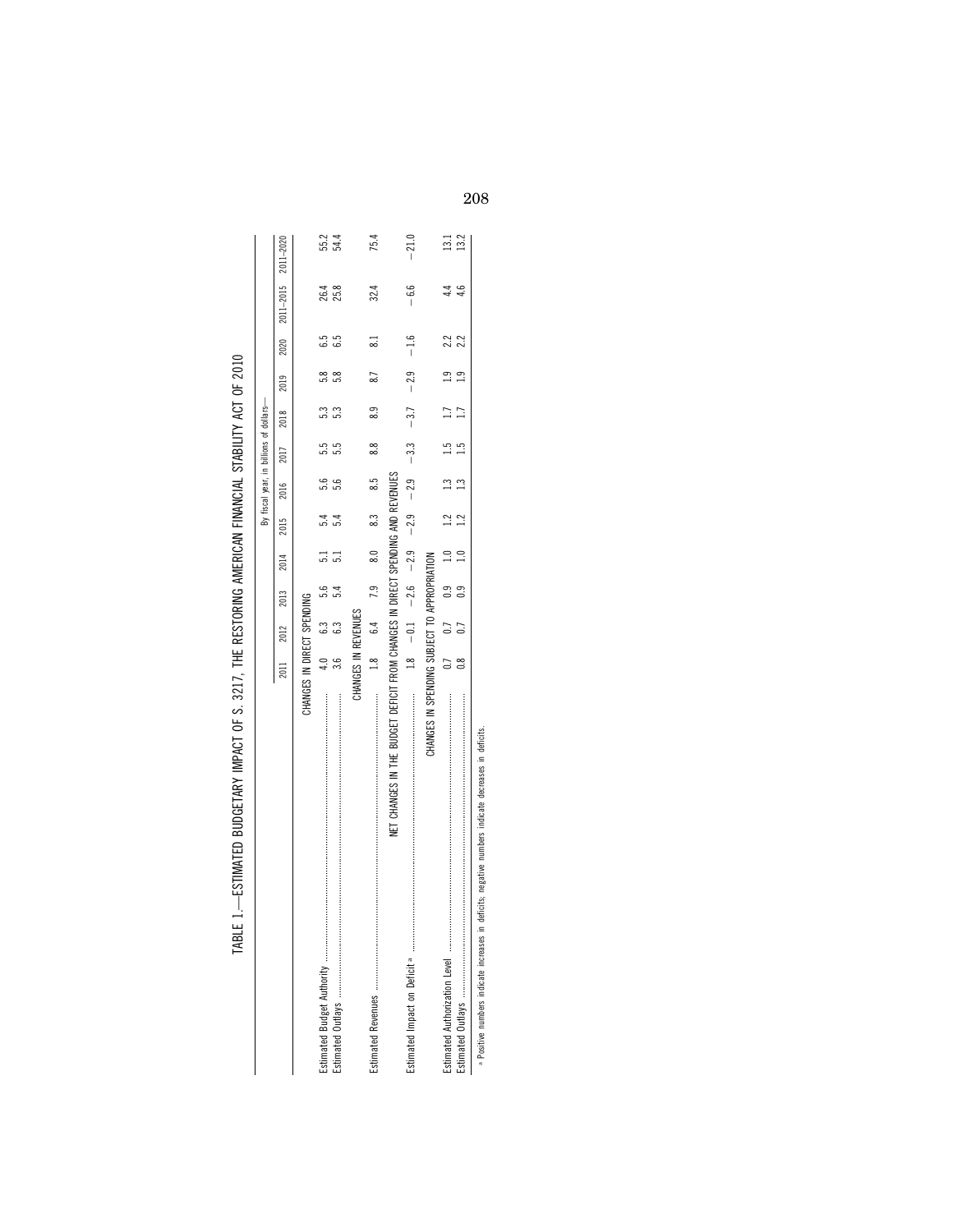Basis of estimate: For this estimate, CBO assumes that S. 3217 will be enacted before the end of fiscal year 2010, that the necessary amounts will be appropriated in each year, and that spending will follow historical patterns for activities of the FDIC, the Federal Reserve, and other agencies.

CBO estimates that the net decrease in the deficit as a result of the changes in revenues and direct spending would total \$21.0 billion over the 2011–2020 period. Most of that amount, about \$17.6 billion, would be generated by the assessments to build up the OLF and the spending of a portion of those funds.

About \$4.9 billion of the net deficit decrease related to changes in direct spending and revenues would result from providing the SEC permanent authority to collect and spend certain fees and reclassifying discretionary spending and offsetting collections for the SEC as direct spending and revenues. Revenues from the fees would exceed the SEC's outlays. (Under current law, the SEC's authority to collect and spend fees is provided in annual appropriation acts; fee collections are recorded as offsetting collections, that is, a credit against the agency's spending). Fees collected by the SEC have historically exceeded the agency's spending; those excess collections currently offset discretionary spending in other areas of the budget. Consequently, changing the budgetary treatment of the SEC's spending and receipts would increase discretionary spending by removing that offset. CBO estimates that such spending would increase by about \$11.8 billion over the 2011–2020 period. The \$4.9 billion in net savings from the change in direct spending and revenues would be less than the increase in discretionary outlays because the SEC fees under S. 3217 would be lower than those projected under current law.

## *Changes in Direct Spending and Revenues*

CBO estimates that enacting the legislation would increase revenues by \$75.4 billion over the 2011–2020 period (see Table 2). About \$43.9 billion of those revenues would be generated by assessments imposed by the FDIC, with the remainder arising from other activities under the bill. Specifically:

• Several provisions of the bill, most importantly those establishing the BCFP and reassigning supervisory responsibilities over financial institutions among the various regulators, would increase the net earnings of the Federal Reserve, which are recorded in the budget as revenues.

• Reclassification of fees collected by the SEC also would increase revenues, as would additional fees collected by the Public Company Accounting Oversight Board (PCAOB) and the Securities Investor Protection Corporation (SIPC).

CBO estimates that enacting the legislation would increase direct spending by \$54.4 billion over the 2011–2020 period (see Table 2). About \$19.4 billion of that amount would result from allowing the SEC to spend certain fees without annual appropriation action. Additional costs would be incurred by establishing the BCFP, the Financial Stability Oversight Council, and the OFR; broadening the regulatory duties of the PCAOB; increasing the amount the SIPC may borrow from the Treasury; authorizing the FDIC to provide loan guarantees to financial institutions; and creating a program to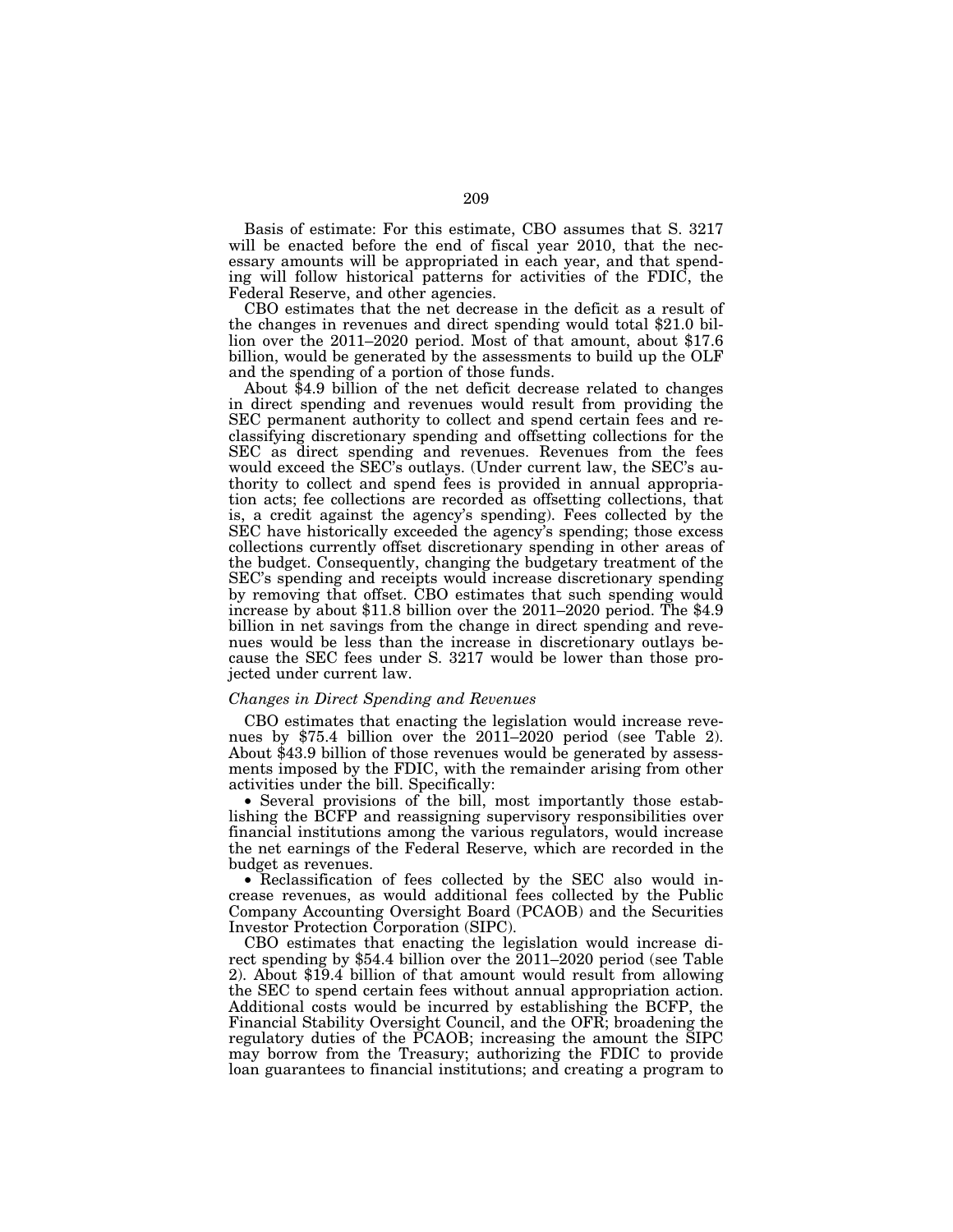make awards to individuals providing certain information to the SEC.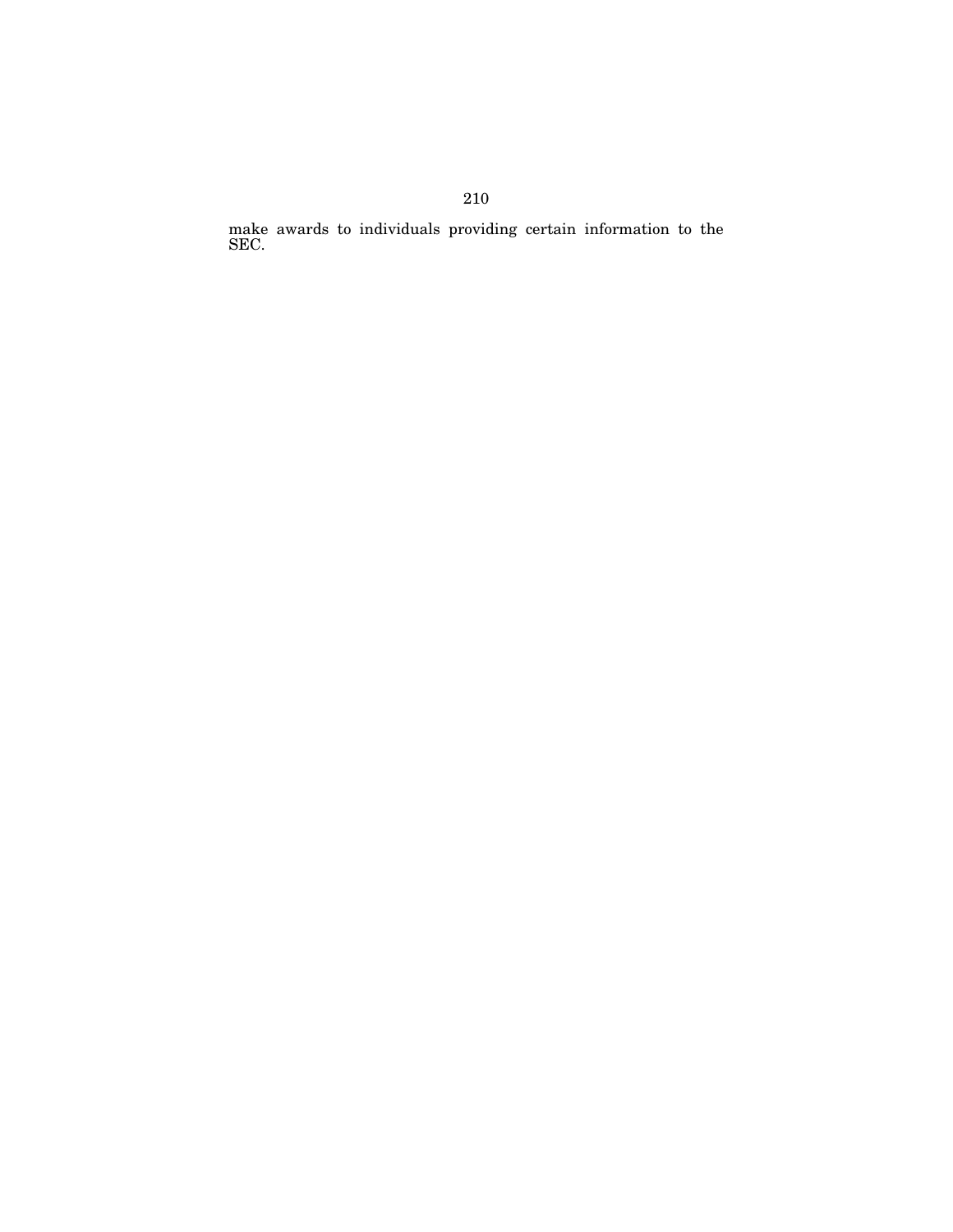| !<br>2)<br>י<br>ק<br>Ξ<br><b>CLASS</b><br>くちこ<br>i<br>!<br>!<br>j<br><b>TARIF</b> | έ<br>₹<br>Ē<br>THE BUDGET DEFICIT FROM CHANGES IN DIRECT SPENDING AND REVENUES UNDER THE RESTORING AMERICAN | $\frac{2}{\text{max}}$<br>By fiscal year, in billions o |
|-----------------------------------------------------------------------------------|-------------------------------------------------------------------------------------------------------------|---------------------------------------------------------|
|-----------------------------------------------------------------------------------|-------------------------------------------------------------------------------------------------------------|---------------------------------------------------------|

|                                                                                    | 2011           | 2012               | 2013                                                         | 2014                                                                                                                                                                                                                                                                                        | 2015                                                                      | 2016              | 2017                                                                                                                                                                                                                                                                                        | 2018   | 2019                                                                           | 2020       | 2011-2015                                                                                                                                                                                                                                                                             | 2011-2020                                                                                                                                                                                                                                                                                                           |
|------------------------------------------------------------------------------------|----------------|--------------------|--------------------------------------------------------------|---------------------------------------------------------------------------------------------------------------------------------------------------------------------------------------------------------------------------------------------------------------------------------------------|---------------------------------------------------------------------------|-------------------|---------------------------------------------------------------------------------------------------------------------------------------------------------------------------------------------------------------------------------------------------------------------------------------------|--------|--------------------------------------------------------------------------------|------------|---------------------------------------------------------------------------------------------------------------------------------------------------------------------------------------------------------------------------------------------------------------------------------------|---------------------------------------------------------------------------------------------------------------------------------------------------------------------------------------------------------------------------------------------------------------------------------------------------------------------|
| NET CHANGES IN THE BUDGET DEFICIT FROM CHANGES IN                                  |                |                    | DIRECT                                                       | SPENDING AND REVENUES                                                                                                                                                                                                                                                                       |                                                                           |                   |                                                                                                                                                                                                                                                                                             |        |                                                                                |            |                                                                                                                                                                                                                                                                                       |                                                                                                                                                                                                                                                                                                                     |
| Orderly Liquidation Authority                                                      |                |                    |                                                              |                                                                                                                                                                                                                                                                                             |                                                                           |                   |                                                                                                                                                                                                                                                                                             |        |                                                                                |            |                                                                                                                                                                                                                                                                                       |                                                                                                                                                                                                                                                                                                                     |
| Regulation<br>Securities and Exchange Commission                                   | $24$<br>$-0.7$ |                    |                                                              |                                                                                                                                                                                                                                                                                             |                                                                           | $-2.5$<br>$-$ 0.5 |                                                                                                                                                                                                                                                                                             |        |                                                                                |            |                                                                                                                                                                                                                                                                                       |                                                                                                                                                                                                                                                                                                                     |
| Consumer Financial Protection                                                      |                |                    |                                                              |                                                                                                                                                                                                                                                                                             |                                                                           |                   |                                                                                                                                                                                                                                                                                             |        |                                                                                |            |                                                                                                                                                                                                                                                                                       |                                                                                                                                                                                                                                                                                                                     |
| Emergency Financial Stability                                                      |                | $\frac{8}{10}$     |                                                              |                                                                                                                                                                                                                                                                                             |                                                                           |                   |                                                                                                                                                                                                                                                                                             |        |                                                                                |            |                                                                                                                                                                                                                                                                                       |                                                                                                                                                                                                                                                                                                                     |
|                                                                                    |                |                    | - 11<br>1100 - 110<br>110 - 110 - 1110 - 1110 - 1110 - 11111 |                                                                                                                                                                                                                                                                                             |                                                                           | $31.5$<br>$-1.5$  |                                                                                                                                                                                                                                                                                             |        |                                                                                |            |                                                                                                                                                                                                                                                                                       |                                                                                                                                                                                                                                                                                                                     |
| Changes Among Financial Regulators<br>Other Financial Oversight and Protecti       |                | $-0.2$             |                                                              | $\begin{array}{c} 0.4411 \\ 0.4411 \\ 0.0000 \\ 0.0000 \\ 0.0000 \\ 0.0000 \\ 0.0000 \\ 0.0000 \\ 0.0000 \\ 0.0000 \\ 0.0000 \\ 0.0000 \\ 0.0000 \\ 0.0000 \\ 0.0000 \\ 0.0000 \\ 0.0000 \\ 0.0000 \\ 0.0000 \\ 0.0000 \\ 0.0000 \\ 0.0000 \\ 0.0000 \\ 0.0000 \\ 0.0000 \\ 0.0000 \\ 0.00$ | $\begin{array}{c} 1.641600 \\ 0.000000 \\ 0.00000 \\ 0.00000 \end{array}$ | 0.2               | $\begin{array}{c} 0.07 & 0.1 \\ 0.07 & 0.00 \\ 0.07 & 0.00 \\ 0.07 & 0.00 \\ 0.07 & 0.00 \\ 0.07 & 0.00 \\ 0.07 & 0.00 \\ 0.07 & 0.00 \\ 0.07 & 0.00 \\ 0.07 & 0.00 \\ 0.07 & 0.00 \\ 0.07 & 0.00 \\ 0.07 & 0.00 \\ 0.07 & 0.00 \\ 0.07 & 0.00 \\ 0.07 & 0.00 \\ 0.07 & 0.00 \\ 0.07 & 0.0$ |        | $\begin{array}{c} 0.074 - 0.073 \\ 0.00000 \\ 0.0000 \\ 0.0000 \\ \end{array}$ |            | $\begin{array}{c} 0.0233 \\ 0.02333 \\ 0.02333 \\ 0.02333 \\ 0.00033 \\ 0.00033 \\ 0.00033 \\ 0.00033 \\ 0.00033 \\ 0.00033 \\ 0.00033 \\ 0.00033 \\ 0.00033 \\ 0.00033 \\ 0.00033 \\ 0.00033 \\ 0.00033 \\ 0.00033 \\ 0.00033 \\ 0.00033 \\ 0.00033 \\ 0.00033 \\ 0.00033 \\ 0.0003$ |                                                                                                                                                                                                                                                                                                                     |
|                                                                                    |                |                    |                                                              |                                                                                                                                                                                                                                                                                             |                                                                           |                   |                                                                                                                                                                                                                                                                                             |        |                                                                                |            |                                                                                                                                                                                                                                                                                       |                                                                                                                                                                                                                                                                                                                     |
| Reserve<br>Financial Stability Oversight<br>Other Provisions Affecting the Federal |                |                    |                                                              |                                                                                                                                                                                                                                                                                             |                                                                           |                   |                                                                                                                                                                                                                                                                                             |        |                                                                                |            |                                                                                                                                                                                                                                                                                       | $\frac{1}{1}$ $\frac{1}{4}$ $\frac{3}{1}$ $\frac{3}{1}$ $\frac{3}{1}$ $\frac{3}{1}$ $\frac{3}{1}$ $\frac{3}{1}$ $\frac{3}{1}$ $\frac{3}{1}$ $\frac{3}{1}$ $\frac{3}{1}$ $\frac{3}{1}$ $\frac{3}{1}$ $\frac{3}{1}$ $\frac{3}{1}$ $\frac{3}{1}$ $\frac{3}{1}$ $\frac{3}{1}$ $\frac{3}{1}$ $\frac{3}{1}$ $\frac{3}{1}$ |
| Deficit<br>Total Net Change in the Budget                                          | $\frac{8}{1}$  | $-0.1$             | $-2.6$                                                       | $-2.9$                                                                                                                                                                                                                                                                                      | $-2.9$                                                                    | $-2.9$            | $-3.3$                                                                                                                                                                                                                                                                                      | $-3.7$ | $-2.9$                                                                         |            | $-6.6$                                                                                                                                                                                                                                                                                |                                                                                                                                                                                                                                                                                                                     |
|                                                                                    | CHANGES IN     | REVENUES           |                                                              |                                                                                                                                                                                                                                                                                             |                                                                           |                   |                                                                                                                                                                                                                                                                                             |        |                                                                                |            |                                                                                                                                                                                                                                                                                       |                                                                                                                                                                                                                                                                                                                     |
| Orderly Liquidation Authority <sup>b</sup>                                         |                |                    |                                                              |                                                                                                                                                                                                                                                                                             |                                                                           |                   |                                                                                                                                                                                                                                                                                             |        |                                                                                |            |                                                                                                                                                                                                                                                                                       |                                                                                                                                                                                                                                                                                                                     |
| Regulation<br>Securities and Exchange Commission                                   |                |                    |                                                              | 5255                                                                                                                                                                                                                                                                                        | 2315<br>2315                                                              |                   |                                                                                                                                                                                                                                                                                             |        |                                                                                | 002921     | badhaa*                                                                                                                                                                                                                                                                               | $3747685774$                                                                                                                                                                                                                                                                                                        |
| Consumer Financial Protection                                                      |                |                    |                                                              |                                                                                                                                                                                                                                                                                             |                                                                           |                   |                                                                                                                                                                                                                                                                                             |        |                                                                                |            |                                                                                                                                                                                                                                                                                       |                                                                                                                                                                                                                                                                                                                     |
|                                                                                    |                | $\approx$          |                                                              |                                                                                                                                                                                                                                                                                             |                                                                           | 351               |                                                                                                                                                                                                                                                                                             | 0.0001 | 3535                                                                           |            |                                                                                                                                                                                                                                                                                       |                                                                                                                                                                                                                                                                                                                     |
|                                                                                    |                |                    |                                                              |                                                                                                                                                                                                                                                                                             |                                                                           |                   |                                                                                                                                                                                                                                                                                             |        |                                                                                |            |                                                                                                                                                                                                                                                                                       |                                                                                                                                                                                                                                                                                                                     |
|                                                                                    |                |                    |                                                              |                                                                                                                                                                                                                                                                                             | 3                                                                         |                   |                                                                                                                                                                                                                                                                                             |        |                                                                                |            |                                                                                                                                                                                                                                                                                       |                                                                                                                                                                                                                                                                                                                     |
| Reserve                                                                            |                |                    |                                                              |                                                                                                                                                                                                                                                                                             |                                                                           |                   |                                                                                                                                                                                                                                                                                             |        |                                                                                |            |                                                                                                                                                                                                                                                                                       |                                                                                                                                                                                                                                                                                                                     |
|                                                                                    | $\frac{8}{10}$ | $^{6.4}$           |                                                              |                                                                                                                                                                                                                                                                                             |                                                                           |                   |                                                                                                                                                                                                                                                                                             |        | $\overline{\infty}$                                                            |            | 32.4                                                                                                                                                                                                                                                                                  |                                                                                                                                                                                                                                                                                                                     |
| CHANGES                                                                            |                | IN DIRECT SPENDING |                                                              |                                                                                                                                                                                                                                                                                             |                                                                           |                   |                                                                                                                                                                                                                                                                                             |        |                                                                                |            |                                                                                                                                                                                                                                                                                       |                                                                                                                                                                                                                                                                                                                     |
| Orderly Liquidation Authority                                                      |                |                    |                                                              |                                                                                                                                                                                                                                                                                             |                                                                           |                   |                                                                                                                                                                                                                                                                                             |        |                                                                                |            |                                                                                                                                                                                                                                                                                       |                                                                                                                                                                                                                                                                                                                     |
| Estimated Budget Authority                                                         |                |                    |                                                              |                                                                                                                                                                                                                                                                                             |                                                                           |                   |                                                                                                                                                                                                                                                                                             |        |                                                                                |            |                                                                                                                                                                                                                                                                                       |                                                                                                                                                                                                                                                                                                                     |
|                                                                                    | $24$<br>24     |                    |                                                              | 21<br>21<br>21                                                                                                                                                                                                                                                                              |                                                                           |                   | 2.2<br>2.2                                                                                                                                                                                                                                                                                  |        |                                                                                | 9<br>2.9   | 14.6<br>14.6                                                                                                                                                                                                                                                                          | 26.3<br>26.3                                                                                                                                                                                                                                                                                                        |
| Regulation:                                                                        |                |                    |                                                              |                                                                                                                                                                                                                                                                                             |                                                                           |                   |                                                                                                                                                                                                                                                                                             |        |                                                                                |            |                                                                                                                                                                                                                                                                                       |                                                                                                                                                                                                                                                                                                                     |
|                                                                                    |                |                    |                                                              |                                                                                                                                                                                                                                                                                             |                                                                           |                   |                                                                                                                                                                                                                                                                                             |        |                                                                                |            | 8.3                                                                                                                                                                                                                                                                                   |                                                                                                                                                                                                                                                                                                                     |
|                                                                                    |                |                    |                                                              |                                                                                                                                                                                                                                                                                             |                                                                           |                   |                                                                                                                                                                                                                                                                                             |        |                                                                                | 2.5        | 7.8                                                                                                                                                                                                                                                                                   | 20.1<br>19.4                                                                                                                                                                                                                                                                                                        |
|                                                                                    |                |                    |                                                              |                                                                                                                                                                                                                                                                                             |                                                                           |                   |                                                                                                                                                                                                                                                                                             |        |                                                                                |            |                                                                                                                                                                                                                                                                                       |                                                                                                                                                                                                                                                                                                                     |
| Estimated Budget Authority                                                         | こ              |                    | 23                                                           |                                                                                                                                                                                                                                                                                             |                                                                           |                   |                                                                                                                                                                                                                                                                                             |        |                                                                                |            |                                                                                                                                                                                                                                                                                       |                                                                                                                                                                                                                                                                                                                     |
|                                                                                    |                |                    |                                                              |                                                                                                                                                                                                                                                                                             |                                                                           |                   |                                                                                                                                                                                                                                                                                             |        |                                                                                | 8.6<br>0.6 | بہ بر<br>باب                                                                                                                                                                                                                                                                          |                                                                                                                                                                                                                                                                                                                     |
| Emergency Financial Stability:                                                     |                |                    |                                                              |                                                                                                                                                                                                                                                                                             |                                                                           |                   |                                                                                                                                                                                                                                                                                             |        |                                                                                |            |                                                                                                                                                                                                                                                                                       |                                                                                                                                                                                                                                                                                                                     |
|                                                                                    |                |                    |                                                              |                                                                                                                                                                                                                                                                                             | $\Xi$ $\Xi$                                                               |                   |                                                                                                                                                                                                                                                                                             |        |                                                                                |            |                                                                                                                                                                                                                                                                                       |                                                                                                                                                                                                                                                                                                                     |
| Estimated Budget Authority<br>Estimated Outlays                                    |                |                    | 5                                                            | 33                                                                                                                                                                                                                                                                                          |                                                                           | 11                | 55                                                                                                                                                                                                                                                                                          |        |                                                                                | 금금         | $\frac{4}{9}$ d                                                                                                                                                                                                                                                                       | $\begin{smallmatrix} 8 & 8 \\ 0 & 8 \end{smallmatrix}$                                                                                                                                                                                                                                                              |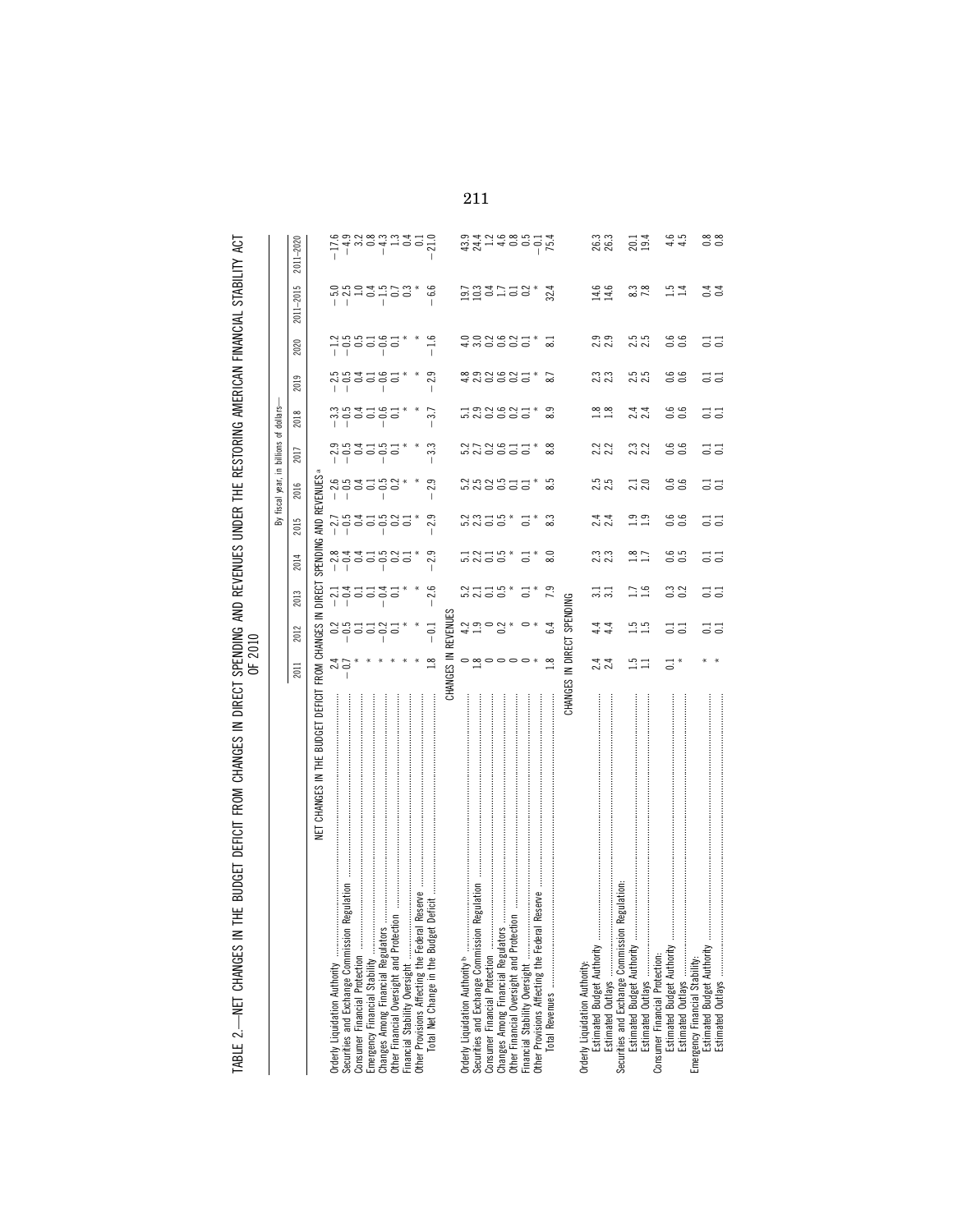| トく ハードこく<br>THE BUDGET BEFIGHT FROM GUANGER IN BIBER BROWNG AND BENENHER UNDER THE BERTOBING AMERICAN FINANC<br>יש באוואוס אוואר אוויר התמינה אדור האמנו אוויר הא<br>5<br>5<br>5<br>5<br>5<br>2<br>2<br>5<br>2<br>5<br>2<br>ilin Donari Dri Ioli I<br> <br> <br> <br> <br>CLASS CLASS TO THE MISSION<br>TADIE 7 | ) 1<br>) 1 |
|-----------------------------------------------------------------------------------------------------------------------------------------------------------------------------------------------------------------------------------------------------------------------------------------------------------------|------------|
|                                                                                                                                                                                                                                                                                                                 |            |

|                                                                                                    |                |      |      |      |      | By fiscal year, in billions of dollars- |      |      |               |      |               |                |
|----------------------------------------------------------------------------------------------------|----------------|------|------|------|------|-----------------------------------------|------|------|---------------|------|---------------|----------------|
|                                                                                                    | $\overline{a}$ | 2012 | 2013 | 2014 | 2015 | 2016                                    | 2017 | 2018 | 2019          | 2020 | $2011 - 2015$ | 2011-2020      |
| Changes Among Financial Regulators:                                                                |                |      |      |      |      |                                         |      |      |               |      |               |                |
|                                                                                                    | $\ast$         |      |      |      |      |                                         |      |      |               |      | $2^{2}$       |                |
|                                                                                                    |                |      |      |      | ¥    |                                         |      | ×    |               | ł    | $\approx$     | ී              |
| Other Financial Oversight and Protection:                                                          |                |      |      |      |      |                                         |      |      |               |      |               |                |
|                                                                                                    | $\star$        |      |      |      |      |                                         |      |      |               |      | $\frac{8}{1}$ | 22             |
|                                                                                                    |                |      |      |      |      |                                         |      |      | $\frac{3}{2}$ | 0.3  | $\frac{8}{2}$ | 2.2            |
| Financial Stability Oversight:                                                                     |                |      |      |      |      |                                         |      |      |               |      |               |                |
|                                                                                                    |                |      |      |      |      |                                         |      |      |               |      | 5.0           | ි              |
|                                                                                                    |                |      |      |      |      |                                         |      |      |               |      | 3             | $\overline{0}$ |
| Total Changes in Direct Spending:                                                                  |                |      |      |      |      |                                         |      |      |               |      |               |                |
| Estimated Budget Authority                                                                         |                |      |      |      |      |                                         |      |      |               |      | 26.4          | 55.2           |
|                                                                                                    |                |      |      |      |      |                                         |      |      | S.S           | 6.5  | 25.8          | 54.4           |
| a Positive numbers indicate increases in deficits; negative numbers indicate decreases in deficits |                |      |      |      |      |                                         |      |      |               |      |               |                |

»The legislation could afted telefal tax reselpts under the lineral Research constantion of a number of uncertainties regarding potential effects of a bridge financial company by the Federal Deposit Insurance Corporation PThe legislation could affect federal tax receipts under the Internal Revenue Code. However, there are a number of uncertainties regarding potential effects of the use of a bridge financial company by the Federal Deposit I poration on the tax attributes of a failed financial institution. It is not possible to determine whether the use of a bridge financial company would provide a tax result that is more or less favorable than bankruptcy, whi

alternative. Therefore, the staff of the Joint Committee on Taxation is not currently able to estimate the changes in tax revenue that would result from this provision of the bill.

Note— $^*$  = between  $-$  \$50 million and \$50 million. Components may not sum to totals because of rounding.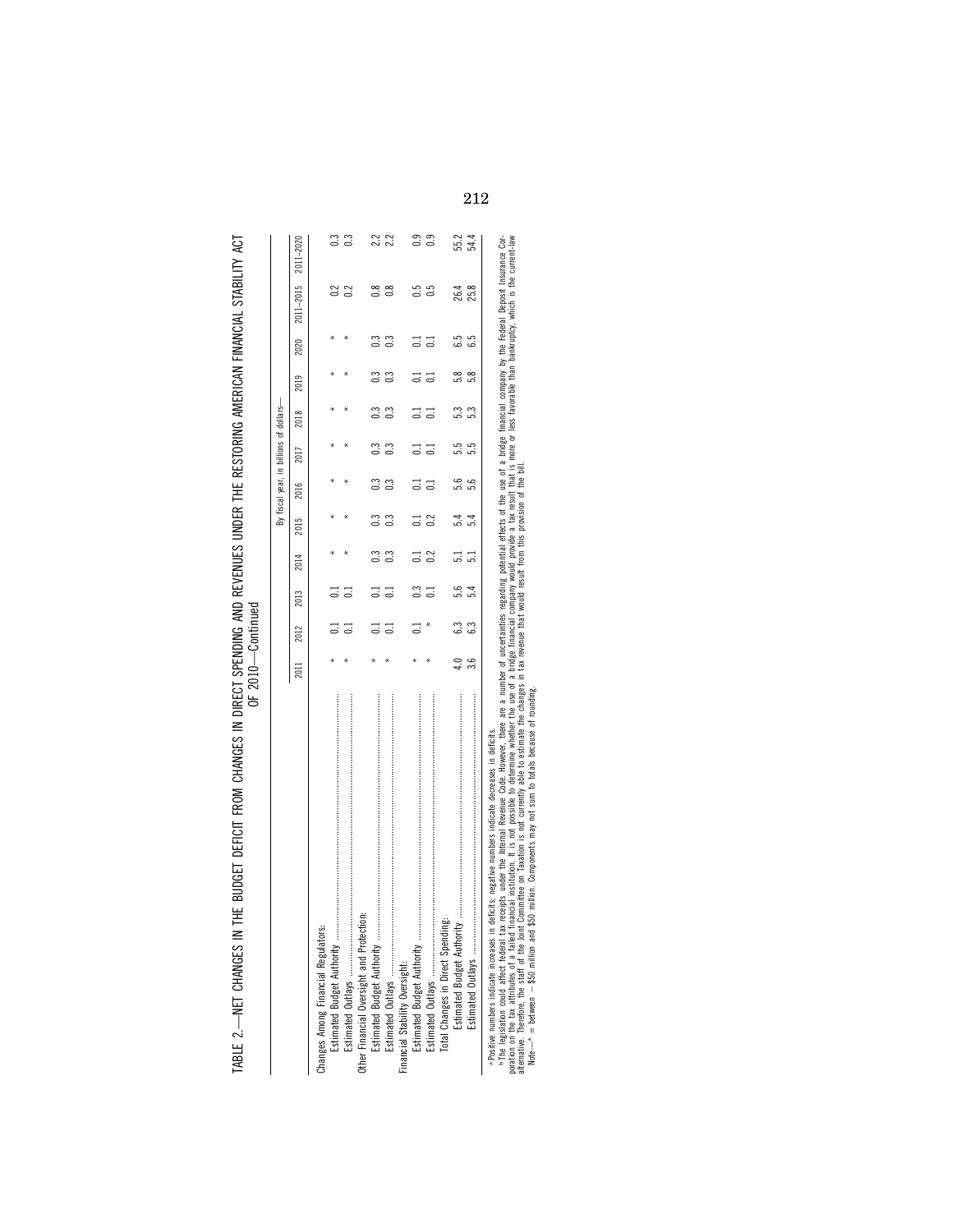## Orderly Liquidation Authority

Title II would create new government mechanisms for liquidating systemically important financial firms that are in default or in danger of default. CBO estimates that implementing those provisions would, on balance, reduce the deficit by \$17.6 billion over the 2011–2020 period.

Under conditions outlined in the bill, the FDIC would be authorized to enter into various arrangements necessary to liquidate such firms, including organizing bridge banks that would be exempt from federal and state taxation. Funding for those transactions would come from an Orderly Liquidation Fund (OLF) established by the legislation and built up from compulsory assessments paid by private firms (which would be classified as revenues) and interest earned on fund balances (which would be invested in Treasury securities). If fund balances were insufficient to finance transactions that the FDIC deemed appropriate, necessary amounts would be borrowed from the Treasury up to a specified amount. Amounts borrowed would be based on a formula tied to the value of the assets of the liquidated firms and would be repaid through future assessments.

The bill would direct the FDIC to assess upfront fees sufficient to establish the OLF at the level of \$50 billion within 10 years after enactment but would allow the agency to extend that deadline if any losses to the fund are incurred during that period. The size of the fund would be adjusted periodically for inflation.

CBO's estimate of the cost of the resolution authorities provided under the bill represents the difference between the expected values of spending by the OLF to resolve insolvent firms and assessments collected by the OLF. Those expected values represent a weighted average of various scenarios regarding the potential frequency and magnitude of systemic financial problems. Although the estimate reflects CBO's best judgment on the basis of historical experience, the cost of the program would depend on future economic and financial events that are inherently unpredictable. Moreover, the timing of the cash flows associated with resolving insolvent firms is also difficult to predict. It might take several years, for example, to replenish the funds spent to liquidate a complex financial institution. As a result, some of the proceeds from asset sales or cost-recovery fees related to financial problems emerging in any 10-year period might be collected beyond that period. All told, actual spending and assessments in each year would probably vary significantly from the estimated amounts—either higher or lower than the expected-value estimate provided for each year.

Although the probability that the federal government would have to liquidate a financial institution in any year is small, the potential costs of such a liquidation could be large. Measured on an expected-value basis, CBO estimates that net direct spending for potential liquidation activities, which includes recoveries from the sale of assets acquired from liquidated institutions but excludes revenues from assessments, would be \$26.3 billion through 2020. As a result, the expected timeframe for fully capitalizing the fund is longer than 10 years. CBO's estimate of assessments reflects the effects of the interest earnings of the OLF (an estimated \$7 billion), which would reduce the amount that firms would have to pay to capitalize the fund, and assumes that the FDIC would adjust the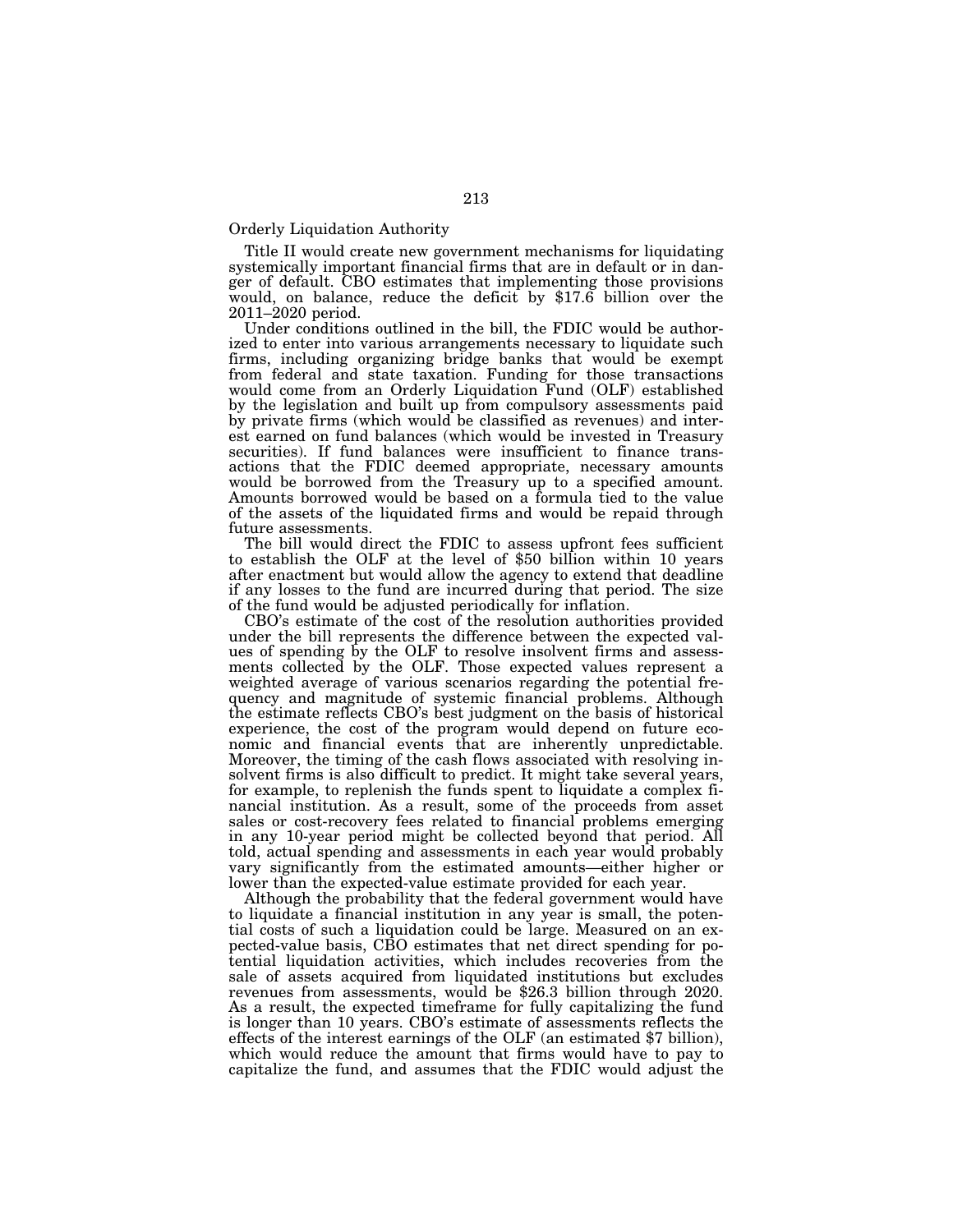size of the fund every year to account for inflation. CBO estimates that revenues from assessments paid to capitalize the fund and cover any losses would total about \$44 billion through 2020, net of effects on payroll and income taxes.1 Under CBO's estimate, the OLF would have a balance of about \$45 billion at the end of 2020, including the value of assets acquired in the course of liquidating financial institutions.

#### Securities and Exchange Commission Regulation

Titles IV, VII, and IX would change and expand the regulatory activities of the SEC. The bill also would grant that agency permanent authority to collect and spend certain fees; under current law, this authority is provided in annual appropriation acts. Based on information from the agency, CBO estimates that enacting those provisions would increase direct spending by \$19.4 billion over the 2011–2020 period. Of that amount, CBO estimates that \$16.9 billion would support the agency's current activities. The balance, \$2.5 billion, would be incurred to carry out the new and expanded authorities under the bill. CBO estimates that enacting the provisions also would increase revenues by \$24.4 billion over the 2011– 2020 period. Taken together, CBO estimates that the provisions would decrease deficits by \$4.9 billion over the 2011–2020 period.

Most of that decrease in the deficit—about \$4.3 billion—would be from fees collected that would be unavailable to the agency for spending. The reduction in budget deficits from changes in direct spending and revenues would probably be accompanied by increases in discretionary spending, as discussed later in this estimate.

**Reclassification of Fees.** Under the bill, the SEC's authority to collect fees would be permanent rather than being provided through annual appropriation action as is the case under current law. The bill would authorize the SEC to assess fees for securities trading activities sufficient to cover the agency's annual operating expenses, plus an additional amount to maintain a reserve that would be limited to 25 percent of the following year's budget. The bill also would authorize the SEC to collect fees to register securities in amounts sufficient to meet targets set in the legislation. Those collections would be recorded in the budget as revenues; amounts collected by the SEC that exceed annual spending limits plus the reserve amount would not be available for the agency to spend. CBO assumes that the agency would set fees at levels sufficient to meet its budgetary, statutory, and reserve requirements each year.

**Additional Regulatory Authority.** The bill also would broaden the SEC's authority to regulate activities and entities associated with the securities markets. Among other things, the bill would require advisers to private funds and organizations that trade in or facilitate certain derivatives transactions to register with the SEC, and it would broaden the SEC's oversight of credit rating agencies and advisers for municipal issues. CBO estimates that those addi-

<sup>&</sup>lt;sup>1</sup>The total amount collected from assessments is estimated to be about \$58 billion through 2020. But such assessments would become an additional business expense for companies required to pay them. Those additional expenses would result in decreases in taxable income<br>somewhere in the economy, which would produce a loss of government revenue from income and<br>payroll taxes that would partially offset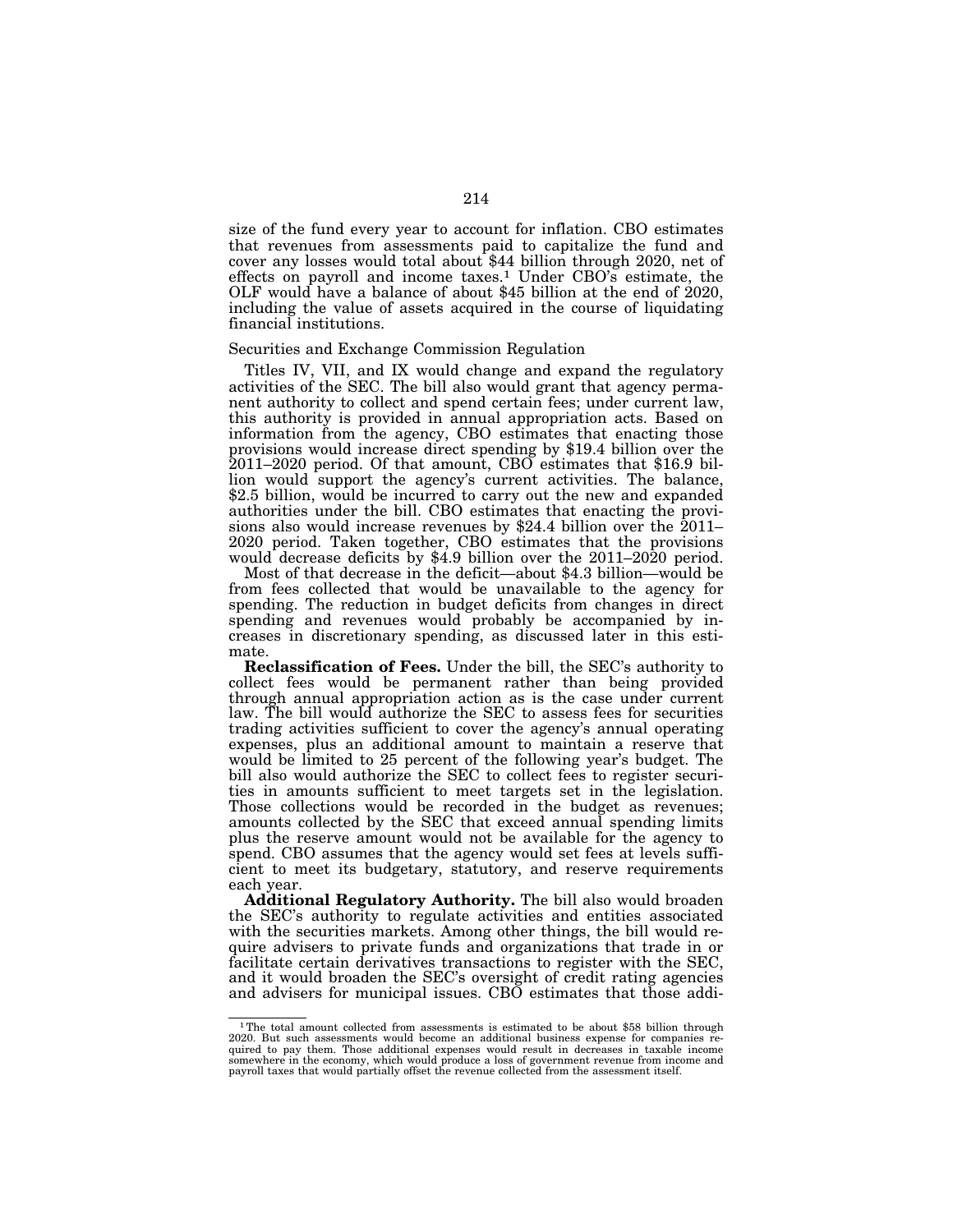tional activities would cost about \$2.5 billion over the 10-year period. CBO estimates that more than 800 staff positions would be added over several years to meet the agency's additional regulatory authority (a 22-percent increase over current staffing levels). This estimate assumes that the SEC generally would follow its regular examination cycle and established examination procedures for regulating advisers to private funds.

#### Consumer Financial Protection

Title X would establish the Bureau of Consumer Financial Protection as an autonomous entity within the Federal Reserve. The bureau would enforce federal laws related to consumer financial protection by establishing rules and issuing orders and guidance. CBO estimates that creating the BCFP would increase budget deficits by \$3.2 billion over the 2011–2020 period.

The bureau would be authorized to:

• Examine and regulate insured depository institutions and credit unions with more than \$10 billion in assets;

• Request reports from insured depository institutions and credit unions with \$10 billion in assets or less, and participate in the examinations performed by the regulators of those institutions; and

• Supervise large nondepository institutions, mortgage lenders, brokers, and financial service providers.

The bureau would coordinate examinations with other federal or state regulators of the institutions. Similar functions and the personnel who now perform those duties at federal agencies and the Federal Reserve would be transferred to the new bureau.

The bill would require the Board of Governors of the Federal Reserve to fund the BCFP through transfers from the earnings of the Federal Reserve. The amounts transferred would be limited to a percentage, starting at 10 percent in 2011 and increasing to 12 percent in 2013 and thereafter, of the 2009 total operating expenses of the Federal Reserve, adjusted annually for inflation. In CBO's judgment, the costs of the BCFP should be reported as expenditures in the federal budget (rather than a reduction in revenues) because the BCFP would be independent of the Federal Reserve and its activities would be separate and distinct from the Federal Reserve's responsibilities for monetary policy and financial regulation. Therefore, CBO estimates that the provisions of title X would increase direct spending by \$4.5 billion over the 2011–2020 period. That estimate is based on the Federal Reserve's reported 2008 operating expenses, the most recent information available.

Based on information from the Federal Reserve, CBO estimates that about 515 staff positions would be transferred from the Federal Reserve to the BCFP to carry out the new regulatory authorities. CBO estimates that this transfer of staff would reduce the Federal Reserve's operating expenses by \$1.2 billion over the 2011– 2020 period, increasing remittances from the Federal Reserve to the Treasury (which are recorded in the federal budget as revenues) by that amount.

# Emergency Financial Stability

In 2008, the FDIC established a temporary program to guarantee certain obligations of insured depository institutions, holding com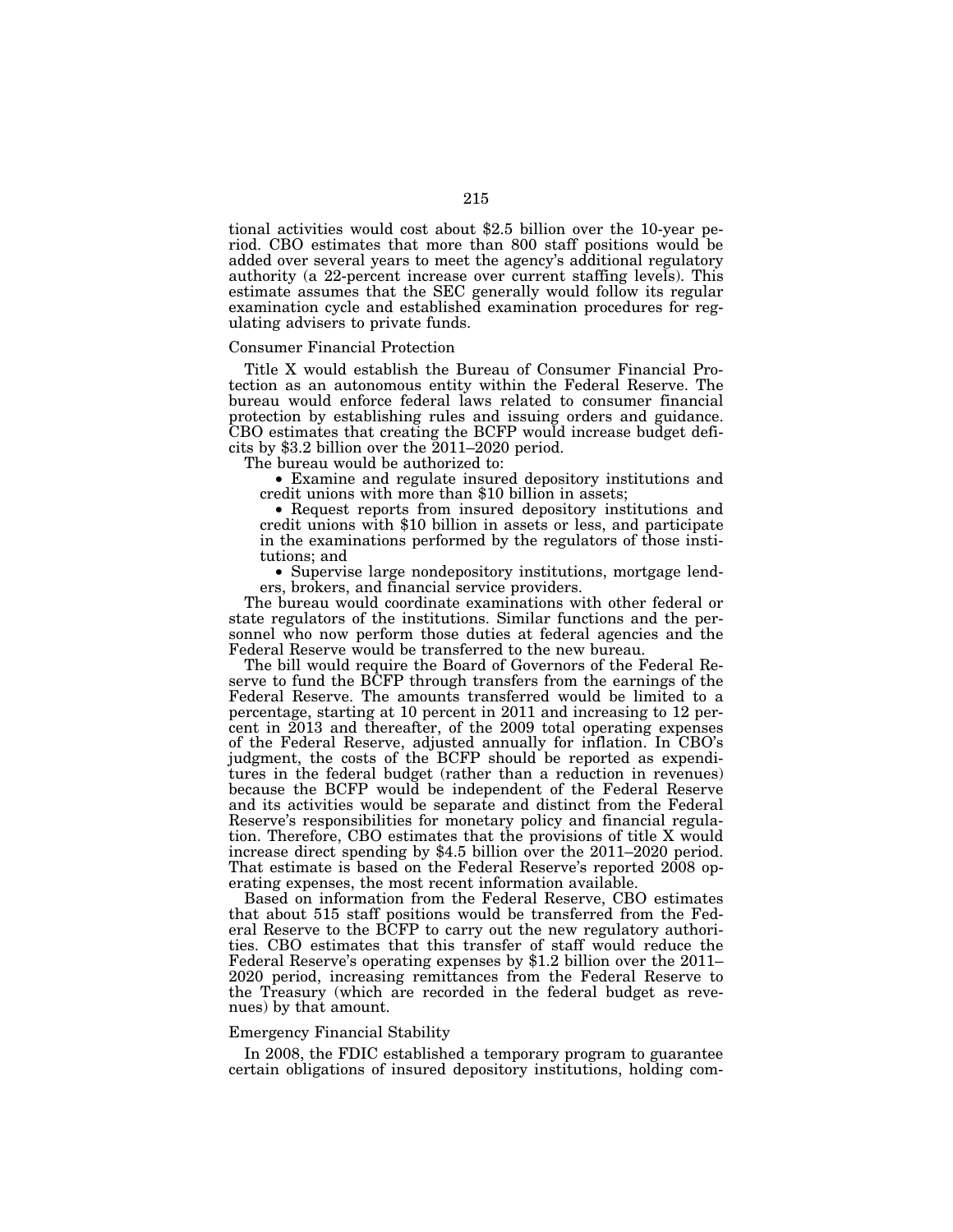panies that include insured depository institutions, and some affiliates of those firms. (The program remains open to some new participants, and significant potential liabilities remain from existing participants.) Participants pay an upfront fee set to offset expected losses, and any shortfall will be recovered through an assessment on all FDIC-insured institutions. Conversely, in the event that any excess fees are collected, those amounts will revert to the Deposit Insurance Fund (DIF) and may be spent or used to reduce future deposit insurance premiums. The program provides two types of guarantees: one program, which expires in December 2012, is for newly issued, senior unsecured debt, and the other, which expires in December 2010, is for amounts in certain non-interest-bearing accounts.

Title XI would provide a new statutory framework for similar, but potentially much broader, assistance. Under the bill, the FDIC would be authorized to establish a guarantee program if the Federal Reserve, the Secretary of the Treasury, and the FDIC determine that a liquidity crisis warrants use of such authority. Although the types of firms eligible to participate would be similar to those eligible under the existing FDIC program, the bill would not limit the types or duration of financial obligations that could be guaranteed. Firms still would be required to pay an upfront fee for the guarantees, but any shortfall would be recovered solely from program participants rather than all FDIC-insured institutions. In addition, any excess fees would be deposited in the U.S. Treasury and would not be available to be spent.

CBO's estimate of the cost of those provisions reflects the expected value of the costs of such guarantees relative to the expected value of the costs that would be incurred under current law. CBO expects that, in the absence of this legislation, the FDIC would respond to any future liquidity crises by implementing guarantee programs similar to those it adopted in 2008. The costs of this program, like those that would result from implementing the liquidation authorities in title II, would depend on circumstances that are difficult to predict. In addition, cash flows over the 10-year period would depend, as for title II, on the lag between potential spending for losses and the collection of fees to offset those costs. Therefore, while this estimate reflects CBO's best judgment regarding expected costs, the actual costs would probably vary significantly from the amount estimated for any given year.

Based on historical experience, we expect that the probability of systemic liquidity problems in any year is small. In the event of liquidity crises, however, the legislation would authorize the FDIC to take a broader range of actions that could generate losses that would take some time to recover. In particular, CBO expects that limiting the recourse for cost-recovery fees to program participants would cause the FDIC to recoup losses over a long period of time to avoid placing large burdens on a small set of firms. Altogether, CBO estimates that enacting those provisions would increase net direct spending by \$0.8 billion over the 2011–2020 period relative to current law.

## Changes Among Financial Regulators

Title III would change the regulatory regime for supervising banks, thrifts, and related holding companies. It would abolish the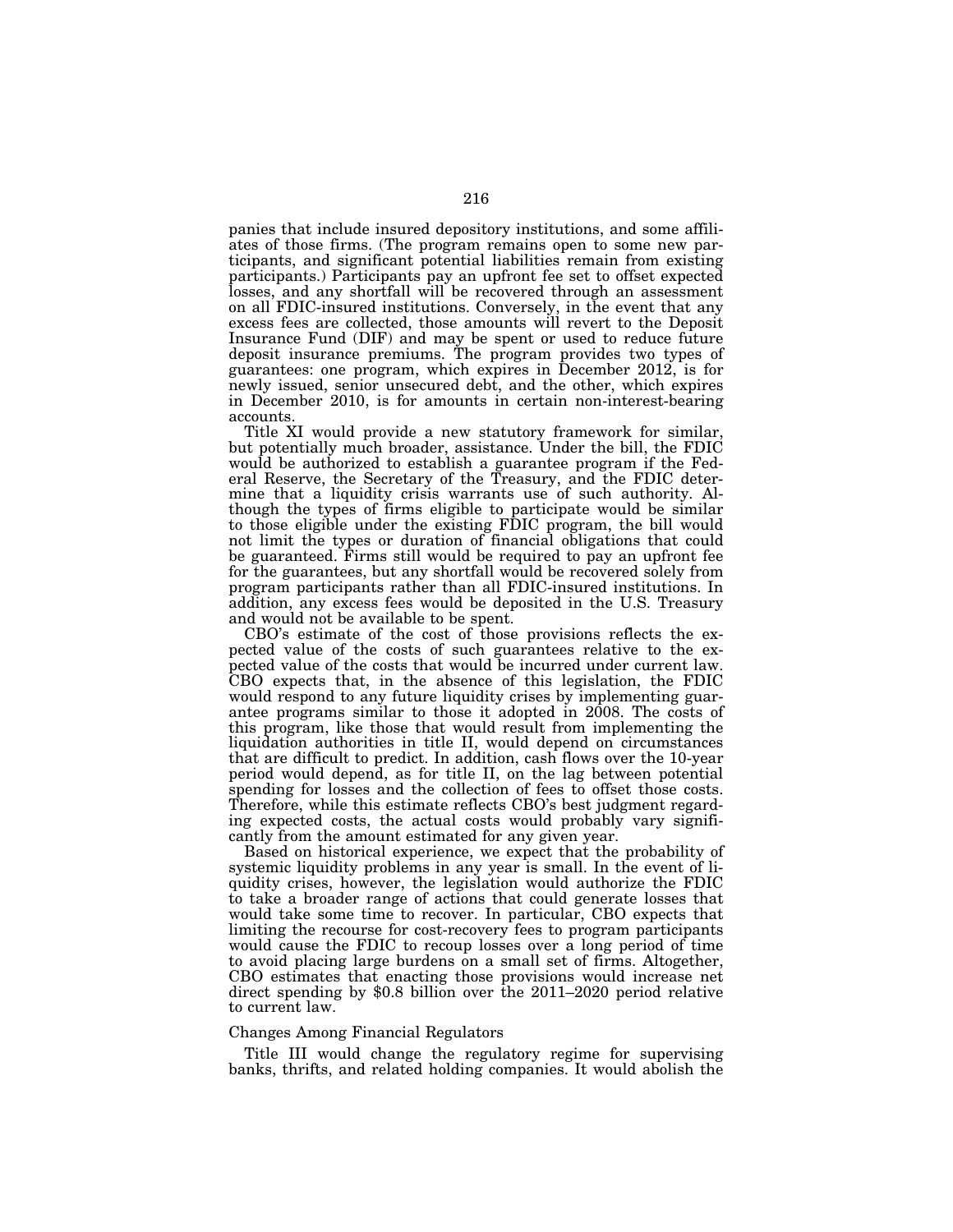Office of Thrift Supervision (OTS) and reduce the number of firms regulated by the Federal Reserve. Supervision of firms with consolidated assets of less than \$50 billion that currently are regulated by the OTS and the Federal Reserve would be transferred to the Office of the Comptroller of the Currency (OCC) or the FDIC, depending on each firm's charter. The Federal Reserve would continue regulating bank holding companies with assets totaling above \$50 billion and also would supervise thrift holding companies exceeding that threshold. Other provisions would direct agencies to complete the transition within 18 months after enactment; authorize spending of unobligated balances held by the OTS for transition and other costs; and allow the OCC to enter into agreements without regard to existing laws governing the disposition of real or personal property. Finally, the bill would require all of those agencies, including the Federal Reserve, to charge fees to cover supervisory expenses.<br>CBO estimates that implementing those provisions would reduce

the deficit by an estimated \$4.3 billion over the next 10 years. CBO expects that changes in costs that would result from transferring personnel among the banking agencies would have no net budgetary impact because they would be offset by corresponding changes in the amounts collected from regulated institutions. The net budgetary impact of this title would result from:

• Collecting fees from firms currently regulated by the Fed- eral Reserve, which CBO estimates would average about \$500 million a year or a total of \$4.6 billion over the 2011–2020 period;

• Spending of the unobligated balances held by the OTS over the 2011–2020 period, which CBO estimates would total about \$150 million, net of certain existing liabilities; and

• Financing the acquisition of buildings and other property for OCC operations, which CBO estimates would result in a net increase in direct spending of \$150 million over the next 10 years.

This title would change direct spending and revenues because of the way banking agencies are funded. Under current law, costs incurred by the OCC, OTS, and FDIC are recorded in the budget as direct spending and are offset by receipts from annual fees or insurance premiums. The budgetary effects of the Federal Reserve's activities are recorded as changes in revenues (governmental receipts). After accounting for changes in agency workloads and the implementation of new supervisory fees, CBO estimates that most of the budgetary impact of those changes would be recorded in the budget as an increase in revenues.

## Other Financial Oversight and Protections

The bill would change the authorities of the PCAOB and SIPC, which provide oversight and various protections in the financial markets. The bill also would establish a program to give awards to individuals who provide information to the SEC about violations of securities laws. CBO estimates that taken together, those provisions would increase budget deficits by \$1.3 billion over the 2011– 2020 period.

In particular, the bill would establish a whistleblower program at the SEC that would award a portion of penalties collected in cer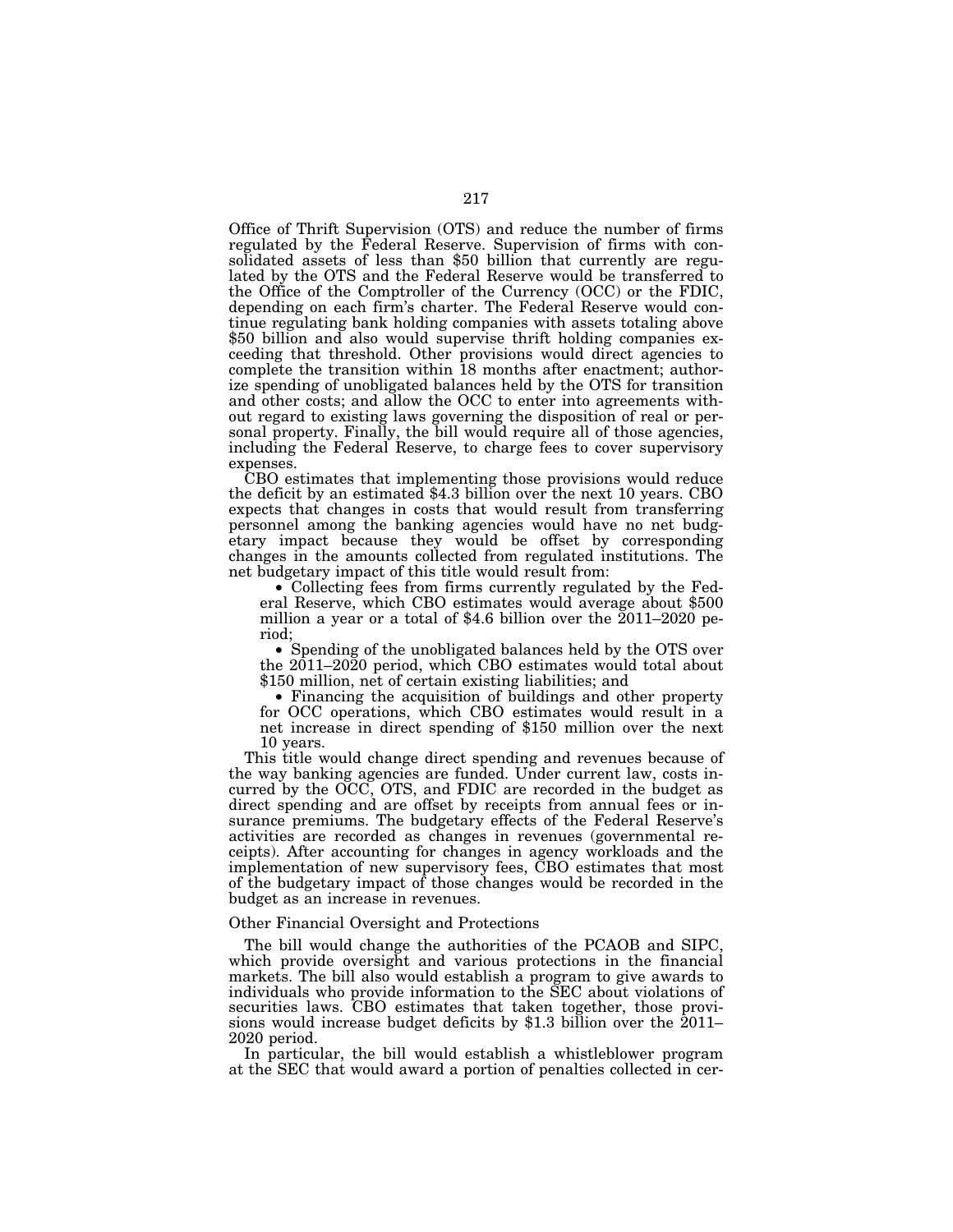tain proceedings brought for violation of securities laws to individuals providing information leading to the imposition of the penalties. Based on information from the SEC, CBO estimates that this program would cost about \$100 million per year once the regulations are in place. We estimate that enacting the award program would increase direct spending by \$0.9 billion over the 2011–2020 period.

The bill would expand the authority of the PCAOB to oversee the auditors of brokers and dealers that are registered with the SEC; those provisions also would increase fees collected by the PCAOB to support examination activities. Based on information from the PCAOB, CBO estimates that the additional oversight and examination requirements would increase the agency's costs by about \$25 million per year and that the agency would increase fees charged to brokers and dealers to cover those additional costs. CBO estimates that enacting the PCAOB provisions would increase direct spending by \$0.2 billion over the 2011–2020 period and increase revenues, net of income and payroll tax offsets, by a similar amount over the same period. The net effect on the deficit as a result of the PCAOB provisions would be less than \$0.1 billion.

The bill would raise the amount that SIPC would be authorized to borrow from the Treasury. Under current law, SIPC makes payments from fee collections and reserves to investors that are harmed when a brokerage firm fails and customers' assets are missing. In the event collections and reserves are insufficient to cover the losses, SIPC is authorized to borrow up to \$1 billion from the Treasury; the bill would raise that borrowing limit to \$2.5 billion. SIPC would repay any amounts borrowed by raising fees paid by brokers and dealers that are registered with the SEC; such fees are recorded in the budget as revenues.

Based on information from SIPC, CBO estimates that the agency would probably exercise some of the additional borrowing authority provided in this title during the next 10 years. We estimate that borrowing additional funds would increase direct spending by about \$1.0 billion over the 2011–2020 period. Further, we estimate that SIPC would recover that cost by raising fees, thus increasing revenues over the same period by \$0.7 billion; CBO estimates that the net effect of this provision would be to raise budget deficits by \$0.3 billion over the  $2011-2020$  period.

## Financial Stability Oversight

Title I would establish a new council and office in the Department of the Treasury to oversee the financial markets. The Financial Stability Oversight Council, led by the Secretary of the Treasury, would be responsible for identifying risks to the financial stability of the United States, facilitating information sharing and setting oversight priorities among regulators, and potentially directing the Federal Reserve to supervise additional financial institutions that it does not currently regulate. The council would rely upon the OFR, also established in the bill, to collect information on financial markets and to provide independent research.

Based on amounts spent by other councils and agencies that provide similar levels of analysis and support, CBO estimates that that those new functions would cost about \$75 million annually. We expect that the office would steadily expand its staff and budg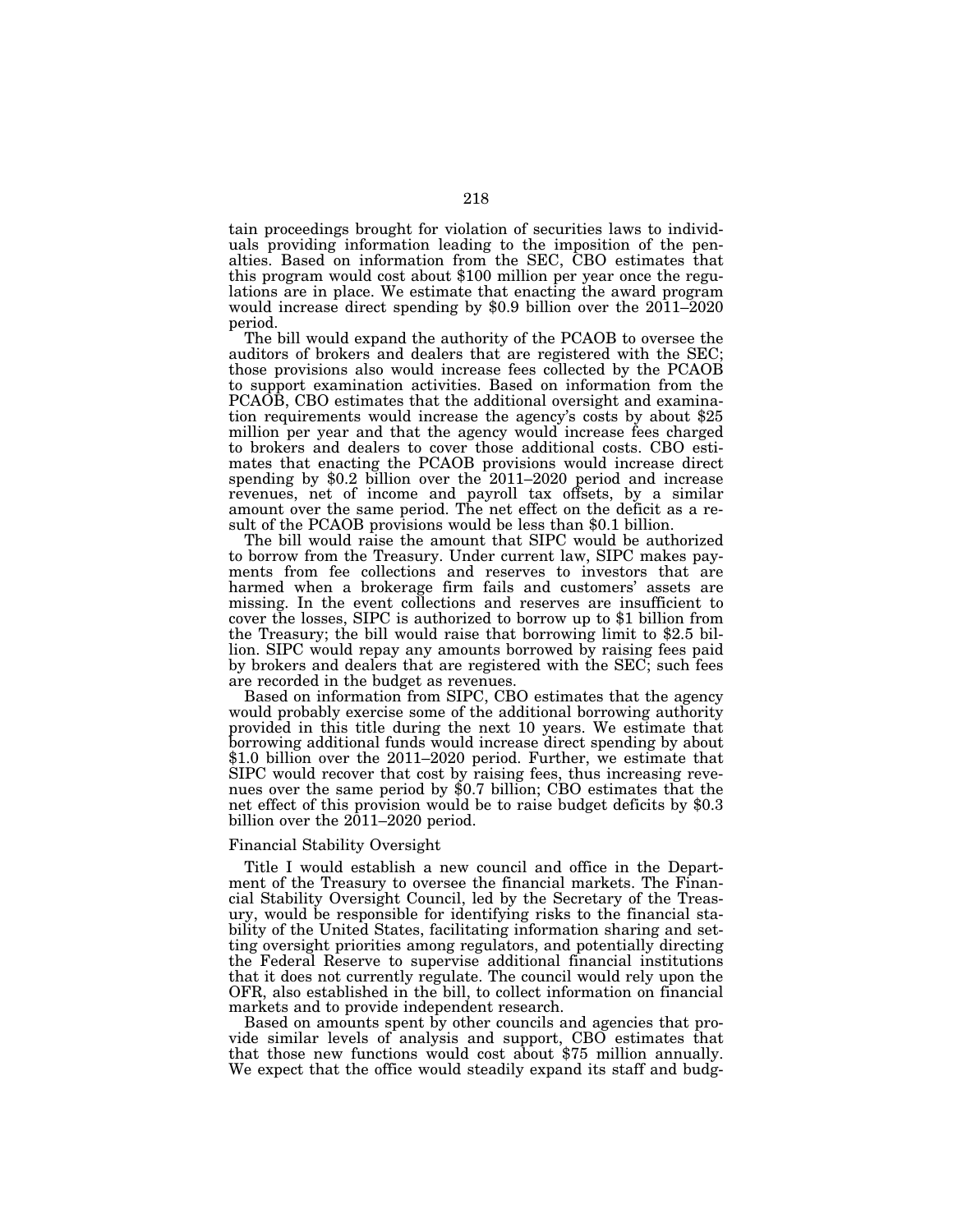et over a three- to four-year period before it reached that level of effort. We estimate that those functions would cost \$0.3 billion over the 2011–2015 period and \$0.7 billion over the 2011–2020 period.

Title I also would allow the OFR to enter into enhanced-use lease arrangements with nonfederal partners to acquire new facilities. Based on the experience of other agencies with similar authorities, CBO expects that such leases would involve significant federal commitments. We estimate that the OFR would use its enhanceduse leasing authorities to build one general-purpose office building at a net cost of \$0.2 billion over the 2011–2015 and 2011–2020 periods. CBO expects that the remaining construction costs would be covered by fee collections after 2020.

To fund the OFR and the council, the legislation would establish a Financial Research Fund within the Treasury. For the first two years after enactment, the costs of the council and the OFR would be paid by the Federal Reserve. In CBO's judgment, those costs should be recorded as expenditures in the federal budget because, like the BCFP, the council and the OFR would be independent of the Federal Reserve and their activities would be distinct from the Federal Reserve's responsibilities for monetary policy and financial regulation. Starting in 2013, the Secretary of the Treasury would collect an assessment from certain bank holding companies and nonbank financial companies supervised by the Federal Reserve that would be sufficient to cover the operating expenses of the OFR and the council.

CBO estimates that collecting the assessment, net of income and payroll tax offsets, would increase revenues by \$0.2 billion over the 2011–2015 period and \$0.5 billion over the 2011–2020 period. On balance, we estimate that enacting title I would increase budget deficits by \$0.3 billion over the 2011–2015 period and \$0.4 billion over the 2011–2020 period.

#### Other Provisions Affecting the Federal Reserve

CBO estimates that the requirements in a number of titles would result in incremental costs to the Federal Reserve, thereby reducing remittances to the Treasury (which are recorded in the budget as revenues). Based on information from the Federal Reserve, CBO estimates that those provisions would reduce revenues by about \$0.1 billion over the 2011–2020 period. CBO expects the costs under title I to occur only in the first few years; in all other cases, the costs are expected to be ongoing. The key provisions of this sort are:

• The Chairman of the Board of Governors would be a member of the Financial Stability Oversight Council, and Federal Reserve staff could be assigned to support the work of the council.

• Under title VI, the Federal Reserve would incur costs to supervise any qualifying securities holding companies that elect to be supervised by the Federal Reserve. Additionally, the Federal Reserve would develop, in conjunction with other federal banking agencies, the regulations to implement restrictions regarding investments by banking organizations in private equity funds and hedge funds and the proprietary trading activities of banking organizations.

• Title VII would expand the rule-making requirements for the Federal Reserve related to capital and margin requirements for swap dealers and major swap participants that are banks.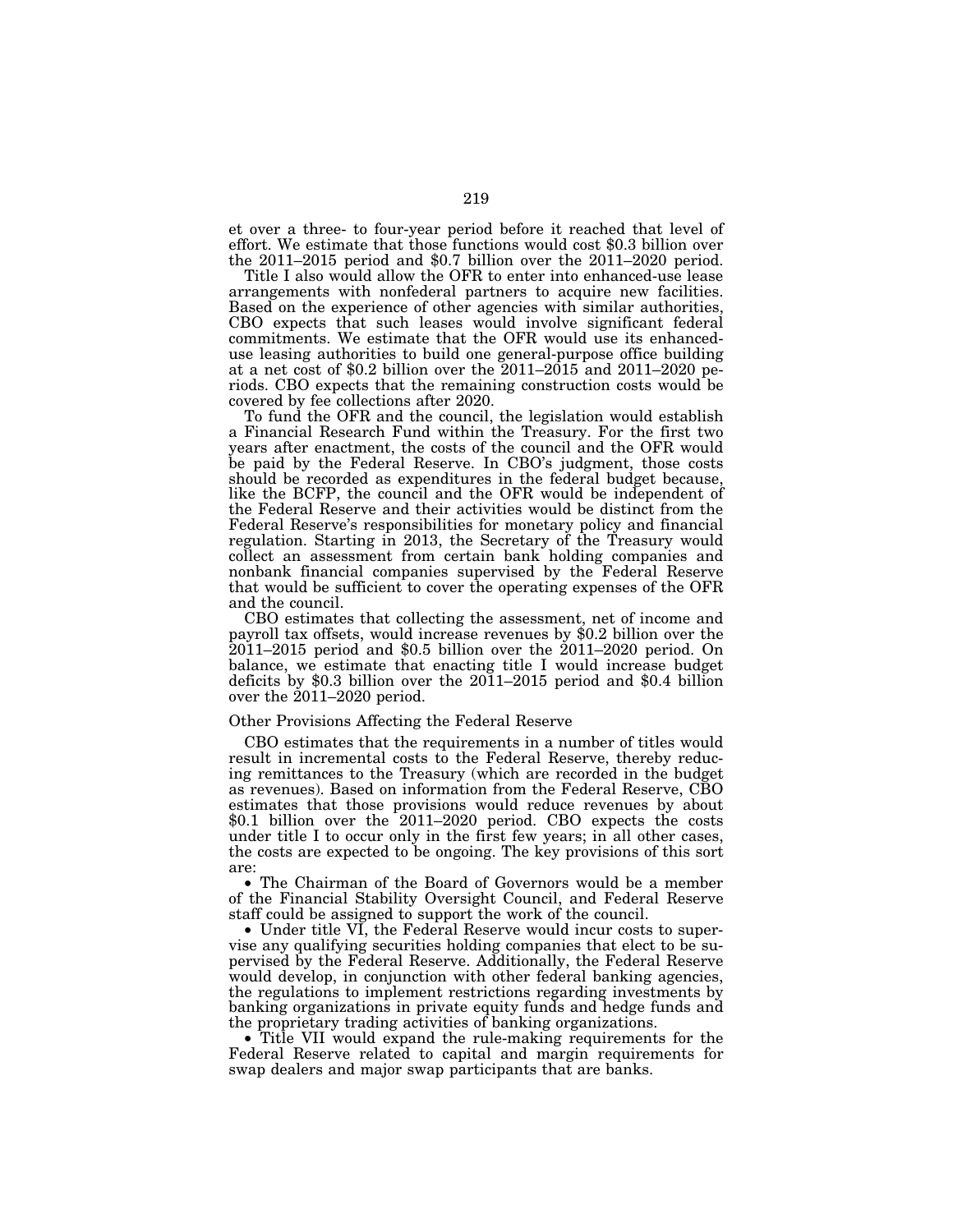• Title VIII would likely increase the workload of the Federal Reserve to supervise systemically important entities that are involved in settling payments between financial institutions.

# Changes in Spending Subject to Appropriation

CBO estimates that implementing the legislation would increase spending subject to appropriation by about \$4.6 billion over the 2011–2015 period (see Table 3). Most of this additional spending would result from the proposed reclassification of fees and spending by the SEC, leading to a reduction in discretionary spending by the SEC and a greater reduction in discretionary offsetting collections from SEC fees.

## Reclassification of SEC Fees and Spending

Enacting the bill would change the budgetary classification of fees collected by the SEC from offsetting collections (amounts netted against discretionary appropriations) to revenues. In addition, because the legislation would authorize the SEC to spend all the fees it collects without further appropriation, the need to appropriate funds for the SEC's operations would be eliminated. Historically, fees collected by the SEC have exceeded the agency's authorized spending limits.<br>CBO estimates that the proposed reclassification of fees and

spending would reduce discretionary spending by \$5.7 billion over the 2011–2015 period and reduce offsetting collections by \$9.6 billion over the same period. Taken together, those reductions would increase net spending subject to appropriation by about \$4.0 billion over the 2011–2015 period and by \$11.8 billion over the 2011–2020 period because the reduction in amounts that offset spending would exceed the reduction in authorized spending levels. (As described on page 10, the new permanent authority to levy fees and spend the proceeds would decrease deficits by an estimated \$2.5 billion over the 2011–2015 period and by \$4.9 billion over the 2011–2020 period.)

| TABLE 3.—CHANGES IN SPENDING SUBJECT TO APPROPRIATION UNDER THE RESTORING |  |
|---------------------------------------------------------------------------|--|
| AMERICAN FINANCIAL STABILITY ACT OF 2010                                  |  |

|                                              | By fiscal year in millions of dollars- |                 |          |          |          |           |  |  |
|----------------------------------------------|----------------------------------------|-----------------|----------|----------|----------|-----------|--|--|
|                                              | 2011                                   | 2012            | 2013     | 2014     | 2015     | 2011-2015 |  |  |
| CHANGES IN SPENDING SUBJECT TO APPROPRIATION |                                        |                 |          |          |          |           |  |  |
| Reclassification of SEC Fees and Spending:   |                                        |                 |          |          |          |           |  |  |
| Spending:                                    |                                        |                 |          |          |          |           |  |  |
| Estimated Authorization Level                |                                        | $-1,117 -1,139$ | $-1.167$ | $-1,198$ | $-1,233$ | $-5,854$  |  |  |
| Estimated Outlays                            | $-949$                                 | $-1.136$        | $-1.163$ | $-1.193$ | $-1.228$ | $-5.669$  |  |  |
| <b>Offsetting Collections:</b>               |                                        |                 |          |          |          |           |  |  |
| Estimated Authorization Level                | 1.733                                  | 1.733           | 1,885    | 2.052    | 2,235    | 9,638     |  |  |
| Estimated Outlays                            | 1,733                                  | 1.733           | 1,885    | 2,052    | 2,235    | 9,638     |  |  |
| Total Reclassification of SEC Fees           |                                        |                 |          |          |          |           |  |  |
| and Spending:                                |                                        |                 |          |          |          |           |  |  |
| Estimated Authorization Level                | 616                                    | 594             | 718      | 854      | 1.002    | 3,784     |  |  |
| Estimated Outlays                            | 784                                    | 597             | 722      | 859      | 1.007    | 3,969     |  |  |
| Regulation of Over-the-Counter Derivatives:  |                                        |                 |          |          |          |           |  |  |
| Estimated Authorization Level                | 18                                     | 55              | 75       | 76       | 77       | 301       |  |  |
|                                              | 16                                     | 51              | 73       | 76       | 77       | 293       |  |  |
| Access to Mainstream Financial Institutions: |                                        |                 |          |          |          |           |  |  |
| Estimated Authorization Level                | 57                                     | 57              | 58       | 59       | 60       | 291       |  |  |
|                                              | 15                                     | 57              | 58       | 59       | 59       | 248       |  |  |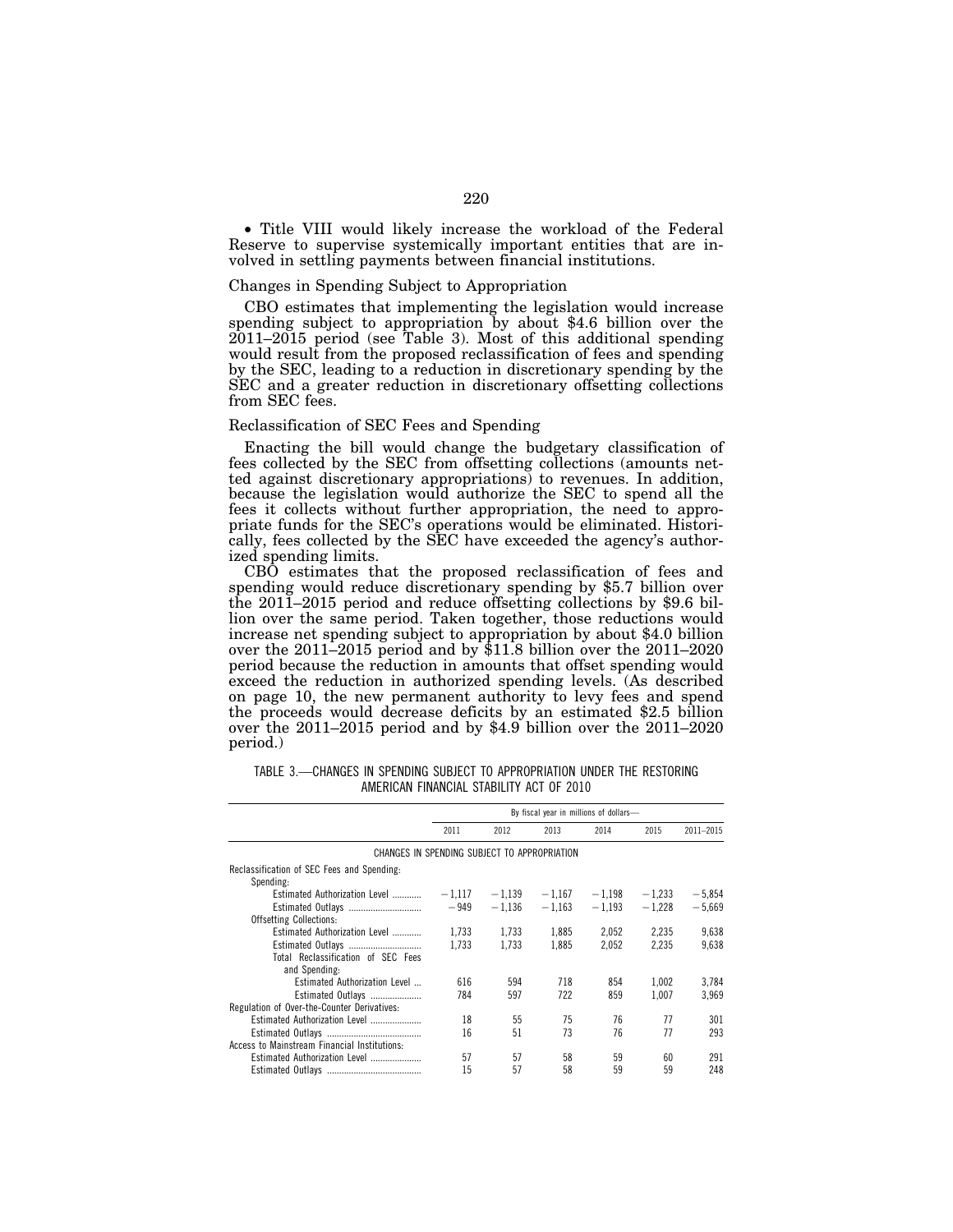|                                         | By fiscal year in millions of dollars- |      |                |                |       |           |  |  |
|-----------------------------------------|----------------------------------------|------|----------------|----------------|-------|-----------|--|--|
|                                         | 2011                                   | 2012 | 2013           | 2014           | 2015  | 2011-2015 |  |  |
| Federal Insurance Office:               |                                        |      |                |                |       |           |  |  |
| Estimated Authorization Level           |                                        |      |                |                |       | 10        |  |  |
|                                         |                                        | 2    | $\mathfrak{p}$ | $\mathfrak{p}$ | 2     | q         |  |  |
| Grants to Prevent Misleading Marketing: |                                        |      |                |                |       |           |  |  |
|                                         | 8                                      | 8    | 8              | 8              | 8     | 40        |  |  |
|                                         |                                        | 3    |                |                | 8     | 26        |  |  |
| Reports:                                |                                        |      |                |                |       |           |  |  |
| Estimated Authorization Level           | 8                                      |      |                |                |       | 14        |  |  |
|                                         |                                        | 4    |                |                |       | 14        |  |  |
| <b>Total Changes:</b>                   |                                        |      |                |                |       |           |  |  |
| Estimated Authorization Level           | 709                                    | 719  | 862            | 1.000          | 1.150 | 4.440     |  |  |
| Estimated Outlays                       | 824                                    | 714  | 862            | 1.004          | 1.154 | 4.558     |  |  |

TABLE 3.—CHANGES IN SPENDING SUBJECT TO APPROPRIATION UNDER THE RESTORING AMERICAN FINANCIAL STABILITY ACT OF 2010—Continued

Note: Components may not sum to totals because of rounding

## Regulation of Over-the-Counter Derivatives

Title VII would require certain derivatives transactions to take place on registered exchanges and would place new registration and reporting requirements on entities that trade in or facilitate such transactions. This title would broaden the authority of the CFTC to regulate entities and activities related to those transactions.

Based on information from the CFTC, CBO estimates that implementing those broader authorities would cost \$293 million over the 2011–2015 period, assuming appropriation of the necessary amounts. CBO estimates that the agency would add 235 employees by fiscal year 2013 to write regulations and to undertake the additional oversight and enforcement activities required under the bill. That would amount to a roughly 40 percent increase over 2010 staffing levels.

## Access to Mainstream Financial Institutions

Title XII would authorize the appropriation of such sums as may be necessary to establish several programs aimed at increasing access to and usage of traditional banking services in lieu of alternative financial services such as nonbank money orders and check cashing, rent-to-own agreements, and payday lending. Based on pilot programs operated by the private sector and information collected by the FDIC, CBO estimates that this effort would cost \$248 million over the 2011–2015 period, assuming appropriation of the necessary amounts.

## Federal Insurance Office

Title V would establish the Federal Insurance Office within the Department of the Treasury to monitor the insurance industry and to coordinate federal policy on insurance issues. The bill also would authorize the Secretary of the Treasury to enter into international agreements to harmonize regulations on the insurance industry. Based on information from the Treasury, CBO estimates that implementing those provisions would cost \$9 million over the 2011– 2015 period, subject to the appropriation of the necessary amounts.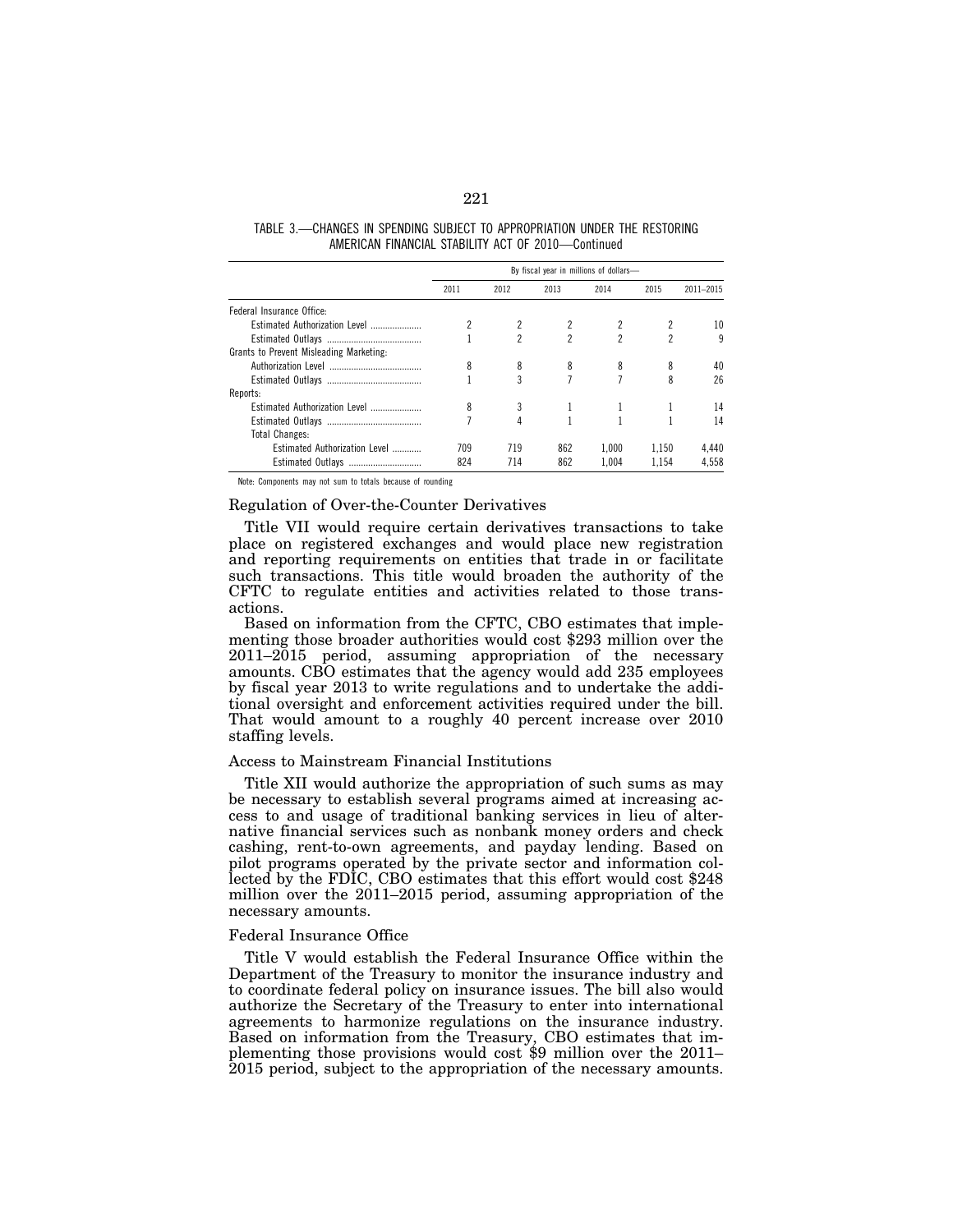# Grants To Prevent Misleading Marketing

Title IX would authorize the appropriation of \$8 million in each of fiscal years 2011 through 2015 for grants to states to protect elderly citizens from misleading marketing of financial products. CBO estimates that implementing this provision would cost \$26 million over the 2011–2015 period.

#### Reports

The bill would require the Government Accountability Office (GAO) to prepare more than 20 reports on a wide range of topics, including financial literacy, oversight of financial planners, and disclosures by issuers of municipal securities. The bill also would require GAO to audit the BCFP annually. Based on information from the agency, CBO estimates that each report would cost, on average, \$500,000 and would be completed within the time allotted in the bill. CBO estimates that implementing the reporting provisions in the bill would cost \$14 million over the 2011–2015 period, assuming appropriation of the necessary amounts.

Pay-as-you-go considerations: The Statutory Pay-As-You-Go Act of 2010 establishes budget reporting and enforcement procedures for legislation affecting direct spending or revenues. The net changes in outlays and revenues that are subject to those pay-asyou-go procedures are shown in the following table.

CBO ESTIMATE OF PAY-AS-YOU-GO EFFECTS FOR S. 3217, THE RESTORING AMERICAN FINANCIAL STABILITY ACT OF 2010, AS ORDERED REPORTED BY THE SENATE COMMITTEE ON BANKING, HOUSING, AND URBAN AFFAIRS ON MARCH 22, 2010

|                                    | By fiscal year, in billions of dollars- |      |      |                                                   |      |      |      |      |      |      |                                                                                     |                  |
|------------------------------------|-----------------------------------------|------|------|---------------------------------------------------|------|------|------|------|------|------|-------------------------------------------------------------------------------------|------------------|
|                                    | 2011                                    | 2012 | 2013 | 2014                                              | 2015 | 2016 | 2017 | 2018 | 2019 | 2020 | $2011-$<br>2015                                                                     | $2011 -$<br>2020 |
|                                    |                                         |      |      | NET INCREASE OR DECREASE $($ - $)$ in the deficit |      |      |      |      |      |      |                                                                                     |                  |
| <b>Statutory Pay-</b><br>as-You-Go |                                         |      |      |                                                   |      |      |      |      |      |      |                                                                                     |                  |
| lmpact <sup>a</sup>                |                                         |      |      |                                                   |      |      |      |      |      |      | $1.8$ $-0.1$ $-2.6$ $-2.9$ $-2.9$ $-2.9$ $-3.3$ $-3.7$ $-2.9$ $-1.6$ $-6.6$ $-21.0$ |                  |

a Positive numbers indicate increases in deficits; negative numbers indicate decreases in deficits.

Intergovernmental and private-sector impact: The bill would impose intergovernmental and private-sector mandates, as defined in UMRA, on banks and other private and public entities that participate in financial markets. The bill also would impose intergovernmental mandates by prohibiting states from taxing and regulating certain insurance products issued by companies based in other states and by preempting certain state laws. Because the costs of complying with some of the mandates would depend on future regulations that would be established under the bill, and because CBO has limited information about the extent to which public entities enter into swaps with unregulated entities, CBO cannot determine whether the aggregate costs of the intergovernmental mandates would exceed the annual threshold established in UMRA (\$70 million in 2010, adjusted annually for inflation). However, CBO estimates that the total amount of fees alone that would be collected from private entities would well exceed the annual threshold established in UMRA for private-sector mandates (\$141 million in 2010, adjusted annually for inflation).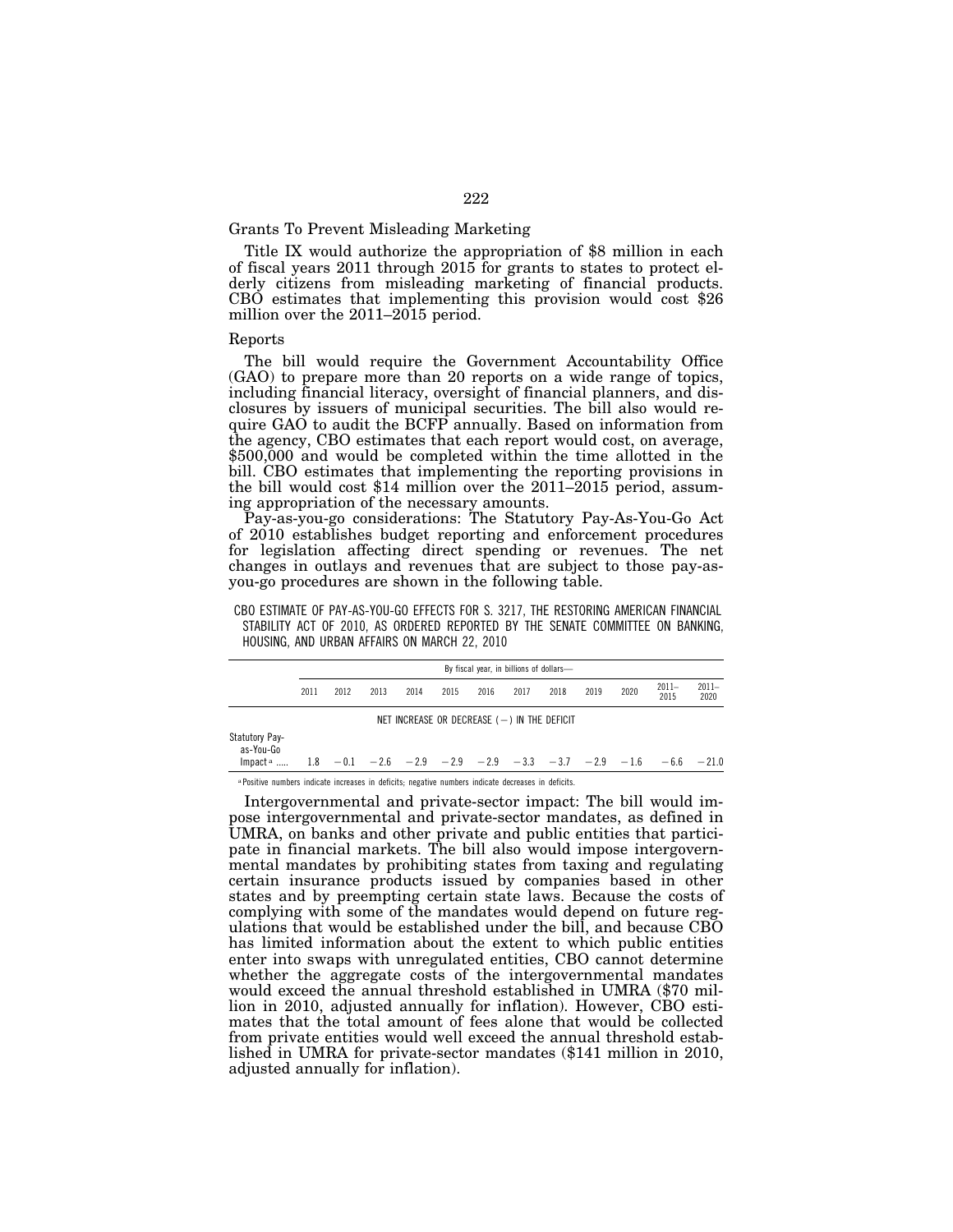Mandates That Apply to Both Intergovernmental and Private-Sector Entities

Some mandates in the bill would affect both public and private entities, including pension funds and public finance authorities. The cost of complying with the mandates is uncertain and would depend on the nature of future regulations and the range of entities subject to them.

**Consumer Financial Protection.** The bill would authorize the BCFP to regulate banks and credit unions with assets over \$10 million, all mortgage-related businesses (housing finance agencies, lenders, servicers, mortgage brokers, and foreclosure operators), and all large nonbank financial companies (such as payday lenders, debt collectors, and consumer reporting agencies). The BCFP would enforce federal laws related to consumer protection by establishing rules and issuing orders and guidance. Bank and nonbank entities that offer financial services or products would be required to make disclosures to customers and submit information to the BCFP. The bill also would require certain financial institutions to maintain records regarding deposit accounts of customers and would prohibit prepayment penalties for residential mortgage loans.

**Regulation of Over-the-Counter Derivatives Markets.** The bill would impose several requirements on public and private entities such as pension funds, swap dealers, and other participants in derivatives markets. For example, the bill would place new requirements on derivatives; require reporting by entities that gather trading information about swaps, organizations that clear derivatives, facilities that execute swaps, pension funds, and swap dealers; and establish capital requirements for pension funds, swap dealers and major swap participants.

**Regulation of Financial Securities.** The bill would require entities (including public finance authorities) that sell products such as mortgage-backed securities to hold at least 5 percent of the credit risk of each asset that they securitize. Under the bill, the BCFP could exempt classes of assets from the retention requirement. The bill also would require issuers of securities to disclose information to the SEC about the underlying assets and to analyze the quality of those assets.

#### Mandates That Apply Only to Intergovernmental Entities

**Prohibition on Investments by Small Public Entities.** The bill would impose a mandate on public entities that invest more than \$25 million but less than \$50 million by prohibiting them from entering into swaps with entities that are not federally regulated.

The costs of complying with this mandate would be equal to the difference between the cost of entering into a swap with an unregulated entity and the cost of entering into one with a regulated entity, but because CBO has limited information about the extent to which public entities enter into such arrangements, we have no basis for estimating the cost of complying with this mandate.

**Prohibition on Taxation of Surplus Lines.** The bill would establish national standards for how states may regulate, collect, and allocate taxes for a type of insurance that covers unique or atypical risks—known as surplus lines or nonadmitted insurance. The bill also would establish national standards for how states regulate re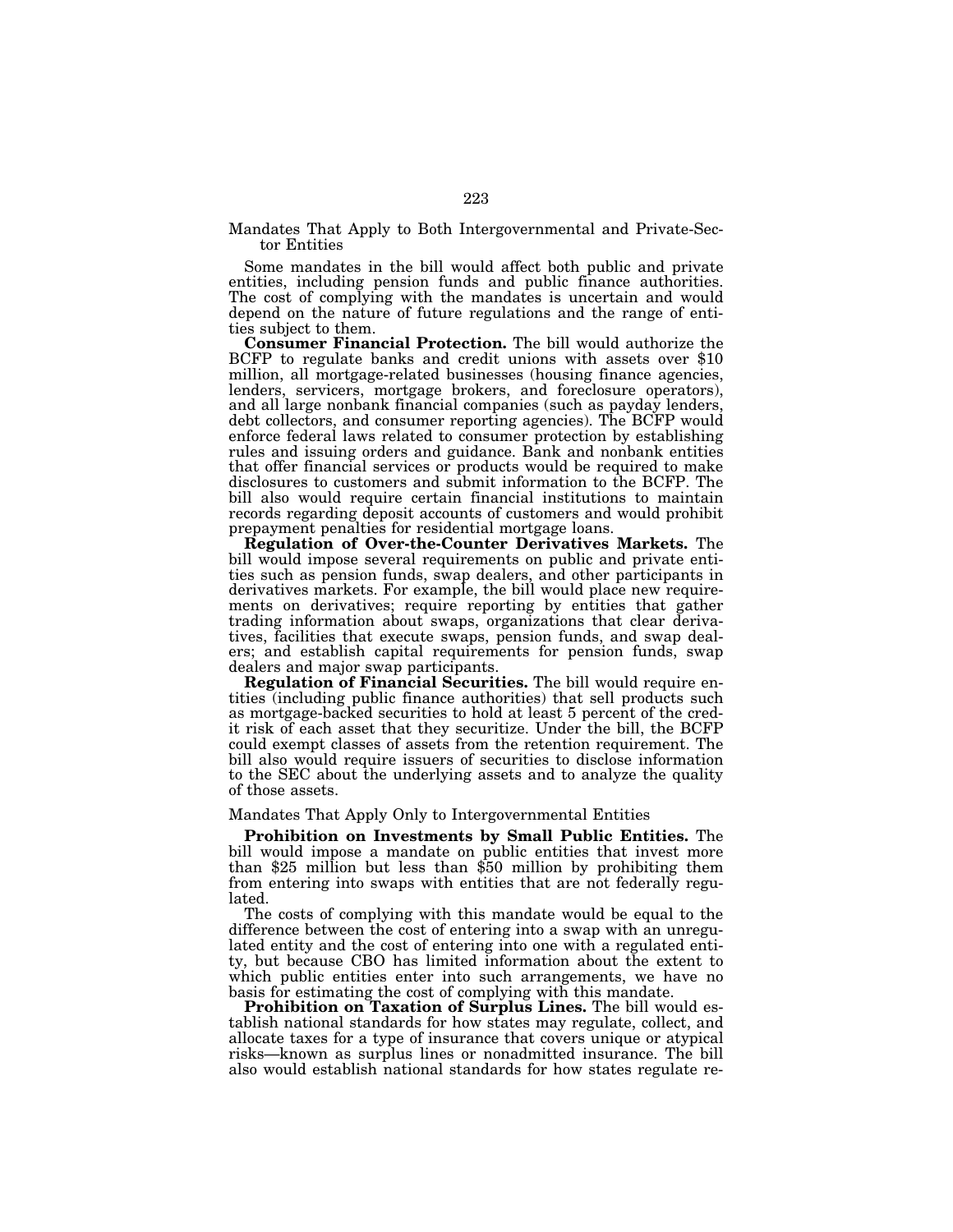insurance. As defined in UMRA, the direct costs of a mandate include any amounts that state and local governments would be prohibited from raising in revenues as a result of the mandate. The direct costs of this mandate would be the amount of taxes on premiums for surplus lines issued by out-of-state brokers that states would be precluded from collecting.

While there is some uncertainty surrounding the amount of tax that states currently collect, the portion of the surplus lines market that would be affected, and the flexibility available to states after enactment of the bill, CBO estimates that forgone revenues would total less than \$50 million, annually, beginning one year after enactment. For the purpose of estimating the direct cost of the mandate, CBO considered the taxes that the industry estimates it is paying and the revenues that states, as a whole, would no longer be able to collect as a result of the bill.

**Prohibition on Fees for Licensing Brokers.** The bill would prohibit states from collecting licensing fees from brokers of surplus lines unless states participate in a national database of insurance brokers. CBO estimates that the costs of participating in the database would be small.

**Regulation of Reinsurance.** The bill would prohibit states other than the state where a reinsurer is incorporated and licensed from regulating the financial solvency of that reinsurer, if that state is accredited by the National Association of Insurance Commissioners. The bill also would limit the way states regulate insurers that purchase reinsurance. Those mandates would impose no direct costs on states.

**Preemption of State Laws.** The bill would preempt state laws that affect the offer, sale, or distribution of swaps as well as consumer protection and insurance laws. The preemptions would be mandates as defined in UMRA, but they would impose no duty on states that would result in additional spending.

## Mandates That Apply Only to Private Entities

**Orderly Liquidation Fund.** Under the bill, the largest financial companies would be required to pay assessments totaling up to \$50 billion into the OLF over the 10 years after the bill's enactment. Those companies also would have to submit plans to regulators for how they could be liquidated in the event of a failure. Because of the target size of the fund, CBO estimates that the cost of complying with the mandates would greatly exceed the annual threshold for private-sector mandates in each of the first five years the mandate is in effect.

**Security and Exchange Commission Fees.** The bill would increase the amount of fees collected by the SEC, and such an increase would impose a mandate on participants in securities markets. The cost of the mandate would be the incremental increase in such fees compared to current law. CBO estimates that increase would total at least \$650 million over the first five years that the mandate is in effect.

**Financial Stability Oversight.** The Financial Stability Oversight Council would have the authority to require the Federal Reserve to supervise nonbank companies that may pose risks to the financial stability of the United States. The council also would have the authority to require a large bank holding company that poses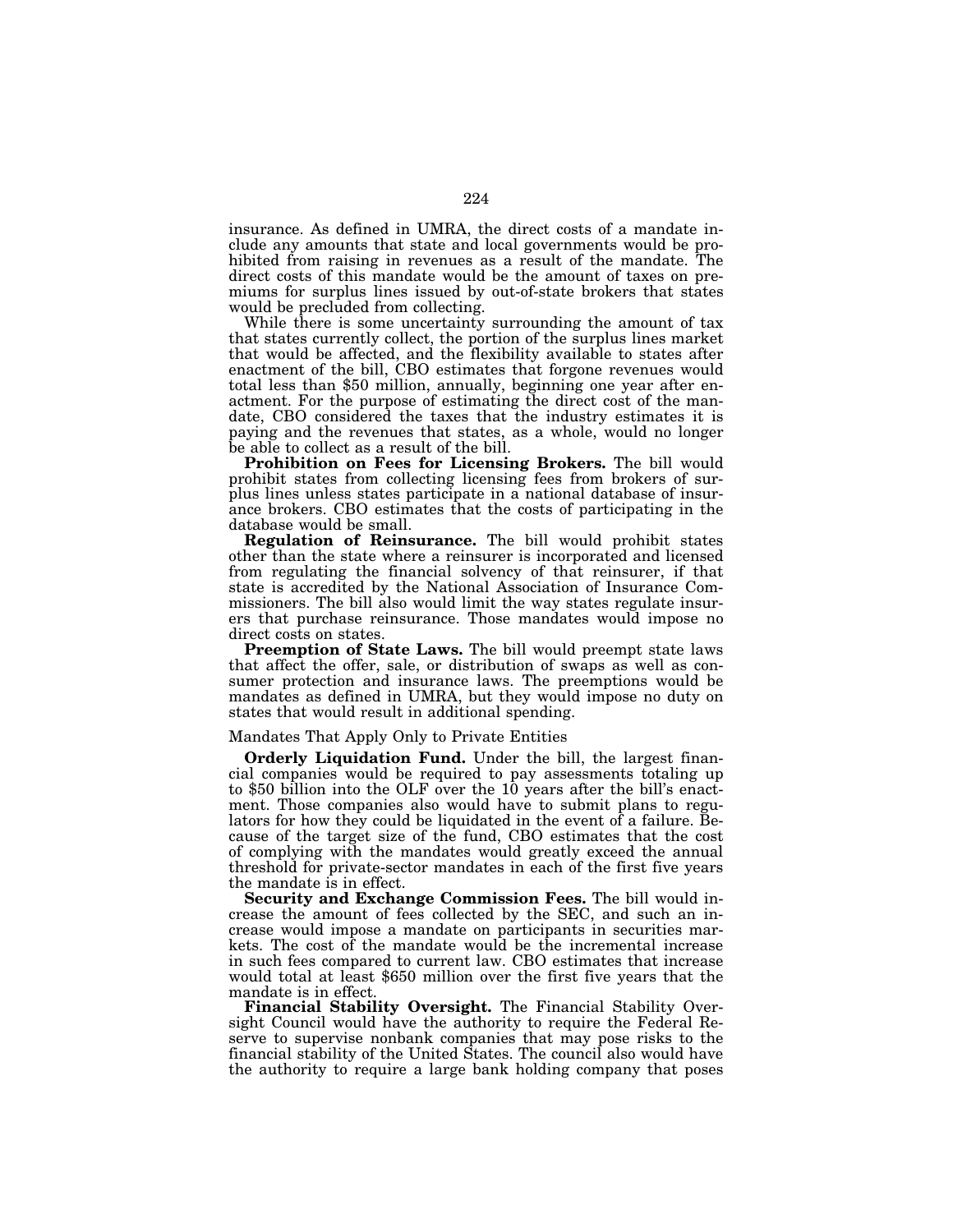a risk to the financial stability of the United States to meet certain conditions and to terminate certain activities. In addition, the Federal Reserve would be required to establish standards for nonbank financial companies and large bank holding companies regarding capital and liquidity requirements, leverage and concentration limits, credit exposure, and remediation. The cost of complying with these mandates is uncertain and would depend on the details of future regulations.

Beginning two years after the bill's enactment, certain bank holding companies and nonbank financial companies supervised by the Federal Reserve would be required to pay an assessment to the Secretary of the Treasury to cover the operating expenses of the Council and the Office of Financial Research. Based on information from the Treasury Department, CBO estimates that the cost of complying with the mandate would total about \$70 million per year.

**Regulation of Certain Financial Companies.** The regulation of some financial companies (including some banks, thrifts, and related holding companies) would be transferred to different federal agencies, including the OCC and the FDIC. Companies that are currently regulated by the Federal Reserve would be required to pay new fees and meet the requirements of their new regulator. CBO estimates that the amount of additional fees paid by those companies would amount to about \$500 million per year.

Federal regulators would be required to implement rules for banks, their affiliates and bank holding companies, and other financial companies to prohibit proprietary trading, sponsoring, and investing in hedge funds and private equity funds, and limiting relationships with hedge funds and private equity funds. Because the requirements on such companies would depend on future rules and regulations, CBO cannot estimate the cost of complying with the mandates.

Companies supervised by the Federal Reserve also would be prohibited from voting for directors of the Federal Reserve Banks. CBO expects there would be no cost to comply with that mandate.

**Regulation of Financial Market Utilities.** The legislation would require persons who manage or carry out payment, clearing, and settlement activities among financial institutions to meet uniform standards that would be established by the Federal Reserve regarding the management of risks and clearing and settlement activities. The cost of complying with the standards would depend on those future regulations.

**Office of National Insurance.** The bill would require insurance companies to provide data and information to the Office of National Insurance, which would also have subpoena authority. The cost of the mandates would be small.

**Regulation of Securities Markets.** The bill would broaden the SEC's authority to regulate entities and activities associated with securities markets.

*Regulation of Advisers to Hedge Funds.* The bill would require hedge fund advisers that manage over \$100 million in assets to register with the SEC. According to industry experts, the expenses for those advisers to prepare for the registration process would probably average less than \$30,000 per firm. Based on information from the SEC regarding the number of firms that could be affected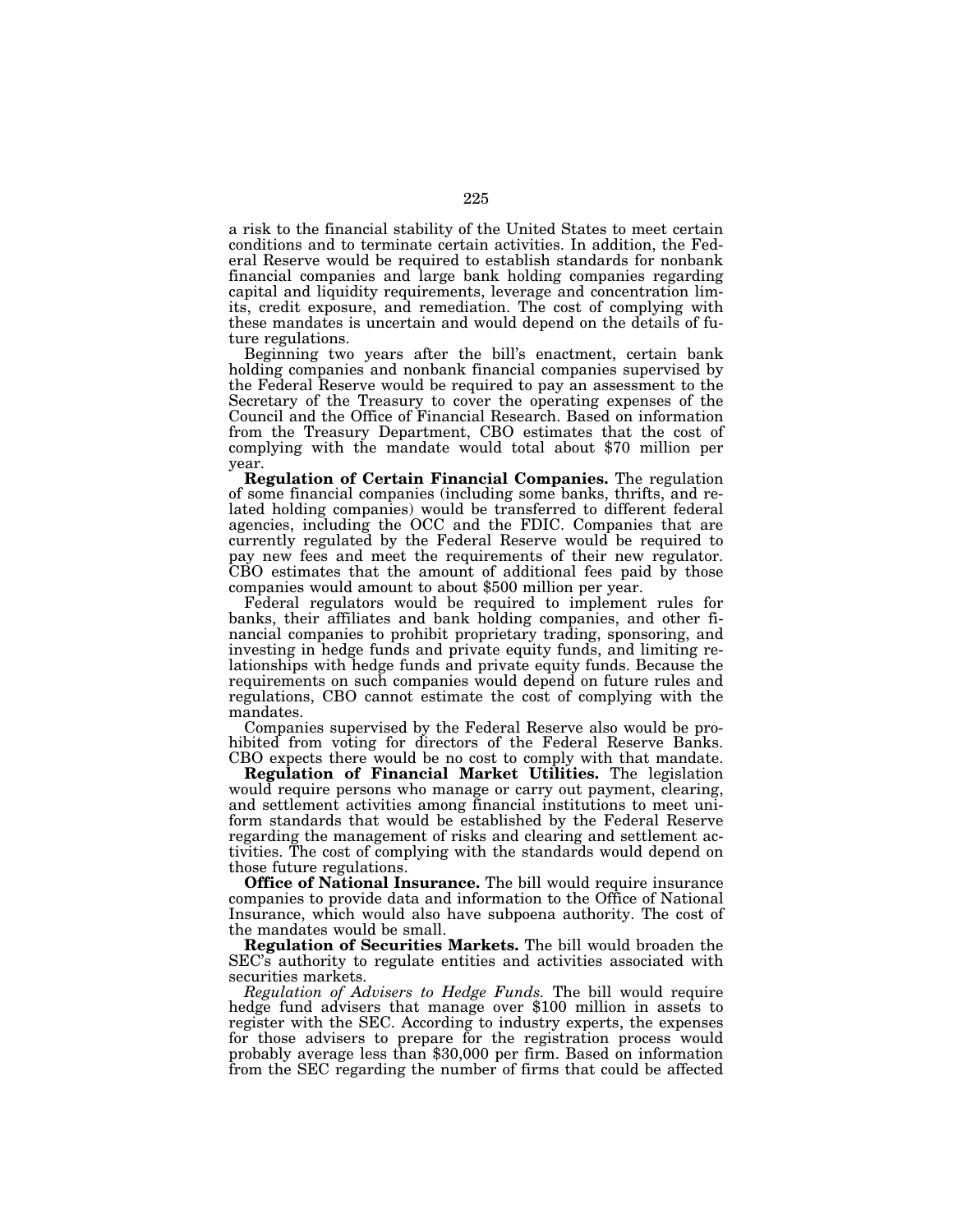by the requirement, CBO estimates that the cost of the mandate would fall below the annual threshold established in UMRA.

*Mandatory Arbitration.* The bill would authorize the SEC to prohibit mandatory predispute arbitration agreements between brokers, dealers, municipal financial advisers and their clients. Based upon information from industry sources, CBO expects that if the SEC were to impose such a mandate, the incremental cost to those entities of using the court system instead of arbitration could be significant.

*Deficiencies in Regulation.* The bill would require the SEC to establish regulations to address any deficiencies it finds in the regulation of brokers, dealers, and investment advisers. The cost of the mandates, if any, would depend on future rules and regulations.

*Other Financial Oversight and Protections.* The cost of each of the following mandates on securities markets would be small, relative to the annual threshold. The bill would:

• Change the makeup of the Municipal Securities Regulatory Board and require municipal securities advisers to register with the SEC;

• Require auditors of broker-dealers to register with PCAOB and allow it to charge higher regulatory fees;

• Require members of a compensation committee for companies that issue securities to be independent; require companies to provide for an annual nonbinding vote on executive pay and disclose to shareholder the relationship between executive pay and performance; and require companies to have a compliance officer;

• Place additional requirements on the election of directors to the board of a company; and

• Require credit rating agencies to provide public disclosures about methods used to determine credit ratings and the performance of those ratings; to meet education requirements for analysts; and to institute policies to address conflicts of interest.

Previous CBO estimates: CBO has transmitted several cost estimates for bills ordered reported by the House Committee on Financial Services containing provisions that are similar to provisions in the Restoring American Financial Stability Act of 2010. CBO also published estimates of the direct spending and revenue effects of the Wall Street Reform and Consumer Protection Act of 2009, which consolidated and amended the individual bills and contained additional provisions.

On December 9, 2009, CBO transmitted an estimate for the Wall Street Reform and Consumer Protection Act of 2009 as ordered reported by the House Committee on Rules on December 8, 2009. Earlier, on December 4, 2009, CBO published an estimate for the Wall Street Reform and Consumer Protection as introduced on December 2, 2009.

On July 30, 2009, CBO transmitted an estimate for H.R. 3269, the Corporate and Financial Institution Compensation Fairness Act of 2009, as ordered reported by the House Committee on Financial Services on July 28, 2009. H.R. 3269 contains provisions that are similar to subtitle E of title IX of the Restoring American Financial Stability Act.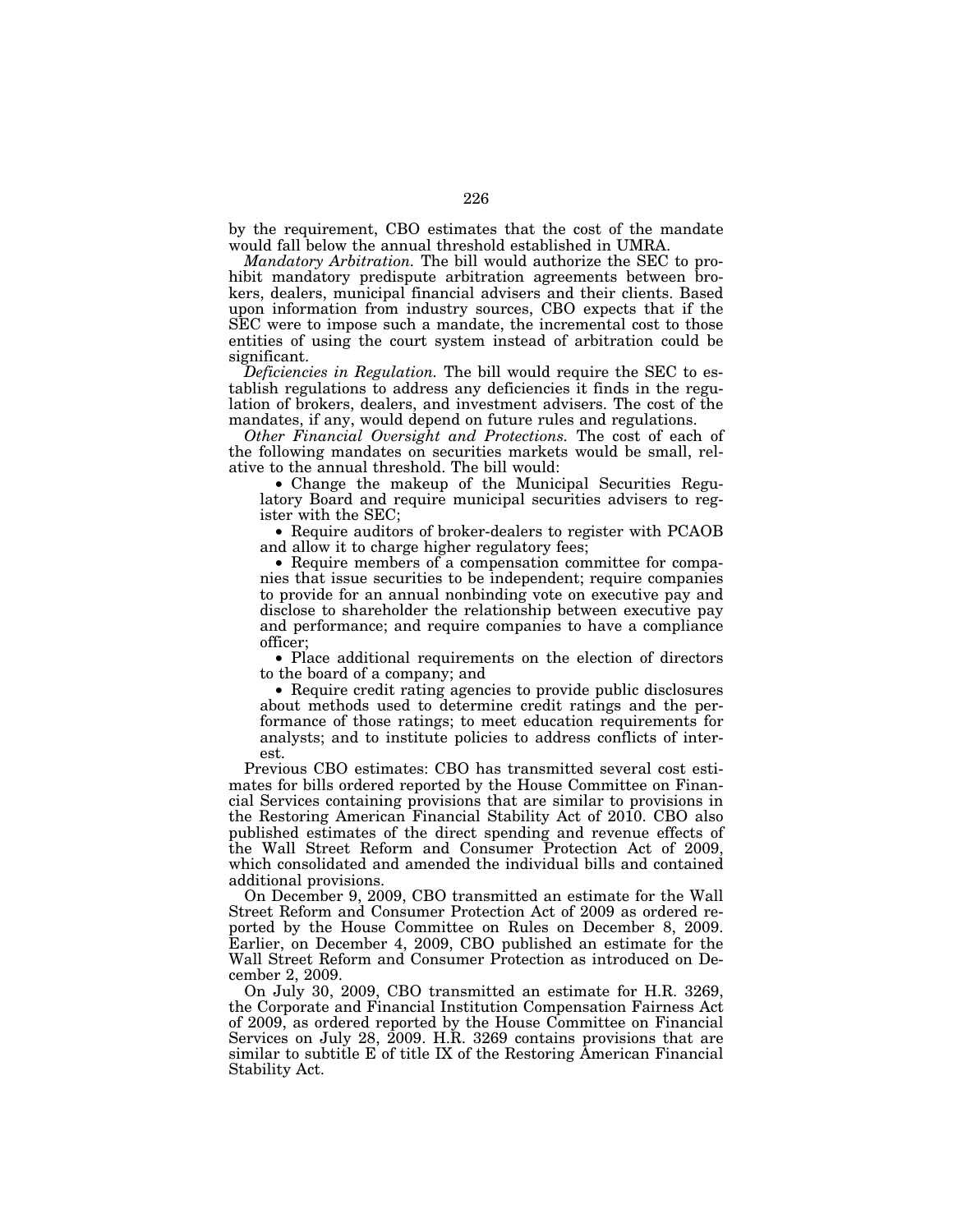On November 3, 2009, CBO transmitted an estimate for H.R. 3795, the Over-the-Counter Derivatives Markets Act of 2009, as ordered reported by the House Committee on Financial Services on October 15, 2009. On November 6, 2009, CBO transmitted an estimate for H.R. 3795, the Derivatives Markets Transparency and Accountability Act of 2009, as reported by the House Committee on Agriculture on October 21, 1998. Both House bills contain provisions that are similar to title VII of the Senate bill.

On November 13, 2009, CBO transmitted an estimate for H.R. 3818, the Private Fund Investment Advisers Registration Act of 2009, as ordered reported by the House Committee on Financial Services on October 27, 2009. H.R. 3818 contains provisions that are similar to title IV of the Senate bill.

On December 3, 2009, CBO transmitted an estimate for H.R. 3126, the Consumer Financial Protection Agency Act of 2009, as ordered reported by the House Committee on Financial Services on October 22, 2009. H.R. 3126 contains provisions that are similar to title X of the Senate bill.

On December 3, 2009, CBO transmitted an estimate for H.R. 3890, the Accountability and Transparency in Rating Agencies Act, as ordered reported by the House Committee on Financial Services on October 22, 2009. H.R. 3890 contains provisions that are similar to subtitle C of title IX of the Senate bill.

On March 11, 2010, CBO transmitted an estimate for H.R. 2609, the Federal Insurance Act of 2009, as ordered reported by the House Committee on Financial Services on December 2, 2009. H.R. 2609 is nearly identical to subtitle A of title V of the Senate bill.

Estimate prepared by: Federal Costs: Kathleen Gramp, Susan Willie, Matthew Pickford, Daniel Hoople, and Wendy Kiska; Federal Revenues: Barbara Edwards; Impact on State, Local, and Tribal Governments: Elizabeth Cove Delisle; Impact on the Private Sector: Paige Piper/Bach, Brian Prest, and Sam Wice.

Estimate approved by: Theresa Gullo, Deputy Assistant Director for Budget Analysis.

#### IX. REGULATORY IMPACT STATEMENT

In accordance with paragraph 11(b), rule XXVI, of the Standing Rules of the Senate, the Committee makes the following statement concerning the regulatory impact of the bill.

## NUMBER OF PERSONS COVERED

The reported bill would promote the financial stability of the United States through multiple measures designed to work together to improve accountability, resiliency, and transparency in the financial system by: establishing an early warning system to detect and address emerging threats to financial stability and the economy, enhancing consumer and investor protections, strengthening the supervision of large complex financial companies and providing a mechanism to liquidate such companies should they fail without any losses to the taxpayer, and regulating the massive over-the-counter derivatives market.

Among those who would benefit from the provisions in the reported bill include the participants in the U.S. financial system, such as consumers of financial products who would be empowered to make more informed choices through better disclosures, and in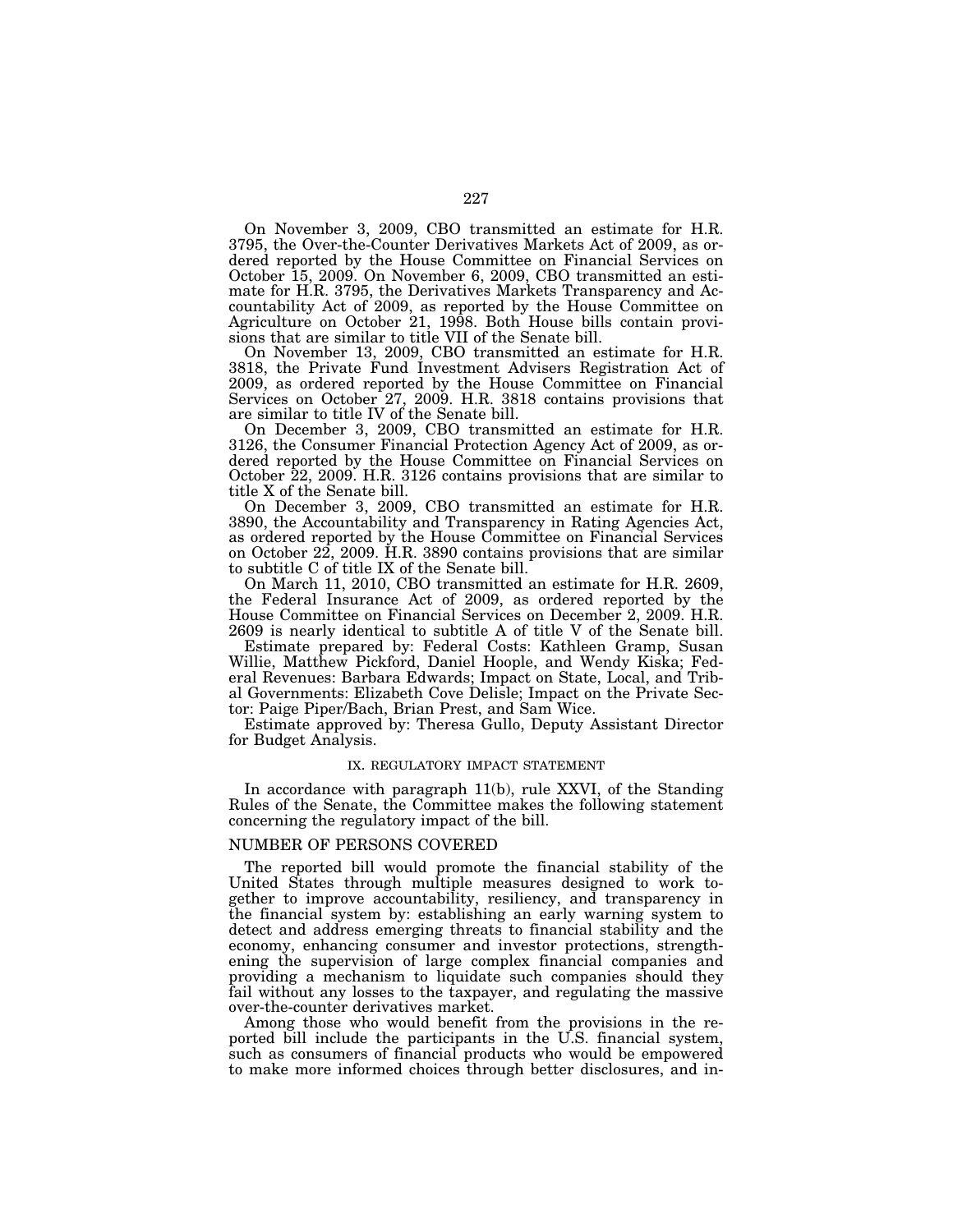vestors in the capital markets who would be better protected through greater transparency and improved corporate governance. Taxpayers would be protected as well, by ending the possibility that individual companies could be bailed out as they were in 2008 during the financial crisis when regulators did not have the ability to liquidate large, interconnected financial companies in an orderly way. A large, complex financial company that fails will either go through bankruptcy, or in the rare, exceptional case where the bankruptcy of such financial company would threaten financial stability, the company will be liquidated in an orderly fashion by the FDIC with funding from the financial services industry, not from the taxpayers.

Under the reported bill, those who provide financial services would benefit as well since the bill seeks to ensure that financial companies operate in a safer, sounder manner through tougher oversight and accountability without jeopardizing the financial system through risky, irresponsible practices. Companies such as AIG, Lehman Brothers, and Bear Stearns would likely not have collapsed and put the entire financial system in jeopardy had they been under appropriately stringent supervision that limited the dangerous financial activities in which they engaged.

Regulated financial companies will continue to be regulated, with the larger, more complex and interconnected financial companies facing increasingly stringent supervision. (Smaller banks, on the other hand, should not be subject to additional regulation.) While the overall thrust of the reported bill is to close gaps in regulations and provide robust supervision to rein in abusive practices by the weakly regulated or unregulated financial companies that led to the financial crisis, some financial companies may see their regulations rationalized and streamlined through the consolidation of holding company and prudential supervision that aims to reduce unnecessary duplication. Certain financial companies that previously have not been subject to robust regulation (or any regulation in some cases), including some Wall Street firms and those financial companies operating within the unregulated ''shadow'' banking system, will be subject to supervision for the first time or become subject to tougher oversight so that their risky activities do not trigger another financial crisis.

## ECONOMIC IMPACT

By promoting financial stability through a broad range of improvements, it is anticipated that the reported bill would have a positive economic impact overall by building a solid foundation upon which the financial system and the economy of the United States could continue to grow in a sustainable fashion, with reduced likelihood of, and mitigated impact from, any potential financial crises.

The costs of the last financial crisis to American workers, homeowners, and economy have been enormous: 8 million jobs were lost, more than 7 million homes entered foreclosure, and \$13 trillion in American household wealth vanished. The reported bill seeks to improve the financial architecture of the U.S. to minimize or eliminate the likelihood of the recurrence of a financial crisis of such proportions. While no legislation could eliminate altogether economic cycles and periods of financial instability, the strengthened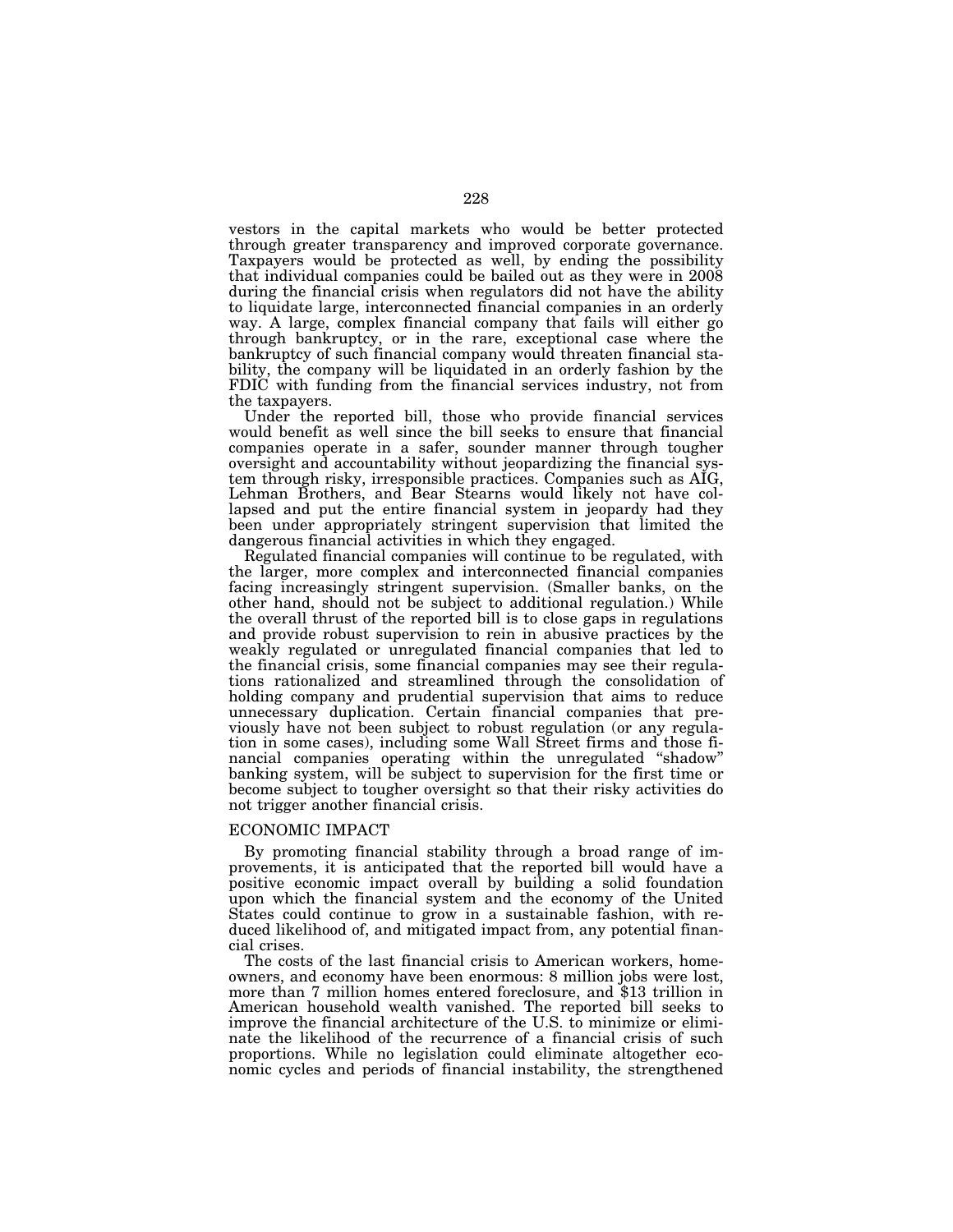infrastructure for the financial system contemplated by the reported bill is intended to make the system more resilient and resistant to the adverse effects of financial instability.

A number of provisions in the reported bill would impact the U.S. economy positively. For instance, the comprehensive regulation and rules for how the OTC derivatives market operates would protect taxpayers and inject greater transparency into U.S. markets, attracting foreign investment and increasing U.S. competitiveness. Increasing the use of central clearinghouses and exchanges as well as setting appropriate margining, capital, and reporting requirements will provide safeguards for American taxpayers and the financial system as a whole. The overall result would be reduced costs and risks to taxpayers, end users, and the financial system as a whole.

The provision to prohibit banks and bank holding companies from proprietary trading and sponsoring and investing in hedge funds and private equity funds also would serve to protect taxpayers and reduce risks in the financial system. When losses from high-risk activities are significant, they can threaten the safety and soundness of individual banks and contribute to overall financial instability. Moreover, when the losses accrue to insured depositories or their holding companies, they can cause taxpayer losses. In addition, when banks engage in these activities for their own accounts, there is an increased likelihood that they will find that their interests conflict with those of their customers. This prohibition therefore will reduce potential taxpayer losses at financial companies protected by the federal safety net, and reduce threats to financial stability, by lowering the financial companies' exposure to risk. The provision also would prevent financial companies protected by the federal safety net, which have a lower cost of funds, from directing those funds to high-risk uses.

The creation of the Consumer Financial Protection Bureau (CFPB) would provide a level playing field for banks and nonbank financial companies that sell financial products and services to consumers, subjecting them to uniform rules and consistent enforcement for the benefit of consumers. It will do so without creating an undue burden on banks and credit unions. The CFPB would enable consumers to get clear and effective disclosures in plain English and in a timely fashion so that they can shop for the best consumer financial products and services. The CFPB would stop regulatory arbitrage—it will write rules and enforce those rules consistently, without regard to whether a mortgage, a credit card, an auto loan, or any other consumer financial product or service is made by a bank, a credit union, a mortgage broker, an auto dealer, or any other nonbank financial company, so that a consumer can shop and compare products based on quality, price, and convenience without having to worry about getting trapped by fine print into an abusive deal. The CFPB would have been able to head off the subprime mortgage crisis that directly led to the financial crisis, because the CFPB would have been able to see and take action against the proliferation of poorly underwritten mortgages with abusive terms. The CFPB therefore serves to provide another safeguard for the U.S. economy, taxpayers, and consumers.

Several provisions in the bill work together to strengthen the supervisory infrastructure of the U.S. financial system, reduce the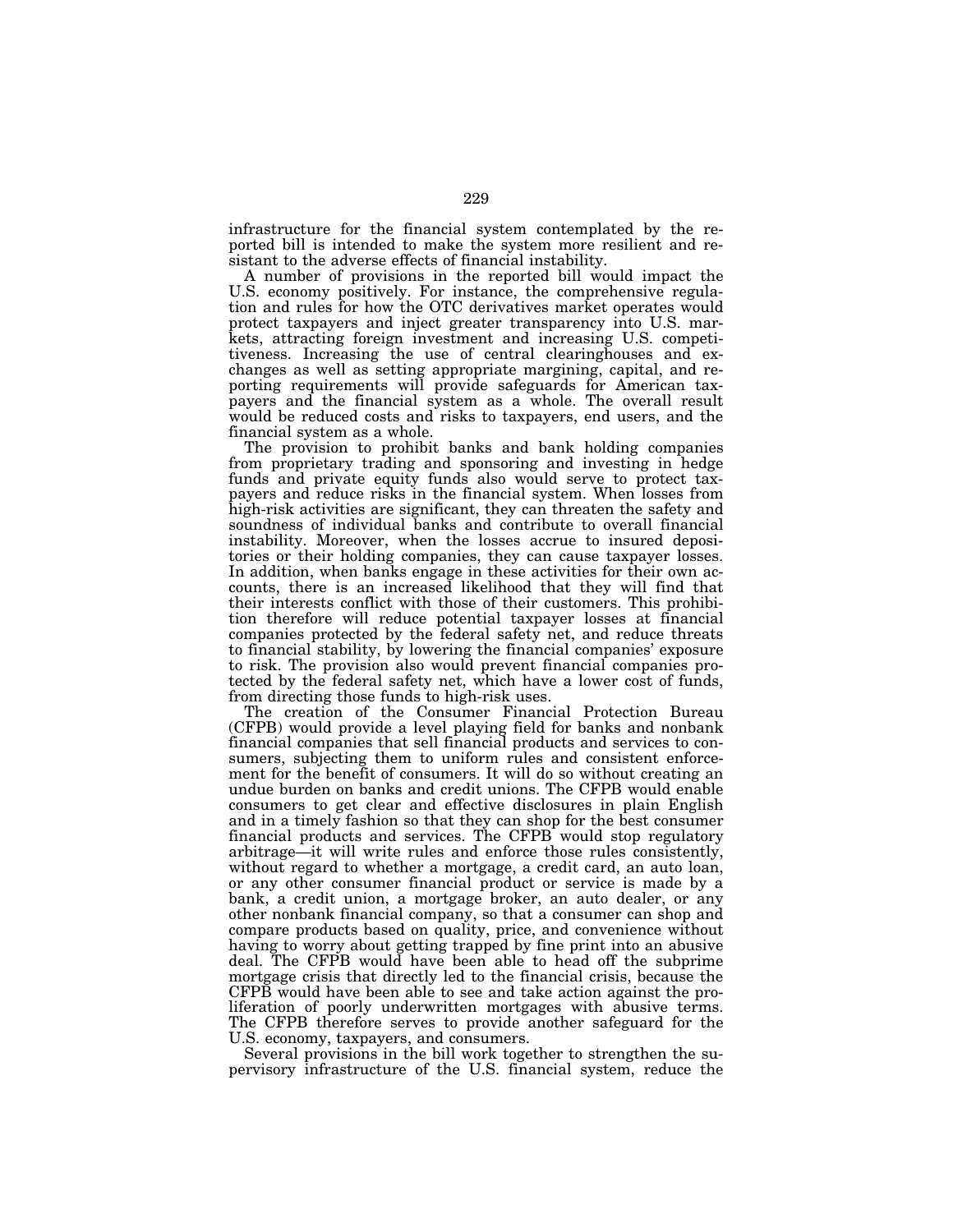likelihood that an individual financial company would become systemically dangerous, and protect taxpayers from losses if a financial company fails. The Financial Stability Oversight Council and the Office of Financial Research would monitor the financial system for emerging risks. The Federal Reserve would provide supervision to unregulated financial companies that the Council determines could threaten financial stability, and impose heightened prudential standards—"speed bumps"—such as capital, liquidity, and leverage requirements. If a financial company fails but its bankruptcy would threaten the financial system, instead of bailing out such company with taxpayer dollars, the FDIC would be able to step in and liquidate the company with funds from the largest, riskiest financial companies and then recover any losses from a broader set of large, risky financial companies, if there are any losses after selling off the assets of the failed company in an orderly fashion to avoid a "fire sale." Taxpayers thus would not be at risk from the failure of a financial company, and no financial company would be too big to fail.

#### PRIVACY

The reported bill is not expected to have an adverse impact on the personal privacy of individuals.

# PAPERWORK

The reported bill seeks to minimize any increase in paperwork requirements. A number of provisions require regulators, before they can require reports or obtain information from financial companies, to first consult with and obtain such reports or information from other regulators or other sources to avoid unnecessary duplication and administrative burden.

#### X. CHANGES IN EXISTING LAW (CORDON RULE)

On March 22, 2010 the Committee unanimously approved a motion by Senator Dodd to waive the Cordon rule. Thus, in the opinion of the Committee, it is necessary to dispense with the requirement of section 12 of rule XXVI of the Standing Rules of the Senate in order to expedite the business of the Senate.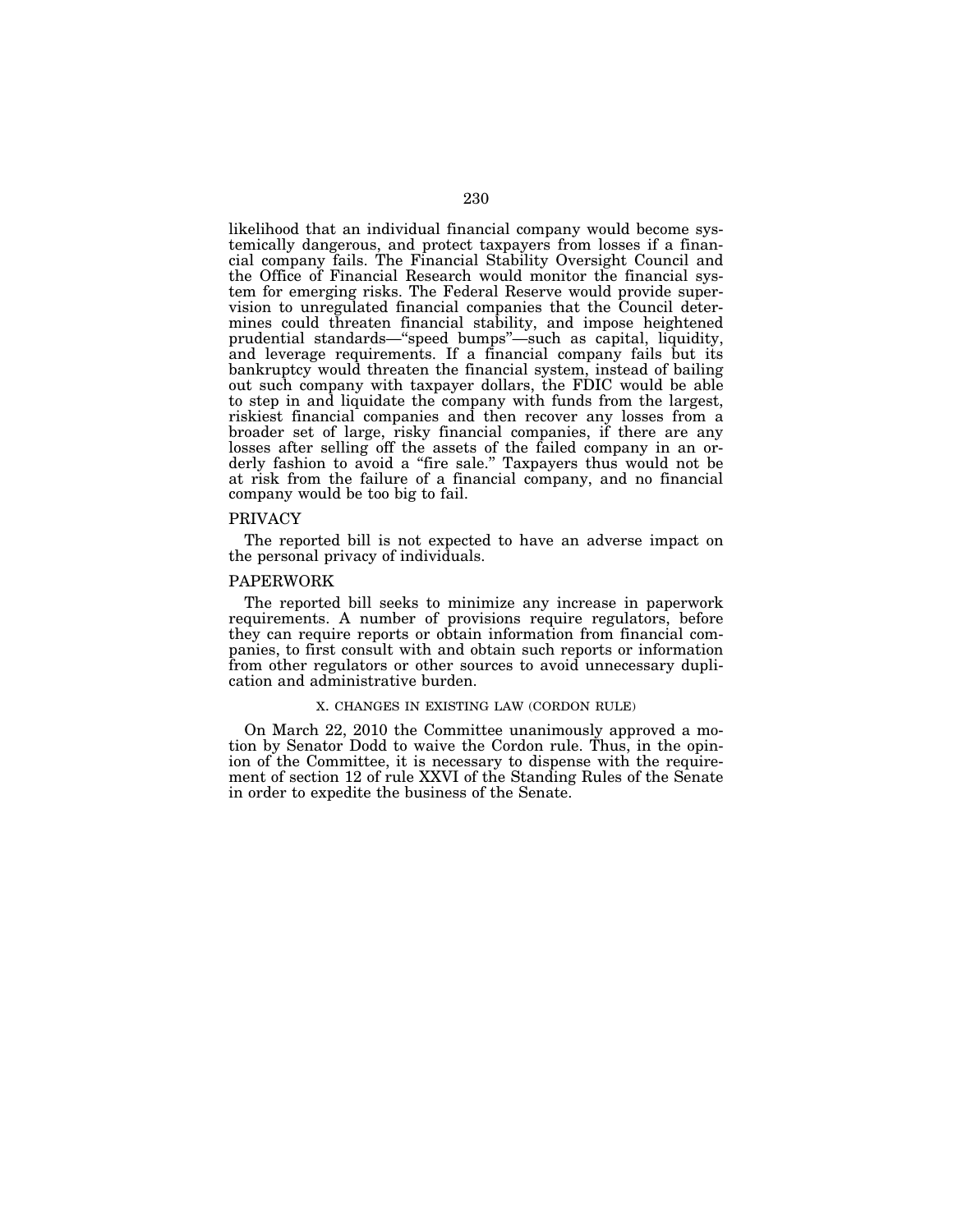## XI. MINORITY VIEWS

# MINORITY VIEWS OF SENATOR SHELBY, SENATOR BENNETT, SENATOR BUNNING, AND SENATOR VITTER

## **April 30, 2010**

## *Background*

Chairman Christopher J. Dodd submitted the *''Restoring Financial Stability Act of 2010''* (the ''bill'' or the ''reported bill'') to the Senate Committee on Banking, Housing and Urban Affairs (''Committee'') on March 15, 2010. Although this bill has been improved since a discussion draft was first introduced in November of 2009, we cannot support it in its current form. On March 22, the bill was voted out of Committee without the support of any Republican members. The Committee did not hold a legislative hearing on the bill. A review of the hearing list set forth in the majority report reveals that the Committee did not hold substantive hearings on most of the provisions in this bill. Although the Committee prepared this legislation to address the causes of the financial crisis of 2008, the Committee has not conducted a single investigation into any aspect of the crisis. Furthermore, although the Committee authorized the creation of the Financial Crisis Inquiry Commission (S. 386) to study the causes of the crisis, the Commission will not report back to Congress with its findings and recommendations until later this year. None of the Commission's work informed the Committee's consideration of the reported bill. As a process matter, we believe that the Committee has yet to conduct the factual inquiries and develop the legislative record for a bill of this importance. We also note that the reported version of the bill differed in several substantive instances from the bill that the Committee approved. The discussion below is based on the bill that was actually approved by the Committee.

We offer these dissenting views on the reported bill because of our strong belief that the bill contains serious flaws and will undermine the long-term health of the U.S. economy. The reported bill's shortcomings include its: institutionalization of government bailouts; creation of vast and unaccountable new bureaucracies with unprecedented power and scope; faulty financial regulatory structure; imposition of costly and unnecessary regulation on American businesses; abrogation of the bankruptcy code in favor of a resolution process based not on law and precedent, but rather on the whims of un-elected regulators; authorization of data collection and monitoring of American consumers that undermines traditional civil liberties; creation of barriers-to-entry in financial services that will further concentrate market-share in the largest financial insti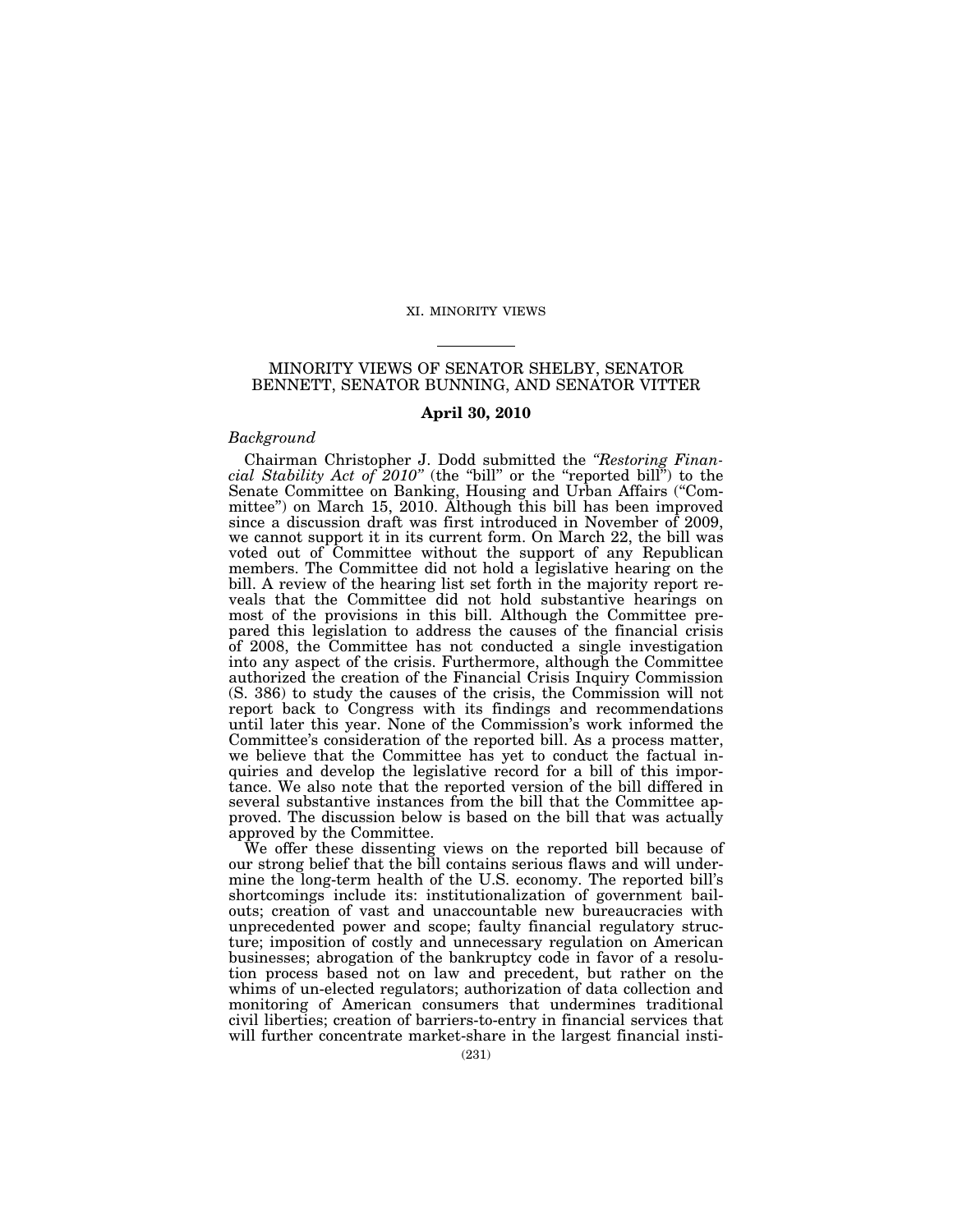tutions; over-reliance on the judgment of regulators; proliferation of costly and needless litigation; mandating of significant new costs on small businesses; establishment of new barriers to capital formation by small businesses; slanting of corporate government rules in favor of special-interest investors; and failure to address the massive problems at Fannie Mae and Freddie Mac.

A detailed explanation of the reasons for Republican opposition to the reported bill is set forth in this document.

# *Title I: Financial Stability*

Title I of the reported bill establishes a council of federal financial regulators, the Financial Stability Oversight Council ("FSOC" or ''Council''), for systemic risk regulation (Section 111). The overall mission and structure of the FSOC is sound. The FSOC would formally bring together for the first time all federal financial regulators to improve financial regulation, maintain and monitor financial stability, promote market discipline, and coordinate the response of the federal government to future financial crises. The FSOC will enable coordination and communication across the U.S. financial regulatory system.

The particular authorities granted to the FSOC, however, are troubling because they entrench ''too big to fail'' financial institutions as a permanent part of the U.S. financial system, thereby perpetuating the unfair advantages these large institutions enjoy over their smaller competitors and increasing the risk of U.S. financial system instability. The FSOC is empowered to designate bank holding companies with over \$50 billion in consolidated assets for heightened regulation by the Federal Reserve ("Fed") (Sections 115 and 165). The FSOC also can designate nonbank financial companies for regulation by the Fed.

The definition of a ''nonbank financial company'' is broad. The term includes all companies, other than bank holding companies, organized in the U.S. or a U.S. state that are substantially engaged in activities that are financial in nature. All such companies whose material financial distress in the judgment of at least two thirds of the FSOC would ''pose a threat to the financial stability of the United States'' would be subject to the FSOC designation and Fed regulation (Section 113). The FSOC systemic designation and follow-on Fed regulation could apply to broker-dealers, hedge funds, pension funds, insurance companies, and savings and loan holding companies (Sections 113 and 165).

This special designation for nonbank financial companies and large bank holding companies will result in these financial institutions receiving unfair marketplace advantages. Market participants will interpret this special regulation as an implicit government guaranty that prevents these firms from failing. These expectations will be reinforced by the expanded authorities that the reported bill grants to regulators to support designated financial institutions, including the ability, as provided in Titles II and XI, to subsidize creditors, lend against questionable collateral, and issue debt guarantees. The implicit stamp of approval that designated financial institutions will receive from this regulatory restructure will allow them to obtain a lower cost of funds and other unfair advantages. These advantages will lead to higher shareholder profits and lower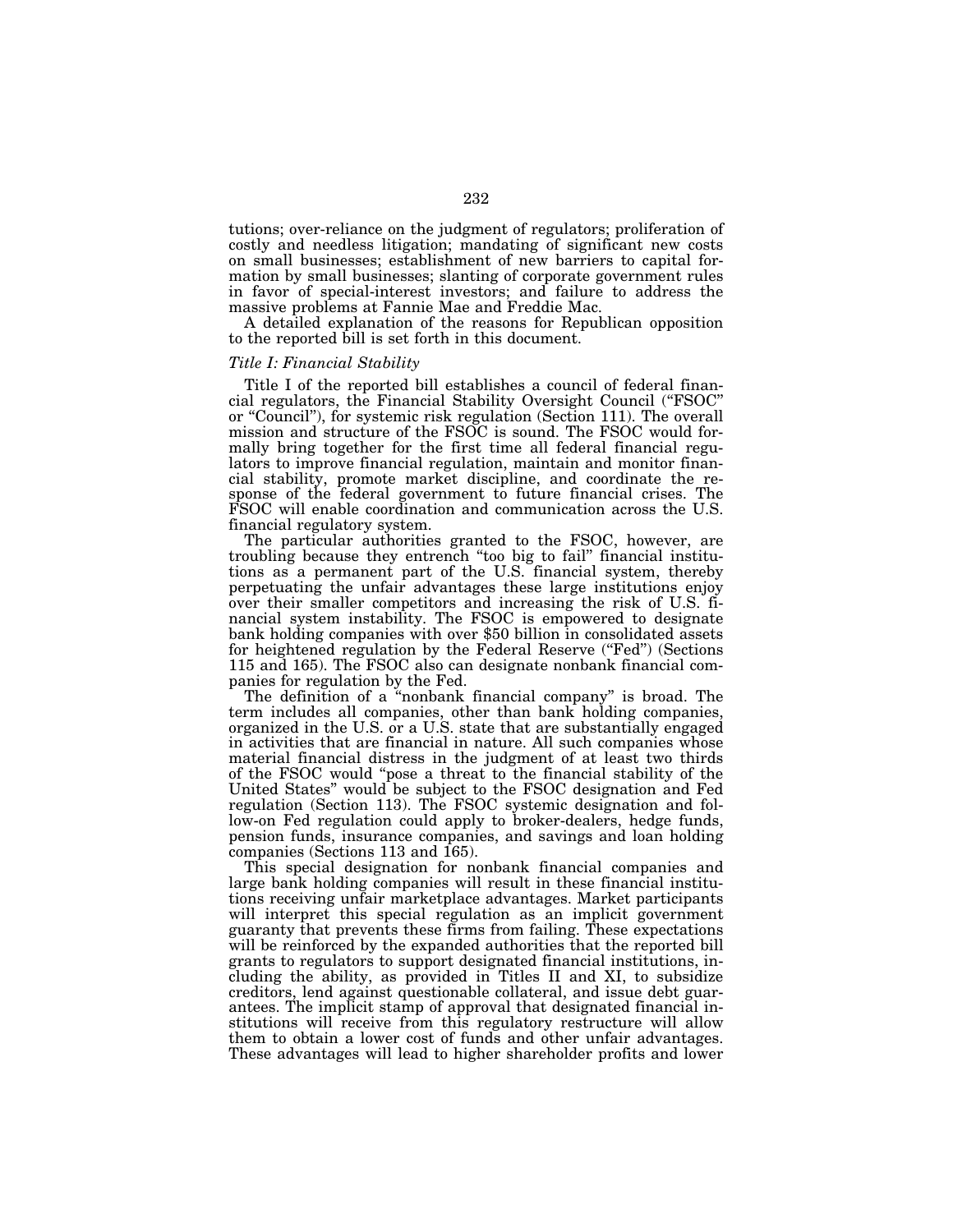counterparty risk. Such firms will grow larger and subsume smaller firms who do not have these advantages. As these large firms grow, the ability of the government to resolve them without taxpayer support diminishes. If a financial institution grows too large and constitutes too much of some aspect of financial intermediation, the U.S. economy may not be able to withstand its liquidation. For example, the Federal government has had difficulty addressing Fannie Mae and Freddie Mac because they comprised a majority stake of the U.S. housing finance market. The reported bill may replicate this phenomenon for the rest of the U.S. financial marketplace.

In addition, the reported bill establishes a \$50 billion fund intended to be used in the resolution of a select group of large financial institutions. The select group that contributes to the fund will be perceived by markets as having special protection and will receive unfair funding advantages. Indeed, Treasury Secretary Timothy Geithner warned that '' . . . standing fund would create expectations that the government would step in to protect shareholders and creditors from losses. In essence, a standing fund would be viewed as a form of insurance for those stakeholders."<sup>259</sup>

Title I of the reported bill also establishes the Office of Financial Research ("OFR") (Section 151). The office is fundamentally flawed, as it poses a grave danger to the civil liberties of the American people. It has an independent and unaccountable head with the authority to collect any and all information from any and all financial companies (Section 153). The office even has subpoena power (Section 153). No branch of government has oversight of this office (Section 152). Given the private and personal nature of information being collected and monitored by this office, judicial oversight should be mandated.

Advocates for the Office of Financial Research claim \$500 million will be used to purchase servers adequate to store and analyze data on all financial transactions in the United States. An additional \$500 million will be required to staff and operate the office. The unrealistic expectation is that this office will identify future asset bubbles and work with financial regulators to mitigate them before the pre-identified risks manifest as financial instability events. But that is not the entirety of the mission.

The advocates of the office openly claim that the office will result in cost savings for Wall Street financial institutions. The claim is that standardizing data reporting will dramatically reduce back office costs (costs associated with verifying details of trades with counter parties) and costs associated with maintaining reference databases (legal entity and financial instrument databases). The reported bill requires the office to share data with Wall Street financial institutions. Morgan Stanley estimates that implementation of a program like the OFR will result in a 20% to  $30\%$  savings in its operational costs.260

<sup>259</sup>Press Release, United States Department of the Treasury, October 29, 2009. 260 ''FAQs: Role of the NIF, Value and Cost.'' *Committee to Establish the National Institute of Finance.* 10 Mar. 2010. <http://www.ce-nif.org/faqs-role-of-the-nif/role-of-the-nif-value-andcost>.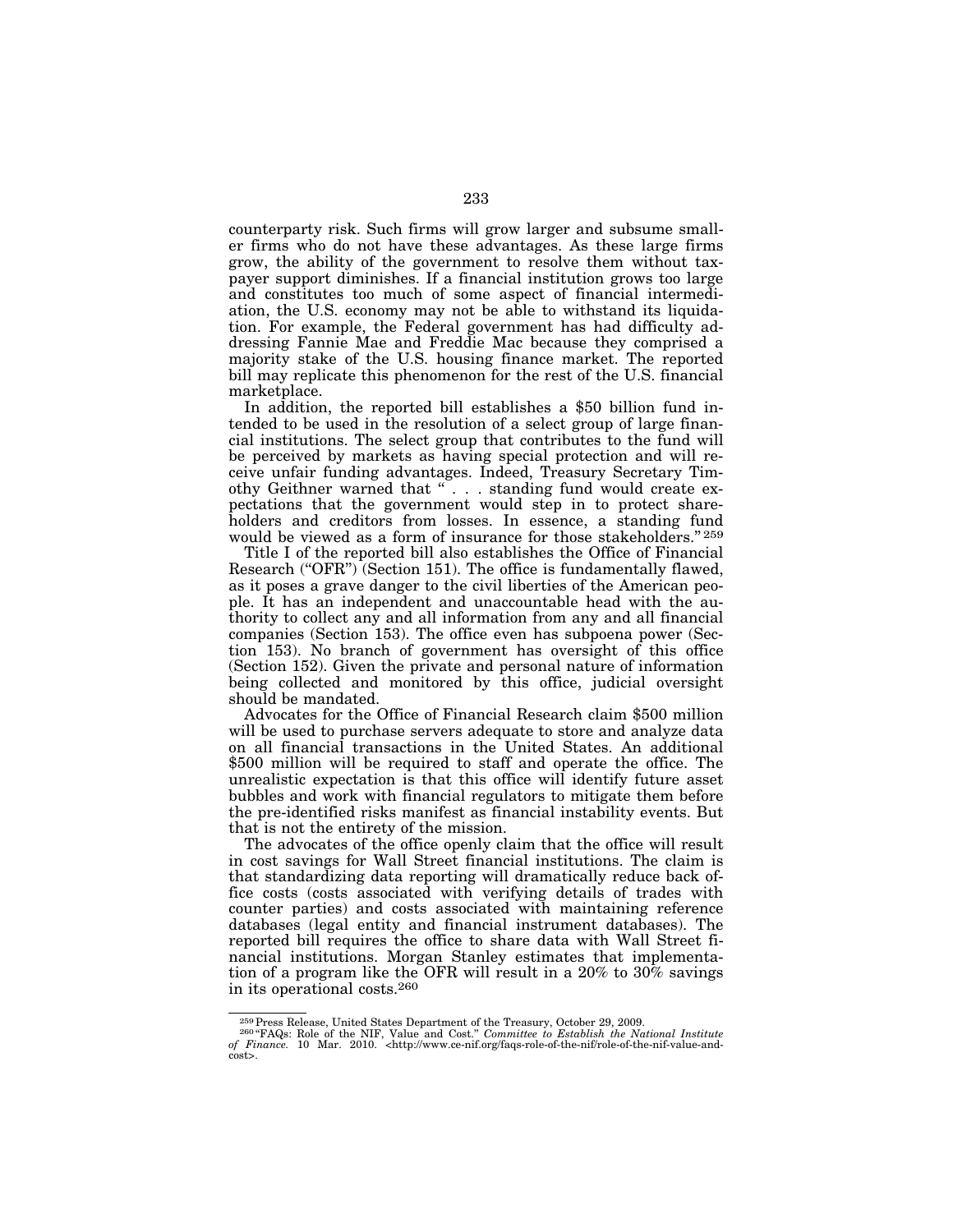# *Title II: Orderly Liquidation Authority*

Title II of the reported bill would institutionalize bailouts by granting the Executive Branch and federal regulatory agencies permanent authority to rescue firms and their creditors and shareholders. Rather than curtailing the ability of the federal government to bail out companies, this legislation would set the stage for repeated and potentially larger government bailouts in the future. The limited tools that regulators used during the recent crisis, often at the very edge of, if not beyond, their statutory authorities, would be augmented with new and broader authorities that explicitly empower regulators to bail out firms and their creditors and shareholders.261

The centerpiece of these new bailout authorities is the reported bill's new resolution authority. It would authorize the Secretary of the Treasury to place any financial company into an administrative resolution process with the Federal Deposit Insurance Corporation (''FDIC'') serving as the receiver (Section 203). As the receiver, the FDIC, with the consent of the Secretary of the Treasury, is explicitly authorized to pay creditors and shareholders of the company more than they would be entitled to receive in bankruptcy (Section  $210(d)(4)$ ). Paying creditors and shareholders more than they are entitled to is the very definition of a bailout. The reported bill states that the FDIC should conduct resolutions with ''a strong presumption'' that creditors and shareholders bear losses (Section 204). It does not mandate that they take all of the losses.

The reported bill claims that it is ''protecting taxpayers from bailouts,'' but it notably does not claim to end bailouts. Instead, it grants the FDIC the authority to impose assessments on financial companies to pay for bailouts of creditors and shareholders. Thus, the reported bill provides a permanent source of funding for bailouts while claiming that it protects taxpayers. According to the Congressional Budget Office ("CBO"), however, the assessments would be tax deductible.262 As a result, taxpayers are directly on the hook to cover the costs of a resolution. To the extent the assessments actually are paid by financial companies, the American public still picks up the tab. First, CBO has indicated that the assessments will result in reduced compensation for employees at assessed companies.<sup>263</sup> Second, the assessments will be passed down (like all business taxes) to the consumers in the form of higher prices. It does not matter whether the funds to pay creditors and shareholders additional amounts come directly from taxpayers in the form of taxes or indirectly from the public in the form of assessments on financial companies. The end result is the same: the

<sup>&</sup>lt;sup>261</sup> Despite clear legislative language to the contrary, the FDIC has interpreted the systemic risk exception under the Federal Deposit Insurance Act (12 U.S.C. 1823(c)(4)(G)) as authorizing the FDIC to provide broad fin lars in debt guarantees. Similarly, although Section 13(3) of the Federal Reserve Act prohibits<br>the Board of Governors from making equity investments in partnerships and corporations, the<br>Board of Governors has interpreted pose vehicles that invest in assets of failed firms, even though such lending has the economic

<sup>&</sup>lt;sup>262</sup> Congressional Budget Office, *Cost Estimate: S. 3217 Restoring American Financial Stability Act of 2010*, April 21, 2010. 263 *Id.*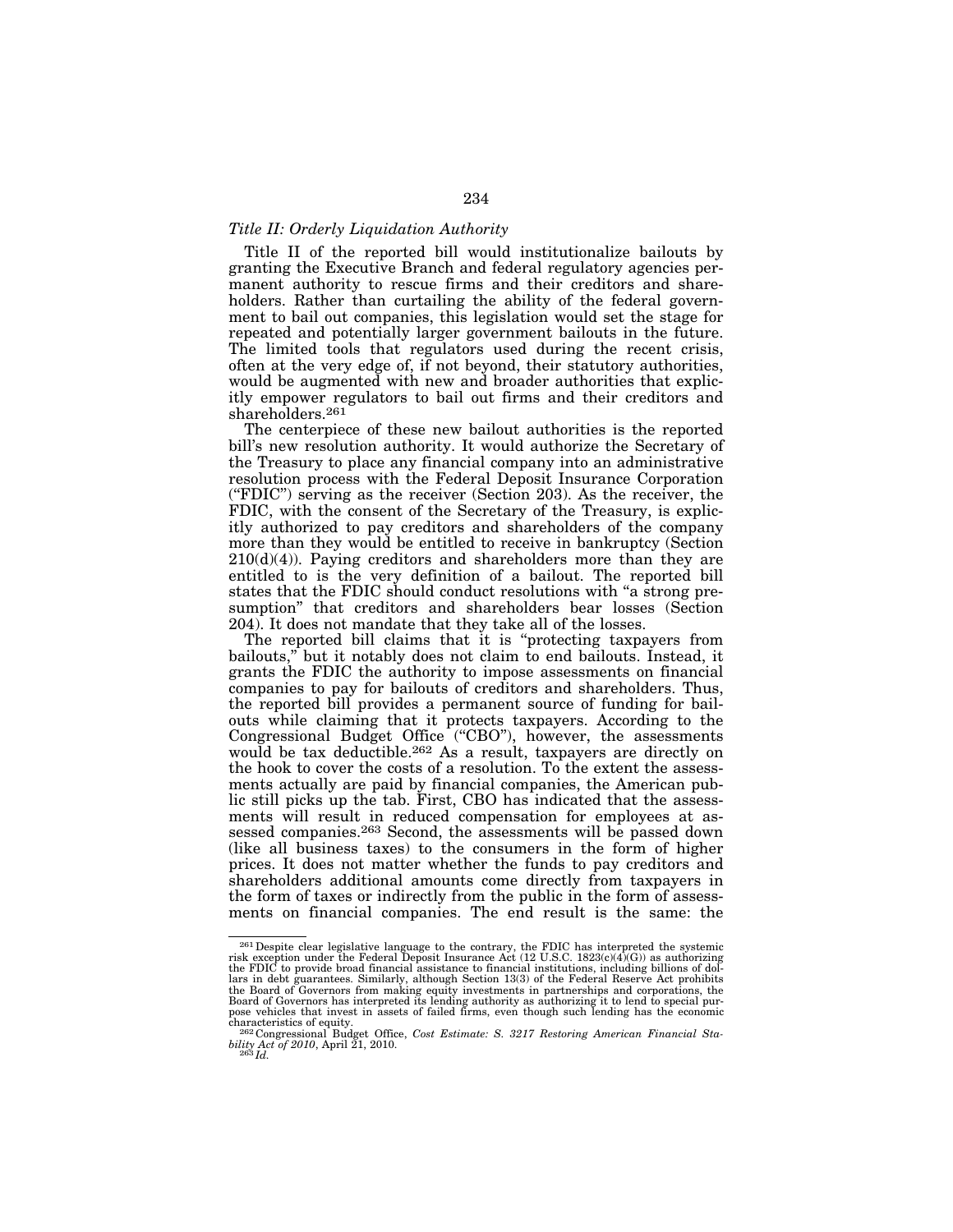American people will pay for the losses of the investors of large financial institutions.

By establishing a mechanism to bail out creditors and shareholders, the reported bill will worsen the too big to fail problem that plagues our financial markets. If creditors and shareholders know that the FDIC will bail them out using this resolution authority, they will impose far less market discipline on these firms (such as imposing conditions on the firm before they invest, removing management, or selling their interests in the firm). After all, if the government will be there to ensure that creditors and shareholders do not take losses if the company fails, any funds that investors spend to monitor their investments would needlessly reduce their ultimate profits. And, because investors will abstain from disciplining these too big to fail firms, the firms will attract ever larger amounts of capital, allowing them to grow bigger and giving them a competitive advantage over their smaller competitors who investors believe are not too big to fail. Moreover, investors will have incentives to take greater risks, as they will reap all of the gains while losses will be transferred to other firms by the resolution authority. In total, this is the same recipe that produced the colossal failures of Fannie Mae and Freddie Mac, necessitating a government rescue that has cost taxpayers more than \$127 billion to date.264 Accordingly, far from ending bailouts, the reported bill's resolution authority actually will make our financial system less safe, more susceptible to crises, and more dependent on bailouts.

The reported bill's resolution authority also suffers from numerous technical problems. The bill does not provide any mechanism for ensuring that the resolution authority is not used to bail out creditors and shareholders of non-financial firms. Presently, the reported bill would allow a non-financial firm to be resolved under its resolution authority if (1) it is a subsidiary of a financial company, or (2) the Secretary of the Treasury determines that the company was ''primarily'' engaged in activities that are financial in nature. The Secretary's determination on whether a company is ''primarily'' engaged in financial activities is not reviewable, leaving the door open for misuse of the resolution authority. No evidence has been presented to the Committee that supports the use of the resolution authority to resolve non-financial companies.

Further, the reported bill does not provide any check on the FDIC as receiver for a covered financial company. There are no provisions that would permit the removal of the FDIC as receiver if the FDIC performs poorly in executing its duties under this title.

In addition, the reported bill does not guard against the use of the resolution authority to bail out politically influential creditors and shareholders. The FDIC, with the consent of the Treasury Secretary, can treat similarly situated creditors and shareholders differently, including paying some creditors and shareholders 100 percent (or more) of their claims while paying others only the amount

<sup>&</sup>lt;sup>264</sup> Federal National Mortgage Association. (2009)  $12/31/2009$  SEC Form 10–K Annual Report. ("When Treasury provides the additional funds that have been requested, we will have received an aggregate of \$75.2 billion from Treasury. The aggregate liquidation preference on the senior<br>preferred stock will be \$76.2 billion, which will require an annualized dividend of approximately<br>\$7.6 billion.") Federal Home Report. (''To date, we have received an aggregate of \$50.7 billion in funding under the Purchase Agreement.'')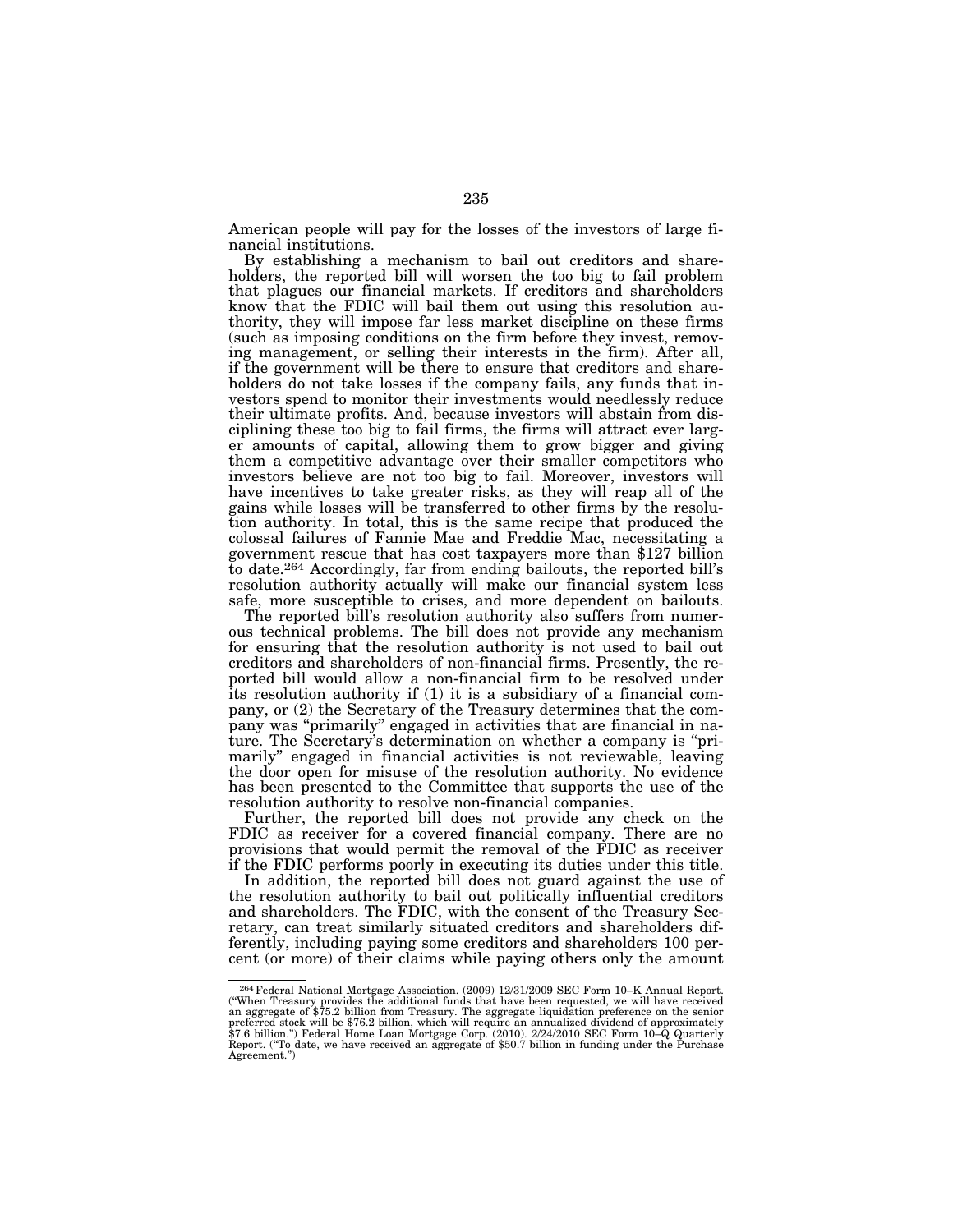they would have received in bankruptcy. This would allow the FDIC and the Treasury Secretary to bail out politically favored creditors and shareholders such as foreign governments or politically influential investors.

Finally, the reported bill contains no provisions to ensure that the directors, senior executives, and regulators of any financial company placed into resolution are held accountable. For example, there are no provisions that address the priority of the claims of directors and senior executives. In addition, the bill lacks any provisions requiring an evaluation of the performance of the primary regulators of a covered financial company to hold the regulatory staff accountable for any failings in their supervision of a covered financial company.

# *Title III: Transfer of Powers to the Comptroller of the Currency, the Corporation, and the Board of Governors*

Title III of the reported bill creates a cumbersome financial regulatory structure that reinforces expectations that large financial institutions are too big to fail and that contains significant gaps in regulatory oversight. By stripping the Fed of all banking regulatory authority except for bank holding companies with assets of more than \$50 billion, the reported bill signals to market participants that large financial institutions have a special regulator, the Fed, which will not allow any of those institutions to fail. These expectations are reinforced by the fact that the Fed has the authority, and has demonstrated recently the willingness, to provide funding through the discount window and Section 13(3) of the Federal Reserve Act to prevent its regulated entities from failing.

The reported bill also contains a significant regulatory gap because it does not automatically apply heightened regulatory standards to large savings and loan holding companies in Section 165 as it does for large bank holding companies. The majority claims heightened regulatory standards are needed for our largest financial institutions. Yet their reported bill exempts savings and loan holding companies from Section 165. In fact, it is possible to read Section 165 as a prohibition on applying heightened standards developed for large bank holding companies to savings and loan holding companies. This is of particular concern given the fact that several savings and loans holding companies are among the largest financial institutions in the country and contributed to financial instability, including American International Group ("AIG") and G.E. Capital. For these and all other savings and loan holding companies, the majority relies on the wisdom and judgment of future regulators to determine through a Financial Stability Oversight Council vote whether to apply heightened regulatory standards. A superior approach would be to apply heightened regulatory standards to all holding companies with an insured depository institution. In addition, the construct in the reported bill is unworkable for savings and loan holding companies that also undertake significant commercial activities. The Fed is not an appropriate regulator for commercial activities. The reported bill fails to clarify or address the regulation of savings and loan holding companies.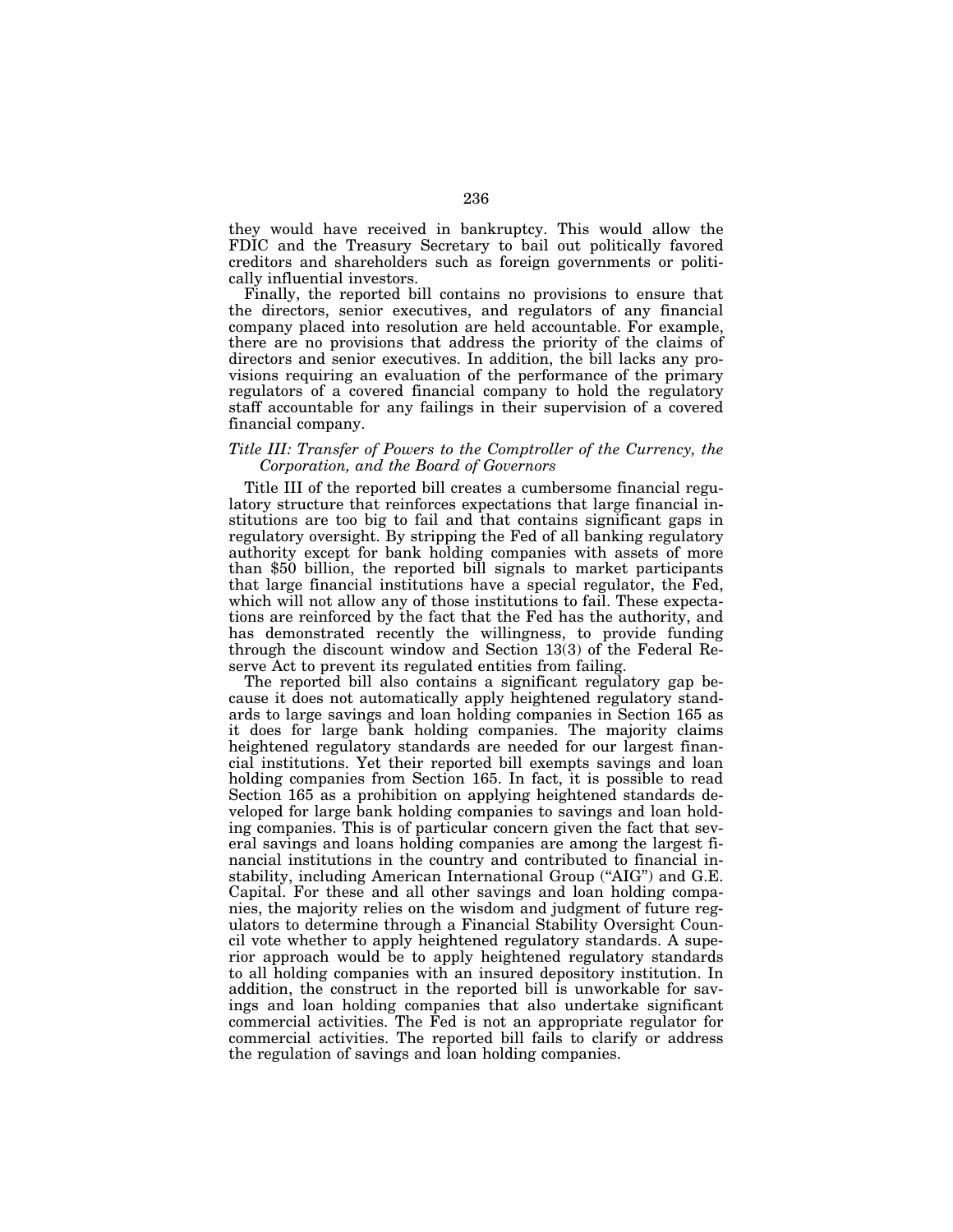## *Title IV: Regulation of Advisers to Hedge Funds and Others*

Title IV of the reported bill has identified hedge funds as potential systemic risks. To address these risks, the bill imposes a requirement that hedge fund advisers with more than \$100 million under management register with the Securities and Exchange Commission ("SEC" or "Commission"). Hedge funds have not been identified as a cause of the financial crisis and investors in failed funds were not bailed out.

Regulators should have better information about hedge funds, but hedge fund advisor registration is not the appropriate approach, and the SEC is not the proper regulator to carry out systemic risk oversight. The SEC's responsibilities are protecting investors, facilitating capital formation, and maintaining fair, orderly, and efficient markets. The SEC is not a systemic risk regulator, and when it tried to be with the Consolidated Supervised Entity program, it failed.265

It is likely that investors will treat SEC registration as an SEC seal of approval. Fraudulent hedge fund advisors likely will use registration as a marketing tool.<sup>266</sup> Investor protection is an important job for the SEC, but its resources are not endless, and the SEC notoriously is unable to inspect its current stable of advisors on a regular basis.267 Hedge funds are open only to wealthy investors on the theory that those investors can hire people to advise them about investments and that, ultimately, they can afford to lose money. Investors who do not meet the wealth threshold or who choose to invest in more closely regulated vehicles can invest in public investment companies. Limited SEC resources should not be diverted from regulated public investment companies, such as mutual funds, in order to monitor hedge fund advisors, as the reported bill proposes to do. If the SEC is spending its resources in this manner, it will not be long before investors that do not meet the accredited investor threshold start demanding to be allowed to invest in hedge funds. It will be hard to counter the argument that

<sup>265</sup>Of the firms regulated by the SEC under its Consolidated Supervised Entities (''CSE'') pro-gram, one collapsed and its creditors were bailed out by the Fed (Bear Stearns), one failed and was sold in bankruptcy (Lehman Brothers), one was rescued in a merger (Merrill Lynch), and<br>two converted to bank holding companies to obtain a rescue from the Fed's discount window<br>(Goldman Sachs and Morgan Stanley). The C nancial history, especially if one considers that the financial crisis started in September 2007<br>with the failure of two investment funds sponsored by Bear Stearns. Its record should serve as<br>a reminder of the systemic pro agencies can produce. While well conceived regulation can enhance markets, poorly conceived<br>regulation, especially when the regulation involves a captured regulator, can have devastating<br>effects on the overall economy, fin

Americans. 266 Bernard Madoff used the fact that the SEC had inspected his firm as a way to reassure skeptical investors. See SEC Office of Investigations, Investigation of Failure of the SEC to Uncover Bernard Madoff's Ponzi Scheme—Public Version, Aug. 31, 2009, at 427 (available at:<br>http://www.sec.gov/news/studies/2009/oig-509.pdf) ("In addition, private entities who conducted<br>due diligence stated that Madoff repr

when they raised issues with him about his strategy and returns.").<br><sup>267</sup> See, e.g., Testimony by Mary Schapiro, Chairman of the Securities and Exchange Commis-<br>sion, before the Subcommittee on Financial Services and Gener Committee on Appropriations (Mar. 17, 2010) (available at: http://www.sec.gov/news/testimony/ 2010/ts031710mls.htm) (''It is important to note, however, that even with an increase in the number of exams these additional resources will enable us to conduct, we anticipate examining only nine percent of SEC registered investment advisers and 17 percent of investment company complexes in FY2011.'').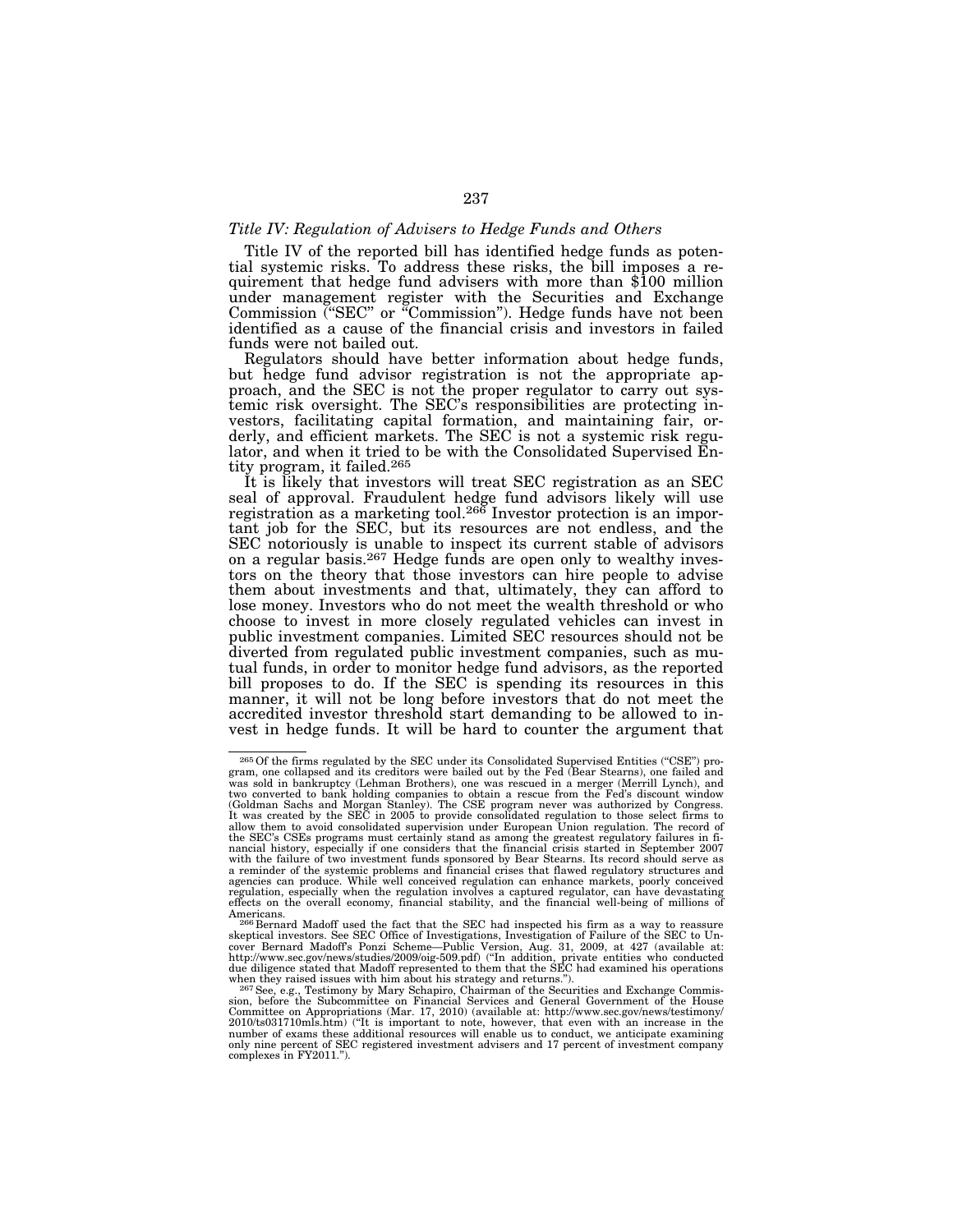they should have access to investments on which the SEC is spending its investigative resources.

The reported bill also exempts venture capital and private equity advisors, but delegates to the SEC the difficult task of defining what those terms mean. The SEC, as part of its failed attempt several years ago to require hedge fund advisors to register, distinguished hedge funds from other types of funds by looking to the length of the investor lock-up period. In order to avoid registration, some hedge funds simply extended their lock-up periods beyond the two year cut-off. Investors' ability to exit a fund with which they were dissatisfied was thus curtailed. The reported bill may perpetuate this problem.

The reported bill is not the right way to achieve the objective of giving the appropriate regulator the information necessary to assess the potential systemic risks posed by large hedge funds, and it threatens to divert the SEC from its core mission.

#### *Title V: Insurance*

Title V would establish an Office of National Insurance (''ONI''). This office would remedy the lack of insurance expertise in the Executive Branch revealed during the insurance crises triggered by the September 11, 2001 terrorist attacks and by the failure of AIG in 2008. As was revealed during the Committee's March 5, 2009 hearing on the Fed's rescue of AIG, the problems at AIG were not limited to the company's derivatives operations in its Financial Products division. As discussed further in Title VI, there were also serious problems with several of AIG's insurance companies due to the collapse of their massive securities lending operation. In light of the serious ramifications that the failure of an insurance company can have on our financial system, as demonstrated by the collapse of AIG, we believe that among the issues that the reported bill presently mandates the director of ONI to study, there should be a study of the adequacy of state guaranty funds to handle the failure of large, interconnected, and international insurance companies.

## *Title VI: Improvements to Regulation of Bank and Savings Association Holding Companies and Depository Institutions*

Title VI of the reported bill contains improvements to the regulation of bank and savings and loan holding companies and depository institutions. What notably is lacking in Title VI is any provision to enhance regulatory oversight of large insurance companies. During the financial crisis, several prominent insurance companies received a Federal bailout through the TARP program. In addition, the collapse of AIG revealed serious shortcomings in the regulation of large, interconnected, and international insurance companies. The failure of AIG was due, in large part, to the massive securities lending operation that several state-regulated AIG insurance companies ran collectively. Documents submitted at the Committee's sole hearing on AIG indicated that several of these insurance companies would have been insolvent had not the Fed re-capitalized them as part of its bailout. The record revealed that the problems at AIG were well-known by its regulators at the Office of Thrift Supervision and by state insurance commissioners, but they failed to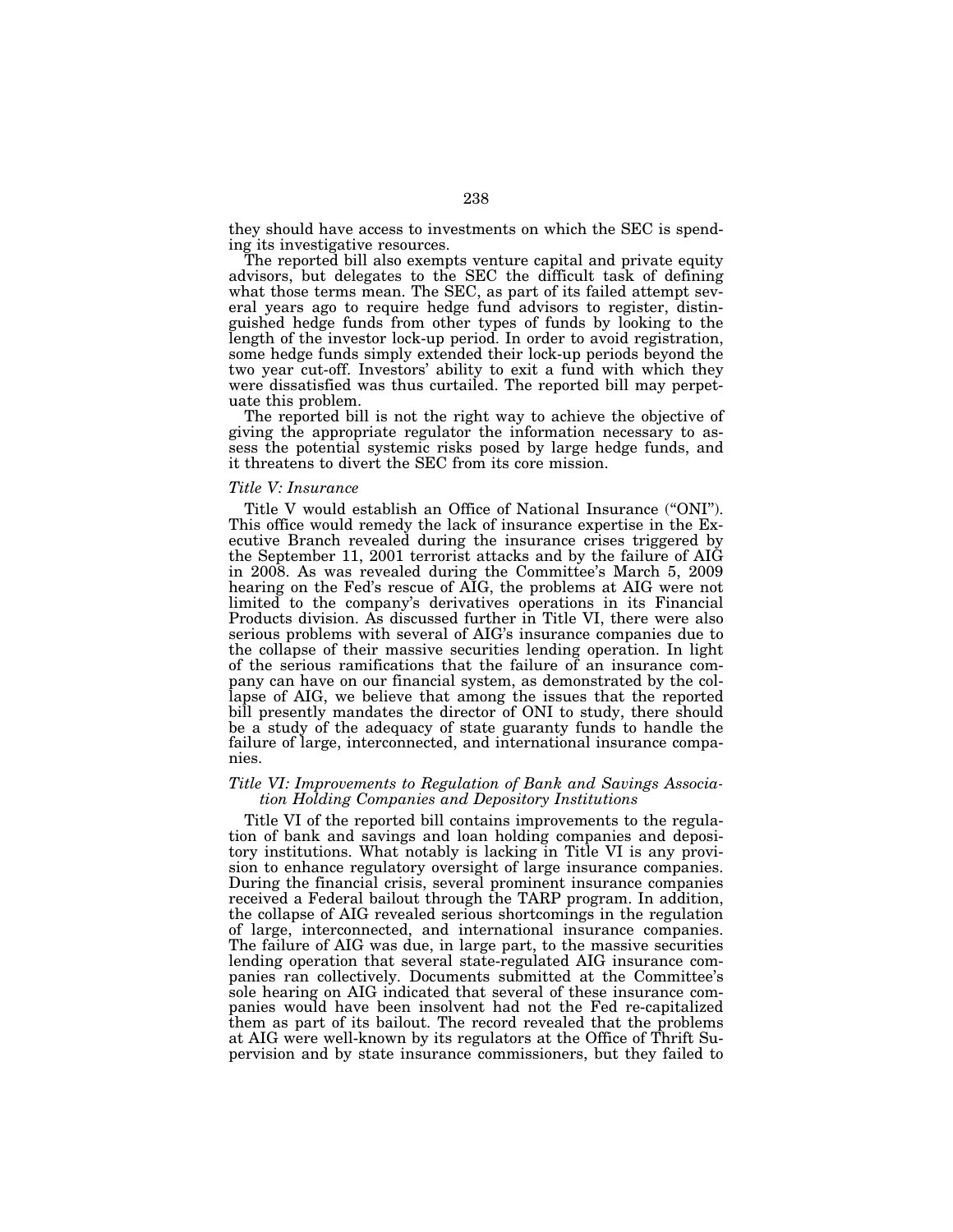take sufficient action to prevent the collapse of the company.268 In addition, it has recently been revealed that Treasury Secretary Geithner was informed personally by AIG of the company's problems weeks before AIG received a bailout from the Fed.<sup>269</sup> The Secretary also failed to take preventive action. While insurance regulation is a complex matter and our state system largely has functioned well for nearly two hundred years, the size and international reach of many insurance companies has raised legitimate questions, including whether reforms are needed to reflect changes in the marketplace. The failure of the reported bill to include provisions to ensure the proper oversight of large, interconnected, and international insurance companies like AIG is a glaring omission.

It is also worth noting that the reported bill remains silent with respect to the implementation of prompt corrective action during the economic downturn. Enacted as part of the Federal Deposit Insurance Corporation Improvement Act of 1991, prompt corrective action was designed to protect the Deposit Insurance Fund by requiring regulators to resolve failing banks before they incur substantial losses. An examination of the material loss reviews for the FDIC's resolution of banks over the past 3 years reveals that the resolution of banks regularly results in losses of 20 to 30 percent of assets.270 Under prompt corrective action, regulators are required to close any bank whose capital falls below 2 percent of tangible net equity. The Committee has yet to hold a single hearing on the effectiveness of regulators in implementing prompt corrective action despite the substantial risks to the taxpayers involved.

The Committee also has failed to develop a record to demonstrate a link between proprietary trading and financial instability during the housing and credit market crisis. Yet, the reported bill contains a broad prohibition on proprietary trading. Insured depository institutions benefit from a government provided deposit insurance subsidy so robust activity restrictions, including proprietary trading limitations, may be warranted. But, the policy rationale for extending a proprietary trading ban beyond insured depositories is less compelling as non-insured depository institutions should not benefit from the government subsidies provided by the FDIC.

# *Title VII: Improvements to Regulation of Over-the-Counter Derivatives Markets*

In addressing the regulation of the U.S. over-the-counter ("OTC") derivatives market, the reported bill is flawed in its objectives and the mechanics for achieving those objectives. Rather than focusing on the key goals of regulatory access and authority and greater use of central clearing, the bill attempts to restructure dramatically the OTC derivatives market. It does so without adequate regard for potentially severe unintended consequences, which include increasing

<sup>&</sup>lt;sup>268</sup> Senate Committee on Banking, Housing, and Urban Affairs, "American International Group: Examining what went wrong, government intervention, and implications for future regulation," March 5, 2009.<br><sup>269</sup> Sorkin, Andrew Ross, "Too Big To Fail" p. 207, 235, (Viking 2010).<br><sup>270</sup> Under Section 38(k) of the Federal Deposit Insurance Act, the inspector general for the

appropriate Federal banking agency must make a written report reviewing the agencies super-<br>vision and implementation of prompt corrective action whenever the Deposit Insurance Fund in-<br>curs a material loss with respect to is defined as a loss that exceeds the greater of \$25 million or 2 percent of an institution's total assets at the time the FDIC was appointed receiver.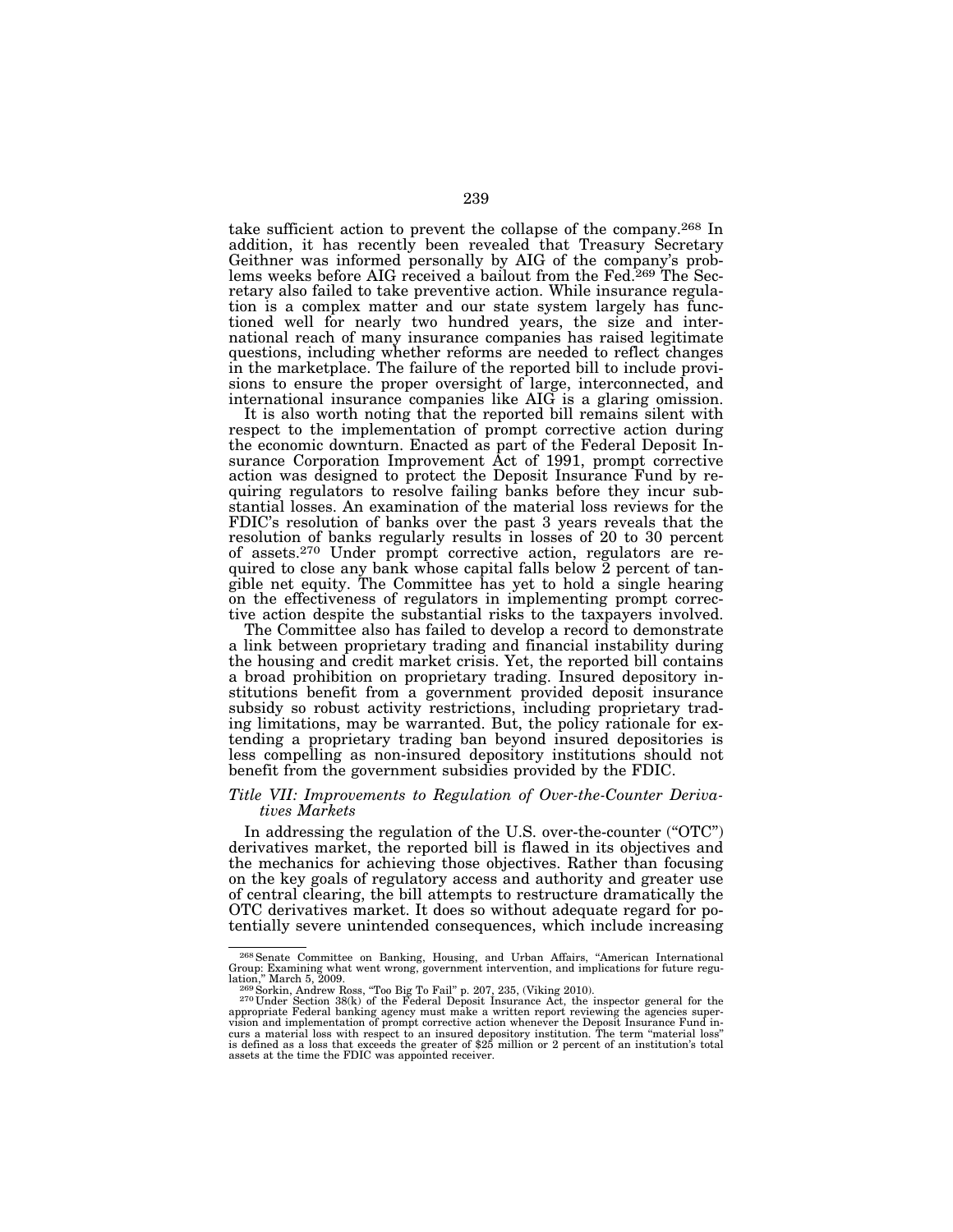systemic risk and outsourcing jobs to markets overseas, harming the U.S. economy.

The reported bill, despite its purported commitment to regulatory transparency, does not even reach significant segments of the OTC derivatives market. For example, a large percentage of the OTC market consists of foreign exchange derivatives which are explicitly carved out of the bill. Similarly, the definition of a "swap," which determines the bill's coverage, omits a category of swaps that, before now, has been included in the definition.<sup>271</sup> Rather than casting a wide net and then making appropriate exclusions, the bill leaves significant portions of the OTC swaps market in the dark.

The bill will have deleterious effects in the derivatives markets and in the marketplace as a whole. The highly international swaps market, which already is well established in Europe and Asia, may simply move offshore and beyond U.S. regulators' reach to a jurisdiction with a more rational regulatory regime.272 Corporations that currently use derivatives to manage their risk and may not be able to access foreign markets may choose simply not to manage their risk at all. Unhedged corporate risks will result in higher prices and greater price volatility for consumers, and less innovation and capital investment. Companies that cannot withstand a large unhedged risk may fail, resulting in large job losses. Alternatively, corporations may continue to use derivatives subject to the bill's strict requirements for collateral. Setting aside collateral in the required amounts will cause companies, already having a difficult time raising capital, to forgo other valuable uses of their capital. The effect on the real economy and the job market would be substantial. One estimate suggests that mandatory clearing and margining would force companies to set aside \$900 billion in capital that would otherwise be used to build factories, hire workers, and fund research and development.273

The reported bill, by imposing bank-style capital requirements that are as strict or stricter for non-bank entities, likely will drive some of these entities out of the market and concentrate the market further among the dealers who already have established a powerful foothold in the market. Capital requirements are not necessary for non-banks that do not have access to federal deposit insurance or another form of federally subsidized insurance in the event of default.

The reported bill is rooted in a presumption that central clearing is always risk-reducing. While central clearing can reduce risk and

<sup>&</sup>lt;sup>271</sup> Specifically, the Gramm-Leach-Bliley Act treated as a "swap agreement" any agreement, contract, or transaction that "provides for the purchase or sale, on a fixed or contingent basis, of any commodity, currency, ins

boost" (April 27, 2010) (available at: http://www.ft.com/cms/s/0/5fdb7ab8-5222-11df-8b09-00144feab49a.html).

<sup>&</sup>lt;sup>273</sup> See, e.g., Keybridge Research, An Analysis of the Business Roundtable's Survey on Overthe-Counter Derivatives (Apr. 14, 2010) (available at: http://www.businessroundtable.org/sites/<br>default/files/BRT%20OTC%20Derivatives%20Survey%20284%2014%2010%29.pdf) (finding that<br>"a 3% margin requirement on OTC derivativ \$5 to \$6 billion per year, leading to a loss of 100,000 to 120,000 jobs, including both direct and<br>indirect effects"); Letter from the Natural Gas Supply Association and the National Corn Grow-<br>ers Association to Senate Ma 15, 2010) (available at: http://www.ngsa.org/newsletter/pdfs/2010%20Press%20Releases/16- Corn%20Growers%20Join%20Drumbeat%20Against%20Mandatory%20Clearing.pdf).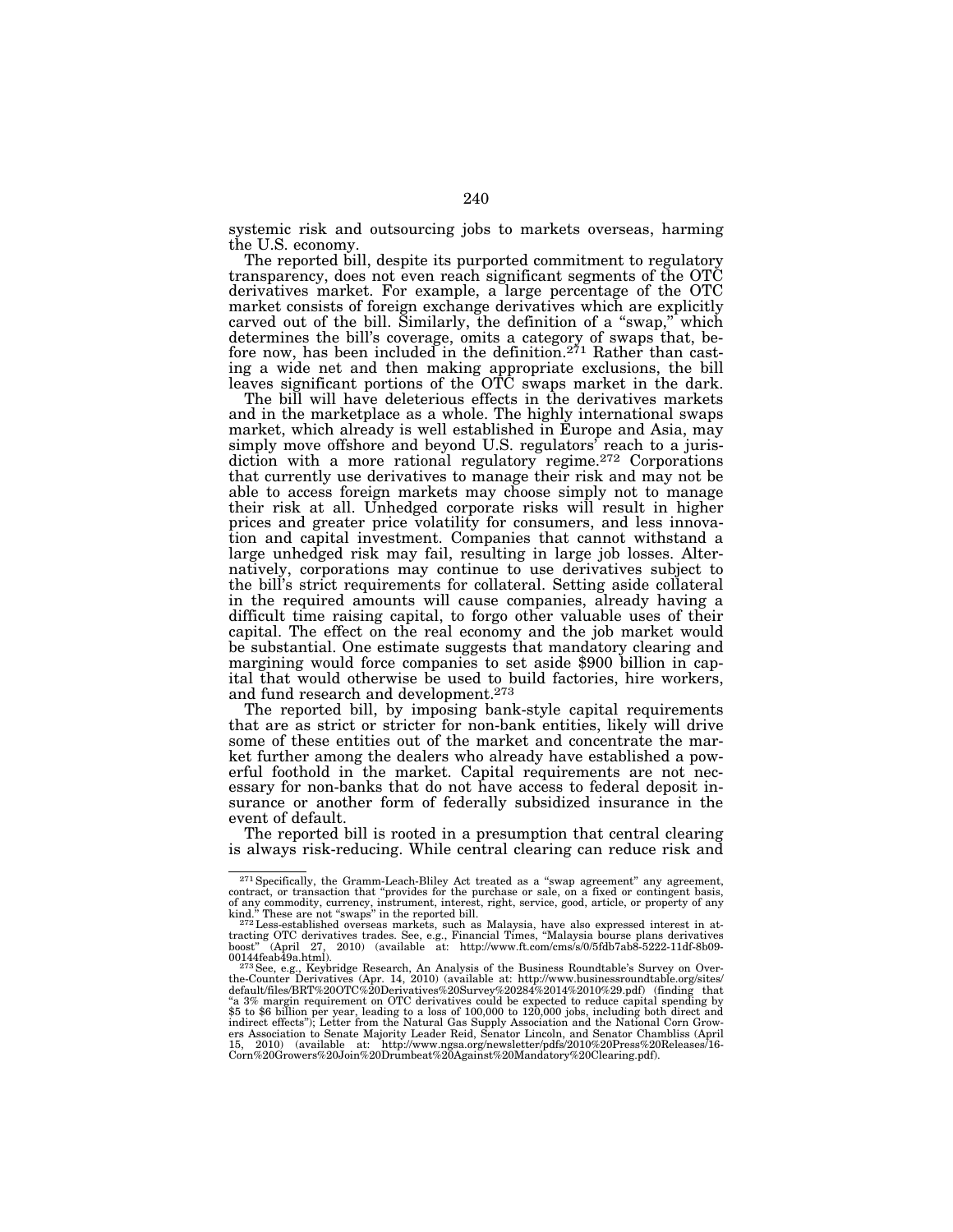should be encouraged, its abilities to do so should not be overstated. First, some clearinghouses may be stronger than others. A clearinghouse that is poorly run and poorly regulated may not be a strong counterparty. Second, even a well-regulated clearinghouse is not a riskless counterparty.274 Third, there is no basis for the bill's categorical claim that there is "a greater risk to the swap dealer or major swap participant and to the financial system arising from the use of swaps that are not centrally cleared'' that warrants ''substantially higher capital requirements'' for swaps that are not centrally cleared. Fourth, specialized dealers in bilateral markets can monitor and manage the risks of complex, illiquid derivatives contracts and complex, opaque counterparties more effectively than all-purpose clearinghouses that are designed to clear standardized liquid contracts among clearing members.

Moreover, most participants in the OTC market, such as hedge funds and commercial end users, do not clear directly through a clearinghouse. As a result, even when they clear a derivative, they do not directly face the clearinghouse. Instead, they clear through a firm that is a member of the clearinghouse. Such indirect access to clearinghouses exposes a market participant to credit risk associated with that clearing member and its other customers. In the event of the failure of the clearing member or one of its customers, other customer assets may be at risk. Certain protections can be put in place to minimize the likelihood of loss for non-defaulting customers, but some level of risk remains. As the CME Group notes, ''While the policies applicable to the segregation of customer monies for products traded in regulated markets are specifically designed to protect customers from the consequences of a clearing member's failure, they do not always provide complete protection should the default be caused by another customer at the firm."275

The reported bill improperly delegates significant policy decisions to regulators and raises the possibility of arbitrary implementation. For example, market participants' statuses as ''major swap participants'' would turn on the judgment of regulators, who would have an incentive to make their regulatory reach extend as far as possible. Moreover, because a ''major swap participant'' is defined, in part, by whether a person would cause his or her counterparties 'significant credit losses," a person's status will depend, in part, on how well its counterparties manage risk. This approach will undermine, rather than enhance, market discipline.

The bill, in trying to address systemic risk concerns, gives rise to a new set of concerns. As soon as one clearinghouse starts clearing a swap, there will be a presumptive mandate to clear the swap. In other words, clearinghouses' profit-driven, competitive decisions on when to start clearing which products would drive the clearing mandate. Moreover, the bill would require the SEC and the Com-

 $^{274}$  For example, last year, the Federal Reserve Board of Governors assigned a 20 percent risk<br>weighting to ICE Trust, which is the same risk weighting that the individual members of the<br>clearinghouse typically get. Se form of Margin and [Guaranty Fund] Contributions are not materially riskier than exposures to the participants themselves, and the exposures to ICE Trust, therefore, need not be subject

to higher risk weights.").<br><sup>275</sup>CME Group, CME Clearing Financial Safeguards (available at: http://www.cmegroup.com/<br>clearing/files/financialsafeguards.pdf)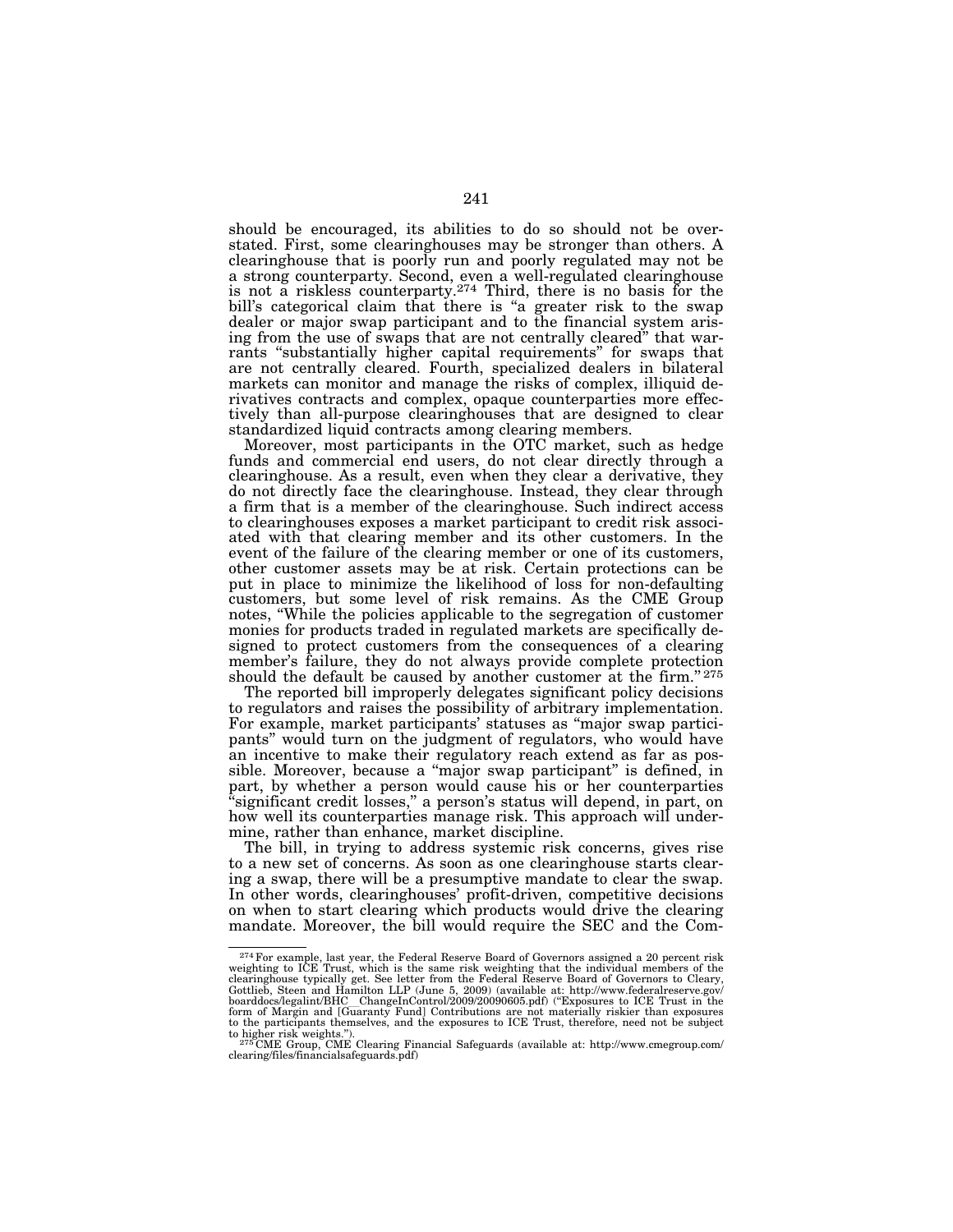modity Futures Trading Commission ("CFTC") to identify swaps that clearinghouses had not asked for permission to clear that, in the judgment of the SEC and CFTC, should be accepted for clearing. By allowing the regulators to force clearinghouses to accept swaps for clearing, the bill could force clearinghouses to accept for clearing swaps the risks of which they do not understand. Pressuring clearinghouses into clearing in this manner could sow the seeds for a clearinghouse failure sometime in the future.

The reported bill makes it very difficult for anyone to get an exemption from clearing and exchange trading requirements. It allows the SEC and CFTC, with prior approval by the FSOC, to exempt a swap if one of the parties is not a swap dealer or major swap participant and does not meet the eligibility requirements of a clearing organization. Faced with the prospect of a long, burdensome exemptive process, the bill will dissuade corporations from using swaps to offset their risks. Even if a corporation succeeds in getting an exemption from the clearing requirement, it will be subject to margin requirements unless it can obtain an exemption. Exemptions only will be available for swaps that fit within the narrow and technically complex Generally Accepted Accounting Principles hedging category.

The reported bill requires that cleared swaps also be traded on an exchange or exchange-like facility. This requirement will effect a significant change in market structure. End users will face higher, not lower, costs as their dealers will find it more difficult to lay off the risk that they take on. Indeed, the exchange trading requirement may cause dealers to retain more risk on their books. Other markets have been allowed to develop in a manner that serves the interests of investors. Proponents of an exchange trading requirement cite improved price transparency. Exchange trading is not necessary for transparency, however. Through a system like the TRACE system employed in the corporate bond market, valuable post-trade transparency can be communicated to investors for use in assessing execution quality, marking their books, and assessing pricing in future transactions. SEC Chairman Mary Schapiro and independent academics have embraced a TRACE-like solution for the OTC derivatives market.<sup>276</sup>

## *Title VIII: Payment, Clearing, and Settlement Supervision*

Title VIII of the reported bill would give the Council broad power to identify financial market utilities and payment, clearing or settlement activities that it deems to be now, or likely to become, systemically important. Those entities and activities would then be subject to risk regulation by the Fed's Board of Governors. This title is another example of the bill's inclination to leave difficult decisions to regulators. Forcing regulators to determine when someone or something ought to be regulated is an inappropriate delegation of Congressional power. Moreover, a regulator charged with the task of identifying regulatory targets has every incentive to

<sup>&</sup>lt;sup>276</sup>See "Stronger regulation would help bring financial swaps out of the shadows," Washington Post OpEd by Mary Schapiro (April 2, 2010) (available at: *http://*<br>www.washingtonpost.com/wp-dyn/content/article/2010/04/01/A the statement of the Shadow Financial Regulatory Committee on Derivatives, Clearing and Exchange-Trading (April 26, 2010) (available at: http://www.aei.org/docLib/ Statement%20No.%20293-%20Derivatives-%20Clearing%20and%20Exchange%20Trading.pdf).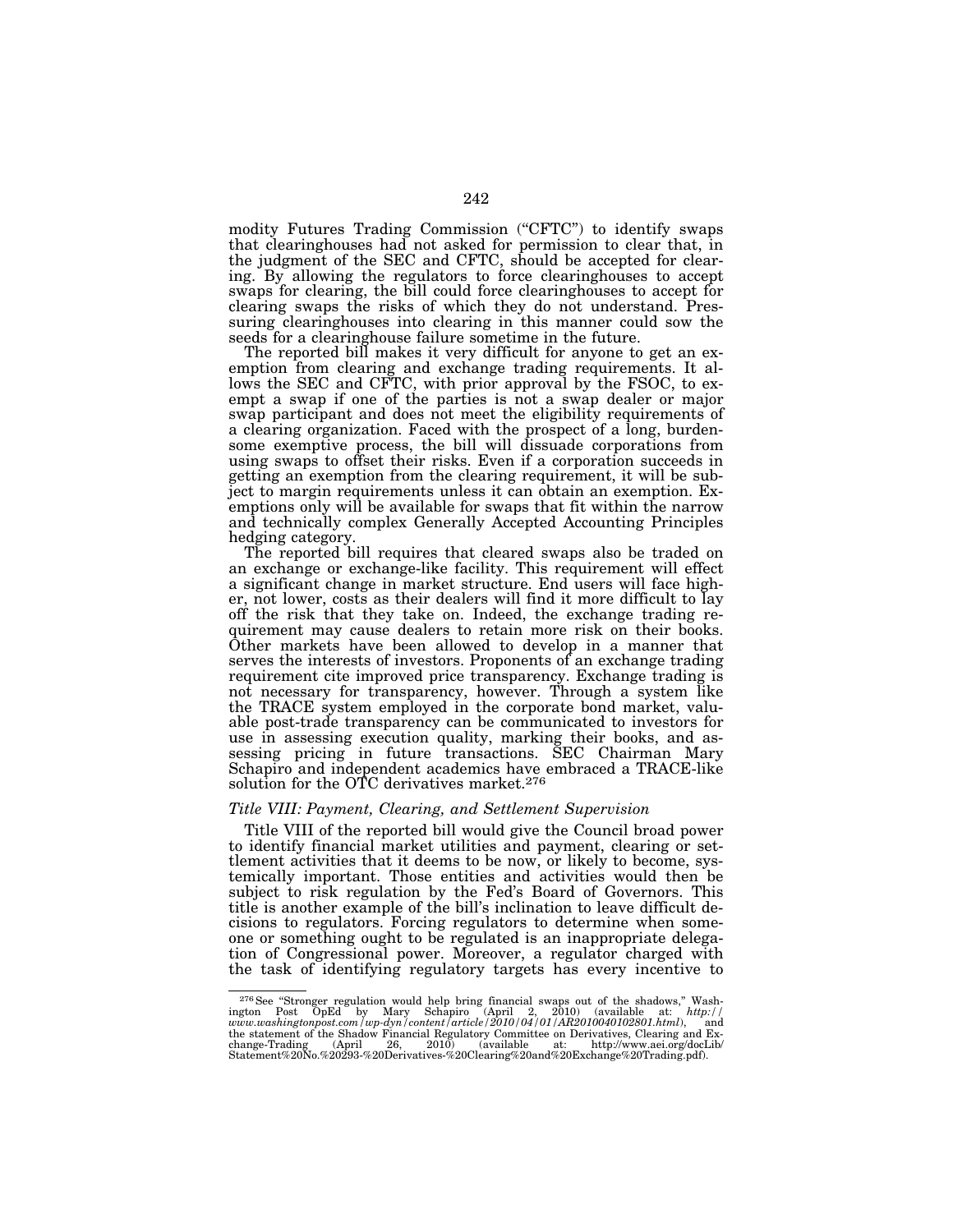cast its net wide to obtain additional jurisdiction and avoid accusations of regulatory timidity in the event of a future problem.

The egregiousness of this title's delegation of Congressional decision-making derives largely from the broad manner in which key terms are defined. "Payment, clearing and settlement activities," for example, include any ''activity carried out by 1 or more financial institutions to facilitate the completion of financial transactions.'' Such an activity is "systemically important" if "the failure of or disruption to [that activity] could create, or increase, the risk of significant liquidity or credit problems spreading among financial institutions or markets and thereby threaten the stability of the financial system." With definitions like these guiding the Council, it could decide to assign any aspect of the financial market to the Fed.

Once an entity or activity is identified, the Fed is given broad authority to set risk management standards that can address any areas that the Fed deems necessary to promote risk management and safety and soundness, reduce systemic risks, and support the stability of the broader financial system. In other words, this title gives the Fed unfettered discretion to regulate entities and activities that the Council determines "are, or are likely to become, systemically important.'' Private enterprises that are deemed to be of systemic importance will have to get preapproval from the Fed before making any material changes in their operations.

Lack of regulatory accountability contributed to the recent financial crisis. This title exacerbates the problem by allowing the Council to bring the Fed into significant sectors of the financial system as a back-up regulator. If a problem arises, both the Fed and the relevant supervisory agency will have someone else to blame. A more sensible approach would be for Congress to identify the existing financial market utilities and payment, clearing and settlement activities that merit greater oversight and provide the appropriate regulator with the appropriate authority. The Council could be given the authority to identify additional systemically important utilities and activities and make regulatory recommendations to Congress.

## *Title IX: Investor Protections and Improvements to the Regulation of Securities*

Title IX of the reported bill is a "Christmas tree" of amendments to the securities laws, many of which are not related to the recent crisis and will not help to prevent another crisis. In addition, many were not the subject of Committee hearings. Some of these issues are important and warrant consideration by Congress and the SEC in the future. Considering them now as part of this bill is a distraction from the issues that are central to the bill and deserve Congress's undivided attention. Some of the issues that appear in Title IX have been on special interest wish lists for many years. The reported bill offers a convenient vehicle to pass them into law without the scrutiny they deserve.

Subtitle A establishes a permanent investment advisory committee at the SEC to advise the Commission on setting and implementing its regulatory priorities and promoting investor confidence. The intention may be good, but the statute implements it in a man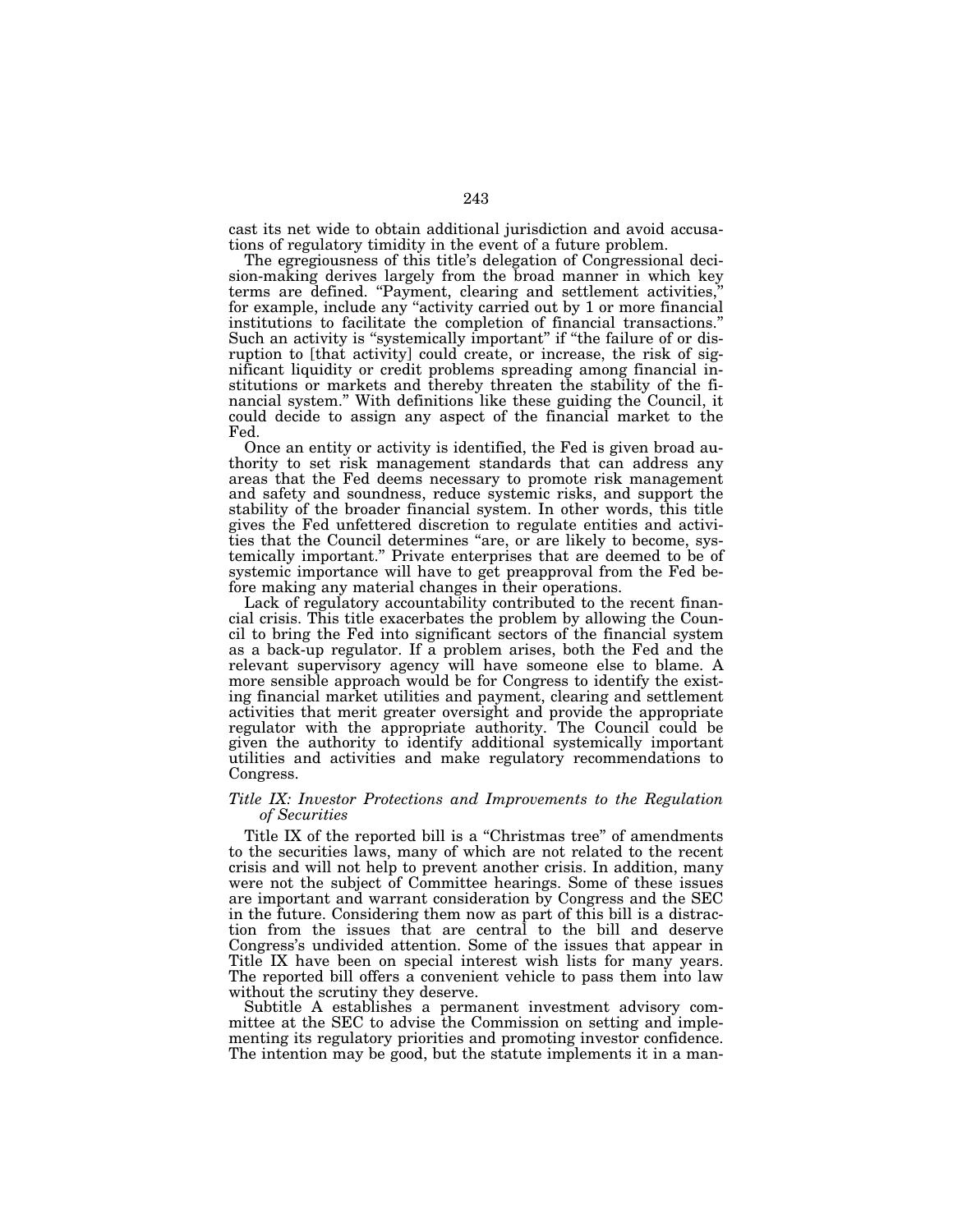ner that ensures that special interests that may not serve investors' interests have a seat at the SEC rulemaking table. It also establishes an Office of Investor Advocate to serve the same function as the SEC's existing Office of Investor Education and Advocacy.

Subtitle B relates to enforcement issues. It includes a provision to protect and reward SEC whistleblowers. The value of whistleblowers was illustrated vividly by the role of Harry Markopolos in identifying the Madoff fraud, even though his warnings to the SEC went unheeded. Nevertheless, as established in the bill, the whistleblower provision does not afford the SEC with appropriate discretion and would force the SEC to devote considerable resources to defending its decisions with respect to whistleblower awards. For example, the bill would require the SEC to pay whistleblowers not less than ten percent of the monetary sanctions collected and would allow dissatisfied whistleblowers to appeal to the United States Court of Appeals.

Subtitle B also rolls back the National Securities Market Improvement Act by giving state regulators a role in regulating Regulation D offerings and by instituting a lengthy pre-approval process for such offerings which are available only to accredited investors. Legitimate entrepreneurs will be unable to fund their projects or will be forced to struggle through a slow and unpredictable bureaucratic process before they can raise money. At a time when the economy is weak and jobs are scarce, financial reform legislation should attempt to encourage capital formation and innovation, not discourage it by erecting new obstacles for our entrepreneurs.

Subtitle C attempts to address credit rating agencies. The bill's approach only would aggravate the over-reliance problem, however, undermining one of the key recommendations of the Treasury white paper on financial reform.<sup>277</sup> The bill also undermines the objectives of the 2006 Credit Rating Agency Reform Act, which focused on increasing competition, improving disclosure, and addressing conflicts of interest. The reported bill cites the systemic importance of, and investor reliance on, credit ratings as a justification for giving the SEC a new role, monitoring the accuracy of credit ratings. Excessive investor reliance on credit ratings was at the root of the recent crisis. Encouraging greater reliance on credit ratings by promising that the SEC will identify and punish inaccurate rating agencies is exactly the opposite of what a financial reform bill ought to achieve. Reducing investors' perceptions that the SEC is looking over the shoulders of the credit rating agencies to ensure that they are doing a good job would help to encourage investors to do their own due diligence. Some of the bill's attempts to address conflicts of interest, such as imposing strict independence requirements for boards of directors and qualification standards for credit rating analysts, will discourage competition by setting up barriers to entry for credit rating agencies considering registering as nationally recognized statistical rating organizations. The bill also includes a new liability standard for *all* credit rating agencies, which will make credit rating agencies an easy target for lawsuits. This

<sup>&</sup>lt;sup>277</sup> See "Financial Reform: A New Foundation," U.S. Department of Treasury (available at: http://www.financialstability.gov/docs/regs/FinalReport*\_web.pdf*), page 44, "We propose sev-<br>eral initiatives . . . reducing the incentives for over-reliance on credit ratings."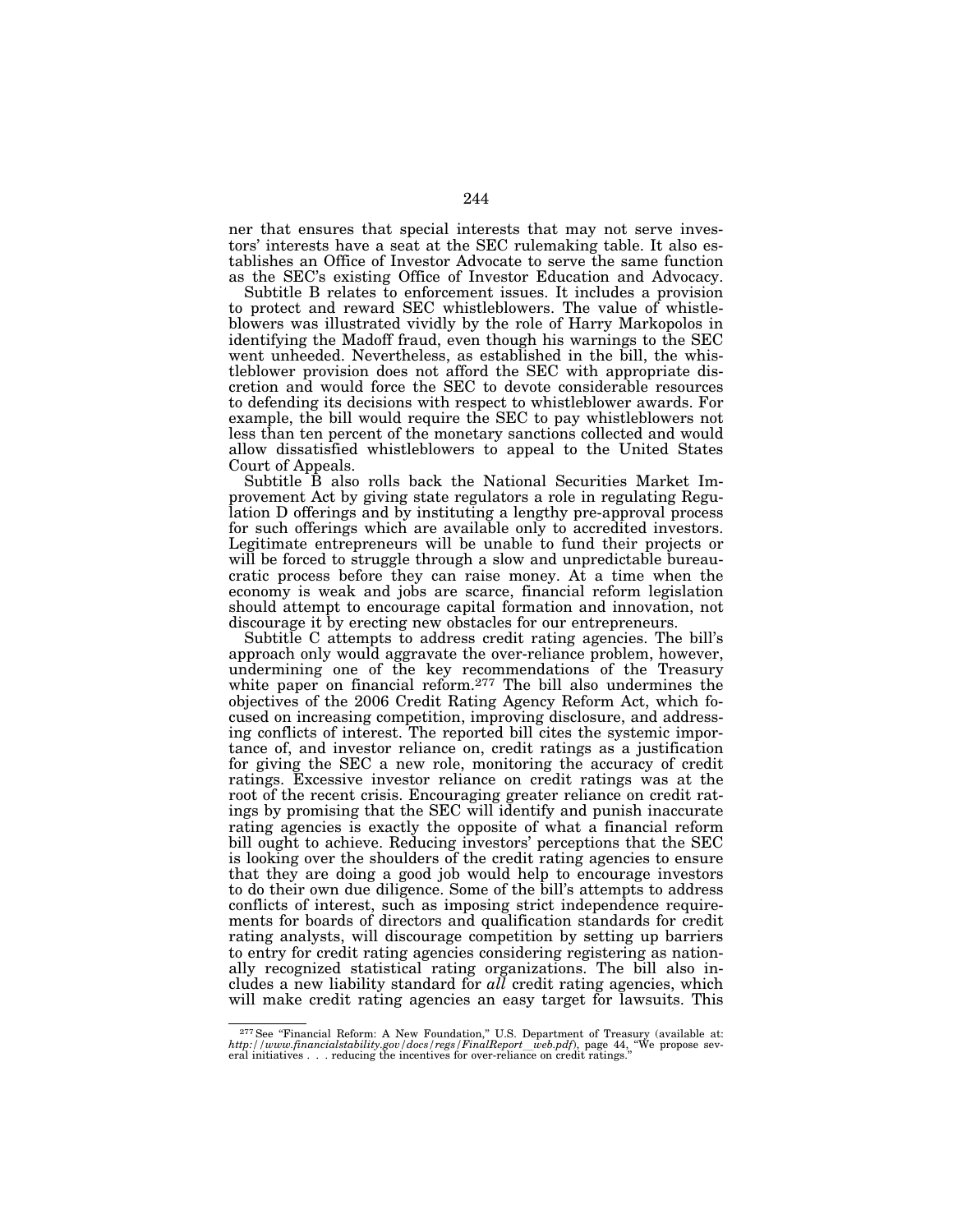provision also is likely to harm competition and the value of credit ratings.

The reported bill also threatens a healthy return of the securitization markets. The centerpiece of Subtitle D is a five percent risk retention requirement for securitizations. The requirement is a one-size-fits-all solution in a very diverse securitization marketplace. In combination with accounting and bank capital rule changes, a risk retention requirement could force the entire securitization to be retained on bank balance sheets for accounting and capital purposes. Securitizations would then become economically unworkable. The bill would permit less than five percent risk retention in cases in which the originator complies with underwriting standards set by the SEC, along with the bank regulators. A more sensible approach would direct bank regulators to set underwriting standards that include a down payment requirement for all residential mortgages.<sup>278</sup> The SEC, a disclosure regulator, should focus its efforts on improving disclosure about the underlying assets in a securitization pool to enable investors to conduct due diligence, rather than instilling in investors a sense of complacency by an arbitrary risk retention requirement.

Subtitle E addresses executive compensation in a number of unproductive ways. First, it requires public companies to have annual votes on executive compensation. This one-size-fits-all solution imposed at the federal level tramples over state corporate law, forces shareholders to pay for something that they may not want, and exacerbates short-term thinking. The subtitle also imposes a requirement on public companies to disclose the ratio of the median employee compensation to the chief executive officer's compensation. Although provisions like this appeal to popular notions that chief executive officer salaries are too high, they do not provide material information to investors who are trying to make a reasoned assessment of how executive compensation levels are set. Existing SEC disclosures already do this. More generally, the subtitle's prescriptive approach hinders corporations from devising policies that work for the unique circumstances of their corporations.

Subtitle G likewise forces all public corporations to adopt uniform approaches to corporate governance regardless of whether those approaches would serve the needs of shareholders and without regard for the central role of states in establishing corporate governance standards. Subtitle G imposes a majority voting requirement for directors of public corporations, without any evidence that majority voting benefits shareholders. In fact, AIG, Washington Mutual, Lehman Brothers, Citigroup, Merrill Lynch, Bank of America, and Wachovia all required majority voting *before* the financial crisis. Special interest groups hope that the majority voting requirement will work in conjunction with the bill's proxy access requirement to give them special access to corporate boardrooms. Proxy access is designed to permit shareholders to put their nominees for the board on the company ballot at the company's ex-

<sup>278</sup>*See* John C. Dugan, Comptroller of the Currency, Speech before the American Securitization Forum (Feb. 2, 2010) (available at: http://www.occ.treas.gov/ftp/release/2010–13a.pdf ) (''But while lax underwriting is plainly a fundamental problem that needs to be addressed, mandatory risk retention for securitizers is an imprecise and indirect way to do that, and is by no means guaranteed to work. How much retained risk is enough? And what type of retained risk would work best—first loss, vertical slice, or some other kind of structure?'').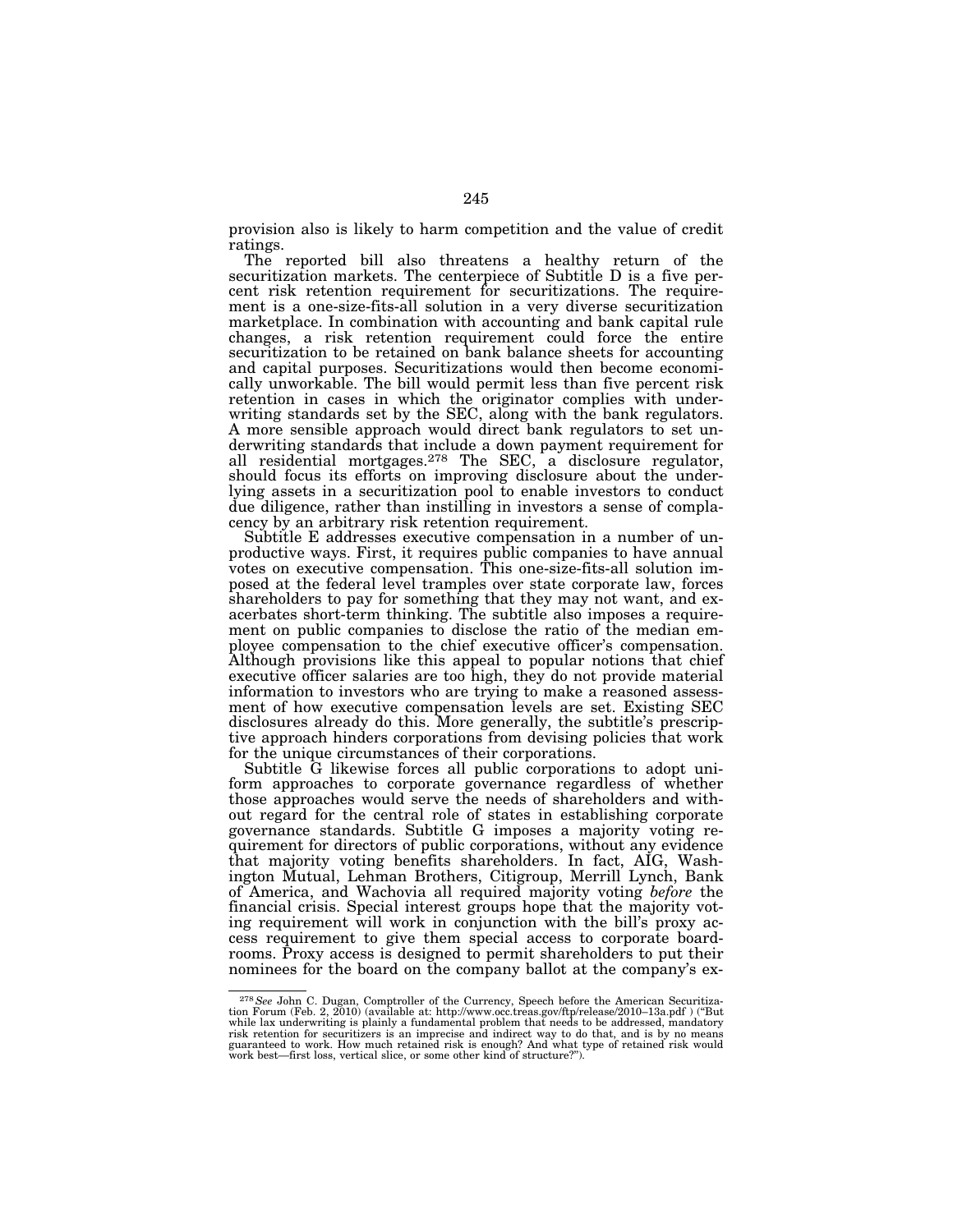pense. Mandating proxy access raises investor protection concerns because all shareholders are forced to fund campaigns by one shareholder to gain representation on the board and because directors are supposed to represent the interests of the shareholders as a whole, not particular special interests. Despite these concerns, some shareholders already are able to choose to implement proxy access. Changes in state law have made it possible for shareholders to tailor proxy access provisions that work for their particular corporations. A federal proxy access mandate is not needed and would deprive shareholders of the very voice it purports to give them.

Subtitle H of the reported bill deals with municipal securities, an area that warrants attention. Nevertheless, the subtitle includes some troubling features. Fines collected for enforcement violations would be shared between the SEC and the Municipal Securities Rulemaking Board. Allowing these entities to profit from their enforcement actions provides them with a profit motive for bringing cases, which would harm the credibility of the agency.

Subtitle I of the bill would, among other things, expand the mission of the Public Company Accounting Oversight Board (''PCAOB'') to include overseeing auditors of broker-dealers. Because the PCAOB is still working on fulfilling its initial mission, a large influx of new registrants will pose additional resource challenges. To minimize this burden, the legislation should not extend to auditors of Introducing Brokers, who do not handle customer funds.

Subtitle J of the bill would remove the SEC from the appropriations process and permit it to fund itself through the fees and assessments that it collects. It could set its budget at any level that it determined proper and exceed that budget at its discretion. In the event the SEC spends more than its budget, it is permitted, but not required, to notify Congress of the amount of additional money and anticipated uses of that money. In the wake of some of the largest regulatory failures in the SEC's history and the embarrassing scandal involving senior SEC officials repeatedly downloading pornography on government computers during the height of the financial crisis, it is surprising that Congress would decide to make the SEC less accountable. Additional resources are warranted for the SEC's important responsibilities, but they should be accompanied by a responsibility to account to Congress for how those resources are spent.

## *Title X: Bureau of Consumer Financial Protection*

Title X creates a massive new entity whose power and autonomy have no current equivalent anywhere else in the Federal government. The Bureau of Consumer Financial Protection (''Bureau'') will have no meaningful coordination with the safety and soundness regulators to ensure that banks will not fail or be critically weakened as a result of a consumer rule. Indeed, the Bureau would have the authority to trump the safety and soundness regulators, thereby creating instability in our nation's financial system. The manner in which the legislation separates safety and soundness and consumer protection regulation is similar to the regulatory structure of Fannie Mae and Freddie Mac. In that instance, the Department of Housing and Urban Development (HUD) set consumer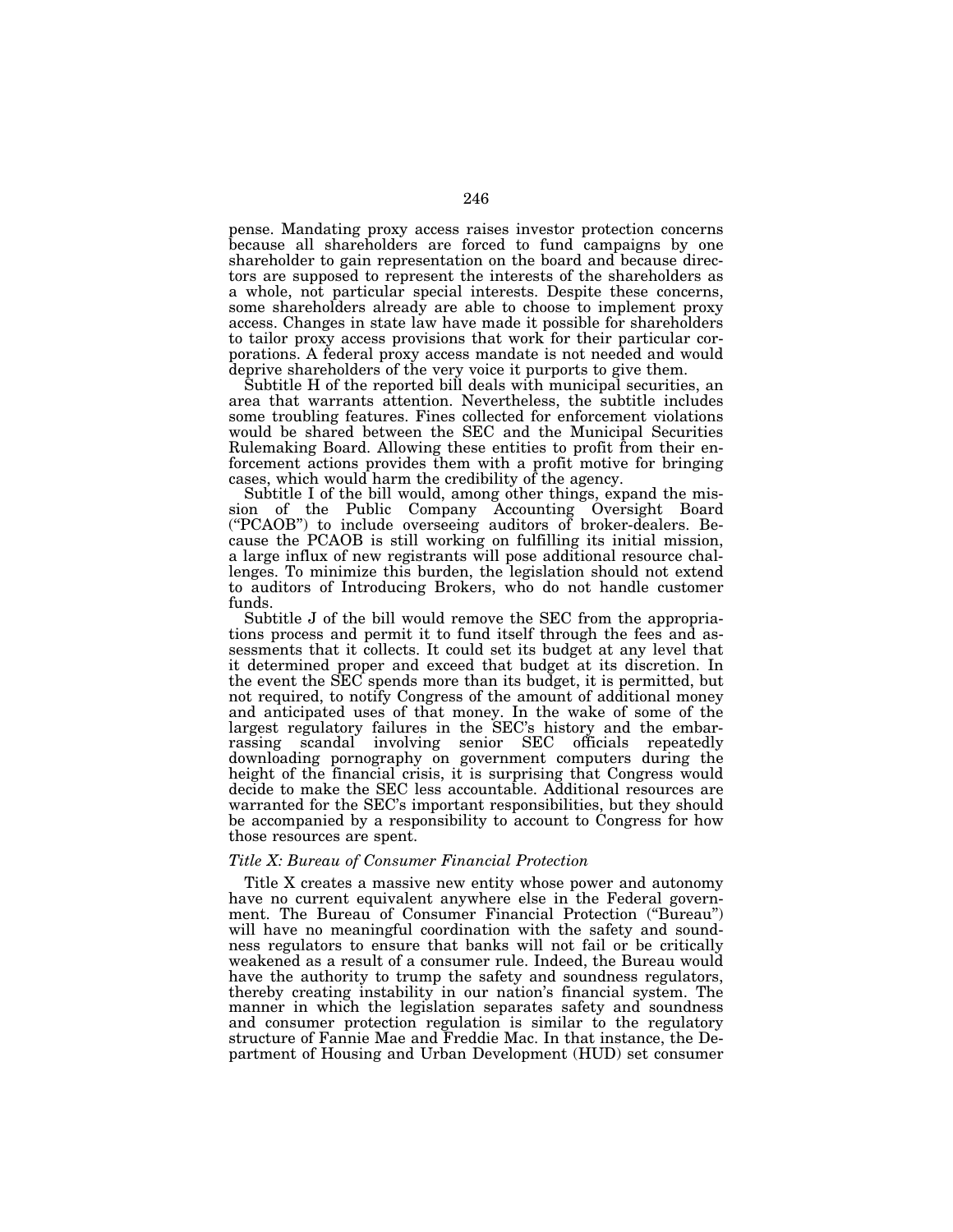standards while the Office of Federal Housing Enterprise Oversight regulated for safety and soundness. Ultimately, the consumer standards set by HUD undermined the solvency of Fannie and Freddie. Fannie and Freddie are currently the largest recipients of bailout funds.

Under the reported bill, the Bureau would regulate every aspect of financial transactions. The Bureau would have enormous reach into Main Street companies like orthodontists, home repair and renovation contractors, and anyone else who extends credit in more than four installments. It would set lending standards; determine what type of documents lenders could use; and require banks to make a certain percentage of their loans to specific, politically favored borrowers (i.e., housing authorities or ''green'' businesses). The Bureau could force all lenders to use the same lending forms and terms and conditions.

The reported bill provides the Bureau with an enormous taxpayer-provided funding source without executive or congressional oversight of its budget. The legislation states that the budget for the new Bureau shall be 12 percent of the overall operating budget of the Federal Reserve System for fiscal year 2009. This would allow the Bureau to command approximately \$650 million of Fed resources. Currently, the Office of the Comptroller of the Currency (''OCC'') has an overall operating budget of \$750 million, and the OCC handles both consumer protection supervision and prudential supervision.

The reported bill also undermines more than a century of precedent on preemption with respect to national banks. Presently, state laws that conflict with the National Bank Act are pre-empted because Congress has long sought to create a national financial market and ensure the efficient regulation of national banks. The reported bill, however, effectively eliminates preemption and allows states to set their own regulations under certain circumstances. Furthermore, the bill requires the OCC and the courts to determine on a case-by-case basis which state laws are pre-empted, which will create significant legal uncertainty and generate unnecessary litigation. In addition, the bill would allow State Attorneys General to bring class action suits against national banks, usurping the responsibility of federal regulators and creating even more needless litigation.

Finally, the Bureau poses a threat to Americans' civil liberties. Under Section 1022, the new Bureau would collect any information it chooses from businesses and consumers, including personal characteristics and financial information. Americans could be required to provide the new consumer agency with written answers, under oath, to any question posed by the Bureau regarding their personal financial information. The Bureau would have the authority to monitor transactions such as personal deposit account activity, credit card usage, and how much an individual spends on groceries. This is a massive new grant of authority for an entity whose budget is derived from taxpayer funds.

## *Title XI: Federal Reserve System Provisions*

During the recent financial crisis, the FDIC put American taxpayers at risk by guaranteeing *trillions* of dollars of private debt.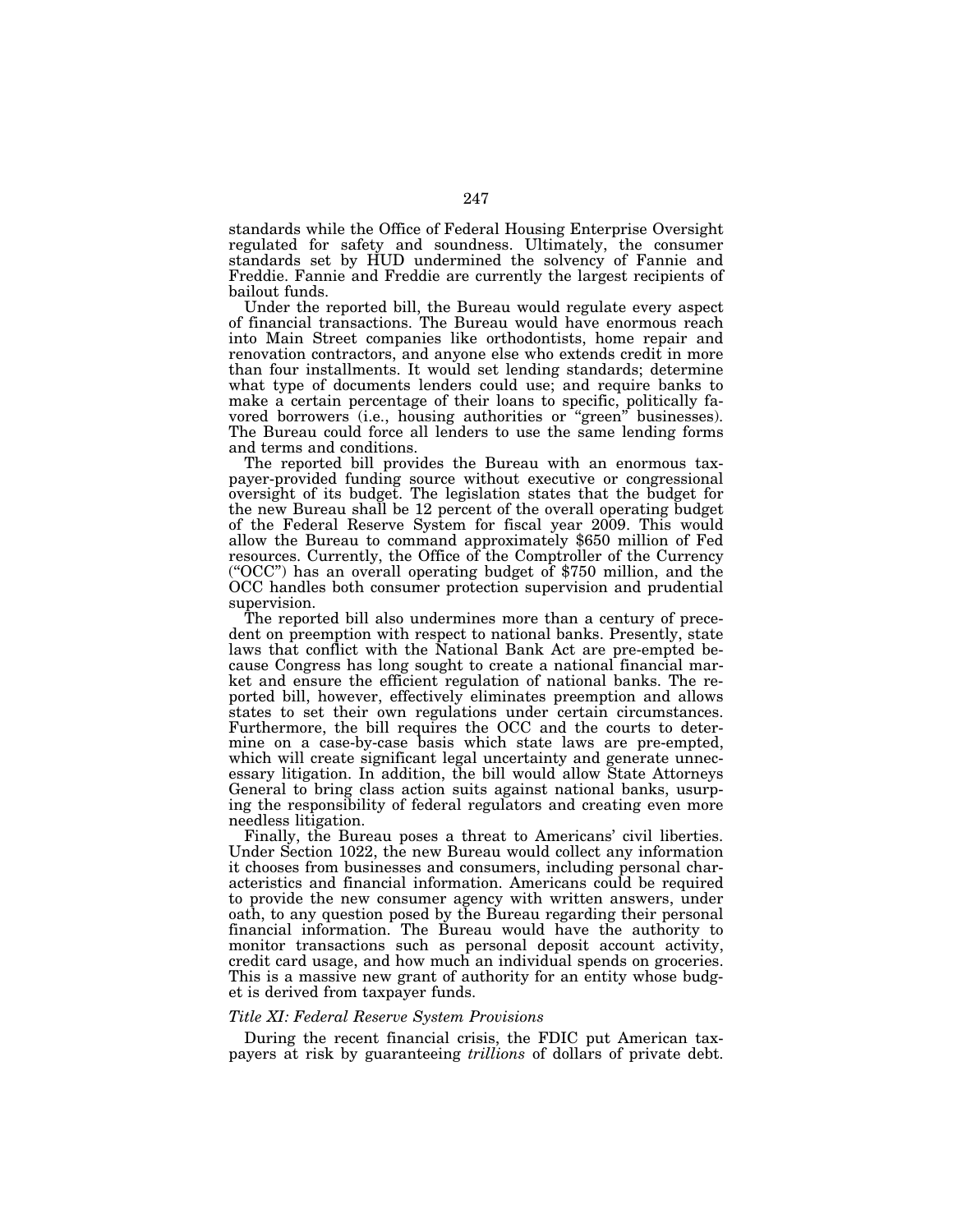Title XI of this bill seeks to institutionalize such guarantees, under the rubric of ''emergency financial stabilization'' authority, providing permanent authority to put taxpayer resources at risk to insure private debt whenever the Fed and FDIC deem it appropriate. No regulator should be allowed to expose taxpayers to trillions of dollars of risk without express approval from Congress.

During the crisis, the Fed contributed to creating moral hazard by vastly expanding use of its discount window to fund a variety of financial market participants, including some over which it had no oversight. The Fed also created new lending facilities to direct liquidity and credit to markets that were deemed most stressed and systemically important. The Fed ballooned its balance sheet from a pre-crisis level of around \$800 billion to over \$2.2 *trillion*. Those resources are not free. Those resources are liabilities of the Fed, created through the Fed's money creation powers, and are therefore also liabilities of taxpayers. This bill seeks to institutionalize Fed support to whichever market segment it and the Treasury deem to be in need of liquidity. The Fed may make loans and take collateral that the Fed finds is to its ''satisfaction.''

The Fed does need to perform its lender of last resort function but should only do so to *briefly* assist firms who are solvent and in need of liquidity that cannot readily be obtained in the open market. The lender of last resort function of a central bank does not involve long-term loans to insolvent firms based on questionable collateral. Yet, this bill seeks to enshrine the Fed's ability to lend to "any program or facility with broad-based eligibility," taking as collateral whatever satisfies the Fed. The broad-based and vague language governing the Fed's emergency lending authorities is an invitation for future governments to avoid hard decisions and shift them to the Fed. With trillions of dollars of taxpayer resources likely to be on the line, the language in the bill governing the Fed's emergency lending power is far too loose.

Furthermore, the reported bill expands and codifies the FDIC's broad ability to guarantee the debt of depositories and of depository holding companies in a loosely defined "liquidity event." The amounts of the guarantees are unlimited. The President may, or may not, submit a report to Congress on the FDIC's plan to issue guarantees. Most troubling, however, is that there is no requirement that a company that receives guarantees and defaults on its obligations be taken into an FDIC receivership, bankruptcy, or resolution. Thus, the FDIC and Treasury could prop up whatever companies they choose. Moreover, there is ample room to grant debt guarantees in routine stressful, yet not crisis, circumstances given the broad definitions.

We believe that the Treasury Secretary and the Fed should be required to enter into an ''Accord'' to establish clear rules on the use of 13(3) of the Federal Reserve Act and the Fed's balance for fiscal purposes.

# *Title XII: Improving Access to Mainstream Financial Institutions*

Title XII was inserted quietly into the Dodd bill at the last minute as part of the manager's amendment during the Committee mark-up. It was not considered by the Committee. Title XII creates a grant program that would give certain financial institutions, and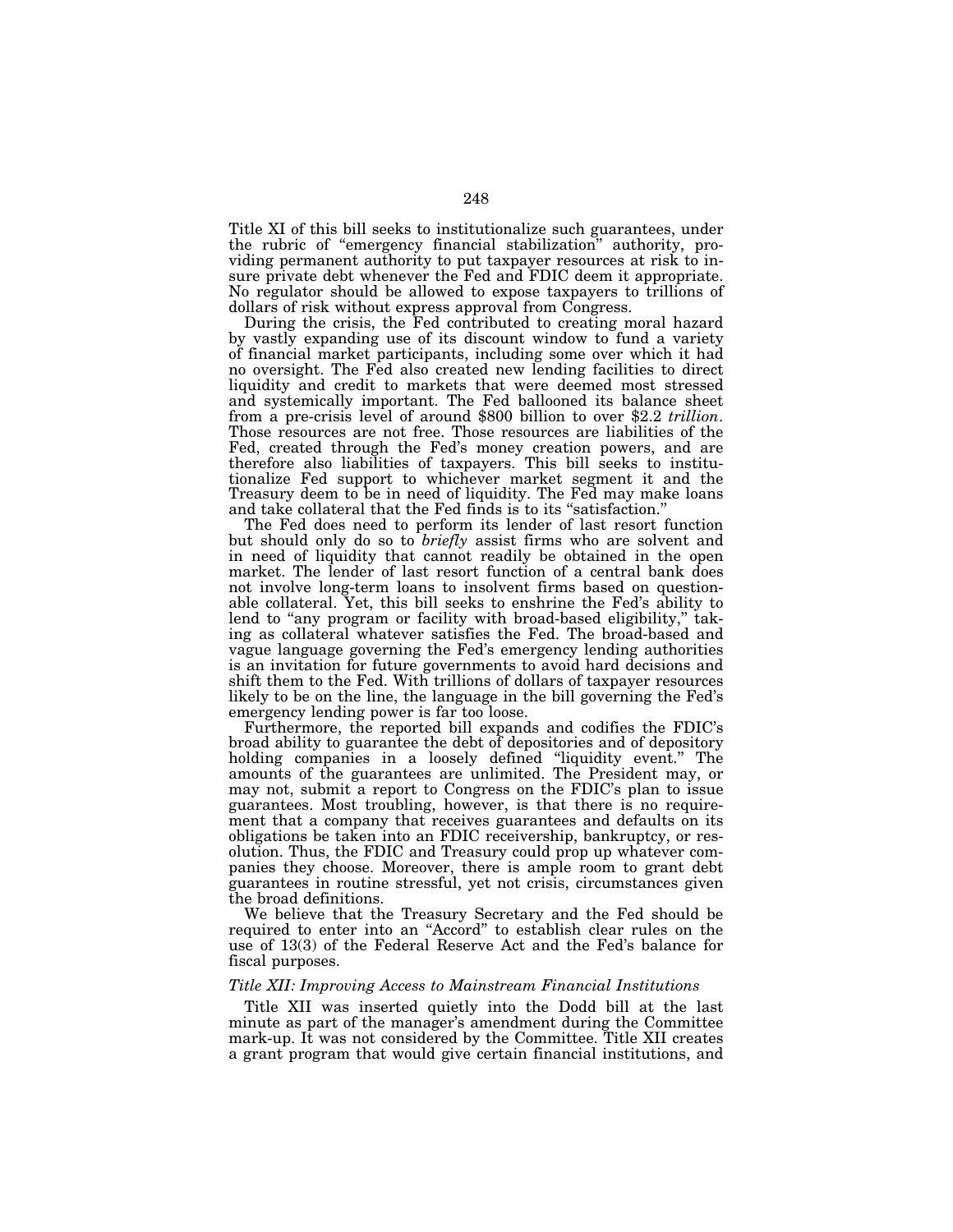others, taxpayer dollars to ''recapture a portion or all of a defaulted loan'' (Section 1206). The purpose of the grant program is to encourage certain financial institutions, and others, to get low- and moderate-income individuals to establish accounts at their institutions. We do not support using taxpayer dollars to pay financial institutions to attract new customers, and then cover the losses if the new customers default on the loans. This is an iteration of ''heads Wall Street wins, tails the taxpayer loses.'' This is replicating on a smaller scale the precise practices that led to the bailouts of Fannie Mae and Freddie Mac.

#### *Government sponsored entities*

Fannie Mae and Freddie Mac played major roles in the financial crisis. Combined, these two institutions represent nearly \$5.5 trillion in business, and they have been in conservatorship since September 6, 2008.279 Despite this, the reported bill does nothing to address the future of the Government Sponsored Enterprises.

In doing so, the reported bill leaves uncertainty in the secondary mortgage market. As Fannie Mae and Freddie Mac have such a large influence on the market, private sector investment will not achieve optimal levels until investors are certain as to the future of these institutions. By remaining silent on their futures, the reported bill prevents the private sector from fully committing to the secondary mortgage market. Without a properly functioning secondary mortgage market, additional pressure falls upon the GSEs, the Federal Housing Administration, the Veterans Administration and Ginnie Mae. This additional pressure grows these entities, concentrating risk with the taxpayer rather than in the private sector, and increases the difficulty of reforming Fannie Mae and Freddie Mac.

Despite this, the reported bill takes no interim steps to protect taxpayers. On December 24, 2009, the Treasury Department and the Federal Housing Finance Administration (''FHFA'') announced that the Preferred Stock Purchase program would be amended to "allow the cap on Treasury's funding commitment under these agreements to increase as necessary to accommodate any cumulative reduction in net worth over the next three years.'' It further allowed Fannie Mae and Freddie Mac higher portfolio holdings than previously mandated.<sup>280</sup>

The reported bill also does nothing to increase the accountability of Fannie Mae and Freddie Mac, nor those operating them. The President has yet to nominate anyone to officially run the FHFA, who acts as conservator, and the Office of Special Inspector General of FHFA remains vacant. Thus, there is no one politically accountable to the public for the operation of these multi-trillion dollar entities. By remaining silent on any interim taxpayer protections or oversight provisions, the reported bill allows for the continued unlimited bailout of Fannie Mae and Freddie Mac.

If nothing is to be done to address the future of the GSEs in the reported bill, it would be useful to establish new investigative over-

<sup>&</sup>lt;sup>279</sup> Monthly Summary Report, February 2010, Fannie Mae, and Monthly Volume Report, February 2010, Freddie Mac.

ruary 2010, Freddie Mac.<br>- <sup>280</sup> Press Release: "Treasury Issues Update on Status of Support for Housing Programs," U.S.<br>Treasury Department, December 24, 2010.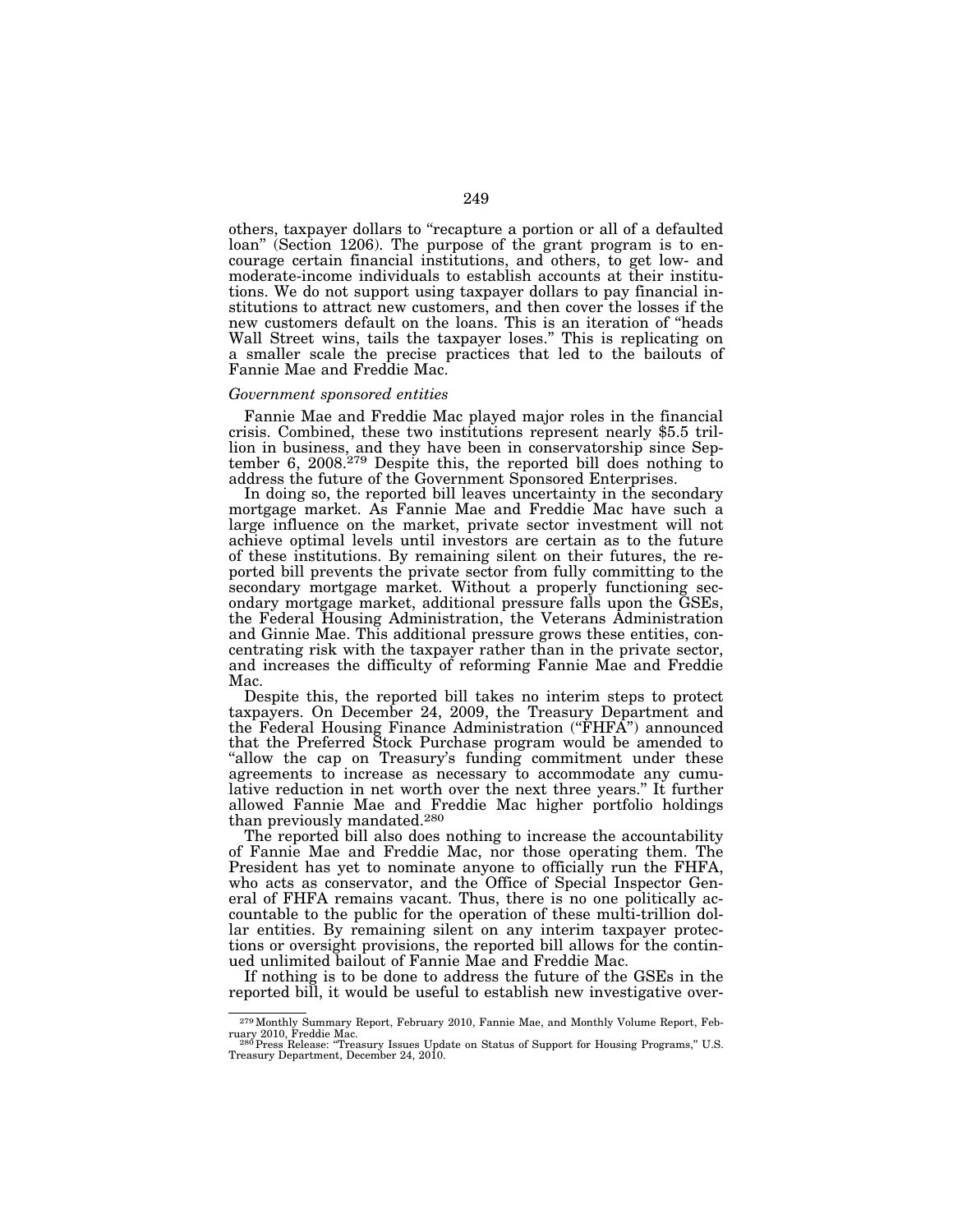sight that would provide regular updates to the Congress and to the American people. Limits governing the taxpayer funding available to Fannie and Freddie and the portfolio holdings of these institutions should be reestablished. A process to ensure that future agreements of this nature are approved by Congress also should be established. Finally, a deadline should be given to the President for the submission of a plan outlining his ideas for the ultimate reform of Fannie Mae and Freddie Mac to ensure that the timeline does not continue to slip.

# *Variation between the bill as reported and the specific changes to the bill approved by Committee action*

The reported bill contains numerous substantive changes that were not approved by the Committee. Among these are:

1. Reducing the number of hours from 48 to 24 that the Secretary has to provide a report to Congress following the appointment of the FDIC as receiver for a financial company  $(Section 203(c))$ ;

2. Removing the provision that made the consent of a company's directors or shareholders to the appointment of a receiver constitute a company being ''in default or in danger of default'' (Section 203(c));

3. Prohibiting the FDIC from taking equity interest in a covered financial company (Section 206);

4. Removing language that made liquidation of a covered financial company optional and replacing it with language that makes liquidation mandatory (Section 210);

5. Removing language that gave the FDIC the discretion to put an institution into bankruptcy or resolution if it defaulted on a debt guarantee provided under Title VI and replacing it with language that makes such action mandatory (Section 1156); and

6. Changing language to allow the Fed to lend to ''participants'' rather than ''programs'' under Section 13(3) of the Federal Reserve Act (Section 1151).

These are non-technical changes that should have been made only through direct Committee action.

#### *Conclusion*

We are disappointed in the Committee's decision to report the bill in its current form for Senate consideration. Even the bill's proponents recognize that the reported bill is rife with substantive and technical problems. We believe that the reported bill's deficiencies are so significant that it will be impossible to correct them on the Senate floor. We would readily support a properly designed bipartisan financial reform bill. Unfortunately, the reported bill is not such a bill. In fact, with respect to the bill's treatment of the problems of too big to fail and bailouts, the bill's language promises a future clouded with moral hazards in financial markets, with unfair and undemocratic funding advantages for a select few large financial institutions, and with institutionalized bailout authorities. In the aftermath of the economic crisis of 2008, we believe that it is the responsibility of Congress to take action to prevent such a